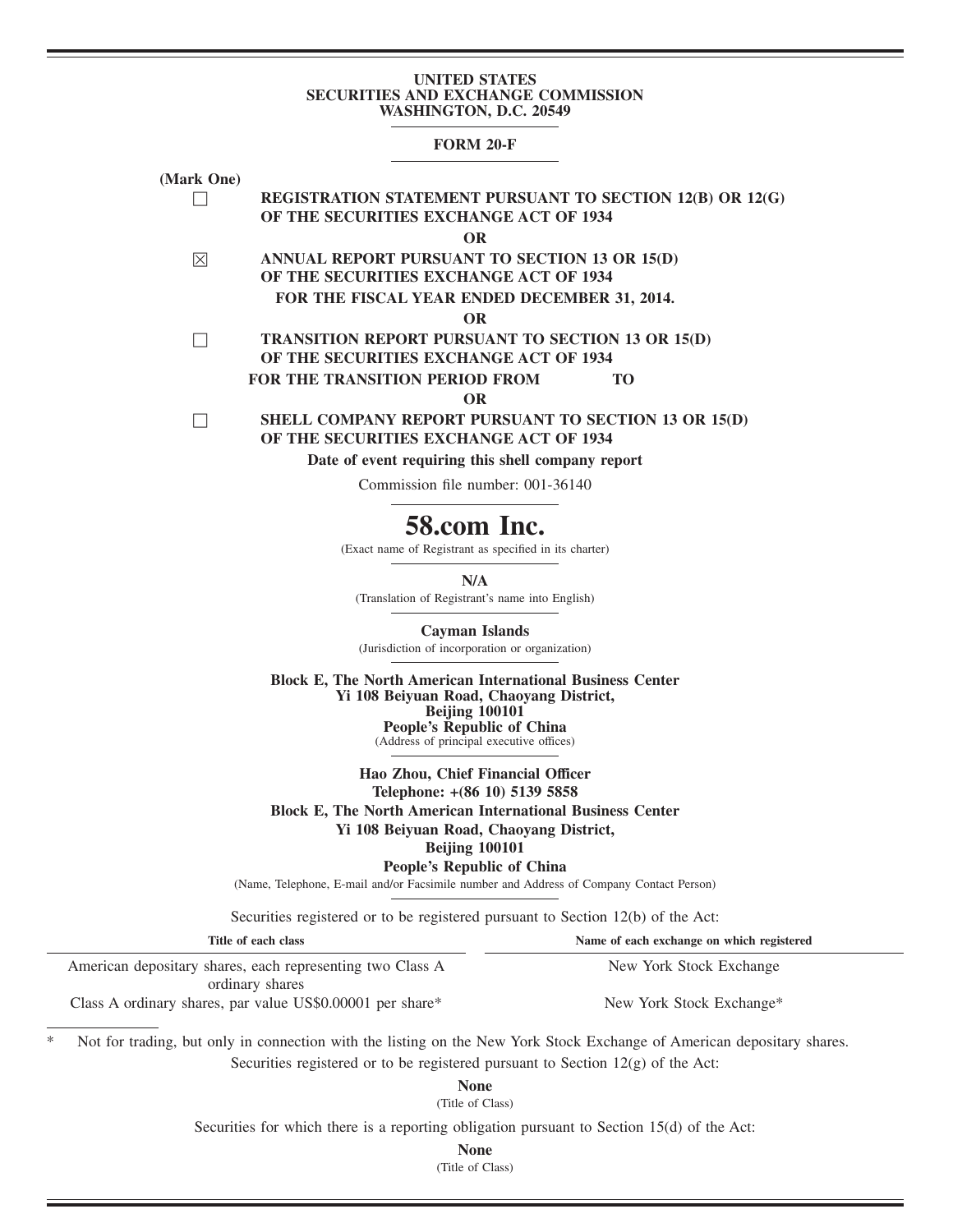Indicate the number of outstanding shares of each of the issuer's classes of capital or common stock as of the close of the period covered by the annual report. 176,375,211 ordinary shares, par value US\$0.00001 per share, being the sum of 101,574,732 Class A ordinary shares and 74,800,479 Class B ordinary shares as of December 31, 2014.

Indicate by check mark if the registrant is a well-known seasoned issuer, as defined in Rule 405 of the Securities Act. Yes  $\boxtimes$  No  $\Box$ 

If this report is an annual or transition report, indicate by check mark if the registrant is not required to file reports pursuant to Section 13 or 15(d) of the Securities Exchange Act of 1934. Yes  $\Box$  No  $\boxtimes$ 

Indicate by check mark whether the registrant: (1) has filed all reports required to be filed by Section 13 or 15(d) of the Securities Exchange Act of 1934 during the preceding 12 months (or for such shorter period that the registrant was required to file such reports), and (2) has been subject to such filing requirements for the past 90 days. Yes  $\boxtimes$  No  $\Box$ 

Indicate by check mark whether the registrant has submitted electronically and posted on its corporate Web site, if any, every Interactive Data File required to be submitted and posted pursuant to Rule 405 of Regulation S-T (§232.405 of this chapter) during the preceding 12 months (or for such shorter period that the registrant was required to submit and post such files). Yes  $\boxtimes$  No  $\Box$ 

Indicate by check mark whether the registrant is a large accelerated filer, an accelerated filer, or a nonaccelerated filer. See definition of ''accelerated filer and large accelerated filer'' in Rule 12b-2 of the Exchange Act. (Check one):

Large accelerated filer  $\Box$  Accelerated filer  $\Box$  Non-accelerated filer  $\Box$ 

Indicate by check mark which basis of accounting the registrant has used to prepare the financial statements included in this filing:

U.S. GAAP  $\boxtimes$  International Financial Reporting Standards as issued by the International Accounting Standards Board  $\Box$ Other  $\Box$ 

If ''Other'' has been checked in response to the previous question, indicate by check mark which financial statement item the registrant has elected to follow.  $\Box$  Item 17  $\Box$  Item 18

If this is an annual report, indicate by check mark whether the registrant is a shell company (as defined in Rule 12b-2 of the Exchange Act).  $\Box$  Yes  $\boxtimes$  No

(APPLICABLE ONLY TO ISSUERS INVOLVED IN BANKRUPTCY PROCEEDINGS DURING THE PAST FIVE YEARS)

Indicate by check mark whether the registrant has filed all documents and reports required to be filed by Sections 12, 13 or 15(d) of the Securities Exchange Act of 1934 subsequent to the distribution of securities under a plan confirmed by a court.  $\Box$  Yes  $\Box$  No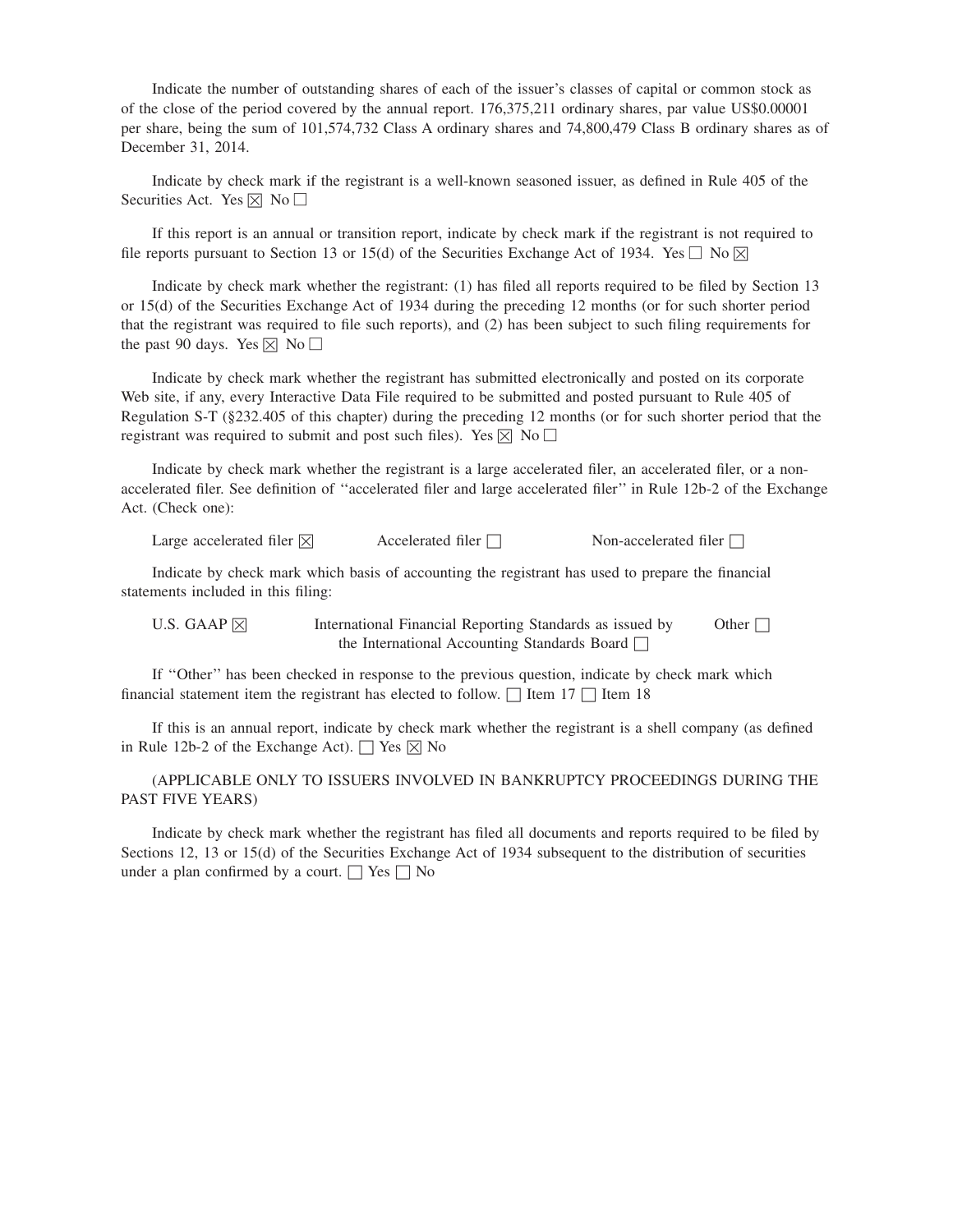# **TABLE OF CONTENTS**

|                 |                                                                       | $\overline{\mathbf{1}}$ |
|-----------------|-----------------------------------------------------------------------|-------------------------|
|                 | SPECIAL NOTE REGARDING FORWARD-LOOKING STATEMENTS                     | $\rm ii$                |
|                 |                                                                       | $\mathbf{1}$            |
| ITEM 1.         | IDENTITY OF DIRECTORS, SENIOR MANAGEMENT AND ADVISERS                 | $\mathbf{1}$            |
| ITEM 2.         | OFFER STATISTICS AND EXPECTED TIMETABLE                               | $\mathbf{1}$            |
| ITEM 3.         |                                                                       | $\mathbf{1}$            |
| ITEM 4.         | INFORMATION ON THE COMPANY                                            | 37                      |
| ITEM 4A.        | UNRESOLVED STAFF COMMENTS                                             | 62                      |
| ITEM 5.         | OPERATING AND FINANCIAL REVIEW AND PROSPECTS                          | 62                      |
| ITEM 6.         | DIRECTORS, SENIOR MANAGEMENT AND EMPLOYEES                            | 81                      |
| ITEM 7.         | MAJOR SHAREHOLDERS AND RELATED PARTY TRANSACTIONS                     | 89                      |
| ITEM 8.         |                                                                       | 93                      |
| ITEM 9.         |                                                                       | 94                      |
| <b>ITEM 10.</b> | ADDITIONAL INFORMATION                                                | 96                      |
| ITEM 11.        | QUANTITATIVE AND QUALITATIVE DISCLOSURES ABOUT MARKET                 | 106                     |
| ITEM 12.        | DESCRIPTION OF SECURITIES OTHER THAN EQUITY SECURITIES                | 107                     |
|                 |                                                                       | 109                     |
| ITEM 13.        | DEFAULTS, DIVIDEND ARREARAGES AND DELINQUENCIES                       | 109                     |
| <b>ITEM 14.</b> | MATERIAL MODIFICATIONS TO THE RIGHTS OF SECURITY HOLDERS              | 109                     |
| <b>ITEM 15.</b> | CONTROLS AND PROCEDURES                                               | 109                     |
|                 | ITEM 16A. AUDIT COMMITTEE FINANCIAL EXPERT                            | 111                     |
|                 |                                                                       | 111                     |
|                 | ITEM 16C. PRINCIPAL ACCOUNTANT FEES AND SERVICES                      | 111                     |
|                 | ITEM 16D. EXEMPTIONS FROM THE LISTING STANDARDS FOR AUDIT             | 112                     |
|                 | ITEM 16E. PURCHASES OF EQUITY SECURITIES BY THE ISSUER AND AFFILIATED | 112                     |
|                 | ITEM 16F. CHANGE IN REGISTRANT'S CERTIFYING ACCOUNTANT                | 112                     |
|                 |                                                                       | 112                     |
|                 |                                                                       | 112                     |
|                 |                                                                       | 113                     |
| <b>ITEM 17.</b> |                                                                       | 113                     |
| ITEM 18.        |                                                                       | 113                     |
| <b>ITEM 19.</b> |                                                                       | 113                     |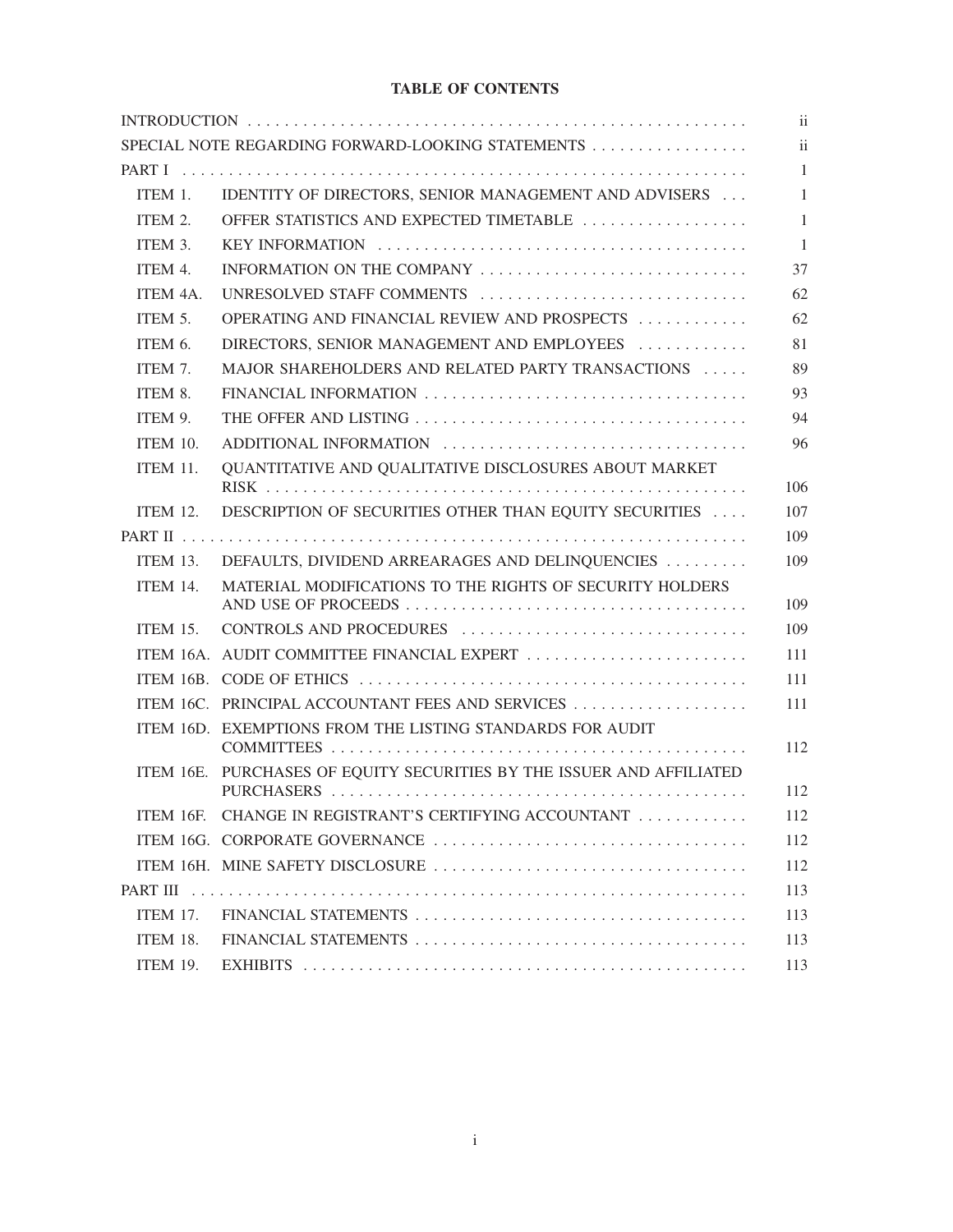#### **INTRODUCTION**

In this annual report, unless otherwise indicated or the context otherwise requires, references to:

- ''ADSs'' refers to our American depositary shares, each of which represents two Class A ordinary shares of 58.com Inc.;
- "58.com," "we," "us," "our company," and "our" refer to 58.com Inc., its subsidiaries and its consolidated variable interest entities;
- ''China'' or ''PRC'' refers to the People's Republic of China, excluding, for purposes of this annual report only, Taiwan, Hong Kong and Macau;
- "Renminbi" or "RMB" refers to the legal currency of China;
- ''U.S. GAAP'' refers to generally accepted accounting principles in the United States; and
- "US\$," "dollars" or "U.S. dollars" refers to the legal currency of the United States.

#### **SPECIAL NOTE REGARDING FORWARD-LOOKING STATEMENTS**

This annual report on Form 20-F contains forward-looking statements that relate to our current expectations and views of future events. The forward-looking statements are contained principally in the items entitled ''Information on the Company,'' ''Risk Factors,'' ''Operating and Financial Review and Prospects,'' ''Financial Information'' and ''Quantitative and Qualitative Disclosures About Market Risk.'' Our forward-looking statements relate to events that involve known and unknown risks, uncertainties and other factors, including those listed under ''Risk Factors,'' which may cause our actual results, performance or achievements to be materially different from any future results, performance or achievements expressed or implied by the forward-looking statements. These statements are made under the ''safe harbor'' provisions of the U.S. Private Securities Litigations Reform Act of 1995. You can identify some of these forward-looking statements by words or phrases such as "may," "will," "expect," "anticipate," "aim," "estimate," "intend," ''plan,'' ''believe,'' ''is/are likely to,'' ''potential,'' ''continue'' or other similar expressions, although not all forward-looking statement contain these words. Forward-looking statements include, but are not limited to, statements relating to:

- our goals and strategies;
- our expansion plans;
- our future business development, financial condition and results of operations;
- the expected growth of the online marketing services and mobile services industries;
- our expectations regarding demand for, and market acceptance of, our services;
- our expectations regarding keeping and strengthening our relationships with customers;
- our plans to invest in research and development to enhance our solution and service offerings; and
- general economic and business conditions in the regions where we provide our solutions and services.

We would like to caution you not to place undue reliance on forward-looking statements and you should read these statements in conjunction with the risk factors disclosed in ''Item 3. Key Information — D. Risk Factors.'' Those risks are not exhaustive. We operate in an emerging and evolving environment. New risk factors emerge from time to time and it is impossible for our management to predict all risk factors, nor can we assess the impact of all factors on our business or the extent to which any factor, or combination of factors, may cause actual results to differ materially from those contained in any forward-looking statement. We do not undertake any obligation to update or revise the forward-looking statements except as required under applicable law. You should read this annual report and the documents that we reference in this annual report completely and with the understanding that our actual future results may be materially different from what we expect.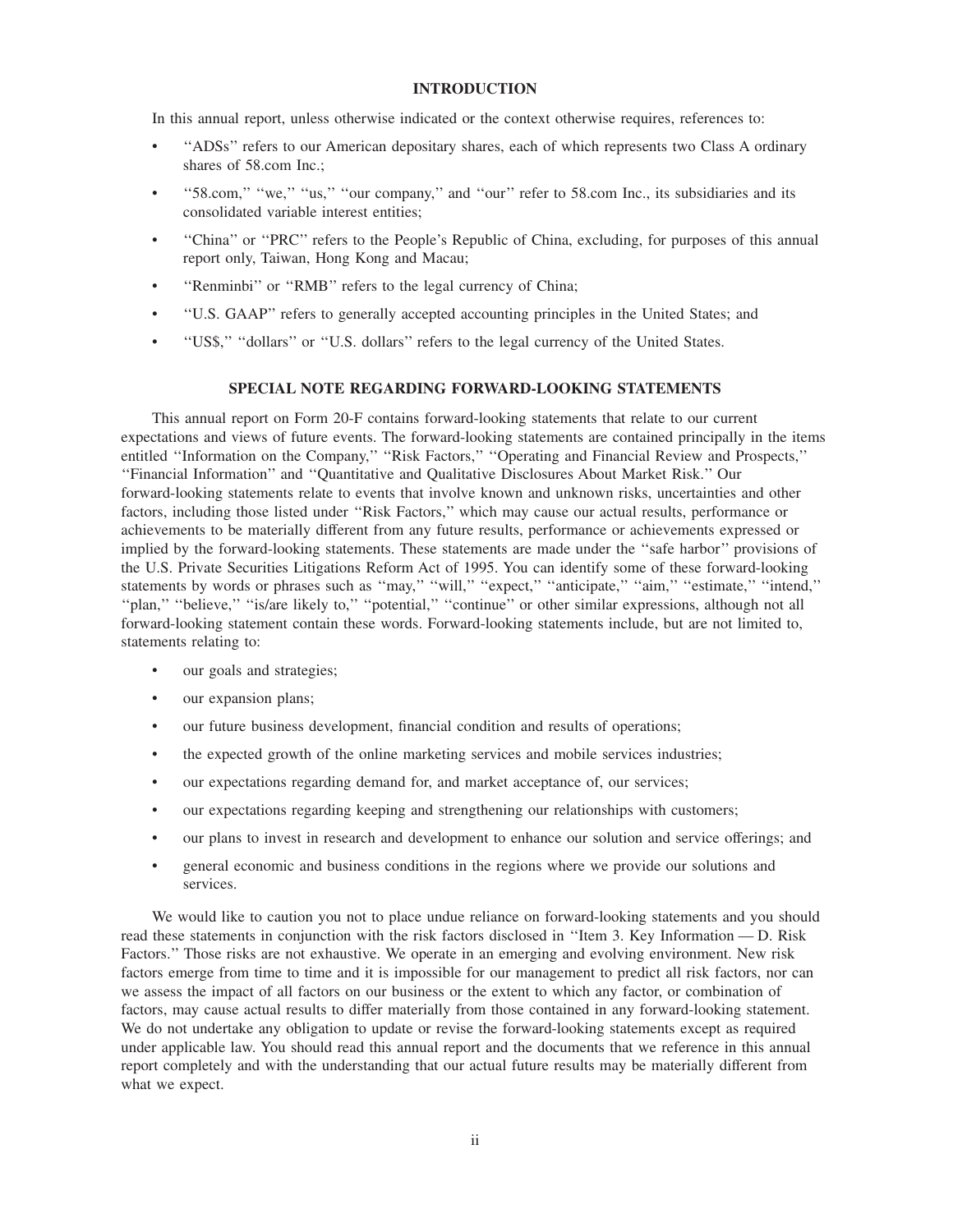#### **PART I**

#### **ITEM 1. IDENTITY OF DIRECTORS, SENIOR MANAGEMENT AND ADVISERS**

Not applicable.

#### **ITEM 2. OFFER STATISTICS AND EXPECTED TIMETABLE**

Not applicable.

#### **ITEM 3. KEY INFORMATION**

#### **A. Selected Financial Data**

#### **Selected Consolidated Financial Data**

The following table presents the selected consolidated financial information of our company. Our summary data of consolidated statements of comprehensive income/(loss) and summary consolidated cash flow data presented below for the years ended December 31, 2012, 2013 and 2014 and our summary consolidated balance sheet data as of December 31, 2013 and 2014 have been derived from our audited consolidated financial statements included elsewhere in this annual report. Our summary data of consolidated statements of comprehensive income/(loss), and summary consolidated cash flow data presented below for the years ended December 31, 2010 and 2011 and our summary consolidated balance sheet data as of December 31, 2010, 2011 and 2012 have been derived from our audited consolidated financial statements which are not included in this annual report. Our audited consolidated financial statements are prepared in accordance with U.S. GAAP.

You should read the summary consolidated financial information in conjunction with our consolidated financial statements and related notes and ''Item 5. Operating and Financial Review and Prospects'' included elsewhere in this annual report. Our historical results are not necessarily indicative of our results expected for future periods.

|                                                                                             | For the Year Ended December 31,                                      |           |           |         |         |  |
|---------------------------------------------------------------------------------------------|----------------------------------------------------------------------|-----------|-----------|---------|---------|--|
|                                                                                             | 2010                                                                 | 2011      | 2012      | 2013    | 2014    |  |
|                                                                                             | (in thousands of US\$, except for share, per share and per ADS data) |           |           |         |         |  |
| <b>Summary Data of Consolidated</b><br><b>Statements of Comprehensive</b><br>Income/(Loss): |                                                                      |           |           |         |         |  |
| Revenues:                                                                                   |                                                                      |           |           |         |         |  |
| Membership<br>.                                                                             | 3,447                                                                | 19,654    | 47,919    | 85,725  | 139,490 |  |
| Online marketing services                                                                   | 6,597                                                                | 15,500    | 28,509    | 58,457  | 125,033 |  |
| Other services                                                                              | 658                                                                  | 6,380     | 10,694    | 1,565   | 455     |  |
|                                                                                             | 10,702                                                               | 41.534    | 87,122    | 145,747 | 264,978 |  |
| Cost of revenues <sup><math>(1)</math></sup>                                                | 2,330                                                                | 6,301     | 10,406    | 8,471   | 13,844  |  |
|                                                                                             | 8,372                                                                | 35,233    | 76,716    | 137,276 | 251,134 |  |
| Operating expenses $^{(1)}$ :                                                               |                                                                      |           |           |         |         |  |
| Sales and marketing expenses                                                                | 16,783                                                               | 100,134   | 76,422    | 84,534  | 180,148 |  |
| Research and development expenses                                                           | 2,247                                                                | 7,784     | 18,464    | 25,138  | 43,676  |  |
| General and administrative expenses                                                         | 3,170                                                                | 10,721    | 13,088    | 12,983  | 20,633  |  |
| Total operating expenses                                                                    | 22,200                                                               | 118,639   | 107,974   | 122,655 | 244,457 |  |
| Income/(loss) from operations $\dots \dots$                                                 | (13,828)                                                             | (83, 406) | (31,258)  | 14,621  | 6,677   |  |
| Net income/(loss) $\dots \dots \dots \dots \dots$                                           | (13, 871)                                                            | (83, 402) | (30, 401) | 19,557  | 22,644  |  |
| Accretions to preference shares<br>redemption values                                        | (860)                                                                | (6, 547)  | (10, 233) | (9,134) |         |  |
| Deemed dividends to preference                                                              | (664)                                                                |           |           |         |         |  |
| Income attributable to preference                                                           |                                                                      |           |           | (1,230) |         |  |
| Net income/(loss) attributable to ordinary                                                  | (15, 395)                                                            | (89, 949) | (40, 634) | 9,193   | 22,644  |  |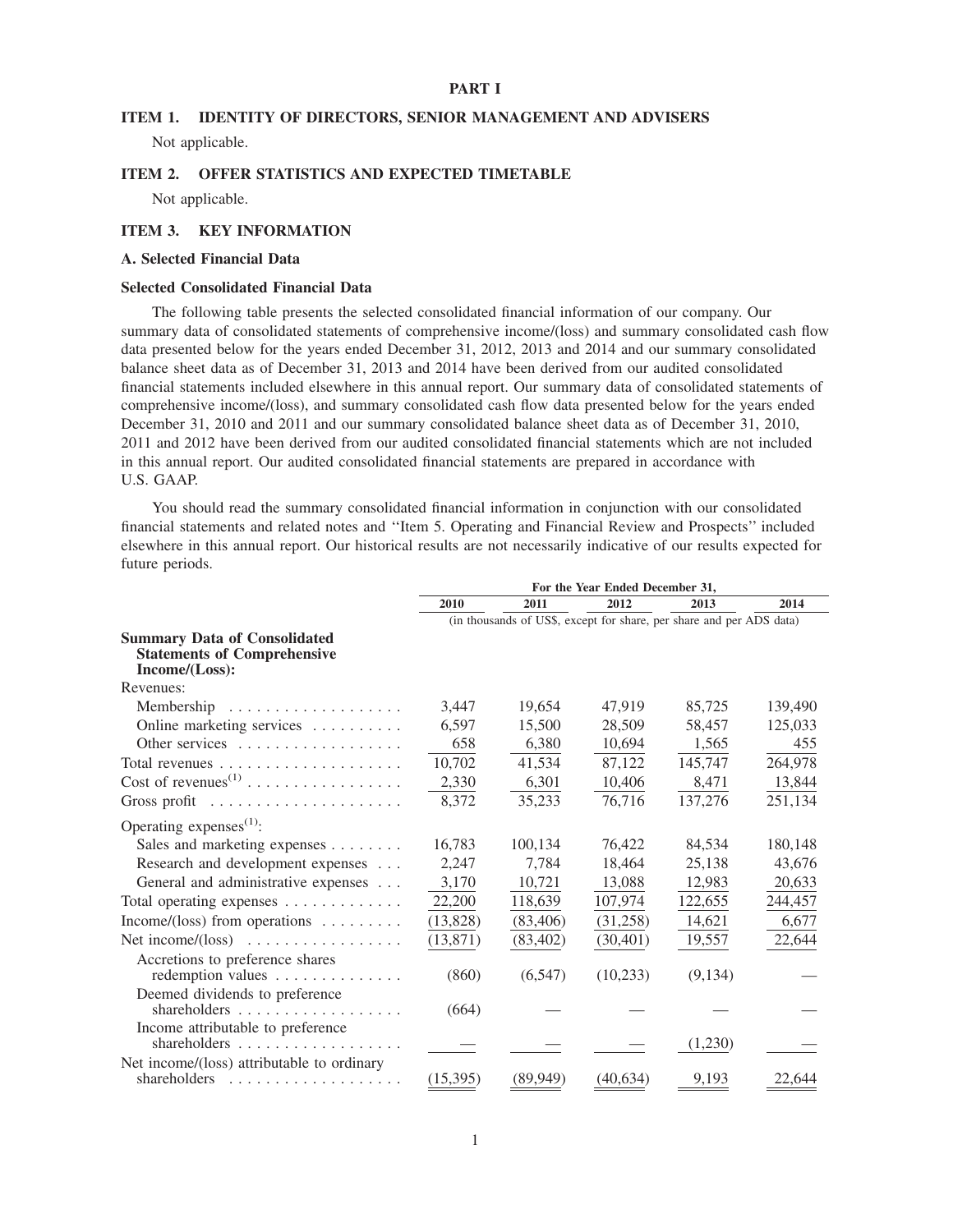|                                                                                                                                                                                      | For the Year Ended December 31, |           |                                        |                                                                      |             |
|--------------------------------------------------------------------------------------------------------------------------------------------------------------------------------------|---------------------------------|-----------|----------------------------------------|----------------------------------------------------------------------|-------------|
|                                                                                                                                                                                      | 2010                            | 2011      | 2012                                   | 2013                                                                 | 2014        |
|                                                                                                                                                                                      |                                 |           |                                        | (in thousands of US\$, except for share, per share and per ADS data) |             |
| Net income/(loss) $\dots \dots \dots \dots \dots$                                                                                                                                    | (13,871)                        | (83, 402) | (30, 401)                              | 19,557                                                               | 22,644      |
| Foreign currency translation adjustment,<br>net of nil tax $\ldots \ldots \ldots \ldots$<br>Unrealized loss on available-for-sale                                                    | (38)                            | 2         | (48)                                   | (570)                                                                | 396         |
|                                                                                                                                                                                      |                                 |           |                                        |                                                                      | (1,111)     |
| Comprehensive income/(loss) $\dots \dots$                                                                                                                                            | (13,909)                        | (83,400)  | (30, 449)                              | 18,987                                                               | 21,929      |
| Net income/(loss) per ordinary share<br>attributable to ordinary shareholders -<br>basic $\ldots \ldots \ldots \ldots \ldots \ldots \ldots$                                          | (0.30)                          | (2.03)    | (0.92)                                 | 0.14                                                                 | 0.13        |
| Net income/(loss) per ordinary share<br>attributable to ordinary shareholders -                                                                                                      | (0.30)                          | (2.03)    | (0.92)                                 | 0.13                                                                 | 0.13        |
| Net income/(loss) per $ADS^{(2)}$ attributable to<br>ordinary shareholders – basic                                                                                                   | (0.61)                          | (4.07)    | (1.84)                                 | 0.29                                                                 | 0.27        |
| Net income/(loss) per $ADS^{(2)}$ attributable to<br>ordinary shareholders – diluted                                                                                                 | (0.61)                          | (4.07)    | (1.84)                                 | 0.27                                                                 | 0.26        |
| Weighted average number of ordinary<br>shares used in computing basic earnings<br>per share $\dots \dots \dots \dots \dots \dots \dots \dots$<br>Weighted average number of ordinary | 50,589,146                      |           | 44, 245, 388 44, 245, 388 63, 717, 007 |                                                                      | 168,589,273 |
| shares used in computing diluted<br>earnings per share $\dots \dots \dots \dots$                                                                                                     | 50,589,146                      |           | 44, 245, 388 44, 245, 388 69, 159, 524 |                                                                      | 174,024,997 |

Notes:

(1) Share-based compensation expenses were allocated in cost of revenues and operating expenses as follows:

|                                     | For the Year Ended December 31, |       |                        |       |       |
|-------------------------------------|---------------------------------|-------|------------------------|-------|-------|
|                                     | 2010                            | 2011  | 2012                   | 2013  | 2014  |
|                                     |                                 |       | (in thousands of US\$) |       |       |
| $Cost of revenues$                  | 112                             | 26    | 30                     | 36    | 18    |
| Sales and marketing expenses        | 47                              | 225   | 270                    | 445   | 1,395 |
| Research and development expenses   | 429                             | 443   | 489                    | 996   | 2.403 |
| General and administrative expenses | 1,194                           | 1,276 | 882                    | 1,388 | 2,357 |
| Total                               | 1,782                           | 1,970 | 1.671                  | 2,865 | 6,173 |

(2) Each ADS represents two Class A ordinary shares.

|                                                | As of December 31,     |           |           |         |         |  |
|------------------------------------------------|------------------------|-----------|-----------|---------|---------|--|
|                                                | 2010                   | 2011      | 2012      | 2013    | 2014    |  |
|                                                | (in thousands of US\$) |           |           |         |         |  |
| <b>Summary Data of Consolidated</b>            |                        |           |           |         |         |  |
| <b>Balance Sheets:</b>                         |                        |           |           |         |         |  |
| Cash, cash equivalents, term deposits          |                        |           |           |         |         |  |
| and short-term investments                     | 45,655                 | 45,485    | 35,647    | 311,095 | 609,035 |  |
|                                                | 51,426                 | 65,994    | 56,456    | 333.341 | 703,932 |  |
| Deferred revenues                              | 4.838                  | 15.399    | 28,955    | 55,099  | 95,336  |  |
| Customer advances and deposits                 | 507                    | 3.813     | 11,040    | 21.369  | 35,983  |  |
| Total liabilities                              | 11,128                 | 50,016    | 69,003    | 113,058 | 196,615 |  |
| Total mezzanine equity                         | 65,627                 | 129,284   | 139,517   |         |         |  |
| Total shareholders' equity/ $(\text{deficit})$ | (25,329)               | (113,306) | (152.064) | 220,283 | 507.317 |  |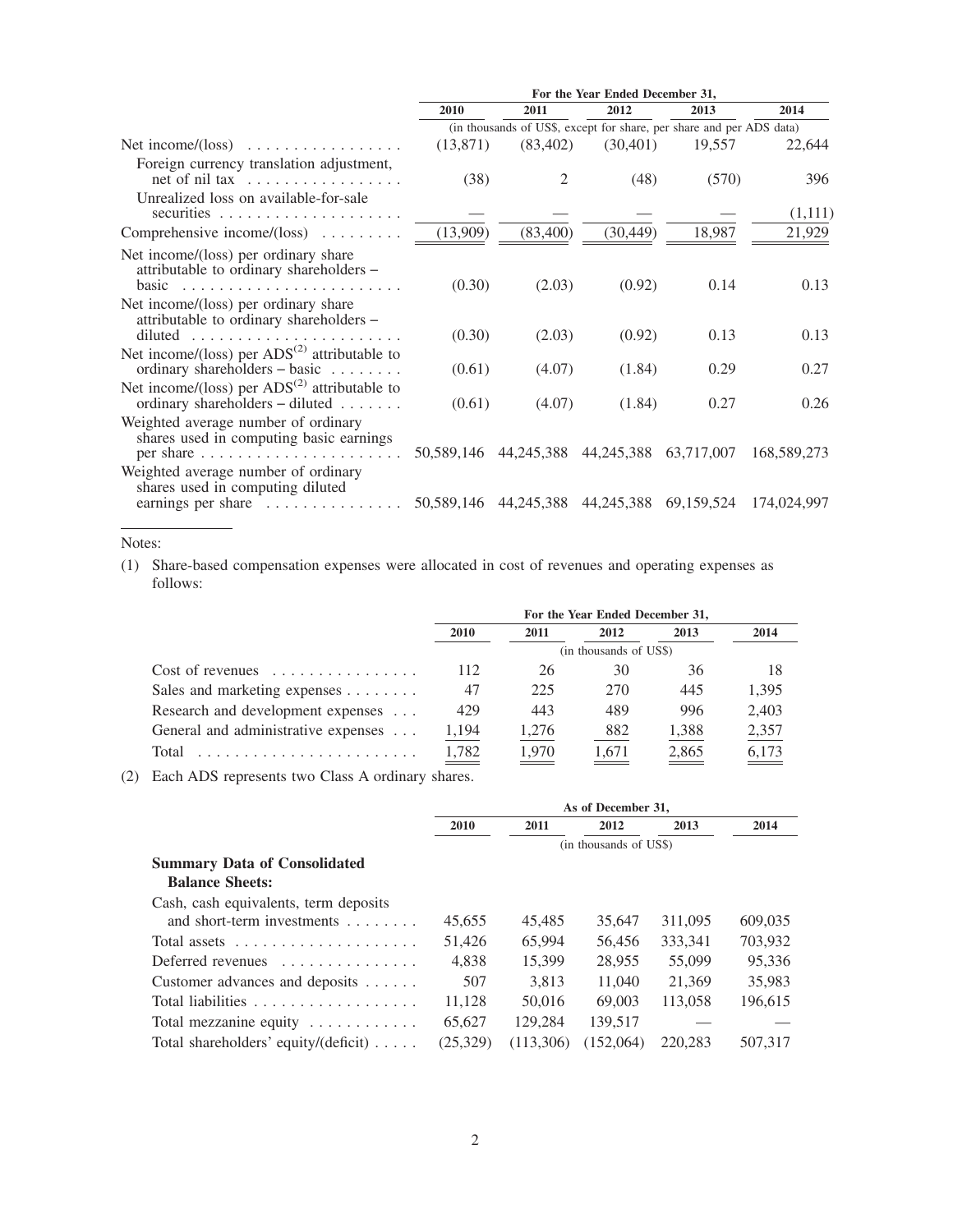|                                                       | For the Year Ended December 31, |           |           |           |            |  |
|-------------------------------------------------------|---------------------------------|-----------|-----------|-----------|------------|--|
|                                                       | 2010                            | 2011      | 2012      | 2013      | 2014       |  |
|                                                       | (in thousands of US\$)          |           |           |           |            |  |
| <b>Summary Data of Consolidated</b>                   |                                 |           |           |           |            |  |
| <b>Statements of Cash Flows:</b>                      |                                 |           |           |           |            |  |
| Net cash provided by/(used in) operating              |                                 |           |           |           |            |  |
| activities                                            | (5,922)                         | (50, 323) | (4,728)   | 66.304    | 98,585     |  |
| Cash used in purchase of property and                 |                                 |           |           |           |            |  |
| equipment $\ldots \ldots \ldots \ldots \ldots \ldots$ | (2,522)                         | (5,655)   | (5,227)   | (4,177)   | (32, 476)  |  |
| Net cash used in investing activities $\dots$         | (2,522)                         | (10, 455) | (27, 153) | (230,046) | (305, 272) |  |
| Net cash provided by financing activities             | 53,246                          | 57,110    | 253       | 213.343   | 257,430    |  |
|                                                       |                                 |           |           |           |            |  |

#### **Exchange Rate Information**

Substantially all of our operations are conducted in China and substantially all of our revenues are denominated in Renminbi. This annual report contains translations of Renminbi amounts into U.S. dollars at specific rates solely for the convenience of the reader. Unless otherwise noted, all translations from Renminbi to U.S. dollars and from U.S. dollars to Renminbi in this annual report were made at a rate of RMB6.2046 to US\$1.00, the exchange rate set forth in the H.10 statistical release of the Board of Governors of Federal Reserve Bank on December 31, 2014. We make no representation that any Renminbi or U.S. dollar amounts could have been, or could be, converted into U.S. dollars or Renminbi, as the case may be, at any particular rate, the rates stated below, or at all. The PRC government imposes control over its foreign currency reserves in part through direct regulation of the conversion of Renminbi into foreign exchange and through restrictions on foreign trade. On April 24, 2015, the certified exchange rate was RMB6.1930 to US\$1.00.

The following table sets forth information concerning exchange rates between the Renminbi and the U.S. dollar for the periods indicated. These rates are provided solely for your convenience and are not necessarily the exchange rates that we used in this annual report or will use in the preparation of any other periodic reports or any other information to be provided to you. The source of these rates is the Federal Reserve Statistical Release.

|                                                                     | <b>Exchange rate</b> |                        |        |             |  |
|---------------------------------------------------------------------|----------------------|------------------------|--------|-------------|--|
| Period                                                              | <b>Period-End</b>    | Average <sup>(1)</sup> | Low    | <b>High</b> |  |
|                                                                     | $(RMB$ Per US\$1.00) |                        |        |             |  |
|                                                                     | 6.6000               | 6.7603                 | 6.8330 | 6.6000      |  |
|                                                                     | 6.2939               | 6.4475                 | 6.6364 | 6.2939      |  |
|                                                                     | 6.2301               | 6.2990                 | 6.3879 | 6.2221      |  |
|                                                                     | 6.0537               | 6.1412                 | 6.2438 | 6.0537      |  |
|                                                                     | 6.2046               | 6.1704                 | 6.2591 | 6.0402      |  |
|                                                                     | 6.1124               | 6.1251                 | 6.1385 | 6.1107      |  |
|                                                                     | 6.1429               | 6.1249                 | 6.1429 | 6.1117      |  |
|                                                                     | 6.2046               | 6.1886                 | 6.2256 | 6.1490      |  |
| 2015                                                                |                      |                        |        |             |  |
|                                                                     | 6.2495               | 6.2181                 | 6.2535 | 6.1870      |  |
|                                                                     | 6.2695               | 6.2518                 | 6.2695 | 6.2399      |  |
|                                                                     | 6.1990               | 6.2386                 | 6.2741 | 6.1955      |  |
| April (through April 24, 2015) $\ldots \ldots \ldots \ldots \ldots$ | 6.1930               | 6.2000                 | 6.2152 | 6.1927      |  |

*Source: Federal Reserve Statistical Release*

(1) Annual averages were calculated by using the average of the exchange rates on the last day of each month during the relevant year. Monthly averages are calculated by using the average of the daily rates during the relevant month.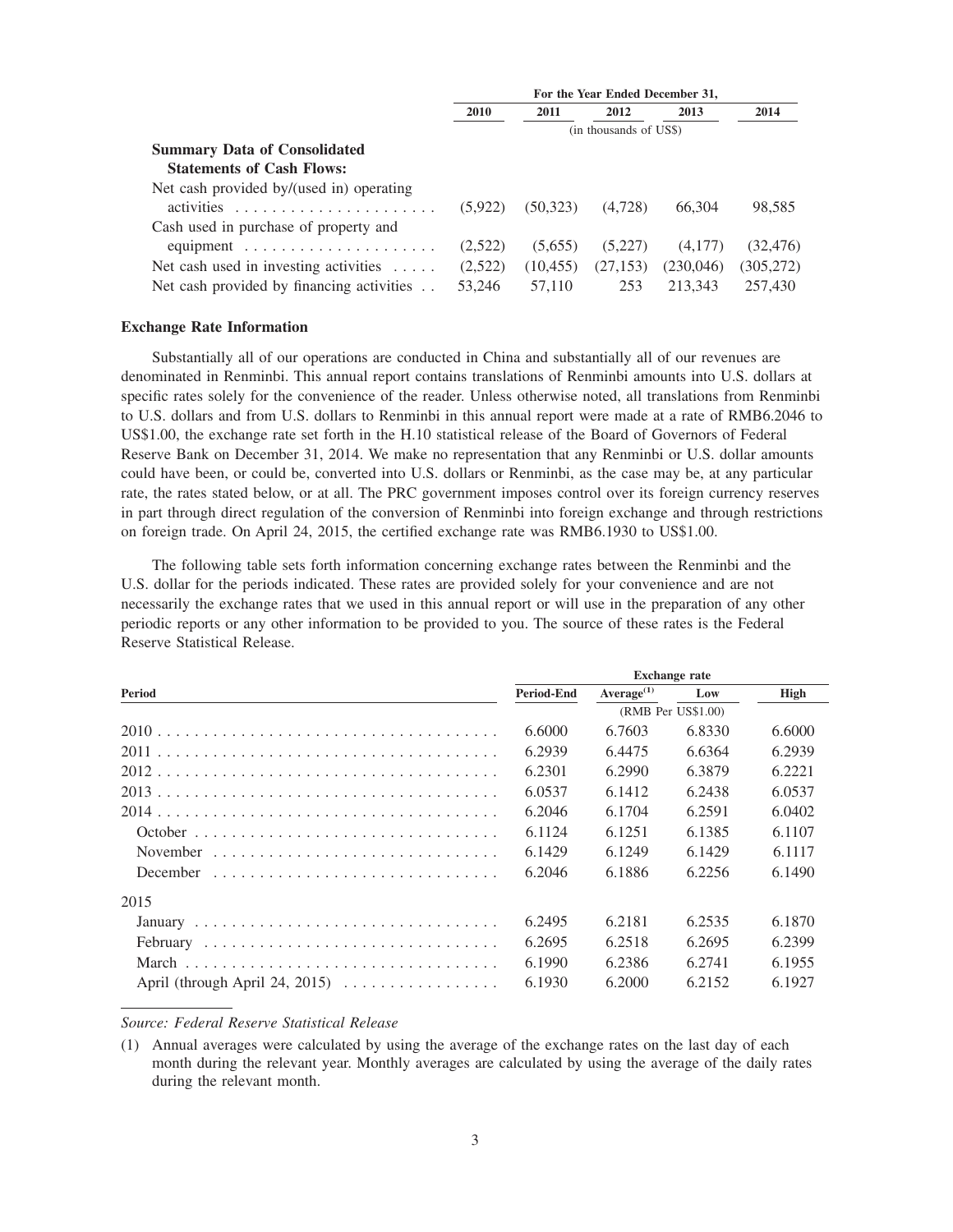#### **B. Capitalization and Indebtedness**

Not applicable.

#### **C. Reasons for the Offer and Use of Proceeds**

Not applicable.

#### **D. Risk Factors**

### **Risks Related to Our Business**

#### *We operate in a fast-evolving industry, which makes it difficult to evaluate our business and prospects.*

We commenced operations in 2005 and many of the elements of our business are evolving and relatively unproven. The markets for our technology and products and services are relatively new and rapidly developing and are subject to significant challenges. Our business plan relies heavily upon growing our user base and exploring new market opportunities, and we may not succeed in any of these respects.

As the online marketing services and mobile services industries in China are relatively young and untested, there are few proven methods of projecting user demand or available industry standards on which we can rely. We cannot assure you that our attempts to expand our user base and products and services will be successful, profitable or widely accepted and therefore the future revenue and income potential of our business are difficult to evaluate. You should consider our prospects in light of the risks and uncertainties fast-growing companies with limited operating histories may encounter.

### *If we fail to continually anticipate user preferences and provide attractive services on our online marketplace, we may not be able to grow and retain our user base.*

Our success depends on our ability to grow and retain our user base. In order to attract and retain users and compete against our direct competitors and other industry or content-specific vertical websites, we must continue to innovate and introduce services that our users find useful and attract them to use our online marketplace more frequently and become our paying users. For example, we must continue to develop new content categories on our online marketplace that appeal to our users. The popularity of online marketing services and other internet services is difficult to predict, and we cannot be certain that the services we offer will continue to be popular with our users or sufficiently successful to offset the costs incurred to offer these services. Given that we operate in a rapidly evolving industry in China, we need to continually anticipate user preferences and industry changes and respond to such changes in a timely and effective manner. If we fail to anticipate and meet the needs of our users, the size of our user base may decrease. A decrease in our user base would render our online marketplace less attractive to merchants and may reduce our membership and online marketing revenues, which may have a material and adverse effect on our marketing business, financial condition and results of operations.

# *If we fail to retain existing or attract new local merchants to use our online marketplace and pay for our membership and online marketing services, our business, financial condition and prospects may be materially and adversely affected.*

The success of our business depends on our ability to attract and retain local merchants that provide information on our online marketplace to consumers and pay for our membership and online marketing services and to offer attractive products and services to our consumer users. If we are unable to grow and maintain a healthy ecosystem of local merchants, our users may find our online marketplace to be less useful than expected and may not continue to use our online marketplace. This in turn may affect our ability to attract new merchants and convince existing merchants to renew their paid memberships or increase their level of spending on our services. Our membership contracts have terms ranging from one month to one year. A significant portion of our paying merchant members are small and medium-sized local merchants who fail to renew their membership contracts upon expiration for a number of reasons. The competitive landscape of such local merchants changes quickly and may have temporary recruiting or marketing needs from time to time. In addition, our efforts to provide greater incentives for our existing paying merchant members to use our online marketing services, including marketing activities to highlight the value of differentiated paying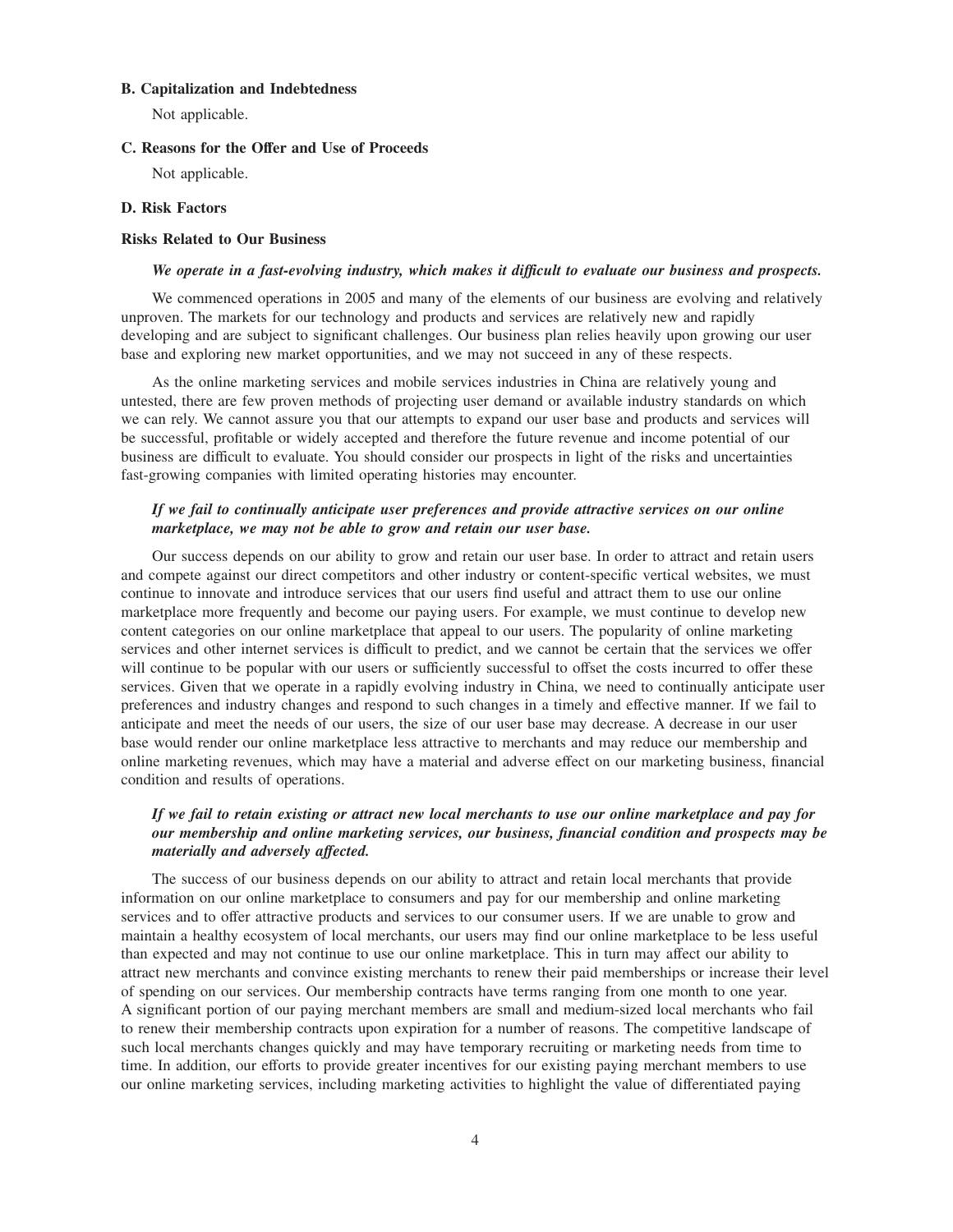merchant members-only services, may not be successful. Our customers may terminate their memberships or other spending on our online marketing services because we no longer serve their needs or because their demands can be better fulfilled by our competitors or other service providers. Decisions by our customers not to renew their memberships or not to use our online marketing services could reduce our revenues, as well as cause us to incur additional cost in attracting new paying merchant members and other customers. A significant increase in local merchant attrition or decrease in local merchant spending on our services would have an adverse effect on our business, financial condition and results of operations.

#### *We incurred net loss and experienced negative cash flow from operations in the past. We may not be able to maintain profitability or positive net cash flow from operations.*

We have incurred net losses historically and we may incur losses in the future as we grow our business. In 2012, we incurred net loss of US\$30.4 million. In addition, we had negative cash flow from operations of US\$4.7 million in 2012. We generated net income of US\$19.6 million and US\$22.6 million, and had positive cash flow from operations of US\$66.3 million and US\$98.6 million in 2013 and 2014, respectively. Our historical net loss and negative cash flow from operations are primarily related to sales and marketing expenses, research and development expenses, and other costs and expenses we incurred to build, operate and expand our online marketplace, grow our user base and establish our market position. We expect that we will continue to incur marketing and sales, research and development and other expenses to launch new services and grow our user base, which may affect our profitability and operating cash flow in the future.

Our future profitability may also be significantly impacted by the success of our recent and new service offerings, such as our mobile services and 58 Home services. As competition in these new services intensifies in China, we may choose to invest heavily to gain market share, which may adversely affect our profitability.

In addition, our ability to achieve or maintain profitability is affected by various factors that are beyond our control. For example, our revenues and profitability depend on the continuous development of the online marketing industry in China and local merchants' allocation of more of their budgets to online marketing services companies. We cannot assure you that online marketing services companies will become more widely accepted in China or that merchants will increase their spending on online marketing services websites.

If we are unsuccessful in addressing any of these risks and uncertainties, our business may be materially and adversely affected and we may incur net loss in the future. If we are unable to maintain positive operating cash flows, we may need to seek debt or equity financing or may cease to operate as a going concern. Further equity financings may dilute our existing shareholders.

### *We face intense competition, and if we do not compete successfully against existing and new competitors, we may lose market share and suffer losses.*

We face intense competition. Our competitors in the online marketing space include other smaller multi-category online classifieds companies as well as industry or content-specific vertical websites whose information serve the same underlying industries as certain content categories of our online marketplace. We may also face competition from major internet companies, who may enter the online classifieds market in China. We compete primarily on the basis of user traffic, effectiveness of services in reaching targeted users, ability to demonstrate marketing results and customer service capabilities.

We believe that our competitiveness depends upon many factors both within and beyond our control, including our ability to increase our brand recognition and continue to develop user loyalty, our ability to keep up with the technological developments and users' changing demands and our ability to raise sufficient capital to sustain and expand our business. For example, we may have to increase our sales and marketing expenses from time to time to promote our brand, especially when the competition is intense. Some of our current and potential competitors may have greater financial, marketing, user traffic and other resources than we have. In addition, local content providers may be acquired by, receive investments from or enter into strategic relationships with larger, well-established and well-financed companies or investors. Certain of our competitors may be able to devote greater resources to marketing and promotional campaigns and devote substantially more resources to website and system development than us. Increased competition may reduce our market share and require us to increase our marketing and promotion efforts, which could negatively affect our operating margins or force us to incur losses. There can be no assurance that we will be able to compete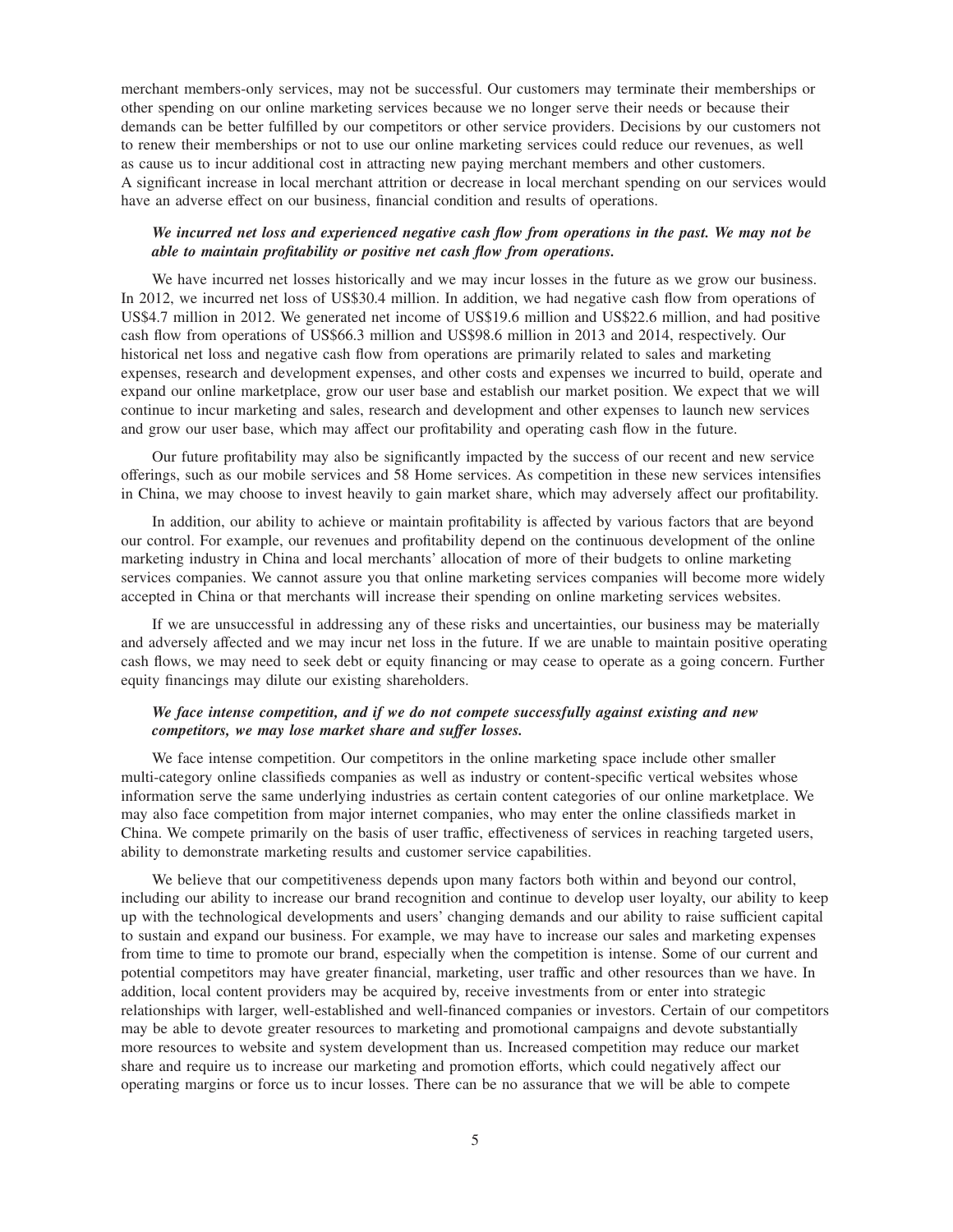successfully against current and future competitors or maintain our leading position or level of user traffic in the online marketing services market in China, and competitive pressures may have a material adverse effect on our business, prospects, financial condition and results of operations.

# *We may not be able to effectively manage our growth and expansion or implement our business strategies, in which case our business and results of operations may be materially and adversely affected.*

We have experienced a period of rapid growth and expansion, which has placed, and continues to place, significant strain on our management and resources. We cannot assure you that this level of significant growth and expansion will be sustainable or achieved at all in the future. We believe that our continued growth and expansion will depend on our ability to develop new sources of revenue, attract new users, paying merchant members and customers, retain and expand paying merchant members and customers, encourage additional spending by our customers, continue developing innovative technologies in response to user demand, increase brand awareness through marketing and promotional activities, react to changes in user access to and use of the internet, expand into new market segments, integrate new devices, platforms and operating systems and take advantage of any growth in the relevant markets. We cannot assure you that we will achieve any of the above.

To manage our growth and expansion, and to attain and maintain profitability, we anticipate that we will need to implement a variety of new and upgraded operational and financial systems, procedures and controls, including the improvement of our accounting and other internal management systems. We will also need to further expand, train, manage and motivate our workforce and manage our relationships with our paying merchant members and customers. All of these endeavors involve risks and will require substantial management efforts and skills and significant additional expenditures. Our further expansion may divert our management, operational or technological resources from our existing business operations. In addition, our expansion may require us to operate in new cities in China, including a number of small cities in China, where we may have difficulty in adjusting to local market demands and regulatory requirements. We cannot assure you that we will be able to effectively manage our growth and expansion or implement our future business strategies effectively, and failure to do so may materially and adversely affect our business and results of operations.

### *Any damage to our reputation and brand or failure to enhance our brand recognition may materially and adversely affect our business, financial condition and results of operations.*

We believe that the market recognition and reputation of our brand have significantly contributed to the success of our business. Maintaining and enhancing our brand is critical to our success and ability to compete. Many factors, some of which are beyond our control, may negatively impact our brand and reputation, such as:

- any failure to maintain a pleasant and reliable experience for users as their preferences evolve and as we expand into new services;
- any decrease in brand awareness among our existing and potential users; and
- any negative publicity about us or online marketing services or mobile services in general, including any actual or perceived security or product or service quality problems involving online marketing services providers in China.

Although all of our paying merchant members and a portion of our registered users go through certain verification procedures, fraudulent transactions and sale of counterfeit or pirated, as well as faulty or defective, items through our online marketplace have occurred in the past and may occur in the future. In the past, we found several counterfeit products sold through our website primarily relating to our group buying business, which we significantly scaled back since mid-2012, and immediately stopped the sellers from selling such counterfeit products. Although we do not believe that we are responsible for the sellers' wrongdoings, several Chinese media reported the incidents and accused us of failure to safeguard buyers' rights on our website. These incidents and any similar incidents or true or untrue claims of such incidents could harm our reputation, impair our ability to attract and retain users and grow our base of paying customers. If we are unable to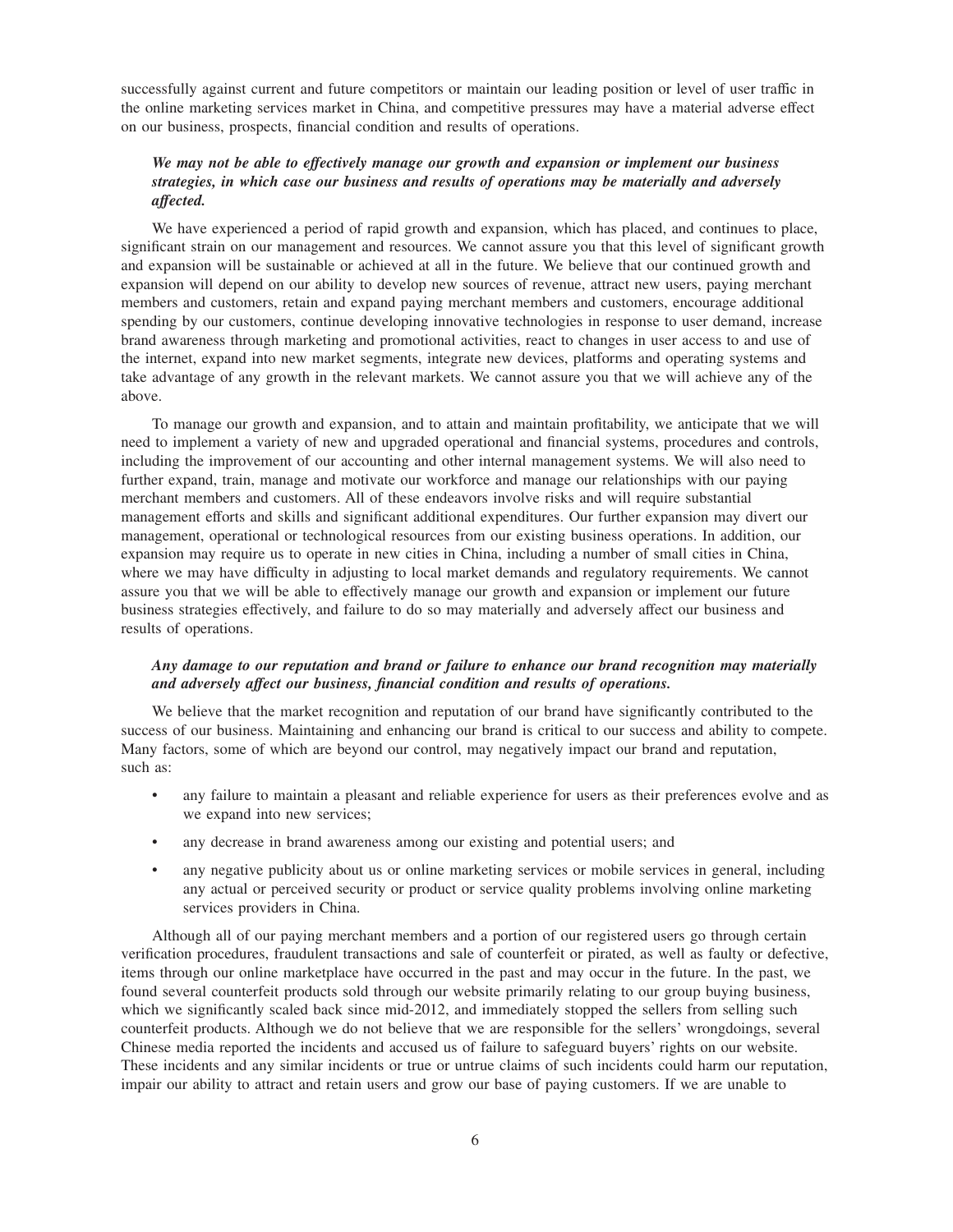maintain a good reputation, further enhance our brand recognition, continue to develop our user loyalty and increase positive awareness of our website, our results of operations may be materially and adversely affected.

# *We have incurred significant costs on a variety of marketing efforts, including significant advertising expenses, designed to attract users, and some marketing campaigns and methods may turn out to be ineffective.*

We have invested significantly in marketing to promote public awareness of online marketing services, enhance our brand recognition and drive user growth, including incurring US\$25.1 million, US\$22.7 million and US\$73.4 million in advertising expenses in 2012, 2013 and 2014, respectively. Such advertising expenses represented 32.8%, 26.9% and 40.8% of our total sales and marketing expenses and 28.8%, 15.6% and 27.7% of our revenues in the corresponding periods. Our marketing activities may not be well received by users and may not attract the additional traffic that we anticipated. The evolving marketing approaches and tools require us to enhance our marketing approaches and experiment with new marketing methods to keep pace with industry developments and user preferences. Failure to refine our existing marketing approaches or to introduce new effective marketing approaches in a cost-effective manner could reduce our market share, cause our revenues to decline and negatively impact our profitability.

### *We derive a significant portion of our revenues from five of China's major cities and we face market risk due to our concentration in these major urban areas.*

We derive a significant portion of our revenues from five of China's major cities: Beijing, Shanghai, Shenzhen, Guangzhou and Chengdu. We expect these five cities to continue to be important sources of revenues in all of our content categories. If any of these major cities experience events which negatively impact the internet industry, such as a serious economic downturn or contraction, a natural disaster, or slower economic growth due to adverse governmental policies or otherwise, demand for our services could decline significantly and our revenues and profitability could be materially reduced. Any of these cities may experience decreases in demand for services related to specific content categories on our marketplace, such as housing or automotive, due to local policies, regulations or economic conditions. In addition, if a competitor, including a local competitor whose business focuses on one of these cities, were to gain significant market share in any of these cities, our revenues may be materially and adversely affected.

### *The markets for online marketing services and mobile services in China are constantly evolving and may not grow as quickly as expected or at all.*

Our business and prospects are affected by the development of emerging internet business models in China, including those for online marketing services and mobile services. Our membership services and other online marketing services have distinct business models which may differ from models for these businesses in other markets, such as the United States, and that are in varying stages of development and monetization. Our future success will depend on our ability to respond to rapidly changing technologies, adapt our products and services to evolving industry standards and improve the performance and reliability of our products and services. Our failure to adapt to such changes could harm our business. In addition, changes in user behavior resulting from technological developments may also adversely affect us. We cannot assure you that the online marketing services and mobile services industries in China will continue to grow as rapidly as they have in the past or at all. With the development of technology, new internet services may emerge which are not a part of our service offerings and which may render online marketing services or mobile services less attractive to users. The growth and development of these industries are affected by numerous factors, such as the macroeconomic environment, regulatory changes, technological innovations, development of internet and internet-based services, users' general online experience, cultural influences and changes in tastes and preferences. If the online marketing services and mobile services industries in China do not grow as quickly as expected or at all, or if we fail to benefit from such growth by successfully implementing our business strategies, our business and prospects may be adversely affected.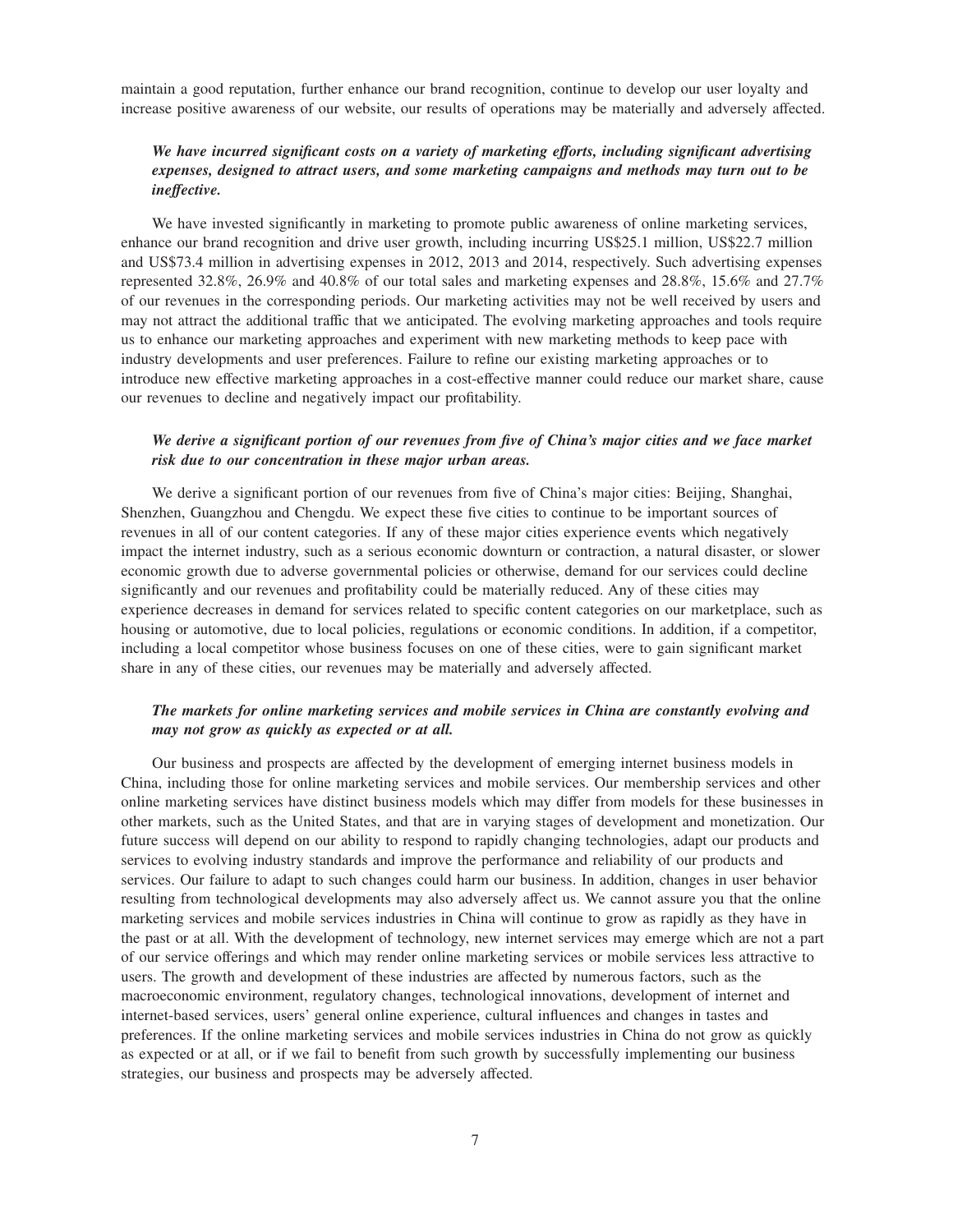### *If we fail to keep up with the technological developments and users' changing requirements or to successfully capture and retain a significant portion of the growing number of users that access online marketing services, we may be unable to meet our revenue growth expectations and our results of operation may be adversely affected.*

The internet industries in China are subject to rapid and continuous changes in technology, user preferences, the nature of services offered and business models. Our success will depend on our ability to keep up with the changes in technology and user behavior resulting from technological developments. If we do not adapt our services to such changes in an effective and timely manner, we may suffer from decreased user traffic, which may result in a reduction of revenues from our membership services or a decrease in spending on our other services.

Our online marketing services are now accessible to users from many internet-enabled devices, and we offer versions of our services for mobile operating systems, including Android and iOS. An important element of our strategy is to continue to develop our online marketplace and services for mobile devices to capture a greater share of the growing number of users that access online marketing services and other internet services through smartphones and other mobile devices. The lower resolution, functionality and memory associated with some mobile devices make the use of services through such devices more difficult and the services we develop for these devices may fail to prove compelling to users. Manufacturers or distributors may establish unique technical standards for their devices, and our services may not work or be viewable on these devices as a result. As new devices and new services are continually being released, it is difficult to predict the problems we may encounter in developing our services for use on these devices and we may need to devote significant resources to the creation, support and maintenance of such services. Devices providing access to our products and services are not manufactured and sold by us, and we cannot assure you that the companies manufacturing or selling these devices would always ensure that their devices perform reliably and are maximally compatible with our systems. Any faulty connection between these devices and our products and services may result in consumer dissatisfaction with us, which could damage our brand and have a material and adverse effect on our financial results. Furthermore, new online marketing services may emerge which are specifically created to function on mobile platforms, as compared to our online marketing services that were originally designed to be accessed through personal computers, or PCs, and such new services may operate more effectively through mobile devices than our own. If we are unable to attract and retain a substantial number of mobile device users to our services, or if we are slower than our competitors in developing attractive services that are adapted for such devices, we may fail to capture a significant share of an increasingly important portion of the market for our services or lose existing users, either of which may have a material adverse effect on our business, financial condition and results of operations.

Furthermore, changes in technologies may require substantial capital expenditures in development of new features, applications and services as well as in modification of existing features, applications, services or infrastructure. We may not successfully execute our business strategies due to a variety of reasons such as technical hurdles, misunderstandings or erroneous predictions of market demand or lack of necessary resources. Failure in keeping up with technological developments may result in our online marketplace being less attractive, and as a result we may be unable to meet our revenue growth expectations and our results of operations may be adversely affected.

#### *If internet search engines' ranking methodologies are modified or our search result page rankings decline for other reasons, our user traffic could decrease.*

We depend in part on various internet companies to direct traffic to our website. Our ability to maintain the number of visitors directed to our website is not entirely within our control. Our competitors' search engine optimization efforts may result in their websites receiving a higher search result page ranking than ours, or internet companies could revise their methodologies in an attempt to improve their search results, which could adversely affect the placement of our search result page ranking. If internet companies modify their search algorithms in ways that are detrimental to our user growth or in ways that make it harder for our users to find our website, or if our competitors' search engine optimization efforts are more successful than ours, our overall growth in user traffic could slowdown or decrease, and we could lose existing users. Our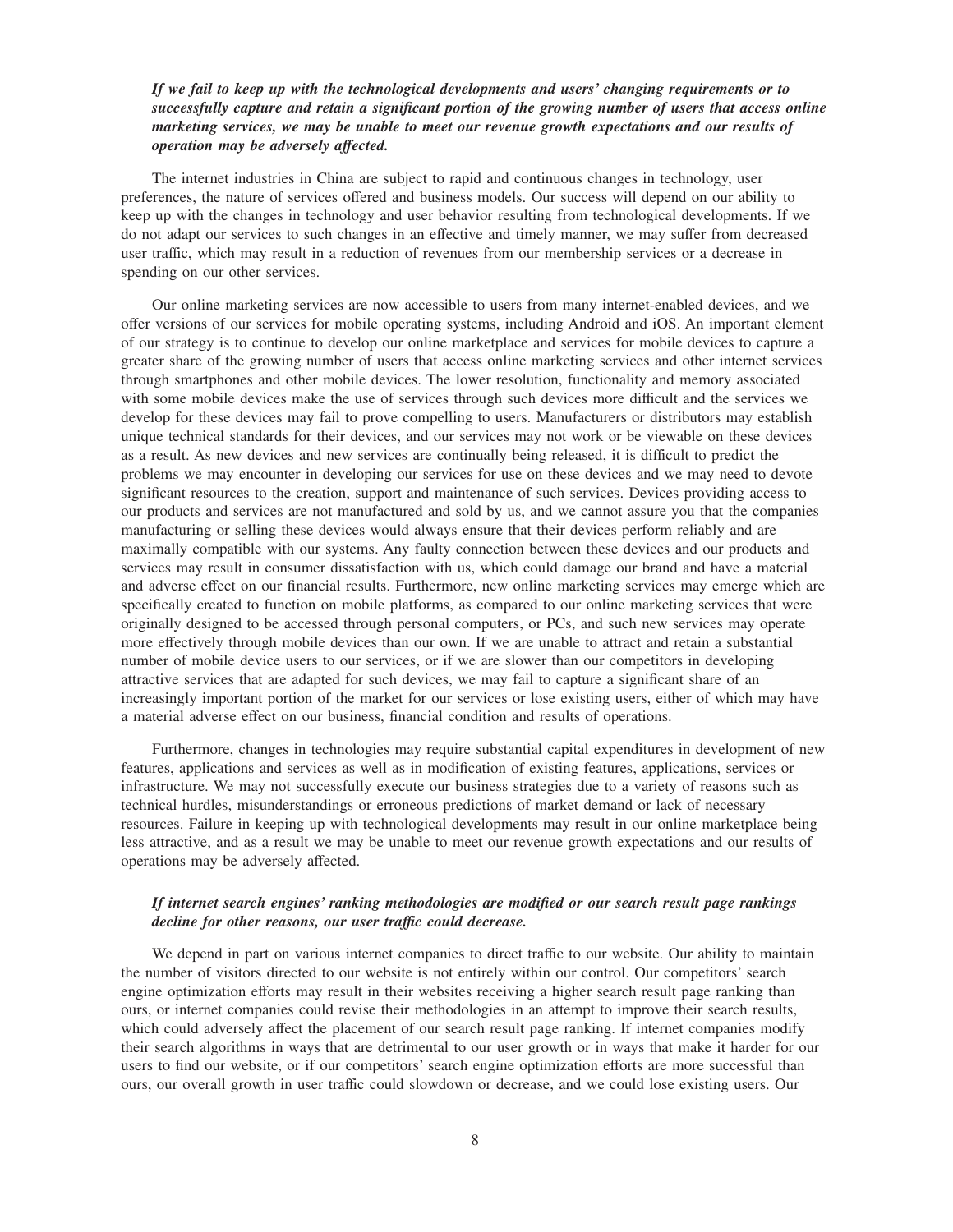website has experienced fluctuations in search result rankings in the past, and we anticipate similar fluctuations in the future. Any reduction in the number of users directed to our website would harm our business and results of operations.

### *Our business depends substantially on the continuing efforts of our executive officers and key employees, and our business may be severely disrupted if we lose their services.*

We currently depend on the continued services and performance of the key members of our management team, in particular Mr. Jinbo Yao, our chairman and chief executive officer. Mr. Yao is one of our founders and his leadership has played an integral role in our growth. Our future success depends substantially on the continued efforts of our executive officers and key employees. If one or more of our executive officers or key employees were unable or unwilling to continue their service, we might not be able to replace them easily, in a timely manner, or at all, and our business may be severely disrupted, our financial conditions and results of operations may be materially and adversely affected and we may incur additional expenses to recruit, train and retain personnel. If any of our executive officers or key employees joins a competitor or forms a competing company, we may lose users, know-how and key professionals and staff members. Each of our executive officers and key employees has entered into an employment agreement and a confidentiality and non-competition agreement with us. However, if any dispute arises between our executive officers and key employees, on one hand, and us on the other, we cannot assure you that we would be able to enforce these non-compete provisions in China, where these executive officers reside, in light of uncertainties with the PRC legal system. See "- Risks Related to Doing Business in China - Uncertainties in the interpretation and enforcement of PRC laws and regulations could limit the legal protections available to you and us.''

#### *If we are unable to attract, train and retain qualified personnel, our business may be materially and adversely affected.*

Our future success depends, to a significant extent, on our ability to attract, train and retain qualified personnel, particularly management, technical and marketing personnel with expertise in the online marketing industry. Our field sales and customer service teams are also critical to maintaining the quality of our services as they interact with local merchants on a daily basis. We must continue to attract qualified personnel at a fast pace to keep up with our growing user base and the scale of our operations. Since our industry is characterized by high demand and intense competition for talent, there can be no assurance that we will be able to attract or retain qualified staff or other highly skilled employees that we will need to achieve our strategic objectives. As we are still a relatively young company, our ability to train and integrate new employees into our operations may not meet the growing demands of our business. If we are unable to attract, train, and retain qualified personnel, our business may be materially and adversely affected.

#### *Future strategic alliances or acquisitions may have a material and adverse effect on our business, reputation and results of operations.*

We may enter into strategic alliances with various third parties to further our business purposes from time to time. For example, in June 2014, we entered into a strategic partnership with Tencent Holdings Limited, or Tencent, a leading provider of comprehensive Internet services in China, pursuant to which Tencent invested US\$736.1 million in exchange for approximately 19.9% equity interest in our company on a fully-diluted basis.

Strategic alliances with third parties could subject us to a number of risks, including risks associated with sharing proprietary information, non-performance by the counter-party, and an increase in expenses incurred in establishing new strategic alliances, any of which may materially and adversely affect our business. In addition, to the extent the strategic partner suffers negative publicity or harm to their reputation from events relating to their business, we may also suffer negative publicity or harm to our reputation by virtue of our association with such third parties, and we may have little ability to control or monitor their actions.

In addition, after our IPO in October 2013, we have made several acquisitions and investments, among which the major ones are the acquisition of a strategic stake in Ganji.com, for approximately 34 million new ordinary shares (two Class A ordinary shares equivalent to one ADS) of our company and US\$412.2 million in cash in April 2015, acquisition of Anjuke.com Inc. for approximately five million new ordinary shares (two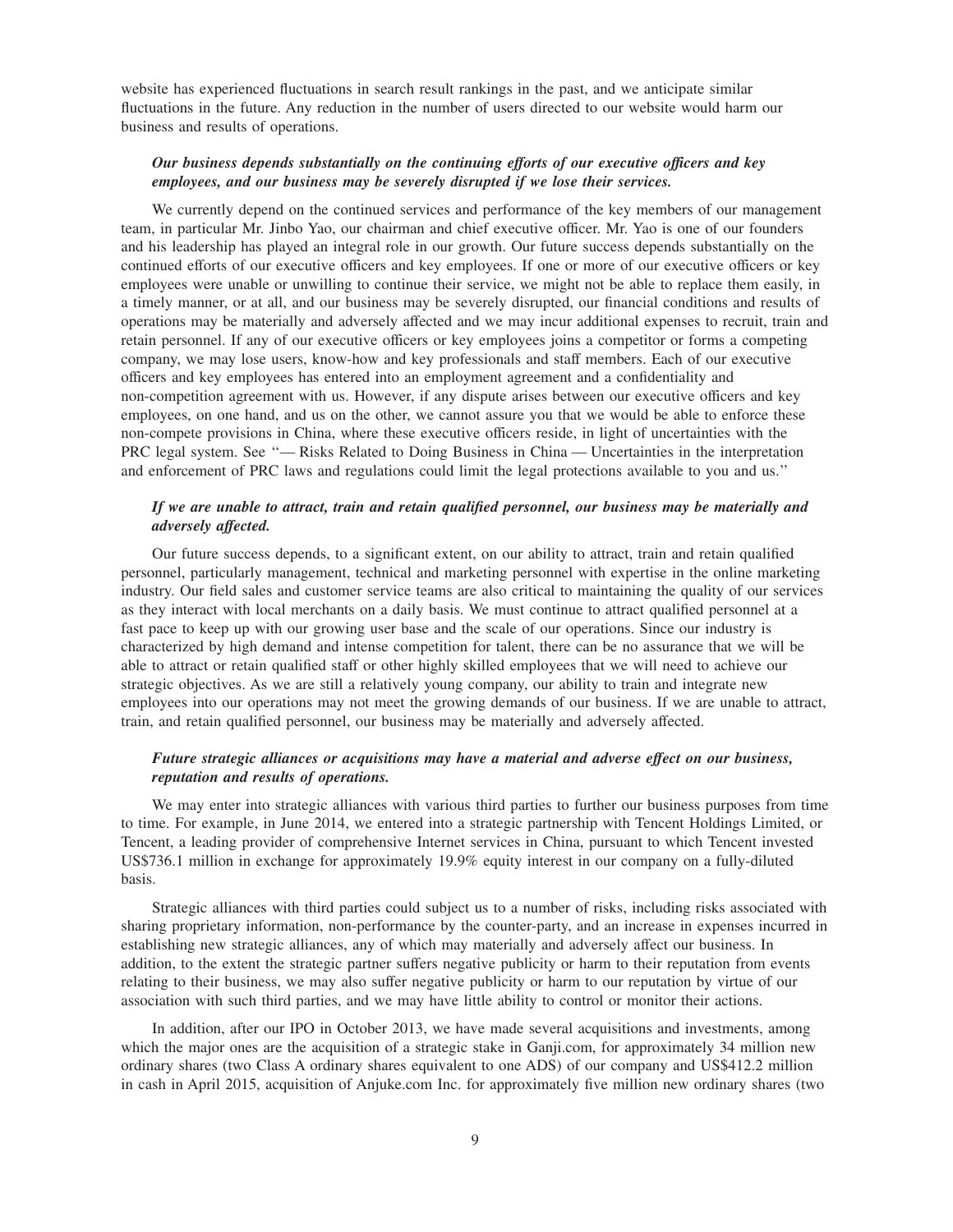Class A ordinary shares equivalent to one ADS) of our company and US\$160.2 million in cash in March 2015 and investments in To8to for approximately US\$33.7 million in March 2015, acquisition of Jiaxiao Yidiantong, a website that provides driving test information and services for US\$22.8 million in April 2015 and investment in Edaijia for US\$20.0 million in October 2014. We may invest in or acquire additional assets, products, technologies or businesses that are complementary to our existing business. Future investments, acquisitions and the subsequent integration of new assets and businesses into our own would require significant attention from our management and could result in a diversion of resources from our existing business, which in turn could have an adverse effect on our business operations. Invested or acquired assets or businesses may not generate the financial results we expect and may adversely affect our results of operations. Furthermore, investments and acquisitions could result in the use of substantial amounts of cash, potentially dilutive issuances of equity securities, the occurrence of significant goodwill impairment charges, amortization expenses for other intangible assets and exposure to potential unknown liabilities of the acquired businesses. Moreover, the costs of identifying and consummating acquisitions may be significant.

Furthermore, the legal requirements on acquisitions by us and our PRC subsidiaries are different from acquisitions by our consolidated affiliated entities. Most importantly, if we or our PRC subsidiaries acquire any domestic companies in China, such acquisition will be subject to PRC laws and regulations on foreign investment. We and our PRC subsidiaries are restricted or prohibited from directly acquiring interests in companies in certain industries under PRC laws and regulations. See ''Item 4. Information on the Company — B. Business Overview — Regulation — Regulations on Value-Added Telecommunication Services.'' Our consolidated affiliated entities are not subject to PRC laws and regulations on foreign investment and may acquire PRC companies operating in industries where foreign investments are restricted or prohibited. However, there are uncertainties with respect to the interpretation and application of PRC laws and regulations regarding indirect foreign investments in such industries. See ''— Risks Related to Our Corporate Structure and Restrictions on Our Industry — Substantial uncertainties and restrictions exist with respect to the interpretation and application of PRC laws and regulations relating to online commerce and the distribution of internet content in China. If the PRC government finds that the structure we have adopted for our business operations does not comply with PRC laws and regulations, we could be subject to severe penalties, including the shutting down of our website.''

### *The proper functioning of our marketplace, network infrastructure and information technology systems is essential to our business, and any failure to maintain the satisfactory performance, security and integrity of our systems will materially and adversely impair our ability to provide services and affect our business, reputation, financial condition and results of operations.*

The proper functioning of our marketplace is essential to the conduct of our business. Specifically, the satisfactory performance, reliability and availability of our website and mobile applications, our transaction-processing systems and our network infrastructure are critical to our success and our ability to attract and retain users and provide adequate services. Our revenues depend on the user traffic on our website and the volume of activities that traffic creates.

In addition, our ability to provide consumers and local merchants with a high quality online experience depends on the continuing operation and scalability of our network infrastructure and information technology systems. The risks we face in this area include:

- our systems are potentially vulnerable to damage or interruption as a result of earthquakes, floods, fires, extreme temperatures, power loss, telecommunications failures, technical error, computer viruses, hacking and similar events;
- we may encounter problems when upgrading our systems or services and undetected programming errors could adversely affect the performance of the software we use to provide our services. The development and implementation of software upgrades and other improvements to our internet services is a complex process, and issues not identified during pre-launch testing of new services may only become evident when such services are made available to our entire user base; and
- we rely on servers, data centers and other network facilities provided by third parties, and the limited availability of third-party providers with sufficient capacity to house additional network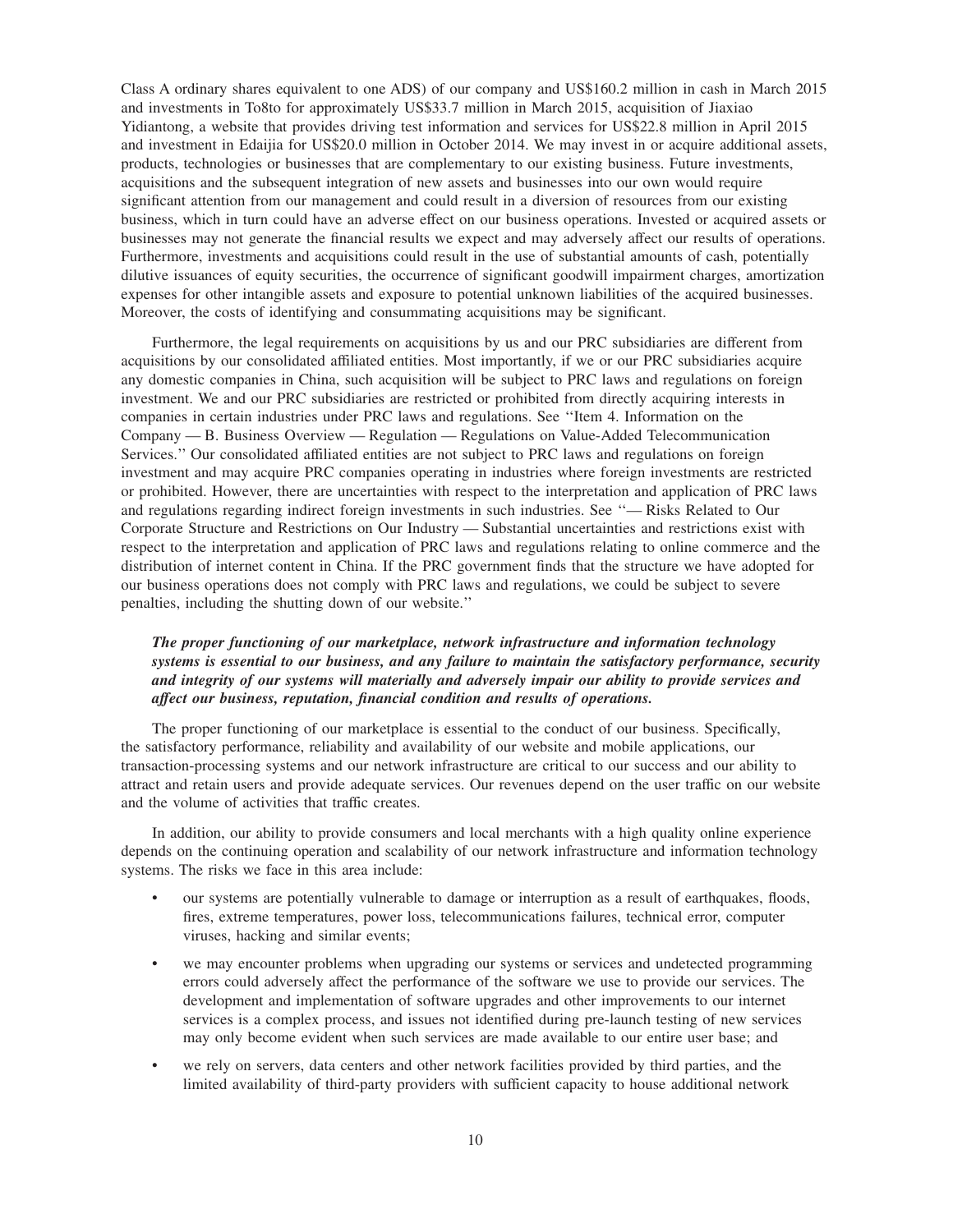facilities and broadband capacity in China may lead to higher costs or limit our ability to offer certain services or expand our business. In particular, electricity, temperature control or other failures at the data centers we use may adversely affect the operation of our servers or result in service interruptions or data loss.

These and other events in the past occasionally led to and may in the future lead to interruptions, decreases in connection speed, degradation of our services or the permanent loss of user data and uploaded content. Any system interruptions caused by telecommunications failures, computer viruses, or hacking or other attempts to harm our systems that result in the unavailability of our website and mobile applications or reduced performance would reduce the attractiveness of the services offered on our online marketplace. If we experience frequent or persistent service disruptions, whether caused by failures of our own systems or those of third-party service providers, our reputation or relationships with our users may be damaged and our users may switch to our competitors, which may have a material adverse effect on our business, financial condition and results of operations.

#### *Our operations depend on the performance of the internet infrastructure and fixed telecommunications networks in China.*

Almost all access to the internet in China is maintained through state-owned telecommunication operators under the administrative control and regulatory supervision of the Ministry of Industry and Information Technology, or the MIIT. Moreover, we primarily rely on a limited number of telecommunication service providers to provide us with data communications capacity through local telecommunications lines and internet data centers to host our servers. We have limited access to alternative networks or services in the event of disruptions, failures or other problems with the PRC internet infrastructure or the fixed telecommunications networks provided by telecommunication service providers. With the expansion of our business, we may be required to upgrade our technology and infrastructure to keep up with the increasing traffic on our website. We cannot assure you that the internet infrastructure and the fixed telecommunications networks in China will be able to support the demands associated with the continued growth in internet usage.

In addition, we have no control over the costs of the services provided by telecommunication service providers. If the prices we pay for telecommunications and internet services rise significantly, our results of operations may be materially and adversely affected. Furthermore, if internet access fees or other charges to internet users increase, our user traffic may decline and our business may be harmed.

#### *We may not be able to prevent others from unauthorized use of our intellectual property, which could harm our business and competitive position.*

We regard our trademarks, service marks, domain names, trade secrets, proprietary technologies and similar intellectual property as critical to our success, and we rely on trademark law, trade secret protection and confidentiality and license agreements with our employees, partners and others to protect our proprietary rights. As of March 31, 2015, we have registered 31 domain names that are material to our business, including *www.58.com*, *www.58.com.cn*, *anjuke.cn* and *anjuke.com*, and 65 trademarks in China. As the registrant of the trademarks, Beijing 58 has an exclusive right to use such trademarks in China for the goods or services under the trademark categories that it has registered. Beijing 58 also enjoys the exclusive right to use the domain names that it has registered. However, trademarks may also be invalidated, circumvented or challenged. For example, under PRC law, certain graphics may not be registered as a trademark and if a registered trademark is found to violate such prohibition, the relevant authority can invalidate the trademark; third parties may challenge such registered trademarks and apply to the authority for invalidation. In addition, if a registered trademark is identical or similar to a well-known trademark or prejudices the existing right obtained by others, it may be invalidated by the relevant authority upon request by the right holder. Trade secrets are difficult to protect, and our trade secrets may be leaked or otherwise become known or be independently discovered by competitors. Confidentiality agreements may be breached, and we may not have adequate remedies for any breach.

It is often difficult to enforce intellectual property rights in China. Even where adequate laws exist in China, it may not be possible to obtain prompt and equitable enforcement of such laws, or to obtain enforcement of a court judgment or an arbitration award delivered in another jurisdiction, and accordingly, we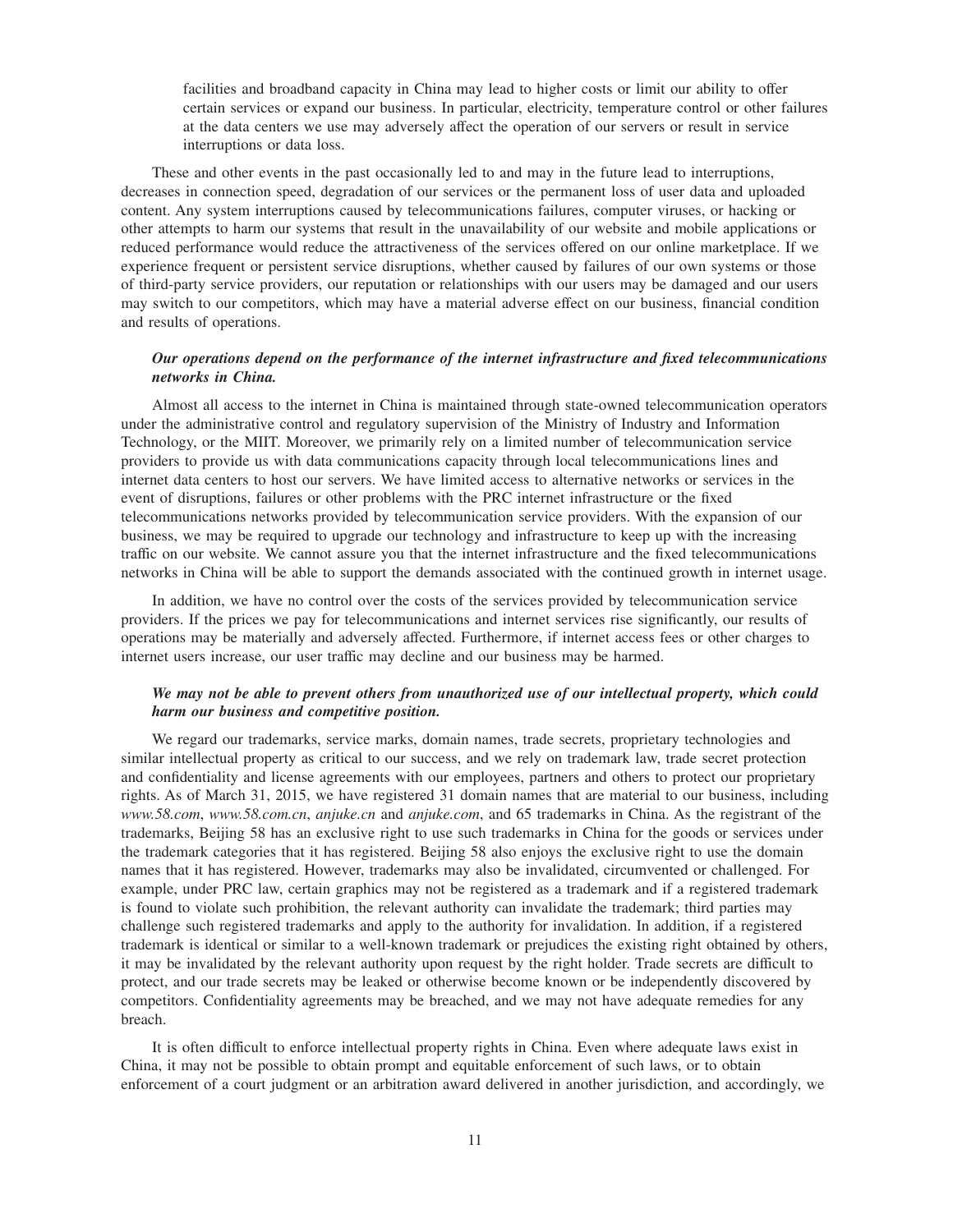may not be able to effectively protect our intellectual property rights in China. Policing any unauthorized use of our intellectual property is difficult and costly and the steps we have taken may be inadequate to prevent the misappropriation of our technologies.

### *We may not be able to successfully halt the operations of websites that aggregate our data as well as data from other companies, including social networks, or ''copycat'' websites that have misappropriated our data in the past or may misappropriate our data in the future.*

From time to time, third parties have misappropriated our data through website scraping, robots or other means and aggregated this data on their websites. In addition, ''copycat'' websites have misappropriated data on our website and attempted to imitate our brand or the functionality of our website. When we have become aware of such websites, we have taken measures to halt such conduct. However, we may not be able to detect all such websites in a timely manner and the measures we take may be insufficient to stop their conduct. In those cases, our available remedies may not be adequate to protect us against such websites. Regardless of whether we can successfully enforce our rights against these websites, any measures that we may take could require us to expend significant financial or other resources.

# *We may be subject to intellectual property infringement claims or other allegations by third parties for services we provide or for information or content displayed on, retrieved from or linked to our website, or distributed to our users, which may materially and adversely affect our business, financial condition and prospects.*

Internet, technology and media companies are frequently involved in litigation based on allegations of infringement of intellectual property rights, unfair competition, invasion of privacy, defamation and other violations of other parties' rights. The validity, enforceability and scope of protection of intellectual property rights in internet-related industries, particularly in China, are uncertain and still evolving. We face, from time to time, and expect to face in the future, allegations that we have infringed the trademarks, copyrights, patents and other intellectual property rights of third parties, including our competitors, or allegations that we are involved in unfair competition against our competitors. As we face increasing competition and sometimes have to take defensive measures in response to competitive pressure and as litigation become more common in China in resolving commercial disputes, we face a higher risk of being the subject of intellectual property infringement and unfair competition claims. Intellectual property and unfair competition claims and litigation may be expensive and time-consuming to investigate and defend, and may divert resources and management attention from the operation of our business. Such claims, even if they do not result in liability, may harm our reputation. Any resulting liability or expenses, or changes required to be made to our website to reduce the risk of future liability, may have a material adverse effect on our business, financial condition and prospects.

We utilize software that selectively identifies classified information listings on other websites in certain content categories for which our certification procedure is not required and replicates such listings on *www.58.com*. These replicated listings are not given individualized registered user accounts and are not counted as listings for purposes of calculating the listings per day posted by our users as disclosed in this annual report. If an original poster wants to delete a replicated listing on our website, the poster can either use our online self-help functions or contact our customer service online to delete the listing. We do not explicitly indicate the replicated listings on our website, although we notify our users of the replicated nature of the listings upon inquiry. We believe this is a widespread practice in our industry in China. However, the practice may be deemed to be in violation of the PRC Anti-Unfair Competition Law. If other market participants bring legal claims against us for conducting unfair competition, we may be held liable by the court and be required to pay damages to the plaintiffs equal to the losses suffered by the market participants as a result of the unfair competition practices or, if it is difficult to calculate the losses, equal to the aggregate profits earned through the unfair competition practices and the reasonable expenses incurred by the plaintiffs to investigate the unfair competition practices. We have never generated revenue from replicated listings. In addition, if the replicated listings are protected under copyright law, the practice of replicating listings may be deemed to be copyright infringement. In such case, we may be required to cease the act of infringement, eliminate any influence caused, apologize to and pay damages to the copyright owners and be subject to penalties including confiscation of illegal gains and imposition of fines by the relevant governmental authorities. In addition, we have from time to time been the subject of critical media coverage due to this practice, which could harm our reputation and business.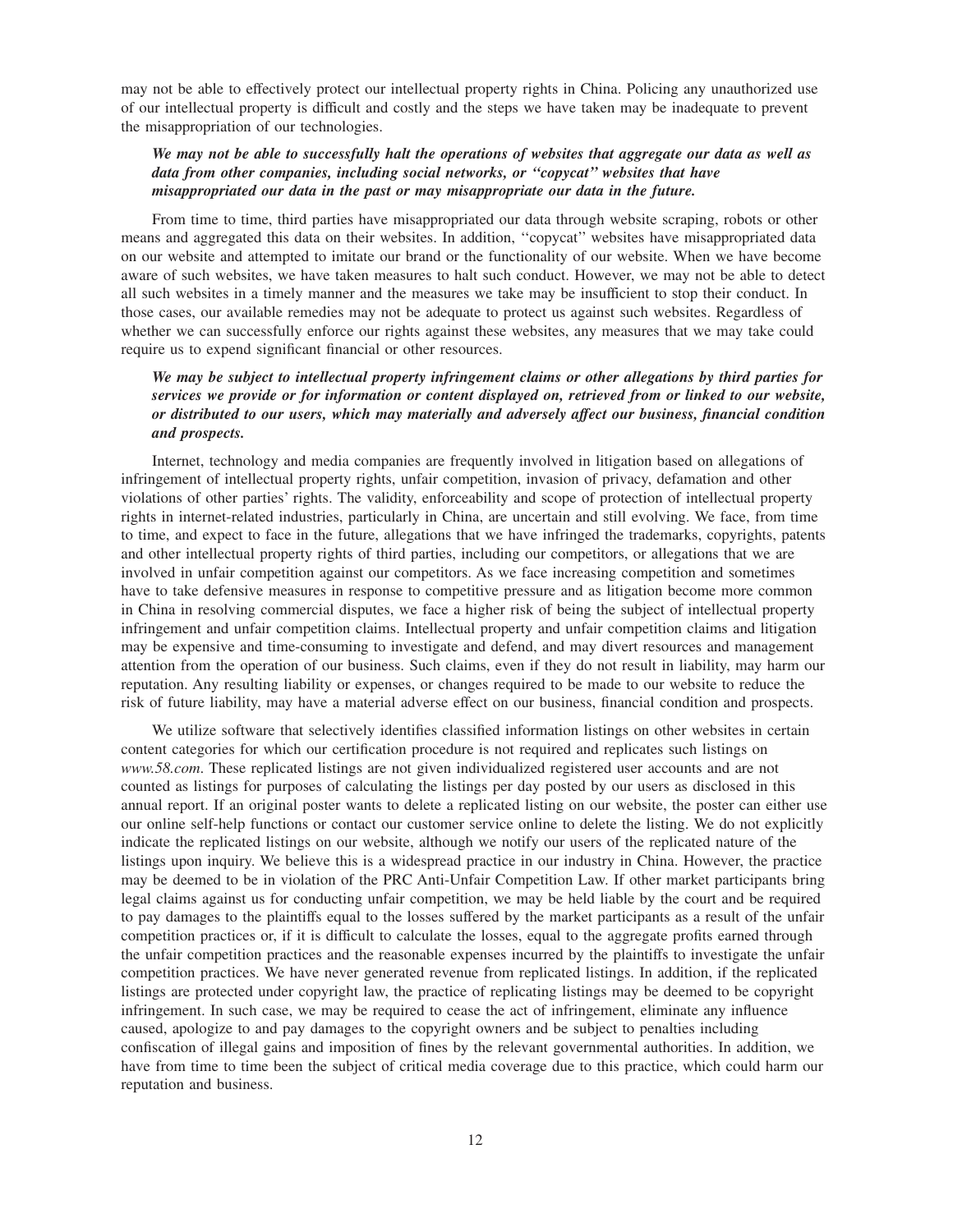#### *We may be held liable to third parties for information or content displayed on, retrieved from or linked to our website, or distributed to website users, which could harm our reputation and business.*

Our online marketing services enable users to exchange local business or service information, generate content, market products and services, conduct business and engage in various other online activities. Claims may be brought against us for defamation, libel, negligence, copyright, patent or trademark infringement, tort (including personal injury), fraud, other unlawful activity or other theories and claims based on the nature and content of information to which we link or that may be posted on our website, generated by our users, or delivered or shared hypertext links to third-party websites, or video or image services, if appropriate licenses and/or third-party consents have not been obtained. Third-parties may also seek to assert claims against us alleging unfair competition or violations of privacy rights or failure to maintain the confidentiality of user data. Our defense of any such actions could be costly and involve significant time and attention of our management and other resources.

We are also regularly approached and asked to remove content uploaded by users on the grounds of alleged copyright or personal rights infringement. In such cases, we investigate the claims and remove any uploads that appear to infringe the rights of a third party after our reasonable investigation and determination. Our corporate policy requires a user to enter into a user agreement in the registration process before posting any content on our website. Pursuant to the user agreement, a user makes certain representations and warranties relating to the user generated content on our website. See ''Item 4. Information on the Company — B. Business Overview — Content Management and Monitoring.'' However, we have been and in the future may be subject to intellectual property infringement claims or other allegations by third parties for services provided or content displayed on our website. Although we believe that we will have recourse to indemnification from alleged infringing users on the basis of the user agreement, such right to recourse is subject to the enforcement mechanism of PRC legal system, which may not be effective. Our data security team also screens our website to eliminate content that we believe may infringe copyrights. Although our internal policy, terms of our user agreements and the screening system are designed to help limit the occurrences and impact of infringing activities, they may not be effective in eliminating such occurrences or dissemination of infringing materials on our website.

Pursuant to PRC national and Beijing local regulations and judicial interpretations, online service providers that provide information storage space for users to upload works or link services may be held liable for damages if such providers know or have reason to know that the works uploaded or linked infringe others' copyrights. The Supreme People's Court of China promulgated a judicial interpretation on infringement of the right of dissemination through internet in December 2012. This judicial interpretation, like certain court rulings and certain other judicial interpretations, provide that the courts will place the burden on internet service providers to remove not only links or contents that have been specifically mentioned in the notices of infringement from right holders, but also links or contents they should have known to contain infringing content. The interpretation further provides that where an internet service provider has directly obtained economic benefits from any contents made available by an internet user, it has a higher duty of care with respect to internet users' infringement of third-party copyrights. This interpretation could subject us and other online service providers to significant administrative burdens and litigation risks.

### *Concerns about collection and use of personal data could damage our reputation and deter current and potential users from using our services.*

Concerns about our practices with regard to the collection, use or disclosure of personal information or other privacy-related matters, even if unfounded, could damage our reputation and operating results. Pursuant to the applicable PRC laws and regulations concerning the collection, use and sharing of personal data, our PRC subsidiaries and consolidated affiliated entities are required to keep our users' personal information confidential and are prohibited from disclosing such information to any third parties without the users' consent. We apply strict management and protection to any information provided by users, and under our privacy policy, without our users' prior consent, we will not provide any of our users' personal information to any unrelated third party. In December 2012 and July 2013, new laws and regulations were issued by the standing committee of the PRC National People's Congress and the MIIT to enhance the legal protection of information security and privacy on the internet. The laws and regulations also require internet operators to take measures to ensure confidentiality of information of users. While we strive to comply with our privacy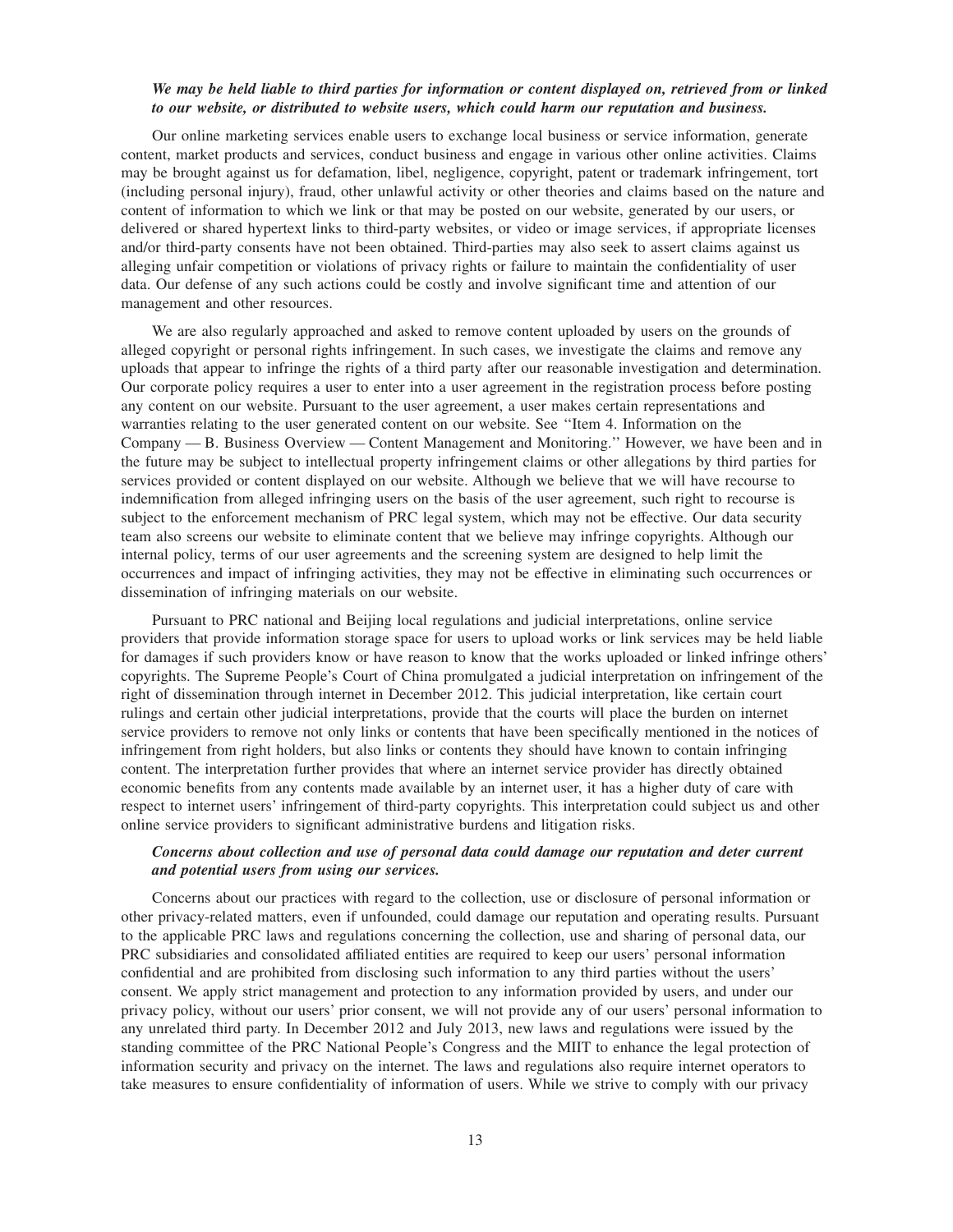guidelines as well as all applicable data protection laws and regulations, any failure or perceived failure to comply may result in proceedings or actions against us by government entities or others, and could damage our reputation. User and regulatory attitudes towards privacy are evolving, and future regulatory or user concerns about the extent to which personal information is shared with merchants or others may adversely affect our ability to share certain data with merchants, which may limit certain methods of targeted marketing. Concerns about the security of personal data could also lead to a decline in general internet usage, which could lead to lower user traffic on our website. A significant reduction in user traffic could lead to lower revenues from paying users, which could have a material adverse effect on our business, financial condition and results of operations.

# *We could be liable for any breach of security relating to the third-party online payment platforms we use, and concerns about the security of internet transactions could damage our reputation, deter current and potential users from using our online marketplace and have other adverse consequences to our business.*

Users may conduct transactions on our online marketplace through third-party online payment platforms. In these online payment transactions, secured transmission of confidential information, such as customers' credit card numbers and expiration dates, personal information and billing addresses, over public networks is essential to maintain consumer confidence. In addition, we expect that an increasing amount of our sales and transactions conducted on our online marketplace will be conducted over the internet as a result of the growing use of online payment platforms. As the prevalence of using online payment methods increases, associated online crimes will likely increase as well. Our current security measures and those of the thirdparty online payment platform service providers may not be adequate. We must be prepared to increase and enhance our security measures and efforts so that our users have confidence in the reliability of the online payment platforms that we use, which will impose additional costs and expenses and may still not guarantee complete safety. In addition, we do not have control over the security measures of our third-party online payment platform service providers. Security breaches of the online payment platforms that we use could expose us to litigation and possible liability for failing to secure confidential user information and could, among other things, damage our reputation.

A significant barrier to financial transactions or other electronic payment processing platforms over the internet in general has been public concern over the security of online payments. If these concerns are not adequately addressed, they may inhibit the growth of paid online services generally. If an internet or mobile network security breach were to occur and get publicized, the perceived security of the online payment platforms may be damaged, and users concerned about the security of their transactions may become reluctant to purchase our services even if the publicized breach did not involve payment platforms or methods used by us.

If any of the above were to occur and damage our reputation or the perceived security of the online payment platforms that we use, we may lose users and user traffic, and users may be discouraged from purchasing our services, which may have an adverse effect on our business. Any significant reduction in user traffic could lead to lower revenues from membership and online marketing services.

### *Spammers and malicious applications may make our services less user-friendly and discourage users from using our website or services.*

Spammers may use our website and services to send targeted and untargeted spam messages to users, which may embarrass or annoy users and make usage of our website and services more time-consuming and less user-friendly. As a result, our users may use our services less or stop using them altogether. As part of fraudulent spamming activities, spammers typically create multiple user accounts, such as accounts being set-up for the purposes of sending spam messages. Although we have technologies and employees that attempt to identify and delete accounts created for spamming purposes, we are not able to eliminate all spam messages from being sent on our website.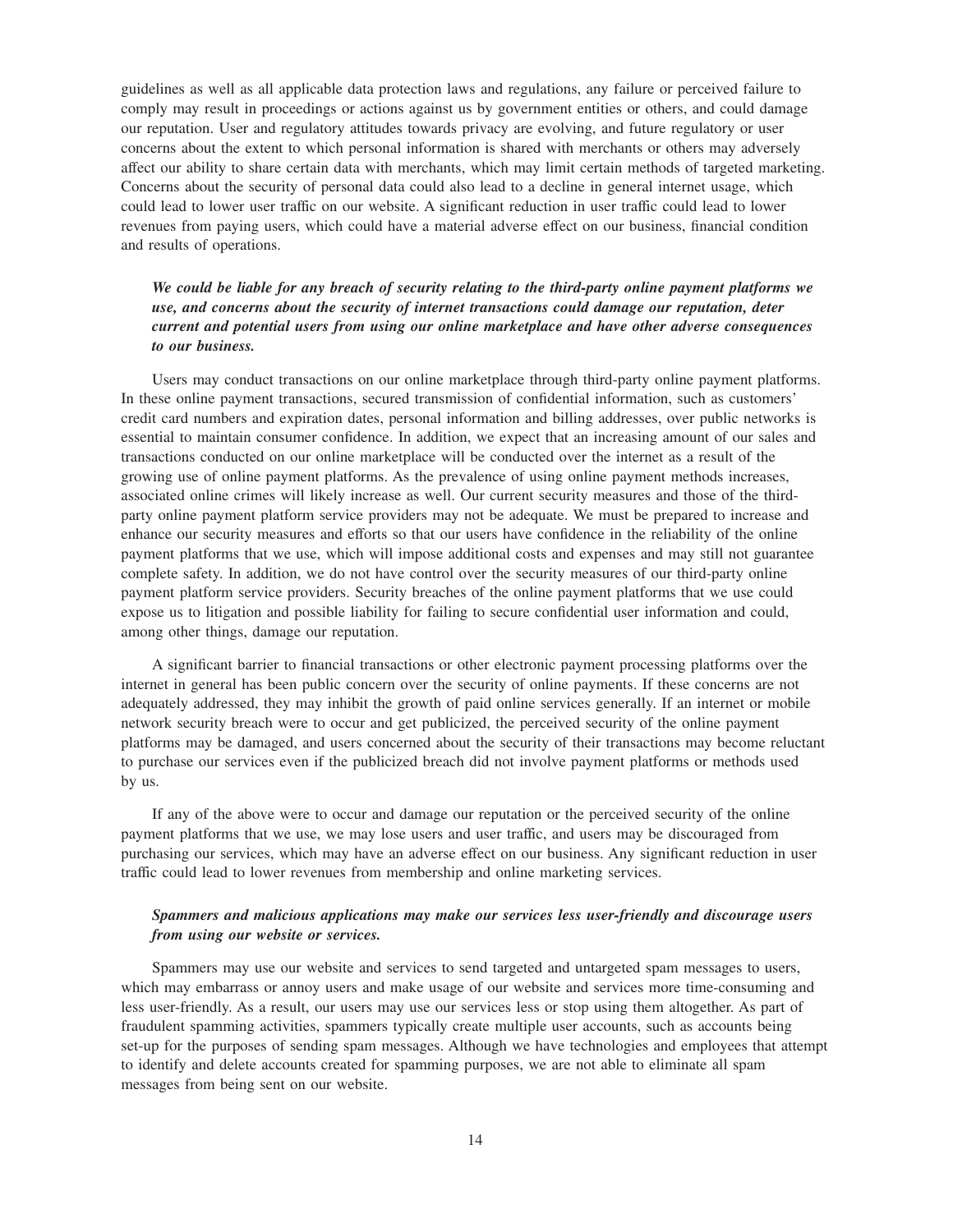#### *Our business, financial condition and results of operations, as well as our ability to obtain financing, may be adversely affected by the downturn in the global or Chinese economy.*

The online information services and mobile services industries may be affected by economic downturns. Thus, our business and prospects may be affected by the macroeconomic environment in China. A prolonged slowdown in the Chinese economy may lead to a reduced amount of activities on our marketplace, which could materially and adversely affect our business, financial condition and results of operations. In addition, our products and services may be viewed as discretionary by our users, who may choose to discontinue or reduce spending on such products and services during an economic downturn. In such an event, our ability to retain existing paying merchant members and customers and recruiting new paying merchant members and customers will be adversely affected, which would in turn negatively impact our business and results of operations.

Moreover, a slowdown or disruption in the global or China's economy may have a material and adverse impact on financings available to us. The weakness in the economy could erode investors' confidence, which constitutes the basis of the credit market. The recent financial turmoil affecting the financial markets and banking system may significantly restrict our ability to obtain financing in the capital markets or from financial institutions on commercially reasonable terms, or at all. Although we are uncertain about the extent to which the recent global financial and economic crisis and slowdown of China's economy may impact our business in the short-term and long-term, there is a risk that our business, results of operations and prospects would be materially and adversely affected by any global economic downturn or disruption or slowdown of China's economy.

#### *We may need additional capital, and the sale of additional ADSs or other equity securities could result in additional dilution to our shareholders.*

We believe that our current cash and cash equivalents and anticipated cash flow from operations will be sufficient to meet our anticipated cash needs for the foreseeable future. We may, however, require additional cash resources due to changed business conditions or other future developments, including any investments or acquisitions we may decide to pursue. If these resources are insufficient to satisfy our cash requirements, we may seek to sell additional equity or debt securities or obtain a credit facility. For example, in June 2014 and April 2015, we issued 36,805,000 ordinary shares at the equivalent of US\$20 per ordinary share and 15,384,616 ordinary shares at the equivalent of US\$26 per ordinary share, respectively, to a holding vehicle of Tencent Holdings Limited, or Tencent. The sale of additional equity securities could result in additional dilution to our shareholders. The incurrence of indebtedness would result in increased debt service obligations and could result in operating and financing covenants that would restrict our operations. It is uncertain whether financing will be available in amounts or on terms acceptable to us, if at all.

# *If we fail to implement and maintain an effective system of internal controls, we may be unable to accurately or timely report our results of operations or prevent fraud, and investor confidence and the market price of our ADSs may be materially and adversely affected.*

Our independent registered public accounting firm conducted an audit of the effectiveness of our internal control over financial reporting as of December 31, 2014. Our management also assessed the effectiveness of our internal control over financial reporting as of December 31, 2014. We and our independent registered public accounting firm identified one ''material weakness'' in our internal control over financial reporting, as defined in the standards established by the Public Company Accounting Oversight Board of the United States, or PCAOB. The material weakness identified related to the lack of sufficient accounting personnel to perform the reconciliation controls over advertising expenses related accounts.

Although we have taken measures and plan to continue to take measures to remedy these deficiencies, the implementation of these measures may not fully address these deficiencies in our internal control over financial reporting, and we cannot conclude that they have been fully remedied. Our failure to correct these control deficiencies or our failure to discover and address any other control deficiencies could result in inaccuracies in our financial statements and could also impair our ability to comply with applicable financial reporting requirements and related regulatory filings on a timely basis. As a result, our business, financial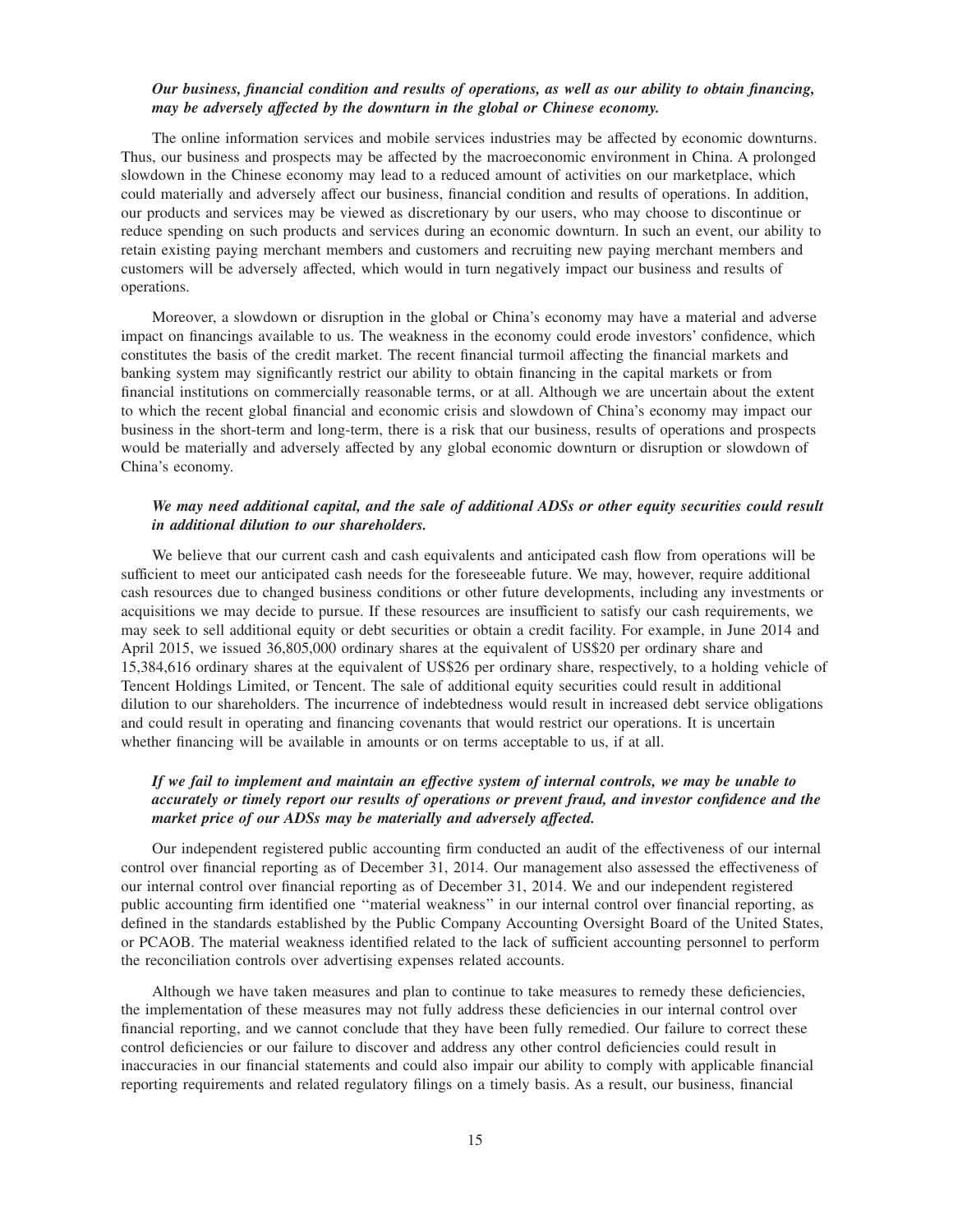condition, results of operations and prospects, as well as the trading price of our ADSs, may be materially and adversely affected. Moreover, ineffective internal control over financial reporting significantly hinders our ability to prevent fraud.

In addition, after we become a public company, our reporting obligations may place a significant strain on our management, operational and financial resources and systems for the foreseeable future. We may be unable to timely complete our evaluation testing and any required remediation.

During the course of documenting and testing our internal control procedures, in order to satisfy the requirements of Section 404, we may identify other weaknesses and deficiencies in our internal control over financial reporting. In addition, if we fail to maintain the adequacy of our internal control over financial reporting, as these standards are modified, supplemented or amended from time to time, we may not be able to conclude on an ongoing basis that we have effective internal control over financial reporting in accordance with Section 404. If we fail to achieve and maintain an effective internal control environment, we could suffer material misstatements in our financial statements and fail to meet our reporting obligations, which would likely cause investors to lose confidence in our reported financial information. This could in turn limit our access to capital markets, harm our results of operations, and lead to a decline in the trading price of our ADSs. Additionally, ineffective internal control over financial reporting could expose us to increased risk of fraud or misuse of corporate assets and subject us to potential delisting from the stock exchange on which we list, regulatory investigations and civil or criminal sanctions. We may also be required to restate our financial statements from prior periods.

### *We have granted employee share options and other share-based awards in the past and will continue to do so in the future. We recognize share-based compensation expenses in our consolidated statement of comprehensive income/(loss) in accordance with U.S. GAAP. Any additional grant of employee share options and other share-based awards in the future may have a material adverse effect on our results of operation.*

We adopted an employee stock option plan in 2010, or the 2010 Plan, and a share incentive plan in 2013, or the 2013 Plan, for the purpose of granting share-based compensation awards to employees, directors and consultants to incentivize their performance and align their interests with ours. Under the 2010 Plan, we are permitted to issue options to purchase up to 20,173,225 ordinary shares. Under the 2013 Plan, we are authorized to grant options, restricted shares, restricted share units or other awards to purchase up to 12,445,628 or more ordinary shares as of April 20, 2015, including the automatic increase of 2,645,628 ordinary shares pursuant to the terms of the 2013 Plan and a recent increase of 7,000,000 ordinary shares in connection with our investment in Ganji. As of March 31, 2015, restricted share units and options to purchase 2,328,823 ordinary shares were issued and outstanding under the 2013 Plan, and 5,668,318 options to purchase 5,668,318 ordinary shares were issued and outstanding under the 2010 Plan. 58 Daojia Inc., or 58 Daojia, a wholly owned subsidiary of ours, adopted a share incentive plan in 2015 and granted options and restricted shares under that plan to certain of our employees. See ''Item 6. Directors, Senior Management and Employees — B. Compensation.'' We may grant substantial additional share-based awards in connection with our acquisition of or investment in Ganji and other companies. As a result of these grants and potential future grants, we incurred in the past and expect to continue to incur in future periods significant share-based compensation expenses. The amount of share-based compensation expenses is based on the fair value of the share-based awards. We account for compensation costs for all share-based awards using a fair-value based method and recognize expenses in our consolidated statement of comprehensive income/(loss) in accordance with U.S. GAAP. The expenses associated with share-based compensation will increase our net loss or decrease our net income, perhaps materially, and the additional securities issued under share-based compensation plans will dilute the ownership interests of our shareholders, including holders of our ADSs. However, if we limit the scope of our share-based compensation plan, we may not be able to attract or retain key personnel who are expected to be compensated by incentive shares or options.

#### *We have limited business insurance coverage.*

Insurance companies in China currently do not offer as extensive an array of insurance products as insurance companies do in more developed economies. Except for the property insurance and third-party liability insurance purchased by Wanglin, we do not have any business liability or disruption insurance to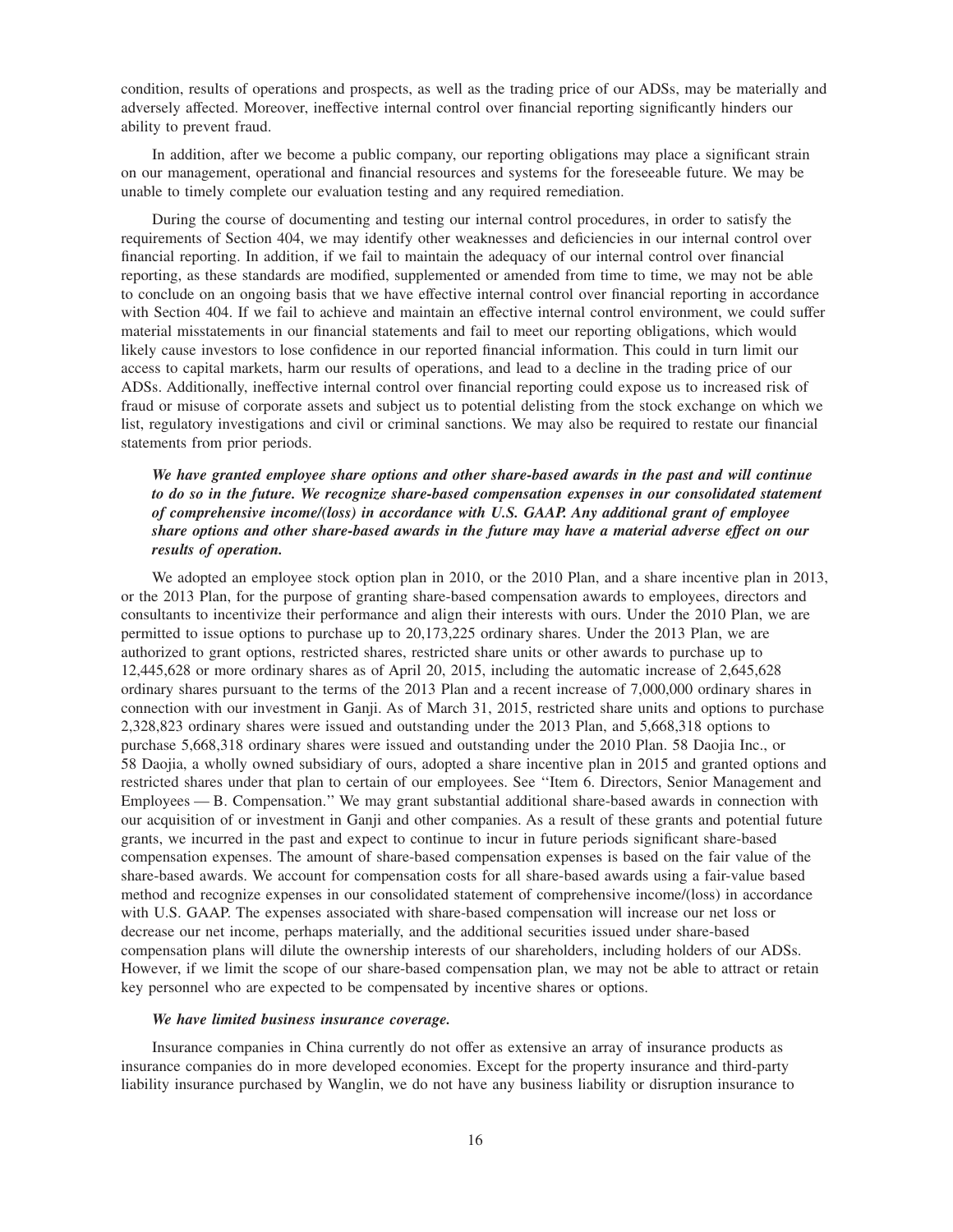cover our operations. We have determined that the costs of insuring for these risks and the difficulties associated with acquiring such insurance on commercially reasonable terms make it impractical for us to have such insurance. Any uninsured occurrence of business disruption may result in our incurring substantial costs and the diversion of resources, which could have an adverse effect on our results of operations and financial condition.

### *Failure to renew our current leases or locate desirable alternatives for our facilities could materially and adversely affect our business.*

In September 2014, we have entered into an agreement to purchase approximately 45,000 square meters of office space in Chaoyang District, Beijing, which will be used for our company's new corporate headquarters. However, approximately 37% of the total new office space will not be ready for occupancy until October 2015, and the remaining space will not be ready for occupancy until July 2016. As a result, all of our offices and data centers are presently located on leased premises. At the end of each lease term, we may not be able to negotiate an extension of the lease and may therefore be forced to move to a different location, or the rent we pay may increase significantly. This could disrupt our operations and adversely affect our profitability. We compete with other businesses for premises at certain locations or of desirable sizes and some landlords may have entered into long-term leases with our competitors for such premises. As a result, we may not be able to obtain new leases at desirable locations or renew our existing leases on acceptable terms or at all, which could materially and adversely affect our business.

#### **Risks Related to Our Corporate Structure and Restrictions on Our Industry**

*Substantial uncertainties and restrictions exist with respect to the interpretation and application of PRC laws and regulations relating to online commerce and the distribution of internet content in China. If the PRC government finds that the structure we have adopted for our business operations does not comply with PRC laws and regulations, we could be subject to severe penalties, including the shutting down of our website.*

Foreign ownership of internet-based businesses is subject to significant restrictions under current PRC laws and regulations. The PRC government regulates internet access, the distribution of online information and the conduct of online commerce through strict business licensing requirements and other government regulations. These laws and regulations also include limitations on foreign ownership in PRC companies that provide internet content distribution services. Specifically, foreign investors are not allowed to own more than 50% of the equity interests in any entity conducting an internet content distribution business. The Circular on Strengthening the Administration of Foreign Investment in and Operation of Value-added Telecommunications Business, or the MIIT Circular, issued by the MIIT in July 2006, reiterated the regulations on foreign investment in telecommunications businesses, which require foreign investors to set up foreign-invested enterprises and obtain business operating licenses for internet content provision to conduct any value-added telecommunications business in China. Under the MIIT Circular, a domestic company that holds an internet content provision license, or ICP license, is prohibited from leasing, transferring or selling the license to foreign investors in any form, and from providing any assistance, including providing resources, sites or facilities, to foreign investors that conduct value-added telecommunications business illegally in China. Furthermore, the relevant trademarks and domain names that are used in the value-added telecommunications business must be owned by the local ICP license holder or its shareholders. Due to a lack of interpretation from MIIT, it is unclear what impact the MIIT Circular will have on us or the other PRC internet companies that have adopted the same or similar corporate and contractual structures as ours. Beijing 58 holds an ICP license, and owns all domain names used in our value-added telecommunications businesses. Beijing 58 is also the owner of all registered trademarks used in our value-added telecommunications businesses and is the applicant of all the applications for trademark registration we have made.

We are a Cayman Islands company and our PRC subsidiary, Wanglin, is considered a foreign invested enterprise. To comply with PRC laws and regulations, we conduct our operations in China through a series of contractual arrangements entered into among Wanglin, Beijing 58 and Beijing 58's shareholders. As a result of these contractual arrangements, we exert control over our Beijing 58 and its subsidiaries and consolidate their operating results in our financial statements under U.S. GAAP. For a detailed description of these contractual arrangements, see ''Item 4. Information on the Company — A. History and Development of the Company.''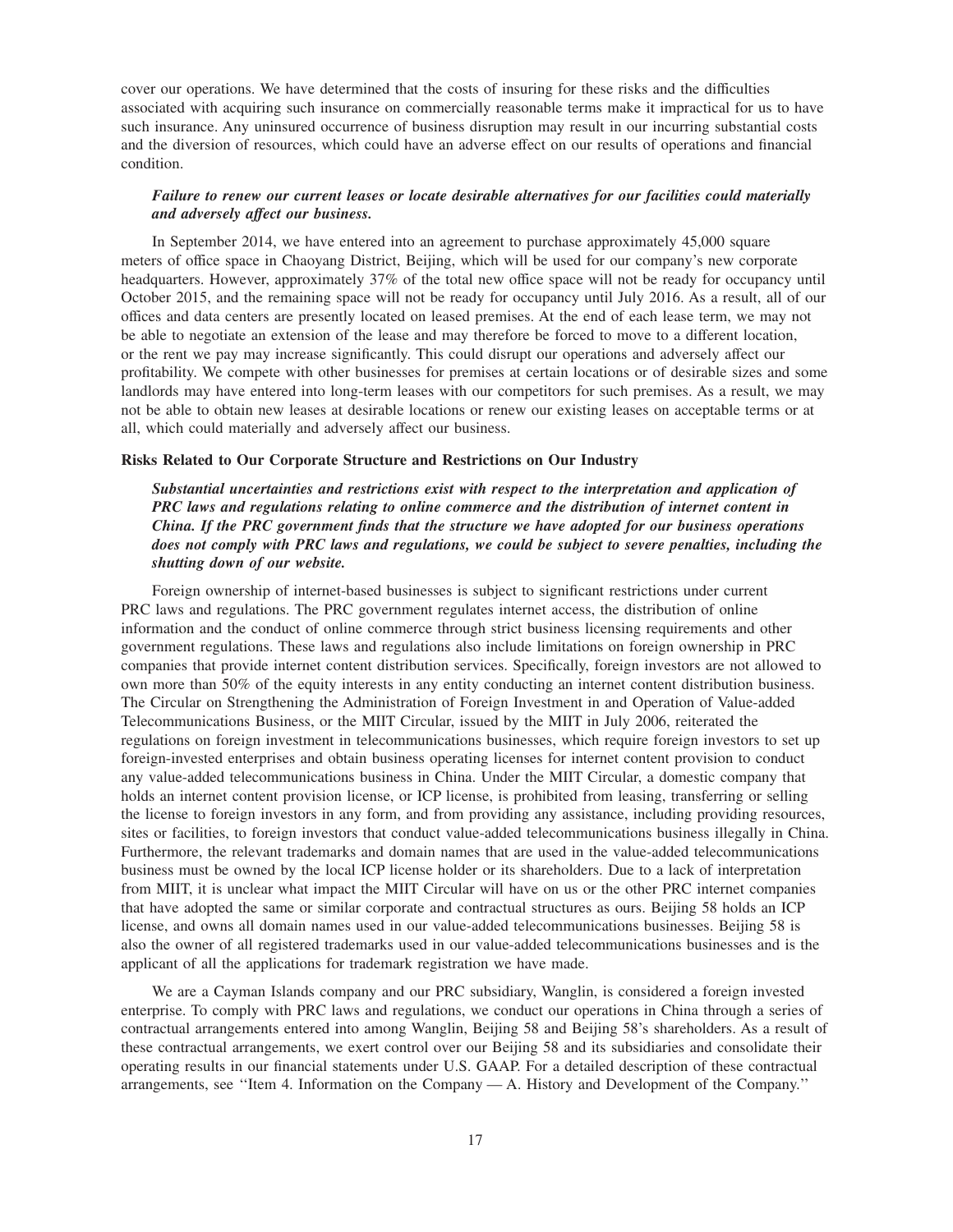In the opinion of our PRC counsel, Han Kun Law Offices, our current ownership structure, the ownership structure of our PRC subsidiaries and our consolidated affiliated entities, the contractual arrangements among Wanglin, Beijing 58 and its shareholders, and, except as otherwise disclosed in this annual report, our business operations, are not in violation of any existing PRC laws, rules and regulations. There are, however, substantial uncertainties regarding the interpretation and application of current or future PRC laws and regulations. In particular, in January 2015, the Ministry of Commerce published a discussion draft of the proposed Foreign Investment Law for public review and comments. Among other things, the draft Foreign Investment Law expands the definition of foreign investment and introduces the principle of ''actual control'' in determining whether a company is considered a foreign-invested enterprise. Under the draft Foreign Investment Law, variable interest entities would also be deemed as foreign-invested enterprises, if they are ultimately ''controlled'' by foreign investors, and be subject to restrictions on foreign investments. However, the draft law has not taken a position on what actions will be taken with respect to the existing companies with the "variable interest entity" structure, whether or not these companies are controlled by Chinese parties. It is uncertain when the draft would be signed into law and whether the final version would have any substantial changes from the draft. See ''Item 4. Information on the Company — B. Business Overview — Regulation — Regulations on PRC Foreign Investment'' and ''— Substantial uncertainties exist with respect to the enactment timetable, interpretation and implementation of draft PRC Foreign Investment Law and how it may impact the viability of our current corporate structure, corporate governance and business operations.'' Accordingly, we cannot assure you that PRC government authorities will not ultimately take a view contrary to the opinion of our PRC legal counsel.

Accordingly, if our ownership structure, contractual arrangements and businesses of our company, our PRC subsidiaries or our consolidated affiliated entities are found to be in violation of any existing or future PRC laws or regulations, or we fail to obtain or maintain any of the required permits or approvals, the relevant governmental authorities would have broad discretion in dealing with such violation, including levying fines, confiscating our income or the income of our PRC subsidiaries or consolidated affiliated entities, revoking the business licenses or operating licenses of our PRC subsidiaries or consolidated affiliated entities, shutting down our servers or blocking our website, discontinuing or placing restrictions or onerous conditions on our operations, requiring us to undergo a costly and disruptive restructuring, and taking other regulatory or enforcement actions that could be harmful to our business. Any of these actions could cause significant disruption to our business operations and severely damage our reputation, which would in turn materially and adversely affect our business, financial condition and results of operations. If any of these occurrences results in our inability to direct the activities of any of our consolidated affiliated entities that most significantly impact its economic performance, and/or our failure to receive the economic benefits from any of our consolidated affiliated entities, we may not be able to consolidate the entity in our consolidated financial statements in accordance with U.S. GAAP.

*We rely on contractual arrangements with our consolidated affiliated entities and their shareholders for the operation of our business, which may not be as effective as direct ownership. If we are unable to maintain effective control, we would not be able to continue to consolidate the financial results of our consolidated affiliated entities with our financial results. If our consolidated affiliated entities and their shareholders fail to perform their obligations under these contractual arrangements, we may have to resort to litigation or arbitration to enforce our rights, which may be time-consuming, unpredictable, expensive and damaging to our operations and reputation.*

Because of PRC restrictions and qualification requirements on foreign ownership of value-added telecommunications services in China, we depend on contractual arrangements with our consolidated affiliated entities, in which we have no ownership interest, to conduct our business. These contractual arrangements are intended to provide us with effective control over these entities and allow us to obtain economic benefits from them. Although we have been advised by our PRC counsel, Han Kun Law Offices, that these contractual arrangements are valid, binding and enforceable under current PRC laws, these contractual arrangements may not be as effective in providing control as direct ownership. For example, our consolidated affiliated entities and their shareholders could breach their contractual arrangements with us by, among other things, failing to conduct its operations, including maintaining our website and using the domain names and trademarks for which it has exclusive right to use, in an acceptable manner or taking other actions that are detrimental to our interests. If we were the controlling shareholder of our consolidated affiliated entities with direct ownership,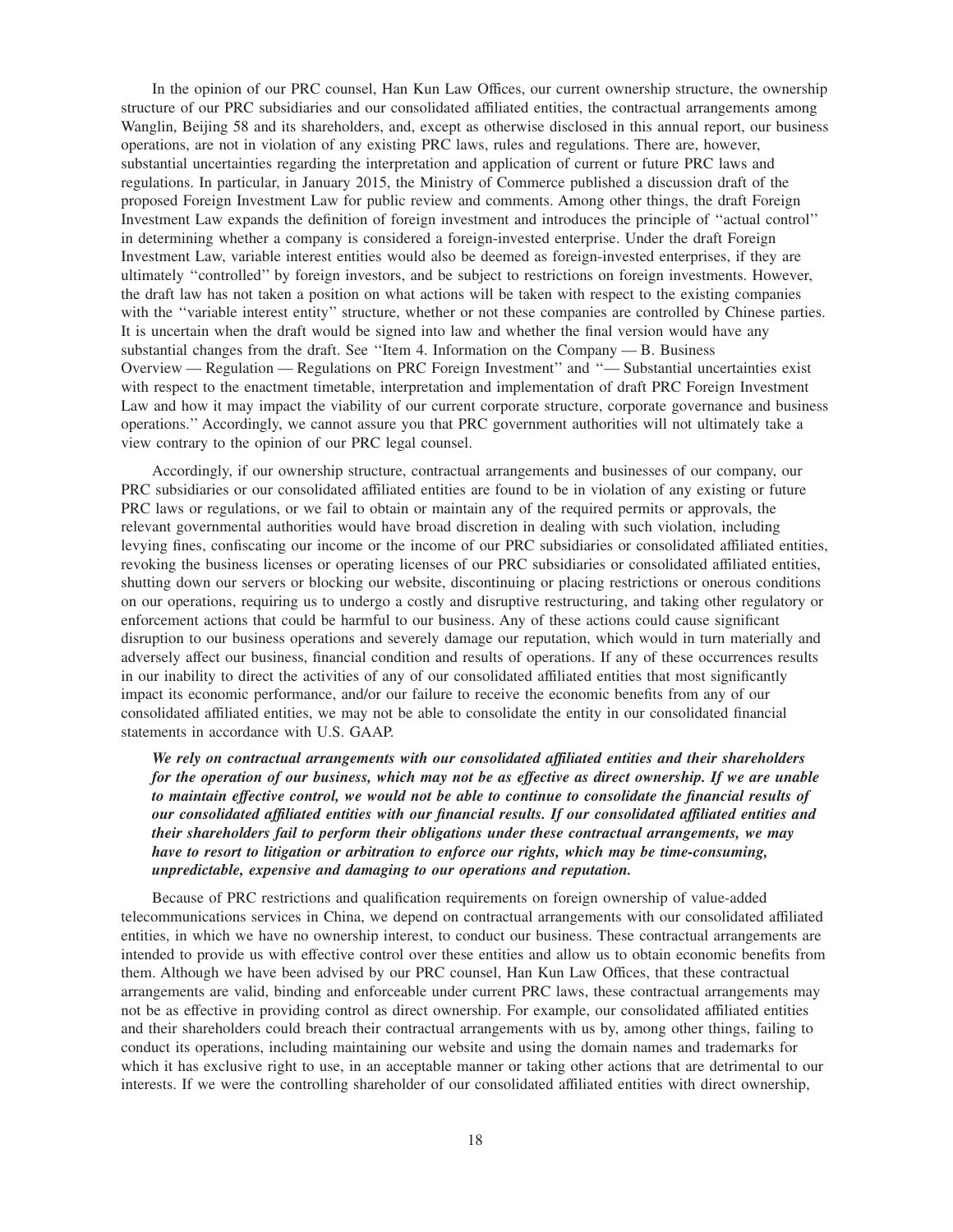we would be able to exercise our rights as shareholders to effect changes to their board of directors, which in turn could implement changes at the management and operational level. Furthermore, each of our consolidated affiliated entities' company chops are held by each company's legal or accounting department. Our ability to ensure the consolidated affiliated entities' performance under the contractual agreements may be limited if we were unable to secure control of the company chops in the event of a dispute with the entity's management or shareholders as many official documents require affixation of company chops to become fully effective. As a result, if our consolidated affiliated entities or their shareholders fail to perform their obligations under these contractual arrangements we may have to incur substantial costs to enforce such arrangements, and rely on legal remedies under PRC law, including contract remedies, which may not be sufficient or effective. If we are unable to maintain effective control, we would not be able to continue to consolidate the financial results of these entities with our financial results.

These contractual arrangements are governed by PRC law and provide for dispute resolution through arbitration in China. Accordingly, these contracts would be interpreted in accordance with PRC law and any disputes would be resolved in accordance with PRC legal procedures. Under PRC law, if parties to a contract have agreed to resolve disputes arising from the contract by arbitration, a PRC court will not accept a lawsuit initiated at the court by any contract party, unless the agreement for arbitration is invalid. An arbitration award issued by the arbitration commission chosen in accordance with the agreement is final, binding and enforceable against the parties. If any party fails to comply with the arbitration award, the other party has the right to apply with a competent court for enforcement. However, the legal environment in China is not as developed as other jurisdictions such as the United States. As a result, uncertainties in the PRC legal system could limit our ability to enforce these contractual arrangements, which may make it difficult to exert effective control over our consolidated affiliated entities, and our ability to conduct our business may be negatively affected. In addition, a PRC court or arbitration tribunal may refuse to enforce the contractual arrangements on the grounds that they are designed to circumvent PRC foreign investment restrictions and therefore are against PRC public policy.

If we are unable to enforce these contractual arrangements, or if we suffer significant delay or other obstacles in the process of enforcing these contractual arrangements, our business and operations could be severely disrupted, which could materially and adversely affect our results of operations and damage our reputation. See ''— Risks Related to Doing Business in China — Uncertainties in the interpretation and enforcement of PRC laws and regulations could limit the legal protections available to you and us.''

### *The shareholders of our consolidated affiliated entities have potential conflicts of interest with us, which may adversely affect our business.*

Mr. Jinbo Yao is the founder, chairman and chief executive officer of our company, having beneficial ownership of 14.02% of the total outstanding shares of our company as of April 20, 2015. See ''Item 7. Major Shareholders and Related Party Transactions.'' He is also the sole director, an executive officer and a shareholder of Beijing 58, our consolidated affiliated entity, holding 37.8% equity interest in the entity. In addition, Mr. Yao is the sole director and a 16.7% shareholder of Beijing Wanglintong Information Technology Co., Ltd., an entity that holds 13.4% equity interest in Beijing 58. Conflicts of interest between his duties to our company, his duties to Beijing 58 and his interests as a major shareholder of Beijing 58 may arise. We cannot assure you that he will act entirely in our interests when conflicts of interest arise or that conflicts of interest will be resolved in our favor. Furthermore, in the context of Mr. Yao's acting as the director and an executive officer of Beijing 58, PRC law would not require him to consider our company's best interests. We rely on Mr. Yao to abide by the laws of China, which provide that directors and executive officers owe duty of loyalty and duty of care to the company and require them to avoid conflicts of interest and not to take advantage of their positions for personal gains, and the laws of Cayman Islands which provide that directors owe a duty of care and duty of loyalty to the company. The respective legal framework of China and the Cayman Islands does not provide guidance in the event of a conflict with another corporate governance regime. If we cannot resolve any conflict of interest or dispute between us and directors or executive officers of Beijing 58 should one arise, we would have to rely on legal proceedings, which could result in disruption of our business and subject us to substantial uncertainty as to the outcome of any such legal proceedings. In addition, Mr. Yao could violate his non-competition or employment agreements with us or his legal duties by diverting business opportunities from us, resulting in our loss of corporate opportunities. If we are unable to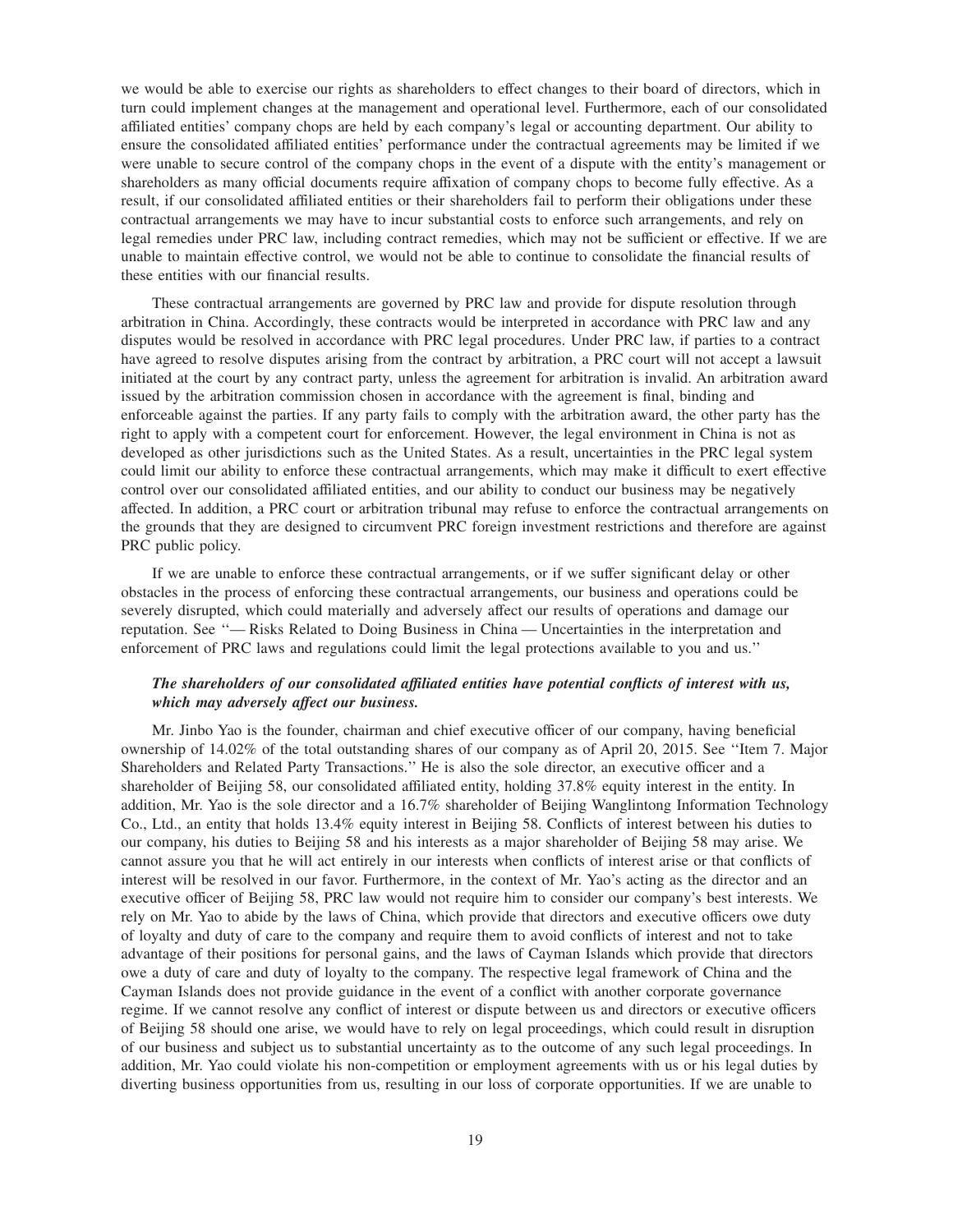resolve any such conflicts, or if we suffer significant delays or other obstacles as a result of such conflicts, our business and operations could be severely disrupted, which could materially and adversely affect our results of operations and damage our reputation. See ''— Risks Related to Doing Business in China — Uncertainties in the interpretation and enforcement of PRC laws and regulations could limit the legal protections available to you and us.''

#### *We may lose the ability to use and enjoy assets held by our consolidated affiliated entities that are material to the operation of our business if any of such entities goes bankrupt or becomes subject to a dissolution or liquidation proceeding.*

As part of our contractual arrangements with our consolidated affiliated entities, these entities hold certain assets that are material to the operation of our business, including the ICP license, and the domain names and trademarks for which Beijing 58 has exclusive right to use. If any of our consolidated affiliated entities goes bankrupt and all or part of its assets become subject to liens or rights of third-party creditors, we may be unable to continue some or all of our business activities, which could materially and adversely affect our business, financial condition and results of operations. Under the contractual arrangements, our consolidated affiliated entities may not, in any manner, sell, transfer, mortgage or dispose of their assets or legal or beneficial interests in the business without our prior consent. If any of our consolidated affiliated entities undergoes a voluntary or involuntary liquidation proceeding, the unrelated third-party creditors may claim rights to some or all of these assets, thereby hindering our ability to operate our business, which could materially and adversely affect our business, financial condition and results of operations.

#### *Our contractual arrangements with our consolidated affiliated entities may result in adverse tax consequences to us.*

Under PRC laws and regulations, arrangements and transactions among related parties may be subject to audit or challenge by the PRC tax authorities within ten years after the taxable year when the transactions are conducted. The PRC enterprise income tax law requires every enterprise in China to submit its annual enterprise income tax return together with a report on transactions with its related parties to the relevant tax authorities. The tax authorities may impose reasonable adjustments on taxation if they have identified any related party transactions that are inconsistent with arm's length principles. We may be subject to adverse tax consequences if the PRC tax authorities were to determine that the contracts between Wanglin, our PRC subsidiary, and Beijing 58, our consolidated affiliated entity, were not on an arm's length basis and therefore constitute a favorable transfer pricing arrangements. If this occurs, the PRC tax authorities could request that Beijing 58 adjust its taxable income, if any, upward for PRC tax purposes. Such a pricing adjustment could adversely affect us by increasing our consolidated affiliated entities' tax expenses without reducing our tax expenses, which could subject our consolidated affiliated entities to late payment fees and other penalties for underpayment of taxes.

### *We may be adversely affected by the complexity, uncertainties and changes in China regulation of internet business and companies.*

The internet industry in China is highly regulated by the PRC government and numerous regulatory authorities of the central PRC government are empowered to issue and implement regulations governing various aspects of the internet industry including foreign ownership of and licensing and permit requirements pertaining to companies in the internet industry. See ''Item 4. Information on the Company — B. Business Overview — Regulation.'' These internet-related laws and regulations are relatively new and evolving, and their interpretation and enforcement involve significant uncertainty. As a result, in certain circumstances, it may be difficult to determine what actions or omissions may be deemed to be in violation of applicable laws and regulations. Our consolidated affiliated entities are required to obtain and maintain applicable licenses or approvals from different regulatory authorities in order to provide their current services, including but not limited to the ICP license with electronic bulletin boards service, the Surveying and Mapping Qualification Certificate for internet mapping and the Employment Agency License. For example, Shanghai Ruijia Information Technology Co., Ltd., or Shanghai Ruijia, a consolidated affiliated entity of Anjuke, which we recently acquired, may be required to add the provision of BBS services to its ICP license and it has yet to complete its application for a Surveying and Mapping Qualification Certificate.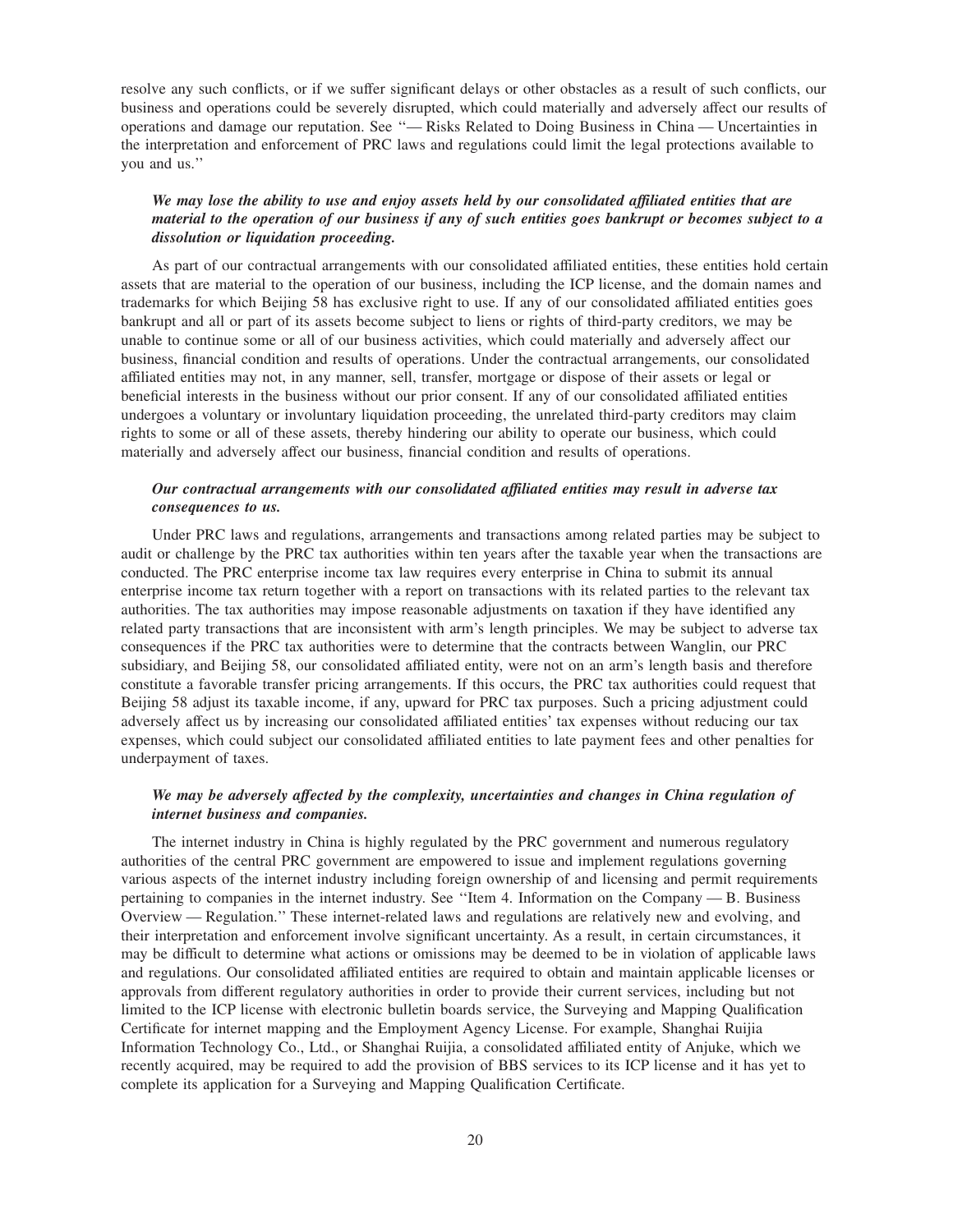Furthermore, our consolidated affiliated entities may be required to obtain additional licenses. If any of them fails to obtain or maintain any of the required licenses or approvals, its continued business operations in the internet industry may subject it to various penalties, such as confiscation of illegal net sales, fines and the discontinuation or restriction of its operations. Any such disruption in the business operations of our consolidated affiliated entities will materially and adversely affect our business, financial condition and results of operations.

### *Regulation and censorship of information distribution over the internet in China may adversely affect our business, and we may be liable for information displayed on, retrieved from or linked to our website.*

The PRC government has adopted regulations governing internet access and the distribution of information over the internet. Under these regulations, internet content providers and internet publishers are prohibited from posting or displaying over the internet content that, among other things, violates PRC laws and regulations, impairs the national dignity of China or the public interest, or is reactionary, obscene, superstitious, fraudulent or defamatory. Failure to comply with these requirements may result in the revocation of licenses to provide internet content and other licenses, the closure of the concerned websites and reputational harm. A website operator may also be held liable for such censored information displayed on or linked to its website. For a detailed discussion, see ''Item 4. Information on the Company — B. Business Overview — Regulation — Regulations on Value-Added Telecommunication Services'' and ''Item 4. Information on the Company — B. Business Overview — Regulation — Regulations on Information Security and Censorship.'' We have a team within our data security department which implements internal procedures to review the content in our system for compliance with applicable laws and regulations, aided by a program designed to periodically sweep our website and the data being conveyed in our system for sensitive keywords or questionable materials. In spite of this screening system, we may have difficulty identifying and removing all illegal content or transactions involving illegal sales of goods and services, which could expose us to the penalties described above.

# *If the PRC government were to deem our membership services or online marketing services as a form of online advertising, our business, results of operations and financial condition may be materially and adversely affected.*

We do not believe our membership and online marketing services are deemed a form of online advertising under PRC laws and regulations. However, there are uncertainties regarding the interpretation and application of current or future PRC laws and regulations. If such services are deemed by the relevant authorities as a form of online advertising, such services will be subject to PRC advertising laws and regulations. Under PRC advertising laws and regulations, advertising operators, including advertising agencies, and advertising distributors, are obligated to monitor the advertising content and examine the supporting documents for advertisements provided by advertisers to ensure that the content is fair and accurate and in compliance with applicable law. There are also specific restrictions, requirements or prohibitions regarding advertisements that relate to certain products. Therefore, if our membership or online marketing services are deemed a form of online advertising, we will be obligated to conduct the examination, review and monitoring of advertising content on our online marketplace as required by PRC advertising laws and regulations, which could be burdensome, and we may be required to edit or delete certain content on our online marketplace. This risk could also apply to other content categories we may from time to time include on our website.

In addition, foreign investment in advertising services is subject to certain requirements, including the need for foreign shareholders of PRC companies engaged in advertising services to meet certain qualification standards. Our PRC subsidiaries currently are not qualified to conduct advertising services and should any of our services be deemed as online advertising under PRC law, such activities must be conducted through Beijing 58, one of our consolidated affiliated entities, which is qualified to provide adverting services in China. The need to track and potentially shift services, contracts and personnel between our subsidiaries and our consolidated affiliated entities could add further burden and additional cost to our operations. Moreover, if any of our membership or online marketing services are characterized as a form of online advertising, we may be subject to an additional 3% surcharge with respect to the revenues we derive from such services, potentially with retroactive effect, which could adversely affect our financial condition and results of operations.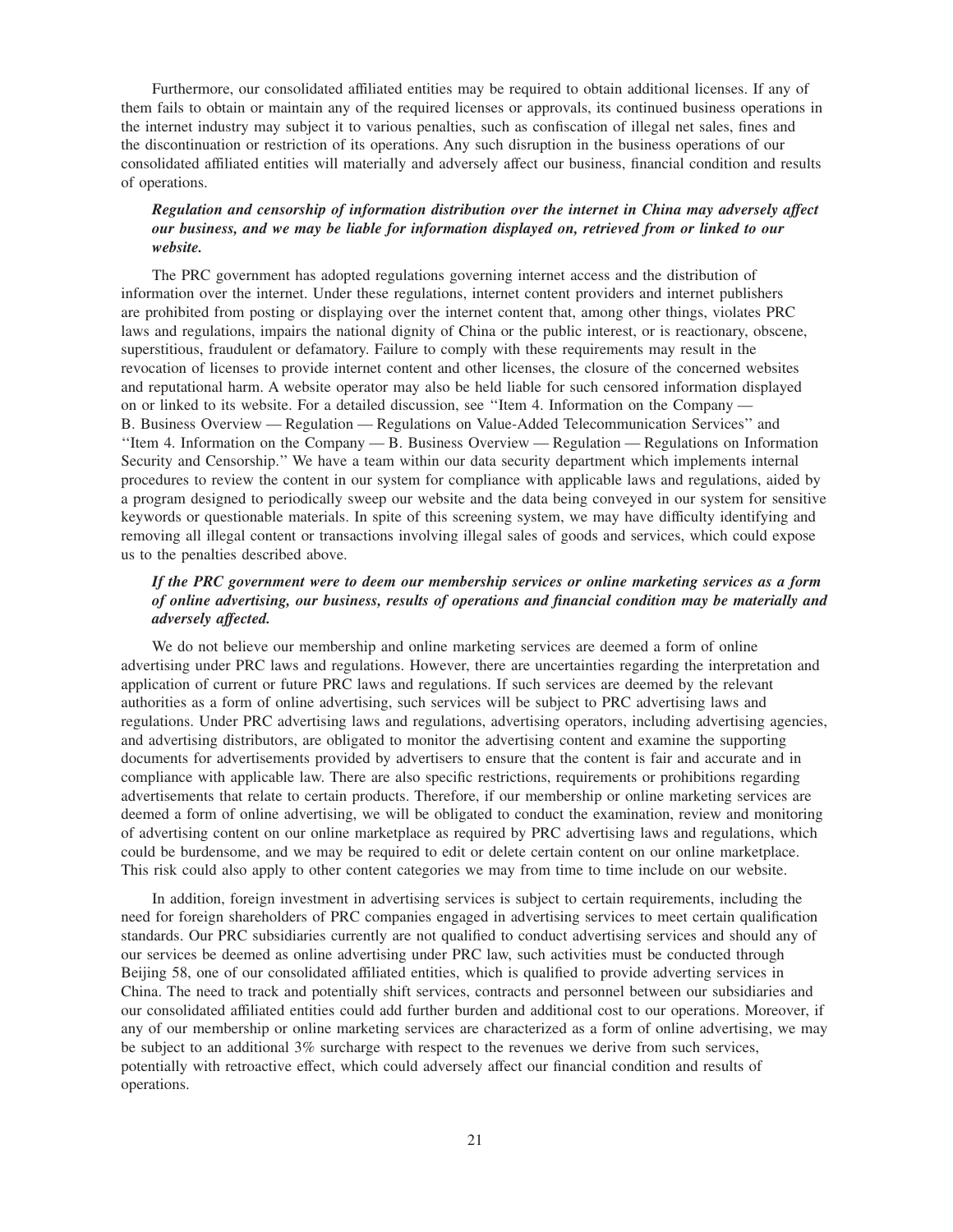#### **Risks Related to Doing Business in China**

### *Uncertainties in the interpretation and enforcement of PRC laws and regulations could limit the legal protections available to you and us.*

The PRC legal system is based on written statutes. Unlike common law systems, it is a system in which legal cases have limited value as precedents. In the late 1970s, the PRC government began to promulgate a comprehensive system of laws and regulations governing economic matters in general. The overall effect of legislation over the past three decades has significantly increased the protections afforded to various forms of foreign or private-sector investment in China. Our PRC subsidiaries, Wanglin and 58 Technology are foreign-invested enterprises and are subject to laws and regulations applicable to foreign-invested enterprises as well as various PRC laws and regulations generally applicable to companies in China. However, since these laws and regulations are relatively new and the PRC legal system continues to rapidly evolve, the interpretations of many laws, regulations and rules are not always uniform and enforcement of these laws, regulations and rules involve uncertainties.

From time to time, we may have to resort to administrative and court proceedings to enforce our legal rights. However, since PRC administrative and court authorities have significant discretion in interpreting and implementing statutory and contractual terms, it may be more difficult to evaluate the outcome of administrative and court proceedings and the level of legal protection we enjoy than in more developed legal systems. Furthermore, the PRC legal system is based in part on government policies and internal rules (some of which are not published in a timely manner or at all) that may have retroactive effect. As a result, we may not be aware of our violation of these policies and rules until sometime after the violation. Such uncertainties, including uncertainty over the scope and effect of our contractual, property (including intellectual property) and procedural rights, and any failure to respond to changes in the regulatory environment in China could materially and adversely affect our business and impede our ability to continue our operations.

# *Changes in China's economic, political or social conditions or government policies could have a material adverse effect on our business and operations.*

Substantially all of our assets and almost all of our users are located in China. Accordingly, our business, financial condition, results of operations and prospects may be influenced to a significant degree by political, economic and social conditions in China generally and by continued economic growth in China as a whole.

China's economy differs from the economies of most developed countries in many respects, including the level of government involvement, level of development, growth rate, control of foreign exchange and allocation of resources. Although the PRC government has implemented measures since the late 1970s emphasizing the utilization of market forces for economic reform, the reduction of state ownership of productive assets, and the establishment of improved corporate governance in business enterprises, a substantial portion of productive assets in China is still owned by the PRC government. In addition, the PRC government continues to play a significant role in regulating industry development by imposing industrial policies. The PRC government also exercises significant control over the PRC economic growth through allocating resources, controlling payment of foreign currency-denominated obligations, setting monetary policy, and providing preferential treatment to particular industries or companies.

While China's economy has experienced significant growth over the past decades, growth has been uneven, both geographically and among various sectors of the economy, and may slow down in the future. Some of the government measures may benefit the overall Chinese economy, but may have a negative effect on us. For example, our financial condition and results of operations may be adversely affected by government control over capital investments or changes in tax regulations. Any stimulus measures designed to boost the Chinese economy may contribute to higher inflation, which could adversely affect our results of operations and financial condition. For example, certain operating costs and expenses, such as employee compensation and office operating expenses, may increase as a result of higher inflation.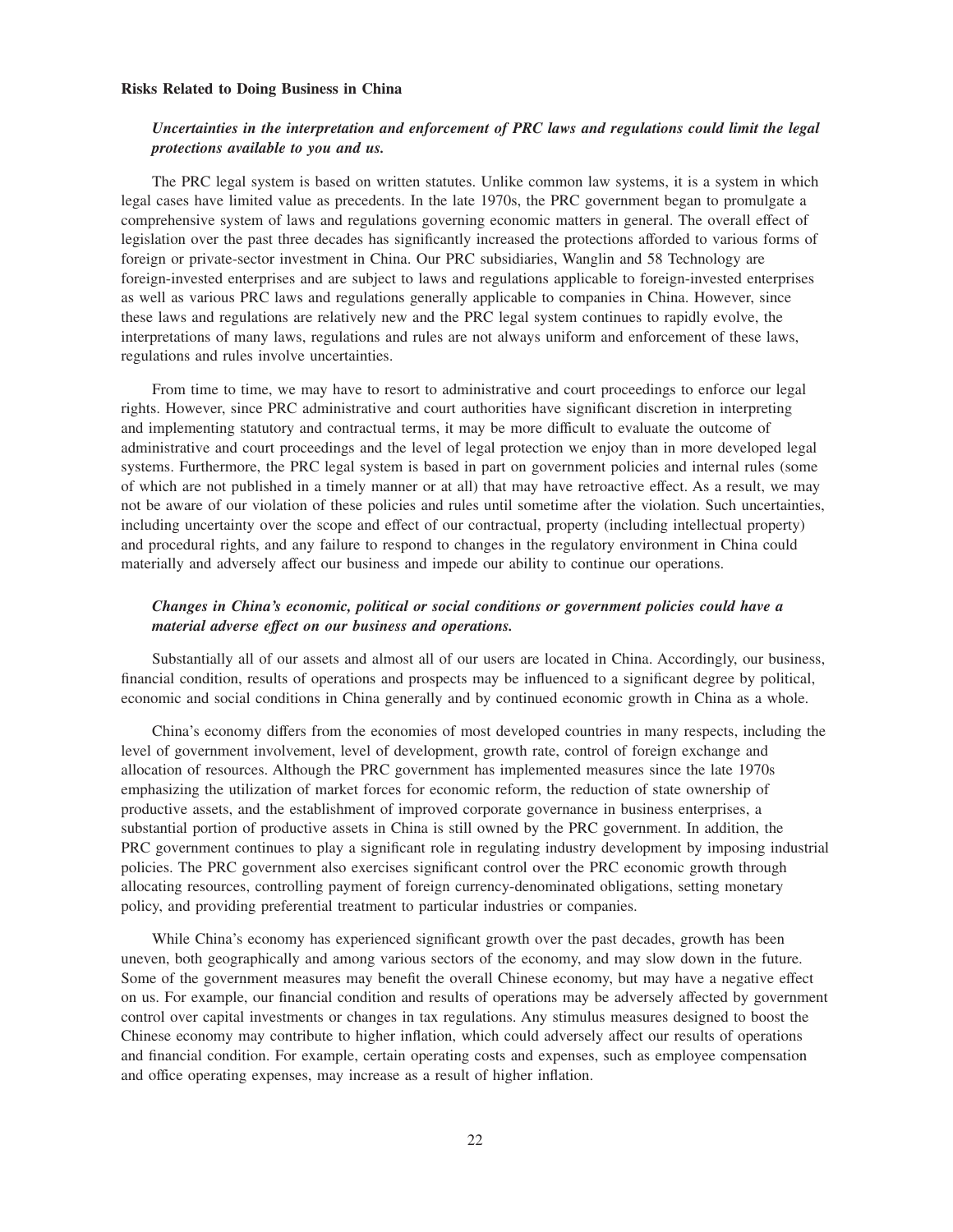### *Substantial uncertainties exist with respect to the enactment timetable, interpretation and implementation of draft PRC Foreign Investment Law and how it may impact the viability of our current corporate structure, corporate governance and business operations.*

The Ministry of Commerce published a discussion draft of the proposed Foreign Investment Law in January 2015 aiming to, upon its enactment, replace the trio of existing laws regulating foreign investment in China, namely, the Sino-foreign Equity Joint Venture Enterprise Law, the Sino-foreign Cooperative Joint Venture Enterprise Law and the Wholly Foreign-invested Enterprise Law, together with their implementation rules and ancillary regulations. The draft Foreign Investment Law embodies an expected PRC regulatory trend to rationalize its foreign investment regulatory regime in line with prevailing international practice and the legislative efforts to unify the corporate legal requirements for both foreign and domestic investments. The Ministry of Commerce solicited comments on this draft and substantial uncertainties exist with respect to its enactment timetable, interpretation and implementation. The draft Foreign Investment Law, if enacted as proposed, may materially impact the viability of our current corporate structure, corporate governance and business operations in many aspects.

Among other things, the draft Foreign Investment Law expands the definition of foreign investment and introduces the principle of ''actual control'' in determining whether a company is considered a foreign-invested enterprise, or an FIE. The draft Foreign Investment Law specifically provides that entities established in China but ''controlled'' by foreign investors will be treated as FIEs, whereas an entity set up in a foreign jurisdiction would nonetheless be, upon market entry clearance by the Ministry of Commerce, treated as a PRC domestic investor provided that the entity is ''controlled'' by PRC entities and/or citizens. In this connection, ''foreign investors'' refers to the following subjects making investments within the PRC: (i) natural persons without PRC nationality; (ii) enterprises incorporated under the laws of countries or regions other than China; (iii) the governments of countries or regions other than the PRC and the departments or agencies thereunder; and (iv) international organizations. Domestic enterprises under the control of the subjects as mentioned in the preceding sentence are deemed foreign investors, and ''control'' is broadly defined in the draft law to cover the following summarized categories: (i) holding, directly or indirectly, not less than 50% of shares, equities, share of voting rights or other similar rights of the subject entity; (ii) holding, directly or indirectly, less than 50% of the voting rights of the subject entity but having the power to secure at least 50% of the seats on the board or other equivalent decision making bodies, or having the voting power to exert material influence on the board, the shareholders' meeting or other equivalent decision making bodies; or (iii) having the power to exert decisive influence, via contractual or trust arrangements, over the subject entity's operations, financial matters or other key aspects of business operations. Once an entity is determined to be an FIE, it will be subject to the foreign investment restrictions or prohibitions set forth in a ''catalogue of special administrative measures,'' which is classified into the ''catalogue of prohibitions'' and ''the catalogue of restrictions'', to be separately issued by the State Council later. Foreign investors are not allowed to invest in any sector set forth in the catalogue of prohibitions. However, unless the underlying business of the FIE falls within the catalogue of restrictions, which calls for market entry clearance by the Ministry of Commerce, prior approval from the government authorities as mandated by the existing foreign investment legal regime would no longer be required for establishment of the FIE.

The ''variable interest entity'' structure, or VIE structure, has been adopted by many PRC-based companies, including us, to obtain necessary licenses and permits in the industries that are currently subject to foreign investment restrictions in China. See ''— Risks Related to Our Corporate Structure and Restrictions on Our Industry'' and ''Item 4. Information on the Company — C. Organizational Structure.'' Under the draft Foreign Investment Law, variable interest entities that are controlled via contractual arrangement would also be deemed as FIEs, if they are ultimately ''controlled'' by foreign investors. Therefore, for any companies with a VIE structure in an industry category that is included in the "negative list" as restricted industry, the VIE structure may be deemed legitimate only if the ultimate controlling person(s) is/are of PRC nationality (either PRC government authorities and its affiliates or PRC citizens). Conversely, if the actual controlling person(s) is/are of foreign nationalities, then the variable interest entities will be treated as FIEs and any operation in the industry category on the ''negative list'' without market entry clearance may be considered as illegal.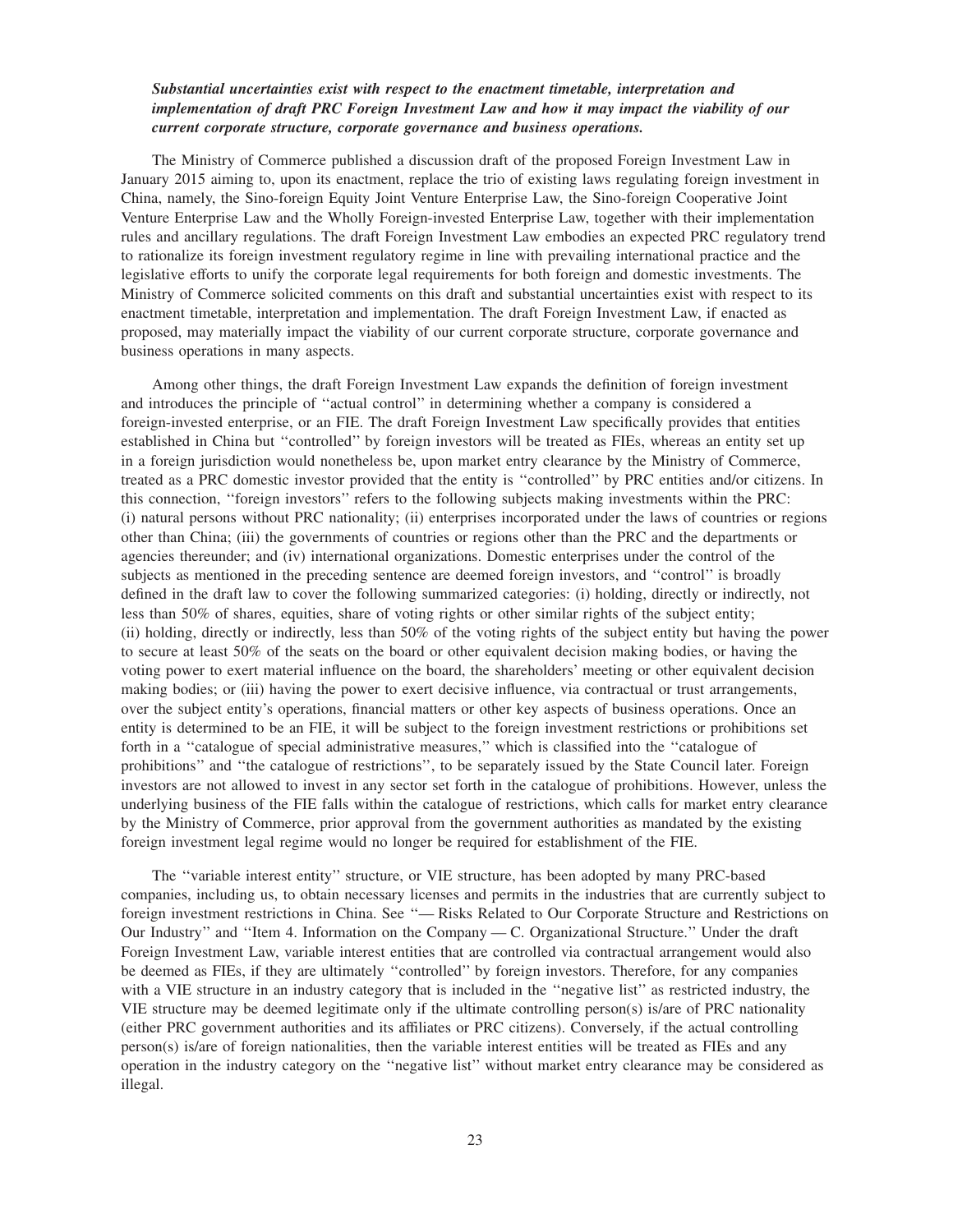It is uncertain whether we would be considered as ultimately controlled by Chinese parties. Besides, the draft Foreign Investment Law has not taken a position on what actions shall be taken with respect to the existing companies with a VIE structure, whether or not these companies are controlled by Chinese parties, while the Ministry of Commerce solicited comments from the public on this point. Moreover, it is uncertain whether the value-added telecommunications services, in which our variable interest entities operate, will be subject to the foreign investment restrictions or prohibitions set forth in the ''negative list'' to be issued. If the enacted version of the Foreign Investment Law and the final ''negative list'' mandate further actions, such as Ministry of Commerce market entry clearance, to be completed by companies with existing VIE structure like us, we face uncertainties as to whether such clearance can be timely obtained, or at all.

The draft Foreign Investment Law, if enacted as proposed, may also materially impact our corporate governance practice and increase our compliance costs. For instance, the draft Foreign Investment Law imposes stringent ad hoc and periodic information reporting requirements on foreign investors and the applicable FIEs. Aside from investment implementation report required at each investment and investment amendment reports, which shall be submitted upon alteration of investment specifics, it is mandatory for entities established by foreign investors to submit an annual report, and large foreign investors meeting certain criteria are required to report on a quarterly basis. Any company found to be non-compliant with these information reporting obligations may potentially be subject to fines and/or administrative or criminal liabilities, and the persons directly responsible may be subject to criminal liabilities.

# *Under the EIT Law, we may be classified as a PRC ''resident enterprise'' for PRC enterprise income tax purposes. Such classification would likely result in unfavorable tax consequences to us and our non-PRC shareholders and have a material adverse effect on our results of operations and the value of your investment.*

Under the PRC Enterprise Income Tax Law, or the EIT Law, that became effective on January 1, 2008, an enterprise established outside the PRC with ''de facto management bodies'' within China is considered a ''resident enterprise'' for PRC enterprise income tax purposes and is generally subject to a uniform 25% enterprise income tax rate on its worldwide income. Under the implementation rules to the EIT Law, a ''de facto management body'' is defined as a body that has material and overall management and control over the manufacturing and business operations, personnel and human resources, finances and properties of an enterprise. In addition, a circular, known as SAT Circular 82, issued in April 2009 and amended in January 2014 by the State Administration of Taxation, or the SAT, specifies that certain offshore incorporated enterprises controlled by PRC enterprises or PRC enterprise groups will be classified as PRC resident enterprises if the following are located or resident in China: senior management personnel and departments that are responsible for daily production, operation and management; financial and personnel decision making bodies; key properties, accounting books, company seal, and minutes of board meetings and shareholders' meetings; and half or more of the senior management or directors having voting rights. Further to SAT Circular 82, the SAT issued a bulletin, known as SAT Bulletin 45, which took effect in September 2011, to provide more guidance on the implementation of SAT Circular 82 and clarify the reporting and filing obligations of such ''Chinese-controlled offshore incorporated resident enterprises.'' SAT Bulletin 45 provides procedures and administrative details for the determination of resident status and administration on post-determination matters. Although both SAT Circular 82 and SAT Bulletin 45 only apply to offshore enterprises controlled by PRC enterprises or PRC enterprise groups, not those controlled by PRC individuals or foreign individuals, the determining criteria set forth in SAT Circular 82 and SAT Bulletin 45 may reflect the SAT's general position on how the ''de facto management body'' test should be applied in determining the tax resident status of offshore enterprises, regardless of whether they are controlled by PRC enterprises, PRC enterprise groups or by PRC or foreign individuals.

We do not believe that 58.com Inc., CCNC BVI or CCIC HK meet all of the conditions above thus we do not believe that 58.com Inc., or CCNC BVI or CCIC HK is, a PRC resident enterprise, though some of the members of our management team as well as the management team of our offshore holding companies are located in China. However, if the PRC tax authorities determine that 58.com Inc., CCNC BVI or CCIC HK is a PRC resident enterprise for PRC enterprise income tax purposes, a number of unfavorable PRC tax consequences could follow. First, we or our offshore subsidiaries will be subject to the uniform 25% enterprise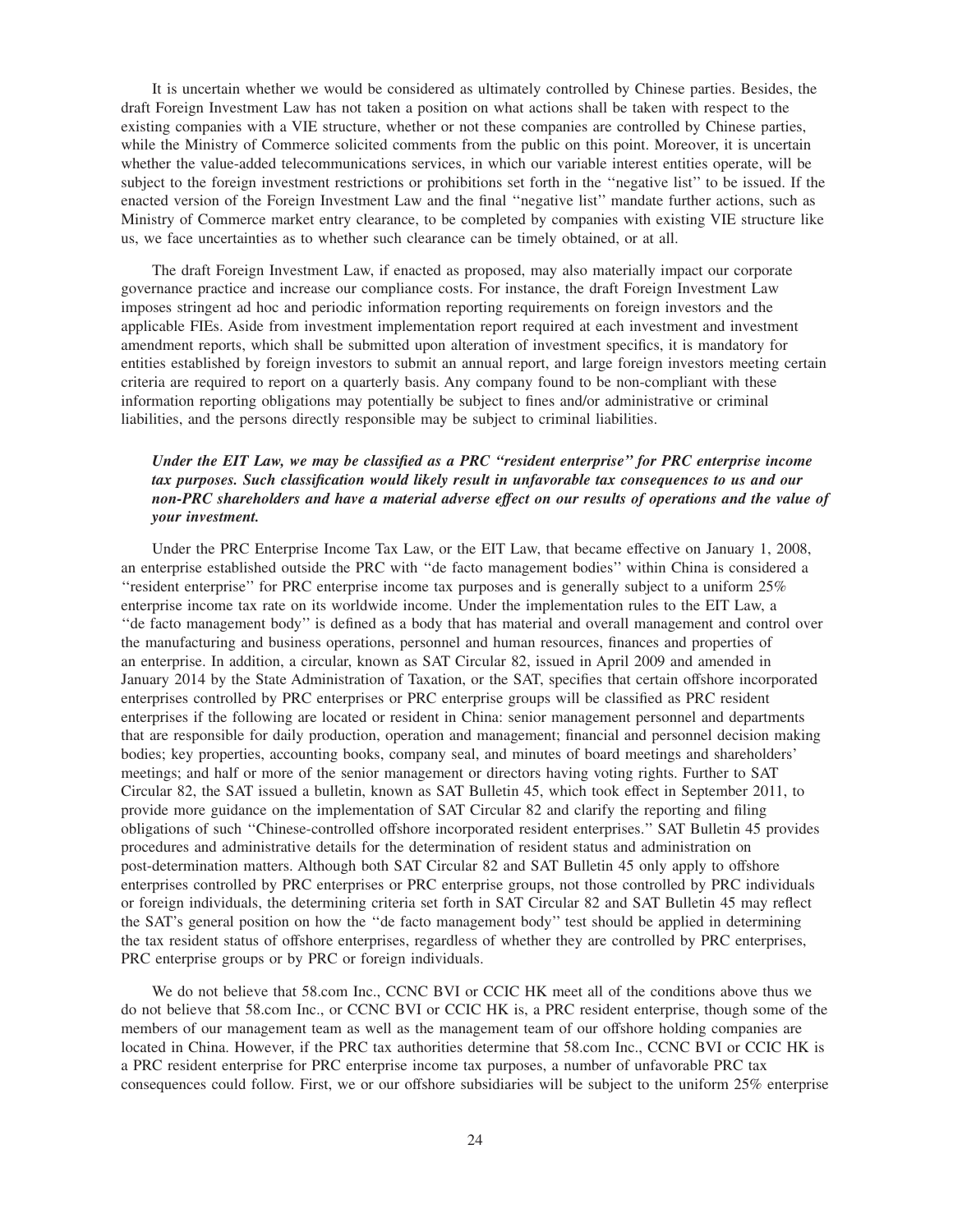income tax on our world-wide income, which could materially reduce our net income. In addition, we will also be subject to PRC enterprise income tax reporting obligations.

Furthermore, although dividends paid by one PRC tax resident enterprise to an offshore incorporated PRC resident enterprise controlled by PRC enterprises or PRC enterprise groups should qualify as ''tax-exempt income'' under the EIT Law and Bulletin 45, we cannot assure you that dividends paid by our PRC subsidiaries to CCIC HK will not be subject to a 10% withholding tax, as the PRC foreign exchange control authorities, which enforce the withholding tax on dividends, and the PRC tax authorities have not yet issued guidance with respect to the processing of outbound remittances to entities that are treated as resident enterprises for PRC enterprise income tax purposes but not controlled by PRC enterprises or PRC enterprise groups.

Finally, dividends payable by us to our investors and gains on the sale of our shares may be become subject to PRC withholding tax.

#### *We may not be able to obtain certain benefits under relevant tax treaty on dividends paid by our PRC subsidiaries to us through CCIC HK.*

We are a holding company incorporated under the laws of the Cayman Islands and as such rely on dividends and other distributions on equity from our PRC subsidiaries to satisfy part of our liquidity requirements. Pursuant to the EIT Law, a withholding tax rate of 10% currently applies to dividends paid by a PRC "resident enterprise" to a foreign enterprise investor, unless any such foreign investor's jurisdiction of incorporation has a tax treaty with China that provides for preferential tax treatment. Pursuant to a Notice 112 issued by the SAT in January 2008 and the Arrangement between the Mainland China and the Hong Kong Special Administrative Region on the Avoidance of Double Taxation and Prevention of Fiscal Evasion, or the Double Taxation Arrangement (Hong Kong), such withholding tax rate may be lowered to 5% if the PRC enterprise is at least 25% held by a Hong Kong enterprise at all times within the 12-month period immediately prior to distribution of the dividends and is determined by the relevant PRC tax authority to have satisfied other conditions and requirements under the Double Tax Avoidance Arrangement (Hong Kong) and other applicable PRC laws. Pursuant to a SAT Circular 601 issued by the SAT in October 2009, non-resident enterprises that cannot provide valid supporting documents as ''beneficial owners'' may not be approved to enjoy tax treaty benefits, and ''beneficial owners'' refers to individuals, enterprises or other organizations which are normally engaged in substantive operations. These rules also set forth certain adverse factors on the recognition of a ''beneficial owner''. Specifically, they expressly exclude a ''conduit company,'' or any company established for the purposes of avoiding or reducing tax obligations or transferring or accumulating profits and not engaged in actual operations such as manufacturing, sales or management, from being a ''beneficial owner.'' Whether a non-resident company may obtain tax benefits under the relevant tax treaty will be subject to approval of the relevant PRC tax authority and will be determined by the PRC tax authority on a case-by-case basis. In June 2012, the SAT further provides in an announcement that a comprehensive analysis should be made when determining the beneficial owner status based on various factors supported by documents including the articles of association, financial statements, records of cash movements, board meeting minutes, board resolutions, staffing and materials, relevant expenditures, functions and risk assumption as well as relevant contracts and other information. Our Hong Kong subsidiary has not applied for the approval for a withholding tax rate of 5% from the local tax authority as our PRC subsidiaries have not paid dividends due to their loss-making status in the past and will not be able to pay dividends in the future until they have achieved accumulated profits. We plan to have our Hong Kong subsidiary assume some managerial and administrative functions, as well as conduct other business functions in the future. Once we implement such a plan, we do not believe that our Hong Kong subsidiary will be considered a conduit company as defined under SAT Circular 601. However, our Hong Kong subsidiary as currently situated may be considered a conduit company and we cannot assure you that the relevant PRC tax authority will agree with our view when our Hong Kong subsidiary applies to obtain tax benefits under the relevant tax treaty in the future. As a result, although our PRC subsidiaries are currently wholly owned by our Hong Kong subsidiary, we may not be able to enjoy the preferential withholding tax rate of 5% under the Double Taxation Arrangement (Hong Kong) and therefore be subject to withholding tax at a rate of 10% with respect to dividends to be paid by our PRC subsidiaries to CCIC HK.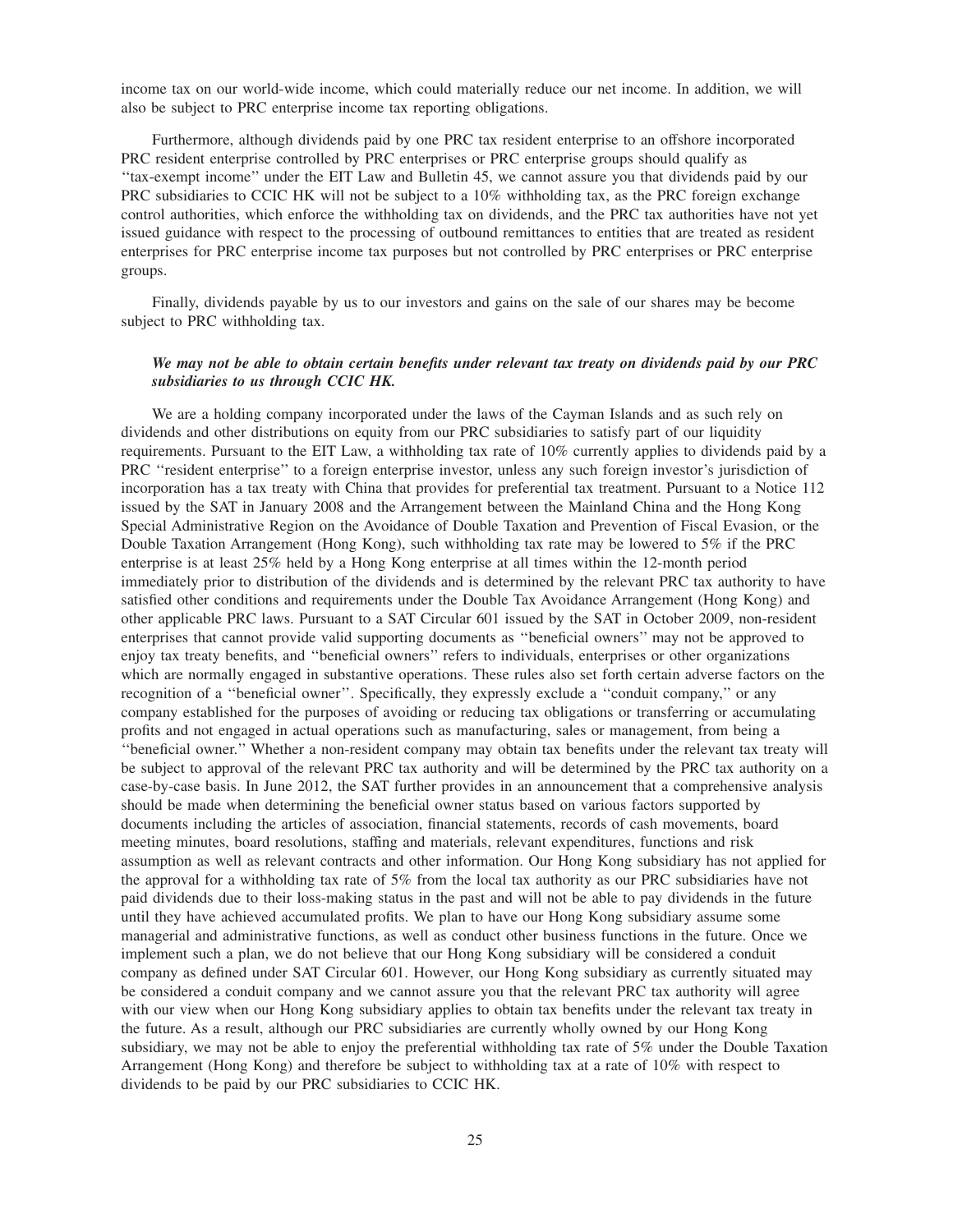#### *Enhanced scrutiny over acquisition transactions by the PRC tax authorities may have a negative impact on potential acquisitions we may pursue in the future.*

In connection with the EIT Law, the Ministry of Finance and the SAT jointly issued a SAT Circular 59 in April 2009, and the SAT issued a SAT Circular 698 in December 2009. Both SAT Circular 59 and Circular 698 became effective retroactively on January 1, 2008.

According to SAT Circular 698, where a non-resident enterprise transfers the equity interests of a PRC ''resident enterprise'' indirectly by disposition of the equity interests of an overseas holding company, the non-resident enterprise, being the transferor, may be subject to PRC enterprise income tax, if the indirect transfer is considered to be an abusive use of company structure without reasonable commercial purposes. As a result, gains derived from such Indirect Transfer may be subject to PRC withholding tax at a rate of up to 10%. In addition, the PRC ''resident enterprise'' is supposed to provide necessary assistance to support the enforcement of SAT Circular 698.

On February 3, 2015, the State Administration of Tax issued a Public Notice Regarding Certain Corporate Income Tax Matters on Indirect Transfer of Properties by Non-Tax Resident Enterprises, or Public Notice 7. Public Notice 7 has introduced a new tax regime that is significantly different from that under Circular 698. Public Notice 7 extends its tax jurisdiction to not only indirect transfers set forth under Circular 698 but also transactions involving transfer of other taxable assets, through the offshore transfer of a foreign intermediate holding company. In addition, Public Notice 7 provides clearer criteria than Circular 698 on how to assess reasonable commercial purposes and has introduced safe harbors for internal group restructurings and the purchase and sale of equity through a public securities market. Public Notice 7 also brings challenges to both the foreign transferor and transferee (or other person who is obligated to pay for the transfer) of the taxable assets. Where a non-resident enterprise conducts an ''indirect transfer'' by transferring the taxable assets indirectly by disposing of the equity interests of an overseas holding company, the non-resident enterprise being the transferor, or the transferee, or the PRC entity which directly owned the taxable assets may report to the relevant tax authority such indirect transfer. Using a ''substance over form'' principle, the PRC tax authority may re-characterize such indirect transfer as a direct transfer of the equity interests in the PRC tax resident enterprise and other properties in China. As a result, gains derived from such indirect transfer may be subject to PRC enterprise income tax, and the transferee or other person who is obligated to pay for the transfer is obligated to withhold the applicable taxes, currently at a rate of up to 10% for the transfer of equity interests in a PRC resident enterprise. Both the transferor and the transferee may be subject to penalties under PRC tax laws if the transferee fails to withhold the taxes and the transferor fails to pay the taxes.

We face uncertainties on the reporting and consequences on private equity financing transactions, share exchange or other transactions involving the transfer of shares in our company by investors that are non-PRC resident enterprises, or sale or purchase of shares in other non-PRC resident companies or other taxable assets by us. Our company and other non-resident enterprises in our group may be subject to filing obligations or being taxed if our company and other non-resident enterprises in our group are transferors in such transactions, and may be subject to withholding obligations if our company and other non-resident enterprises in our group are transferees in such transactions, under Circular 698 and Public Notice 7. For the transfer of shares in our company by investors that are non-PRC resident enterprises, our PRC subsidiaries may be requested to assist in the filing under Circular 698 and Public Notice 7. As a result, we may be required to expend valuable resources to comply with Circular 698 and Public Notice 7 or to request the relevant transferors from whom we purchase taxable assets to comply with these circulars, or to establish that our company and other non-resident enterprises in our group should not be taxed under these circulars, which may have a material adverse effect on our financial condition and results of operations.

The PRC tax authorities have the discretion under Circular 698 and Public Notice 7 to make adjustments to the taxable capital gains based on the difference between the fair value of the taxable assets transferred and the cost of investment. If the PRC tax authorities make adjustments to the taxable income of the transactions under Circular 698 and Public Notice 7, our income tax costs associated with such potential acquisitions will be increased, which may have an adverse effect on our financial condition and results of operations.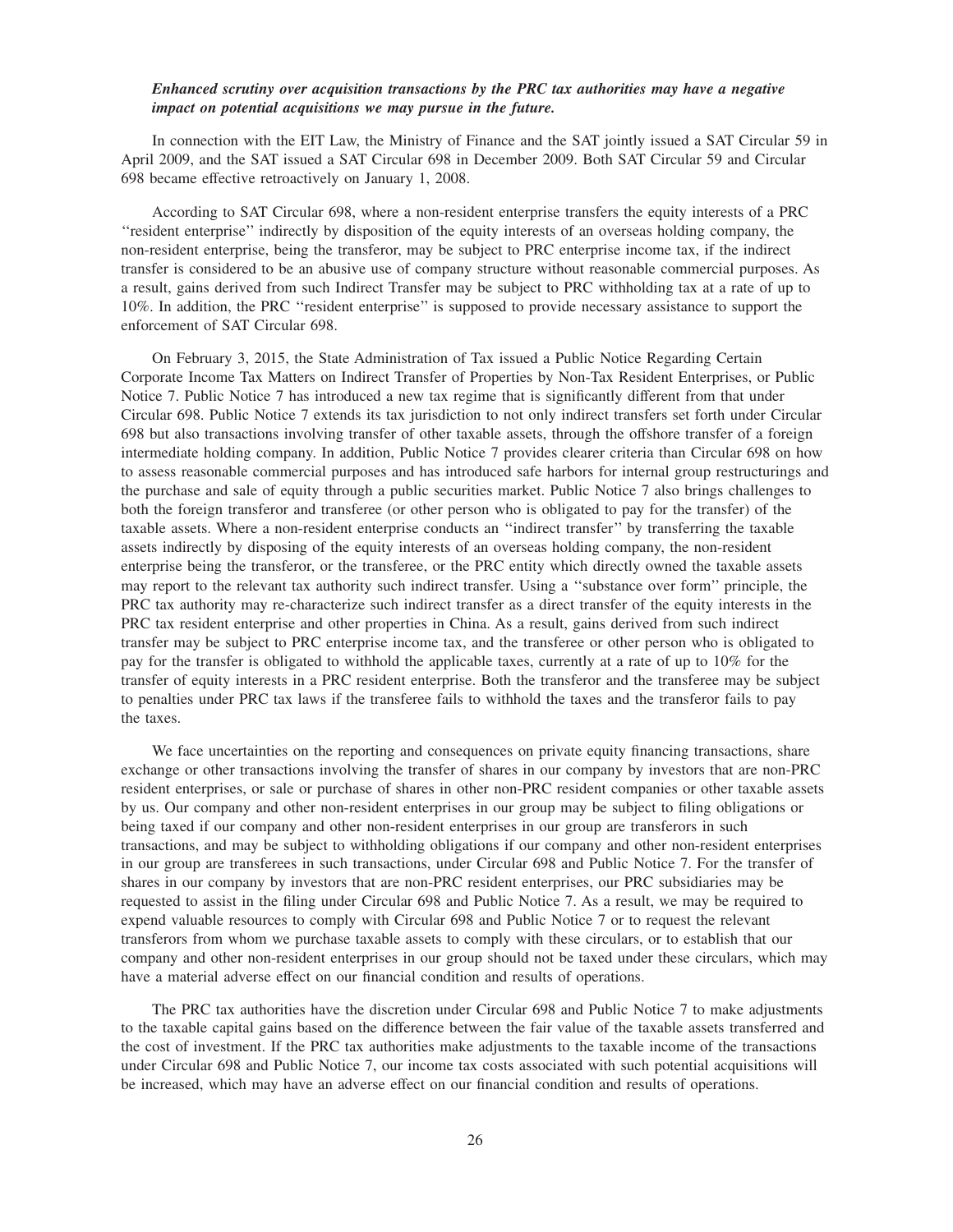#### *PRC regulations establish complex procedures for some acquisitions of PRC companies by foreign investors, which could make it more difficult for us to pursue growth through acquisitions in China.*

Six PRC regulatory agencies promulgated regulations effective on September 8, 2006 that are commonly referred to as the M&A Rules. See ''Item 4. Information on the Company — B. Business Overview — Regulation.'' The M&A Rules establish procedures and requirements that could make some acquisitions of PRC companies by foreign investors more time-consuming and complex, including requirements in some instances that the Ministry of Commerce be notified in advance of any change-of-control transaction in which a foreign investor takes control of a PRC domestic enterprise. In addition, national security review rules issued by the PRC governmental authorities in 2011 require acquisitions by foreign investors of domestic companies engaged in military-related or certain other industries that are crucial to national security to be subject to prior security review. Moreover, the Anti-Monopoly Law requires that the Ministry of Commerce shall be notified in advance of any concentration of undertaking if certain thresholds are triggered. We may expand our business in part by acquiring complementary businesses. Complying with the requirements of the M&A Rules, security review rules and other PRC regulations to complete such transactions could be time-consuming, and any required approval processes, including obtaining approval from the Ministry of Commerce, may delay or inhibit our ability to complete such transactions, which could affect our ability to expand our business or maintain our market share.

# *PRC regulations relating to offshore investment activities by PRC residents may limit our PRC subsidiaries' ability to increase their registered capital or distribute profits to us, limit our ability to inject capital into our PRC subsidiaries, or otherwise expose us to liability and penalties under PRC law.*

The SAFE promulgated the Circular on Relevant Issues Relating to Domestic Resident's Investment and Financing and Roundtrip Investment through Special Purpose Vehicles, or SAFE Circular 37, in July 2014, to replace the Notice on Relevant Issues Concerning Foreign Exchange Administration for PRC Residents Engaging in Financing and Roundtrip Investments via Overseas Special Purpose Vehicles, or SAFE Circular 75. SAFE Circular 37 requires PRC residents, including PRC individuals and entities, to register with SAFE or its local branch in connection with their establishment or control of an offshore entity established for the purpose of overseas investment or financing. In addition, such PRC residents must update their SAFE registrations when the offshore special purpose vehicle undergoes material events relating to any change of basic information (including change of such PRC residents, name and operation term), increases or decreases in investment amount, transfers or exchanges of shares, or mergers or divisions. On February 28, 2015, SAFE promulgated the Notice on Further Simplifying and Improving Foreign Exchange Administration Policy on Direct Investment, or SAFE Notice 13, which will become effective on June 1, 2015. After SAFE Notice 13 becomes effective, instead of applying for approvals regarding foreign exchange registrations of foreign direct investment and overseas direct investment from the SAFE as required under current laws, entities and individuals will be required to apply for such foreign exchange registrations, including those required under the SAFE Circular 37, from qualified banks. The qualified banks, under the supervision of the SAFE, will directly examine the applications and conduct the registration. If a PRC resident fails to make the required SAFE registration with the local SAFE branches, the PRC subsidiaries of such offshore company may be prohibited from distributing their profits and proceeds from any reduction in capital, share transfer or liquidation to the offshore company, and the offshore company may be restricted in its ability to contribute additional capital to its PRC subsidiaries. Moreover, failure to comply with SAFE registration and amendment requirements described above could result in liability under PRC law for evasion of applicable foreign exchange restrictions.

Furthermore, it is unclear how these regulations, and any future regulation concerning offshore or cross-border transactions, will be interpreted, amended and implemented by the relevant government authorities. We cannot predict how these regulations will affect our business operations or future strategy. For example, we may be subject to a more stringent review and approval process with respect to our foreign exchange activities, such as remittance of dividends and foreign-currency-denominated borrowings, which may adversely affect our financial condition and results of operations. In addition, if we decide to acquire a PRC domestic company, either we or the owners of such company, as the case may be, may not be able to obtain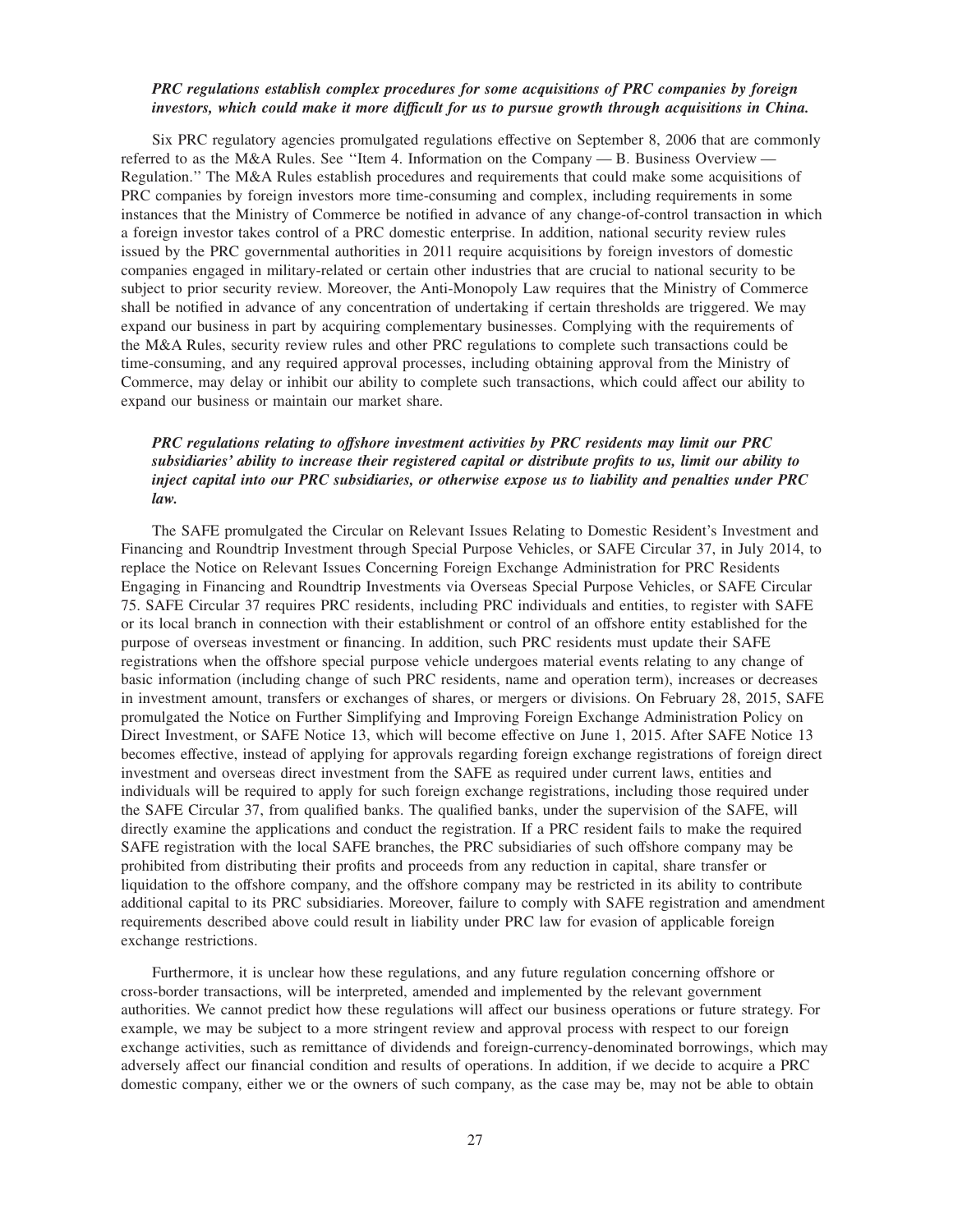the necessary approvals or complete the necessary filings and registrations required by the foreign exchange regulations. This may restrict our ability to implement our acquisition strategy and could adversely affect our business and prospects.

### *Failure to comply with PRC regulations regarding the registration requirements for employee share ownership plans or share option plans may subject the PRC plan participants or us to fines and other legal or administrative sanctions.*

In February 2012, SAFE promulgated the Notices on Issues Concerning the Foreign Exchange Administration for Domestic Individuals Participating in Stock Incentive Plans of Overseas Publicly-Listed Companies, or the Stock Option Rules, replacing the previous rules issued by SAFE in March 2007. Under the Stock Option Rules and other relevant rules and regulations, PRC residents who participate in stock incentive plan in an overseas publicly-listed company are required to register with SAFE or its local branches and complete certain other procedures. Participants of a stock incentive plan who are PRC residents must retain a qualified PRC agent, which could be a PRC subsidiary of the overseas publicly listed company or another qualified institution selected by the PRC subsidiary, to conduct the SAFE registration and other procedures with respect to the stock incentive plan on behalf of its participants. The participants must also retain an overseas entrusted institution to handle matters in connection with their exercise of stock options, the purchase and sale of corresponding stocks or interests and fund transfers. In addition, the PRC agent is required to amend the SAFE registration with respect to the stock incentive plan if there is any material change to the stock incentive plan, the PRC agent or the overseas entrusted institution or other material changes. See ''Item 4. Information on the Company — B. Business Overview — Regulation — Regulations on Employee Stock Option Plans.'' We and our PRC employees who have been granted share options and restricted shares are subject to these regulations. Failure of our PRC share option holders or restricted shareholders to complete their SAFE registrations may subject these PRC residents to fines and legal sanctions and may also limit our ability to contribute additional capital into our PRC subsidiaries, limited our PRC subsidiaries' ability to distribute dividends to us, or otherwise materially adversely affect our business.

### *PRC regulation of direct investment and loans by offshore holding companies to PRC entities and governmental control of currency conversion may delay or limit us from using the proceeds of our securities offering to make additional capital contributions or loans to our PRC subsidiaries.*

Any capital contributions or loans that we, as an offshore entity, make to our PRC subsidiaries, including from the proceeds of our securities offerings, are subject to PRC regulations. Under PRC laws and regulations, we are permitted to utilize the proceeds from our securities offering to fund our PRC subsidiaries only through loans or capital contributions, subject to applicable government registration and approval requirements. None of our loans to a PRC subsidiary can exceed the difference between its total amount of investment and its registered capital approved under relevant PRC laws, and the loans must be registered with the local branch of SAFE. As of December 31, 2014, the difference between total amount of investment and registered capital is US\$50 million for Wanglin and US\$113.3 million for 58 Technology, respectively. Our capital contributions to our PRC subsidiaries must be approved by the Ministry of Commerce or its local counterpart. We cannot assure you that we will be able to complete the necessary registration or obtain the necessary approval on a timely basis, or at all. If we fail to complete the necessary registration or obtain the necessary approval, our ability to make loans or equity contributions to our PRC subsidiaries may be negatively affected, which could adversely affect our PRC subsidiaries' liquidity and their ability to fund their working capital and expansion projects and meet their obligations and commitments.

In August 2008, SAFE promulgated a SAFE Circular 142 regulating the conversion by a foreign-invested enterprise of foreign currency registered capital into Renminbi by restricting how the converted Renminbi may be used. SAFE Circular 142 provides that the Renminbi capital converted from foreign currency registered capital of a foreign-invested enterprise may only be used for purposes within the business scope approved by the applicable government authority and unless otherwise provided by law, such Renminbi capital may not be used for equity investments in China. Furthermore, SAFE promulgated a SAFE Circular 45 in November 2011, which, among other things, restricts a foreign-invested enterprise from using Renminbi converted from its registered capital to provide entrusted loans or repay loans between non-financial enterprises. On March 30, 2015, the SAFE promulgated SAFE Circular 19, which will take effective and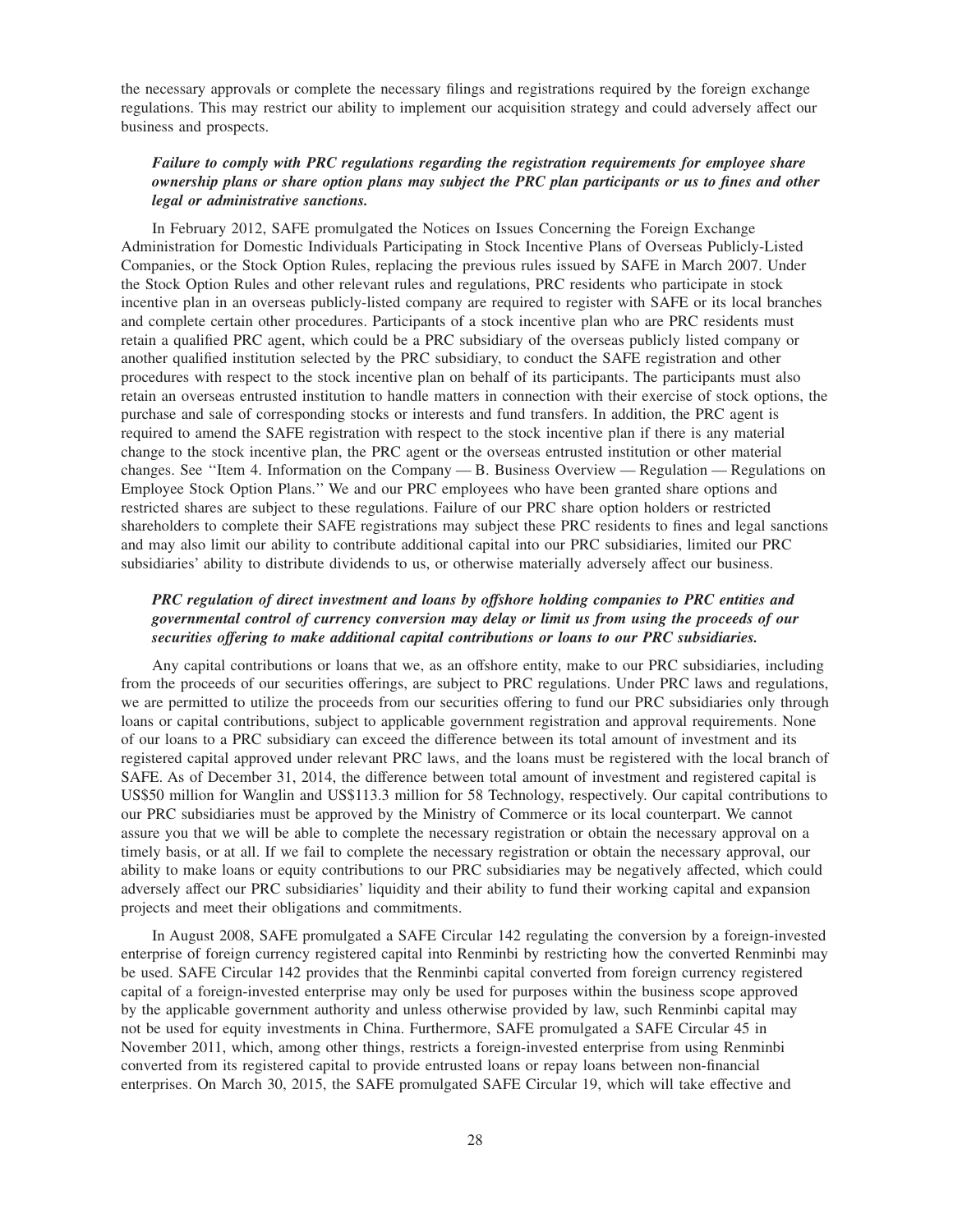replace SAFE Circular 142 from June 1, 2015. Although SAFE circular 19 allows for the use of Renminbi converted from the foreign currency-denominated capital for equity investments in the PRC, the restrictions will continue to apply as to foreign-invested enterprises' use of the converted Renminbi for purposes beyond the business scope, for entrusted loans for inter-company Renminbi loans. The business scopes of Wanglin and 58 Technology include research and development of online classified information technology and software systems, transfer of proprietary technologies, information technology consulting, technical services, computer technology training, marketing, sales and promotional services, enterprise management services, business consultation and personnel management services. Each of Wanglin and 58 Technology may only use Renminbi converted from foreign exchange capital contribution for activities within its approved business scope. In addition, the use of such Renminbi capital may not be altered without SAFE approval, and such Renminbi capital may not in any case be used to repay Renminbi loans if the proceeds of such loans have not been used. Violations of these circulars and rules could result in severe monetary or other penalties. If we convert the net proceeds we receive from our securities offerings into Renminbi pursuant to the applicable laws and regulations, our use of Renminbi funds for general corporate purposes will be within the business scope of our PRC subsidiaries.

#### *PRC regulation of loans by offshore holding companies to PRC entities and governmental control of currency conversion may limit our ability to fund the operations of our consolidated affiliated entities.*

Due to the restrictions imposed on loans in foreign currencies extended to any PRC domestic companies, any loans from our Cayman Islands holding company or other offshore entities to PRC domestic company shall obtain certain approvals from local SAFE and complete record-filling procedures with local SAFE on an item-by-item basis. Therefore, we are not likely to have our Cayman Islands holding company or other offshore entities to use the proceeds from our securities offerings to extend loans to Beijing 58, our consolidated affiliated entity, or its subsidiaries, each of which is a PRC domestic company. Meanwhile, we are not likely to finance the activities of our consolidated affiliated entities by means of capital contributions due to regulatory restrictions relating to foreign investment in PRC domestic enterprises engaged in value-added telecommunications services. In addition, due to the restrictions on a foreign-invested enterprise's use of Renminbi converted from foreign-currency registered capital under PRC regulations, including SAFE Circular 142 and SAFE Circular 45 and SAFE Circular 19, as described under the foregoing risk factor, our PRC subsidiaries, Wanglin and 58 Technology, may be unable to use the Renminbi converted from their registered capital to provide loans or financial support to our consolidated affiliated entities. We currently do not plan to use the proceeds from our securities offering to fund the operations of Beijing 58, our consolidated affiliated entity, and its subsidiaries. Additionally, our PRC subsidiaries are not prohibited under PRC laws and regulations from using their capital generated from their operating activities to provide entrusted loans or other forms of financial support to consolidated affiliated entities. We will assess the working capital requirements of our consolidated affiliated entities on an ongoing basis and, if needed, may have our PRC subsidiaries to use their capital from operating activities to provide financial support to our consolidated affiliated entities.

### *Our PRC subsidiaries are subject to restrictions on paying dividends or making other payments to us, which may restrict our ability to satisfy our liquidity requirements.*

We are a holding company incorporated in the Cayman Islands. We may need dividends and other distributions on equity from our PRC subsidiaries to satisfy our liquidity requirements. Current PRC regulations permit our PRC subsidiaries to pay dividends to us only out of their accumulated profits, if any, determined in accordance with PRC accounting standards and regulations. In addition, our PRC subsidiaries are required to set aside at least 10% of their respective accumulated profits each year, if any, to fund certain reserve funds until the total amount set aside reaches 50% of their respective registered capital. Our PRC subsidiaries may also allocate a portion of its after-tax profits based on PRC accounting standards to employee welfare and bonus funds at their discretion. These reserves are not distributable as cash dividends. As of this annual report, our PRC subsidiaries have been in accumulated loss and did not pay dividends to us. Further, if any of our PRC subsidiaries incurs debt on its own behalf in the future, the instruments governing the debt may restrict its ability to pay dividends or make other payments to us, which may restrict our ability to satisfy our liquidity requirements. As of December 31, 2014, the registered capital of our PRC subsidiaries,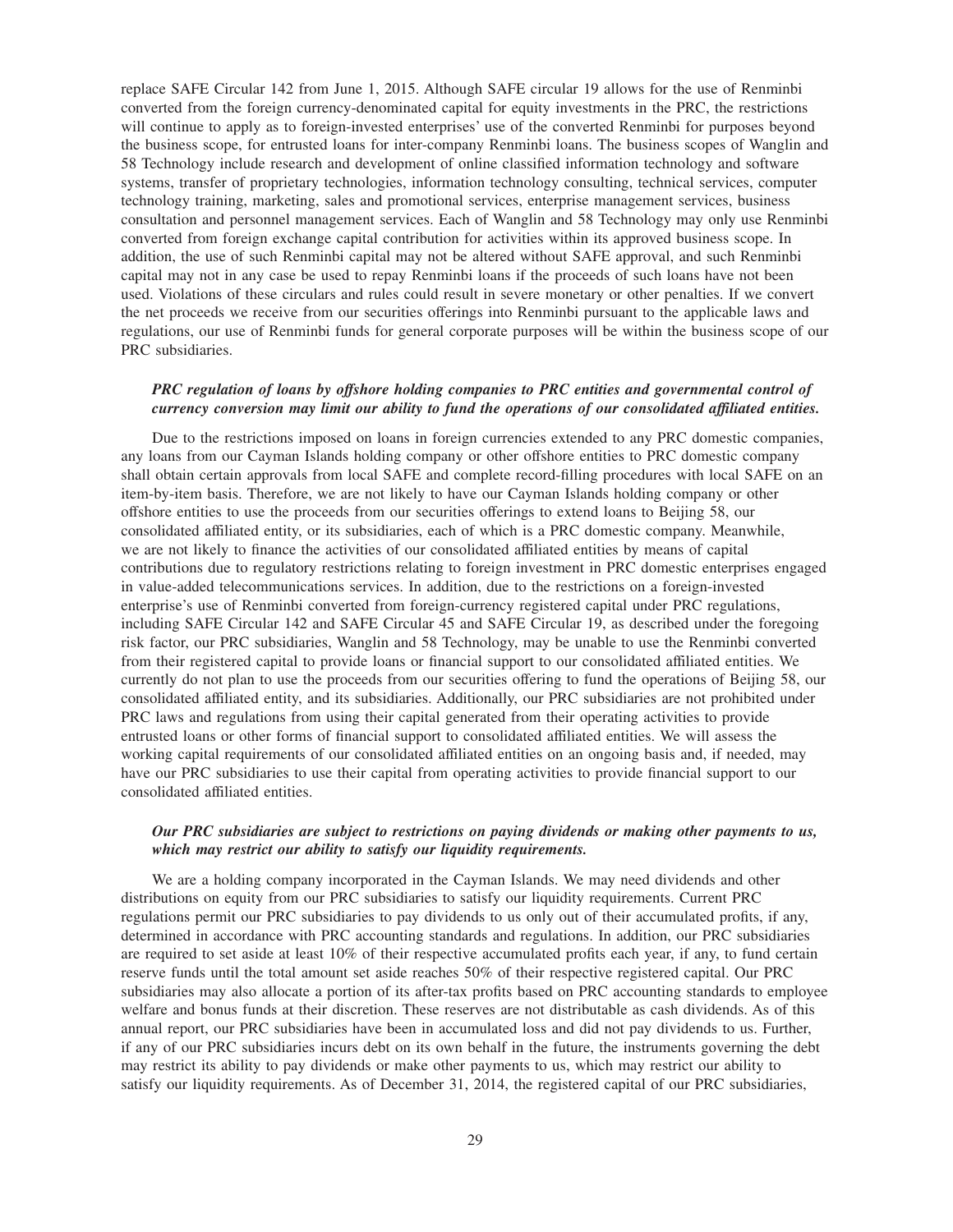namely Wanglin and 58 Technology, was US\$250 million and US\$56.68 million, respectively. See ''Item 4. Information on the Company — B. Business Overview — Regulation — Regulations on Foreign Currency Exchange.''

# *Discontinuation of any of the preferential tax treatments and government subsidies or imposition of any additional taxes and surcharges could adversely affect our financial condition and results of operations.*

The EIT Law and its implementing rules have adopted a uniform statutory enterprise income tax rate of 25% to all enterprises in China. The EIT Law and its implementing rules also permit qualified ''high and new technology enterprises,'' or HNTEs, to enjoy a preferential enterprise income tax rate of 15% upon filing with relevant tax authorities. The qualification as a HNTE generally has a valid term of three years and the renewal of such qualification is subject to review by the relevant authorities in China. Beijing 58, one of our consolidated affiliated entities, obtained its HNTE certificate in May 2009 and renewed its HNTE certificate in May 2012 with a valid period of three years. Wanglin, one of our PRC subsidiaries, obtained its HNTE certificate in November 2012, which is valid for three years. Therefore, Beijing 58 and Wanglin are eligible to enjoy a preferential tax rate of 15% until the end of 2014 when they have taxable income under the EIT Law, as long as they maintain the HNTE qualification and obtain approval from the relevant tax authority. Beijing 58 submitted its HNTE status renewal application in mid-April 2015 and Wanglin will submit its HNTE status renewal application by the end of May 2015. Both companies are expected to complete the approval process within three months thereafter. If Beijing 58 or Wanglin fails to maintain its HNTE qualification or renew its qualification when its current term expires, its applicable enterprise income tax rate may increase to 25%, which could have an adverse effect on our financial condition and results of operations.

In addition, our PRC subsidiaries and consolidated affiliated entities have received various financial subsidies from PRC local government authorities. The financial subsidies are discretionary incentives and policies adopted by PRC local government authorities. Local governments may decide to change or discontinue such financial subsidies at any time. The discontinuation of such financial subsidies or imposition of any additional taxes could adversely affect our financial condition and results of operations.

### *Fluctuations in exchange rates could have a material adverse effect on our results of operations and the value of your investment.*

Substantially all of our revenues and expenditures are denominated in Renminbi. As the functional currency for our PRC subsidiaries and consolidated affiliated entities is Renminbi, fluctuations in the exchange rate may cause us to incur foreign exchange losses on any foreign currency holdings they may have. In addition, appreciation or depreciation in the value of the Renminbi relative to the U.S. dollar would affect our financial results in U.S. dollar terms without giving effect to any underlying change in our business or results of operations. If we decide to convert our Renminbi into U.S. dollars for the purpose of making payments for dividends on our ordinary shares or for other business purposes, appreciation of the U.S. dollar against the Renminbi would have a negative effect on the U.S. dollar amount available to us.

The value of the Renminbi against the U.S. dollar and other currencies is affected by, among other things, changes in the PRC political and economic conditions and the PRC foreign exchange policies. Renminbi appreciated against the U.S. dollar after the PRC government changed its decade-old policy of pegging the value of Renminbi to the U.S. dollar in 2012. However, the People's Bank of China regularly intervenes in the foreign exchange market to limit fluctuations in Renminbi exchange rates and achieve policy goals. Since June 2010, the Renminbi has started to slowly appreciate against the U.S. dollar, though there have been periods recently when the U.S. dollar has appreciated against the Renminbi. It is difficult to predict how long the current situation may last and when and how the relationship between the Renminbi and the U.S. dollar may change again.

There remains significant international pressure on the PRC government to adopt a flexible currency policy. Any significant appreciation or depreciation of the Renminbi may materially and adversely affect our revenues, earnings and financial position, and the value of, and any dividends payable on, our ADSs in U.S. dollars. For example, to the extent that we need to convert U.S. dollars we receive from this initial public offering into Renminbi to pay our operating expenses, appreciation of the Renminbi against the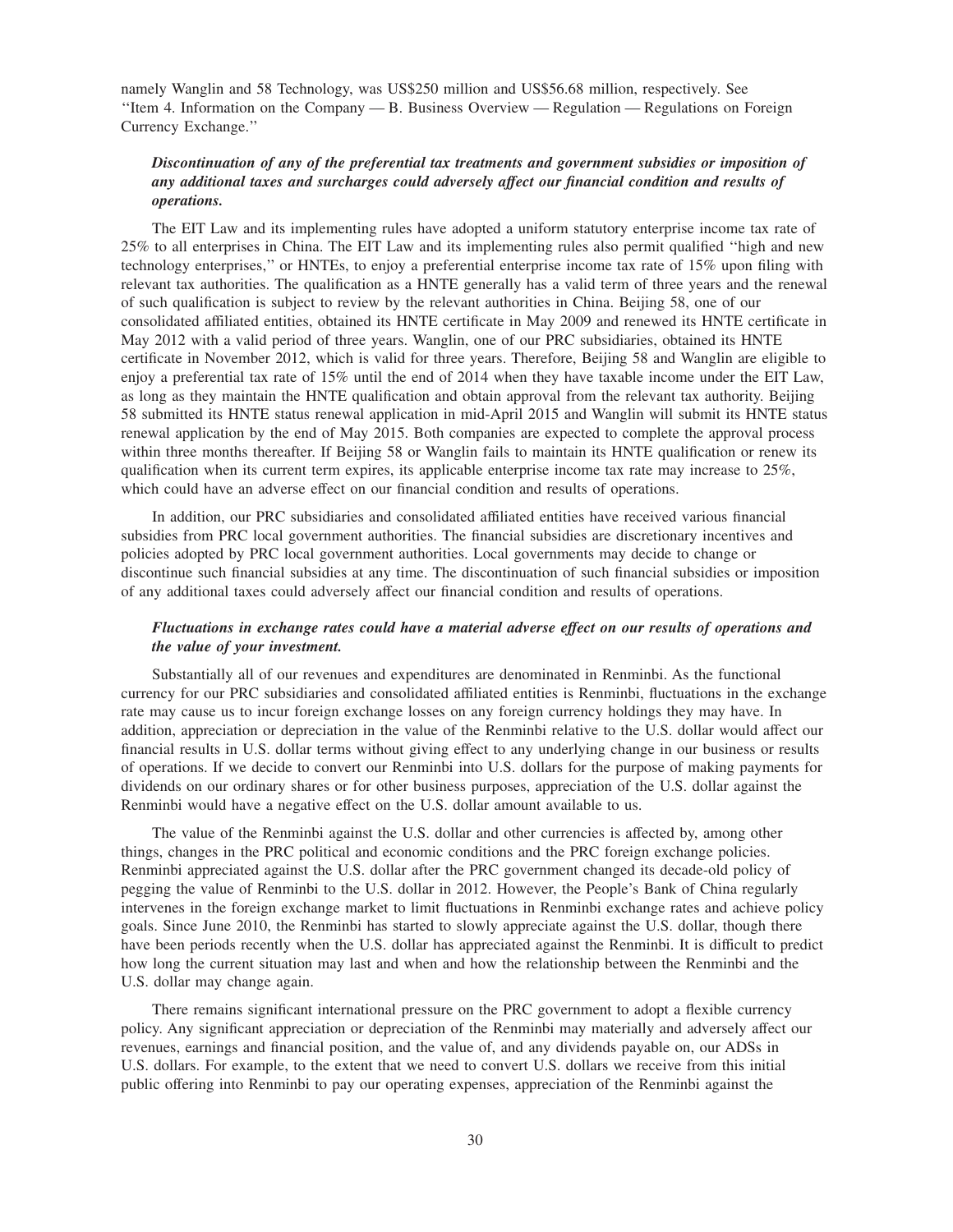U.S. dollar would have an adverse effect on the Renminbi amount we would receive from the conversion. Conversely, a significant depreciation of the Renminbi against the U.S. dollar may significantly reduce the U.S. dollar equivalent of our earnings, which in turn could adversely affect the price of our ADSs.

Very limited hedging options are available in China to reduce our exposure to exchange rate fluctuations. To date, we have not entered into any hedging transactions in an effort to reduce our exposure to foreign currency exchange risk. While we may decide to enter into hedging transactions in the future, the availability and effectiveness of these hedges may be limited and we may not be able to adequately hedge our exposure or at all. In addition, our currency exchange losses may be magnified by PRC exchange control regulations that restrict our ability to convert Renminbi into foreign currency. As a result, fluctuations in exchange rates may have a material adverse effect on your investment.

# *Our failure to make adequate contributions to various employee benefit plans as required by PRC regulations may subject us to penalties.*

Companies operating in China are required to participate in social insurance and housing fund plans. We have not fully contributed to such plans as required by applicable PRC regulations. As of December 31, 2014, with regards to the outstanding contributions, including historical underpayments to such plans, we made a provision of RMB41.1 million (US\$6.6 million), which is reflected in our audited financial statements included in this annual report. While we believe this provision is adequate, our failure to make sufficient payments to such plans does not fully comply with applicable PRC laws and regulations and we may be required to make up the contributions for such plans as well as to pay late fees and fines.

# *Registered pubic accounting firms in China, including our independent registered public accounting firm, are not inspected by the U.S. Public Company Accounting Oversight Board, which deprives us and our investors of the benefits of such inspection.*

Auditors of companies whose shares are registered with the U.S. Securities and Exchange Commission, or the SEC and traded publicly in the United States, including our independent registered public accounting firm, must be registered with the U.S. Public Company Accounting Oversight Board, or PCAOB, and are required by the laws of the United States to undergo regular inspections by the PCAOB to assess their compliance with the laws of the United States and professional standards applicable to auditors. Our independent registered public accounting firm is located in, and organized under the laws of the Peoples' Republic of China, or the PRC, which is a jurisdiction where the PCAOB, notwithstanding the requirements of U.S. law, is currently unable to conduct inspections without the approval of the Chinese authorities. In May 2013, PCAOB announced that it had entered into a Memorandum of Understanding on Enforcement Cooperation with the China Securities Regulatory Commission, or the CSRC and the PRC Ministry of Finance, which establishes a cooperative framework between the parties for the production and exchange of audit documents relevant to investigations undertaken by PCAOB, the CSRC or the PRC Ministry of Finance in the United States and the PRC, respectively. PCAOB continues to be in discussions with the CSRC and the PRC Ministry of Finance to permit joint inspections in the PRC of audit firms that are registered with PCAOB and audit Chinese companies that trade on U.S. exchanges.

This lack of PCAOB inspections in China prevents the PCAOB from fully evaluating audits and quality control procedures of any auditors operating in China, including our independent registered public accounting firm. As a result, we and investors in our common stock are deprived of the benefits of such PCAOB inspections. The inability of the PCAOB to conduct inspections of auditors in China makes it more difficult to evaluate the effectiveness of our independent registered public accounting firm's audit procedures or quality control procedures as compared to auditors outside of China that are subject to PCAOB inspections, which could cause investors and potential investors in our common stock to lose confidence in our audit procedures and reported financial information and the quality of our financial statements.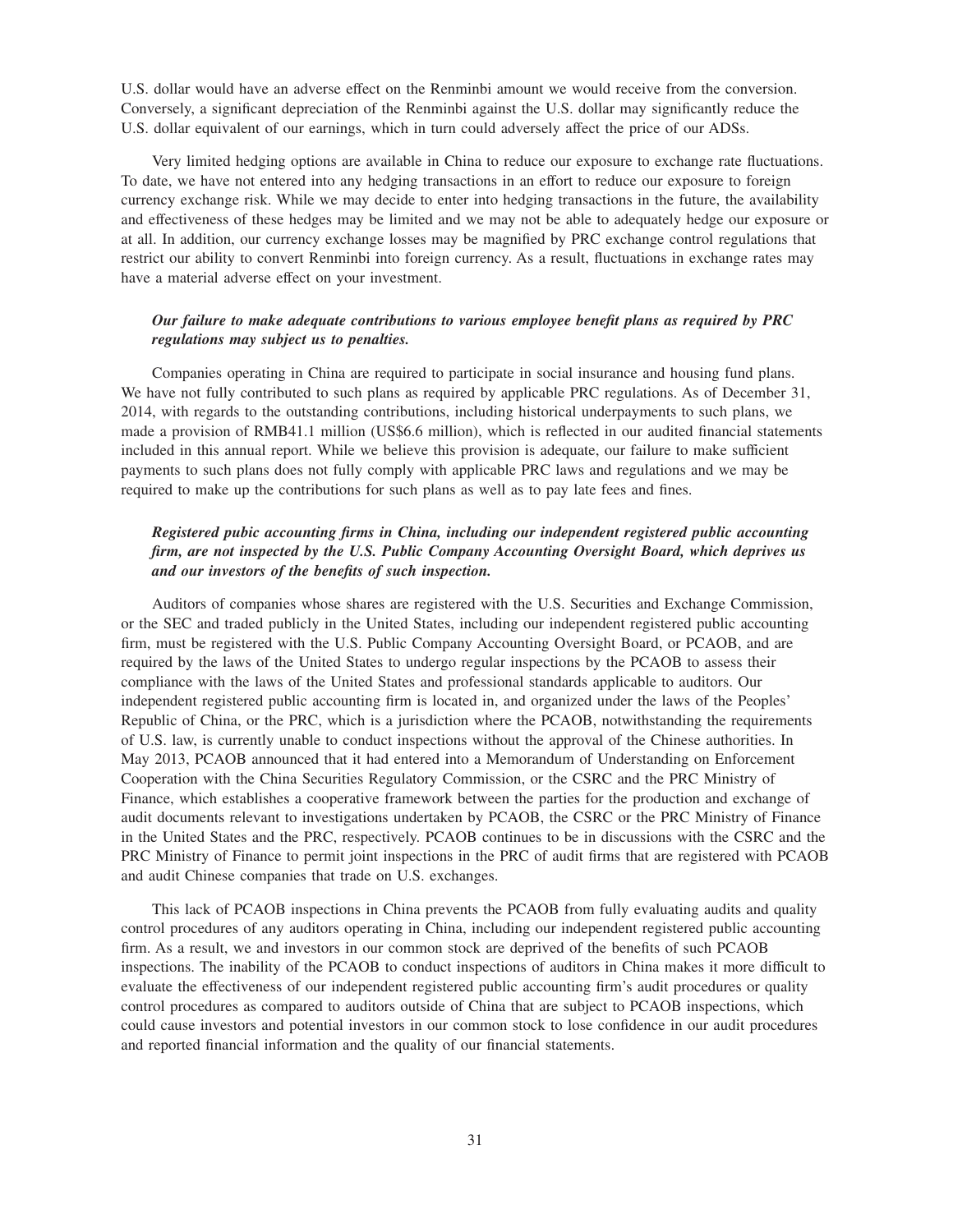### *If additional remedial measures are imposed on the Big Four PRC-based accounting firms, including our independent registered public accounting firm, in administrative proceedings brought by the SEC alleging the firms' failure to meet specific criteria set by the SEC, we could unable to timely file future financial statements in compliance with the requirements of the Securities Exchange Act of 1934, as amended, or the Exchange Act.*

In December 2012, the SEC instituted administrative proceedings against the Big Four PRC-based accounting firms, including our independent registered public accounting firm, alleging that these firms had violated U.S. securities laws and the SEC's rules and regulations thereunder by failing to provide to the SEC the firms' audit work papers with respect to certain PRC-based companies that are publicly traded in the United States. On January 22, 2014, an initial administrative law decision was issued, censuring that each of the firms had violated the SEC's rules of practice by failing to produce audit work papers to the SEC. The initial decision censured each of the firms and barred them from practicing before the SEC for a period of six months. The decision is not effective unless and until it is endorsed by the SEC. On February 12, 2014, the four PRC-based accounting firms appealed to the SEC against this sanction. On February 6, 2015, the four PRC-based accounting firms each agreed to a censure and to pay a fine to the SEC to settle the dispute and avoid suspension of their ability to practice before the SEC and audit U.S. listed companies. The settlement required the firms to follow detailed procedures to seek to provide the SEC with access to Chinese firms' audit documents via the CSRC. If future document productions fail to comply with the documentation production procedures that are in the settlement agreement or if there is a failure of the process between the SEC and the CSRC, the SEC retains authority to impose a variety of additional remedial measures on the firms depending on the nature of the failure. If the accounting firms are subject to additional remedial measures, our ability to file our financial statements in compliance with SEC requirements could be impacted. A determination that we have not timely filed financial statements in compliance with SEC requirements could ultimately lead to the delisting of our common stock from NYSE or the termination of the registration of our common stock under the Securities Exchange Act of 1934, or both, which would substantially reduce or effectively terminate the trading of our common stock in the United States.

#### **Risks Related to Our ADSs**

#### *The trading prices of our ADSs have fluctuated and may be volatile.*

The trading prices of our ADSs have fluctuated since we first listed our ADSs. Since our ADSs became listed on the NYSE on October 31, 2013, the trading price of our ADSs has ranged from US\$17.00 to US\$83.71 per ADS, and the last reported trading price on April 28, 2015 was US\$77.70 per ADS. The prices for our ADSs may continue to fluctuate because of broad market and industry factors, like the performance and fluctuation of the market prices of other companies with business operations located mainly in China that have listed their securities in the United States. In recent years, the widespread negative publicity of alleged fraudulent accounting practices and poor corporate governance of certain U.S. public companies with operations in China were believed to have negatively affected investors' perception and sentiment towards companies with connection with China, which significantly and negatively affected the trading prices of some companies' securities listed in the United States. Any similar negative publicity or sentiment may affect the performances of our ADSs. The securities of some PRC companies that have listed their securities on U.S. stock markets have experienced significant volatility. The trading performances of these PRC companies' securities after their offerings may affect the attitudes of investors toward PRC companies listed in the United States in general and consequently may impact the trading performance of our ADSs, regardless of our actual operating performance.

In addition to market and industry factors, the price and trading volume for our ADSs may be highly volatile for factors specific to our own operations, including the following:

- the financial projections that we may choose to provide to the public, any changes in those projections or our failure for any reason to meet those projections;
- variations in our net sales, earnings and cash flow;
- announcements of new investments, acquisitions, strategic partnerships, or joint ventures;
- announcements of new services and expansions by us or our competitors;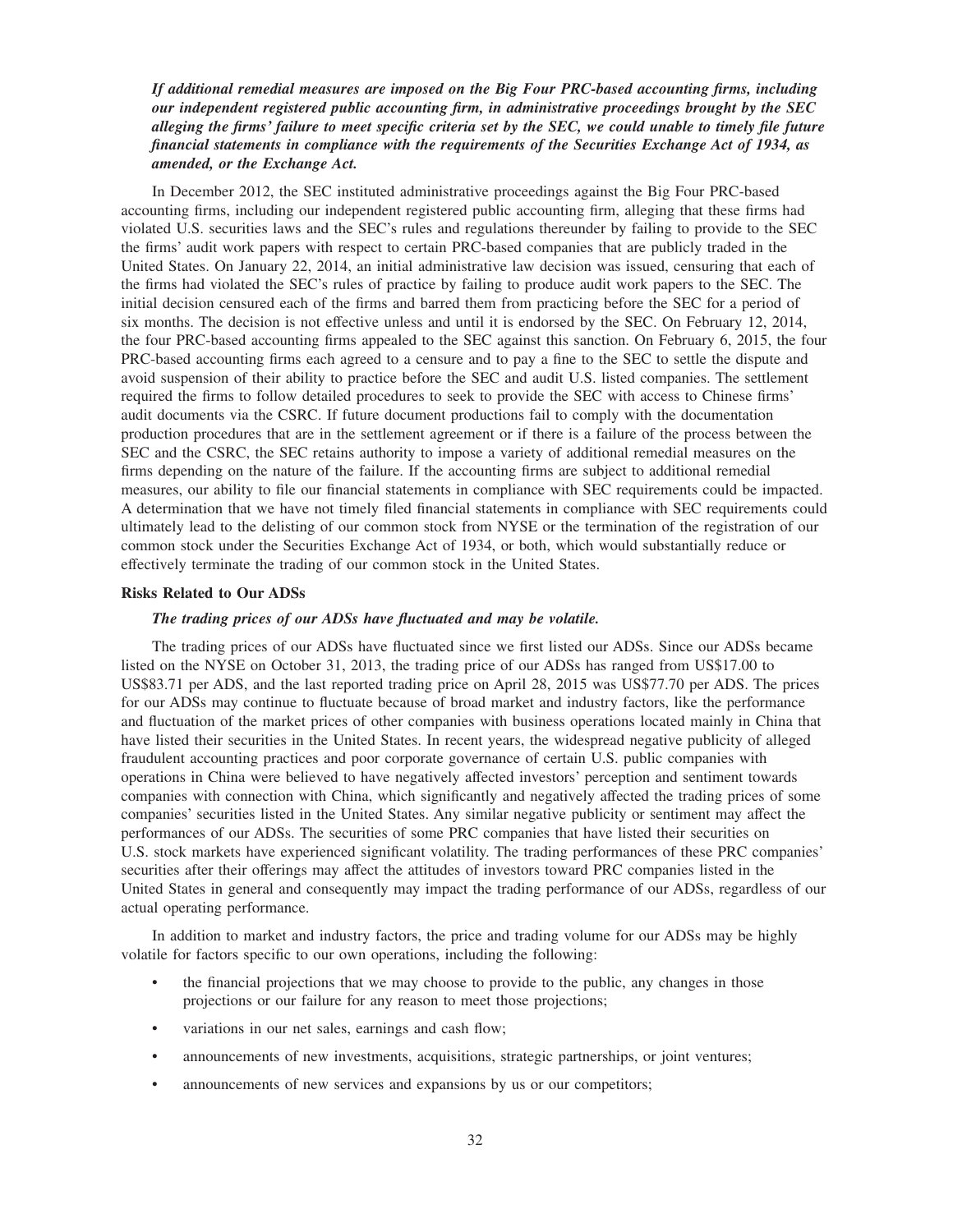- changes in financial estimates by securities analysts;
- additions or departures of key personnel;
- release of lock-up or other transfer restrictions on our outstanding equity securities or sales of additional equity securities;
- detrimental negative publicity about us, our competitors or our industry;
- potential litigation or regulatory investigations or other proceedings involving us;
- fluctuations in market prices for our products; and
- proceedings instituted recently by the SEC against five PRC-based accounting firms, including our independent registered public accounting firm.

Any of these factors may result in large and sudden changes in the volume and price at which our ADSs will trade.

# *If securities or industry analysts do not publish research or reports about our business, or if they adversely change their recommendations regarding our ADSs, the market price for our ADSs and trading volume could decline.*

The trading market for our ADSs will be influenced by research or reports that industry or securities analysts publish about our business. If one or more analysts who cover us downgrade our ADSs, or publish unfavorable research about us, the market price for our ADSs would likely decline. If one or more of these analysts cease to cover us or fail to regularly publish reports on us, we could lose visibility in the financial markets, which, in turn, could cause the market price or trading volume for our ADSs to decline.

# *Our dual class share structure with different voting rights will limit your ability to influence corporate matters and could discourage others from pursuing any change of control transactions that holders of our Class A ordinary shares and ADSs may view as beneficial.*

Our ordinary shares are divided into Class A ordinary shares and Class B ordinary shares. Holders of Class A ordinary shares are entitled to one vote per share, while holders of Class B ordinary shares are entitled to ten votes per share, with Class A and Class B ordinary shares voting together as one class on all matters subject to a shareholders' vote. As of April 20, 2015, holders of our Class B ordinary shares collectively owned approximately 23.19% of our outstanding ordinary shares, representing 75.12% of our total voting power. As of April 20, 2015, our founder, chairman and chief executive officer, Mr. Jinbo Yao and Tencent beneficially own an aggregate of 40.37% of our outstanding shares.

As a result of the dual class share structure and the concentration of ownership, holders of our Class B ordinary shares have substantial influence over our business, including decisions regarding mergers, consolidations and the sale of all or substantially all of our assets, election of directors and other significant corporate actions. They may take actions that are not in the best interest of us or our other shareholders. This concentration of ownership may discourage, delay or prevent a change in control of our company, which could deprive our shareholders of an opportunity to receive a premium for their shares as part of a sale of our company and may reduce the price of our ADSs. This concentrated control will limit your ability to influence corporate matters and could discourage others from pursuing any potential merger, takeover or other change of control transactions that holders of Class A ordinary shares and ADSs may view as beneficial. For more information regarding our principal shareholders and their affiliated entities, see ''Item 7. Major Shareholders and Related Party Transactions.''

# *The sale or availability for sale of substantial amounts of our ADSs could adversely affect their market price.*

Sales of substantial amounts of our ADSs in the public market, or the perception that these sales could occur, could adversely affect the market price of our ADSs and could materially impair our ability to raise capital through equity offerings in the future. We cannot predict what effect, if any, market sales of securities held by our significant shareholders or any other shareholder or the availability of these securities for future sale will have on the market price of our ADSs.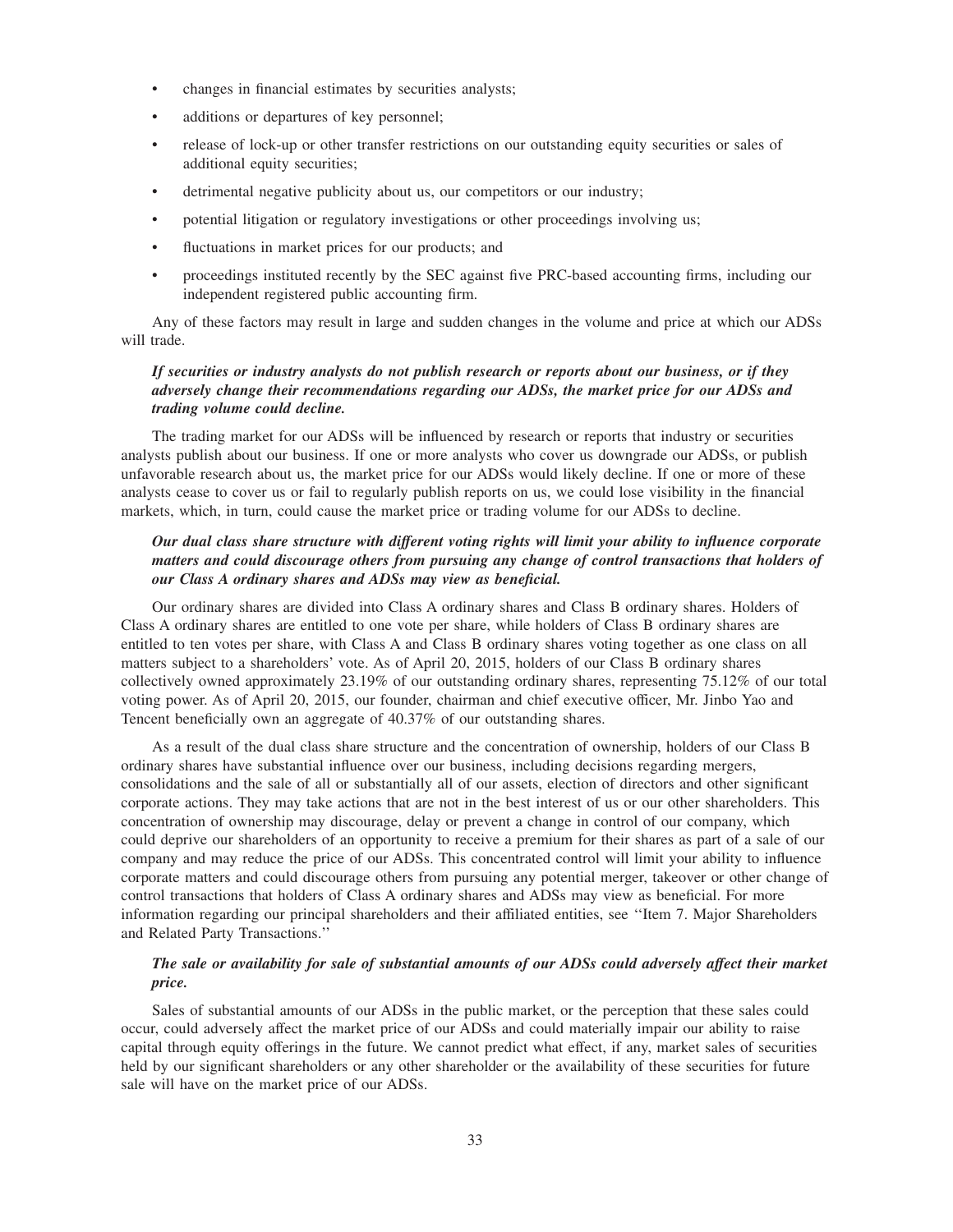# *We may be classified as a passive foreign investment company for United States federal income tax purposes, which could result in adverse United States federal income tax consequences to United States investors in the ADSs or Class A ordinary shares.*

Depending upon the value of our assets, which may be determined based, in part, on the market value of our Class A ordinary shares and ADSs, and the nature of our assets and income over time, we could be classified as a ''passive foreign investment company,'' or PFIC, for United States federal income tax purposes. Under United States federal income tax law, we will be classified as a PFIC for any taxable year if either (i) at least 75% of our gross income for the taxable year is passive income or (ii) at least 50% of the value of our assets (based on the average quarterly value of our assets during the taxable year) is attributable to assets that produce or are held for the production of passive income. Based on our income and assets and the value of our ADSs and Class A ordinary shares, we do not believe that we were a PFIC for the taxable year ended December 31, 2014 and, although no assurances can be made in this regard, we do not expect to be a PFIC for the current taxable year or any subsequent taxable year. While we do not anticipate being a PFIC, changes in the nature of our income or assets or the value of our assets may cause us to become a PFIC for the current or any subsequent taxable year.

Although the law in this regard is not entirely clear, we treat Beijing 58 as being owned by us for United States federal income tax purposes, because we control its management decisions and we are entitled to substantially all of the economic benefits associated with it, and, as a result, we consolidate its results of operations in our consolidated U.S. GAAP financial statements. If it were determined, however, that we are not the owner of Beijing 58 for United States federal income tax purposes, we would likely be treated as a PFIC for our taxable year ending December 31, 2015 and for subsequent taxable years. Because of the uncertainties in the application of the relevant rules and because PFIC status is a factual determination made annually after the close of each taxable year on the basis of the composition of our income and the value of our active versus passive assets, there can be no assurance that we will not be a PFIC for our taxable year ending December 31, 2015 or any future taxable year. Under circumstances where revenues from activities that produce passive income significantly increase relative to our revenues from activities that produce non-passive income or where we determine not to deploy significant amounts of cash for active purposes, our risk of becoming classified as a PFIC may substantially increase.

If we were to be or become a PFIC, a U.S. Holder (as defined in ''Item 10. Additional Information — E. Taxation — United States Federal Income Tax Considerations'' and ''Item 10. Additional Information — E. Taxation — United States Federal Income Tax Considerations — General'') may incur significantly increased United States federal income tax on gain recognized on the sale or other disposition of the ADSs or Class A ordinary shares and on the receipt of distributions on the ADSs or Class A ordinary shares to the extent such gain or distribution is treated as an ''excess distribution'' under the United States income tax rules. Further, if we were a PFIC for any year during which a U.S. Holder held our ADSs or Class A ordinary shares, we generally would continue to be treated as a PFIC with respect to such U.S. Holder for all succeeding years during which such U.S. Holder held our ADSs or Class A ordinary shares. Each U.S. Holder is urged to consult its tax advisor concerning the United States federal income tax consequences of purchasing, holding and disposing of ADSs or Class A ordinary shares if we are or become treated as a PFIC.

# *The voting rights of holders of ADSs are limited by the terms of the deposit agreement, and you may not be able to exercise your right to vote your Class A ordinary shares.*

As a holder of our ADSs, you will only be able to exercise the voting rights with respect to the underlying Class A ordinary shares in accordance with the provisions of the deposit agreement. Under the deposit agreement, you must vote by giving voting instructions to the depositary. Upon receipt of your voting instructions, the depositary will vote the underlying Class A ordinary shares in accordance with these instructions. You will not be able to directly exercise your right to vote with respect to the underlying shares unless you withdraw the shares. Under our amended and restated memorandum and articles of association, the minimum notice period required for convening a general meeting is ten clear days. When a general meeting is convened, you may not receive sufficient advance notice to withdraw the shares underlying your ADSs to allow you to vote with respect to any specific matter. If we ask for your instructions, the depositary will notify you of the upcoming vote and will arrange to deliver our voting materials to you. We cannot assure you that you will receive the voting materials in time to ensure that you can instruct the depositary to vote your shares.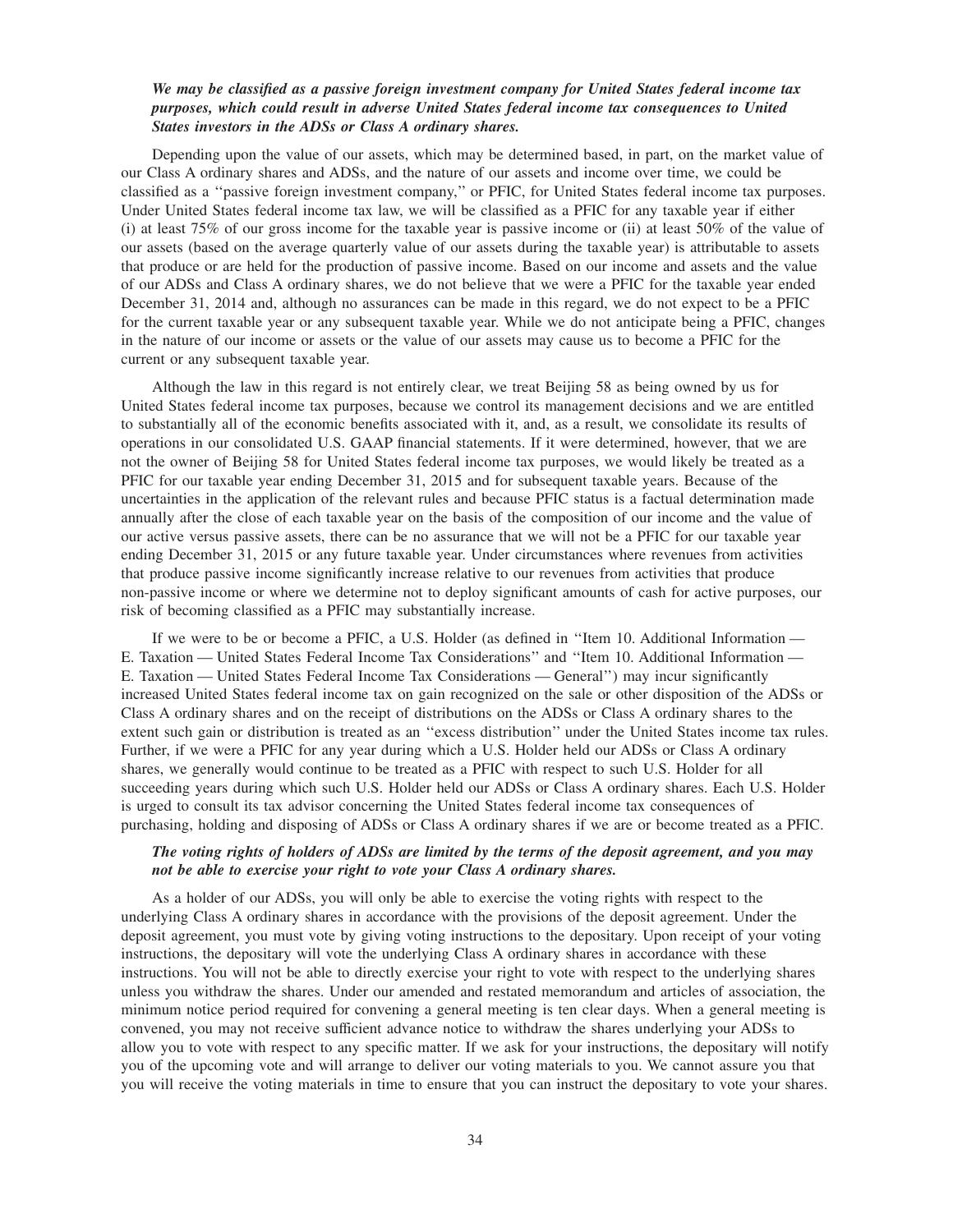In addition, the depositary and its agents are not responsible for failing to carry out voting instructions or for their manner of carrying out your voting instructions. This means that you may not be able to exercise your right to vote and you may have no legal remedy if the shares underlying your ADSs are not voted as you requested.

## *We are a foreign private issuer within the meaning of the rules under the Exchange Act, and as such we are exempt from certain provisions applicable to United States domestic public companies.*

Because we qualify as a foreign private issuer under the Exchange Act, we are exempt from certain provisions of the securities rules and regulations in the United States that are applicable to U.S. domestic issuers, including:

- the rules under the Exchange Act requiring the filing with the Securities and Exchange Commission, or the SEC, of quarterly reports on Form 10-Q or current reports on Form 8-K;
- the sections of the Exchange Act regulating the solicitation of proxies, consents, or authorizations in respect of a security registered under the Exchange Act;
- the sections of the Exchange Act requiring insiders to file public reports of their share ownership and trading activities and liability for insiders who profit from trades made in a short period of time; and
- the selective disclosure rules by issuers of material nonpublic information under Regulation FD.

We are required to file an annual report on Form 20-F within four months of the end of each fiscal year. In addition, we intend to publish our results on a quarterly basis as press releases, distributed pursuant to the rules and regulations of the NYSE. Press releases relating to financial results and material events will also be furnished to the SEC on Form 6-K. However, the information we are required to file with or furnish to the SEC are less extensive and less timely as compared to that required to be filed with the SEC by United States domestic issuers. As a Cayman Islands company listed on the NYSE, we are subject to the NYSE corporate governance listing standards. Among other things, Section 303A.08 of the NYSE Listed Company Manual requires shareholder approval of material revisions to equity-compensation plans and Section 312.03(c) of the NYSE Listed Company Manual requires shareholder approval of new share issuances above the 20% threshold specified therein. However, NYSE rules permit a foreign private issuer like us to follow the corporate governance practices of its home country. We have elected to follow the Cayman Islands practices with respect to the amendment of our 2013 share incentive plan to increase the total number of ordinary shares that may be issued pursuant to awards granted under the plan. In addition, we have also elected to follow the Cayman Islands practices with respect to the issuance of new ordinary shares above the 20% threshold as specified in Section 312.03(c).

## *You may not receive dividends or other distributions on our ordinary shares and you may not receive any value for them, if it is illegal or impractical to make them available to you.*

The depositary of our ADSs has agreed to pay to you the cash dividends or other distributions it or the custodian receives on Class A ordinary shares or other deposited securities underlying our ADSs, after deducting its fees and expenses. You will receive these distributions in proportion to the number of Class A ordinary shares your ADSs represent. However, the depositary is not responsible if it decides that it is unlawful or impractical to make a distribution available to any holders of ADSs. For example, it would be unlawful to make a distribution to a holder of ADSs if it consists of securities that require registration under the Securities Act but that are not properly registered or distributed under an applicable exemption from registration. The depositary may also determine that it is not feasible to distribute certain property through the mail. Additionally, the value of certain distributions may be less than the cost of mailing them. In these cases, the depositary may determine not to distribute such property. We have no obligation to register under U.S. securities laws any ADSs, ordinary shares, rights or other securities received through such distributions. We also have no obligation to take any other action to permit the distribution of ADSs, ordinary shares, rights or anything else to holders of ADSs. This means that you may not receive distributions we make on our ordinary shares or any value for them if it is illegal or impractical for us to make them available to you. These restrictions may cause a material decline in the value of our ADSs.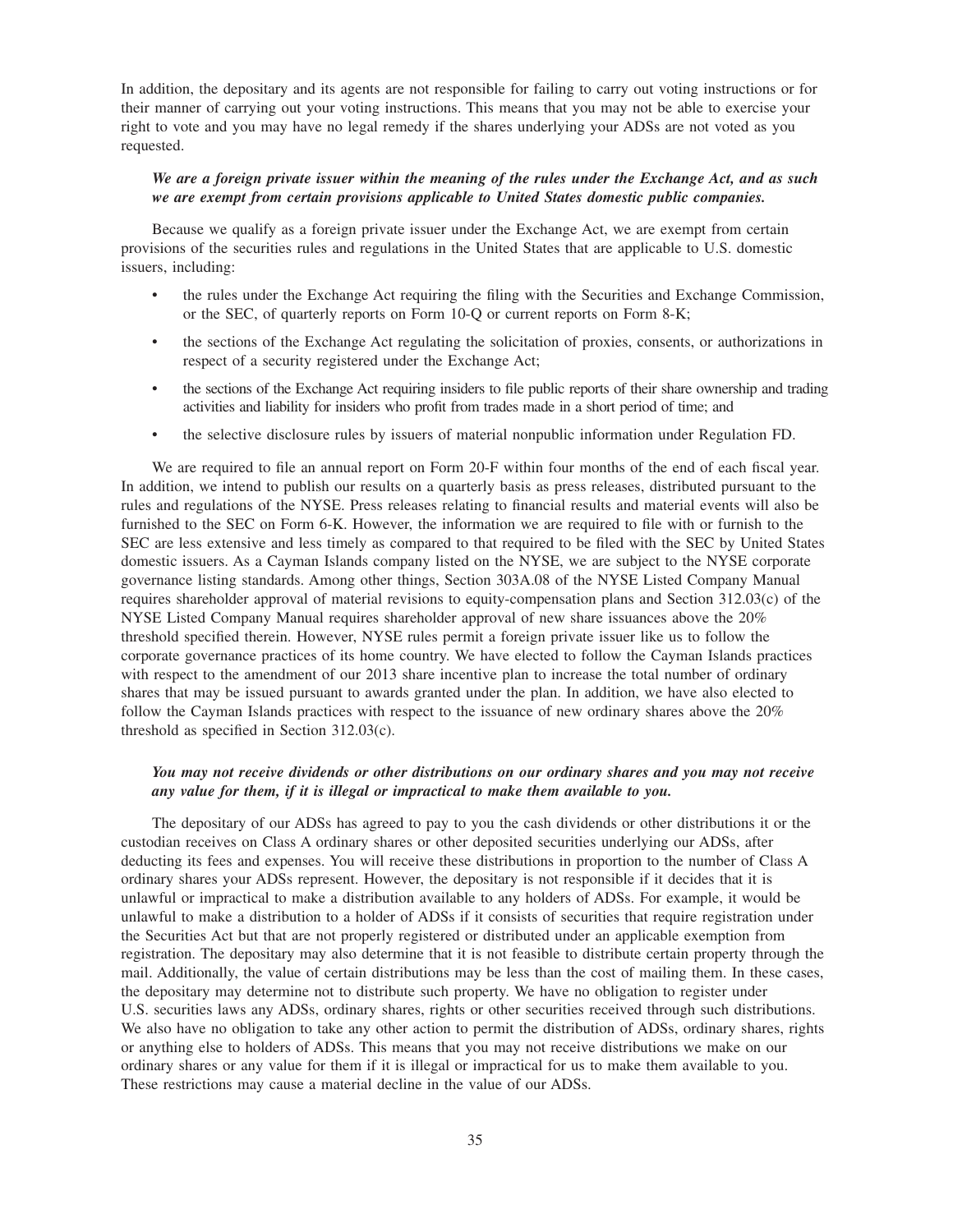## *You may not be able to participate in rights offerings and may experience dilution of your holdings.*

We may, from time to time, distribute rights to our shareholders, including rights to acquire securities. Under the deposit agreement, the depositary will not distribute rights to holders of ADSs unless the distribution and sale of rights and the securities to which these rights relate are either exempt from registration under the Securities Act with respect to all holders of ADSs, or are registered under the provisions of the Securities Act. The depositary may, but is not required to, attempt to sell these undistributed rights to third parties, and may allow the rights to lapse. We may be unable to establish an exemption from registration under the Securities Act, and we are under no obligation to file a registration statement with respect to these rights or underlying securities or to endeavor to have a registration statement declared effective. Accordingly, holders of ADSs may be unable to participate in our rights offerings and may experience dilution of their holdings as a result.

## *You may be subject to limitations on transfer of your ADSs.*

Your ADSs are transferable on the books of the depositary. However, the depositary may close its books at any time or from time to time when it deems expedient in connection with the performance of its duties. The depositary may close its books from time to time for a number of reasons, including in connection with corporate events such as a rights offering, during which time the depositary needs to maintain an exact number of ADS holders on its books for a specified period. The depositary may also close its books in emergencies, and on weekends and public holidays. The depositary may refuse to deliver, transfer or register transfers of our ADSs generally when our share register or the books of the depositary are closed, or at any time if we or the depositary thinks it is advisable to do so because of any requirement of law or of any government or governmental body, or under any provision of the deposit agreement, or for any other reason.

# *We incur increased costs as a result of being a public company, particularly after we cease to qualify as an ''emerging growth company.''*

As a public company, we incur significant legal, accounting and other expenses that we did not incur as a private company. The Sarbanes-Oxley Act of 2002, as well as rules subsequently implemented by the SEC and NYSE, impose various requirements on the corporate governance practices of public companies. As a company with less than US\$1.0 billion in revenues for our last fiscal year, we qualify as an ''emerging growth company'' pursuant to the JOBS Act. An emerging growth company may take advantage of specified reduced reporting and other requirements that are otherwise applicable generally to public companies. These provisions include exemption from the auditor attestation requirement under Section 404 of the Sarbanes-Oxley Act of 2002 in the assessment of the emerging growth company's internal control over financial reporting and permission to delay adopting new or revised accounting standards until such time as those standards apply to private companies. However, we have elected to ''opt out'' of this provision and, as a result, we will comply with new or revised accounting standards as required when they are adopted for public companies. This decision to opt out of the extended transition period under the JOBS Act is irrevocable.

We expect these rules and regulations to increase our legal and financial compliance costs and to make some corporate activities more time-consuming and costly. After we are no longer an ''emerging growth company,'' we expect to incur significant expenses and devote substantial management effort toward ensuring compliance with the requirements of Section 404 of the Sarbanes-Oxley Act of 2002 and the other rules and regulations of the SEC. For example, as a public company, we need to increase the number of independent directors and adopt policies regarding internal controls and disclosure controls and procedures. We have incurred additional costs in obtaining director and officer liability insurance. In addition, we also incur additional costs associated with our public company reporting requirements. It may also be more difficult for us to find qualified persons to serve on our board of directors or as executive officers. We are currently evaluating and monitoring developments with respect to these rules and regulations, and we cannot predict or estimate with any degree of certainty the amount of additional costs we may incur or the timing of such costs.

In the past, shareholders of a public company often brought securities class action suits against the company following periods of instability in the market price of that company's securities. If we were involved in a class action suit, it could divert a significant amount of our management's attention and other resources from our business and operations, which could harm our results of operations and require us to incur significant expenses to defend the suit. Any such class action suit, whether or not successful, could harm our reputation and restrict our ability to raise capital in the future. In addition, if a claim is successfully made against us, we may be required to pay significant damages, which could have a material adverse effect on our financial condition and results of operations.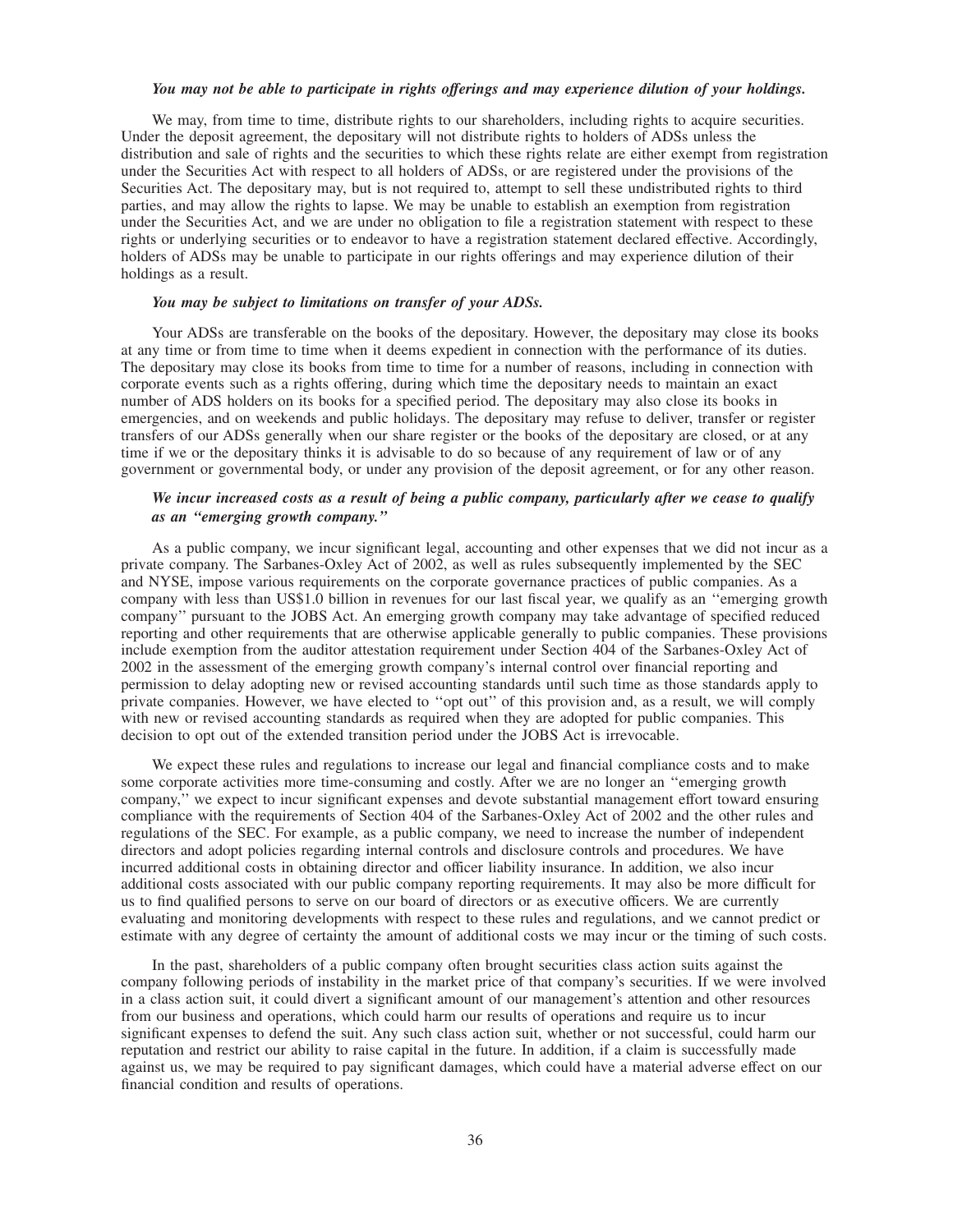## **ITEM 4. INFORMATION ON THE COMPANY**

## **A. History and Development of the Company**

We began our operations in China in 2005 through Beijing 58, a PRC limited liability company, which has become our consolidated affiliated entity through the contractual arrangements described below.

In August 2006, Mr. Jinbo Yao and several PRC angel investors, or, collectively, the Founding Shareholders, SB Asia Investment Fund II L.P., or SAIF, and an employee of SAIF, established Chengshi Wangxun (Beijing) Information Technology Co., Ltd., or Wangxun, a sino-foreign investment holding company under the laws of the PRC.

CCNC BVI, a holding company established in the British Virgin Islands, was incorporated in January 2010. Subsequently, CCNC BVI established CCIC HK, a Hong Kong limited liability company, as its wholly owned subsidiary. CCIC HK then established Wanglin, as a wholly foreign-owned enterprise in China. In January 2010, Wangxun terminated the contractual arrangements with Beijing 58 and its shareholders and Wanglin entered into a series of contractual agreements with Beijing 58 and its shareholders, including the exclusive business cooperation agreement, the equity pledge agreement, the exclusive option agreement and the power of attorney, under which Wanglin exercises effective control over the operations of Beijing 58.

Our current holding company, 58.com Inc., was incorporated in May 2011 as a limited liability company in the Cayman Islands. Through a share exchange in July 2011, the shareholders of CCNC BVI exchanged all of their outstanding ordinary and preference shares of CCNC BVI for ordinary and preference shares of 58.com Inc. on a pro rata basis and no additional consideration was paid in connection with the share exchange. As a result, CCNC BVI became a wholly owned subsidiary of 58.com Inc.

In March 2012, CCIC HK established 58 Tongcheng Information Technology Co., Ltd. or 58 Technology, as a wholly foreign-owned enterprise in China, to operate our customer service operations in China.

On October 31, 2013, our ADSs commenced trading on the New York Stock Exchange under the symbol ''WUBA.'' We completed our initial public offering on November 5, 2013, and raised approximately US\$200.0 million in net proceeds after deducting underwriter commissions from the initial public offering of 12,650,000 ADSs, representing 25,300,000 Class A ordinary shares, at the price of US\$17.0 per ADS. Concurrently with our initial public offering, we also raised US\$15.0 million from DCM Hybrid RMB Fund, L.P., a fund affiliated with DCM V, L.P., our existing shareholder, by private placement of 1,764,706 Class A ordinary shares at a price of US\$8.5 per share. As a result of our initial public offering and the concurrent private placement, we raised an aggregate of approximately US\$215.0 million in net proceeds.

On April 2, 2014, we completed a follow-on public offering of ADSs by us and certain selling shareholders. Through the follow-on offering we issued and sold 2,000,000 ADSs and the selling shareholders sold an aggregate of 4,900,000 ADSs at the price of US\$38.00 per ADS. The net proceeds received by us, after deducting underwriting commissions, amounted to approximately US\$73.0 million. We did not receive any proceeds from the sale of the ADSs by the selling shareholders.

In June 2014, Tencent invested US\$736.1 million in our company and acquired 36,805,000 Class A and Class B ordinary shares, approximately 19.9% equity interest in 58.com Inc. on a fully-diluted basis at a purchase price of US\$20.0 per ordinary share, corresponding to US\$40.0 per ADS. We applied part of the proceeds from this transaction to repurchase 27,603,750 ordinary shares of our company from certain pre-IPO shareholders.

In March 2015, we acquired Anjuke, a major online real estate listing platform in China, through the purchase of 100% equity interest in Anjuke Inc., an exempted company incorporated under the laws of the Cayman Islands, for a combination of share consideration and cash, including approximately five million newly issued ordinary shares of our company and US\$160.2 million in cash.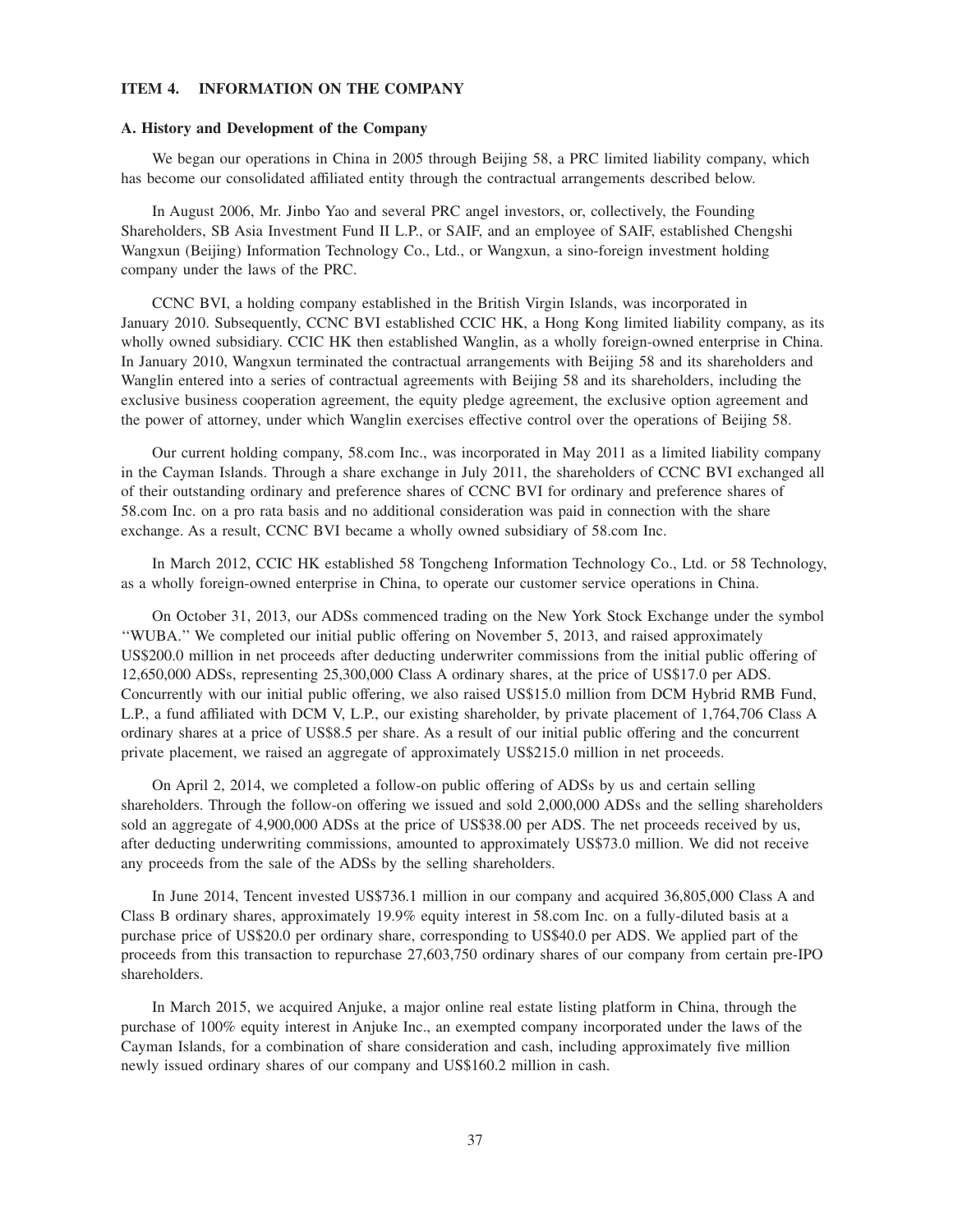In April 2015, we acquired approximately 43.2% fully diluted equity stake in Falcon View Technology Limited, or Ganji, the holding company of the PRC entities operating *Ganji.com*, a major online local services marketplace platform in China, for a combination of share consideration and cash, including approximately 34 million newly issued ordinary shares of our company and US\$412.2 million in cash.

Concurrent with our aforementioned acquisition of a strategic stake in Ganji and incremental to its then existing share ownership of our company, Tencent purchased additional newly issued ordinary shares from us for approximately US\$400 million at a purchase price of US\$26 per ordinary share, equivalent to US\$52 per ADS.

Our principal executive offices are located at Block E, The North American International Business Center, Yi 108 Beiyuan Road, Chaoyang District, Beijing 100101, the People's Republic of China. Our telephone number at this address is +(86 10) 5139 5858. Our registered office in the Cayman Islands is located at the offices of Codan Trust Company (Cayman) Limited, Cricket Square, PO Box 2681, Grand Cayman, KY1-1111, Cayman Islands. Our agent for service of process in the United States is Law Debenture Corporate Services Inc., located at 400 Madison Avenue, 4<sup>th</sup> Floor, New York, New York 10017.

#### **B. Business Overview**

We operate an online marketplace serving local merchants and consumers in China. Our online marketplace enables local merchants and consumers to connect, share information and conduct business.

Our online marketplace contains local information in approximately 395 cities, across diverse content categories, including housing, jobs, used goods, automotive, pets, tickets, yellow pages and other local services. We conduct automatic and manual screening using proprietary technology and processes to ensure relevance and accuracy of the information on our online marketplace. To further increase the quality of information and enhance user experience, we leverage our years of experience and continue to develop processes and features to certify local merchants, encourage user reviews, collect and respond to customer feedback through our customer service team and provide designed templates to local merchants to make listings more informative and effective. In January 2015, the aggregate monthly unique visitors of our PC and mobile platforms approached 300 million for the first time since our inception.

Our online marketplace also provides merchants with an affordable and effective marketing channel to reach a broad and targeted local consumer base. Our sales and customer service team stay in regular contact with our customers to help them use our online marketing services to achieve optimal marketing effectiveness. Our well-recognized brand, ''58.com,'' further helps local merchants to attract consumers in China. As a result, we had more than seven million active local merchants on our marketplace in 2014 and approximately 605,000 subscription based paying merchant members in the fourth quarter of 2014.

Our business model is highly compatible with mobile internet. Our listing-based content is easy to display through mobile devices. Our location-based services and other mobile functionalities significantly increase user engagement. We have launched a separate merchant mobile application to increase consumer-merchant communication and enhance the ability of merchants to manage content and attract consumers. In 2014, 58.4% of our total page views were on mobile applications.

In the second half of 2014 we launched separate mobile applications for 58 Home services. These applications directly match consumers and individual services providers for local services categories such as house cleaning, moving and manicure services. Reservations, payment and reviews, among things, can be done on the mobile applications. The new 58 Home services significantly increase the efficiency of matching local services supply and demand and help raise the quality of these services provided in China. Our platform is still in an early stage and we plan to roll out 58 Home services to more cities and categories in 2015.

We generate revenues primarily from memberships and online marketing services. A membership is a basic service package mainly consisting of merchant certification, display of an online storefront on our marketplace; preferential listing benefits such as daily priority listings and higher quota for daily listings and access to our dedicated customer service support team and online account management system. Our online marketing services mainly include listing services, such as real-time bidding and priority listing, and marketing services through collaboration with third-party internet companies in China. Merchants can use our real-time bidding services to bid for the most prominent placement of their listings in specific categories and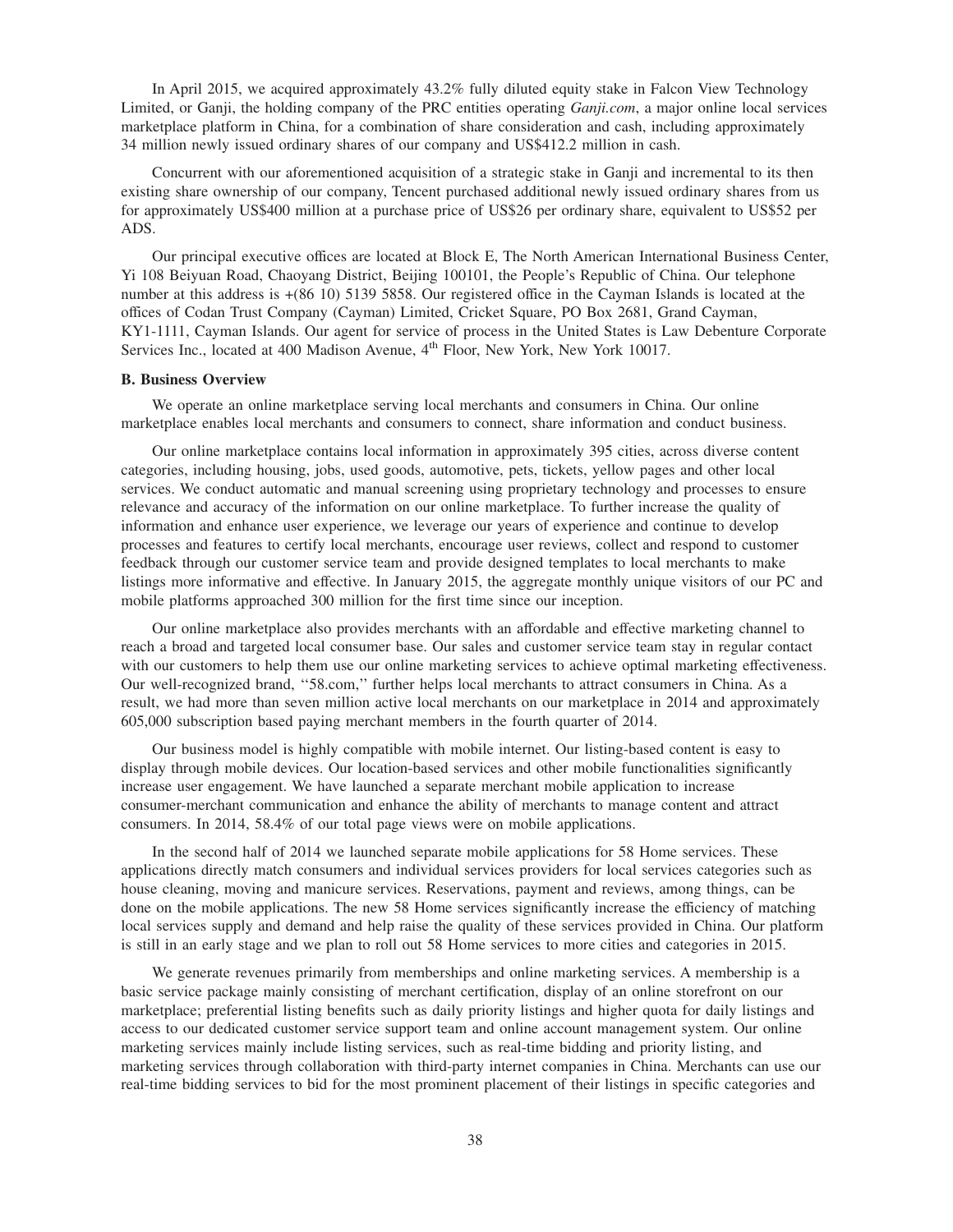locations on a daily or cost per click, or CPC, basis. Merchants can also purchase our priority listing services, which place their listings below real-time bidding listings and above paying merchant members' listings.

Our revenues were US\$87.1 million, US\$145.7 million and US\$265.0 million in 2012, 2013 and 2014, respectively. We incurred net loss of US\$30.4 million in 2012, and we had a net income of US\$19.6 million and US\$22.6 million in 2013 and 2014, respectively.

# **Our Users**

Our users refer to all participants on our marketplace, including consumers and local merchants. Users may browse and search information on our online marketplace without the need to register an account with us. After completing a user registration process, a user can post information and use our communication tools and other services.

Our paying merchant members refer to the registered accounts through which our users have purchased our membership services. Users who have purchased our membership are entitled to additional services and benefits after paying membership fees to us. See also ''— Service Offerings — Membership.'' Our online marketing customers refer to users who have purchased our various online marketing services to enhance their marketing effectiveness. Our paying merchant members can also purchase online marketing services in addition to membership subscriptions. Online marketing customers also include third-party internet companies who collaborate with us on performance-based online marketing services for their own advertisers.

### **Content Categories**

Our users post a massive amount of listings on our marketplace covering a wide range of services and products. We organize the listings on our marketplace by content categories in an intuitive and easy-to-use directory to facilitate the browsing and viewing of listings. Within each main content category, information is further sorted into sub-categories with various search criteria and parameters to allow users to further refine their information search and increase the relevancy of their search results. Currently, listings on our online marketplace cover the main content categories such as jobs, housing, used goods, automotive, yellow pages, pets and tickets.

Key features of the main content categories are summarized as follows:

- *Jobs*. This currently covers a wide range of job categories such as sales people, skilled workers, food and beverage staff, delivery staff, and homecare and cleaning staff. Employers can search and review resumes on our database. In addition, our content category contains other tools that enable employers to manage, organize and streamline the recruitment and hiring process.
- *Housing*. This is sorted into sub-groups of residential leasing and sub-leasing, secondary property sale, office space leasing, retail space leasing and factory and other industrial real estate leasing. The newly acquired Anjuke's platforms also contain primary properties information other than secondary, leasing and commercial real estate categories. We differentiate listings uploaded by individuals from those by real estate agents. Our tools protect private contact information for individual users who prefer being contacted by individuals instead of real estate agents. We further facilitate users' decision making by providing property pricing index, generated from our listing database, for different areas and property categories. Our PC and mobile applications enable real estate agents to conveniently upload, manage their listings, communicate with consumers and monitor marketing effectiveness.
- *Used goods*. This covers a wide selection of used consumer products such as computers and peripherals, mobile phones, digital cameras, furniture, household appliances and goods, office furniture, books, artworks, sporting goods, musical instruments and other used goods. Users can also find barter trade deals from our used goods directory. In addition to information exchange, we also facilitate online transactions, and partner with third-party payment providers to allow guaranteed online payment.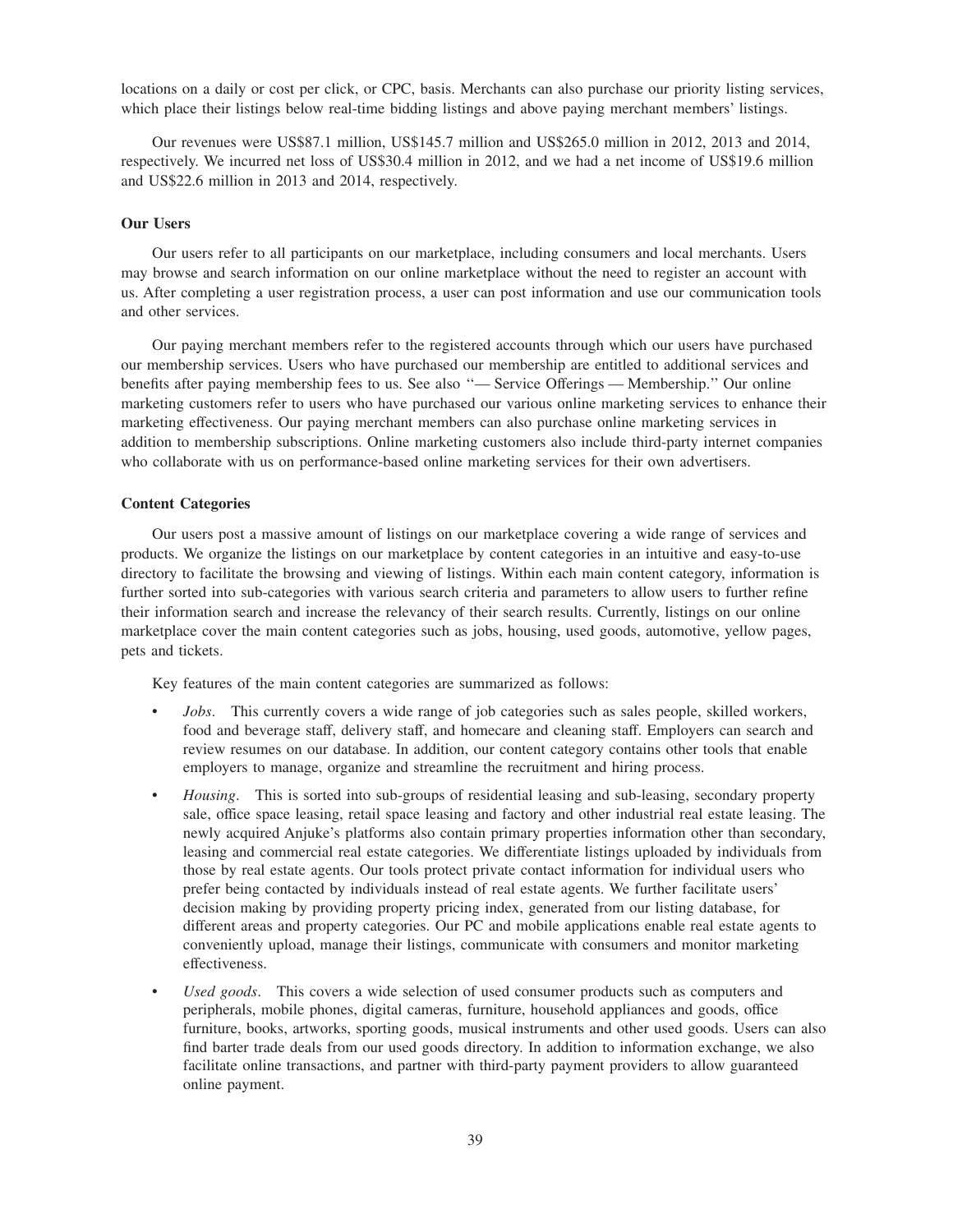- *Automotive*. This includes listings of used cars, car leasing, driving school services, automotive repair and maintenance services, and other car-related services. In addition to providing information, we liaise with qualified third party vendors to facilitate the used cars transaction process by providing services such as vehicle inspection, sales registration, and money-back quality guarantees.
- *Yellow pages*. This business directory covers a variety of services, which include homecare and relocation, renovation, wedding, business services, travel, education, food, beauty, entertainment and franchise. In some relevant content categories, we facilitate commerce by providing online user review, reservation, transaction and payment tools. These functionalities further enhance user engagement and bring a higher level of convenience to users.
- *Pets*. This includes listings for different types of pets for sale or adoption, such as dogs, cats, fish, birds and other small house pets. Pet lovers can also find various products and services related to pet care such as pet hospitals, pet food and pet wear.
- *Tickets*. This includes ticket information for events such as concerts, movies, operas and plays, train and airplane tickets, as well as for amusement parks and other sightseeing and travel destinations.

## **Our Website and Mobile Applications**

Our *www.58.com* website is organized to ensure a smooth user experience. Users typically enter one of the approximately 395 city websites by selecting the city of their interest. Users can further select a specific neighborhood within the city, leading users to information that is only relevant to the selected neighborhood. Within each city website, listings are grouped by content categories and subcategories. In each content category, we provide customized parameters to allow users to further filter their search queries.

From the home page, once users select the location and category, users will access a listing page, where numerous listings are being displayed. The listings on this page typically include brief information on merchants and their services. When users click on an individual listing, a landing page will show more detailed information about the merchant and the product and service the merchant provides. These subcategories and additional parameters are regularly reviewed and optimized for each content category based on user feedback we receive and user traffic data to ensure we continue to provide a superior user experience.

Our listing-based content is easily accessible through our different mobile applications. We mainly offer three types of mobile applications, i.e., downloadable applications developed for Android and iOS platforms, browser-adapted applications for users accessing our website through their smartphone browsers and a tailor-made mobile application for merchants.

The main classifieds mobile application content layout is intuitive and easy to use. Once users select a location and a main content category, they are presented with the listings results. Users can further narrow the search by selecting more detailed search parameters, customized for different content categories.

The unique mobile functions further enhance user experience on mobile phones. For example, a direct dial feature on our mobile-enabled platform allows users to call the phone numbers displayed on a listing by a single click. In addition, mobile users can send messages or use instant messaging software from our mobile applications at any time. We designed additional features for users to upload photos from mobile phones to update the listing content, which is immediately synchronized with web content. The multi-media functionalities of mobile phones further enrich the listing content on our marketplace. Furthermore, location-based functionalities of mobile phones enable us to provide information that is more geographically relevant to users on a real-time basis. We also developed technologies to recommend content based on users' past viewing history. Our mobile merchant application simplifies the processes for merchant to manage their listing, such as uploading, modifying, searching, prioritizing the listings and also purchasing online marketing services to enhance the marketing effectiveness. The mobile application also allows merchants to communicate in real-time with users and manage their customers' relationship on our application. We also leverage big data ability to better match consumers who look for local services information with those merchants who can provide relevant services. We continuously work on developing additional features to better utilize mobile device functionalities to enhance user experience.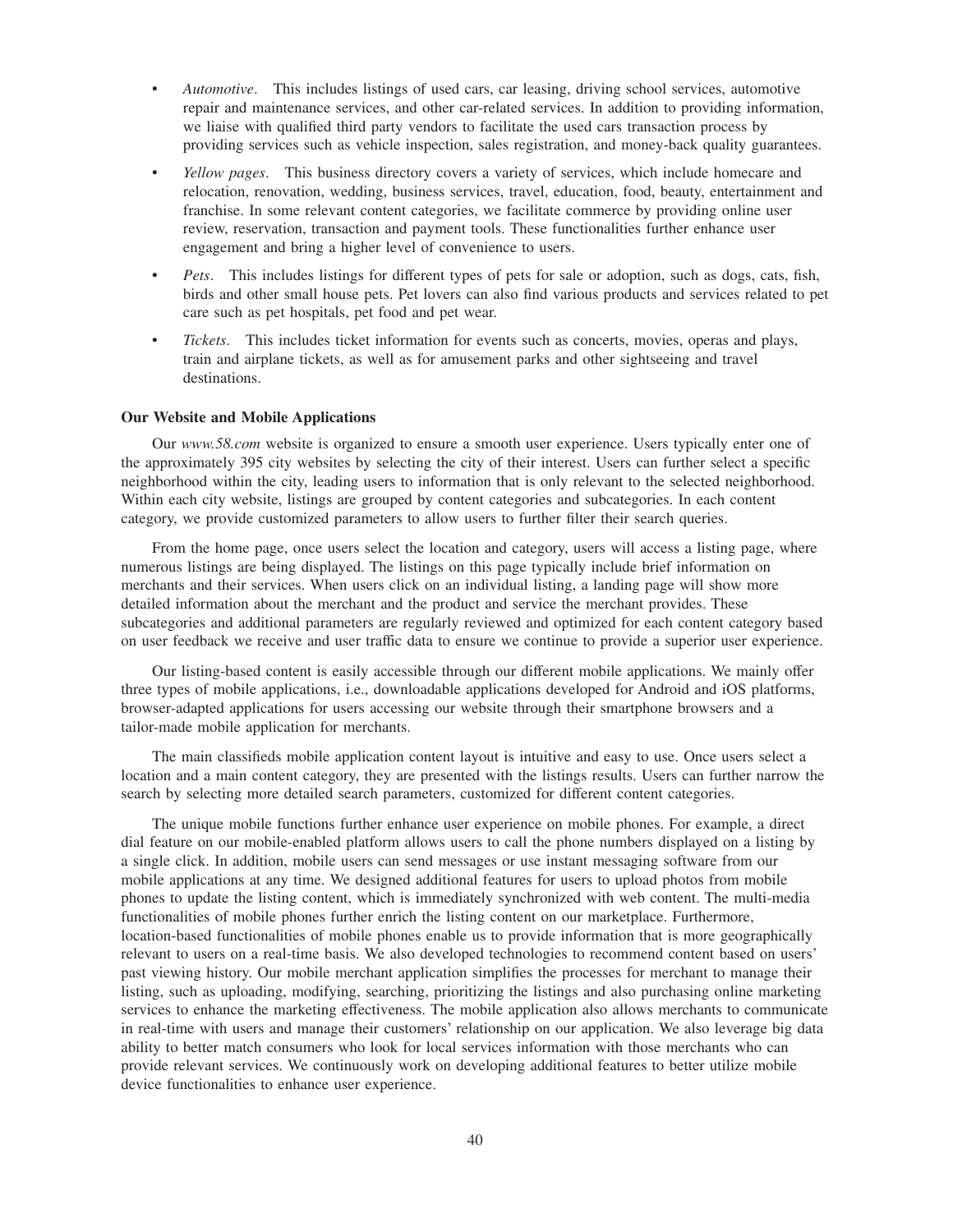The 58 Home services mobile applications, which we launched in second half of 2014, currently contain content categories such as house cleaning services, moving services and manicure services. We focus on services that generally require service providers to go to consumer's home to render the services. Users can easily book services through the application after identifying type of services needed, location and expected timing. Users can use a system recommended service provider or select service providers through browsing the services providers available and their rating and reviews from other consumers. When the services are rendered, users can pay online or cash in person. They can also pay in lump sum to become members which entitle them to better discounts for booking future services from the platform.

Apart from the user version of the 58 Home services application, we have also launched the merchant version of the 58 Home services application. It enables the services providers to receive and act on the incoming orders, communicate with the consumer users who booked with the systems, receive payments and track service remuneration.

These mobile applications simplify the process for users to find local services and enable them to make more informed decisions about selecting services providers. They also enable the services providers who were previously typically affiliated with offline service agencies to gain direct access to consumers and over time create a reputation through continuingly providing high quality services and accumulating good reviews. 58 Home services, by connecting increasingly more consumers and service providers, aim to become a more efficient platform in matching supply and demand for local services. Through making the booking, communication, payment process more transparent and conducting regular trainings to the services providers, 58 Home expect to help raise the quality standards of the local services and increase the satisfaction rate of consumers and service providers.

All users can use our marketplace to:

- *Browse and search*. Users can browse and search our large database of listings to retrieve specific listings relevant to their needs for free and without the need of registering an account with us. Users are able to obtain search results based on keyword searches as well as an intelligent dictionary of commercial products and associated terms.
- *Post listings*. Users who register with us enjoy the basic services of listing information on our online marketplace for free and other additional benefits. A registered user can choose to go through our certification process by providing personal identification information, mobile phone number and email for an individual or business license and contact information for an enterprise. Listings by a registered user that has passed the merchant certification process will be identified with a trust rating score on our online marketplace.
- *Communicate*. Other than traditional phone communication, our *www.58.com* website and mobile applications offer instant messaging tools enabling users to maintain a ''friends list'' and communicate online. In addition to the instant messaging tools, our mobile site and mobile applications contain a direct dial feature which allows users to call or send text messages to phone numbers displayed on the listings by a simple click. Our instant messaging software and mobile application are designed specifically for merchants. They have features such as instant notification when users visit their listings which ensures real-time interaction between merchants and consumers and recommending users to merchants based on our system's intelligent matching capability after analyzing a merchant's listing content and a user's viewing history.
- *Make reservation and purchase*. In addition to providing a local information directory, our online marketplace also facilitates online reservations and transactions among consumers and local merchants. For example, users can book wedding services, entertainment and relocation services, buy pets, tickets and other services on our marketplace.
- *Review and report*. Users can post reviews on listings on our marketplace which provides transparency on merchant credibility. Consumers can also easily report fraud if they come across suspicious content.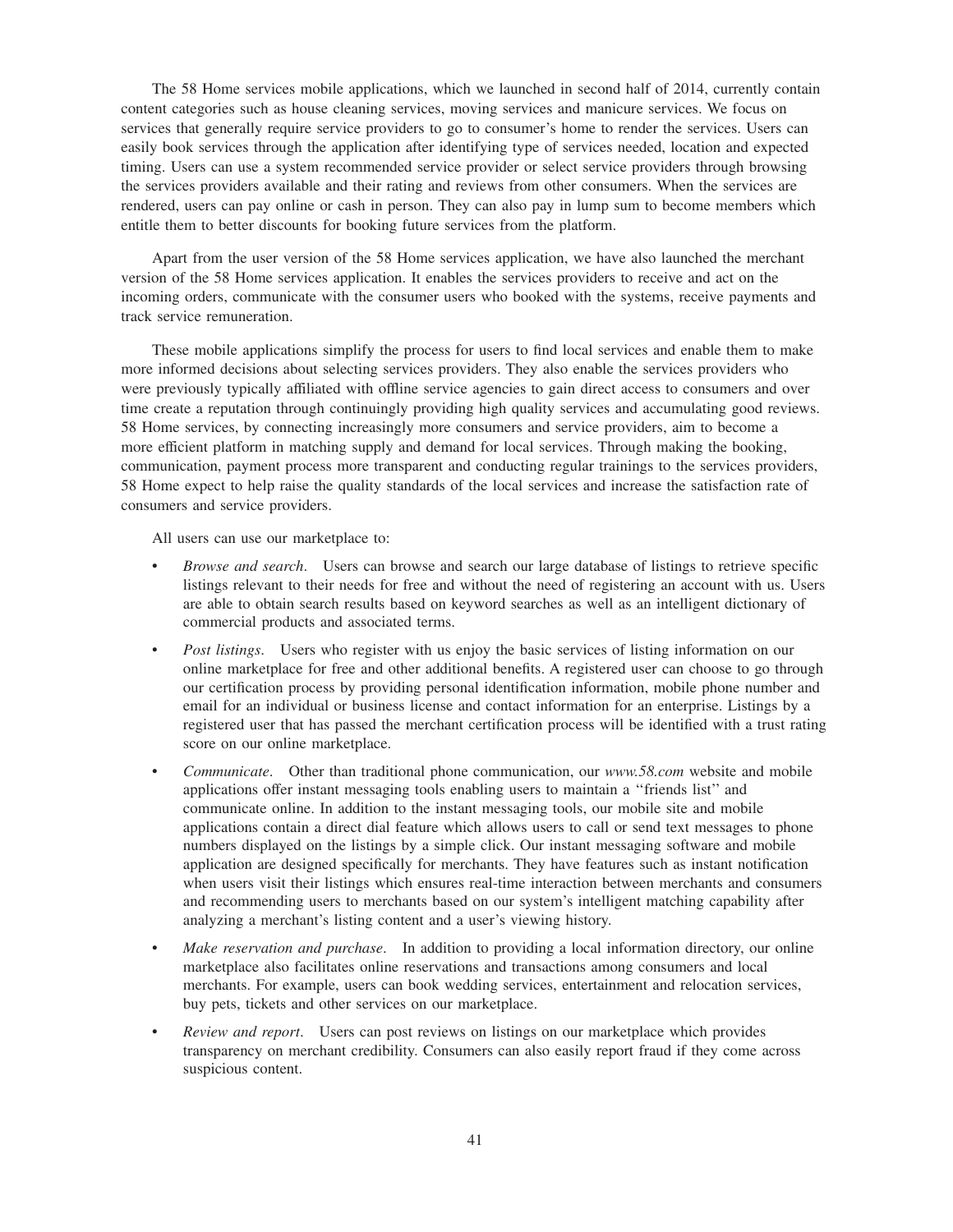• *Conduct transaction in a safe environment*. We have rolled out a consumer protection program, which contains various measures to help improve information credibility and promote safer transactions. For instance, we bring in merchants who provide quality guarantee deposits to settle potential consumer disputes in our pets content category. In our automotive category, in addition to providing vehicle information, we partner with third parties to provide a one-stop shop for used cars sales.

# **Service Offerings**

### *Membership*

A membership is a basic service package mainly consisting of merchant certification, display of an online storefront on our marketplace, preferential listing benefits such as daily priority listings and higher quota for daily listings and access to our dedicated customer service support team and online account management system. Merchants who subscribe to our membership can enjoy more services and obtain more effective marketing than non-paying merchants on our marketplace.

We offer memberships of varying lengths across different content categories. Memberships in the yellow pages and jobs categories are primarily 12-month packages. Memberships in the housing category are primarily one- to three-month packages. We acquire a majority of paying merchant members through our field sales team. Our centralized and dedicated tele-customer service team supports our paying merchant members during their membership to enhance the effectiveness of the paying merchant members' marketing efforts and improve the likelihood of membership renewals. A majority of our paying merchant members are small and medium-sized local merchants. The competitive landscape of such merchants changes quickly and many only have temporary recruiting or marketing needs from time to time.

The following table sets forth the number of paying merchant members for the periods indicated.

|                                                             | For the Three Months Ended |       |       |       |       |       |                                                                                                                                      |       |       |       |       |                      |
|-------------------------------------------------------------|----------------------------|-------|-------|-------|-------|-------|--------------------------------------------------------------------------------------------------------------------------------------|-------|-------|-------|-------|----------------------|
|                                                             | 2012                       | 2012  | 2012  | 2012  | 2013  | 2013  | March 31, June 30, September 30, December 31, March 31, June 30, September 30, December 31, March 31, June 30, September 30,<br>2013 | 2013  | 2014  | 2014  | 2014  | December 31,<br>2014 |
| Paying Merchant<br>Members <sup>(1)</sup><br>(in thousands) | 142.8                      | 171.9 | 203.8 | 227.9 | 248.8 | 297.7 | 352.9                                                                                                                                | 392.9 | 441.0 | 510.3 | 560.1 | 604.5                |

(1) We define paying merchant members as the registered accounts through which our users have purchased our membership subscriptions. The number of paying merchant members in a given period represents the paying merchant members whose membership subscriptions are in their service period at any point during such given period.

Our membership services package includes the following services:

- *Certification services*. We require mandatory merchant certification for local merchants who intend to become our paying merchant members. We require membership applicants to provide us with copies of their business licenses and we check the authenticity of details included in the business licenses against those available in third-party databases, such as the publicly available database of local administration of industry and commerce. We have also developed various other certification processes and requirements that are specific to different content categories based on our years of experience. Each member that has passed the merchant certification process will be identified as a certified merchant on our marketplace. We had certified approximately 2.8 million local merchants up to December 31, 2014. We may downgrade or upgrade a member's trust rating based on the member's prior activities on our online marketplace, the screening results and user feedback pursuant to our internal policy.
- *Online storefront*. Paying merchant members can set up online storefronts by utilizing 370 standard website templates that we have developed in-house and that can be customized for different service sectors. A member may include a brief company profile containing the member's contact information and a virtual showroom of the member's products and services. The online storefront also includes online reservation, transaction and payment functions.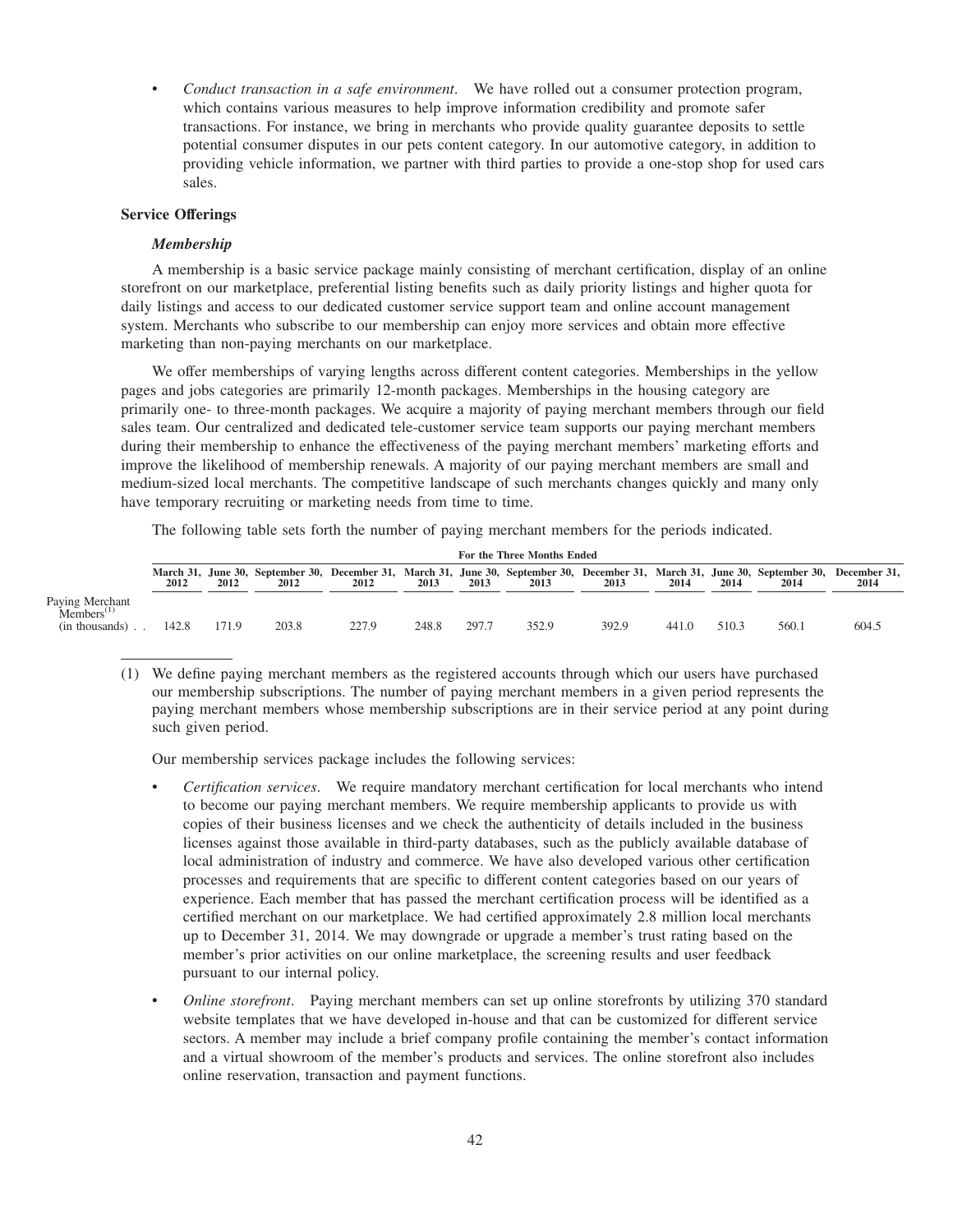- *Preferential listing benefits*. Paying merchant members' listings and online storefronts have priority placement in the listings and search results over those of our non-member registered users. In addition, paying merchant members can designate time intervals throughout a day to refresh their listings up to a pre-set number of times a day without additional fees. Other benefits include higher daily quota to upload listings, higher discounts to purchase other online marketing services, dedicated telephone numbers through which users can contact merchants for customer services and statistical reports to track marketing effectiveness and participation opportunity in our marketing events.
- *Customer service*. We provide our paying merchant members with a dedicated and experienced customer support team that attends to their inquiries, assist them with setting up their online storefronts, and follow up with them to help optimize their listings and marketing effectiveness. In addition to general customer service, we also provide industry specific online marketing know-how to help merchants maximize their market effectiveness.
- *Account management system*. We have developed a comprehensive account management system, which serves as a one-stop shop for our paying merchant members. Our account management system allows paying merchant members to conduct various activities, including managing listings, tracking and evaluating the marketing effectiveness of listings, managing business operations, and purchasing our online marketing services, via a user-friendly interface. Our account management webpage is tailored in design and functions for the varying needs and requirements of our paying merchant members in different sectors. We have also developed a mobile merchant application, through which our paying merchant members are provided with access to the same information and services on mobile devices as on PCs. In addition to enabling listings with increased relevance of information through location-based services, the mobile application also allows merchants to communicate in real-time with users.

Membership revenues from customers are mostly collected by our field sales teams, while customers can also opt to request and subscribe to memberships through our online interface.

## *Online Marketing Services*

Our online marketing services primarily include listing services, such as real-time bidding and priority listing, and marketing services through collaboration with third party internet companies in China. On average, approximately 27.3% of our quarterly paying merchant members purchased our online marketing services in 2014.

Merchants can use our real-time bidding services to bid for the most prominent placement of their listings in specific categories and locations on a daily or CPC basis. We have developed a user-friendly bidding system, through which merchants can create text- and graphic-based descriptions for their listings and bid on the placements of their listings for the following day. We provide reference bidding prices which are based on metrics, such as traffic, number of clicks generated by precedent placements and the previous day's prices. We launched our real-time bidding services in selected categories and locations in the first quarter of 2013. We believe our real-time bidding services enable us to generate much higher revenues than we otherwise could with the same amount of listing space by attracting more customers and increasing the average spending per customer. Approximately 18.3% of our quarterly paying merchant members purchased our real-time bidding services in 2014.

Merchants can also purchase our priority listing services, which place their listings below real-time bidding listings and above paying merchant members' listings. Merchants can purchase listing placements of varying duration from several hours to several days to several weeks.

We collaborate with third-party internet companies by placing the marketing links of their marketing customers on the relevant listing pages on our online marketplace. We generate revenues based on the number of clicks or cost-per-thousand impressions at pre-determined prices.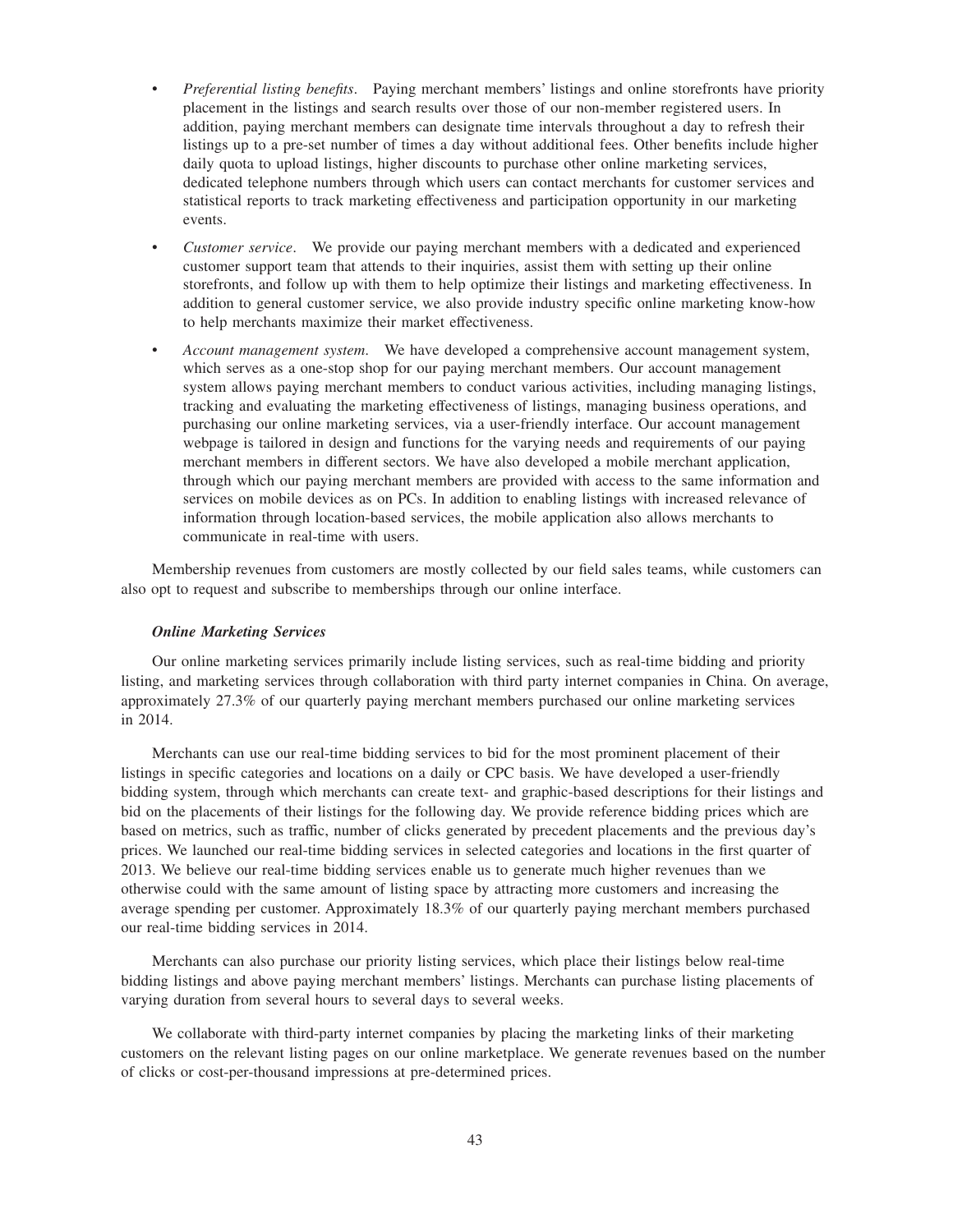We also provide other online marketing services, such as resume downloads, text- or graphic-based displays and brand promotion services for varying time periods ranging from a day to several months based on the duration of services or performance criteria, such as number of clicks, effective phone calls and new user registrations.

All users are required to make payment in advance before purchasing our online marketing services. They can purchase online marketing services through an easy-to-use interface on our online marketplace. Paying merchant members can log into our account management webpage and purchase various online marketing services to enhance the marketing effectiveness of their listings. Our account management system enables paying merchant members to review and optimize the performance of their existing listings and to generate new listings. Merchants can evaluate the marketing effectiveness of our services by tracking and analyzing user traffic brought to their listings and comparing that to other listings in similar content sub-categories and locations.

Our field sales and customer service teams stay in regular contact with our customers and play an essential role in promoting our online marketing services to our paying merchant members. Leveraging on our expertise in online marketing services, we help paying merchant members to select the most suitable services to maximize their marketing effectiveness.

## **Technology**

We have made significant investments in different technologies to ensure superior user experience and information quality. As of December 31, 2014, we had a team of 1,354 highly skilled product development personnel and engineers with expertise in a broad range of technical areas. We have built strong capabilities in real-time search, anti-fraud protection, information quality assurance, large-scale systems, scalable infrastructure, real-time bidding technology and mobile technologies.

## *Real-time Search*

To accomplish the timely display of information, we have developed a proprietary search engine with high levels of performance, reliability and scalability.

- *High performance levels*. We have implemented an advanced search indexing system, through which all new data are stored immediately after they are posted. Our new postings are typically available for search within three seconds after they are posted.
- *Highly reliable*. We have developed a load balancing mechanism in the search engine to ensure that in the event of any server failure, our overall searching system will be unaffected.
- *Highly scalable*. The search system is implemented on a distributed and clustered infrastructure which enables the storage and processing of large datasets and facilitates deployment of resources on a larger scale.

## *Anti-fraud Protection and Information Quality Assurance*

We have built a framework in which we measure information quality and classify quality issues into different levels such as fraud risk, authenticity, clarity and relevance. Based on the results of the initial information quality measurement, we deploy information screening technologies according to the level of quality issues we identify. To maximize the efficiency of our system, if we identify a listing as involving a higher level of risk, we do not proceed further with the lower level of screening procedures. Our strong anti-fraud capabilities include:

- *Content analysis technology*. Our system screens every listing for fraud risk before a listing can be displayed on our online marketplace by using various specific technologies such as watermark identification, information retrieval and machine learning technologies. Our system is designed to sweep the data being transmitted on our marketplace on a real-time basis for sensitive keywords, questionable content and unusual levels of activity.
- *User behavior analysis technology*. Equipped with data mining technology to track and analyze a wide range of anonymous user information, our system can detect and flag potential irregularities and initiate the relevant procedures to quickly identify and fix any potential problems.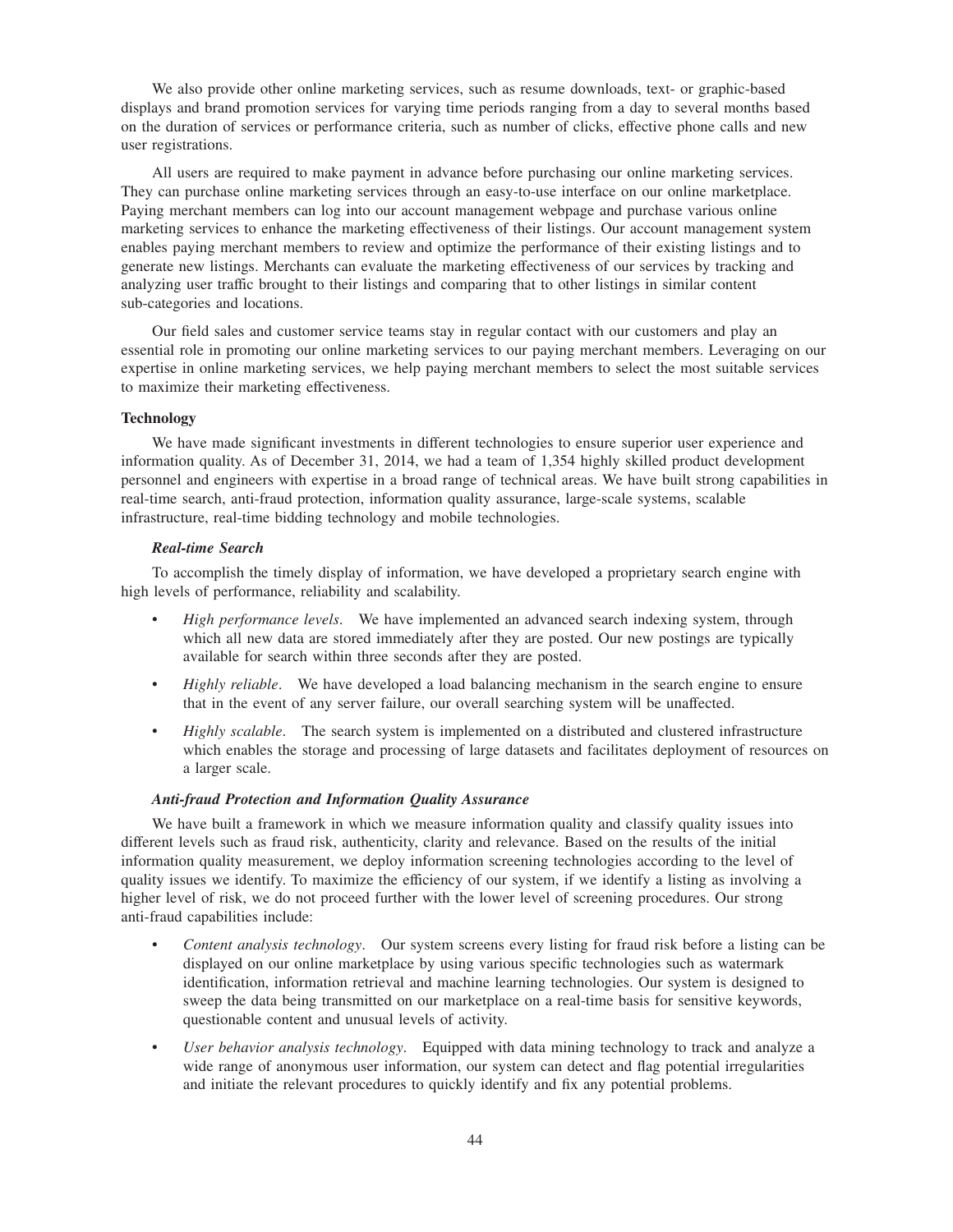• *Manual review and feedback adopting system*. We use a manual review process to screen information that is flagged by our system, requiring a more detailed follow-up. We have built a mechanism through which our system can ''learn'' from the results if a listing is checked and validated to be accurate through our manual review process, by incorporating the manual review results in our system database. Thus we are able to continue to update our system and enhance the system's screening capability and efficiency.

## *Large-Scale Systems and Scalable Infrastructure*

We have built a system infrastructure that is easily scalable, supports a massive number of software and systems and has large data storage capacity. Our entire system is built on a distributed, load-balanced computing infrastructure, which is both highly scalable and reliable. The infrastructure can be expanded easily as data storage and user visits increase. We have designed a unified platform, which administrates all systems and servers and can reconfigure or redeploy systems or servers automatically whenever needed.

## *Mobile Technologies*

Page views from mobile applications represented 58.4% of total page views in 2014. We use native web development capabilities to ensure our applications can be upgraded rapidly and third-party applications can be integrated onto our mobile platform in a flexible and efficient manner.

In addition, our mobile applications allow us to collect more detailed user behavior data, leverage our data mining capabilities and introduce new user features, such as personalized content, to enhance user experience.

## *Account Management System*

We have developed a comprehensive account management system, which serves as a one-stop shop for our paying merchant members. Our account management system allows paying merchant members to conduct various activities, including managing listings, tracking and evaluating the marketing effectiveness of listings, managing business operations, and purchasing our online marketing services, via a user-friendly online interface.

- *Listing management*. Paying merchant members can generate, upload and delete both text- and graphic-based listings via an easy-to-navigate online interface. Our account management system provides search functions with category-specific search criteria to help our paying merchant members to access and utilize our listing database more effectively and efficiently. The system is also equipped with additional analytic tools for listings in different content categories.
- *Tracking and evaluation of marketing effectiveness*. Paying merchant members can log into our account management webpage to review and optimize performance of their listings. The system keeps track of traffic brought to their listings, and provides further detail on traffic by listing or by time period. Our paying merchant members are therefore able to evaluate their marketing effectiveness by analyzing traffic to their listings compared to that of other listings in similar content sub-categories and locations.
- *Business operations management*. Paying merchant members can manage part of their business operations using our account management system.
- *Purchasing online marketing services*. We have placed links to purchase our various online marketing services on our account management webpage, as we believe these services can help our customers achieve better marketing performance. Our paying merchant members can also participate in biddings for priority listings through a simple interface that we provide.

## **Content Management and Monitoring**

We have dedicated personnel reviewing content on our marketplace for compliance with applicable laws and regulations, aided by a program designed to sweep our marketplace and the data being transmitted in our system on a real-time basis for sensitive keywords, questionable content and unusual levels of activity. Content that contains certain keywords is automatically filtered by our program and cannot be successfully posted on our online marketplace.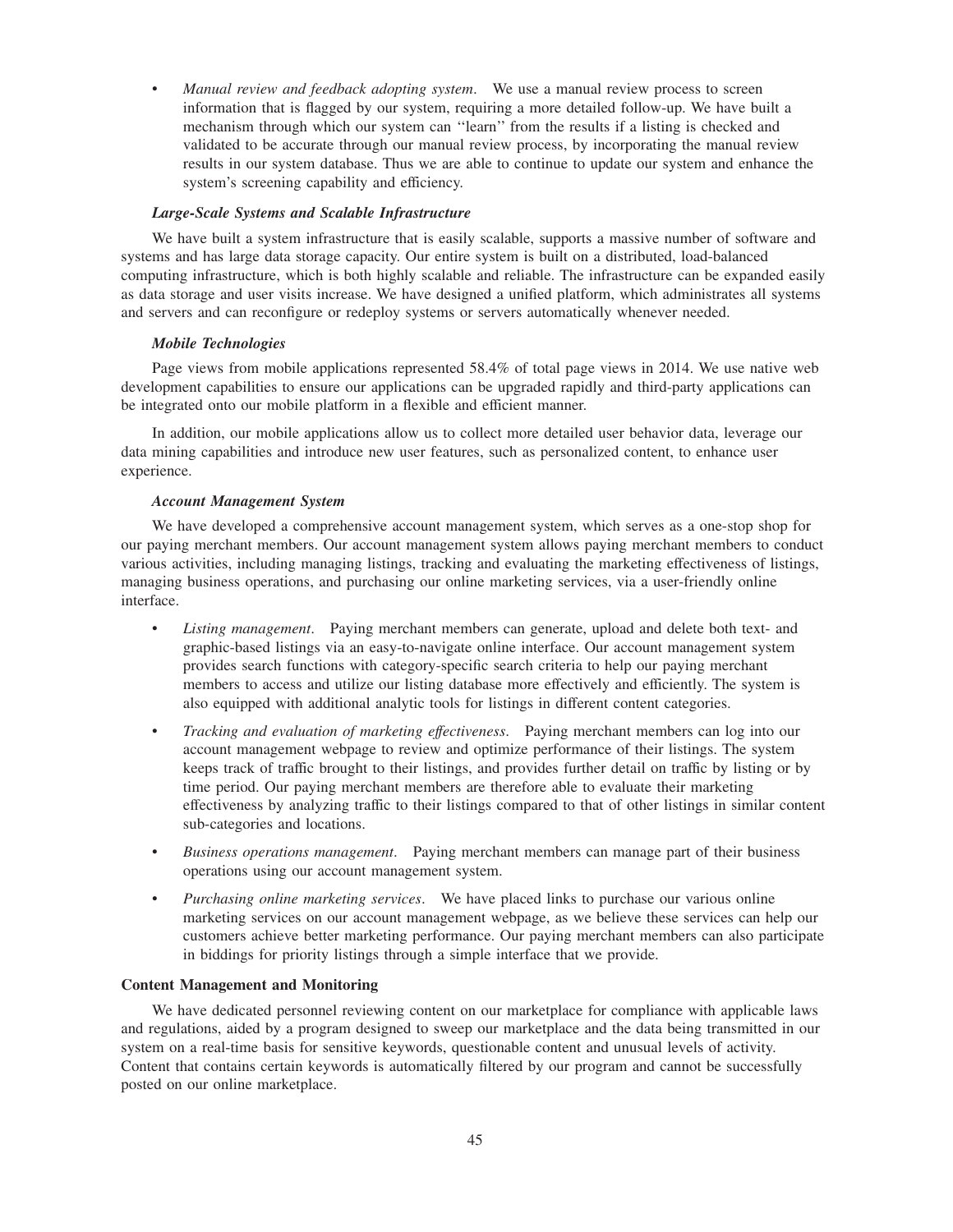Apart from ensuring our content is compliant with applicable laws and regulations, we believe information quality is critical to superior user experience. We utilize proprietary screening and monitoring technologies together with manual screening to ensure the relevance, accuracy and credibility of the content on our online marketplace. Consumers can also post reviews on merchant listings, which provide transparency on merchant credibility. Consumers can also easily report fraud if they come across suspicious content.

We encourage merchants to further increase their credibility by going through our merchant certification procedure which is mandatory for our paying merchant members. We had certified approximately 2.8 million local merchants up to December 31, 2014. The increased quality of our merchant network increases the quality of information on our marketplace. We have rolled out a consumer protection program, which contains various measures to help improve information credibility and promote safer online transactions.

Our corporate policy requires a user to enter into a user agreement in the registration process before posting any content on our online marketplace. In the user agreement, the user makes certain representations and warranties, including, among others, (1) all information submitted for registration purpose and all user-generated content are true, (2) none of the user-generated content infringes on third-party rights or properties, (3) the user-generated content is in compliance with relevant PRC laws and regulations, (4) the user alone is responsible for any losses, injuries, liabilities or expenses arising from or caused by the user-generated content, and (5) the user will not hold us liable for any losses arising from intellectual property right infringement by using our online marketplace. However, we may be subject to intellectual property infringement claims or other allegations by third parties for services provided or content displayed on our online marketplace. Although we believe that we will have recourse to indemnification from alleged infringing users on the basis of the user agreement, such right to recourse is subject to enforcement mechanisms of the PRC legal system which may not be effective.

### **Sales and Customer Service**

#### *Sales*

Our field sales force provides us with direct access to local merchants and helps us better understand local needs. They help to certify our paying merchant members in person, generate leads through our customer relationship management system and organize focused workshops with merchants to enhance online marketing capabilities and develop paying merchant members.

As of December 31, 2014, we established branches in 27 major cities and employed a sales team of 6,337 employees primarily through Beijing 58, our consolidated affiliated entity. In 2014, we focused on increasing the efficiency of our sales team and our headcount level remained relatively stable. Our field sales team has contributed to the revenue growth of our membership services and online marketing services.

The compensation package for our sales team includes incentives based on the revenues they achieve. We provide regular in-house and external education and training to our sales team to help them provide merchants with comprehensive information about our services and the advantages of using our online marketplace.

The majority of our revenues are generated from our field sales team. In cities other than the 27 cities covered by our field sales team, we also utilize sales agencies to grow our business. As of December 31, 2014, we had over 270 sales agencies, which were engaged by Wanglin, our PRC subsidiary.

### *Customer Service*

*General user service*. We have dedicated teams who are committed to address general users' queries within 24 hours through online messages or emails. In addition, we closely monitor user feedback from various other channels, such as popular social network services platforms and promptly elevate issues internally and respond to valuable user feedback we collect.

*Member service*. For our paying merchant members, we have a dedicated customer service center in Tianjin, China, staffed with over about 1,000 customer service personnel, who support our paying merchant members through our paying merchant members-only toll-free phone number and other online communication channels. Our dedicated customer service team is well trained on our membership services functionalities and online marketing services offerings. They help paying merchant members to analyze the performance of their listings, such as the unique visitors and page views of their online storefronts.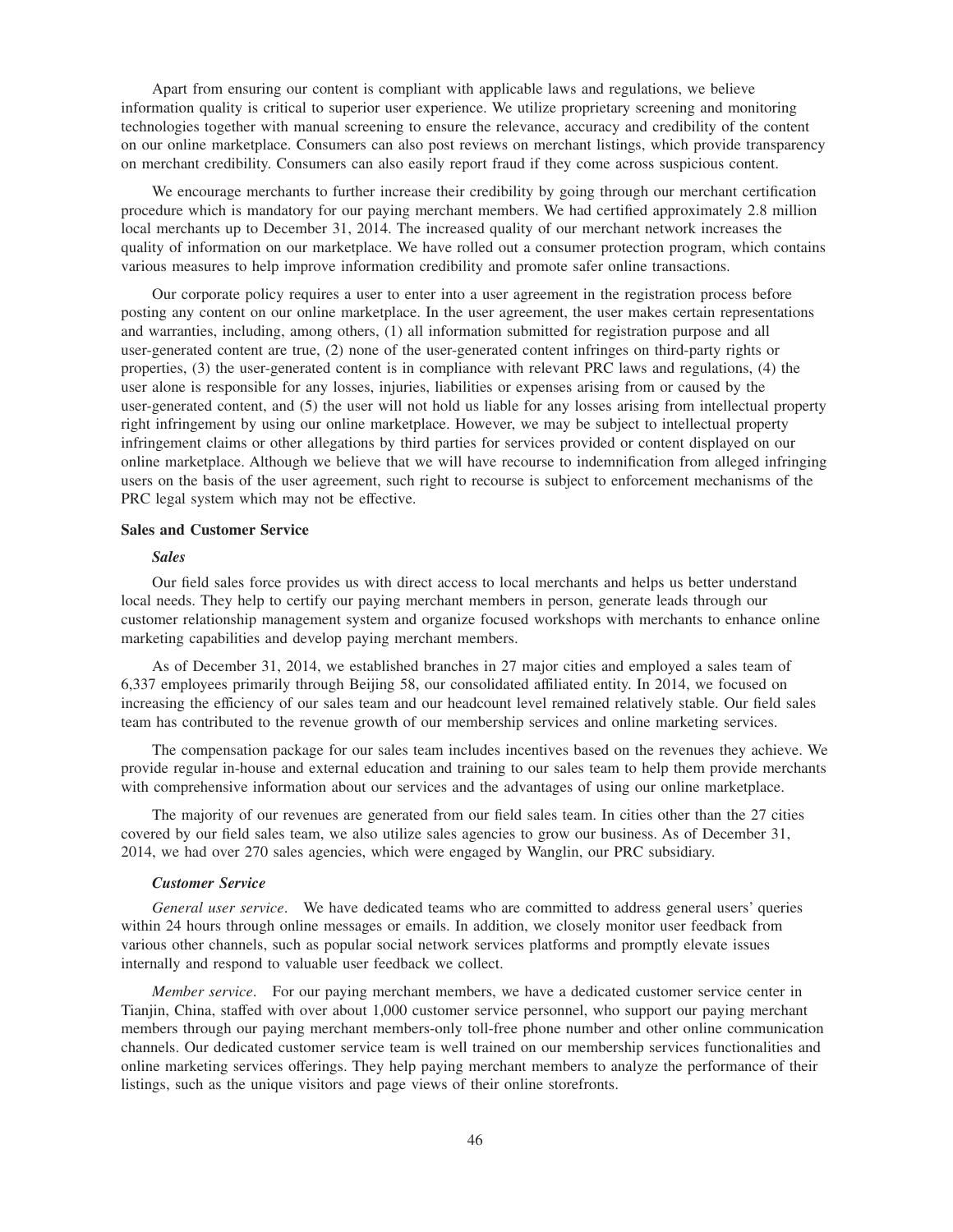*New Member Generation*. In some cases, we utilize our customer service team to develop new paying merchant members through tele-sales activities. In the industries where local merchants are more familiar with online marketing, we find this to be more cost-effective to promote our online marketing services on the phone, as opposed to having in-person demonstrations of our service offerings. We also use our tele-sales team to cover remote areas where it is not economical to cover through our direct sales team or sales agent network.

#### **Marketing and Brand Promotion**

We believe improvement in user experience, which drives word-of-mouth and repeat usage, is an important and efficient form of marketing. In addition, we employ a variety of programs and marketing activities to promote our brand and our services. Our online marketing activities consist of paid marketing through internet navigation sites and various popular search engines in China and display advertisements. Our offline marketing activities include traditional mainstream media such as television, billboard, direct mailing advertisements, public relations activities, as well as sponsored events to increase our visibility and promote our brand. We also conduct merchant related marketing events, such as seminars and workshops, where we meet with local merchants to share insights in the industries, introduce and promote our various online marketing services to deepen our relationship with the merchant network.

#### **Intellectual Property**

Our success and ability to compete depend, in part, upon our ability to establish and adequately protect our intellectual property rights. In this regard, we rely primarily on a combination of patent, copyright, software registration, trademark, trade secret and unfair competition laws and contractual rights, such as confidentiality and license agreements with our employees, partners and others. We hold five patents and have applied for the registration of 78 other patents, which cover a variety of technologies, including those relating to data processing, search, distribution and publishing. As of March 31, 2015, we have registered 102 computer software copyrights and 29 artwork copyrights in China. In addition, we have registered 31 domain names that are material to our business, including *www.58.com*, *www.58.com.cn*, *www.anjuke.com* and *www.anjuke.cn*, and 65 trademarks, including 58同城, **充58.** and Anjuke, in China.

## **Competition**

Our competitors in the online marketing space include smaller or regional online classifieds websites as well as industry- or content-specific vertical websites, whose information serve the same underlying industries as certain content categories of our online marketplace. We may also face competition from major internet companies, who may enter the online classifieds market in China. We compete primarily with our user traffic, effectiveness of services in reaching targeted users, ability to demonstrate marketing results and customer service capabilities. In some cases, we partner with other internet companies to provide better user experiences and achieve win-win collaborations.

## **Regulation**

This section sets forth a summary of the significant regulations or requirements that affect our business activities in China or our shareholders' rights to receive dividends and other distributions from us.

### **Regulations on Value-Added Telecommunication Services**

The PRC government extensively regulates the telecommunications industry, including the internet sector. The PRC State Council, the MIIT, the Ministry of Commerce, the State Administration for Industry and Commerce, or the SAIC, the State Administration of Press, Publication, Radio, Film and Television (formerly the General Administration of Press and Publication) and other relevant government authorities have promulgated an extensive regulatory scheme governing telecommunications, internet-related services and e-commerce. However, the PRC telecommunications industry and internet-related industry are at an early stage of development. New laws and regulations may be adopted from time to time that will require us to obtain additional licenses and permits in addition to those that we currently have, and will require us to address new issues that arise from time to time. As a result, substantial uncertainties exist regarding the interpretation and implementation of current and any future Chinese laws and regulations applicable to the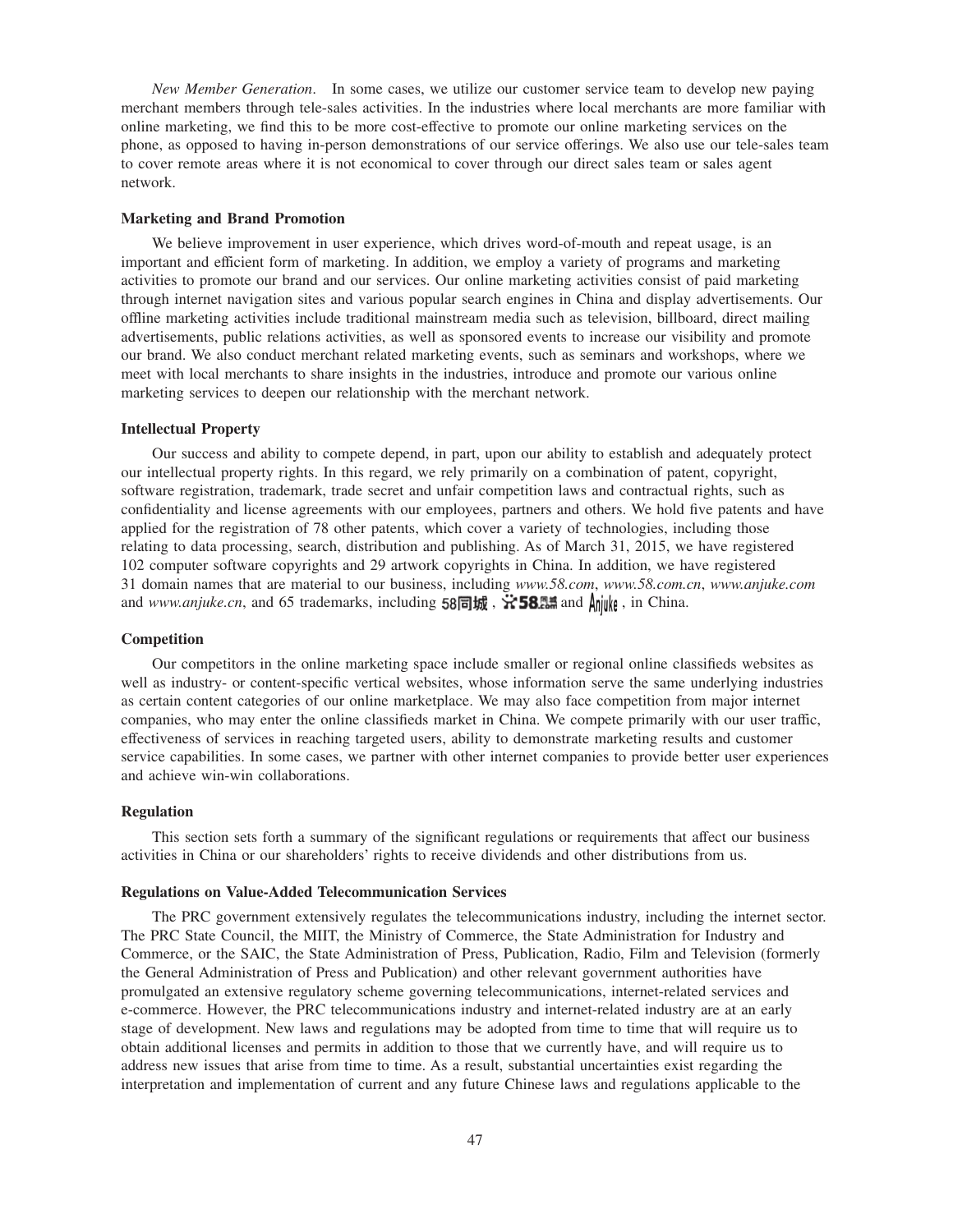telecommunications, internet-related services and e-commerce. See ''Item 3. Key Information — D. Risk Factors — Risks Related to Doing Business in China — Uncertainties in the interpretation and enforcement of PRC laws and regulations could limit the legal protections available to you and us.''

## **Licenses for Value-Added Telecommunication Services**

The Catalogue for the Guidance of Foreign Investment Industries, or the Catalogue, as promulgated and amended from time to time by the Ministry of Commerce and the National Development and Reform Commission, is the principal guide to foreign investors' investment activities in China. The most updated version of the Catalogue, which was promulgated in 2015, divides the industries into three categories: encouraged, restricted and prohibited. Industries not listed in the Catalogue are generally open to foreign investment unless specifically restricted by other PRC laws and regulations. A wholly foreign-owned enterprise is generally permitted for encouraged industries, while for restricted industries, such as value-added telecommunications service industry, there are some limitations to the ownership and/or corporate structure of the foreign-invested companies that operate in such industries. Industries in the prohibited category are not open to foreign investors.

The Telecommunications Regulations issued by the PRC State Council in September 2000 are the primary regulations governing telecommunication services. The Telecommunications Regulations set out the general framework for the provision of telecommunication services by PRC companies. Under the Telecommunications Regulations, it is a requirement that telecommunications service providers procure operating licenses prior to their commencement of operations. The Telecommunications Regulations draw a distinction between ''basic telecommunications services'' and ''value-added telecommunications services.'' Information services such as content service, entertainment and online games services are classified as value-added telecommunications services.

Pursuant to the Administrative Measures for Telecommunications Business Operating Permit promulgated by the MIIT in March 2009, there are two types of telecom operating licenses for operators in China, namely, licenses for basic telecommunications services and licenses for value-added telecommunications services. The operation scope of the license will detail the permitted activities of the enterprise to which it is granted. An approved telecommunication services operator must conduct its business in accordance with the specifications recorded on its value-added telecommunications services operating license.

Pursuant to the Administrative Measures on Internet Information Services, promulgated by the PRC State Council in September 2000, commercial internet information services operators must obtain an ICP License, from the relevant government authorities before engaging in any commercial internet information services operations within China. Beijing 58, our consolidated affiliated entity, obtained an ICP License issued by Beijing Administration of Telecommunication in May 2006, which was renewed in May 2011 and will expire in May 2016.

The Internet Electronic Bulletin Service Administrative Measures promulgated by the MIIT in November 2000, require internet information services operators to obtain specific approvals before providing BBS services, which include electronic bulletin boards, electronic forums, message boards and chat rooms. In July 2010, the requirement of BBS approval was terminated by a decision issued by the PRC State Council. However, in practice the relevant authorities still require the relevant operating companies to obtain such approval for the operation of BBS services. Beijing 58 obtained an approval for providing BBS services issued by Beijing Administration of Telecommunication on May 23, 2006 and an ICP License with electronic bulletin boards service in its service scope issued by Beijing Administration of Telecommunication on May 5, 2011. The consolidated affiliated entity of Anjuke, Shanghai Ruijia Information Technology Co., Ltd., or Shanghai Ruijia, which we acquired recently, has not added electronic bulletin boards service in its service scope in the ICP License.

#### *Foreign Investment in Value-Added Telecommunications Services*

Pursuant to the Provisions on Administration of Foreign-Invested Telecommunications Enterprises, promulgated by the State Council in December 2001 and amended subsequently, the ultimate foreign equity ownership in a value-added telecommunications services provider may not exceed 50%. Moreover, for a foreign investor to acquire any equity interest in a value-added telecommunication business in China, it must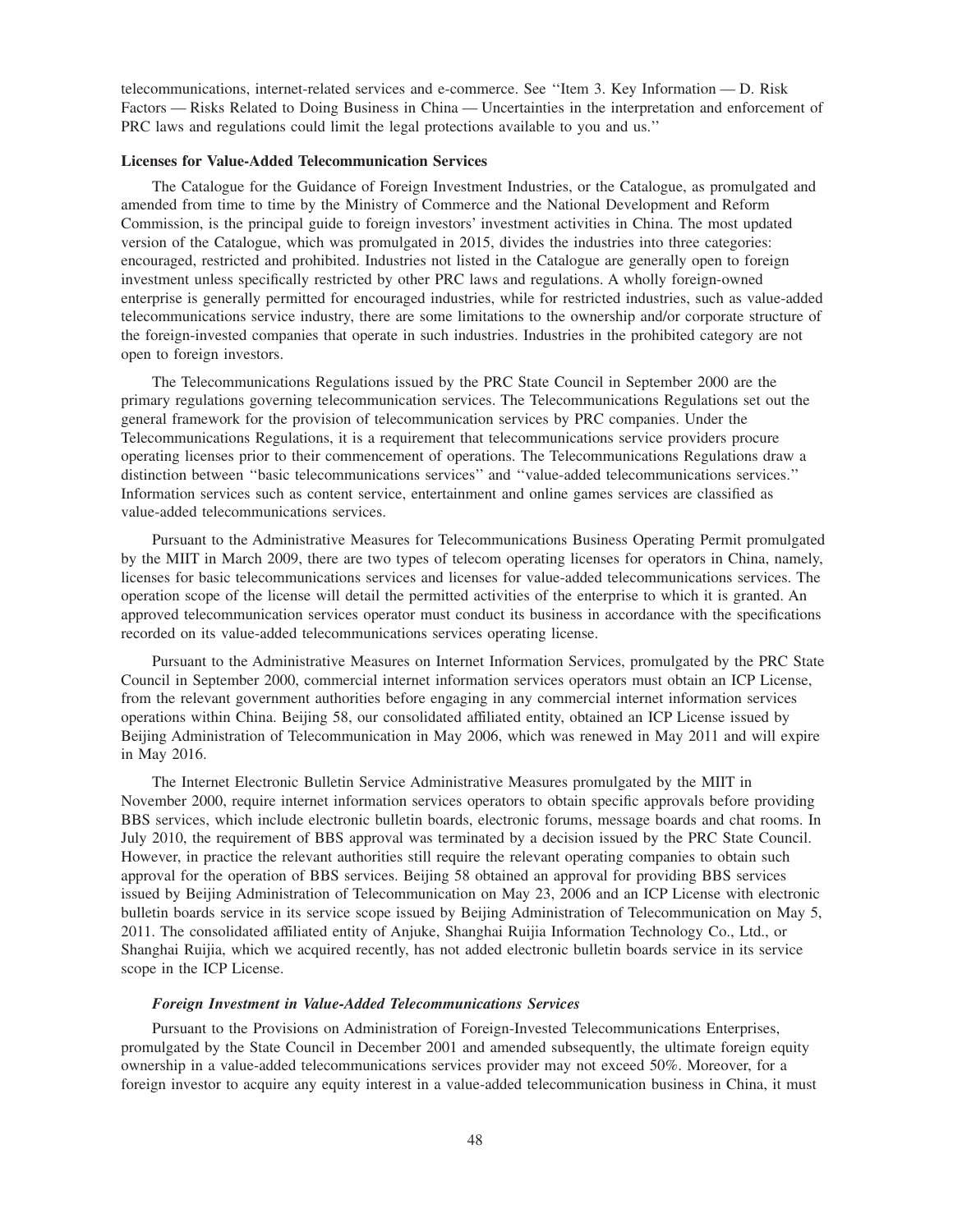satisfy a number of stringent performance and operational experience requirements, including demonstrating good track records and experience in operating value-added telecommunication business overseas. Foreign investors that meet these requirements must obtain approvals from the MIIT and the Ministry of Commerce or its authorized local counterparts, which retain considerable discretion in granting approvals. Pursuant to publicly available information, the PRC government has issued telecommunications business operating licenses to only a limited number of foreign-invested companies, all of which are Sino-foreign joint ventures engaging in the value-added telecommunication business.

The MIIT Circular issued in July 2006, reiterated the regulations on foreign investment in telecommunications businesses, which require foreign investors to set up foreign-invested enterprises and obtain a business operating license for internet content provision to conduct any value-added telecommunications business in China. Pursuant to the circular, a domestic company that holds an ICP license is prohibited from leasing, transferring or selling the license to foreign investors in any form, and from providing any assistance, including providing resources, sites or facilities, to foreign investors that conduct value-added telecommunications business illegally in China. Furthermore, the relevant trademarks and domain names that are used in the value-added telecommunications business must be owned by the local ICP license holder or its shareholders. The MIIT Circular further requires each ICP license holder to have the necessary facilities for its approved business operations and to maintain such facilities in the regions covered by its license. In addition, all value-added telecommunications service providers are required to maintain network and information security in accordance with the standards set forth under relevant PRC regulations.

In light of the aforesaid restrictions, we rely on Beijing 58, our consolidated affiliated entity, to hold and maintain the licenses necessary to provide online marketing services and other value-added telecommunications services in China. For a detailed discussion of our contractual arrangement, please refer to ''— C. Organizational Structure.'' To comply with these PRC regulations, we operate our website and value-added telecommunications services through Beijing 58. Beijing 58 holds an ICP license and owns all domain names used in our value-added telecommunications businesses. Beijing 58, together with its subsidiaries, is also the owner of all registered trademarks which are used in our value-added telecommunications businesses and is the applicant of all registered trademark applications we are currently making.

## **Regulations on Information Security and Censorship**

The PRC government regulates and restricts internet content in China to protect state security and ensure the legality of the internet content. The National People's Congress, the PRC national legislative body, enacted a law in December 2000, as subsequently amended, among other things, makes it unlawful to: (1) gain improper entry into a computer or system of strategic importance; (2) disseminate politically disruptive information; (3) leak state secrets; (4) spread false commercial information; or (5) infringe intellectual property rights. Pursuant to the Administrative Measures on Internet Information Services and other applicable laws, internet content providers and internet publishers are prohibited from posting or displaying over the internet content which violates PRC laws and regulations, impairs the national dignity of China, or is reactionary, obscene, superstitious, fraudulent or defamatory. Internet service providers are required to monitor their websites, including electronic bulletin boards. They may not post or disseminate any content that falls within these prohibited categories and must remove any such content from their websites. The PRC government may shut down the websites of ICP license holders that violate any of the above-mentioned content restrictions and revoke their ICP licenses. In addition, the MIIT has published regulations that subject ICP operators to potential liability for content displayed on their websites and the actions of users and others using their systems, including liability for violations of PRC laws and regulations prohibiting the dissemination of content deemed to be socially destabilizing. The Ministry of Public Security has the authority to order any local internet service provider to block any internet website at its sole discretion. From time to time, the Ministry of Public Security has stopped the dissemination over the internet of information which it believes to be socially destabilizing.

The Ministry of Public Security has promulgated measures in December 1997 that prohibit the use of the internet in ways which, among other things, result in a leakage of State secrets or the distribution of socially destabilizing content. Socially destabilizing content includes any content that incites defiance or violations of PRC laws or regulations or subversion of the PRC government or its political system, spreads socially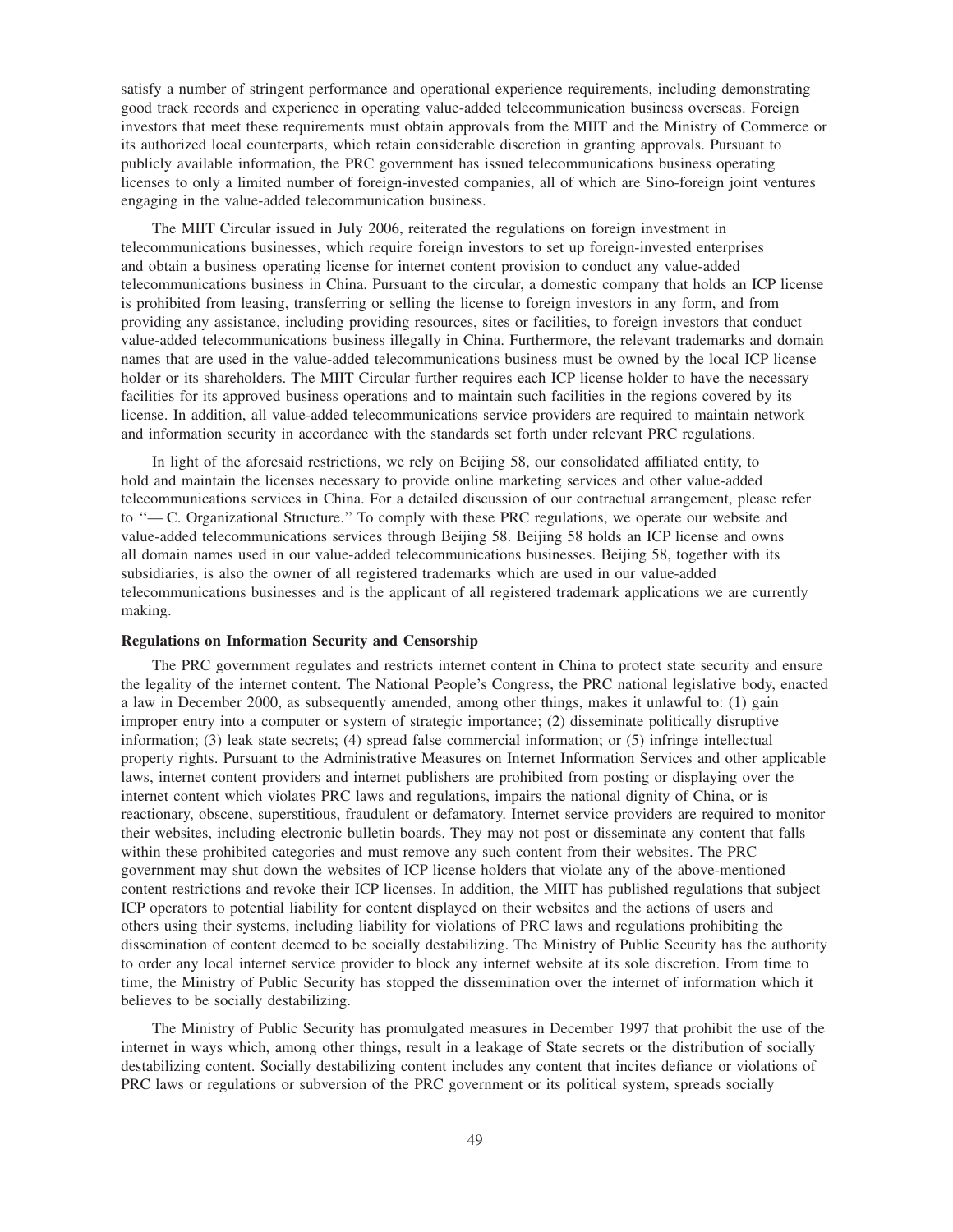disruptive rumors or involves cult activities, superstition, obscenities, pornography, gambling or violence. Under PRC law, state secrets are defined broadly to include information concerning PRC national defense, state affairs and other matters as determined by the PRC authorities.

In December 2005, the Ministry of Public Security promulgated Provisions on Technological Measures for Internet Security Protection. These measures and the Administrative Measures on Internet Information Services require all ICP operators to keep records of certain information about their users (including user registration information, log-in and log-out time, IP address, content and time of listings by users) for at least 60 days and submit the above information as required by laws and regulations. The ICP operators must regularly update information security and censorship systems for their websites with local public security authorities, and must also report any public dissemination of prohibited content. If an ICP operator violates these measures, the PRC government may revoke its ICP license and shut down its websites. Pursuant to the Decision on Strengthening Network Information Protection issued by the Standing Committee of the PRC National People's Congress in December 2012, ICP operators must request identity information from users when ICP operators provide information publication services to the users. If ICP operators come across prohibited information, they must immediately cease the transmission of such information, delete the information, keep relevant records, and report to relevant government authorities. In July 2013, the MIIT promulgated the Regulation on Protection of Personal Information of Telecommunication and Internet Users to provide for more detailed rules in this respect.

In addition, the State Secrecy Bureau has issued provisions authorizing the blocking of access to any website it deems to be leaking state secrets or failing to comply with the relevant legislation regarding the protection of state secrets.

As Beijing 58 is an ICP operator, it is subject to the laws and regulations relating to information security. To comply with these laws and regulations, it has completed the mandatory security filing procedures with the local public security authorities, regularly update their information security and content-filtering systems with newly issued content restrictions, and maintains records of users' information as required by the relevant laws and regulations. Beijing 58 has also taken measures to delete or remove links to content that to its knowledge contains information violating PRC laws and regulations. The majority of the content posted on our online marketplace is first screened by our filtering systems. Content containing prohibited words or images is then manually screened by employees who are dedicated to screening and monitoring content published on our online marketplace and removing prohibited content. We believe that with these measures in place, no prohibited content under PRC information security laws and regulations should have been publicly disseminated through our online marketplace in the past. However, there is significant amount of content posted on our online marketplace by our users on a daily basis. If any prohibited content is publicly disseminated in the future and we become aware of it, we will report it to the relevant government authority. We believe these measures taken by us are generally in compliance with the relevant laws and regulations.

If, despite the precautions, we fail to identify and prevent illegal or inappropriate content from being displayed on or through our online marketplace, we may be subject to liability. In addition, these laws and regulations are subject to interpretation by the relevant authorities, and it may not be possible to determine in all cases the types of content that could result in liability. To the extent that PRC regulatory authorities find any content displayed on or through our online marketplace objectionable, they may require us to limit or eliminate the dissemination or availability of such content or impose penalties, including the revocation of our operating licenses or the suspension or shutdown of our online operations. In addition, the costs of compliance with these regulations may increase as the volume of content and users on our online marketplace increases.

### **Regulations on Internet Privacy**

The PRC Constitution states that PRC law protects the freedom and privacy of communications of citizens and prohibits infringement of these rights. In recent years, PRC government authorities have promulgated laws and regulations on internet use to protect personal information from any unauthorized disclosure. The Decision on Strengthening Network Information Protection and the Regulation on Protection of Personal Information of Telecommunication and Internet Users provide that information that identifies a citizen, the time or location for his use of telecommunication and internet services, or involves privacy of any citizen such as his birth date, ID card number, and address is protected by law and must not be unlawfully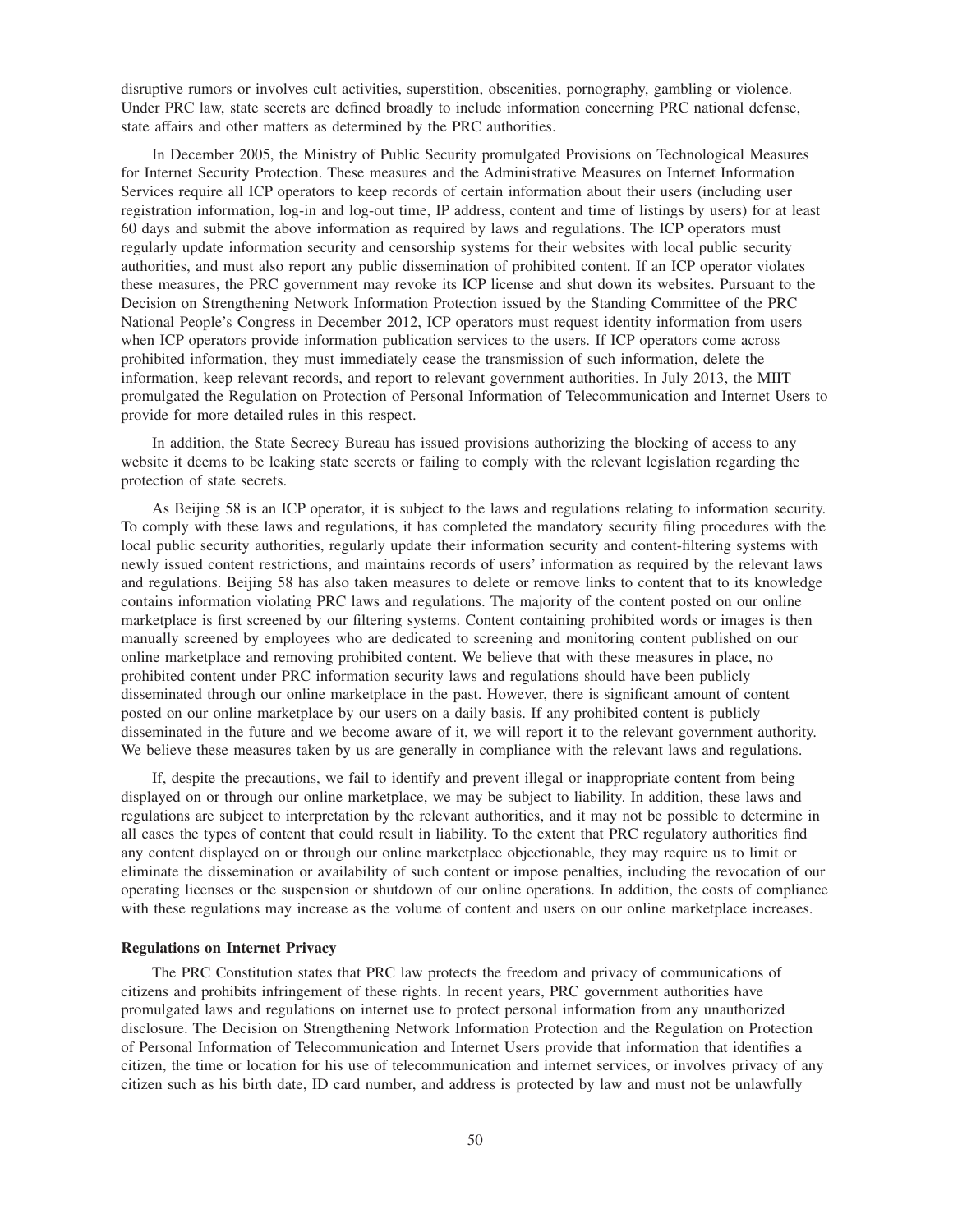collected or provided to others. ICP operators collecting or using personal electronic information of citizens must specify the purposes, manners and scopes of information collection and uses, obtain consent of the relevant citizens, and keep the collected personal information confidential. ICP operators are prohibited from disclosing, tampering with, damaging, selling or illegally providing others with, collected personal information. ICP operators are also prohibited from collection and use of personal information after a user has stopped using the services. ICP operators are required to take technical and other measures to prevent the collected personal information from any unauthorized disclosure, damage or loss as well as conducting a self-examination of their protection of personal information at least once a year. The Administrative Measures on Internet Information Services prohibit an ICP operator from insulting or slandering a third party or infringing upon the lawful rights and interests of a third party. Pursuant to the Internet Electronic Bulletin Service Administrative Measures, ICP operators that provide electronic messaging services must keep users' personal information confidential and must not disclose the personal information to any third party without the users' consent or unless required by law. The relevant telecommunications authorities are further authorized to order ICP operators to rectify unauthorized disclosure. ICP operators are subject to legal liability, including warnings, fines, confiscation of illegal gains, revocation of licenses or filings, closing of the relevant websites, administrative punishment, criminal liabilities, or civil liabilities, if they violate relevant provisions on internet privacy. The PRC government, however, has the power and authority to order ICP operators to turn over personal information if an internet user posts any prohibited content or engages in illegal activities on the internet.

## **Regulations on Internet Mapping Services**

Pursuant to the PRC regulations applicable to internet mapping services issued by the National Administration of Surveying, Mapping and Geo information (formerly known as the State Bureau of Surveying and Mapping), maps transmitted through internet are internet maps. To provide internet mapping services, the provider shall apply for a Surveying and Mapping Qualification Certificate for internet mapping with the competent surveying and mapping bureau. The PRC regulations also provide for certain conditions and requirements for issuing the Surveying and Mapping Qualification Certificate, such as the number of technical personnel and map security verification personnel, security facilities, and approval from relevant provincial or municipal surveying and mapping bureau on security system, qualification management and filing management. Internet maps must be approved by relevant government authority before they can be publicized on internet. Further, the State Bureau of Surveying and Mapping and other seven PRC government authorities jointly issued a notice in 2008, to investigate and punish the illegal and non-compliance activities with respect to the internet mapping services or geography information services. We currently provide location information in housing directory by using maps provided by a third party internet map operator, which may be deemed as one type of internet mapping services. Our consolidated affiliated entity, Beijing 58, obtained a Surveying and Mapping Qualification Certificate for internet map search and location services in May 2012, which was renewed in January 2015 and will expire in December 2019. The consolidated affiliated entity of Anjuke, Shanghai Ruijia, which we acquired recently, is in the process of applying for the Surveying and Mapping Qualification Certificate.

## **Regulations on Employment Agency Services**

In accordance with the Employment Promotion Law promulgated by the Ministry of Human Resources and Social Security and the Regulations on Employment Service and Employment Administration promulgated by the Ministry of Human Resources and Social Security, both with effect from January 1, 2008, an employment agency, which provides intermediary and other services for recruitment by employers and job seeking by employees, must obtain an Employment Agency License from the relevant labor authority and be subject to annual inspection by such authority. An employment agency may engage in collecting and publishing job seeking and recruitment information and providing internet employment information services in accordance with relevant laws and regulations. An employment agency is prohibited from providing services for individuals without legal identity certifications or enterprises without legal licenses. A wholly foreign-owned enterprise (other than owned by Hong Kong and Macau service providers) is prohibited from conducting employment agency business. Our jobs and resumes directory provides an online marketplace for job seekers and employers to post resumes and job opportunities. Our consolidated affiliated entity, Beijing 58, obtained an Employment Agency License in March 2012, which will expire in March 2016.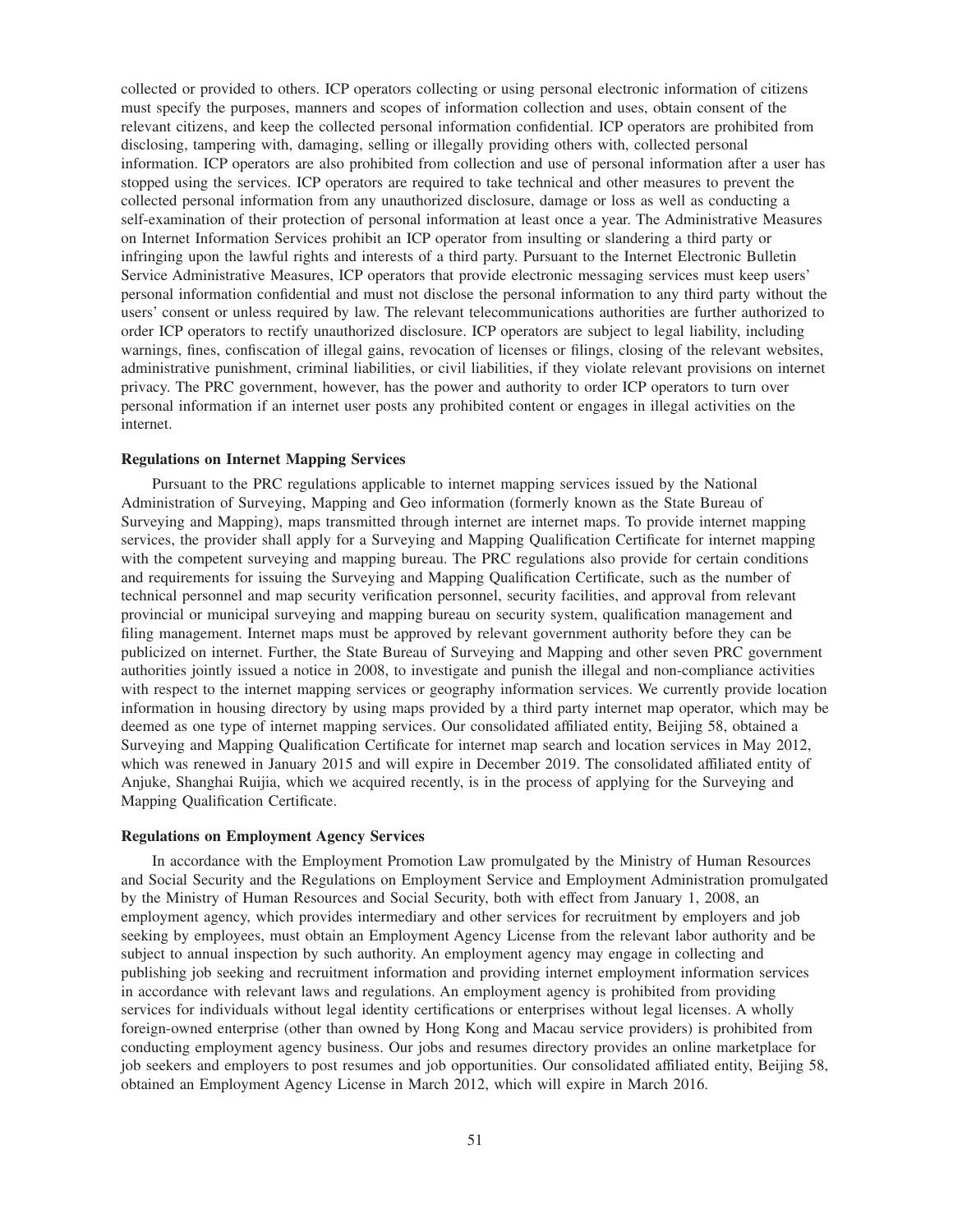#### **Regulations on E-commerce**

The PRC e-commerce industry is at an early stage of development and there are few PRC laws or regulations specifically regulating e-commerce business. In December 2007, the Standing Committee of Beijing Municipal People's Congress adopted the Beijing Municipal Regulations on Promotion of Informatization, which provide that any individual or enterprise that conducts business operations through the internet must obtain a business license and/or other necessary licenses prior to operation. The operator of an online marketplace is responsible for checking such individuals' or enterprises' licenses. In July 2008, the Beijing AIC promulgated certain rules for implementing the above-mentioned regulation. Pursuant to these rules, any individual or enterprise failing to obtain a business license may be prohibited from doing business on an e-commerce marketplace operating in Beijing, and violation of these rules may lead to penalties on either the individual/enterprise or the operator of the e-commerce marketplace. On January 26, 2014, the SAIC adopted the Administrative Measures for Online Trading, or the Online Trading Measures, which became effective on March 15, 2014 and repealed the Interim Measures for the Administration of Online Products Sales and Relevant Services previously issued by the SAIC in May 2010. Pursuant to the Online Trading Measures, enterprises or other operators that engage in online product sales and other services and have been registered with the SAIC or its local branch must make available to the public the information stated in their business licenses or the link to their business licenses online on their websites; individuals that engage in online product sales and other services must submit actual identification information such as name and address to the operator of the e-commerce marketplace. The Online Trading Measures, however, allow individuals to engage in online product sales and other services without obtaining a business license. Under the Online Trading Measures, a consumer is entitled to return the products (other than customized products, fresh and perishable goods, audio or visual products, computer software and other digital products downloaded online or unpackaged by consumers, and newspapers and journals that have been delivered) within seven days from the date after receipt of the products without giving any reason. The online sellers must, within seven days upon receipt of the returned products, refund the prices paid by consumers for relevant products. In addition, sellers are prohibited from using contract terms or other means setting out provisions that are unfair or unreasonable to consumers such as those excluding or restricting consumers' rights, reducing or exempting operators' responsibilities, and increasing the consumers' responsibilities, and are prohibited from forcing consumers to enter into transactions by using contract terms and technical means.

Beijing 58 has obtained a business license from a branch of the Beijing AIC with a term from December 2005 to December 2025. Based our verbal consultation with the Beijing AIC, we believe that, except for merchants who conduct transactions on our online marketplace, our other users who list information on our marketplace and conduct the product sales and other services offline are not subject to the provisions regarding online marketplace. As for merchants who conduct transactions on our online marketplace, we check their business licenses before allowing them to post listings on our marketplace to ensure compliance with license requirements under PRC laws and regulations. However, uncertainties exist in terms of the implementation of these national and Beijing local rules due to the lack of practical guidance. We cannot predict with certainty to what extent these rules will affect our business operations or future strategies.

## **Regulations on Software Products**

The Administrative Measures on Software Products, issued by the MIIT in October 2000 and subsequently amended, provide a registration and filing system with respect to software products made in or imported into China. These software products may be registered with the relevant local authorities in charge of software industry administration. Registered software products may enjoy preferential treatment status granted by relevant software industry regulations. Software products can be registered for five years, and the registration is renewable upon expiration.

In order to further implement the Computer Software Protection Regulations promulgated by the State Council in December 2001, the State Copyright Bureau issued the Computer Software Copyright Registration Procedures in February 2002, which apply to software copyright registration, license contract registration and transfer contract registration. As of March 31, 2015, we have registered 102 computer software copyrights in China.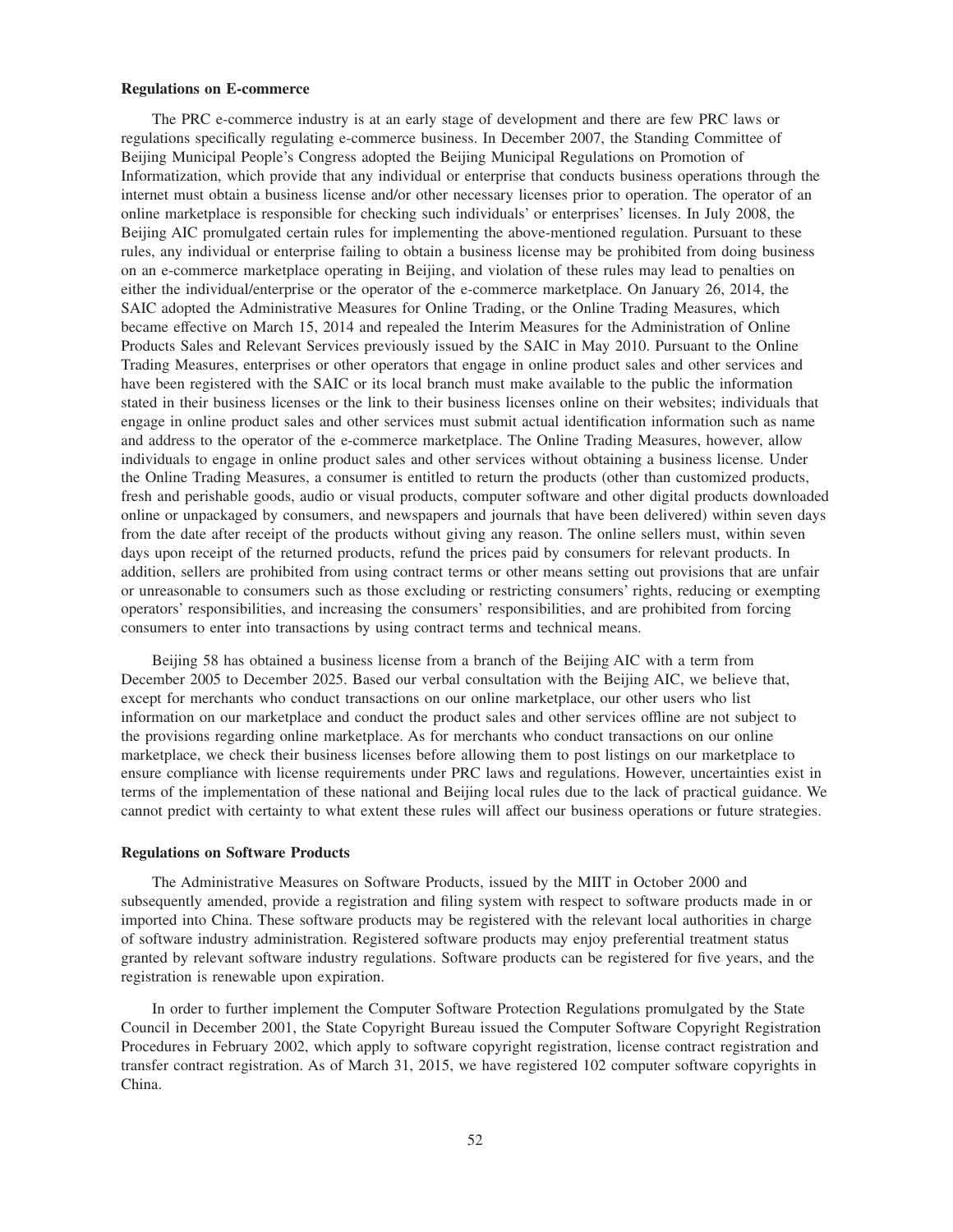#### **Regulations on Trademarks**

Trademarks are protected by the PRC Trademark Law adopted in 1982 and subsequently amended as well as the Implementation Regulation of the PRC Trademark Law adopted by the State Council in 2002. The Trademark Office under the SAIC handles trademark registrations. Trademarks can be registered for a term of ten years and can be extended for another ten years if requested upon expiry of the first or any renewed ten-year term. The PRC Trademark Law has adopted a ''first-to-file'' principle with respect to trademark registration. Where a trademark for which a registration application has been made is identical or similar to another trademark which has already been registered or been subject to a preliminary examination and approval for use on the same type of or similar commodities or services, the application for such trademark registration may be rejected. Any person applying for the registration of a trademark may not prejudice the existing right first obtained by others, nor may any person register in advance a trademark that has already been used by another party and has already gained a ''sufficient degree of reputation'' through such another party's use. Trademark license agreements must be filed with the Trademark Office or its regional offices. As of March 31, 2015, we have registered 65 trademarks in China.

## **Regulations on Patent**

The PRC Patent Law provides for patentable inventions, utility models and designs, which must meet three conditions: novelty, inventiveness and practical applicability. The State Intellectual Property Office is responsible for examining and approving patent applications. A patent is valid for a term of twenty years in the case of an invention and a term of ten years in the case of utility models and designs. As of March 31, 2015, we hold five patents and have applied for the registration of 78 other patents, all of which are in the process of examination by the State Intellectual Property Office.

#### **Tort Liability Law**

In accordance with the Tort Liability Law, internet users and internet service providers bear tortious liabilities in the event they infringe other persons' rights and interests through the internet. Where an internet user conducts tortious acts through internet services, the infringed person has the right to request the internet service provider to take necessary actions such as deleting contents, screening and delinking. The internet service provider, failing to take necessary actions after being informed, will be subject to joint and several liabilities with the internet user with regard to the additional damages incurred. If an internet service provider knows an internet user is infringing other persons' rights and interests through its internet service but fails to take necessary action, it shall be jointly and severally liable with the internet user. We have internal policy designed to reduce the likelihood that user content may be used without proper licenses or third-party consents. When we are approached and requested to remove content uploaded by users on the grounds of infringement, we investigate the claims and remove any uploads that appear to infringe the rights of a third party after our reasonable investigation and determination. However, such policy may not be effective in preventing the unauthorized listing of copyrighted materials or materials infringing other rights of third parties. See ''Item 3. Key Information — D. Risk Factors — Risks Related to Doing Business in China — We may be held liable to third parties for information or content displayed on, retrieved from or linked to our website, or distributed to website users, which could harm our reputation and business.''

## **Regulations on Foreign Currency Exchange**

Pursuant to the *Foreign Exchange Administration Regulations*, as amended in August 2008, the Renminbi is freely convertible for current account items, including the distribution of dividends, interest payments, trade and service-related foreign exchange transactions, but not for capital account items, such as direct investments, loans, repatriation of investments and investments in securities outside of China, unless SAFE's prior approval is obtained and prior registration with SAFE is made. In May, 2013 SAFE promulgated SAFE Circular 21 which provides for and simplifies the operational steps and regulations on foreign exchange matters related to direct investment by foreign investors, including foreign exchange registration, account opening and use, receipt and payment of funds, and settlement and sales of foreign exchange. On February 28, 2015, SAFE promulgated the Notice on Further Simplifying and Improving Foreign Exchange Administration Policy on Direct Investment, or the SAFE Notice 13, which will become effective on June 1, 2015. After SAFE Notice 13 becomes effective, instead of applying for approvals regarding foreign exchange registrations of foreign direct investment and overseas direct investment from the SAFE as required under current laws,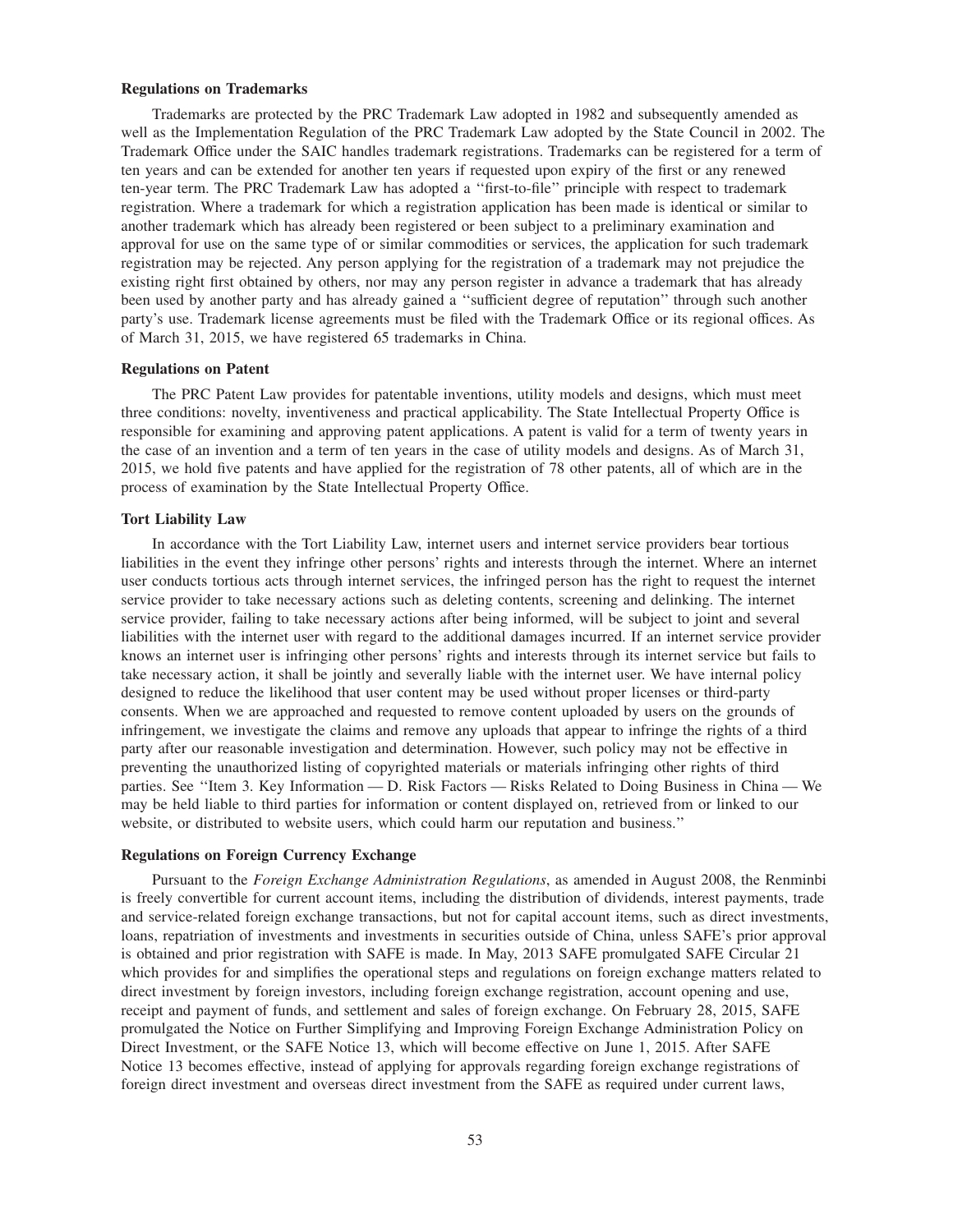entities and individuals will be required to apply for such foreign exchange registrations from qualified banks. The qualified banks, under the supervision of the SAFE, will directly examine the applications and conduct the registration. We generally follow the regulations and apply to obtain the approval of SAFE and other relevant PRC government authorities. However, we may not be able to obtain these government registrations or approvals on a timely basis, if at all. If we fail to receive such registrations or approvals, our ability to provide loans or capital contributions to our PRC subsidiaries and our consolidated affiliated entities may be negatively affected, which could adversely affect our liquidity and our ability to fund and expand our business.

In August 2008, SAFE promulgated a SAFE Circular 142 regulating the conversion, by a foreign-invested enterprise, of foreign currency into Renminbi by restricting how the converted Renminbi may be used. The SAFE Circular 142 requires that the registered capital of a foreign-invested enterprise settled in Renminbi converted from foreign currencies may only be used for purposes within the business scope approved by the applicable government authority and may not be used for equity investments within China. In addition, SAFE strengthened its oversight of the flow and use of the registered capital of a foreign-invested enterprise settled in Renminbi converted from foreign currencies. The use of such Renminbi capital may not be changed without SAFE's approval, and may not in any case be used to repay Renminbi loans if the proceeds of such loans have not been used. On July 4, 2014, the SAFE promulgated the SAFE Circular 36 regarding the pilot administration on the settlement of the foreign currency-denominated capital of foreign-invested enterprises in certain designated areas from August 4, 2014. SAFE Circular 36 allows enterprises established within those designated areas to use the Renminibi converted from their foreign currency-denominated capital for equity investments in the PRC. On March 30, 2015, the SAFE promulgated SAFE Circular 19, which will take effective and replace SAFE Circular 142 and SAFE Circular 36 from June 1, 2015. Although SAFE Circular 19 allows for the use of Renminbi converted from the foreign currency-denominated capital for equity investments in the PRC, the restrictions will continue to apply as to foreign-invested enterprises' use of the converted Renminbi for purposes beyond the business scope, for entrusted loans or for inter-company Renminbi loans. Violations of these circulars and rules will result in severe penalties, such as heavy fines. These circulars may significantly limit our ability to use Renminbi converted from net proceeds of our securities offerings to provide financial support to our consolidated variable interest entitles in China through our PRC subsidiaries.

The principal regulations governing distribution of dividends of foreign-invested enterprises include the Foreign-Invested Enterprise Law, as amended in October 2000, and the Implementation Rules of the Foreign-invested Enterprise Law, as amended in April 2001 and in February 2014. Pursuant to these laws and regulations, foreign-invested enterprises in China may pay dividends only out of their accumulated profits, if any, determined in accordance with PRC accounting standards and regulations. In addition, foreign-invested enterprises in China are required to allocate at least 10% of their respective accumulated profits each year, if any, to fund certain reserve funds unless these reserves have reached 50% of the registered capital of the enterprises. In addition, these companies may allocate a portion of their after-tax profits based on PRC accounting standards to employee welfare and bonus funds at their discretion. These reserves are not distributable as cash dividends.

### **Regulations on Offshore Financing**

Pursuant to a SAFE Circular 37 issued by SAFE in July 2014, prior registration with the local SAFE branch is required for PRC residents, including PRC individuals and PRC entities, to establish or control an offshore company for the purposes of overseas investment or financing with legitimate assets or equity interests in an onshore enterprise or offshore assets or interests located in China. The PRC residents are also required to amend the registration or filing with the local SAFE branch any material change in the offshore company, such as any change of basic information (including change of such PRC residents, name and operation term), increase or decreases in investment amount, transfers or exchanges of shares, or merger or divisions. On February 28, 2015, SAFE promulgated the Notice on Further Simplifying and Improving Foreign Exchange Administration Policy on Direct Investment, or SAFE Notice 13, which will become effective on June 1, 2015. After SAFE Notice 13 becomes effective, instead of applying for approvals regarding foreign exchange registrations of foreign direct investment and overseas direct investment from the SAFE as required under current laws, entities and individuals will be required to apply for such foreign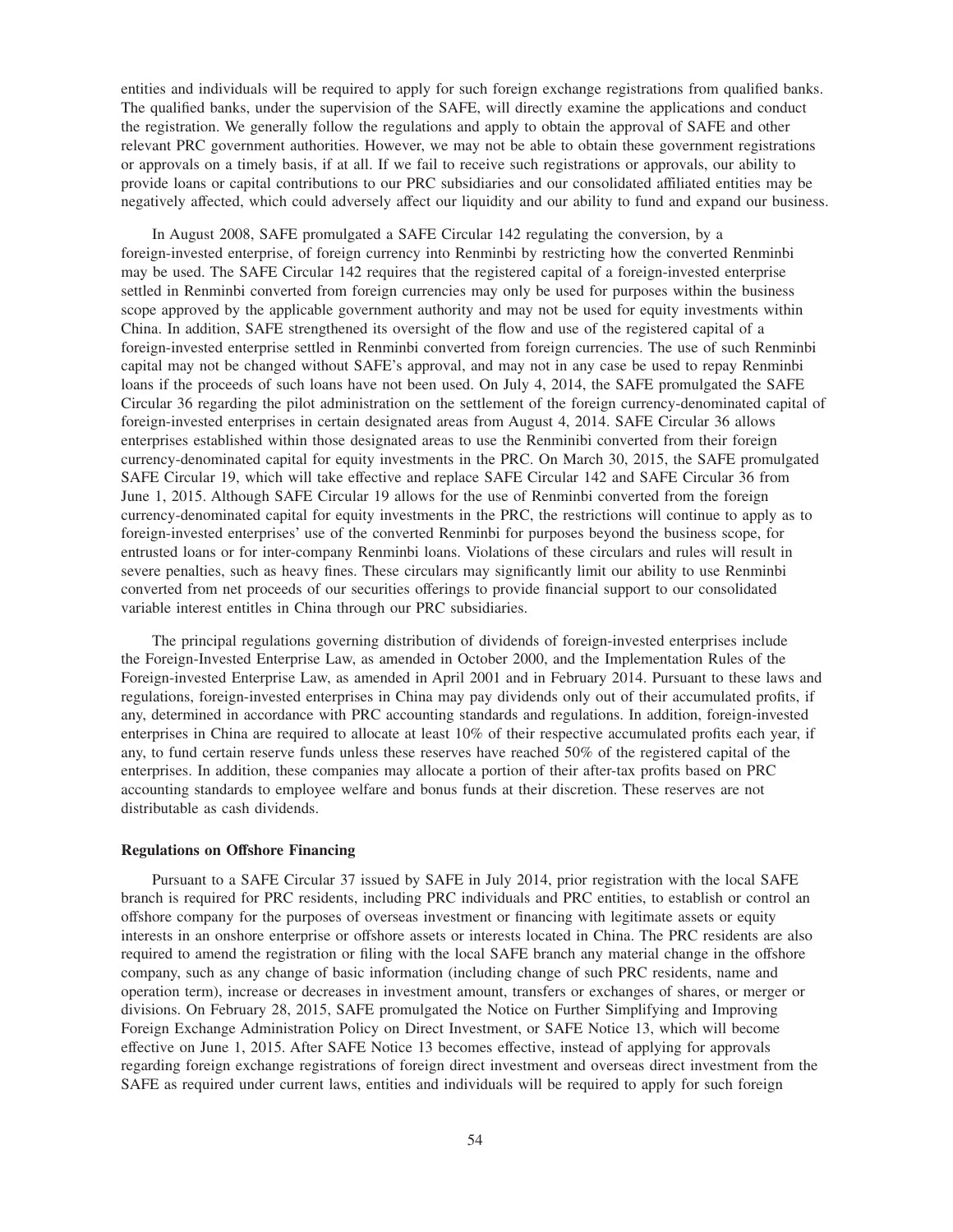exchange registrations, including those required under the SAFE Circular 37, from qualified banks. The qualified banks, under the supervision of the SAFE, will directly examine the applications and conduct the registration.

Failure to comply with the registration procedures set forth in the SAFE Circular 37, or making misrepresentation on or failure to disclose controllers of foreign-invested enterprise that is established through round-trip investment, may result in restrictions being imposed on the foreign exchange activities of the relevant onshore company, including the increase of its registered capital, the payment of dividends and other distributions to its offshore parent or affiliate and the capital inflow from the offshore entities, and may also subject relevant PRC residents to penalties under PRC foreign exchange administration regulations. PRC residents who directly or indirectly hold any shares in our company from time to time are required to register with SAFE in connection with their investments in us. We have requested PRC residents holding direct or indirect interest in our company to our knowledge to make the necessary applications, filings and amendments as required under the SAFE Circular 37 and other related rules. To our knowledge, all of our shareholders who are PRC citizens and hold interest in us, have registered with the local SAFE branch as required under the SAFE Circular 37 and are in the process of amending certain applicable registrations with the local SAFE pursuant to the SAFE Circular 37. See ''Item 3. Key Information — D. Risk Factors — Risks Related to Doing Business in China — PRC regulations relating to offshore investment activities by PRC residents may limit our PRC subsidiaries' ability to increase their registered capital or distribute profits to us, limit our ability to inject capital into our PRC subsidiaries, or otherwise expose us to liability and penalties under PRC law.''

#### **Regulations on Employee Stock Option Plans**

In February 2012, SAFE promulgated the Stock Option Rules, replacing the previous rules issued by SAFE in March 2007. Under the Stock Option Rules and other relevant rules and regulations, PRC residents who participate in stock incentive plan in an overseas publicly-listed company are required to register with SAFE or its local branches and complete certain other procedures. Participants of a stock incentive plan who are PRC residents must retain a qualified PRC agent, which could be a PRC subsidiary of the overseas publicly listed company or another qualified institution selected by the PRC subsidiary, to conduct the SAFE registration and other procedures with respect to the stock incentive plan on behalf of its participants. The participants must also retain an overseas entrusted institution to handle matters in connection with their exercise of stock options, the purchase and sale of corresponding stocks or interests and fund transfers. In addition, the PRC agent is required to amend the SAFE registration with respect to the stock incentive plan if there is any material change to the stock incentive plan, the PRC agent or the overseas entrusted institution or other material changes. The PRC agents must, on behalf of the PRC residents who have the right to exercise the employee share options, apply to SAFE or its local branches for an annual quota for the payment of foreign currencies in connection with the PRC residents' exercise of the employee share options. The foreign exchange proceeds received by the PRC residents from the sale of shares under the stock incentive plans granted and dividends distributed by the overseas listed companies must be remitted into the bank accounts in China opened by the PRC agents before distribution to such PRC residents.

We adopted an employee stock option plan in 2010 and a share incentive plan in 2013. Pursuant to these two plans, we may issue options, restricted shares, restricted share units or other type of awards to our qualified employees and directors and consultants on a regular basis. We have advised our employees and directors participating in the employee stock option plan to handle foreign exchange matters in accordance with the Stock Option Rules. However, we cannot assure you that our PRC individual beneficiary owners and the share options holders can successfully register with SAFE in full compliance with the Stock Option Rules. The failure of our PRC individual beneficiary owners and the share options holders to complete their registration pursuant to the Stock Option Rules and other foreign exchange requirements may subject these PRC individuals to fines and legal sanctions, and may also limit our ability to contribute additional capital to our PRC subsidiaries, limit our PRC subsidiaries' ability to distribute dividends to us or otherwise materially adversely affect our business. See ''Item 3. Key Information — D. Risk Factors — Risks Related to Doing Business in China — Failure to comply with PRC regulations regarding the registration requirements for employee share ownership plans or share option plans may subject the PRC plan participants or us to fines and other legal or administrative sanctions.''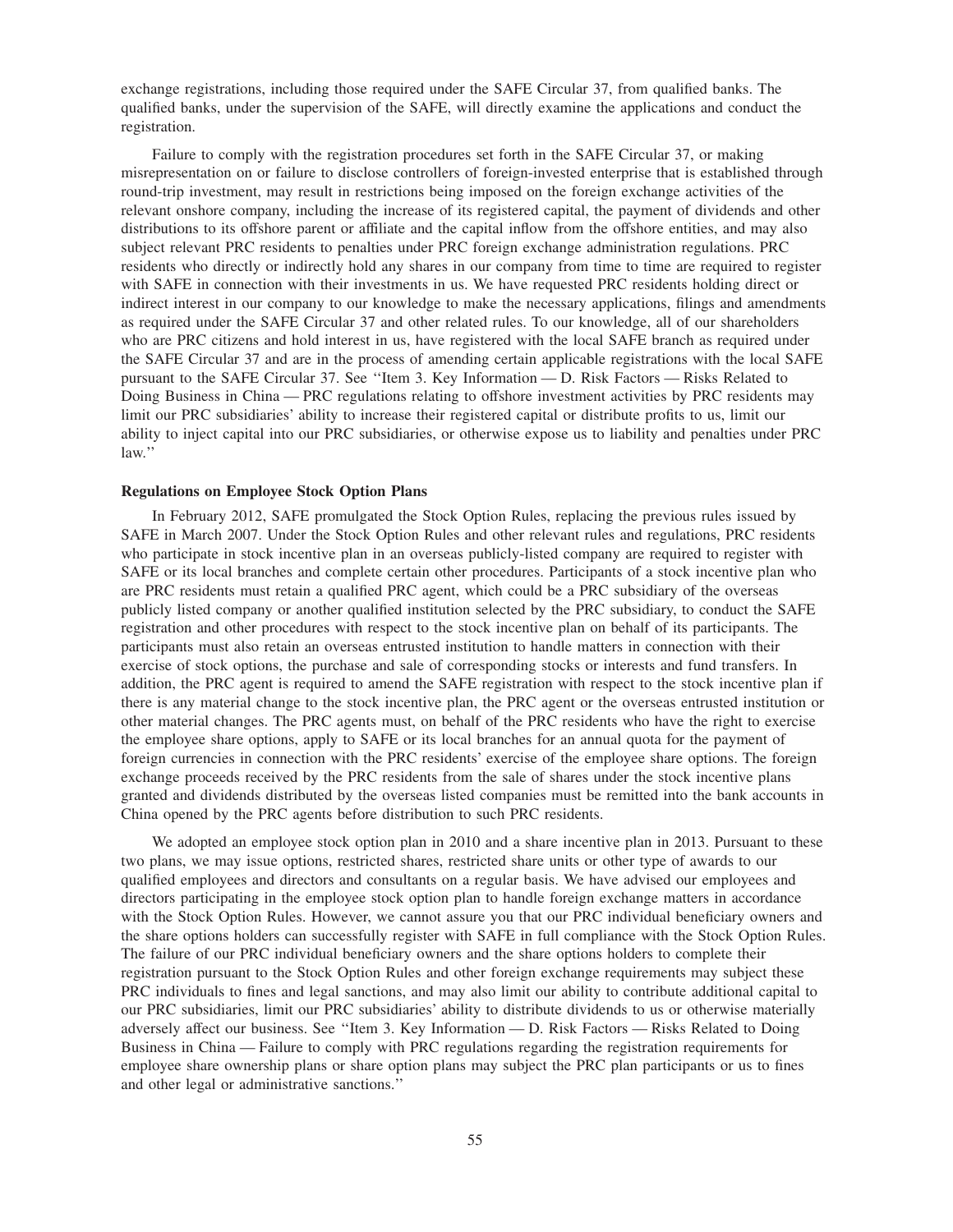In addition, the State Administration for Taxation has issued circulars concerning employee share options, under which our employees working in China who exercise share options will be subject to PRC individual income tax. Our PRC subsidiaries have obligations to file documents related to employee share options with relevant tax authorities and to withhold individual income taxes of those employees who exercise their share options. If our employees fail to pay or if we fail to withhold their income taxes as required by relevant laws and regulations, we may face sanctions imposed by the PRC tax authorities or other PRC government authorities.

## **PRC Enterprise Income Tax Law and Individual Income Tax Law**

Under the EIT Law, enterprises are classified as resident enterprises and non-resident enterprises. PRC resident enterprises typically pay an enterprise income tax at the rate of 25%. An enterprise established outside of the PRC with its ''de facto management bodies'' located within China is considered a ''resident enterprise,'' meaning that it can be treated in a manner similar to a PRC domestic enterprise for enterprise income tax purposes. The implementation rules of the EIT Law define ''de facto management body'' as a managing body that in practice exercises ''substantial and overall management and control over the production and operations, personnel, accounting, and properties'' of the enterprise.

The SAT Circular 82 issued by the SAT in April 2009 and amended in January 2014 provides certain specific criteria for determining whether the ''de facto management body'' of a PRC-controlled offshore incorporated enterprise is located in China. Pursuant to the SAT Circular 82, a PRC-controlled offshore incorporated enterprise has its ''de facto management body'' in China only if all of the following conditions are met: (a) the senior management and core management departments in charge of its daily operations function have their presence mainly in China; (b) its financial and human resources decisions are subject to determination or approval by persons or bodies in China; (c) its major assets, accounting books, company seals, and minutes and files of its board and shareholders' meetings are located or kept in China; and (d) more than half of the enterprise's directors or senior management with voting rights habitually reside in China. The SAT Bulletin 45, with effect from September 2011, provides more guidance on the implementation of the SAT Circular 82 and provides for procedures and administration details of determination on resident status and administration on post-determination matters. Although the SAT Circular 82 and the SAT Bulletin 45 only apply to offshore enterprises controlled by PRC enterprises or PRC enterprise groups, not those controlled by PRC individuals or foreign individuals, the determining criteria set forth there may reflect the SAT's general position on how the ''de facto management body'' test should be applied in determining the tax resident status of offshore enterprises, regardless of whether they are controlled by PRC enterprises or PRC enterprise groups or by PRC or foreign individuals.

Due to the lack of applicable legal precedents, it remains unclear how the PRC tax authorities will determine the PRC tax resident treatment of a foreign company controlled by individuals like us. We do not believe 58.com Inc., CCNC BVI or CCIC HK meet all the criteria provided by the implementation rules, thus we do not believe 58.com Inc., CCNC BVI or CCIC HK is a PRC "resident enterprise." If the PRC tax authorities determine that 58.com Inc., CCNC BVI or CCIC HK is a ''resident enterprise'' for PRC enterprise income tax purposes, a number of unfavorable PRC tax consequences could follow. See ''Item 3. Key Information — D. Risk Factors — Risks Related to Doing Business in China — Under the EIT Law, we may be classified as a PRC 'resident enterprise' for PRC enterprise income tax purposes. Such classification would likely result in unfavorable tax consequences to us and our non-PRC shareholders and have a material adverse effect on our results of operations and the value of your investment.''

The EIT Law and its implementation rules permit certain ''high and new technology enterprises strongly supported by the state'' that hold independent ownership of core intellectual property and simultaneously meet a list of other criteria, financial or non-financial, as stipulated in the implementation rules and other regulations, to enjoy a reduced 15% enterprise income tax rate subject to certain new qualification criteria. The SAT, the Ministry of Science and Technology and the Ministry of Finance jointly issued the Administrative Rules for the Certification of High and New Technology Enterprises delineating the specific criteria and procedures for the ''high and new technology enterprises'' certification in April 2008. Enterprises recognized as ''high and new technology enterprises'' will enjoy a reduced 15% enterprise income tax rate after they go through tax reduction application formalities with relevant tax authorities. Beijing 58, our consolidated affiliated entity, renewed its ''high and new technology enterprise'' certificate in May 2012,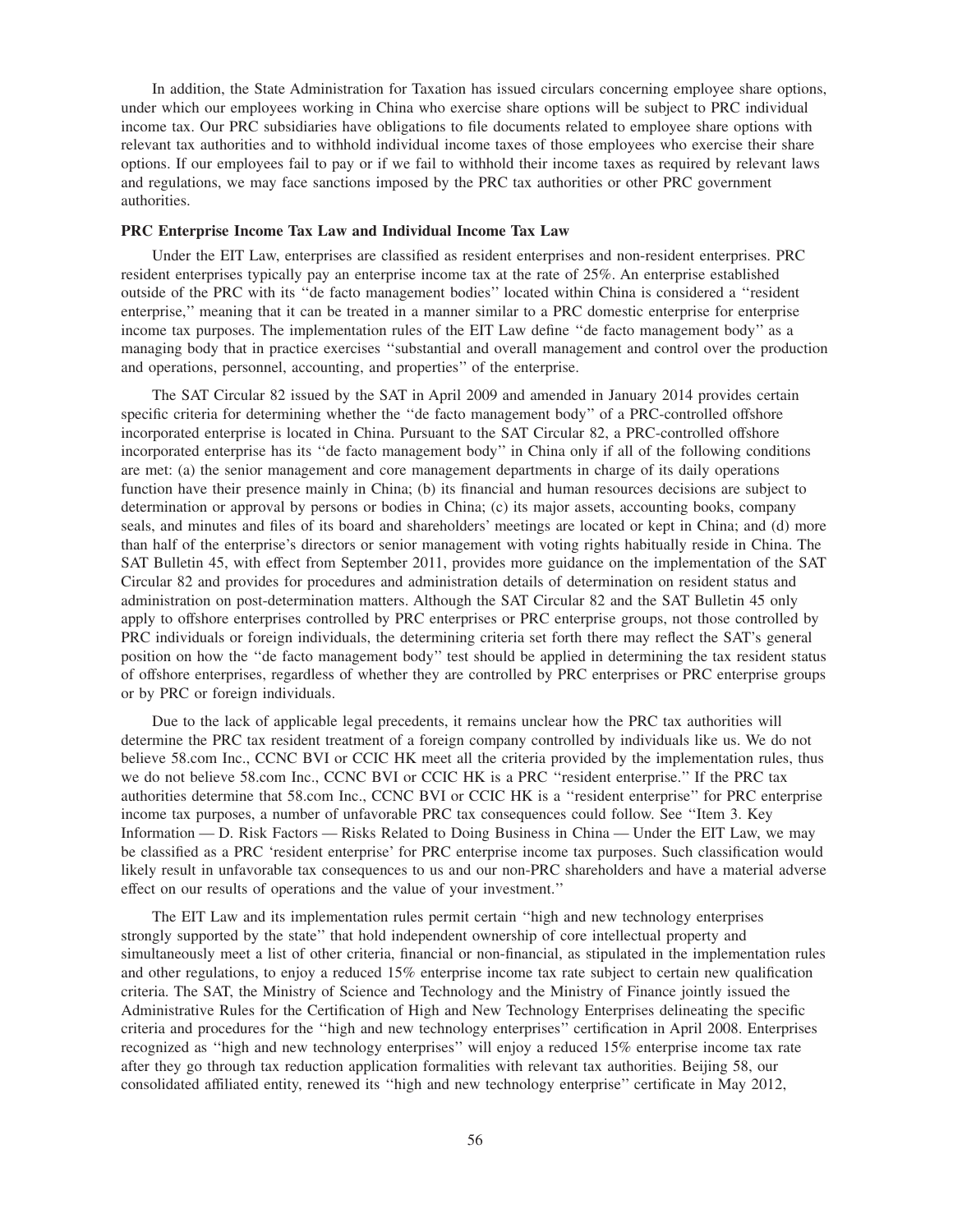which will be valid until May 2015. Wanglin, one of our PRC subsidiaries, obtained a ''high and new technology enterprise'' in November 2012, which will be valid until November 2015. Beijing 58 submitted its HNTE status renewal application in mid-April 2015 and Wanglin will submit its HNTE status renewal application by the end of May 2015. Both companies are expected to complete the approval process within three months thereafter. Both Beijing 58 and Wanglin will be eligible for a preferential tax rate of 15% when they have taxable income under the EIT Law, as long as they maintain their ''high and new technology enterprise'' status.

In addition, qualified software enterprises are exempt from the enterprise income tax for two years beginning from their first profitable year and are entitled to a 50% tax reduction for the subsequent three years. The software enterprise qualification is subject to an annual assessment. Wanglin was determined as a software enterprise in July 2014. In April 2015, Wanglin submitted its application for preferential tax treatment for software enterprise and was informed by the tax authority that it was granted a two-year EIT exemption and a 50% reduction on its taxable income for the subsequent three years effective retroactively from January 1, 2014.

### **Regulation on PRC Business Tax and VAT**

Prior to January 1, 2012, pursuant to Provisional Regulation of China on Business Tax and its implementing rules, any entity or individual rendering services in the territory of PRC is generally subject to a business tax at the rate of 5% on the revenues generated from provision of such services. Our PRC subsidiaries and consolidated affiliated entities were subject to business tax at the rate of 5% for the membership and online marketing services. Since January 1, 2012, the PRC Ministry of Finance and the State Administration of Taxation have been implementing the VAT Pilot Program, which imposes VAT in lieu of business tax for certain industries in Shanghai, and since September 1, 2012, such Pilot Program has been expanded to other regions. VAT is or will be applicable at a rate of 6% in lieu of business tax for the membership and online marketing services rendered by our PRC subsidiaries and consolidated affiliated entities after the Pilot Program is being implemented in their respective region. VAT payable on goods sold or taxable services provided by a general VAT taxpayer for a taxable period is the net balance of the output VAT for the period after crediting the input VAT for the period. Most of the Company's entities were subject to the VAT Pilot Program as of December 31, 2014. With the adoption of the Pilot Program, our revenues are subject to VAT payable on goods sold or taxable labor services provided by a general VAT taxpayer for a taxable period. VAT payable is the net balance of the output VAT for the period after deducting the input VAT for the period. Hence, the amount of VAT payable does not result directly from output VAT generated from goods sold or taxable labor services provided. As such, the Group has adopted the net presentation of VAT.

## **Employment Laws**

In accordance with the PRC National Labor Law, which became effective in January 1995, and the PRC Labor Contract Law, which became effective in January 2008, as amended subsequently, employers must execute written labor contracts with full-time employees in order to establish an employment relationship. All employers must compensate their employees equal to at least the local minimum wage standards. All employers are required to establish a system for labor safety and sanitation, strictly abide by state rules and standards and provide employees with appropriate workplace safety training. In addition, employers in China are obliged to pay contributions to the social insurance plan and the housing fund plan for employees.

We have entered into employment agreements with all of our full-time employees. We have not fully contributed to the social insurance plan and the housing fund plan as required by applicable PRC regulations. As of December 31, 2014, with regards to the outstanding contributions to such plans, we made provisions of approximately RMB41.1 million (US\$6.6 million). While we believe we have made adequate provision of such outstanding amounts of contributions to such plans in our audited financial statements, our failure to make sufficient payments to such plans does not fully comply with applicable PRC laws and regulations and we may be required to make up the contributions for such plans as well as to pay late fees and fines. See ''Item 3. Key Information — D. Risk Factors — Risks Related to Doing Business in China — Our failure to make adequate contributions to various employee benefit plans as required by PRC regulations may subject us to penalties.''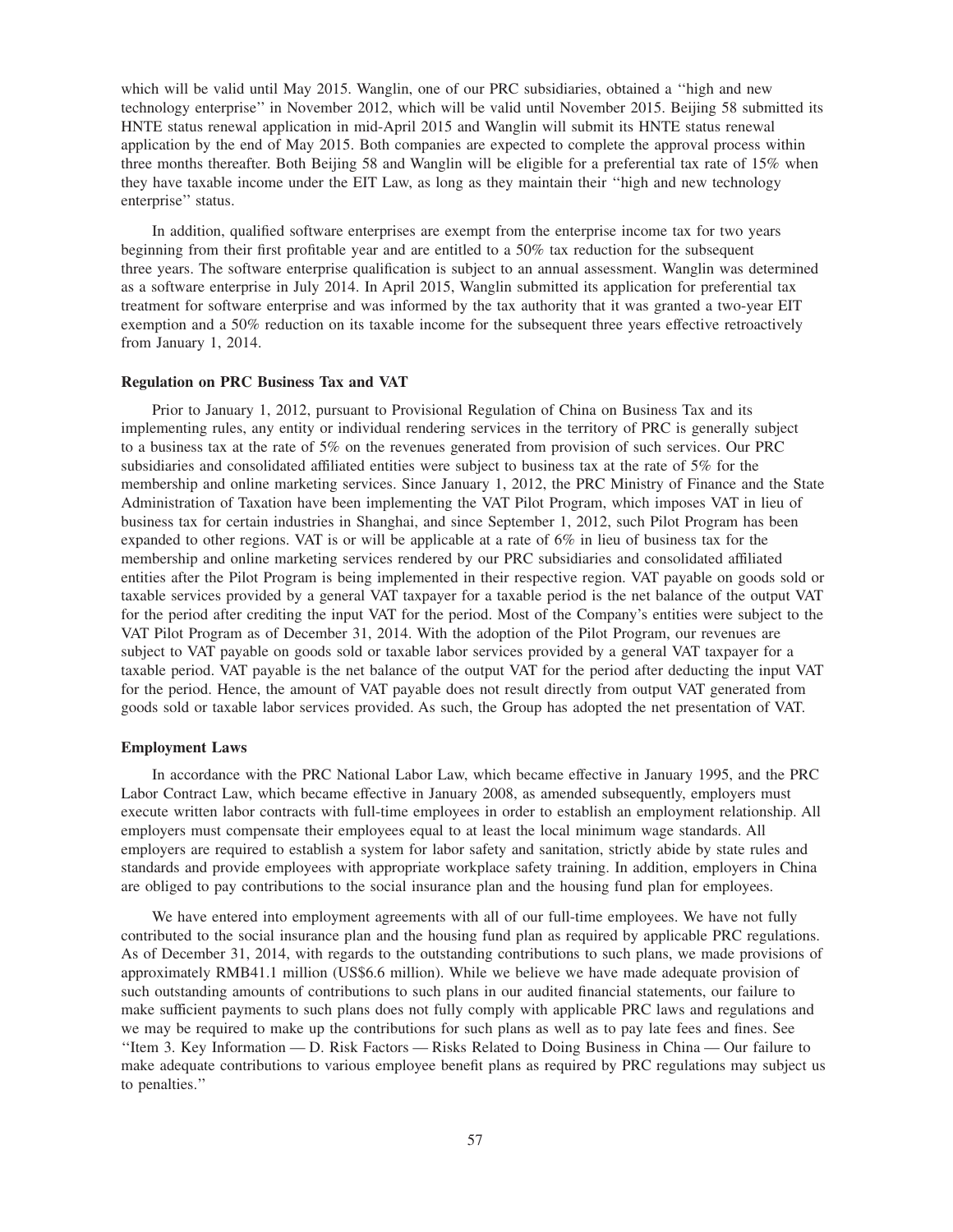### **Regulations on PRC Foreign Investment**

The Ministry of Commerce, published a discussion draft of the proposed Foreign Investment Law in January 2015 aiming to, upon its enactment, replace the trio of existing laws regulating foreign investment in China, namely, the Sino-foreign Equity Joint Venture Enterprise Law, the Sino-foreign Cooperative Joint Venture Enterprise Law and the Wholly Foreign-invested Enterprise Law, together with their implementation rules and ancillary regulations. The draft Foreign Investment Law embodies an expected PRC regulatory trend to rationalize its foreign investment regulatory regime in line with prevailing international practice and the legislative efforts to unify the corporate legal requirements for both foreign and domestic investments. The Ministry of Commerce is currently soliciting comments on this draft and substantial uncertainties exist with respect to its enactment timetable, interpretation and implementation. The draft Foreign Investment Law, if enacted as proposed, may materially impact the viability of our current corporate structure, corporate governance and business operations in many aspects.

Among other things, the draft Foreign Investment Law expands the definition of foreign investment and introduces the principle of ''actual control'' in determining whether a company should be treated as a foreign-invested enterprise, or an FIE. According to the definition set forth in the draft Foreign Investment Law, FIEs shall refer to enterprises established in China pursuant to PRC laws that are solely or partially invested by foreign investors. The draft Foreign Investment Law specifically provides that entities established in China (without direct foreign share ownership) but ''controlled'' by foreign investors, via contracts or trust, for example, will be treated as FIEs. Once an entity falls within the definition of FIE, it may be subject to foreign investment restrictions or prohibitions set forth in a ''negative list'' to be separately issued by the State Council later. If the underlying business of an FIE is subject to foreign investment restrictions, it needs to go through a market entry clearance process carried out by the Ministry of Commerce before the FIE can be established. If the underlying business of the FIE is subject to foreign investment prohibitions, it may not enter such business in China. However, an FIE, during the market entry clearance process, may apply in writing to be treated as a PRC domestic enterprise if its foreign investor(s) is/are ''controlled'' by PRC government authorities and its affiliates and/or PRC citizens. In this connection, ''control'' is broadly defined in the draft law to cover the following summarized categories: (i) holding 50% of more of the voting rights of the subject entity; (ii) holding less than 50% of the voting rights of the subject entity but having the power to secure at least 50% of the seats on the board or other equivalent decision making bodies, or having the voting power to exert material influence on the board, the shareholders' meeting or other equivalent decision making bodies; or (iii) having the power to exert decisive influence, via contractual or trust arrangements, over the subject entity's operations, financial matters or other key aspects of business operations.

The draft also emphasizes the security review requirements, whereby all foreign investments concerning national security must be reviewed and approved in accordance with the security review procedure. In addition, the draft imposes stringent ad hoc and periodic information reporting requirements on foreign investors and applicable FIEs. In addition to investment implementation reports and investment amendment reports, which are required for each investment and alteration of investment specifics, an annual report is mandatory, and large foreign investors meeting certain criteria are required to report on a quarterly basis. Any company found to be non-compliant with these information reporting obligations may potentially be subject to fines and/or administrative or criminal liabilities, and the persons directly responsible may be subject to criminal liabilities.

The draft is now open for public review and comments. It is still uncertain when the draft would be signed into law and whether the final version would have any substantial changes from the draft. When the Foreign Investment Law becomes effective, the trio of existing laws regulating foreign investment in China, namely, the Sino-foreign Equity Joint Venture Enterprise Law, the Sino-foreign Cooperative Joint Venture Enterprise Law and the Wholly Foreign-invested Enterprise Law, together with their implementation rules and ancillary regulations, will be abolished.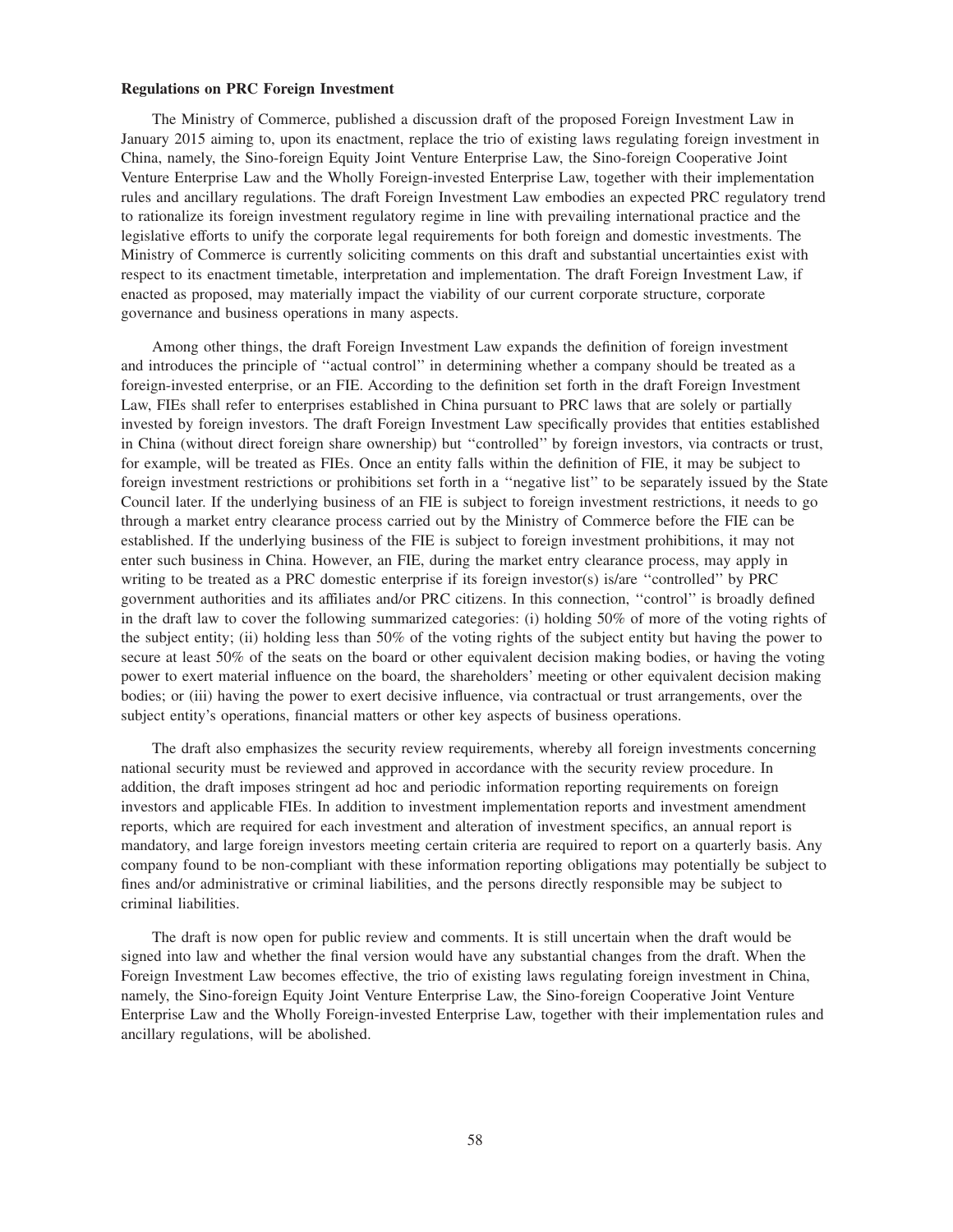# **C. Organizational Structure**

The following diagram illustrates our corporate structure, including our principal subsidiaries and consolidated affiliated entities as of the date of this annual report:



Note:

(1) Jinbo Yao, Lianqing Zhang, Jianbo Su, Beijing Wanglintong Information Technology Co., Ltd., hold 37.8%, 39.8%, 9.0% and 13.4% equity interests in Beijing 58, respectively. Among the shareholders of Beijing 58, Jinbo Yao and Jianbo Su are shareholders of our company. Lianqing Zhang is not affiliated to us. Jinbo Yao is the sole director and holds a 16.7% equity interest in Beijing Wanglintong which is jointly owned by Jinbo Yao, Xiaohua Chen, holding 15.92% equity interest, Jiandong Zhuang, holding 15.8% equity interest, and five other individuals who are employees or ex-employees of our company. Beijing Wanglintong, a PRC domestic company, does not have any business operations or assets other than its equity interest in Beijing 58. The registered business scope of Beijing Wanglintong includes technology promotional services, software development and computer technology training.

\* Beijing Tongchengtong Information Technology Co., Ltd. owns 2.7% of the equity interest in Chengshi Wangxun (Beijing) Information Technology Co., Ltd., which is inactive currently.

<sup>(2)</sup> Inactive.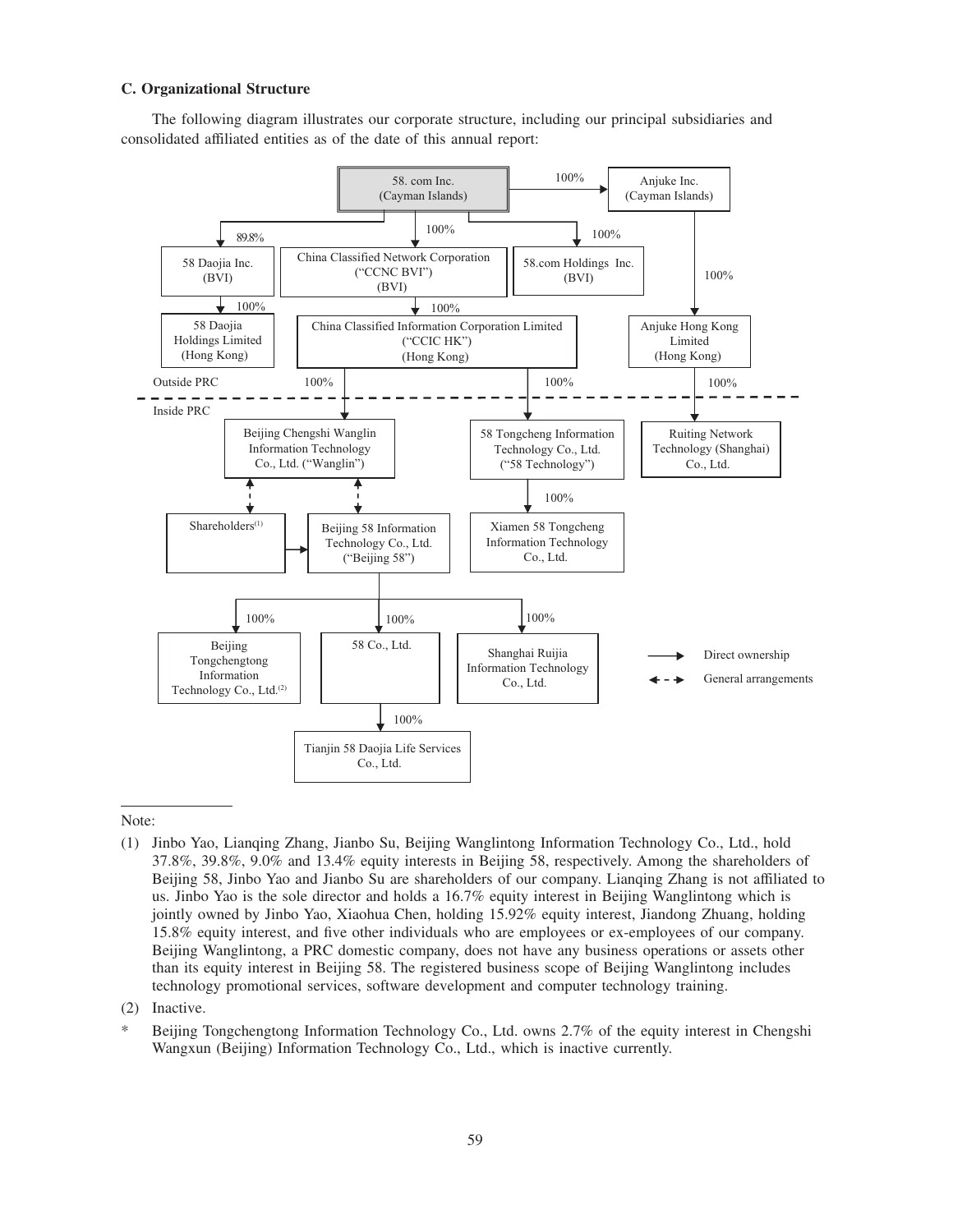Prior to 2012, we conducted substantially all of our business operations through Beijing 58. Since 2012, we have started to conduct our business operations that are not subject to PRC legal restrictions on foreign ownership through our wholly owned subsidiaries, Wanglin and 58 Technology, to address risks related to the contractual arrangements discussed above and under ''Item 3. Key Information — D. Risk Factors — Risks Related to Our Corporate Structure and Restrictions on Our Industry.'' Currently, we primarily use Wanglin and 58 Technology, rather than Beijing 58, to provide services to our customers, and we have transferred a significant portion of our personnel, including substantially all of our administrative and product development personnel, from Beijing 58 to Wanglin and 58 Technology. As of December 31, 2014, a majority of our assets were held by Wanglin and 58 Technology. Wanglin and 58 Technology collectively generated a majority of our revenues in 2014 and we currently expect that they will continue to generate a majority of our revenues going forward. We further expect Beijing 58's business to be limited primarily to services that are legally required to be conducted through a PRC domestic entity.

### **Contractual Arrangements with Beijing 58**

We have entered into contractual arrangements with Beijing 58 and its shareholders described below, through which we exercise effective control over the operations of Beijing 58 and receive substantially all its economic benefits and residual returns. Through the amended and restated exclusive business cooperation agreement between Beijing 58 and Wanglin, Wanglin agrees to provide certain technical and business support and related consulting services to Beijing 58 in exchange for service fees. In addition, pursuant to the amended and restated exclusive option agreement, Beijing 58 is prohibited from declaring and paying any dividends without Wanglin's prior consent and Wanglin enjoys an irrevocable and exclusive option to purchase Beijing 58 shareholders' equity interests, to the extent permitted by applicable PRC laws, at a nominal price from Beijing Wanglintong Information Technology Co., Ltd., or a specified price equal to the loan provided by Wanglin to the individual shareholders. If the lowest price permitted under PRC law is higher than the above price, the lowest price permitted under PRC law shall apply. Through the arrangements, we can obtain all of Beijing 58's income and all of its residual interests, such as undistributed earnings, either through dividend distribution or purchase of Beijing 58's equity interests from its existing shareholders. On the other hand, we are not legally entitled to residual interest as a shareholder upon Beijing 58's liquidation, and are not legally responsible for Beijing 58's debts or other liabilities. As a result of the contractual arrangements, we consolidate Beijing 58's financial results in our consolidated financial statements in accordance with U.S. GAAP.

*Exclusive Business Cooperation Agreement*. Under the exclusive business cooperation agreement between Beijing 58 and Wanglin, as amended and restated, Wanglin has the exclusive right to provide, among other things, technical support and business support and related consulting services to Beijing 58 and Beijing 58 agrees to accept all the consultation and services provided by Wanglin. Without Wanglin's prior written consent, Beijing 58 is prohibited from engaging any third party to provide any of the services under this agreement. In addition, Wanglin exclusively owns all intellectual property rights arising out of or created during the performance of this agreement. Beijing 58 agrees to pay a quarterly service fee to Wanglin at an amount determined solely by Wanglin after taking into account factors including the complexity and difficulty of the services provided, the time consumed, the seniority of the Wanglin employees providing services to Beijing 58, the value of services provided, the market price of comparable services and the operating conditions of Beijing 58. This agreement will remain effective unless Wanglin terminates the agreement in writing or a competent governmental authority rejects the renewal applications by either Beijing 58 or Wanglin to renew its respective business license upon expiration. Beijing 58 is not permitted to terminate this agreement in any event unless required by applicable laws. In 2014, Wanglin provided technical support services to Beijing 58 and its subsidiaries and collected service fee payment of approximately US\$0.4 million as of the date of this annual report.

**Powers of Attorney.** Pursuant to the powers of attorney, the shareholders of Beijing 58 each irrevocably appointed Wanglin as the attorney-in-fact to act on their behalf on all matters pertaining to Beijing 58 and to exercise all of their rights as a shareholder of Beijing 58, including but not limited to attend shareholders' meetings, vote on their behalf on all matters of Beijing 58 requiring shareholders' approval under PRC laws and regulations and the articles of association of Beijing 58, designate and appoint directors and senior management members. Wanglin may authorize or assign its rights under this appointment to any other person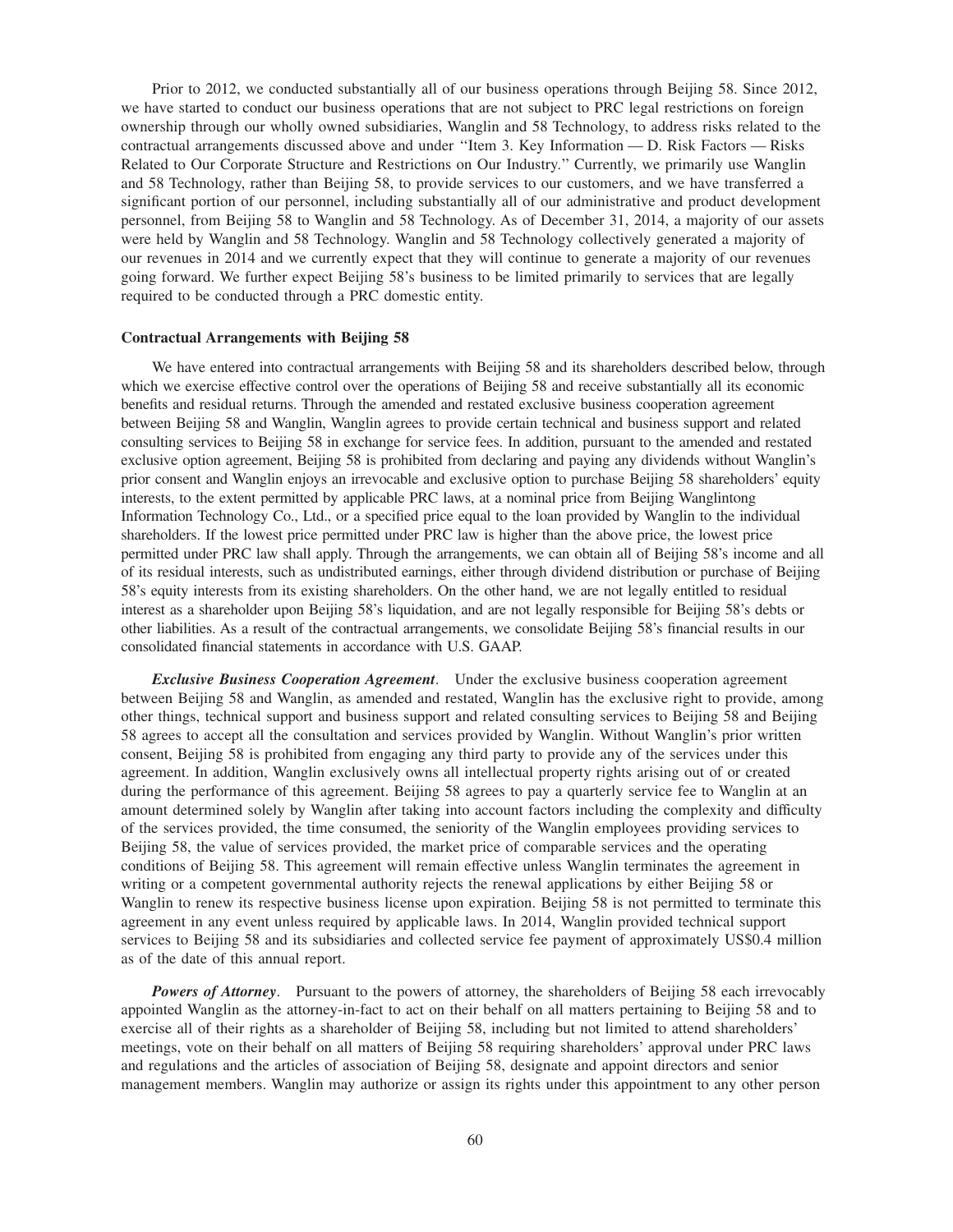or entity at its sole discretion without prior notice to the shareholders of Beijing 58. Each power of attorney will remain in force until the shareholder ceases to hold any equity interest in Beijing 58.

*Equity Interest Pledge Agreements*. Under the equity interest pledge agreements between Wanglin, Beijing 58 and the shareholders of Beijing 58, as amended and restated, the shareholders pledged all of their equity interests in Beijing 58 to Wanglin to guarantee Beijing 58's and Beijing 58's shareholders' performance of their obligations under the contractual arrangements including, but not limited to, the payments due to Wanglin for services provided. If Beijing 58 or any of Beijing 58's shareholders breaches its contractual obligations under the contractual arrangements, Wanglin, as the pledgee, will be entitled to certain rights and entitlements, including receiving proceeds from the auction or sale of whole or part of the pledged equity interests of Beijing 58 in accordance with legal procedures. Wanglin has the right to receive dividends generated by the pledged equity interests during the term of the pledge. If any event of default as provided in the contractual arrangements occurs, Wanglin, as the pledgee, will be entitled to dispose of the pledged equity interests in accordance with PRC laws and regulations. The pledge will become effective on the date when the pledge of equity interests contemplated in these agreements are registered with the relevant local administration for industry and commerce and will remain binding until Beijing 58 and its shareholders discharges all their obligations under the contractual arrangements. We registered these equity interest pledge agreements with Chaoyang Branch of Beijing Administration for Industry and Commerce in July 2013.

*Exclusive Option Agreements*. Under the exclusive option agreements between Wanglin, as amended and restated, each of the shareholders of Beijing 58 and Beijing 58, each of the shareholders irrevocably granted Wanglin or its designated representative(s) an exclusive option to purchase, to the extent permitted under PRC law, all or part of his, her or its equity interests in Beijing 58. In addition, Wanglin has the option to acquire all the equity interests of Beijing 58 for either a nominal price from Beijing Wanglintong Information Technology Co., Ltd., or a specified price equal to the loan provided by Wanglin to the individual shareholders. If the lowest price permitted under PRC law is higher than the above price, the lowest price permitted under PRC law shall apply. Wanglin or its designated representative(s) have sole discretion as to when to exercise such options, either in part or in full. Without Wanglin's prior written consent, Beijing 58's shareholders shall not transfer, donate, pledge, or otherwise dispose any equity interests in Beijing 58. These agreements will remain effective until all equity interests held in Beijing 58 by the Beijing 58's shareholders are transferred or assigned to Wanglin or Wanglin's designated representatives. At the moment, we cannot exercise the exclusive option to purchase the current shareholders' equity interests in Beijing 58 due to the PRC regulatory restrictions on foreign ownership in the value-added telecommunications services. We intend to exercise such option once China opens up these industries to foreign investment.

*Loan Agreements*. Pursuant to the loan agreements between Wanglin and each individual shareholder of Beijing 58, Wanglin provided interest-free loans with an aggregate amount of approximately RMB7.8 million (US\$1.3 million) to the individual shareholders of Wanglin for the sole purpose of funding the capital increase of Beijing 58. The loans can be repaid by transferring the individual shareholders' equity interest in Beijing 58 to Wanglin or its designated person pursuant to Exclusive Option Agreements. The term of each loan agreement is ten years from the date of the agreement expiring on December 1, 2021 and can be extended with the written consent of both parties before expiration.

In the opinion of our PRC counsel, Han Kun Law Offices, these contractual arrangements are valid, binding and enforceable under current PRC laws. However, these contractual arrangements may not be as effective in providing control as direct ownership. There are substantial uncertainties regarding the interpretation and application of current or future PRC laws and regulations. For a description of the risks related to our corporate structure, please see ''Item 3. Key Information — D. Risk Factors — Risks Related to Our Corporate Structure and Restrictions on Our Industry.''

## **D. Property, Plants and Equipment**

In September 2014, we entered into an agreement with Beijing Electronics Zone Investment and Development Co., Ltd., or BEZ, to purchase approximately 45,000 square meters of office space in Chaoyang District, Beijing, for RMB1,033.0 million (approximately US\$166.5 million). The location will be used for our new corporate headquarters to accommodate our business expansion and increase in headcount. The first building,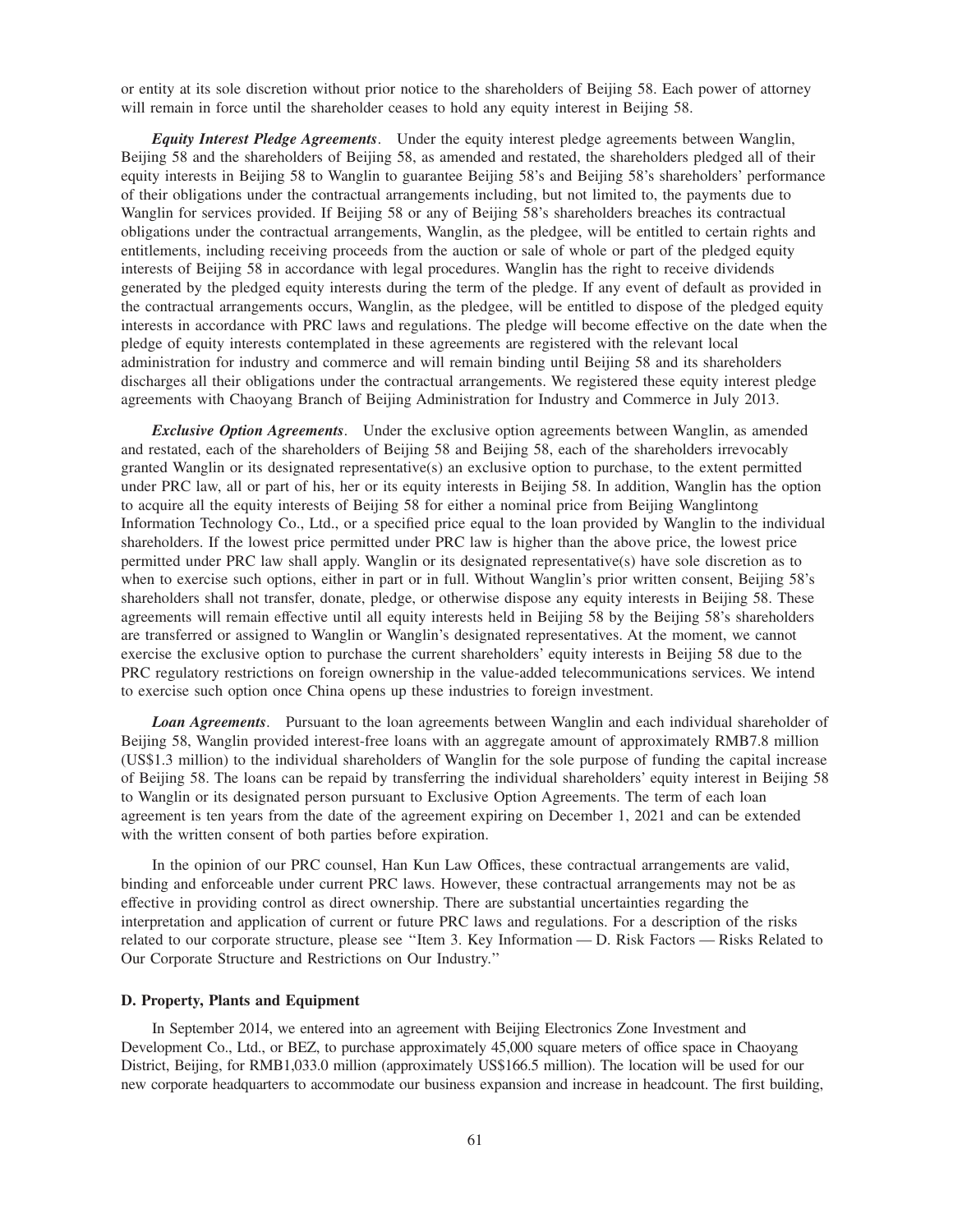which accounts for approximately 37% of the total new office space, is expected to be ready for occupancy in October 2015. The remaining new office space is expected to be ready for occupancy in July 2016.

Our principal headquarter offices located on leased premises at Block E, The North American International Business Center comprise 7,939 square meters in Beijing, China and we have an additional 9,872 square meters leased office spaces in other locations in Beijing, China. We also maintain leased offices in 33 additional cities in China totaling 75,424 square meters. We lease our premises from unrelated third parties under non-cancelable operating lease agreements. The leases typically have terms of one to five years, some of which are due to expire during 2015 or 2016.

Our servers are primarily hosted at internet data centers owned by major domestic internet data center providers. The hosting services agreements typically have one-year terms and are renewed automatically upon expiration. We believe that we will be able to obtain adequate facilities, principally through leasing, to accommodate our future expansion plans.

## **ITEM 4A. UNRESOLVED STAFF COMMENTS**

None.

# **ITEM 5. OPERATING AND FINANCIAL REVIEW AND PROSPECTS**

*The following discussion and analysis of our financial condition and results of operations should be read in conjunction with our consolidated financial statements and the related notes included elsewhere in this annual report on Form 20-F. This discussion and analysis may contain forward-looking statements based upon current expectations that involve risks and uncertainties. Our actual results may differ materially from those anticipated in these forward-looking statements as a result of various factors, including those set forth under ''Item 3. Key Information — D. Risk Factors'' or in other parts of this annual report on Form 20-F.*

#### **A. Operating Results**

#### **Overview**

We operate an online marketplace serving local merchants and consumers in China. Our online marketplace enables local merchants and consumers to connect, share information and conduct business.

We generate revenues primarily from memberships and online marketing services. Our average quarterly paying merchant members increased from approximately 187,000 in 2012 to approximately 323,000 in 2013 and further to approximately 529,000 in 2014. The average paying merchant members reached approximately 605,000 in the fourth quarter of 2014. Merchants that purchase memberships also comprise our target customer base for our online marketing services, which are typically not included in the basic membership.

Our revenues have experienced significant growth. Our revenues increased from US\$87.1 million in 2012 to US\$145.7 million in 2013 and further to US\$265.0 million in 2014. The increase was primarily due to an increase in the number of our paying merchant members, which was driven by our deeper penetration into the existing and additional locations and increased monetization of major content categories. Meanwhile, our online marketing services revenues grow rapidly during these periods. In the three years ended December 31, 2014, our gross profit increased significantly while our gross margin improved in each period, primarily due to economies of scale as we expanded our business.

We have invested heavily in brand promotion and expansion of our field sales team, particularly in 2011 and 2014. Sales and marketing expenses, as a percentage of our revenues, have decreased significantly in 2013 and 2014. We have also invested in building a sizable and capable product development and engineering team. We believe our prior investments will contribute to value creation and significant operating leverage in the long term. In 2015, we expect to increase advertising expenses particularly to promote our mobile services and grow 58 Home services. We will continue to increase the size of our field sales and customer services teams who are helping to increasing our paying merchant members and better upsell online marketing services. We expect to continue to increase our investment in research and development for innovations and enhancement of our user experience of the platforms. We incurred net loss of US\$30.4 million in 2012, we had a net income of US\$19.6 million and US\$22.6 million in 2013 and 2014, respectively.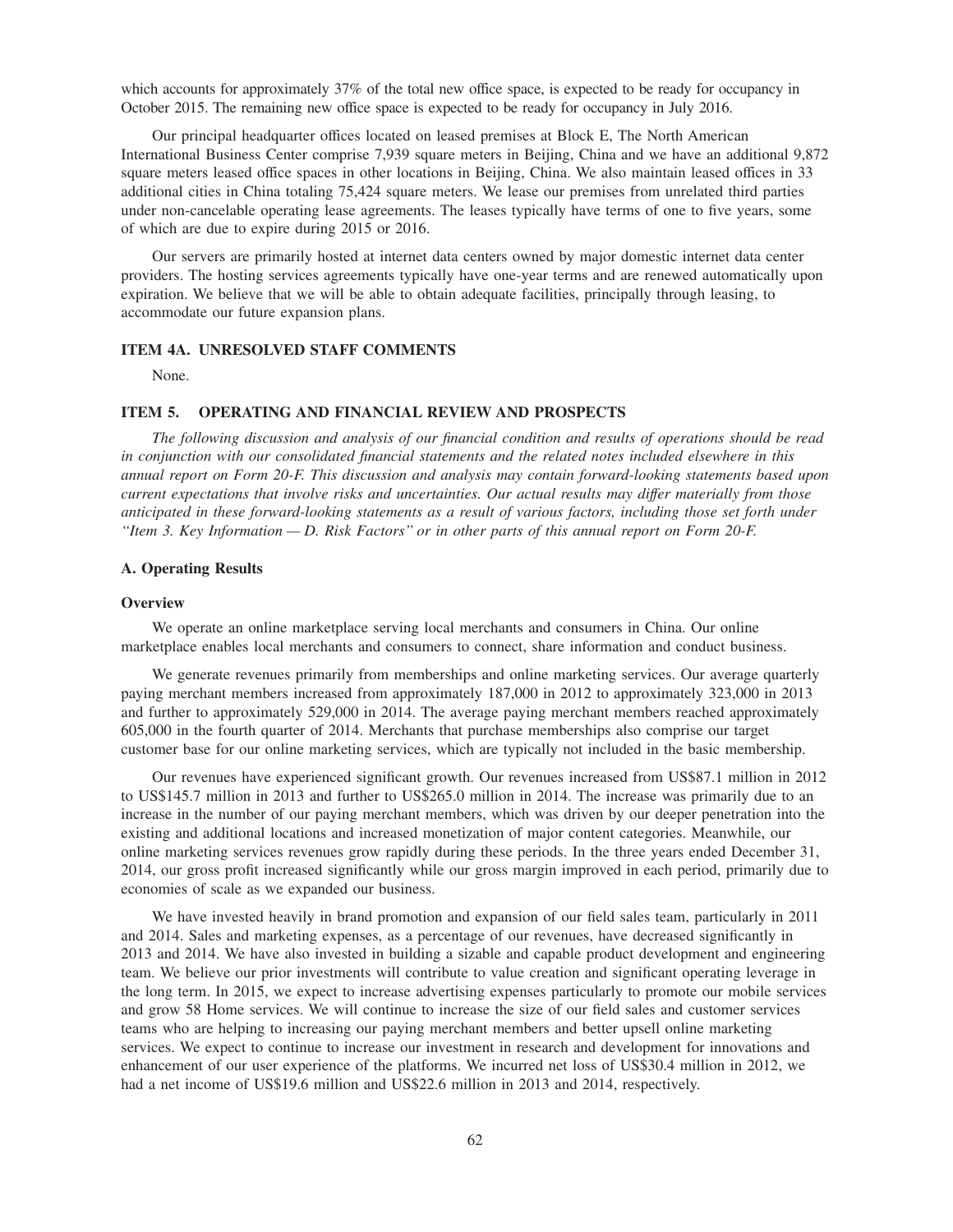#### **How We Generate Revenues**

While many of our users browse and post information on our online marketplace for free, we generate revenues from the following services:

### *Membership*

A membership is a basic service package mainly consisting of merchant certification, display of an online storefront on our marketplace; preferential listing benefits such as daily priority listings and higher quota for daily listings and access to our dedicated customer service support team and online account management system. Merchants who subscribe to our membership can enjoy more services and achieve more effective marketing than non-paying merchants on our marketplace.

We offer memberships of varying lengths across different content categories. Memberships in the yellow pages and jobs categories are primarily 12-month packages. Memberships in the housing category are primarily one- to three-month packages. We acquire a majority of paying merchant members through our field sales team. Our centralized and dedicated tele-customer service team supports our paying merchant members during their membership to enhance the effectiveness of the member's marketing efforts and improve the likelihood of membership renewal. A majority of our paying merchant members are small and medium-sized local merchants. The competitive landscape of such merchants changes quickly and many only have temporary recruiting or marketing needs from time to time. We believe our field sales and customer service teams have been effective in increasing the number of our paying merchant members, retaining high quality existing paying merchant members and increasing spending by our existing paying merchant members, all of which are important to the growth of our revenues.

Most paying merchant members pay their membership fees in advance. Such advance payments are made to our field sales team or through our membership subscription webpage and are recorded as customer advances and deposits. Once a member completes the purchase of membership, we deduct such amount from the customer advances and deposits account and record it as deferred revenues. The amounts of revenues are recognized ratably over the contract period for the membership services.

### *Online Marketing Services*

Our online marketing services primarily include listing services, such as real-time bidding and priority listing, and marketing services through collaboration with third-party internet companies in China.

Merchants can use our real-time bidding services to bid for the most prominent placement of their listings in specific categories and locations on a daily or CPC basis. We have developed a user-friendly bidding system, through which merchants can generate text- and graphic-based descriptions for their listings and bid on placements of their listings for the following day or on a CPC basis. We provide reference bidding prices based on certain metrics, such as traffic, number of clicks generated by precedent placements and the previous day's prices.

Merchants can also purchase our priority listing services, which place their listings below real-time bidding listings and above paying merchant members' listings. Merchants can purchase listing placements of varying duration from several hours to several days to several weeks.

We collaborate with third-party internet companies by placing the marketing links of their marketing customers on the relevant listing pages on our online marketplace. We generate revenues based on the number of clicks or cost-per-thousand impressions at pre-determined prices.

We also provide other online marketing services, such as resume downloads, text- or graphic-based displays and brand promotion services for varying time periods ranging from a day to several months based on the duration of services or performance criteria, such as number of clicks, effective phone calls and new user registrations.

Merchants are required to make payments in advance before purchasing online marketing services. Advance payments made by merchants are recorded as customer advances and deposits. Once a merchant completes the purchase of services, the amount is recorded as deferred revenues. Revenues from time-based services are recognized ratably over the service period. Revenues from performance-based services are recognized when the agreed performance criteria are achieved.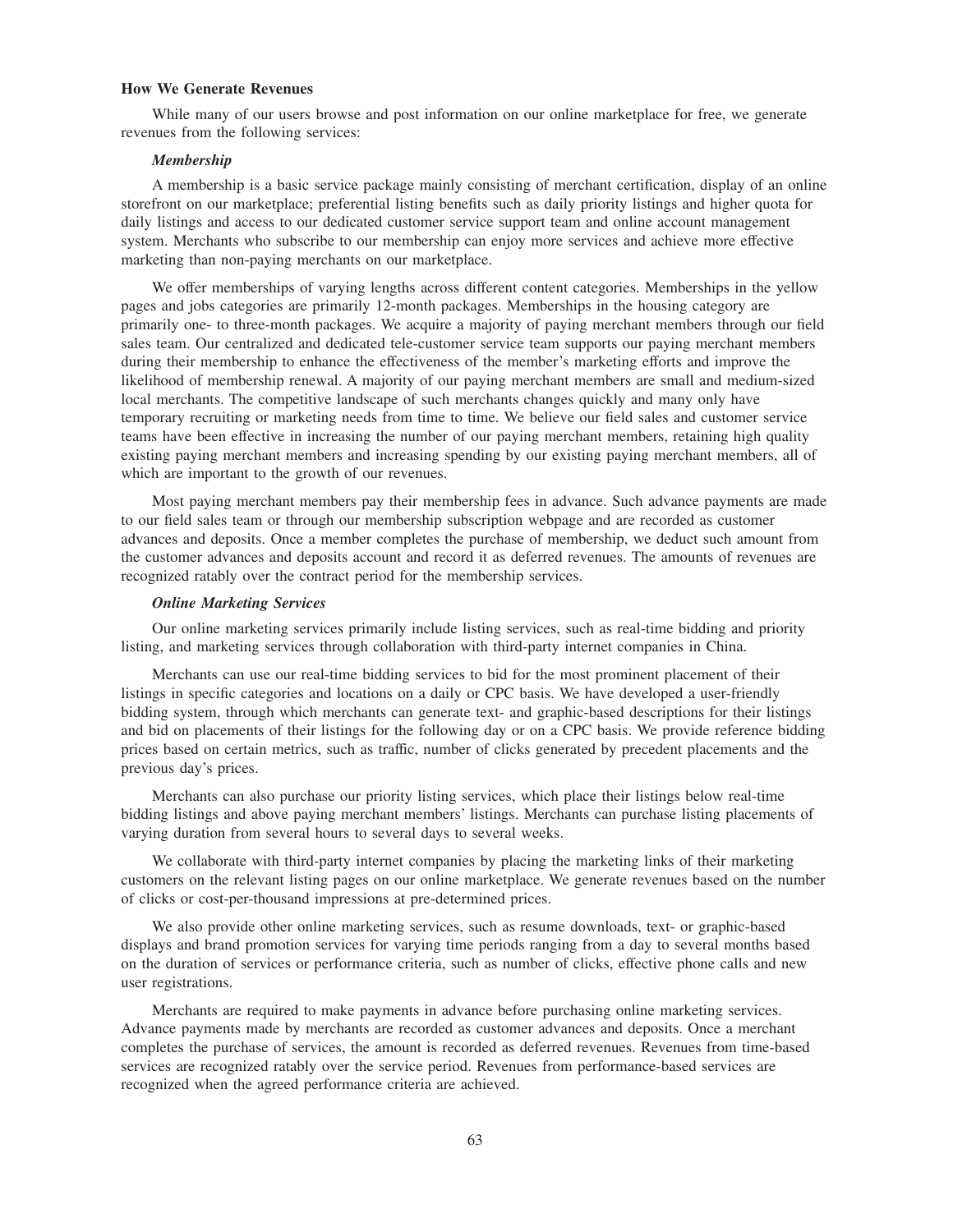#### *Other Services*

Revenues from other services are mainly related to group buying services. We began offering group buying services in June 2010 and have significantly scaled back these services since mid-2012.

#### **Taxation**

## *Cayman Islands*

We are incorporated in the Cayman Islands. Under the current laws of the Cayman Islands, we are not subject to tax on income or capital gains. Additionally, upon payments of dividends to our shareholders, no Cayman Islands withholding tax will be imposed.

#### *British Virgin Islands*

We are exempted from income tax in the British Virgin Islands on our foreign-derived income. There are no withholding taxes in the British Virgin Islands.

### *Hong Kong*

The operations in Hong Kong have incurred net accumulated operating losses for income tax purpose. The corporate income tax rate in Hong Kong is 16.5%.

## *PRC*

Pursuant to the EIT Law, which became effective on January 1, 2008, foreign-invested enterprises and domestic companies are subject to enterprise income tax at a uniform rate of 25%. In addition, HNTEs will enjoy a preferential enterprise income tax rate of 15% under the EIT Law. Beijing 58, our consolidated affiliated entity, and Wanglin, one of our PRC subsidiaries, qualified as HNTE under the EIT Law, are eligible for a preferential enterprise income tax rate of 15% for the period from 2012 to 2014, so long as they obtain approval from relevant tax authority if they are profitable during the period. Beijing 58 submitted its HNTE status renewal applications in mid-April 2015. Wanglin will submit its HNTE status renewal application by the end of May 2015. Both companies are expected to complete the approval process within three months thereafter.

As we had net operating losses or net operating loss carryforward for the years ended December 31, 2012 and 2013, we had not incurred any PRC income taxes for those periods. For the year ended December 31, 2014, Wanglin had taxable income and accrued approximately US\$6.2 million income tax expense. Wanglin was determined as a software enterprise in July 2014. In April 2015, Wanglin submitted its application for preferential tax treatment for software enterprise and was informed by the tax authority that it was granted a two-year EIT exemption and a 50% reduction on its taxable income for the subsequent three years effective retroactively from January 1, 2014. Wanglin paid approximately US\$1.2 million income tax in 2014 and will apply for refund in 2015.

Prior to January 1, 2012, pursuant to Provisional Regulation of China on Business Tax and its implementing rules, any entity or individual rendering services in the territory of PRC is generally subject to a business tax at the rate of 5% on the revenues generated from provision of such services. Our PRC subsidiaries and consolidated affiliated entities were subject to business tax at the rate of 5% for the membership and online marketing services. Effective January 1, 2012, the PRC Ministry of Finance and the State Administration of Taxation launched a Business Tax to Value-Added Tax Transformation Pilot Program, or the VAT Pilot Program, which imposes VAT in lieu of business tax for certain ''modern service industries'' in certain regions. According to the implementation circulars released by the Ministry of Finance and the State Administration of Taxation on the VAT Pilot Program, the ''modern service industries'' include research, development and technology services, information technology services, cultural innovation services, logistics support, lease of corporeal properties, attestation and consulting services. Our subsidiaries in different regions were affected at different times as the VAT Pilot Program was rolled out. Most of our entities were subject to the VAT Pilot Program as of December 31, 2014, or specifically, VAT at rate of 6% in lieu of business tax. With the adoption of the VAT Pilot Program, our revenues are subject to VAT. VAT payable on goods sold or taxable services provided by a general VAT taxpayer for a taxable period is the net balance of the output VAT for the period after crediting the input VAT for the period. Hence, the amount of VAT payable does not result directly from output VAT generated from goods sold or taxable services provided. Therefore, we have adopted the net presentation of VAT.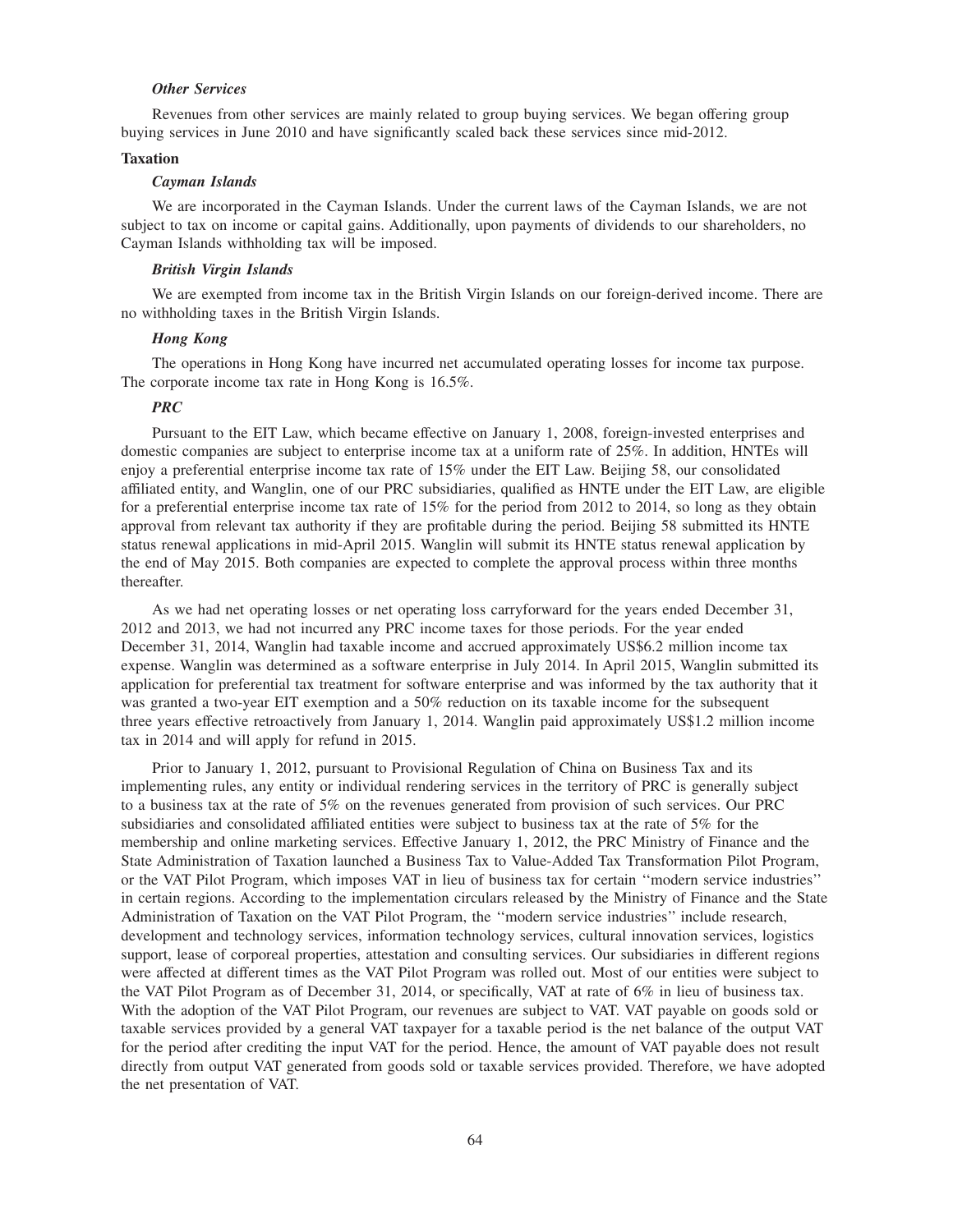#### **Critical Accounting Policies**

We prepare our financial statements in conformity with U.S. GAAP, which requires us to make judgments, estimates and assumptions. We continually evaluate these estimates and assumptions based on the most recently available information, our own historical experience and various other assumptions that we believe to be reasonable under the circumstances. Since the use of estimates is an integral component of the financial reporting process, actual results could differ from our expectations as a result of changes in our estimates.

An accounting policy is considered critical if it requires an accounting estimate to be made based on assumptions about matters that are highly uncertain at the time such estimate is made, and if different accounting estimates that reasonably could have been used, or changes in the accounting estimates that are reasonably likely to occur periodically, could materially impact the consolidated financial statements. The selection of critical accounting policies, the judgments and other uncertainties affecting application of those policies, and the sensitivity of reported results to changes in conditions and assumptions are factors that should be considered when reviewing our consolidated financial statements. We believe that the following accounting policies involve a higher degree of judgment and complexity in their application and require us to make significant accounting estimates. The following descriptions of critical accounting policies, judgments and estimates should be read in conjunction with our consolidated financial statements and other disclosures included in this annual report.

### *Revenue Recognition*

We generate revenues primarily from membership and online marketing services. Revenue is recognized when persuasive evidence of an arrangement exists, the price is fixed or determinable, service is performed and collectability of the related fee is reasonably assured.

We have adopted the gross presentation for business tax and related surcharges pursuant to ASC 605-45, ''Revenue Recognition: Principal Agent Considerations''. The amount of business tax and related surcharges included in revenues and cost of revenues were US\$4.4 million, US\$1.7 million and US\$1.6 million for the years ended December 31, 2012, 2013 and 2014, respectively. Effective January 1, 2012, the PRC Ministry of Finance and the State Administration of Taxation launched the Value Added Tax (''VAT'') Pilot Program for certain industries in certain regions. According to the implementation circulars released by the Ministry of Finance and the State Administration of Taxation on the Pilot Program, the ''Modern Service Industries'' includes research, development and technological services, information technology services, cultural innovation services, logistics support, lease of corporeal properties, attestation and consulting services. Subsidiaries in different regions were affected at different times as the program was rolled out. Most of the Company's entities were subject to the VAT Pilot Program as of December 31, 2014. With the adoption of the Pilot Program, our revenues are subject to VAT payable on goods sold or taxable labor services provided by a general VAT taxpayer for a taxable period. VAT payable is the net balance of the output VAT for the period after crediting the input VAT for the period. Hence, the amount of VAT payable does not result directly from output VAT generated from goods sold or taxable labor services provided. As such, we have adopted the net presentation of VAT.

*Membership.* A membership is a basic services package mainly consisting of the following services: customer certification, display of an online storefront on our marketplace, preferential listing benefits such as limited daily priority listings and higher quota for free daily listings and access to our dedicated customer service support team and online account management system. Membership revenues are recognized ratably over the contract period when membership services are provided.

*Online marketing services*. Our online marketing services include time-based services and performancebased services. Revenues from time-based services are recognized ratably over the service period. Revenues from performance-based services are recognized when the agreed performance criteria are achieved. For service arrangements that include multiple deliverables, revenues are allocated to each unit of accounting based on relative selling price of each unit of accounting according to the selling price hierarchy established by ASU No. 2009-13. We use (a) vendor-specific objective evidence of selling price, if it exists, (b) otherwise,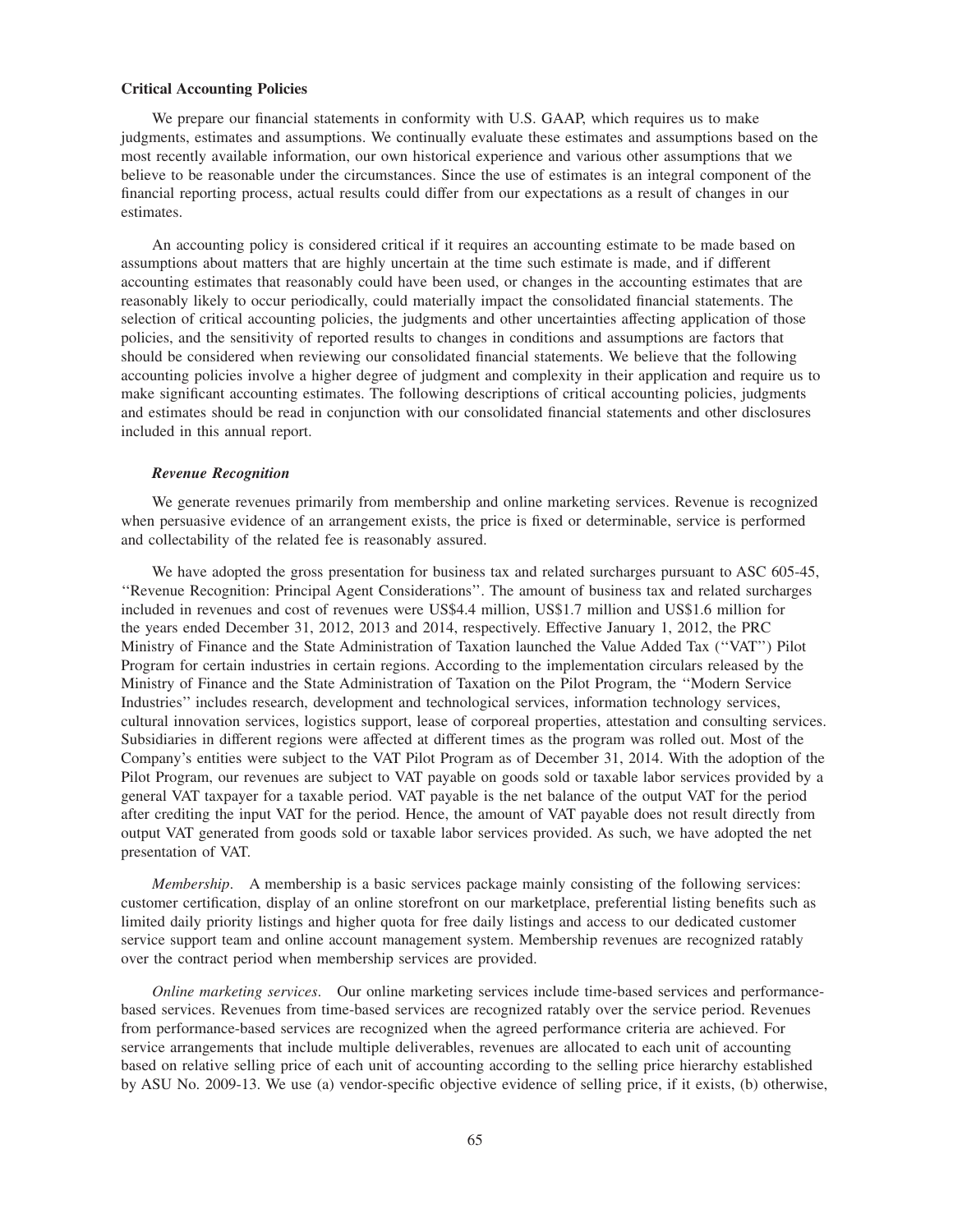third-party evidence of selling price. If neither (a) nor (b) exists, we will use (c) the management's best estimate of the selling price for that deliverable. Selling price is generally determined by vendor specific objective evidence.

#### *Income taxes*

Current income taxes are provided on the basis of net income for financial reporting purposes, adjusted for income and expense items which are not assessable or deductible for income tax purposes, in accordance with the regulations of the relevant tax jurisdictions. Deferred income taxes are provided using the liability method. Under this method, deferred income taxes are recognized for the tax consequences of temporary differences by applying enacted statutory rates applicable to future years to differences between the financial statement carrying amounts and the tax bases of existing assets and liabilities. The tax base of an asset or liability is the amount attributed to that asset or liability for tax purposes. The effect on deferred taxes of a change in tax rates is recognized in the statement of comprehensive loss in the period of change. A valuation allowance is provided to reduce the amount of deferred tax assets if it is considered more likely than not that some portion of, or all of the deferred tax assets will not be realized.

The guidance prescribes a more likely than not threshold for financial statement recognition and measurement of a tax position taken or expected to be taken in a tax return. Guidance was also provided on derecognition of income tax assets and liabilities, classification of current and deferred income tax assets and liabilities, accounting for interest and penalties associated with tax positions, accounting for income taxes in interim periods, and income tax disclosures. Significant judgment is required in evaluating our uncertain tax positions and determining its provision for income taxes. We recognize interests and penalties, if any, under accrued expenses and other current liabilities on our balance sheet and under other expenses in our statement of comprehensive income/(loss). We did not have any interest or penalties associated with tax positions as of December 31, 2012, 2013 and 2014. As of December 31, 2012, 2013 and 2014, we did not have any significant unrecognized uncertain tax positions.

In order to assess uncertain tax positions, we apply a more likely than not threshold and a two-step approach for the tax position measurement and financial statement recognition. Under the two-step approach, the first step is to evaluate the tax position for recognition by determining if the weight of available evidence indicates that it is more likely than not that the position will be sustained, including resolution of related appeals or litigation processes, if any. The second step is to measure the tax benefit as the largest amount that is more than 50% likely of being realized upon settlement.

#### *Share-Based Compensation*

All share-based awards to employees and directors, including share options, ordinary shares awards and restricted share units (''RSUs''), are measured at the grant date based on the fair value of the awards. Sharebased compensation, net of forfeitures, is recognized as expense on a straight-line basis over the requisite service period, which is the vesting period.

## *Share options*

We used the Binominal option pricing model to determine the fair value of share options. account for share-based compensation expenses using an estimated forfeiture rate at the time of grant and revised, if necessary, in subsequent periods if actual forfeitures differ from initial estimates. Share-based compensation expenses were recorded net of estimated forfeitures such that expense was recorded only for those share-based awards that are expected to vest. Historically, our share-based compensation expenses were relatively low.

We adopted an employee stock option plan, or the 2010 Plan, in March 2010. The maximum number of shares in respect of which share awards may be granted under the 2010 Plan is 20,173,225. The 2010 Plan will terminate automatically 10 years after its adoption, unless terminated earlier by our shareholders' approval.

We adopted a share incentive plan, or the 2013 Plan, in September 2013. The maximum aggregate number of shares which may be issued pursuant to all awards under the 2013 Plan, is 2,800,000 shares as of the date of its adoption. The number of shares reserved for future issuances under the 2013 Plan will be increased by a number equal to 1.5% of the total number of outstanding shares on the last day of the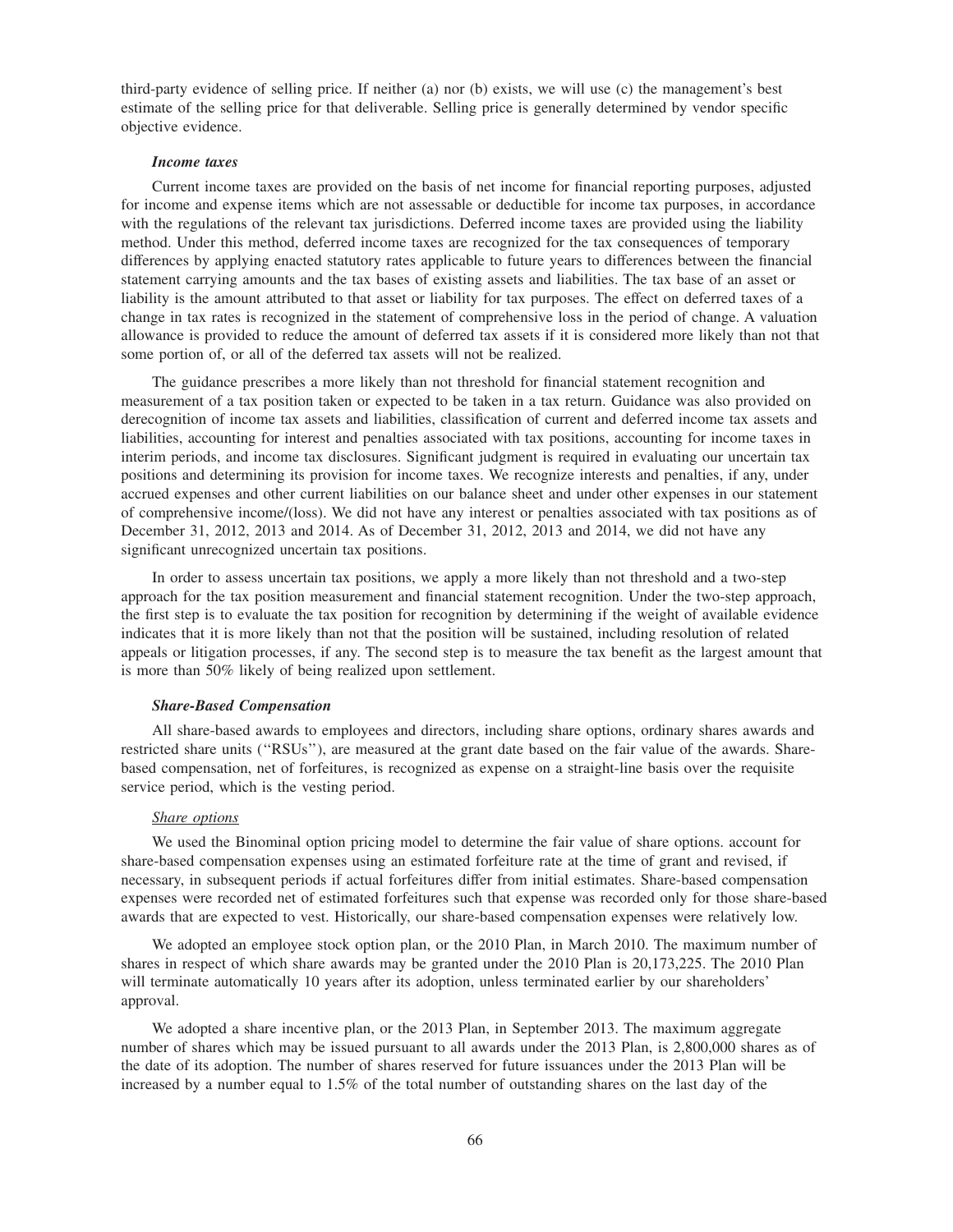immediately preceding calendar year, on the first day of each calendar year during the term of the 2013 Plan beginning in 2015, or such lesser number of ordinary shares as determined by our board of directors. In addition, in April, in connection with our acquisition of a strategic stake in Ganji, we further increased such number of maximum aggregate number of shares which may be issued by an additional 7,000,000 ordinary shares, reserved for future grants.

58 Daojia adopted its 2015 Share Incentive Plan, or the Daojia 2015 Plan, in February 2015. The maximum aggregate number of shares which may be issued pursuant to all awards under the Daojia 2015 Plan is 20,000,000 ordinary shares of 58 Daojia.

A summary of our share option activities under our 2010 Plan and 2013 Plan is presented below (share and per share information is presented to give retroactive effect to the share splits that we have conducted so far).

|                                             | Number of<br><b>Options</b><br><b>Granted</b> | <b>Exercise</b><br>Price | <b>Fair Value of</b><br>the Options<br>as of the<br><b>Grant Date</b> | <b>Fair Value of</b><br>the Underlying<br><b>Ordinary Shares</b><br>as of the<br><b>Grant Date</b> | <b>Intrinsic Value</b><br>as of the<br><b>Grant Date</b> |  |
|---------------------------------------------|-----------------------------------------------|--------------------------|-----------------------------------------------------------------------|----------------------------------------------------------------------------------------------------|----------------------------------------------------------|--|
|                                             |                                               | US\$                     | US\$                                                                  | US\$                                                                                               | US\$                                                     |  |
| March 31, $2012$                            | 479,000                                       | 2.300                    | 1.310                                                                 | 2.379                                                                                              | 0.079                                                    |  |
| May 31, 2012 $\ldots \ldots \ldots \ldots$  | 342,000                                       | 2.300                    | 1.320                                                                 | 2.379                                                                                              | 0.079                                                    |  |
| August 31, 2012                             | 35,500                                        | 2.300                    | 1.320                                                                 | 2.379                                                                                              | 0.079                                                    |  |
| November 30, $2012$                         | 264,000                                       | 2.300                    | 1.330                                                                 | 2.484                                                                                              | 0.184                                                    |  |
| December 31, $2012$                         | 192,000                                       | 2.300                    | 1.340                                                                 | 2.484                                                                                              | 0.184                                                    |  |
| January $1, 2013$                           | 1,187,000                                     | 2.300                    | 1.340                                                                 | 2.484                                                                                              | 0.184                                                    |  |
| July 31, 2013 $\dots \dots \dots \dots$     | 1,900,000                                     | 2.500                    | 3.500                                                                 | 5.286                                                                                              | 2.786                                                    |  |
| September 17, 2013 $\ldots \ldots \ldots$   | 30,000                                        | 2.500                    | 3.500                                                                 | 5.286                                                                                              | 2.786                                                    |  |
| October 14, 2013                            | 646,000                                       | 5.600                    | 3.770                                                                 | 6.720                                                                                              | 1.120                                                    |  |
| October 30, 2013                            | 70,000                                        | 8.500                    | 4.580                                                                 | 8.500                                                                                              |                                                          |  |
| February 27, 2014 $\ldots \ldots \ldots$    | 138,200                                       | 15.950                   | 12.060                                                                | 21.000                                                                                             | 5.05                                                     |  |
| May 14, 2014 $\ldots \ldots \ldots \ldots$  | 109,200                                       | 18.460                   | 10.250                                                                | 19.260                                                                                             | 0.8                                                      |  |
| June 25, 2014 $\ldots \ldots \ldots \ldots$ | 217,000                                       | 20.000                   | 12.440                                                                | 22.950                                                                                             | 2.95                                                     |  |
| November 3, $2014$                          | 257,200                                       | 17.770                   | 10.740                                                                | 19.840                                                                                             | 2.07                                                     |  |
|                                             |                                               |                          |                                                                       |                                                                                                    |                                                          |  |

In February 2015, our board of directors approved to grant options to purchase an aggregate of 201,600 Class A ordinary shares to certain of our employees, with the exercise price of such options being US\$18.68 per share.

In February and April 2015, 58 Daojia granted options to purchase an aggregate of 10,651,000 ordinary shares of 58 Daojia and 9,100,000 restricted shares of 58 Daojia to its employees and the employees of certain other subsidiaries and affiliated companies of our company.

In April 2015, our Compensation Committee approved the grant of options to purchase 7,000 of our Class A ordinary shares to certain employees of our company under the 2013 Plan.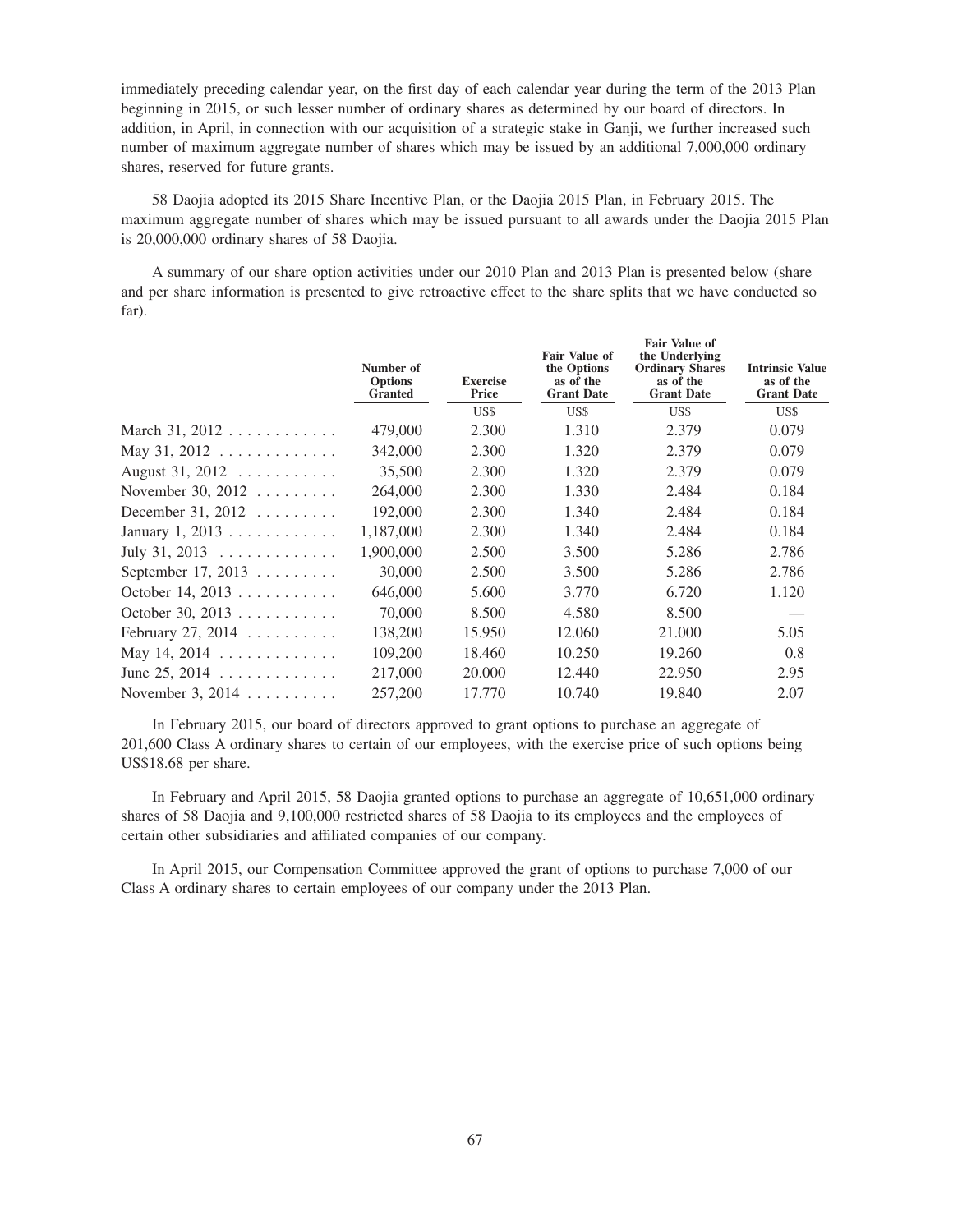We estimated the fair value of share options using the binominal option-pricing model with the assistance from an independent valuation firm. The fair value of each option grant is estimated on the date of grant with the following assumptions.

|                                                                    | March 31.<br>2012 | 2012     | May 31, November 30,<br>2012 | December 31,<br><b>2012 And</b><br>January 1,<br>2013 | July 31, and<br>September 17,<br>2013 | October 14, and<br>October 30,<br>2013 | February 27,<br>2014 | <b>May 14,</b><br>2014 | June 25.<br>2014 | November 3,<br>2014 |
|--------------------------------------------------------------------|-------------------|----------|------------------------------|-------------------------------------------------------|---------------------------------------|----------------------------------------|----------------------|------------------------|------------------|---------------------|
| Expected volatility <sup>(1)</sup>                                 | 63.3%             | 63.1%    | 54.8%                        | 59.1%                                                 | 55.6%                                 | 54.1%                                  | 53.3%                | 52.8%                  | 52.5%            | 50.8%               |
| Risk-free interest rate<br>$(\text{per annum})^{(2)}$              | 2.713%            | 3.204%   | 2.032%                       | 2.032\%                                               | 2.877%                                | $3.100\%$                              | 3.730%               | 3.170\%                | 3.200%           | 3.010\%             |
| Exercise multiple <sup>(3)</sup>                                   |                   |          | $\bigcap$                    |                                                       |                                       | $\bigcap$<br>∠                         |                      |                        |                  |                     |
| Expected dividend yield $(4)$                                      | $0.00\%$          | $0.00\%$ | 0.00%                        | $0.00\%$                                              | $0.00\%$                              | $0.00\%$                               | $0.00\%$             | $0.00\%$               | $0.00\%$         | $0.00\%$            |
| Expected term (in years) <sup>(5)</sup> . .                        | 10                | 10       | 10                           | 10                                                    | 10                                    | 10                                     | 10                   | 10                     | 10               | 10                  |
| Expected forfeiture rate<br>$(post-vesting)^{(6)}$<br>$\mathbf{1}$ | $3.5\%$           | 3.5%     | $3.2\%$                      | $3.2\%$                                               | 3.3%                                  | $1.0\%$                                | 0.4%                 | 0.4%                   | $0.4\%$          | 0.3%                |

Notes:

- (1) We estimated expected volatility based on the annualized standard deviation of the daily return embedded in historical share prices of comparable companies with a time horizon close to the expected expiry of the term.
- (2) We estimated risk-free interest rate based on the yield to maturity of US\$ denominated Chinese Government bonds with a maturity similar to the expected expiry of the term.
- (3) The exercise multiple is estimated as the ratio of fair value of underlying shares over the exercise price as at the time the option is exercised, based on a consideration of research study regarding exercise pattern based on historical statistical data.
- (4) Expected dividend yield: We have never declared or paid any cash dividends on our capital stock, and we do not anticipate any dividend payments on our ordinary shares in the foreseeable future.
- (5) Expected term (in years): Expected term is the contract life of the option.
- (6) Expected forfeiture rate (post-vesting): Estimated based on historical employee turnover rate after each option grant.

Determining the fair value of our ordinary shares required us to make complex and subjective judgments, assumptions and estimates, which involved inherent uncertainty. Had our management used different assumptions and estimates, the resulting fair value of our ordinary shares and the resulting share-based compensation expenses could have been different.

## *Restricted share units*

Restricted share units (RSUs) issued to our employees are measured based on the grant date fair value of the award and recognized as compensation expense based on the straight-line vesting method, net of estimated forfeitures, over the requisite service period, with a corresponding impact reflected in additional paid-in capital. The fair value of RSUs was based on the fair value of our underlying ordinary shares on the grant date.

The following table sets forth certain information regarding the RSUs granted to our employees in 2014 with share and per share information.

| Number of<br><b>RSUs</b><br><b>Granted</b> | <b>Fair Value per</b><br><b>Ordinary Share</b><br>as of the<br><b>Grant Date</b> | <b>Type/Methodology</b><br>of Valuation    |  |  |  |  |
|--------------------------------------------|----------------------------------------------------------------------------------|--------------------------------------------|--|--|--|--|
|                                            | US\$                                                                             | US\$                                       |  |  |  |  |
| 59,400                                     | 21.000                                                                           | Contemporaneous/Stock Price <sup>(1)</sup> |  |  |  |  |
| 113,800                                    | 19.260                                                                           | Contemporaneous/Stock Price $(1)$          |  |  |  |  |
| 383,000                                    | 22.950                                                                           | Contemporaneous/Stock Price <sup>(1)</sup> |  |  |  |  |
| 392,400                                    | 19.840                                                                           | Contemporaneous/Stock Price                |  |  |  |  |
|                                            |                                                                                  |                                            |  |  |  |  |

Note:

(1) The fair values of restricted share units are based on stock price of our company on grant dates.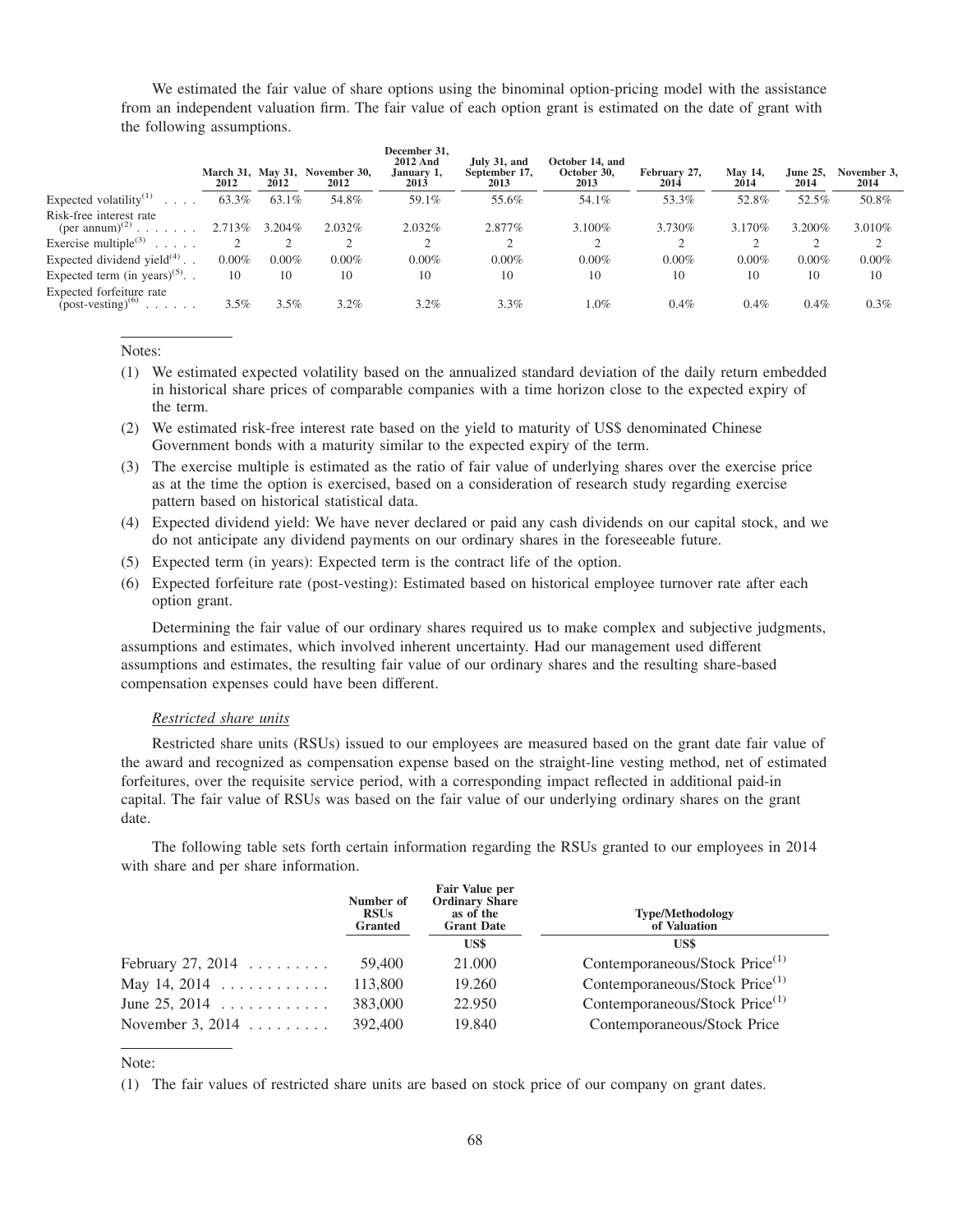In February 2015, our board of directors approved to grant 392,308 restricted share units to employees of our company under the 2013 Plan.

In April 2015, our Compensation Committee approved the grant of 432,000 restricted share units to management and other employees of our company under the 2013 Plan.

## *Fair Value of Our Ordinary Shares*

Prior to our initial public offering, we were a private company with no quoted market prices for our ordinary shares. We therefore needed to make estimates of the fair value of our ordinary shares at various dates for the purpose of determining the fair value of our ordinary shares at the date of the grant of a sharebased compensation award to our employees as one of the inputs into determining the grant date fair value of the award.

The following table sets forth the fair value of our ordinary shares estimated at different times prior to our initial public offering with the assistance from an independent valuation firm.

| <b>Date</b>                             | <b>Equity</b><br>Value<br>(US\$'000) | <b>Fair Value</b><br><b>Per Share</b><br>(US\$) | <b>DLOM</b> | <b>Discount</b><br>Rate | Type of<br><b>Valuation</b> |
|-----------------------------------------|--------------------------------------|-------------------------------------------------|-------------|-------------------------|-----------------------------|
|                                         | 361,104                              | 2.379                                           | 20%         | 21.0%                   | Contemporaneous             |
| December 31, 2012 and January 1, 2013.  | 375,532                              | 2.484                                           | 20%         | 22.0%                   | Contemporaneous             |
| July 31 and September 17, 2013 $\ldots$ | 728,321                              | 5.286                                           | $9\%$       | 19.0%                   | Contemporaneous             |
| October 14, 2013                        | 885,777                              | 6.720                                           | $4\%$       | N/A                     | Contemporaneous             |
| October 30, 2013 1,120,402              |                                      | 8.500                                           |             | N/A                     | Contemporaneous             |

We applied the income approach/discounted cash flow, or DCF, analysis based on our projected cash flow using management's best estimate as of the valuation date. The determination of the fair value of our ordinary shares requires complex and subjective judgments to be made regarding our projected financial and operating results, our unique business risks, the liquidity of our shares and our operating history and prospects at the time of valuation.

The major assumptions used in calculating the fair value of ordinary shares include:

- Weighted average cost of capital, or WACC: WACCs of 21.0%, 22.0% and 19.0% were used for dates as of April 2012, December 2012 and July 2013, respectively. The WACCs were determined based on a consideration of the factors including risk-free rate, comparative industry risk, equity risk membership, company size and nonsystematic risk factors.
- Comparable companies: In deriving the WACCs, which are used as the discount rates under the income approach, four publicly traded companies in China online marketing industry and two publicly traded companies in the U.S. online marketing industry were selected for reference as our guideline companies.
- Discount for lack of marketability, or DLOM: DLOM was quantified by the Black-Scholes option pricing model. Under this option-pricing method, the cost of the put option, which can hedge the price change before the privately held shares can be sold, was considered as a basis to determine the DLOM. This option pricing method is one of the methods commonly used in estimating DLOM as it can take into consideration factors like timing of a liquidity event, such as an IPO, and estimated volatility of our shares. The farther the valuation date is from an expected liquidity event, the higher the put option value and thus the higher the implied DLOM. The lower DLOM is used for the valuation, the higher is the determined fair value of the ordinary shares. DLOM remained in the range of 4.0% to 21.0% in the period from 2012 to 2013.
- The income approach involves applying appropriate discount rates to estimated cash flows that are based on earnings forecasts. Our revenues and earnings growth rates, as well as major milestones that we have achieved, contributed significantly to the increase in the fair value of our ordinary shares from April 2012 to October 2013. However, these fair values are inherently uncertain and highly subjective. The assumptions used in deriving the fair values are consistent with our business plan. These assumptions include: no material changes in the existing political, legal and economic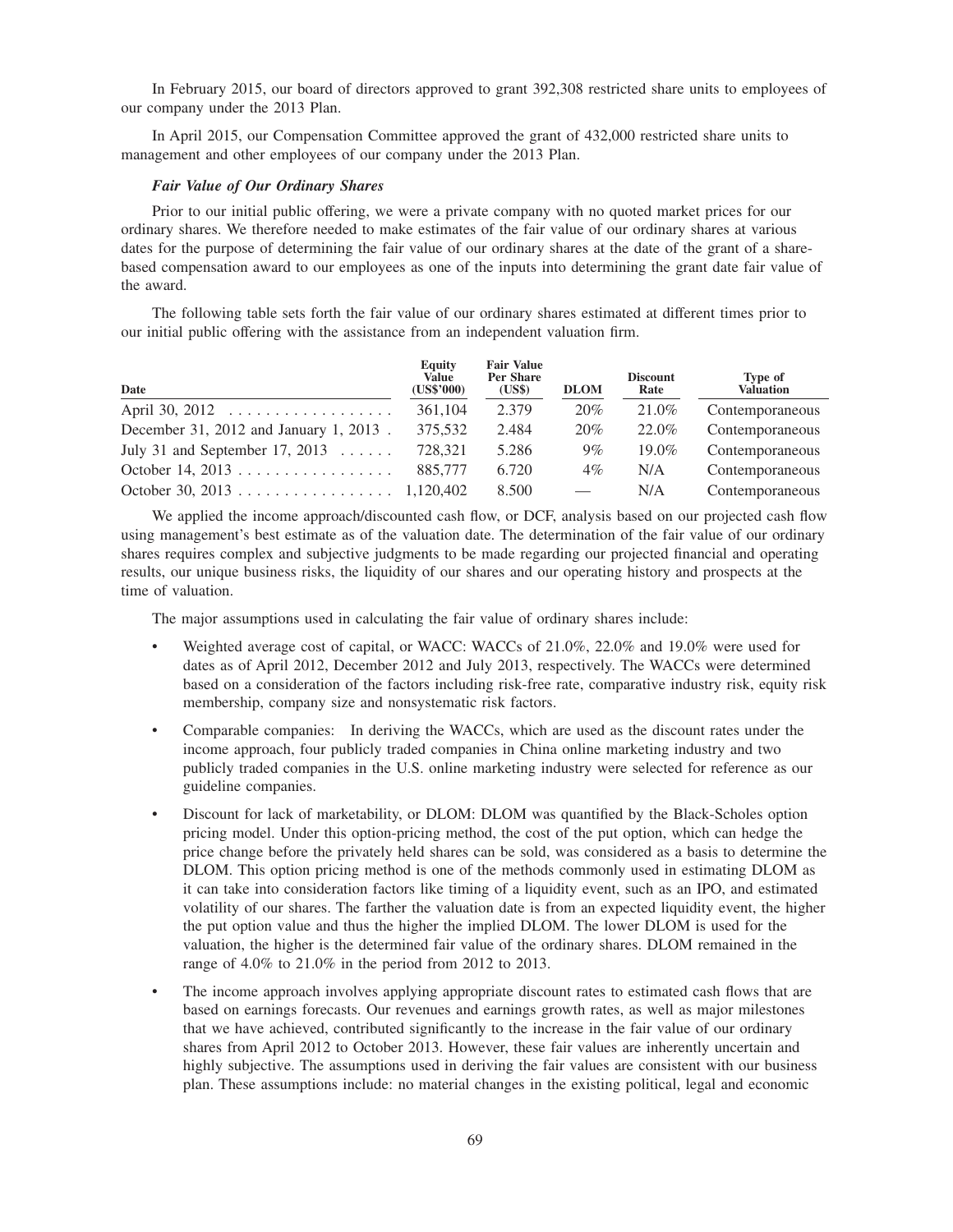conditions in China; our ability to retain competent management, key personnel and staff to support our ongoing operations; and no material deviation in market conditions from economic forecasts. These assumptions are inherently uncertain. The risk associated with achieving our forecasts were assessed in selecting the appropriate discount rates, which ranged from 19.0% to 22.0%.

- Option-pricing method was used to allocate enterprise value to preference and ordinary shares, taking into account the guidance prescribed by the AICPA Audit and Accounting Practice Aid, ''Valuation of Privately-Held Company Equity Securities Issued as Compensation,'' or the Practice Aid. The method treats ordinary share and preference share as call options on the enterprise's value, with exercise prices based on the liquidation preference of the preference share.
- The option-pricing method involves making estimates of the anticipated timing of a potential liquidity event, such as a sale of our company or an initial public offering, and estimates of the volatility of our equity securities. The anticipated timing is based on the plans of our board of directors and management. Estimating the volatility of the share price of a privately held company is complex because there is no readily available market for the shares. We estimated the volatility of our shares to range from 54.1% to 69.5% based on the historical volatilities of comparable publicly traded companies engaged in similar lines of business. Had we used different estimates of volatility, the allocations between preference and ordinary shares would have been different.

# **Recent Accounting Pronouncements**

In April 2014, the FASB issued ASU 2014-08, ''Reporting Discontinued Operations and Disclosures of Disposals of Components of an Entity''. This update changed the threshold for reporting discontinued operations and added new disclosures for disposals. Under the updated guidance, a discontinued operation is defined as a component or group of components that is disposed of or is classified as held for sale and represents a strategic shift that has (or will have) a major effect on an entity's operations and financial results. This ASU is effective prospectively for fiscal years, and interim periods within those years, beginning after December 15, 2014. The adoption of this ASU will not have a material impact on our consolidated financial statements.

In May 2014, the FASB and IASB issued their converged standard on revenue recognition. The objective of the revenue standard ASU 2014-09, ''Revenue from Contracts with Customers (Topic 606)'' is to provide a single, comprehensive revenue recognition model for all contracts with customers to improve comparability within industries, across industries, and across capital markets. The revenue standard contains principles that an entity will apply to determine the measurement of revenue and timing of when it is recognized. The underlying principle is that an entity will recognize revenue to depict the transfer of goods or services to customers at an amount that the entity expects to be entitled to in exchange for those goods or services. For public companies, the revenue standard is effective for the first interim period within annual reporting periods beginning after December 15, 2016 and early adoption is not permitted. We are in the process of evaluating the impact of the standard on our consolidated financial statements.

In August 2014, FASB issued ASU No. 2014-15, ''Presentation of Financial Statements — Going Concern (Subtopic 205-40): Disclosure of Uncertainties about an Entity's Ability to Continue as a Going Concern.'' The new standard addresses management's responsibility to evaluate whether there is substantial doubt about an entity's ability to continue as a going concern and to provide related footnote disclosures. Management's evaluation should be based on relevant conditions and events that are known and reasonably knowable at the date that the financial statements are issued. The new standard will be effective for the first interim period within annual reporting periods beginning after December 15, 2016. Early adoption is permitted. The adoption of this ASU will not have a material impact on our consolidated financial statements.

In February 2015, and FASB issued ASU 2015-02, which provides guidance for reporting entities that are required to evaluate whether they should consolidate certain legal entities. In accordance with ASU 2015-02, all legal entities are subject to reevaluation under the revised consolidation model. ASU 2015-02 is effective for public business entities for annual periods, and interim periods within those annual periods, beginning after December 15, 2015. Early adoption is permitted. We are still assessing the potential impact of ASU 2015-02 on our consolidated financial statements.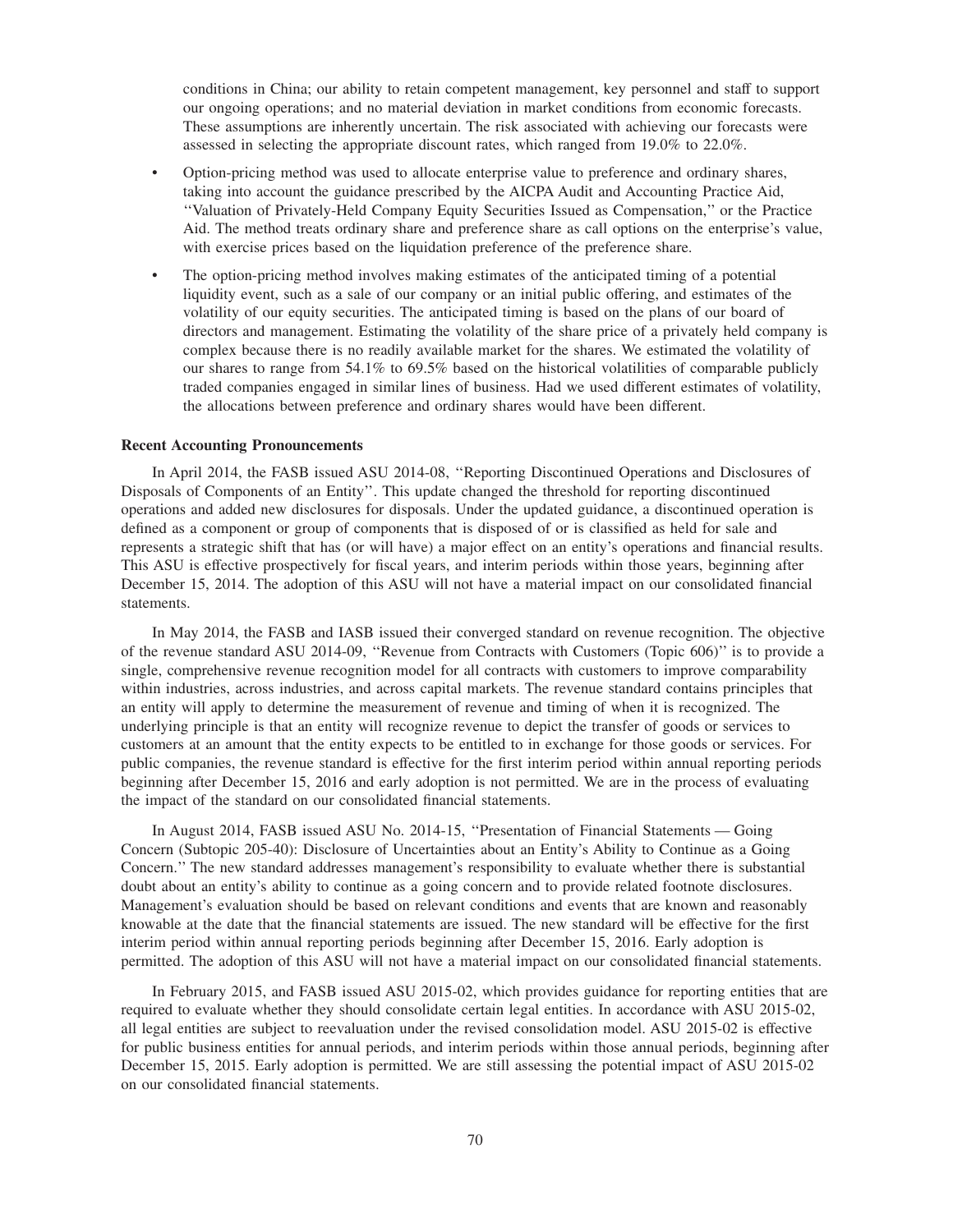# **Results of Operations**

The following table sets forth our consolidated results of operations for the periods indicated. Our business has experienced rapid growth since inception. We expect our growth to continue as we grow our user base and explore new market opportunities. However, due to our limited operating history, our historical growth rate may not be indicative of our future performance. Therefore, we believe that period-to-period comparison of our results of operation should not be relied upon as indicative of future performance.

|                                                                              | For the Year Ended December 31, |                        |         |
|------------------------------------------------------------------------------|---------------------------------|------------------------|---------|
|                                                                              | 2012                            | 2013                   | 2014    |
|                                                                              |                                 | (in thousands of US\$) |         |
|                                                                              | 87,122                          | 145,747                | 264,978 |
|                                                                              | 10,406                          | 8,471                  | 13,844  |
|                                                                              | 76,716                          | 137,276                | 251,134 |
| Operating expenses $^{(1)}$ :                                                |                                 |                        |         |
|                                                                              | 76,422                          | 84,534                 | 180,148 |
| Research and development expenses                                            | 18,464                          | 25,138                 | 43,676  |
| General and administrative expenses                                          | 13,088                          | 12,983                 | 20,633  |
|                                                                              | 107,974                         | 122,655                | 244,457 |
|                                                                              | (31,258)                        | 14.621                 | 6,677   |
|                                                                              | 857                             | 4,936                  | 22,153  |
|                                                                              | (30, 401)                       | 19,557                 | 28,830  |
| Income taxes benefits/(expenses) $\dots \dots \dots \dots \dots \dots \dots$ |                                 |                        | (6,186) |
| Net income/(loss)                                                            | (30, 401)                       | 19,557                 | 22,644  |

Note:

(1) Share-based compensation expenses were allocated in cost of revenues and operating expenses as follows:

|                                     | For the Year Ended December 31, |                        |       |  |
|-------------------------------------|---------------------------------|------------------------|-------|--|
|                                     | 2012<br>2013                    |                        | 2014  |  |
|                                     |                                 | (in thousands of US\$) |       |  |
|                                     | 30                              | 36                     | 18    |  |
|                                     | 270                             | 445                    | 1.395 |  |
|                                     | 489                             | 996                    | 2.403 |  |
| General and administrative expenses | 882                             | 1,388                  | 2,357 |  |
| Total                               | 1.671                           | 2.865                  | 6.173 |  |

The following table sets forth the results of operations for the periods indicated, as percentages of revenues.

|                                                                                                        | For the Year Ended December 31, |                 |           |
|--------------------------------------------------------------------------------------------------------|---------------------------------|-----------------|-----------|
|                                                                                                        | 2012                            | 2013            | 2014      |
|                                                                                                        |                                 | (% of revenues) |           |
|                                                                                                        | $100.0\%$                       | $100.0\%$       | $100.0\%$ |
| $Cost of revenues \dots \dots \dots \dots \dots \dots \dots \dots \dots \dots \dots \dots \dots \dots$ | 11.9                            | 5.8             | 5.2       |
|                                                                                                        | 88.1                            | 94.2            | 94.8      |
| Operating expenses:                                                                                    |                                 |                 |           |
|                                                                                                        | 87.7                            | 58.0            | 68.0      |
|                                                                                                        | 21.2                            | 17.2            | 16.5      |
|                                                                                                        | 15.0                            | 8.9             | 7.8       |
|                                                                                                        | 123.9                           | 84.1            | 92.3      |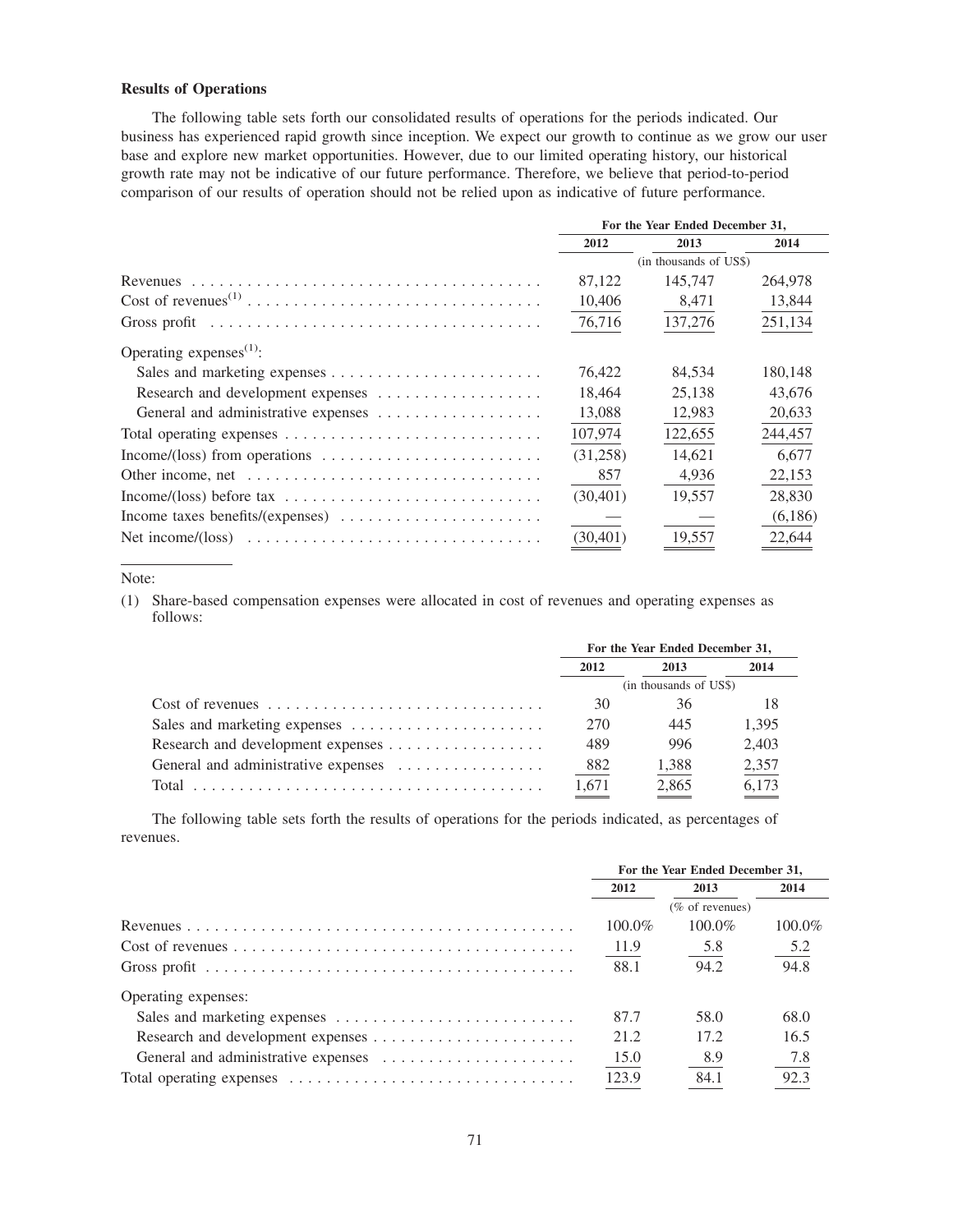|                                                                                             | For the Year Ended December 31, |                    |       |  |
|---------------------------------------------------------------------------------------------|---------------------------------|--------------------|-------|--|
|                                                                                             | 2012                            | 2013               | 2014  |  |
|                                                                                             |                                 | $(\%$ of revenues) |       |  |
|                                                                                             | (35.8)                          | 10.1               | 2.5   |  |
|                                                                                             | -1.0                            | 3.4                | 8.4   |  |
| $Income/(loss)$ before tax $\ldots \ldots \ldots \ldots \ldots \ldots \ldots \ldots \ldots$ | (34.8)                          | 13.5               | 10.9  |  |
| Income taxes benefits/(expenses) $\dots \dots \dots \dots \dots \dots \dots \dots \dots$    | $\overline{\phantom{a}}$        |                    | (2.3) |  |
|                                                                                             | $\frac{(34.8)}{2}$              | 13.5               | 8.6   |  |

# **Comparison of the Years Ended December 31, 2012, 2013 and 2014**

# *Revenues*

The following table sets forth the principal components of our revenues, both as absolute amounts and as percentages of total revenues, for the periods indicated.

|                                    | For the Year Ended December 31, |                                             |         |                    |         |                    |  |
|------------------------------------|---------------------------------|---------------------------------------------|---------|--------------------|---------|--------------------|--|
|                                    | 2012                            |                                             |         | 2013               | 2014    |                    |  |
|                                    | US\$                            | $%$ of<br>revenues                          | US\$    | $%$ of<br>revenues | US\$    | $%$ of<br>revenues |  |
|                                    |                                 | (in thousands of US\$, except for $%$ data) |         |                    |         |                    |  |
| Membership                         | 47.919                          | 55.0                                        | 85,725  | 58.8               | 139,490 | 52.6               |  |
| Online marketing services          | 28,509                          | 32.7                                        | 58,457  | 40.1               | 125,033 | 47.2               |  |
| Other services                     | 10,694                          | 12.3                                        | 1,565   | 1.1                | 455     | 0.2                |  |
| Total revenues $\ldots$ , $\ldots$ | 87,122                          | 100.0                                       | 145,747 | 100.0              | 264,978 | 100.0              |  |

# *Membership*

Membership revenues were US\$47.9 million, US\$85.7 million and US\$139.5 million, representing 55.0%, 58.8% and 52.6% of revenues in 2012, 2013 and 2014, respectively. The increase in our membership revenues was primarily attributable to the increase in the number of our paying merchant members, as a result of our stronger focus on acquiring and serving paying merchant members. Our average quarterly paying merchant members in 2012, 2013 and 2014, were approximately 187,000, 323,000 and 529,000, respectively. We expect our membership revenues will continue to grow as we continue to expand our paying merchant member base in the existing and new cities. Our direct sales teams, who cover 27 cities, and our sales agency teams, who cover another approximately 270 cities, will continue to attract new paying merchant members. Our dedicated customer service team will continue to contribute to membership revenues by retaining existing merchants through helping them to optimize their marketing effectiveness.

Furthermore, paying merchant members also purchase our online marketing services that are not included in the basic membership, to enhance their marketing effectiveness especially after they have experienced the benefits of our membership. These revenues will be recorded under online marketing services revenues. We believe that the continued increase in the number of our paying merchant members and their spending will contribute to the growth of our online marketing services revenue, which in turn will drive our overall revenue growth.

*2014 compared to 2013*. Our membership revenues increased from US\$85.7 million in 2013 to US\$139.5 million in 2014, representing an increase of 62.7%. The increase in membership revenues was primarily due to the increase in the number of our average quarterly paying merchant members from approximately 323,000 in 2013 to approximately 529,000 in 2014. We experienced significant growth across multiple content categories, particularly in our housing and jobs categories, in 2014. We did not experience significant price increases for the membership packages during the same periods.

*2013 compared to 2012*. Our membership revenues increased from US\$47.9 million in 2012 to US\$85.7 million in 2013, representing an increase of 78.9%. The increase in membership revenues was primarily due to the increase in the number of our average quarterly paying merchant members from approximately 187,000 in 2012 to approximately 323,000 in 2013. We experienced significant growth across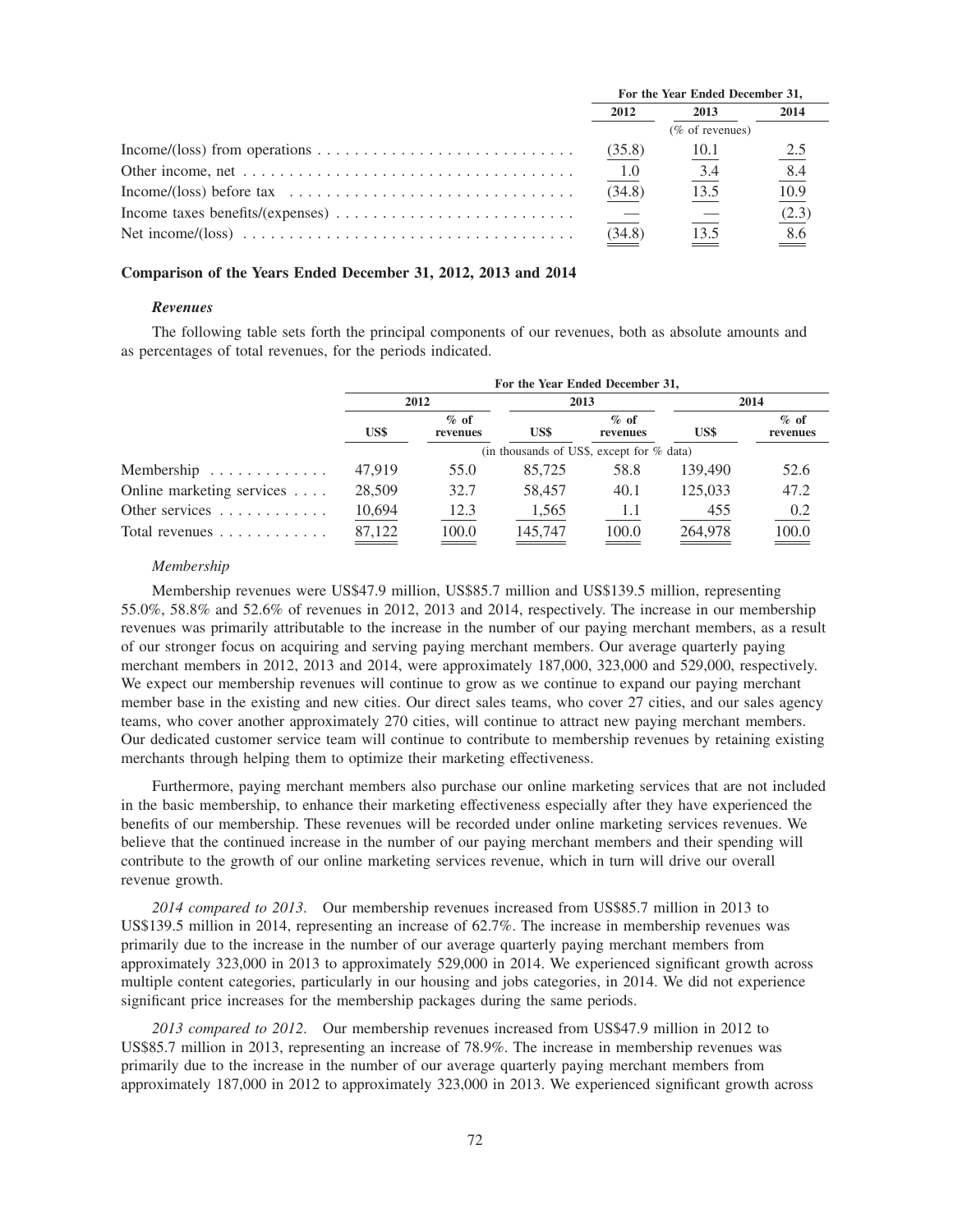multiple content categories, particularly in our housing and jobs categories, in 2013. We did not experience significant price increases for the membership packages during the same periods.

# *Online Marketing Services*

Revenues from online marketing services were US\$28.5 million, US\$58.5 million and US\$125.0 million, representing 32.7%, 40.1% and 47.2% of our revenues in 2012, 2013 and 2014, respectively. We continue to enhance our ability to more efficiently monetize our substantial traffic. For instance, in the second half of 2012, we developed a real-time bidding system, which allows users to make daily bids for prominent places on our marketplace. This enables us to generate significantly higher revenues from the same amount of listings. These services have continued to attract more merchants and increase average spend per merchant. We expect our online marketing services revenues will continue to grow as we further develop our online marketing services, accumulate operational experience and increase our customer engagement.

*2014 compared to 2013.* Our online marketing services revenues increased from US\$58.5 million in 2013 to US\$125.0 million in 2014, representing an increase of 113.9%. The increase was mostly driven by the increases in paying customers for online marketing customer services. While the subscription-based payment merchant members increased, our customer services teams continued to successfully upsell online marketing services to more members.

*2013 compared to 2012*. Our online marketing services revenues increased from US\$28.5 million in 2012 to US\$58.5 million in 2013, representing an increase of 105.0%. The increase was primarily driven by the launch of our real time bidding services. We began trial launch of our real-time bidding services for certain content categories in the third quarter of 2012 and did the nationwide launch in the first quarter of 2013. Our real-time bidding services have since gained popularity which contributed to the fast growth of our online marketing services revenues in 2013.

# *Other Services*

Revenues from other services were US\$10.7 million, US\$1.6 million and US\$0.5 million, representing approximately 12.3%, 1.1% and 0.2% of our revenues in 2012, 2013 and 2014, respectively. Revenues from other services mainly relate to group buying services. The group buying revenues were US\$10.7 million, US\$1.6 million and US\$0.4 million in 2012, 2013 and 2014, respectively. We began offering group buying services in June 2010 and significantly scaled back these services since mid-2012. We also generated revenues from traditional offline advertising services in 2010 and prior years which were phased out in 2011.

### *Cost of Revenues*

Cost of revenues consists primarily of business taxes and surcharges, bandwidth costs, rental costs, equipment depreciation associated with website operation, salaries, benefits and share-based compensation for our personnel responsible for website maintenance and operation. We expect that our cost of revenues will increase in absolute amounts as we further grow our user base and expand our revenue-generating services. Our cost of revenues includes share-based compensation charges. See ''— Critical Accounting Policies — Share-Based Compensation'' for more information.

*2014 compared to 2013*. Our cost of revenues was US\$13.8 million in 2014, an increase of 63.4% from US\$8.5 million in 2013. The year-over-year increase in cost of revenues was primarily driven by the increase in bandwidth fees, short message service (SMS) costs and depreciation expenses.

*2013 compared to 2012*. Our cost of revenues was US\$8.5 million in 2013, a decrease of 18.6% from US\$10.4 million in 2012. The decline in cost of revenues was primarily attributable to the decrease in business tax. Effective on January 1, 2012, the PRC Ministry of Finance and the State Administration of Taxation launched the VAT Pilot Program for certain industries in certain regions. Subsidiaries in different regions were affected at different times as the program was rolled out. Most of our entities were subject to the VAT as of December 31, 2013. Business tax is included in cost of revenues and revenues while VAT is deducted from revenues.

# *Gross Profit*

We expect our gross profit to increase as our revenues expand. The following table sets forth our gross profit and gross margin for the periods indicated.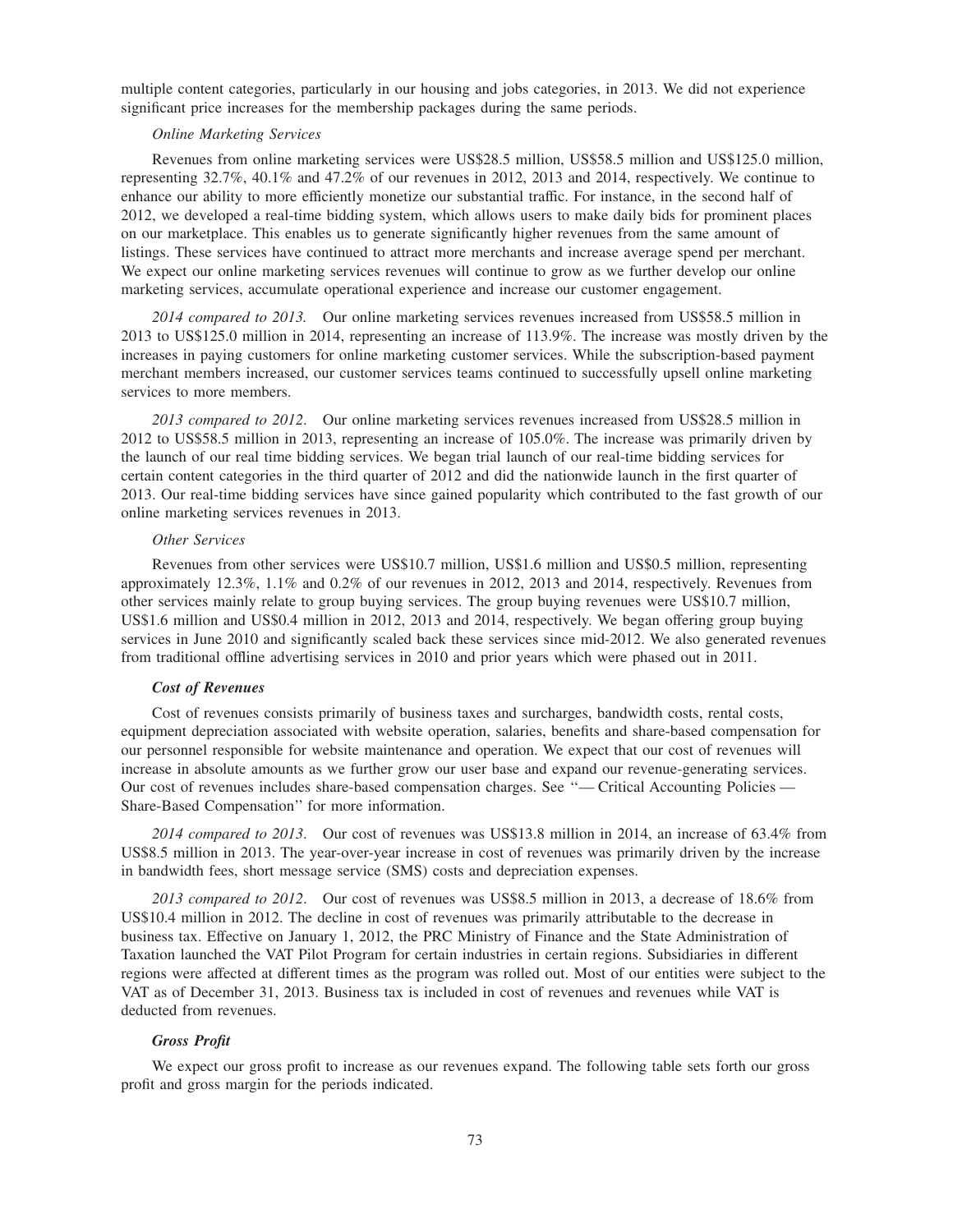| For the Year Ended December 31, |                                              |       |
|---------------------------------|----------------------------------------------|-------|
| 2012                            | 2013                                         | 2014  |
|                                 | (in thousands of US\$, except for $\%$ data) |       |
|                                 | 76.716 137.276 251.134                       |       |
| 88.1%                           | 94.2%                                        | 94.8% |

*2014 compared to 2013*. Our gross profit increased from US\$137.3 million in 2013 to US\$251.1 million in 2014, representing an increase of 82.9%. Gross margin increased from 94.2% to 94.8% during the same period. The increase in gross profit was primarily attributable to the significant increase in membership revenues as well as online marketing services revenues during the same period.

*2013 compared to 2012*. Our gross profit increased from US\$76.7 million in 2012 to US\$137.3 million in 2013, representing an increase of 78.9%. Gross margin increased from 88.1% to 94.2% during the same period. The increase in gross profit was primarily attributable to the significant increase in membership revenues as well as online marketing services revenues during the same period. The increase in our gross margin was primarily attributable to the reduction of the PRC business tax in both our revenues and the cost of revenues. As the VAT pilot program rolled out in more cities, most of our revenues in 2013 were subject to VAT, rather than business tax. Please refer to ''— Critical Accounting Policies — Revenue Recognition'' for more details. Our improved economies of scale as we continued to grow our businesses also contributed, to a lesser extent, to the growing gross margin.

# *Operating Expenses*

Our operating expenses consist of sales and marketing expenses, research and development expenses and general and administrative expenses. The following table sets forth our operating expenses, both as absolute amounts and as percentages of our revenues, for the periods indicated.

|                                     | For the Year Ended December 31, |                                           |         |                    |         |                    |
|-------------------------------------|---------------------------------|-------------------------------------------|---------|--------------------|---------|--------------------|
|                                     | 2012                            |                                           |         | 2013               |         | 2014               |
|                                     | US\$                            | $%$ of<br>revenues                        | US\$    | $%$ of<br>revenues | US\$    | $%$ of<br>revenues |
|                                     |                                 | (in thousands of US\$, except for % data) |         |                    |         |                    |
| Sales and marketing expenses        | 76.422                          | 87.7                                      | 84.534  | 58.0               | 180.148 | 68.0               |
| Research and development expenses   | 18,464                          | 21.2                                      | 25,138  | 17.2               | 43,676  | 16.5               |
| General and administrative expenses | 13,088                          | 15.0                                      | 12,983  | 8.9                | 20,633  | 7.8                |
| Total operating expenses            | 107,974                         | 123.9                                     | 122,655 | 84.1               | 244,457 | 92.3               |

Our sales and marketing expenses, research and development expenses and general and administrative expenses include share-based compensation charges. See ''— Critical Accounting Policies — Share-Based Compensation'' for more information.

### *Sales and Marketing Expenses*

Sales and marketing expenses consist primarily of brand advertising, PC and mobile traffic acquisition expenses, salaries, benefits, commissions and share-based compensation for our sales, customers services and marketing personnel, promotion expenses and other operating expenses that are associated with sales and marketing activities. Because the online marketing industry in which we operate was still at a nascent stage of development, we invested aggressively in promoting public awareness of our online marketplace. We engaged third parties to promote our brand image through various advertising channels, including advertising on internet search engines, websites and other traditional off-line media. Since 2013, mobile internet users are growing very rapidly in China when a lot of users are switching from features phones to smart phones with much better mobile internet user experience. Therefore, we increased our advertising expenses in mobile internet significantly in 2014. For the personnel related expenses, we established the centralized customer services centers in 2012. We kept the field sales headcount relatively flat in 2012 and 2013 where we focused on strengthening the internal systems and management ability which boosted sales efficiency during those years. In 2014, while we increased our PC and mobile traffic acquisition, we continued to increase the size of our field sales and customer services so we have more paying members to benefit from the increasing traffic. We expect our sales and marketing expenses will increase going forward as we continue to see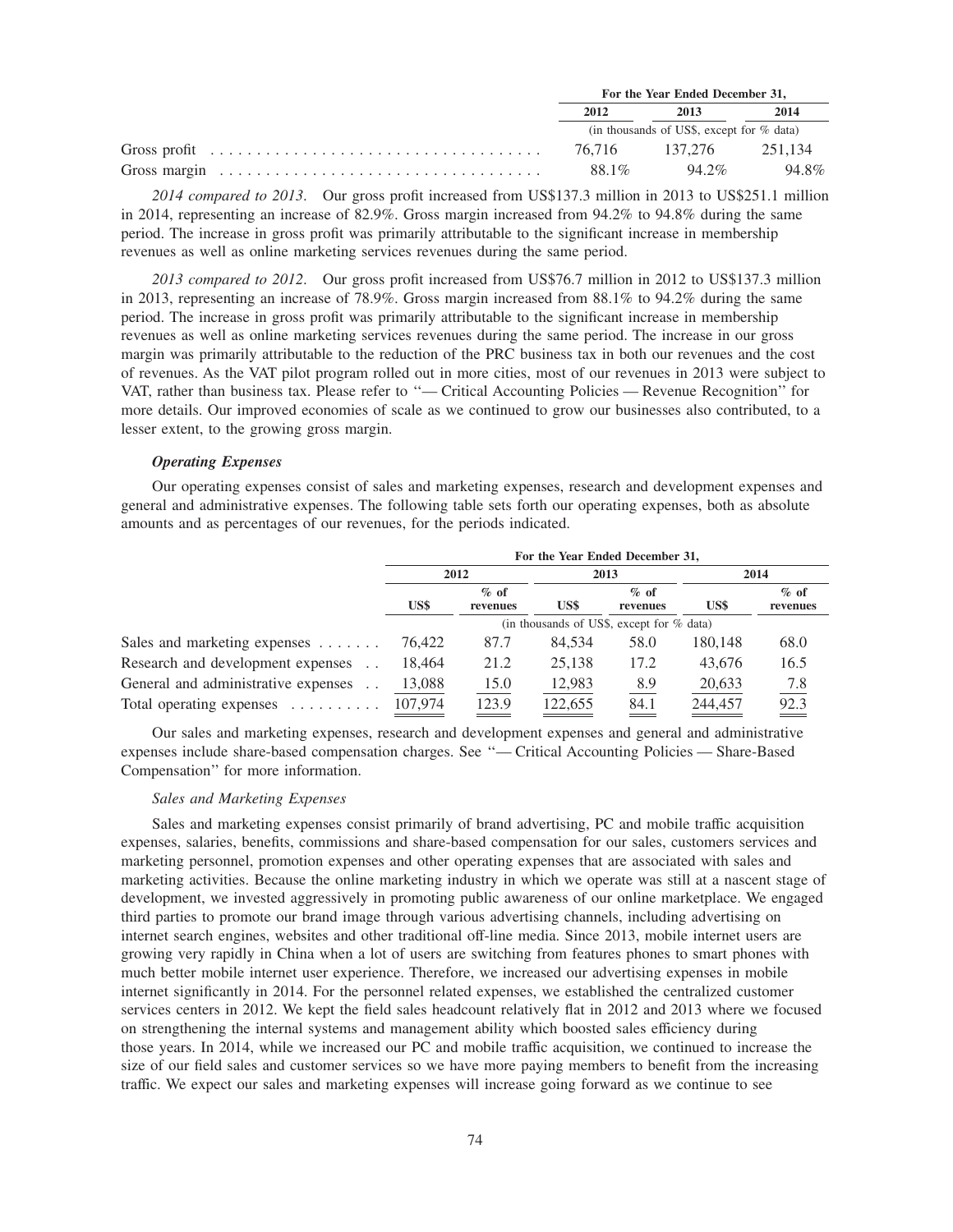opportunity in attracting more users, particularly on mobile internet and merchants through our advertising campaign and bigger and more efficient sales and customer services teams.

The following table sets forth our advertising expenses, sales and marketing expenses excluding advertising expenses and total sales and marketing expenses, both as absolute amounts and as percentages of our revenues, for the periods indicated.

|                                        | For the Year Ended December 31,             |                    |        |                    |         |                    |
|----------------------------------------|---------------------------------------------|--------------------|--------|--------------------|---------|--------------------|
|                                        | 2012                                        |                    |        | 2013               |         | 2014               |
|                                        | US\$                                        | $%$ of<br>revenues | US\$   | $%$ of<br>revenues | US\$    | $%$ of<br>revenues |
|                                        | (in thousands of US\$, except for $%$ data) |                    |        |                    |         |                    |
| Advertising expenses                   | 25,063                                      | 28.8               | 22.703 | 15.6               | 73.435  | 27.7               |
| Sales and marketing expenses excluding |                                             |                    |        |                    |         |                    |
| advertising expenses                   | 51,359                                      | 58.9               | 61,831 | 42.4               | 106,713 | 40.3               |
| Total sales and marketing expenses     | 76,422                                      | 87.7               | 84.534 | 58.0               | 180,148 | 68.0               |

*2014 compared to 2013*. Our sales and marketing expenses increased from US\$84.5 million in 2013 to US\$180.1 million in 2014, representing an increase of 113.1%, but our advertising expenses increased significantly from US\$22.7 million in 2013 to US\$73.4 million in 2014. The increase in advertising expenses was primarily due to expenses associated with the marketing of our mobile platforms and the acquisition of PC Traffic. Our monthly unique visitors approached 300 million for the first time since our inception in January 2015. The increase in other sales and marketing expenses excluding advertising expenses was primarily driven by increased salaries, benefits and commissions for our sales, customer service and marketing teams as a result of higher compensation levels and an approximately 22.0% increase in monthly average headcount of sales and marketing personnel. It was also driven by the increased marketing and promotional activities.

*2013 compared to 2012*. Our sales and marketing expenses increased from US\$76.4 million in 2012 to US\$84.5 million in 2013, representing an increase of 10.6%, but our advertising expenses decreased from US\$25.1 million in 2012 to US\$22.7 million in 2013, representing a decrease of 9.4%. The decrease in advertising expenses was primarily due to optimization of our advertising strategies. The increase in other sales and marketing expenses excluding advertising expenses was primarily driven by increased salaries, benefits and commissions for our sales and customer services teams.

## *Research and Development Expenses*

Research and development expenses mainly consist of salaries, benefits and share-based compensation for product development and engineering personnel and other operating expenses such as rental and depreciation of equipment that are associated with product development and engineering activities. We expect our research and development expenses to increase on an absolute basis as we intend to hire additional research and development personnel to develop new features, applications and services for our online marketplace and further improve our technologies and infrastructure.

*2014 compared to 2013*. Research and development expenses increased from US\$25.1 million in 2013 to US\$43.7 million in 2014, representing an increase of 73.7%. The increase was primarily due to increased salaries, employee benefits and rental expenses as a result of an approximately 50.1% increase in monthly average headcount of research and development personnel for the development of new features and services.

*2013 compared to 2012*. Research and development expenses increased from US\$18.5 million in 2012 to US\$25.1 million in 2013, representing an increase of 36.1%. The increase was primarily due to increased salaries and employee benefits as a result of hiring additional research and development personnel for the development of new features and services.

#### *General and Administrative Expenses*

General and administrative expenses consist primarily of salaries, benefits and share-based compensation for our general and administrative personnel, general office expenses and fees and expenses for third-party professional services. We expect our general and administrative expenses to increase in the future on an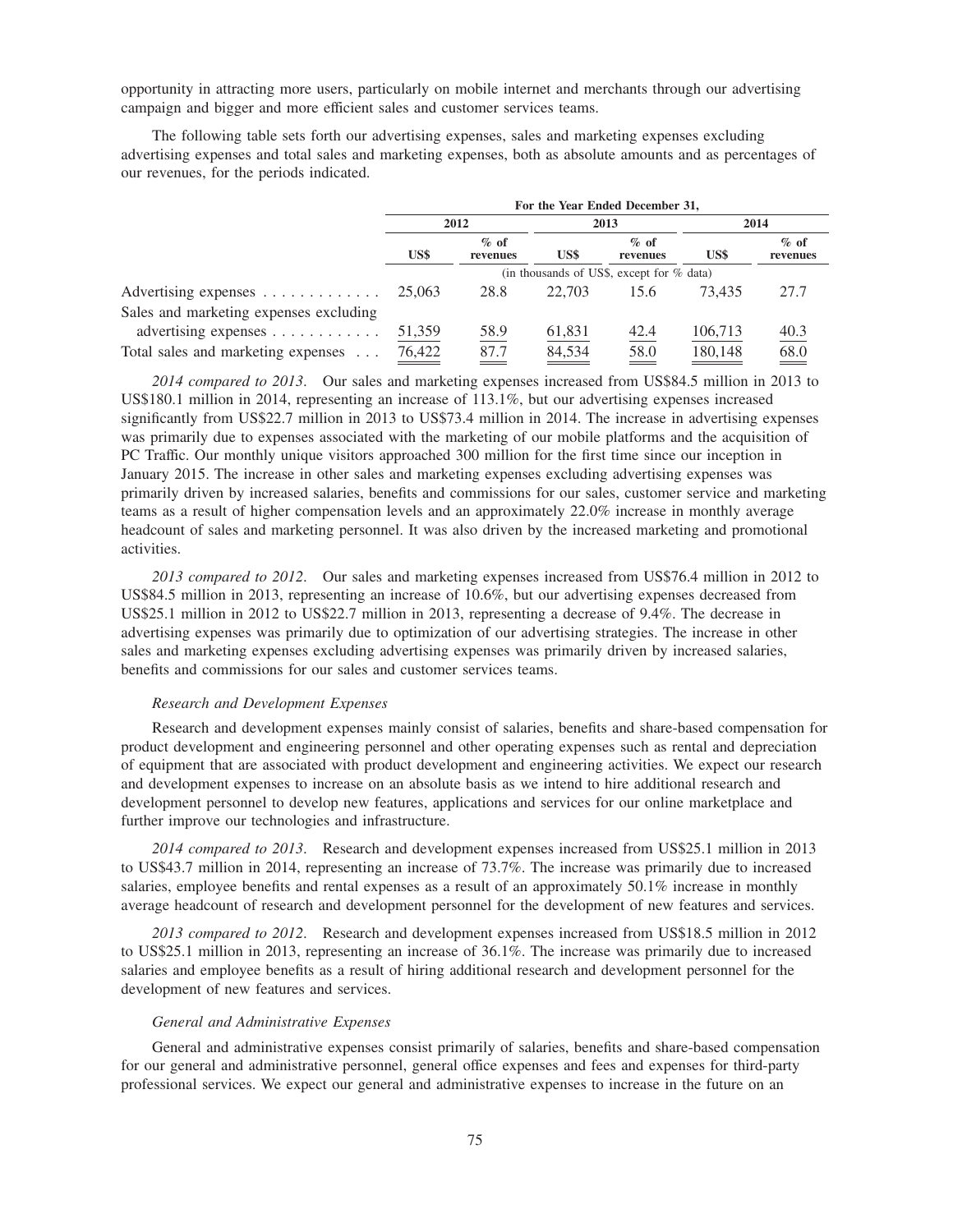absolute basis as our business grows and we incur increased costs related to complying with our reporting obligations after we become a public company under U.S. securities laws.

*2014 compared to 2013*. Our general and administrative expenses increased from US\$13.0 million in 2013 to US\$20.6 million in 2014, representing an increase of 58.9%. Such increase was primarily due to increase in personnel related expenses, including share-based compensation expenses as a result of an approximately 13.3% increase in monthly average headcount of administrative personnel and professional fees associated with being a public company.

*2013 compared to 2012*. Our general and administrative expenses decreased from US\$13.1 million in 2012 to US\$13.0 million in 2013, representing a slight decrease of 0.8%. Such decrease was primarily due to a decrease in bad debt provision related to group buying business, offset by an increase in personnel related expenses, including share-based compensation expenses.

## **Seasonality**

Our results of operations are subject to seasonal fluctuations. For example, our revenues are typically lower during the holidays in China, particularly during the Chinese New Year period, which occurs in the first quarter of the year, because many businesses are either closed or substantially reduce their activities during the Chinese New Year holiday. Also, certain business activities, such as recruitment, tend to slow down towards the year end, which might impact our revenues in the fourth quarter of the year. While this seasonality of our business has not been apparent historically due to the rapid growth in revenues that we experienced in recent years, we may experience reductions in growth on a successive quarter basis due to these seasonal factors or due to other factors.

Our results of operations for the first quarter of 2015 may be affected by similar trends and key factors that affected our previous first quarters in the past. For the first quarter of 2015, we have experienced similar seasonal impact on our estimated revenue for the quarter, and we have also incurred increased sales and marketing expenses due to marketing campaigns conducted during this period.

## **Inflation**

Since our inception, inflation in China has not materially impacted our results of operations. According to the National Bureau of Statistics of China, the annual average percent changes in the consumer price index in China for 2012, 2013 and 2014 were increases of 2.6%, 2.6% and 2.0%, respectively. The year-over-year percent changes in the consumer price index for February 2013, 2014 and 2015 were increases of 3.2%, 2.0% and 1.4%, respectively. Although we have not been materially affected by inflation in the past, we can provide no assurance that we will not be affected in the future by higher rates of inflation in China. For example, certain operating costs and expenses, such as employee compensation and office operating expenses may increase as a result of higher inflation. Additionally, because a substantial portion of our assets consists of cash and cash equivalents, term deposits and short-term investments, high inflation could significantly reduce the value and purchasing power of these assets. We are not able to hedge our exposure to higher inflation in China.

#### **Impact of Foreign Currency Fluctuation**

See ''Item 3. Key Information — D. Risk Factors — Risks Related to Doing Business in China — Fluctuations in exchange rates could have a material adverse effect on our results of operations and the value of your investment.'' and ''Item 11. Quantitative and Qualitative Disclosures About Market Risk — Foreign Exchange Risk.''

### **Impact of Governmental Policies**

See ''Item 3. Key Information — D. Risk Factors — Risks Related to Doing Business in China'' and ''Item 4. Information on the Company — B. Business Overview — Regulation.''

### **B. Liquidity and Capital Resources**

# **Cash Flows and Working Capital**

Prior to the completion of our initial public offering on November 5, 2013, our primary sources of liquidity had been private sales of ordinary shares and preference shares. We incurred net losses of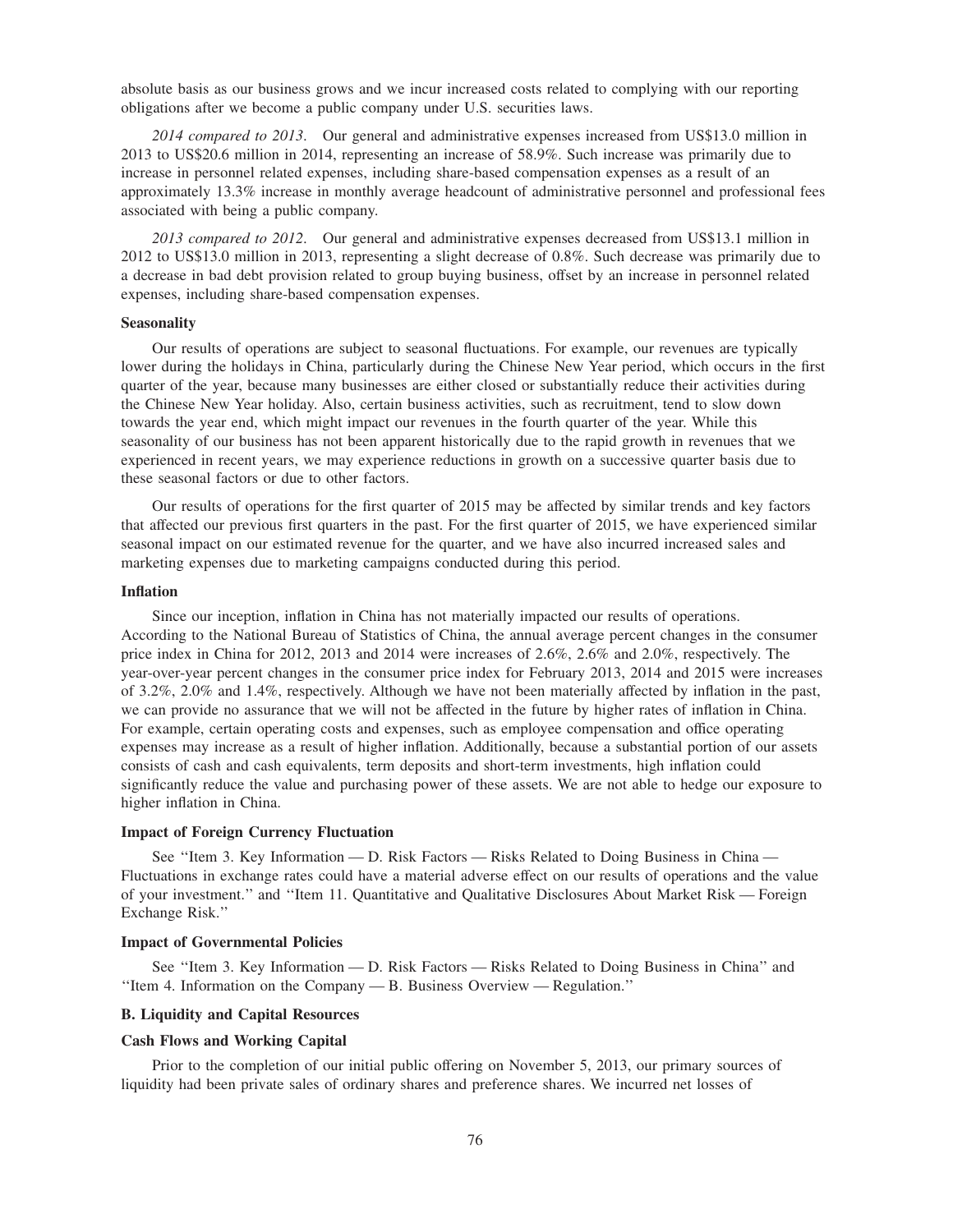approximately US\$30.4 million in 2012, and had net cash used in operating activities of US\$4.7 million in 2012. The net cash outflow from operating activities in 2012 was primarily due to our advertising campaigns for business expansion in that year. We had a net income of approximately US\$19.6 million and US\$22.6 million in 2013 and 2014, respectively, and net cash provided by operating activities of US\$66.3 million and US\$98.6 million in 2013 and 2014, respectively.

On November 5, 2013, we completed our initial public offering in which we issued and sold 12,650,000 ADSs representing 25,300,000 Class A ordinary shares resulting in net proceeds to us of approximately US\$200.0 million after deducting underwriting commissions. Concurrently with our initial public offering, we also raised US\$15.0 million from DCM Hybrid RMB Fund, L.P., a fund affiliated with DCM V.L.P., our existing shareholder, by private placement of 1,764,706 Class A ordinary shares at a price of US\$8.50 per share. As a result of our initial public offering and the concurrent private placement, we raised an aggregate of approximately US\$215.0 million in net proceeds.

On April 2, 2014, we completed a follow-on public offering of ADSs by us and certain selling shareholders. Through the follow-on offering we issued and sold 2,000,000 ADSs and the selling shareholders sold an aggregate of 4,900,000 ADSs at the price of US\$38.00 per ADS. The net proceeds received by us, after deducting underwriting commissions, amounted to approximately US\$73.0 million. We did not receive any proceeds from the sale of the ADSs by the selling shareholders.

In June 2014, Tencent invested US\$736.1 million in our company. We applied US\$552.1 million of such proceeds to repurchase our ordinary shares from certain pre-IPO shareholders. See ''Item 4. Information on the Company.''

As of December 31, 2014, we had cash and cash equivalents, term deposits and short-term investments totaling US\$609.0 million, including US\$111.4 million in cash and cash equivalents, which primarily consisted of cash, demand deposits and highly liquid investments placed with banks or other financial institutions that have original maturities of three months or less, US\$216.1 million in short-term investments, representing US\$207.2 million investment funds placed with banks with terms shorter than three months and US\$8.9 million in available-for-sale securities in a public company, and US\$281.5 million in term deposits, placed with banks with terms longer than three months but shorter than or equal to one year. Our total current assets were adequate to cover the remaining current liabilities as of December 31, 2014. We believe that our available cash and cash equivalents, term deposits, short-term investments and cash generated from operations will be sufficient to meet our working capital requirements and capital expenditures in the ordinary course of business for the next twelve months. We also believe that if necessary, we can obtain sufficient funding through external borrowing to finance future capital commitments or operating expenses in the foreseeable future.

Although we consolidate the results of Beijing 58, our consolidated affiliated entity, and its subsidiaries, our access to cash balances or future earnings of these entities is only through our contractual arrangements with Beijing 58 and its shareholders. See "Item 4. Information on the Company — C. Organizational Structure — Contractual Arrangements with Beijing 58.''

## *Cash Flow*

The following table sets forth a summary of our cash flows for the periods indicated.

|                                                                      | For the Year Ended December 31, |                        |            |
|----------------------------------------------------------------------|---------------------------------|------------------------|------------|
|                                                                      | 2012                            | 2013                   | 2014       |
|                                                                      |                                 | (in thousands of US\$) |            |
| Net cash provided by/(used in):                                      |                                 |                        |            |
|                                                                      | (4,728)                         | 66.304                 | 98,585     |
|                                                                      | (27, 153)                       | (230,046)              | (305, 272) |
|                                                                      | 253                             | 213.343                | 257,430    |
| Effect of exchange rate changes on cash and cash equivalents $\dots$ | (14)                            | 224                    | 139        |
| Net increase/(decrease) in cash and cash equivalents                 | (31, 642)                       | 49,825                 | 50,882     |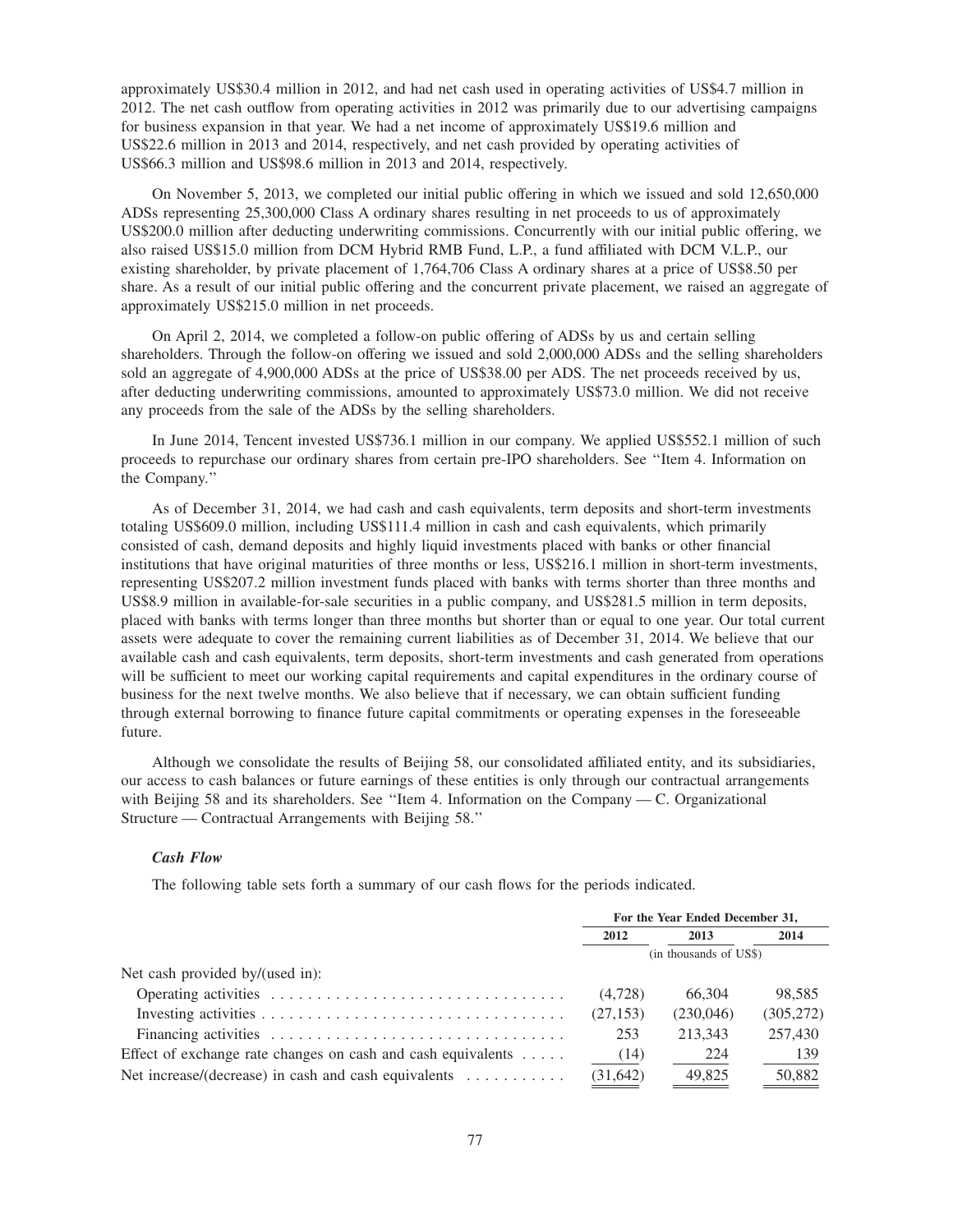### *Operating Activities*

Net cash provided by or used in operating activities primarily consisted of our net income or loss adjusted for certain non-cash items, including depreciation and amortization, share-based compensation, impairment and disposal of property and equipment and foreign exchange income/(loss) and further adjusted by changes in operating assets and liabilities, such as accounts receivable, accounts payable, deferred revenues, customer advances and deposits and accrued expenses and other liabilities.

Net cash provided by operating activities was US\$98.6 million in 2014. Our net cash provided by operating activities in 2014 reflected a net income of US\$22.6 million, adjusted for non-cash items of US\$12.2 million and changes in operating assets and liabilities of US\$63.8 million. Non-cash reconciling items mainly included depreciation and amortization expenses of US\$5.6 million and share-based compensation expenses of US\$6.2 million. Changes in operating assets and liabilities mainly represented an increase in deferred revenues of US\$40.2 million, increase in customer advances and deposits of US\$14.6 million, increase in salary and welfare payable of US\$10.8 million, an increase in accounts payable of US\$6.0 million and an increase in accrued expenses and other current liabilities of US\$5.0 million, partially offset by a decrease in prepayments and other current assets of US\$16.0 million. Deferred revenues and customer advances and deposits increased as the collection of our membership services and online marketing services grew rapidly.

Net cash provided by operating activities was US\$66.3 million in 2013. Our net cash provided by operating activities in 2013 reflected a net income of US\$19.6 million, adjusted for non-cash items of US\$7.0 million and changes in operating assets and liabilities of US\$39.7 million. Non-cash reconciling items mainly included depreciation and amortization expenses of US\$4.7 million and share-based compensation expenses of US\$2.9 million. Changes in operating assets and liabilities mainly represented an increase in deferred revenues of US\$26.1 million, increase in customer advances and deposits of US\$10.3 million, decrease in amounts due from related parties of US\$2.0 million, an increase in accrued expenses and other current liabilities of US\$3.4 million, partially offset by a decrease in accounts payable of US\$2.6 million and increase in accounts receivable of US\$1.1 million. Deferred revenues and customer advances and deposits increased as the collection of our membership services and online marketing services grew rapidly.

Net cash used in operating activities was US\$4.7 million in 2012. Our net cash used in operating activities in 2012 reflected a net loss of US\$30.4 million, adjusted for non-cash items of US\$6.7 million and changes in operating assets and liabilities of US\$19.0 million. Non-cash reconciling items mainly included depreciation and amortization of US\$3.9 million and share-based compensation expenses of US\$1.7 million. Changes in operating assets and liabilities mainly represent an increase in customer advances and deposits of US\$7.2 million and an increase in deferred revenues of US\$13.6 million, offset by a decrease in account payable of US\$9.1 million. Customer advances and deposits and deferred revenues increased as the collection of our membership services and online marketing services grew rapidly. The decrease in accounts payable was primarily attributable to the scaling-back of group buying services in 2012. Other factors impacting operating cash flow included an increase in salary and welfare payable due to increased headcount.

### *Investing Activities*

Net cash used in investing activities primarily consists of capital expenditures, mainly for purchases of servers and other equipment and investment in short-term financial instruments and term deposits to optimize the interest income for our excess cash from operating activities. We expect that our capital expenditures will increase as we purchase additional equipment and servers and expand our technology infrastructure to support the growth of our business.

Our net cash used in investing activities were US\$27.2 million, US\$230.0 million and US\$305.3 million in 2012, 2013 and 2014, respectively. Our cash used in investing activities in 2012, 2013 and 2014 included US\$212.8 million, US\$397.3 million and US\$652.9 million that we used to purchase short-term financial instruments, which was partially offset by US\$190.9 million, US\$323.6 million and US\$535.3 million of proceeds from maturity of short-term investments, respectively. We purchased term deposits of US\$382.6 million, offset by US\$250.9 million of proceeds from maturity of term deposits in 2014 with maturity between three months and one year. We used US\$5.2 million, US\$4.2 million and US\$15.7 million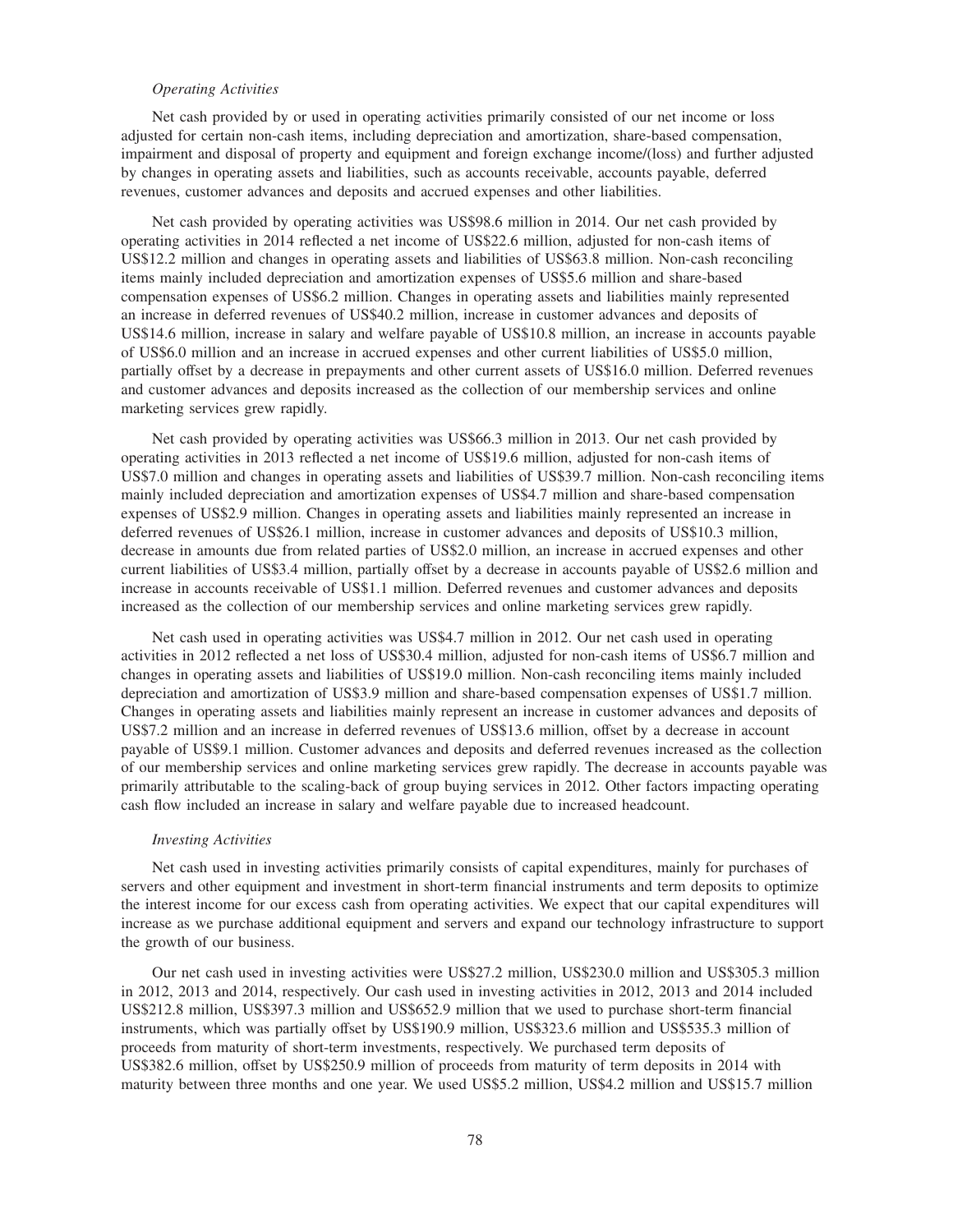to purchase property and equipment in 2012, 2013 and 2014, respectively. In addition, in 2014 we prepaid US\$16.8 million to BEZ for the purchase of new office spaces, which are expected to be ready for use in late 2015 and mid-2016.

### *Financing Activities*

Net cash provided by financing activities primarily consists of net proceeds from the issuance of ordinary and preference shares, net of the repurchase of ordinary shares from certain shareholders.

Our net cash provided by financing activities in 2014 was US\$257.4 million, primarily attributable to the net proceeds from our follow-on public offering and the investment by Tencent. Our net cash provided by financing activities in 2013 was US\$213.3 million, primarily attributable to the net proceeds from our initial public offering. In 2012, our net cash provided by financing activities was US\$0.3 million, primarily attributable to the proceeds from exercises of stock option.

## **Holding Company Structure**

We are a holding company with no material operations of our own. We conduct our operations primarily through our wholly owned subsidiaries and consolidated affiliated entities in China. As a result, our ability to pay dividends to our shareholders depends upon dividends paid by our PRC subsidiaries. If our PRC subsidiaries or any newly formed PRC subsidiaries incur debt on their own behalf in the future, the instruments governing their debt may restrict their ability to pay dividends to us. In addition, our PRC subsidiaries are permitted to pay dividends to us only out of their retained earnings, if any, as determined in accordance with PRC accounting standards and regulations. Under PRC law, each of our subsidiaries and our consolidated variable interest entities in China is required to set aside at least 10% of its after-tax profits each year, if any, to fund certain statutory reserve funds until such reserve funds reach 50% of its registered capital. In addition, each of our subsidiaries and consolidated affiliated entities in China may allocate a portion of its after-tax profits based on PRC accounting standards to staff welfare and bonus funds at its discretion. These reserve funds and staff welfare and bonus funds are not distributable as cash dividends. As our PRC subsidiaries and consolidated affiliated entities have incurred accumulated losses, they have not started to contribute to the staff welfare and bonus funds. Our PRC subsidiaries have never paid dividends and will not be able to pay dividends until they generate accumulated profits and meet the requirements for statutory reserve funds.

### **Capital Expenditures**

We had capital expenditures of US\$5.2 million, US\$4.2 million and US\$32.5 million in 2012, 2013 and 2014, respectively, representing 6.0%, 2.9% and 12.3% of our total revenues for such years, respectively. Our capital expenditures were primarily for the purchase of servers, other equipment and office buildings. In 2014, we prepaid US\$16.8 million to BEZ for the purchase of new office spaces. Our capital expenditures have been primarily funded by net cash provided by financing activities and net cash provided by operating activities.

### **C. Research and Development**

As of December 31, 2014, we had 1,354 product development and engineering professionals who focus on developing products to deliver and enhance user experience. We have developed a robust technology platform capable of efficiently processing large amounts of data, screening the relevance and credibility of information, and delivering a superior search indexing function. Our system is built on a distributed, load balanced computing infrastructure, which is highly scalable and reliable. This allows us to expand processing capacity and add new features and functionalities efficiently without incurring significant additional costs.

Our success and ability to compete depend, in part, upon our ability to establish and adequately protect our intellectual property rights. In this regard, we rely primarily on a combination of patent, copyright, software registration, trademark, trade secret and unfair competition laws and contractual rights, such as confidentiality and license agreements with our employees, partners and others. As of March 31, 2015, we hold five patents and have applied for the registration of 78 other patents, which cover a variety of technologies, including those relating to data processing, search, distribution and publishing. As of March 31, 2015, we have registered 102 computer software copyrights and 29 artwork copyrights in China. In addition,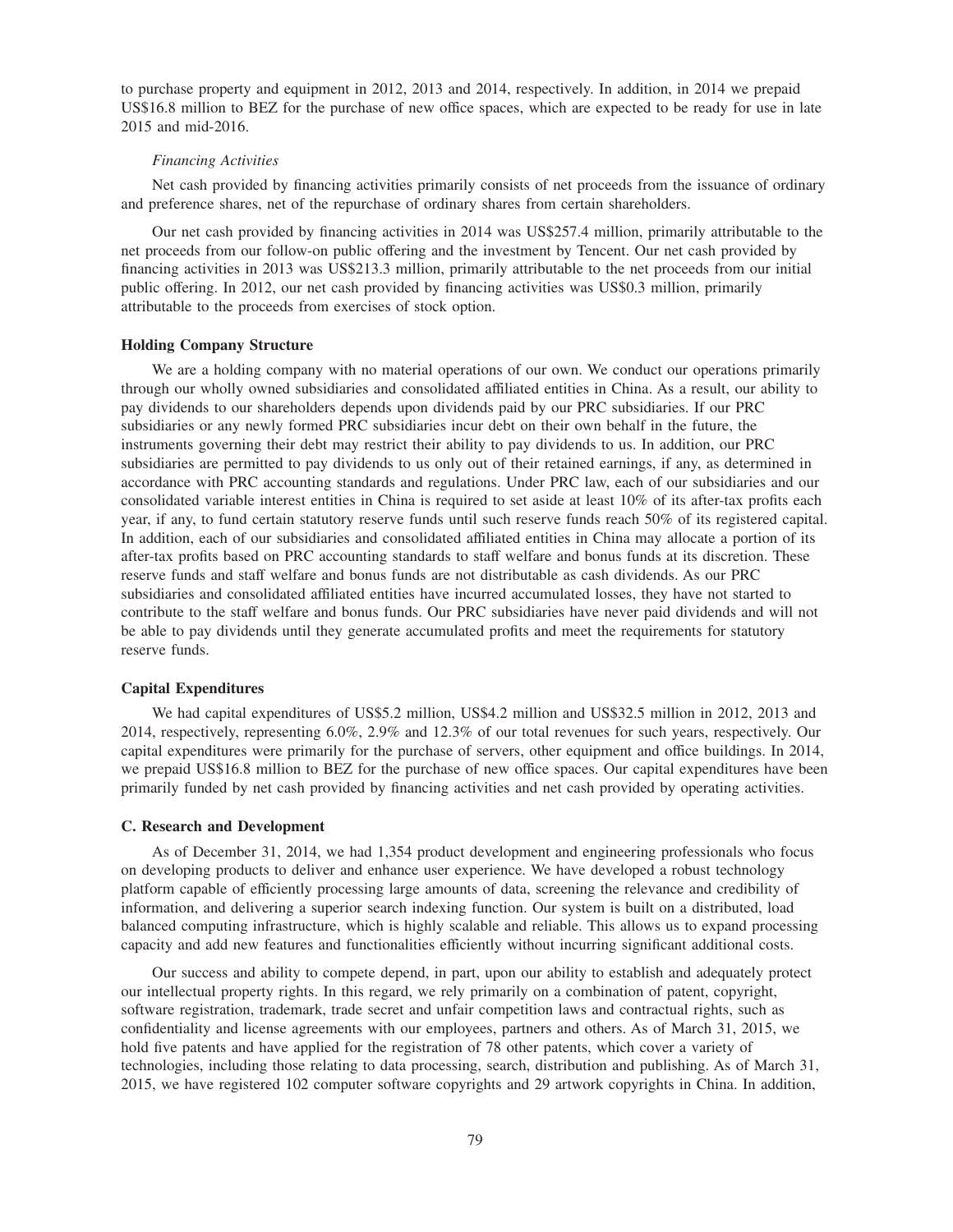we have registered 31 domain names that are material to our business, including *www.58.com*, *www.58.com.cn*, *www.anjuke.com* and *www.anjuke.cn* and 65 trademarks, including 58同城,常58.點 and Anjuke, in China.

# **D. Trend Information**

Other than as disclosed elsewhere in this annual report, we are not aware of any trends, uncertainties, demands, commitments or events for the period from January 1, 2014 to December 31, 2014 that are reasonably likely to have a material adverse effect on our net revenues, income, profitability, liquidity or capital resources, or that would cause the disclosed financial information to be not necessarily indicative of future operating results or financial conditions.

### **E. Off-Balance Sheet Arrangements**

We have not entered into any financial guarantees or other commitments to guarantee the payment obligations of any third parties. We have not entered into any derivative contracts that are indexed to our shares and classified as shareholder's equity or that are not reflected in our consolidated financial statements. Furthermore, we do not have any retained or contingent interest in assets transferred to an unconsolidated entity that serves as credit, liquidity or market risk support to such entity. We do not have any variable interest in any unconsolidated entity that provides financing, liquidity, market risk or credit support to us or engages in leasing, hedging or product development services with us.

## **F. Tabular Disclosure of Contractual Obligations**

We lease our facilities and offices under non-cancelable operating lease agreements. Certain of these arrangements have renewal or expansion options and adjustments-for-market provisions, such as free or escalating base monthly rental payments.

We use third-party services for server custody and bandwidth. The contracts are typically 12 months in duration. We typically contract these services according to the traffic level of our online marketplace and the respective server storage and bandwidth required to support the traffic.

The following table sets forth our contractual obligations and commercial commitments as of December 31, 2014:

|                                                   | <b>Payment Due by Period</b> |                     |               |               |                      |
|---------------------------------------------------|------------------------------|---------------------|---------------|---------------|----------------------|
|                                                   | <b>Total</b>                 | Less than<br>1 year | $1 - 3$ years | $3 - 5$ years | More than<br>5 years |
|                                                   | (in thousands of US\$)       |                     |               |               |                      |
| Operating lease commitment $\dots\dots\dots\dots$ | 22,939                       | 10.982              | 11.584        | 373           |                      |
| Server custody fee commitment                     | 1,360                        | 1,360               |               |               |                      |
| Advertising commitment                            | 45,697                       | 45.659              | 38            |               |                      |
| Purchase of new office building                   | 151,943                      | 151,943             |               |               |                      |
|                                                   | 221,939                      | 209,944             | 11.622        | 373           |                      |
|                                                   |                              |                     |               |               |                      |

### **G. Safe Harbor**

This annual report on Form 20-F contains forward-looking statements. These statements are made under the ''safe harbor'' provisions of Section 21E of the Securities Exchange Act of 1934, as amended. These forward-looking statements can be identified by terminology such as ''will,'' ''expects,'' ''anticipates,'' ''future,'' ''intends,'' ''plans,'' ''believes,'' ''estimates,'' ''confident'' and similar statements. Among other things, the sections titled ''Item 3. Key Information — D. Risk Factors,'' ''Item 4. Information on the Company,'' and ''Item 5. Operating and Financial Review and Prospects'' in this annual report on Form 20-F, as well as our strategic and operational plans, contain forward-looking statements. We may also make written or oral forward-looking statements in our filings with the SEC, in our annual report to shareholders, in press releases and other written materials and in oral statements made by our officers, directors or employees to third parties. Statements that are not historical facts, including statements about our beliefs and expectations, are forward-looking statements and are subject to change, and such change may be material and may have a material and adverse effect on our financial condition and results of operations for one or more prior periods.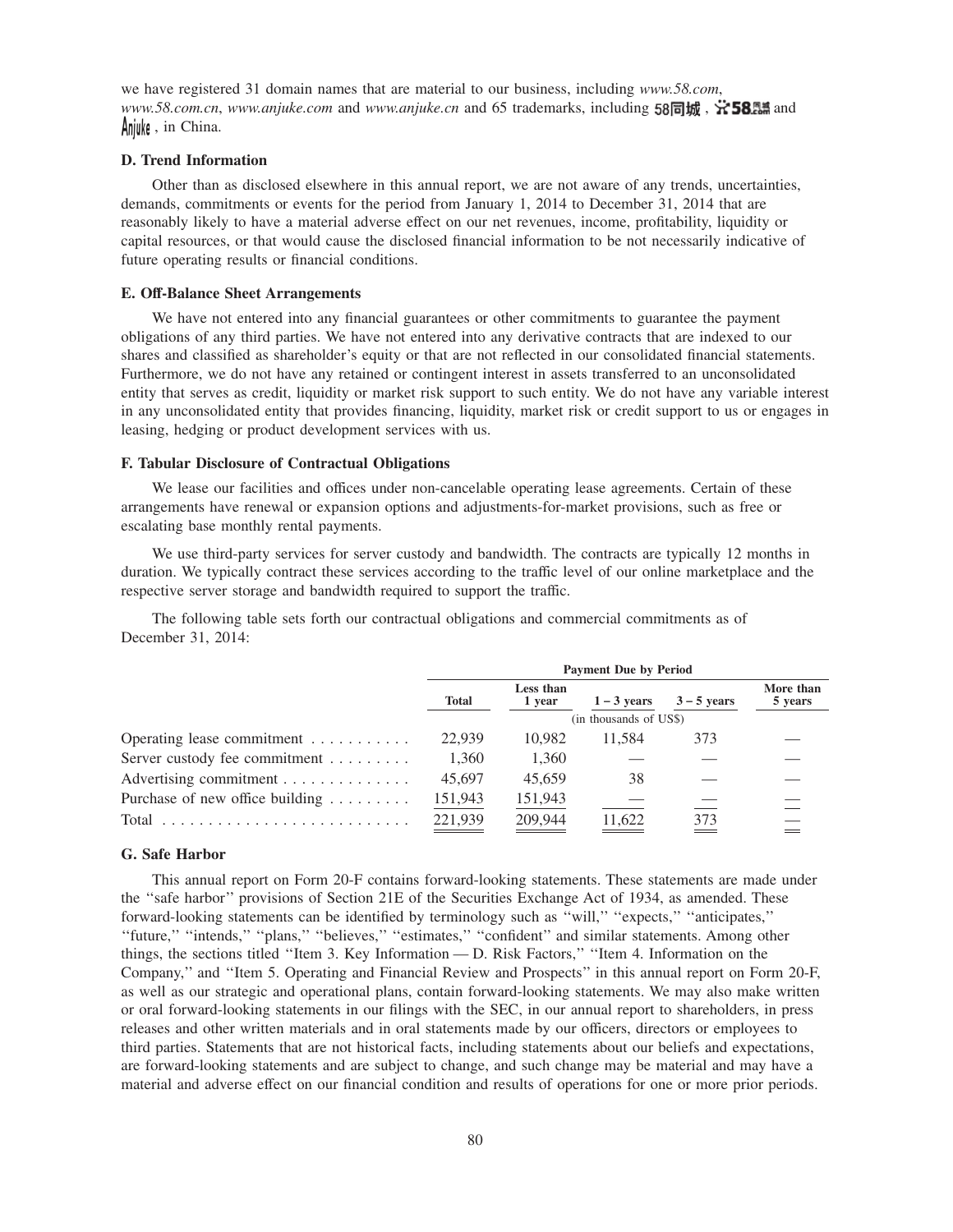Forward-looking statements involve inherent risks and uncertainties. A number of important factors could cause actual results to differ materially from those contained, either expressly or impliedly, in any of the forward-looking statements in this annual report on Form 20-F. Potential risks and uncertainties include, but are not limited to, our goals and strategies, our future business development, financial condition and results of operations, ability to retain and grow our user base and network of local merchants for our online marketplace, the growth of, and trends in, the markets for our services in China, the demand for and market acceptance of our brand and services, competition in our industry in China, our ability to maintain the network infrastructure necessary to operate our website and mobile applications, relevant government policies and regulations relating to the corporate structure, business and industry, and our ability to protect its users' information and adequately address privacy concerns. All information provided in this annual report on Form 20-F and in the exhibits is as of the date of this annual report on Form 20-F, and we do not undertake any obligation to update any such information, except as required under applicable law.

# **ITEM 6. DIRECTORS, SENIOR MANAGEMENT AND EMPLOYEES**

### **A. Directors and Senior Management**

The following table sets forth information regarding our executive officers and directors as of the date of this annual report.

| <b>Directors and Executive Officers</b> | Age | <b>Position/Title</b>                                       |
|-----------------------------------------|-----|-------------------------------------------------------------|
| Jinbo Yao                               | 38  | Chairman and Chief Executive Officer                        |
| Xiaoguang Wu                            | 39  | Director                                                    |
| Wensheng Cai                            | 45  | Independent Director                                        |
| Dong Yang                               | 43  | Independent Director                                        |
| Frank Lin                               | 50  | Independent Director                                        |
| Julian Cheng                            | 41  | Independent Director                                        |
| Herman Yu                               | 44  | Independent Director                                        |
| Richard Weidong Ji                      | 47  | Independent Director                                        |
| Hao Zhou                                | 38  | Chief Financial Officer                                     |
| Xiaohua Chen                            | 33  | Chief Strategic Officer; Chief Executive Officer of         |
|                                         |     | 58 Home Business Units                                      |
| Jiandong Zhuang                         | 46  | Executive Vice President of Housing Business Group (HBG)    |
| Chuan Zhang                             | 39  | Executive Vice President of Listing Business Group (LBG)    |
| Dong Duan                               | 49  | Senior Vice President of Human Resources and Administration |

*Mr. Jinbo Yao* is our founder and has served as chairman of our board of directors and chief executive officer of our company since our inception. Mr. Yao is a pioneer in the PRC internet industry. Before founding our company, in 2000, Mr. Yao founded domain.cn, a domain name transaction and value-added service website in China. After domain.cn was acquired by net.cn in September 2000, Mr. Yao served various managerial roles at net.cn including vice president of sales until 2005. Mr. Yao currently serves on the board of directors of Xueda Education Group, a company he co-founded and listed on the NYSE and Noah Holdings Limited, a company listed on the NYSE. Mr. Yao received bachelor's degrees in computer science and chemistry from Ocean University of China (formerly known as Ocean University of Qingdao) in 1999.

*Mr. Xiaoguang Wu* has served as our director since August 2014. Mr. Wu also serves on the board of directors of Okay Buy (China) Holding Inc., Nanjing Wangdian Technology Co., Ltd. and Yixun.com. Mr. Wu has served as a senior executive vice president at Tencent. Mr. Wu joined Tencent in 1999 to lead development and product planning for Tencent's core product QQ instant messaging. He served successively as project manager for QQ's research and development team, general manager for IM Products, and general manager for internet business division. Mr. Wu was promoted to senior vice president of Internet Services Division and chief executive officer of Tencent E-Commerce Holdings Limited. Mr. Wu received his bachelor's degree in weather dynamics from Nanjing University in 1996 and an EMBA degree from China Europe International Business School (CEIBS) in 2008.

*Mr. Wensheng Cai* has served as our director since March 2010. Mr. Cai has been chief executive officer of 4399 Network Inc., an online game publisher, since 2008. He has served as a director and the chairman of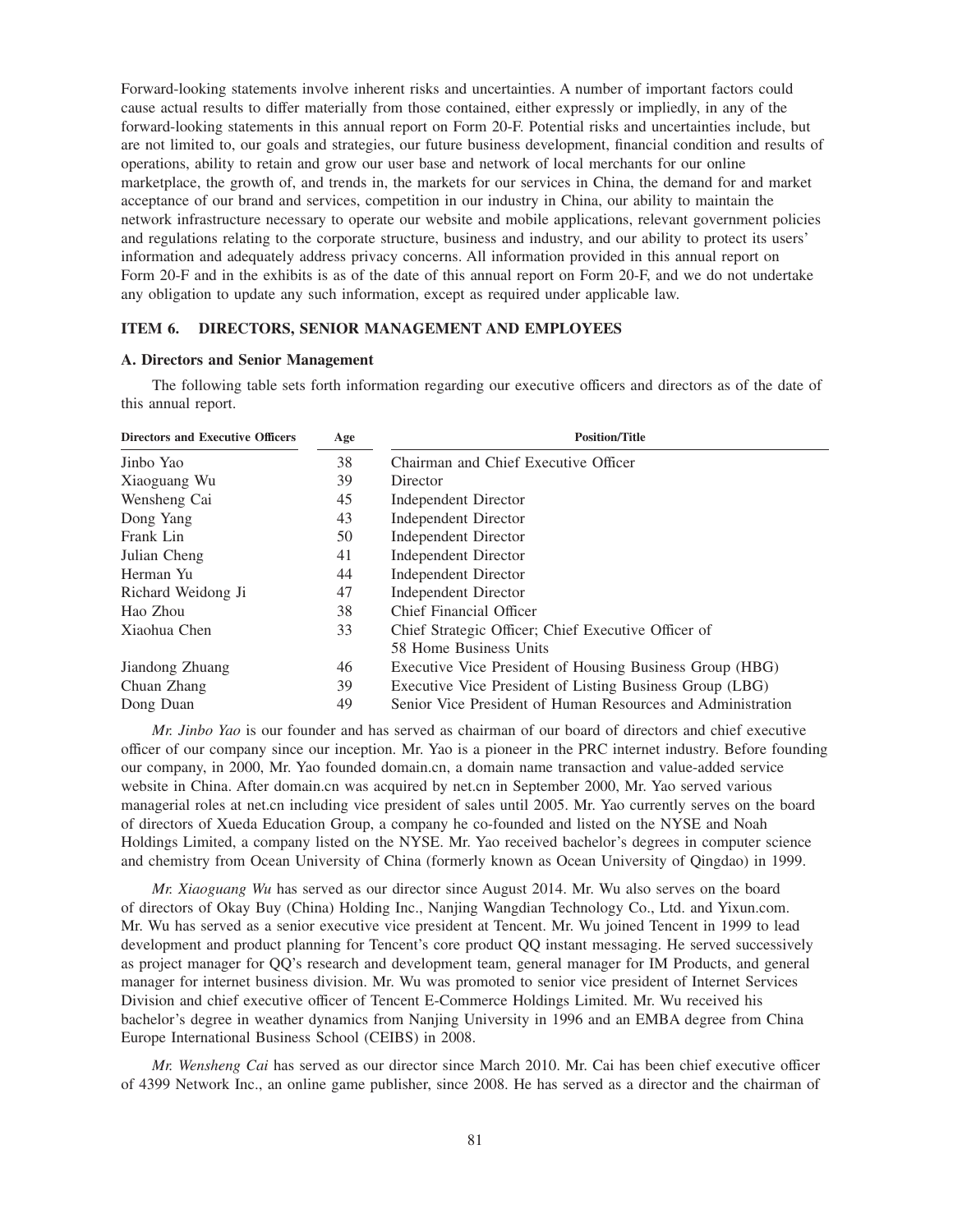4399 Network Inc. since 2002. Mr. Cai is also chairman of the board of directors of Xiamen Meitu Mobile Technology Co., Ltd., a mobile application company in China.

*Mr. Dong Yang* has served as our director since August 2006. Mr. Yang is a general partner of SAIF Partners, a private equity firm. Prior to becoming a general partner in 2004, he served as a director at SAIF Partners from 2001 to 2004. From 2000 to 2001, he was an investment officer and director at Softbank China Venture Capital. Mr. Yang currently serves on the board of directors of several companies, including Perfect World Co., Ltd., a NASDAQ-listed company. Mr. Yang received his bachelor's degree in computer science from Tsinghua University in 1995, and his master's degree in accounting from University of Southern California in 1997. Mr. Yang is a Chartered Financial Analyst.

*Mr. Frank Lin* has served as our director since March 2010. Mr. Lin is a general partner of DCM, a technology venture capital firm. Prior to joining DCM in 2006, Mr. Lin was chief operating officer of SINA Corporation, a NASDAQ-listed company. He co-founded sina.com's precursor company, SinaNet, in 1995 and later guided the company through its listing on NASDAQ. Prior to founding SinaNet, Mr. Lin was a consultant at Ernst & Young Management Consulting Group. He had also held various marketing, engineering and managerial positions at Octel Communication Inc. and NYNEX. Mr. Lin currently serves on the board of directors of numerous companies invested by DCM, including Vipshop Holdings Limited, a NYSE-listed company. Mr. Lin received his bachelor's degree in engineering from Dartmouth College and a master's degree in business administration from Stanford University.

*Mr. Julian Cheng* has served as our director since December 2010. Mr. Cheng is a managing director in the China group at Warburg Pincus Asia LLC, which he joined in 2000. Prior to joining Warburg Pincus Asia LLC, Mr. Cheng worked for the capital markets and investment banking divisions of Salomon Smith Barney and Bankers Trust in Hong Kong. Mr. Cheng is a director of Koudai, Liepin and Uxin. He is a former invetor and director of RDA Microelectronics. He also serves on the Asia Council of St. Pau's School. Mr. Cheng holds a bachelor's degree from Harvard University.

*Mr. Herman Yu* has served as our independent director and chair of the audit committee of our board of directors since October 2013. Mr. Yu joined Weibo as its chief financial officer in March 2015. Prior to joining Weibo, Mr. Yu served as chief financial officer of SINA Corporation (SINA), which is listed on NASDAQ, since August 2007. Prior to that, Mr. Yu served as SINA's acting chief financial officer from May 2006 to August 2007 and vice president and corporate controller from September 2004 to May 2006. Prior to joining SINA, Mr. Yu worked at Adobe Systems from January 1999 to September 2004, initially as chief auditor and then as corporate marketing controller. Mr. Yu also held various finance and accounting management positions at Cadence Design Systems, Inc. and VeriFone, Inc. Mr. Yu began his career with Arthur Andersen and is a California Certified Public Accountant. Mr. Yu holds a Masters of Accountancy from the University of Southern California and a bachelor's degree in economics from the University of California, Santa Cruz.

*Dr. Richard Weidong Ji* has served as our independent director since October 2013. Dr. Ji is the co-founder and managing partner of All-Stars Investment Limited, which focuses on investing in the ''all-star'' companies in China's internet and consumer markets, such as Xiaomi, Didi Dache (or Didi Taxi), Meilishuo, and Alibaba, as a value-added strategic investor. He was the managing director and head of Asia-Pacific internet/media investment research at Morgan Stanley. He is highly ranked on the Institutional Investor and Greenwich Associates polls and was awarded ''The Best Investment Bank Analyst for New Economy'' by iResearch. He was rated as ''the No. 1 stock picker in software and services'' in pan-Asia by Financial Times and was also voted as the First Team (Asia) by Asiamoney. He has participated in the IPOs of over a dozen companies, including Tencent, Alibaba.com (B2B), Dangdang, Perfect World, Shanda, RenRen, Xueersi (TAL Group), YY.com, MakeMyTrip (India) and Phoenix New Media (ifeng.com). Dr. Ji received his ddoctorate degree in ssciences from Harvard University and his MBA degree from Wharton Business School, University of Pennsylvania, where he was on the Director's List for academic excellence. Dr. Ji received his bachelor's degree from Fudan University.

*Mr. Hao Zhou* has served as our chief financial officer since May 2011. Prior to joining our company, Mr. Zhou was chief financial officer in CITIC Pharmaceutical Co., Ltd. since September 2010. From May 2009 to September 2010, Mr. Zhou held two senior management positions at Wuxi PharmaTech (Cayman) Inc., a NYSE-listed company, with the latest position as the chief financial officer. From 1998 to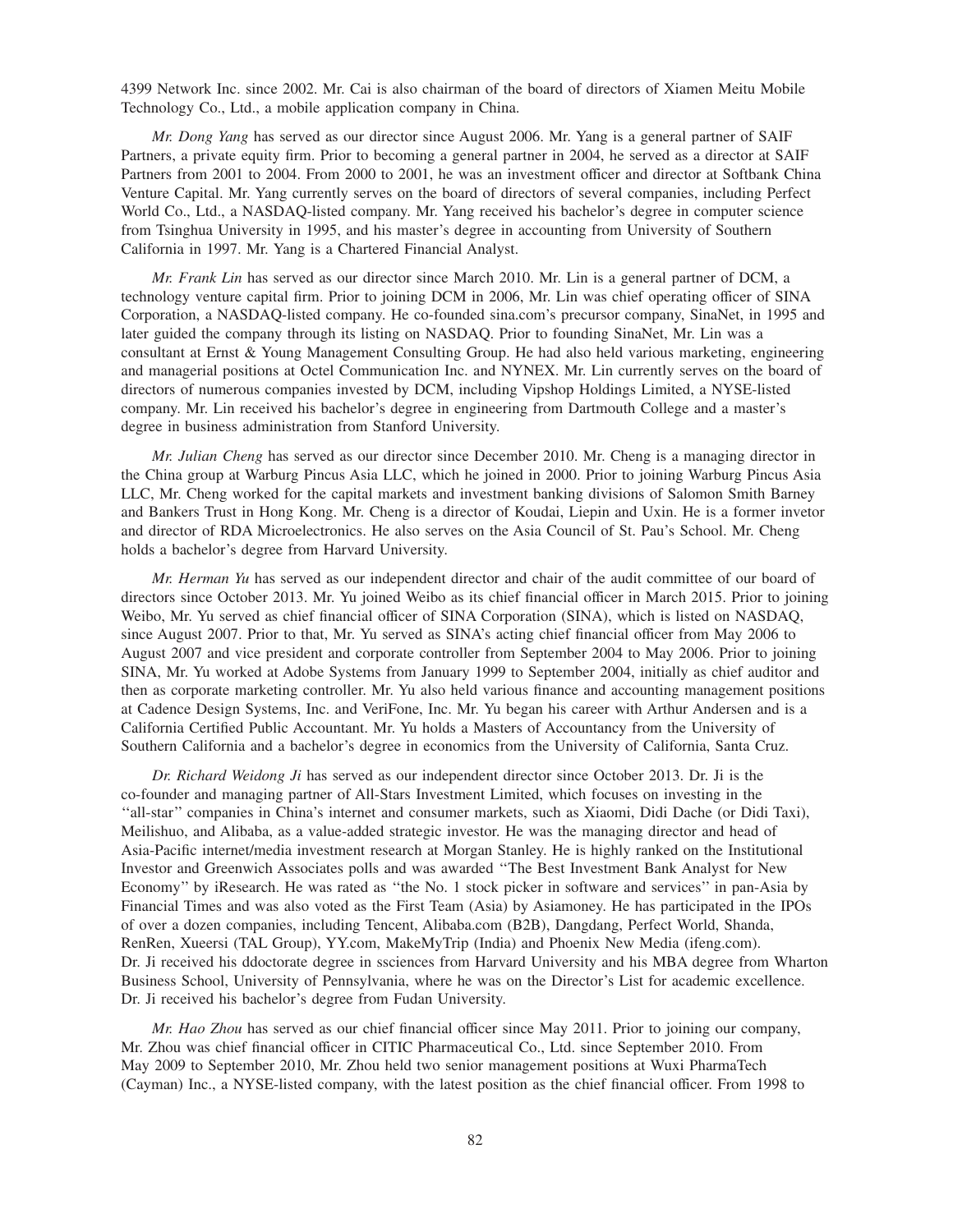2009, Mr. Zhou held various senior finance managerial positions at General Electric Company and served as the senior finance manager of Greater China from 2007 to 2009. Mr. Zhou received his bachelor's degree from Shanghai International Studies University in 1998.

*Mr. Xiaohua Chen* has served as the chief executive officer of 58 Home business unit and chief strategic officer of 58.com since August 2014. Mr. Chen served as our senior vice president of product management and website operation from December 2007 to August 2014. From June to December 2007, Mr. Chen served as head of product department at ganji.com responsible for product management and customer experience. Prior to joining ganji.com, he was the senior project manager and chief editor at Xiamen Haowei Network Technology Co., Ltd. Mr. Chen is a co-founder of dunsh.org, a nonprofit search engine optimization website in China. While in college, Mr. Chen co-founded 0755.org.cn, one of the earliest online classifieds providers in China. Mr. Chen received a bachelor's degree in material formation from Xiangtan University in 2004.

*Mr. Jiandong Zhuang* has served as the Executive Vice President of Housing Business Group (HBG) since March 2015. He served as our senior vice president of sales since September 2007. From January 2005 to January 2007, Mr. Zhuang founded and managed Beijing Yingpu Bailian Technology Trading Co., Ltd., a SMS website and wireless service operator. Prior to founding his own company, Mr. Zhuang managed the China Unicom CDM operation and sales at Beijing Lianyin Investment Co., Ltd from May 2003 to December 2004. Mr. Zhuang received a bachelor's degree in chemistry from Capital Normal University in 1991.

*Mr. Chuan Zhang* has served as executive vice president of Listing Business Group (LBG) since March 2015. He served as senior vice president of product management since August 2014. Mr. Zhang served as our vice president of product management from September 2011 to August 2014. From July 2006 to September 2011 Mr. Zhang served as head of Baidu Union product department at Baidu Inc. responsible for Baidu Union product development and operation. Mr. Zhang served as the senior product manager at the mobile department of UFIDA Software Co. Ltd. from May 2005 to July 2006. Prior to joining UFIDA, Mr. Zhang was a product development manager at the Planning Board for the Center of Information at the Ministry of Education. Mr. Zhang received a bachelor's degree in mathematics from Beijing Normal University in 1997 and an MBA degree from Tsinghua University In 2003.

*Mr. Dong Duan* has served as our senior vice president of human resource and administration since April 2011. Prior to joining us, Mr. Duan served as the senior vice president of e-commerce, advertising, human resource and administration at Beijing RedBaby Information Technology Co., Ltd. from June 2009 to March 2011. From November 2002 to May 2009, Mr. Duan was the senior human resource director at SINA Corporation, a NASDAQ-listed company, and was a human resource consultant at Shimao Group and SeaRainbow Holding Corp. From November 1994 to March 2000, Mr. Duan served as the human resource director at Carrefour China. Mr. Duan received a bachelor's degree in economics from Shaanxi Institute of Finance and Economics in 1983 and an MBA degree from Renmin University of China in 2003.

### **B. Compensation**

We paid an aggregate of approximately RMB9.0 million (US\$1.5 million) in cash to our executive officers in 2014, and we paid US\$82,500 cash compensation to our independent directors.

## **Employment Agreements and Indemnification Agreements**

We have entered into employment agreements with each of our executive officers. We may terminate an executive officer's employment for cause at any time without advance notice or remuneration for certain acts of the officer, such as conviction or guilty plea to a felony or any crime involving moral turpitude, negligent or dishonest acts to our detriment, or misconduct or a failure to perform agreed duties. We may also terminate an executive officer's employment without cause by giving one-month advance written notice. In such case of termination by us, we will provide severance payments to the executive officer as expressly required by applicable law of the jurisdiction where the executive officer is based. An executive officer may resign at any time by giving one-month advance written notice.

Each executive officer has agreed to hold, both during and after the termination or expiry of his or her employment agreement, in strict confidence and not to use, except as required in the performance of his or her duties in connection with the employment or pursuant to applicable law, any of our confidential information or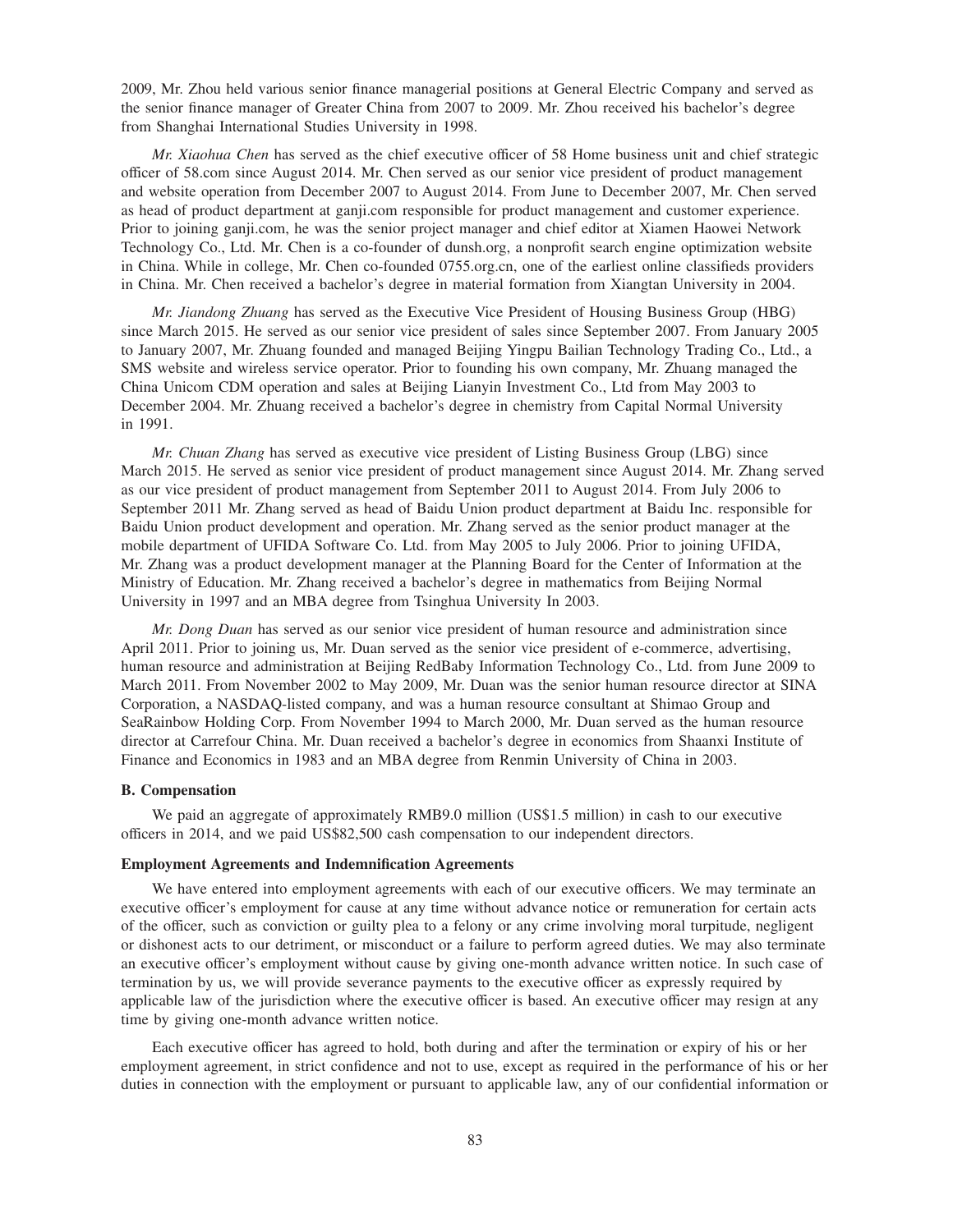trade secrets, any confidential information or trade secrets of our clients or prospective clients, or the confidential or proprietary information of any third party received by us and for which we have confidential obligations. The executive officers have also agreed to disclose in confidence to us all inventions, designs and trade secrets which they conceive, develop or reduce to practice during the executive officer's employment with us and to assign all right, title and interest in them to us, and assist us in obtaining and enforcing patents, copyrights and other legal rights for these inventions, designs and trade secrets.

In addition, each executive officer has agreed to be bound by non-competition and non-solicitation restrictions during the term of his or her employment and typically for one year following the last date of employment. Specifically, each executive officer has agreed not to (i) approach our suppliers, clients, customers or contacts or other persons or entities introduced to the executive officer in his or her capacity as a representative of us for the purpose of doing business with such persons or entities that will harm our business relationships with these persons or entities; (ii) assume employment with or provide services to any of our competitors, or engage, whether as principal, partner, licensor or otherwise, any of our competitors, without our express consent; or (iii) seek directly or indirectly, to solicit the services of any of our employees who is employed by us on or after the date of the executive officer's termination, or in the year preceding such termination, without our express consent.

We have also entered into indemnification agreements with each of our directors and executive officers. Under these agreements, we agree to indemnify our directors and executive officers against certain liabilities and expenses incurred by such persons in connection with claims made by reason of their being a director or officer of our company.

### **Share Incentive Plans**

We have adopted two share incentive plans, namely, the 2010 Employee Stock Option Plan and the 2013 Share Incentive Plan. The purpose of these two share incentive plans is to attract, motivate and retain the best available personnel by linking their personal interests to the success of our business. As of March 31, 2015, options and restricted share units to purchase 2,328,823 ordinary shares were issued and outstanding under the 2013 Plan, and 5,668,318 ordinary shares were issued and outstanding under the 2010 Plan.

#### *The 2010 Employee Stock Option Plan*

The maximum number of shares in respect of which share awards may be granted under the 2010 Employee Stock Option Plan, or the 2010 Plan, is 20,173,225. The following paragraphs summarize the terms of the 2010 Plan.

*Plan Administration*. The plan administrator is our board of directors, or one or more committees designated by our board of directors. The plan administrator will determine the provisions and terms and conditions of each grant.

*Award Agreement*. Options granted under the plan are evidenced by an award agreement that sets forth the terms, conditions and limitations for each grant.

*Option Exercise Price.* The exercise price subject to an option shall be determined by the plan administrator and set forth in the award agreement. The exercise price may be amended or adjusted by the administrator for the benefit of any eligible person.

*Eligibility*. We may grant awards to our directors, officers, employees and consultants of our company or any of our subsidiaries.

*Term of the Awards*. The term of each option grant shall not exceed 10 years from the date of the grant.

*Vesting Schedule*. In general, the plan administrator determines the vesting schedule or conditions, which is set forth in the award agreement.

*Transfer Restrictions*. Awards for options may not be transferred in any manner by the award holders and may be exercised only by such holders, subject to limited exceptions. However, the award holder shall be permitted to transfer options to a trust controlled by such award holder during his or her lifetime for estate planning purposes.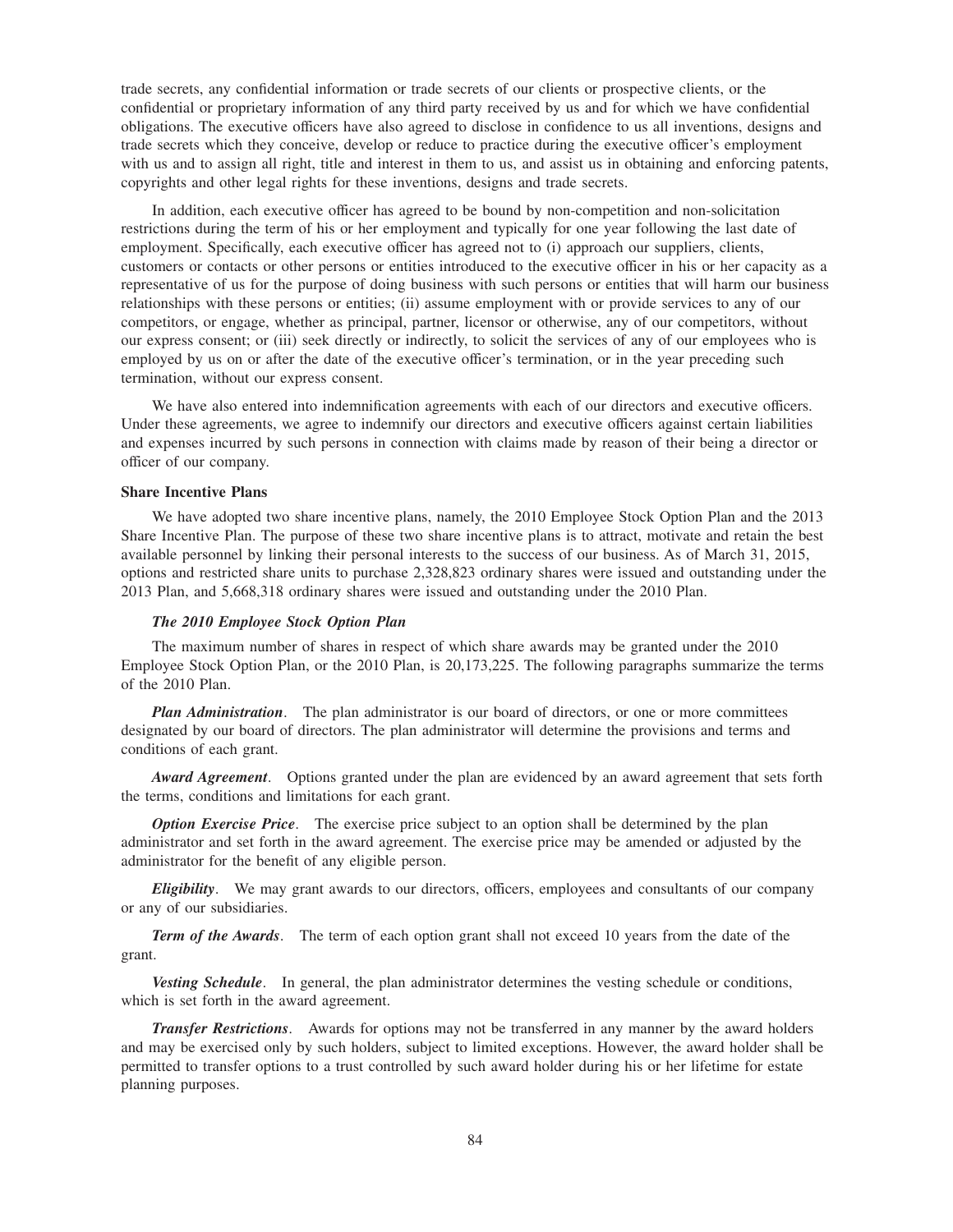*Termination of Employment or Service*. In the event that an award recipient ceases employment with us or ceases to provide services to us, any vested options will generally terminate after a period of time following the termination of employment if the award recipient does not exercise the options during this period.

*Termination and Amendment of the Plan*. Unless terminated earlier, the 2010 Plan will terminate automatically in 2020. Our board of directors has the authority to amend or terminate the plan subject to shareholder approval with respect to certain amendments. However, no such action may adversely affect in any material way any awards previously granted unless agreed by the recipient.

### *The 2013 Share Incentive Plan*

We adopted the 2013 Share Incentive Plan, or the 2013 Plan, in September 2013. The maximum aggregate number of shares which may be issued pursuant to all awards under the 2013 Plan is 2,800,000 Class A ordinary shares as of the date of its adoption. The number of shares reserved for future issuances under the 2013 Plan will be increased by a number equal to 1.5% of the total number of outstanding shares on the last day of the immediately preceding calendar year, on the first day of each calendar year during the term of the 2013 Plan beginning in 2015, or such lesser number of Class A ordinary shares as determined by our board of directors. As a result, at the beginning of 2015, the maximum aggregate number of shares which may be issued pursuant to all awards under the 2013 Plan increased by 2,645,628 Class A ordinary shares to 5,445,628 Class A ordinary shares. In addition, in connection with our acquisition of a strategic stake in Ganji, our board of directors further increased the maximum aggregate number of shares which may be issued pursuant to all awards under the 2013 Plan by an additional 7,000,000 ordinary shares, reserved for future grants.

The following paragraphs describe the principal terms of the 2013 Plan.

*Types of Awards*. The 2013 Plan permits the awards of options, restricted shares, restricted share units or any other type of awards that the committee or the board decides.

*Plan Administration.* Our board of directors, our compensation committee or a committee designated by our board will administer the 2013 Plan. The committee or the full board of directors, as applicable, will determine the participants to receive awards, the type and number of awards to be granted to each participant, and the terms and conditions of each award grant.

*Award Agreement*. Awards granted under the 2013 Plan are evidenced by an award agreement that sets forth terms, conditions and limitations for each award, which may include the term of the award, the provisions applicable in the event of the grantee's employment or service terminates, and our authority to unilaterally or bilaterally amend, modify, suspend, cancel or rescind the award.

*Eligibility*. We may grant awards to our employees, directors and consultants of our company. However, we may grant options that are intended to qualify as incentive share options only to our employees and employees of our parent companies and subsidiaries.

*Acceleration of Awards upon Change in Control*. If a change in control of our company occurs, the plan administrator may, in its sole discretion, provide for (i) all awards outstanding to terminate at a specific time in the future and give each participant the right to exercise the vested portion of such awards during a specific period of time, or (ii) the purchase of any award for an amount of cash equal to the amount that could have been attained upon the exercise of such award, or (iii) the replacement of such award with other rights or property selected by the plan administrator in its sole discretion, or (iv) payment of award in cash based on the value of ordinary shares on the date of the change-in-control transaction plus reasonable interest.

*Vesting Schedule*. In general, the plan administrator determines the vesting schedule, which is specified in the relevant award agreement.

*Exercise of Options*. The plan administrator determines the exercise price for each award, which is stated in the award agreement. The vested portion of option will expire if not exercised prior to the time as the plan administrator determines at the time of its grant. However, the maximum exercisable term is the tenth anniversary after the date of a grant.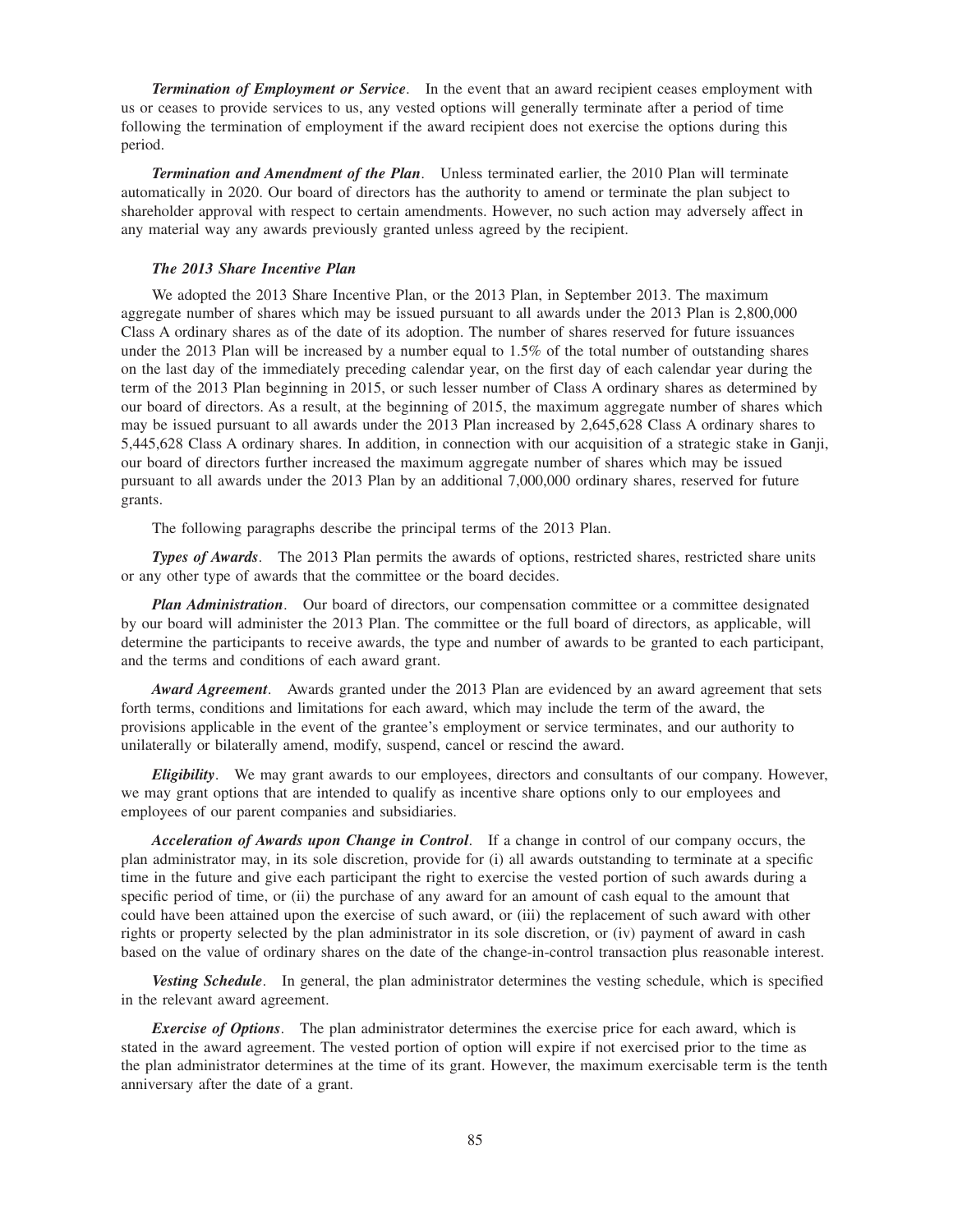*Transfer Restrictions*. Awards may not be transferred in any manner by the recipient other than by will or the laws of descent and distribution, except as otherwise provided by the plan administrator.

*Termination of the 2013 Plan*. Unless terminated earlier, the 2013 Plan will terminate automatically in 2023. Our board of directors has the authority to amend or terminate the plan subject to shareholder approval or home country practice.

### *The Daojia 2015 Share Incentive Plan*

58 Daojia adopted its 2015 Share Incentive Plan, or the Daojia 2015 Plan, in February 2015. The maximum aggregate number of shares which may be issued pursuant to all awards under the Daojia 2015 Plan is 20,000,000 ordinary shares of 58 Daojia. The Daojia 2015 Plan permits the awards of options, restricted shares and restricted share units. Unless terminated earlier, the Daojia 2015 Plan will terminate automatically in 2025.

The following table summarizes, as of April 20, 2015, outstanding options and restricted share units held by our executive officers and directors under our 2010 Plan and 2013 Plan.

| Name                                   | <b>Ordinary shares</b><br>Underlying<br><b>Options Awarded</b><br>and Restricted<br><b>Share Units</b> | <b>Exercise</b><br>Price<br>(US\$/Share) | Date of Grant     | Date of Expiration |
|----------------------------------------|--------------------------------------------------------------------------------------------------------|------------------------------------------|-------------------|--------------------|
| Hao Zhou $\ldots \ldots \ldots \ldots$ | *                                                                                                      | 2.220                                    | May 31, 2011      | May 30, 2021       |
|                                        | $\ast$                                                                                                 | 2.500                                    | July 31, 2013     | July 30, 2023      |
|                                        | ∗                                                                                                      | 5.600                                    | October 14, 2013  | October 13, 2023   |
| Xiaohua Chen $\dots \dots \dots$       | ∗                                                                                                      | 2.500                                    | July 31, 2013     | July 30, 2023      |
|                                        | ∗                                                                                                      | 5.600                                    | October 14, 2013  | October 13, 2023   |
| Dong Duan                              | *                                                                                                      | 2.064                                    | April 1, 2011     | March 31, 2021     |
|                                        | $\ast$                                                                                                 | 2.500                                    | July 31, 2013     | July 30, 2023      |
| Chuan Zhang                            | *                                                                                                      | 2.300                                    | November 30, 2011 | November 29, 2021  |
|                                        | ∗                                                                                                      | 2.300                                    | May 31, 2012      | May 30, 2022       |
|                                        | $\ast$                                                                                                 | 2.500                                    | July 31, 2013     | July 30, 2023      |
|                                        | $\ast$                                                                                                 | 5.600                                    | October 14, 2013  | October 13, 2023   |
| Herman Yu                              | *                                                                                                      | 8.500                                    | October 30, 2013  | October 29, 2023   |
| Richard Weidong Ji $\ldots$            | *                                                                                                      | 8.500                                    | October 30, 2013  | October 29, 2023   |

Less than one percent of our total outstanding share capital.

As of March 31, 2015, other employees as a group held options and restricted share units to purchase 5,538,803 ordinary shares of our company, with exercise prices ranging from nil to US\$20.00 per ordinary share.

In February and April 2015, 58 Daojia granted options to purchase an aggregate of 10,651,000 ordinary shares of 58 Daojia and 9,100,000 restricted shares of 58 Daojia to its employees and the employees of certain other subsidiaries and affiliated companies of our company, including 6,000,000 restricted shares of 58 Daojia granted to an executive officer of our company.

# **C. Board Practices**

Our board of directors currently consists of eight directors. A director is not required to hold any shares in our company to qualify to serve as a director. A director may vote with respect to any contract, proposed contract, or arrangement in which he or she is materially interested. A director may exercise all the powers of the company to borrow money, mortgage its business, property and uncalled capital and issue debentures or other securities whenever money is borrowed or as security for any obligation of the company or of any third party.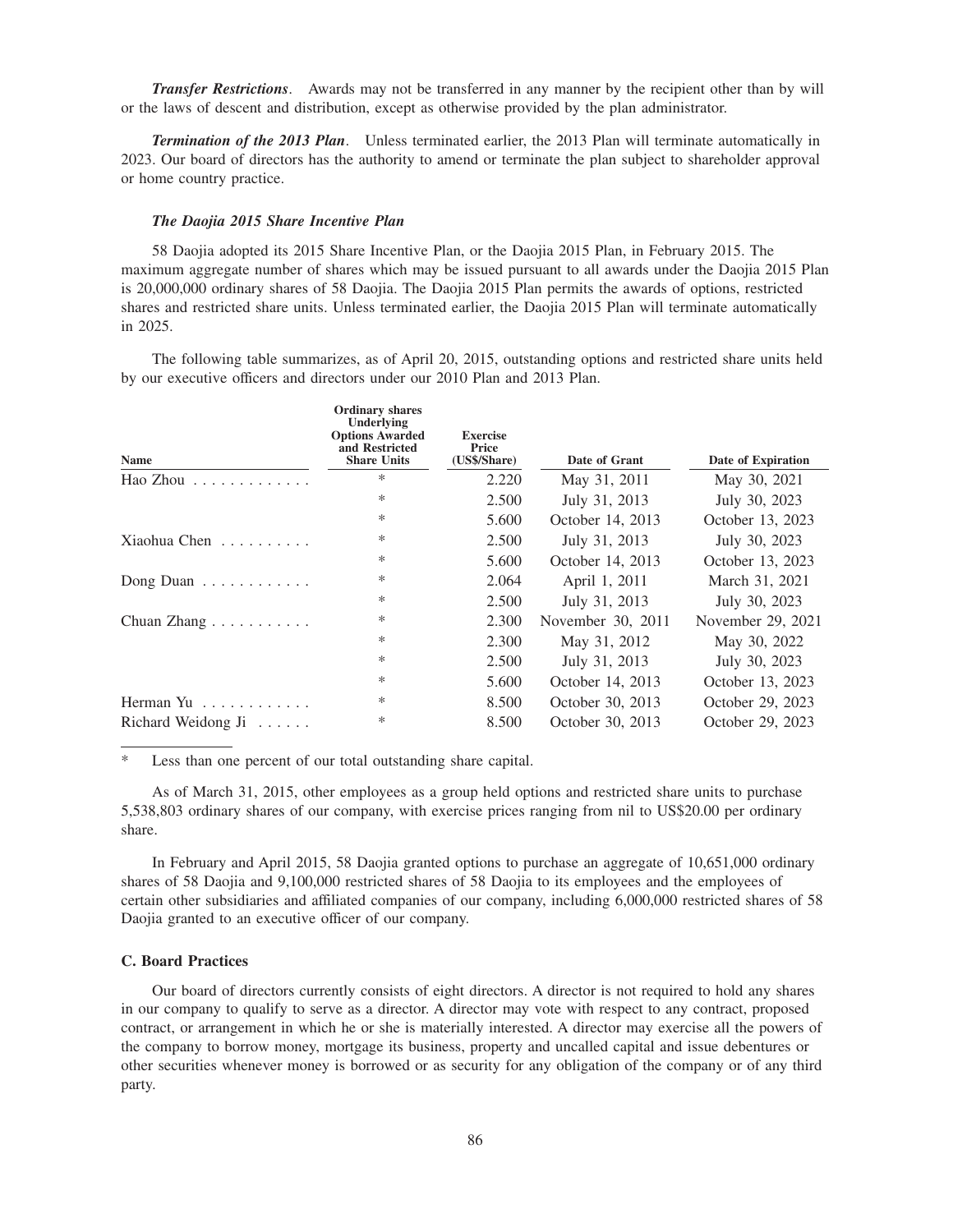## **Committees of the Board of Directors**

We have three committees of the board of directors: the audit committee, the compensation committee and the nominating and corporate governance committee. We have adopted a charter for each of the three committees. Each committee's members and functions are described below.

*Audit Committee*. Our audit committee consists of Herman Yu, Dr. Richard Weidong Ji and Dong Yang, and is chaired by Herman Yu. Herman Yu, Dr. Richard Weidong Ji and Dong Yang satisfy the ''independence'' requirements of Section 303A of the Corporate Governance Rules of the New York Stock Exchange and meet the independence standards under Rule 10A-3 under the Exchange Act. We have determined that Herman Yu qualifies as an ''audit committee financial expert.'' The audit committee oversees our accounting and financial reporting processes and the audits of the financial statements of our company. The audit committee is responsible for, among other things:

- selecting the independent registered public accounting firm and pre-approving all auditing and non-auditing services permitted to be performed by the independent registered public accounting firm;
- reviewing with the independent registered public accounting firm any audit problems or difficulties and management's response;
- reviewing and approving all proposed related party transactions;
- discussing the annual audited financial statements with management and the independent registered public accounting firm;
- reviewing major issues as to the adequacy of our internal controls and any special audit steps adopted in light of material control deficiencies;
- meeting separately and periodically with management and the independent registered public accounting firm; and
- monitoring compliance with our code of business conduct and ethics, including reviewing the adequacy and effectiveness of our procedures to ensure proper compliance.

*Compensation Committee*. Our compensation committee consists of Julian Cheng, Herman Yu and Dr. Richard Weidong Ji, and is chaired by Julian Cheng. Julian Cheng, Herman Yu and Dr. Richard Weidong Ji satisfy the ''independence'' requirements of Section 303A of the Corporate Governance Rules of the New York Stock Exchange. The compensation committee assists the board in reviewing and approving the compensation structure, including all forms of compensation, relating to our directors and executive officers. Our chief executive officer may not be present at any committee meeting during which his compensation is deliberated upon. The compensation committee is responsible for, among other things:

- reviewing and approving, or recommending to the board for its approval, the compensation for our chief executive officer and other executive officers;
- reviewing and recommending to the board for determination with respect to the compensation of our non-employee directors;
- reviewing periodically and approving any incentive compensation or equity plans, programs or similar arrangements; and
- selecting compensation consultant, legal counsel or other adviser only after taking into consideration all factors relevant to that person's independence from management.

*Nominating and Corporate Governance Committee*. Our nominating and corporate governance committee consists of Frank Lin, Herman Yu and Dr. Richard Weidong Ji, and is chaired by Frank Lin. Herman Yu, Dr. Richard Weidong Ji and Frank Lin satisfy the ''independence'' requirements of Section 303A of the Corporate Governance Rules of the New York Stock Exchange. The nominating and corporate governance committee assists the board in selecting individuals qualified to become our directors and in determining the composition of the board and its committees. The nominating and corporate governance committee is responsible for, among other things: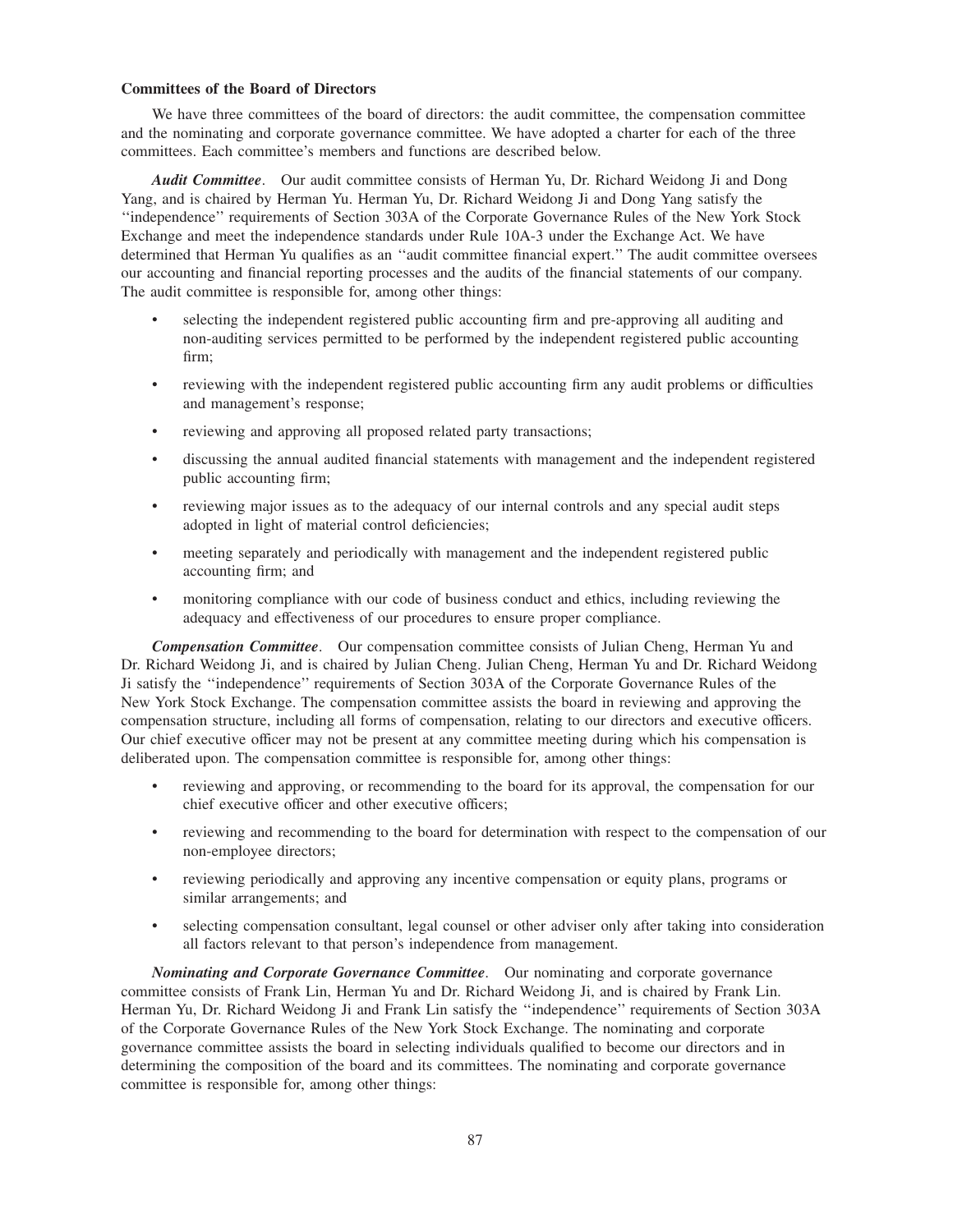- recommending nominees to the board for election or re-election to the board, or for appointment to fill any vacancy on the board;
- reviewing annually with the board the current composition of the board with regards to characteristics such as independence, skills, experience, expertise and diversity;
- selecting and recommending to the board the names of directors to serve as members of the audit committee and the compensation committee, as well as of the nominating and corporate governance committee itself;
- developing and reviewing the corporate governance principles adopted by the board and advising the board with respect to significant developments in the law and practice of corporate governance and our compliance with such laws and practices; and
- evaluating the performance and effectiveness of the board as a whole.

# **Duties of Directors**

Under Cayman Islands law, our directors have a duty of loyalty to act honestly in good faith with a view to our best interests. Our directors also have a duty to exercise the skill they actually possess and such care and diligence that a reasonably prudent person would exercise in comparable circumstances. In fulfilling their duty of care to us, our directors must ensure compliance with our memorandum and articles of association. A shareholder may have the right to seek damages in our name if a duty owed by our directors is breached.

# **Terms of Directors and Officers**

Our officers are elected by and serve at the discretion of the board. Our directors are not subject to a term of office and hold office until such time as they resign or are removed from office by an ordinary resolution of our shareholders. A director will vacate office automatically if, among other things, the director (1) becomes bankrupt or suspends payments or compounds with his creditors; or (2) dies or becomes of unsound mind.

### **D. Employees**

The following table sets forth the numbers of our employees, categorized by function, as of December 31, 2012, 2013 and 2014:

|                                                                          | As of December 31, |       |       |
|--------------------------------------------------------------------------|--------------------|-------|-------|
|                                                                          | 2012               | 2013  | 2014  |
| <b>Function</b>                                                          |                    |       |       |
| Sales, customer service and marketing                                    | 4.529              | 4.542 | 7.485 |
| among which, field sales $\dots\dots\dots\dots\dots\dots\dots\dots\dots$ | 4.153              | 3.967 | 6.337 |
| Research and development                                                 | 727                | 697   | 1.354 |
|                                                                          | 75                 | 83    | 93    |
| Management and administrative positions                                  | 329                | 331   | 467   |
|                                                                          | 5.660              | 5.653 | 9.399 |

Our success depends on our ability to attract, retain and motivate qualified personnel. We believe we offer our employees competitive compensation packages and an environment that encourages initiative and meritocracy, and as a result, we have generally been able to attract and retain qualified personnel and maintain a stable core management team. We design and implement in-house training programs tailored to each job function and a set of responsibilities to enhance performance. Specific training is provided to new employees at orientation to familiarize them with our working environment and operational procedures.

As required by PRC regulations, we participate in various statutory employee benefit plans, including pension, unemployment insurance, childbirth insurance, work-related injury insurance, medical insurance and housing insurance. We are required under PRC law to make contributions to employee benefit plans at specified percentages of the salaries, bonuses and certain allowances of our employees, up to a maximum amount specified by the local government from time to time.

# **E. Share Ownership**

Please refer to ''Item 7. Major Shareholders and Related Party Transactions — A. Major Shareholders.''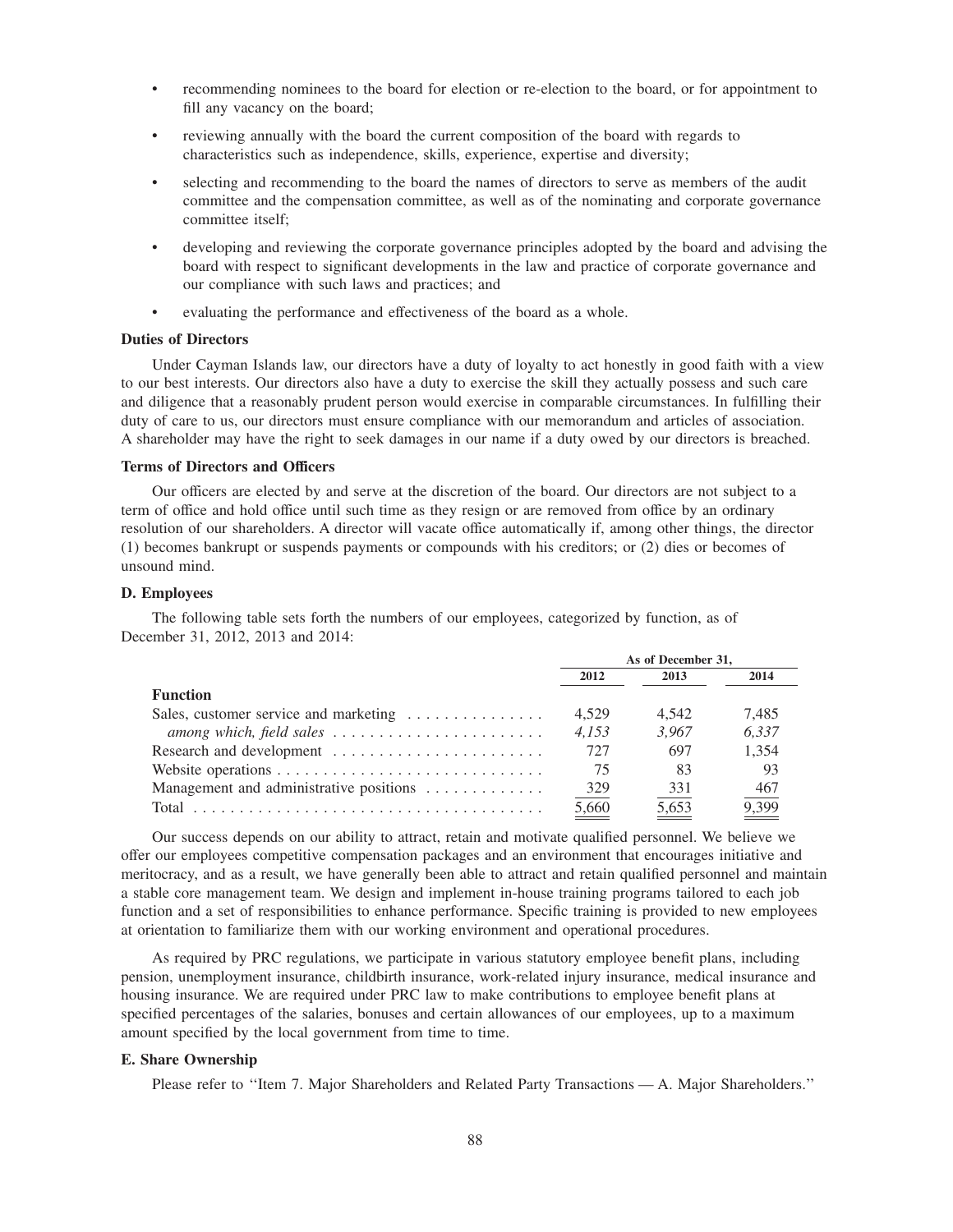# **ITEM 7. MAJOR SHAREHOLDERS AND RELATED PARTY TRANSACTIONS**

## **A. Major Shareholders**

The following table sets forth information concerning the beneficial ownership of our ordinary shares as of the date of this annual report by:

- each of our directors and executive officers; and
- each person known to us to beneficially own more than  $5\%$  of our ordinary shares.

The calculations in the table below assume that there are 231,064,857 ordinary shares outstanding as of April 20, 2015, comprising of 177,483,426 Class A ordinary shares and 53,581,431 Class B ordinary shares excluding 716,208 Class A ordinary shares issued to our depositary and reserved for future exercise of vested options and RSUs under our share incentive plans by our management and other employees, which are not deemed as outstanding for the purpose of calculating the beneficial ownership in the following table.

Beneficial ownership is determined in accordance with the rules and regulations of the SEC. In computing the number of shares beneficially owned by a person and the percentage ownership of that person, we have included shares that the person has the right to acquire within 60 days, including through the exercise of any option, warrant, or other right or the conversion of any other security. These shares, however, are not included in the computation of the percentage ownership of any other person.

|                                                 | <b>Number</b>              | $\mathcal{Q}_0^{(1)}$ |
|-------------------------------------------------|----------------------------|-----------------------|
| Directors and Executive Officers:"*             |                            |                       |
|                                                 | $32,391,600^{(2)}$         | 14.02                 |
|                                                 |                            |                       |
|                                                 | $\ast$                     |                       |
|                                                 |                            |                       |
|                                                 |                            |                       |
|                                                 | $\ast$                     |                       |
|                                                 | $\ast$                     |                       |
|                                                 |                            |                       |
|                                                 | *                          | $\ast$                |
|                                                 | *                          | $\ast$                |
|                                                 | *                          | $\ast$                |
|                                                 | *                          | $\ast$                |
|                                                 | $\ast$                     |                       |
| All directors and executive officers as a group | 34,072,988                 | 14.69                 |
| <b>Principal Shareholders:</b>                  |                            |                       |
|                                                 | $60,897,774^{(11)}$        | 26.36                 |
|                                                 | 29,418,640 <sup>(12)</sup> | 12.73                 |

Notes:

Less than one percent of our total outstanding capital.

<sup>\*\*</sup> Except for Mr. Wensheng Cai, Mr. Dong Yang, Mr. Frank Lin, Mr. Julian Cheng, Mr. Herman Yu and Dr. Richard Weidong Ji, the business address of our directors and executive officers is c/o Block E, the North American International Business Center, Yi 108 Beiyuan Road, Chaoyang District, Beijing 100101, People's Republic of China.

<sup>(1)</sup> The number of ordinary shares outstanding in calculating the percentages for each listed person or group includes the ordinary shares underlying the options held by such person or group exercisable within 60 days of April 20, 2015. Percentage of beneficial ownership of each listed person or group is based on (1) 231,064,857 ordinary shares outstanding as of April 20, 2015, and (2) the number of ordinary shares underlying options exercisable by such person or group within 60 days of April 20, 2015.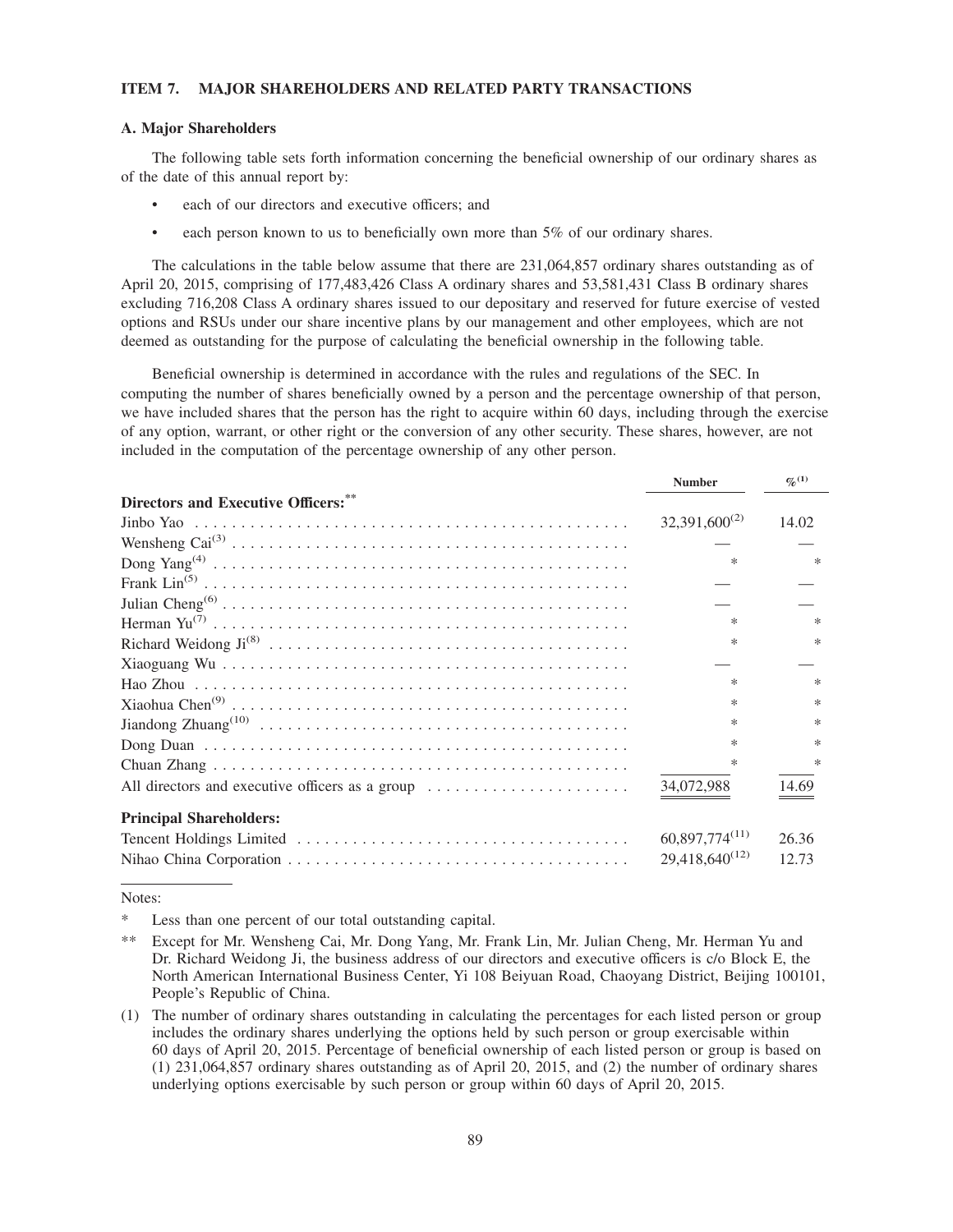- (2) Consists of 28,587,204 Class B ordinary shares and 415,718 ADSs (representing 831,436 Class A ordinary shares) held by Nihao China Corporation, a British Virgin Islands company beneficially owned by Mr. Yao through a trust, and 2,972,960 Class B ordinary shares beneficially owned by certain of our executive officers and employees who acquired the ownership of these shares pursuant to our employee stock option plan and who authorize Mr. Yao to vote these shares on their behalf under power of attorney. Such individuals include all executive officers and employees who became our ordinary shareholders through our employee stock option plan.
- (3) The business address of Mr. Cai is No. 51, Yuan Dang Road, Xiamen, China.
- (4) The business address of Mr. Yang is 18/F Tower C, Central International Trade Center, Chaoyang District, Beijing, 100022, China.
- (5) The business address of Mr. Lin is Unit 1, Level 10, Tower W2, Oriental Plaza, Dong Cheng District, Beijing, China.
- (6) The business address of Mr. Cheng is Suite 6703, Two IFC, 8 Finance Street, Central, Hong Kong.
- (7) The business address of Mr. Yu is 20/F, Ideal Plaza, No. 58 Northwest 4th Ring Road, Haidian District, Beijing 100080, P. R. China.
- (8) The business address of Mr. Ji is Suite 2103 21/F, Two Exchange Square, 8 Connaught Place, Central, Hong Kong.
- (9) Mr. Chen has authorized Mr. Jinbo Yao under power of attorney to vote the ordinary shares that Mr. Chen currently owns through Trumpway Limited, a British Virgin Islands company wholly owned by Mr. Chen.
- (10) Mr. Zhuang has authorized Mr. Jinbo Yao under power of attorney to vote the ordinary shares that Mr. Zhuang currently owns through Magic Mirror Holdings Limited, a British Virgin Islands company wholly owned by Mr. Zhuang.
- (11) Consists of 37,467,616 Class A ordinary shares and 14,722,000 Class B ordinary shares directly held by Ohio River Investment Limited and 4,354,079 ADSs (representing 8,708,158 Class A ordinary shares) directly held by THL E Limited as reported in a Schedule 13D/A filed on April 17, 2015. Tencent Holdings Limited is reported as the beneficial owner of the aforementioned shares. The business address of Ohio River Investment Limited and THL E Limited is c/o Tencent Holdings Limited, 29/F., Three Pacific Place, No. 1 Queen's Road East, Wanchai, Hong Kong.
- (12) Consists of 28,587,204 Class B ordinary shares and 415,718 ADSs (representing 831,436 Class A ordinary shares) held by Nihao China Corporation, a British Virgin Islands company beneficially owned by Mr. Yao through a trust.

To our knowledge, as of April 20, 2015, 84,817,971 of our Class A ordinary shares are held by four record holders in the United States, including the depositary of our ADS program. The number of beneficial owners of our ADSs in the United States is likely to be much larger than the number of record holders of our ordinary shares in the United States.

Our ordinary shares are divided into Class A ordinary shares and Class B ordinary shares. Holders of Class A ordinary shares are entitled to one vote per share, while holders of Class B ordinary shares are entitled to ten votes per share. Holders of Class A and Class B ordinary shares vote together as one class on all matters subject to a shareholders' vote. Each Class B ordinary share is convertible into one Class A ordinary share at any time by the holder thereof, while Class A ordinary shares are not convertible into Class B ordinary shares under any circumstance. All options, regardless of grant dates, will entitle holders to the equivalent number of Class A ordinary shares once the vesting and exercising conditions on such sharebased compensation awards are met. We are not aware of any arrangement that may, at a subsequent date, result in a change of control of our company.

## **B. Related Party Transactions**

# **Contractual Arrangements with Our Consolidated Variable Interest Entities**

PRC law currently limits direct foreign equity ownership of business entities providing value-added telecommunications services. As a result of these foreign ownership restrictions requirements, we conduct substantially all of our businesses in China through a series of contractual arrangements with Beijing 58 and its shareholders. For a description of these contractual arrangements, see ''Item 4. Information on the Company — C. Organizational Structure — Contractual Arrangements with Beijing 58.''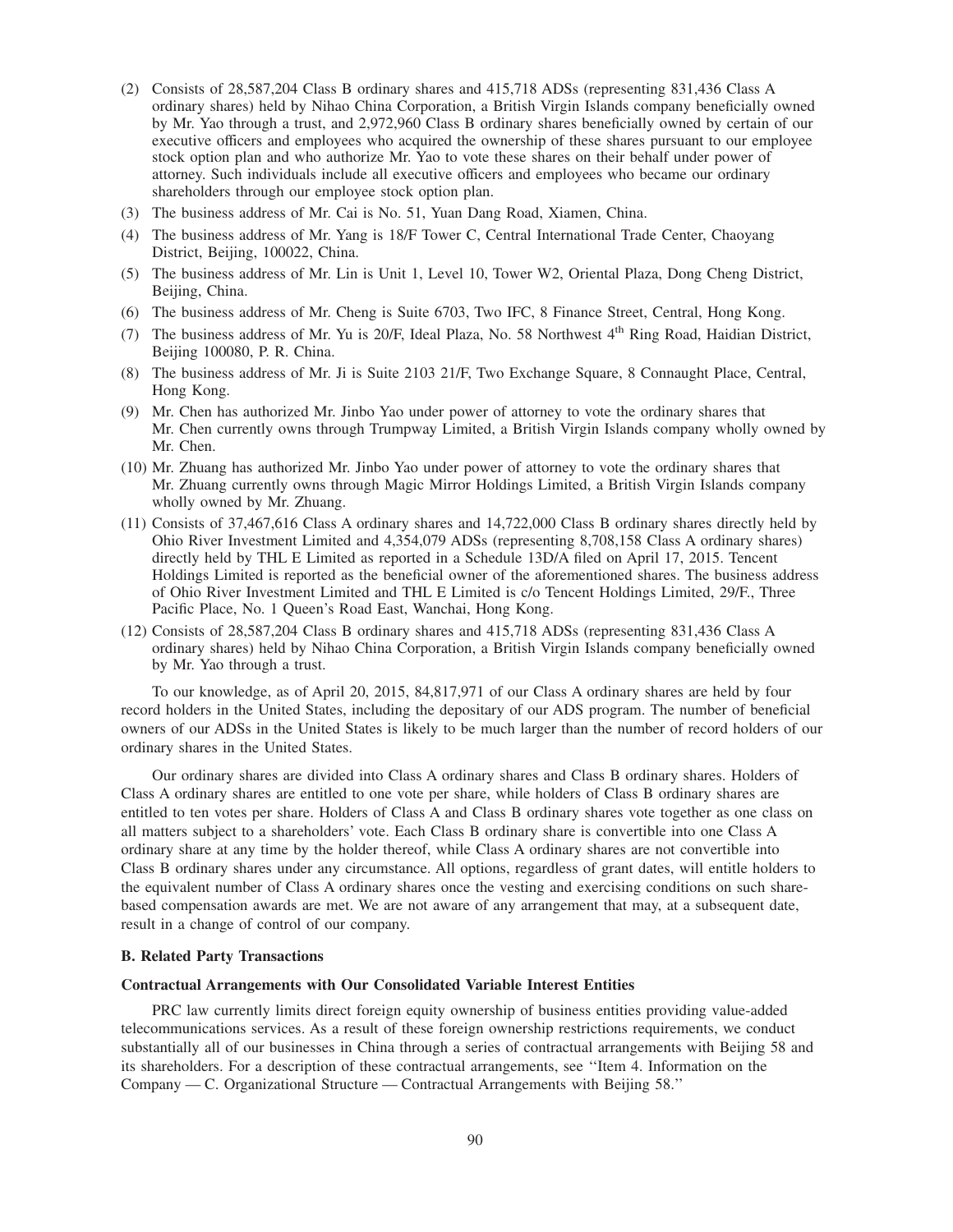### **Registration Rights**

Pursuant to our shareholders agreement dated August 4, 2011 that we entered into with all our then shareholders in connection with our issuance of preference shares prior to our initial public offering, we have granted certain registration rights to our shareholders. Set forth below is a description of the registration rights granted under the agreement.

*Demand Registration Rights*. At any time beginning six months after the completion of our initial public offering on November 5, 2013, upon a written request from the holders of at least 20% of the registrable securities held by holders of our ordinary shares converted from preference shares, we must file a registration statement covering the offer and sale of the registrable securities held by the requesting shareholders and other holders of registrable securities who choose to participate in the offering. Registrable securities include, among others, our ordinary shares not previously sold to the public and ordinary shares issued upon conversion of the preference shares.

However, we are not obligated to proceed with a demand registration if we have, within the six-month period preceding the date of such request, already effected a registration under the Securities Act pursuant to the exercise of the holders' demand registration rights. We have the right to defer filing of a registration statement for up to 90 days if our board of directors determines in good faith that the filing of a registration statement would be materially detrimental to us, but we cannot exercise the deferral right more than once in any 12-month period.

*Form F-3 Registration Rights*. When we are eligible for registration on Form F-3, upon a written request from our the holders of at least 20% of the registrable securities held by holders of our ordinary shares converted from preference shares, we must file a registration statement on Form F-3 covering the offer and sale of the registrable securities.

We are not obligated to effect a Form F-3 registration, among other things, if we have already effected two registrations on Form F-3 in any 12-month period. We have the right to defer filing of a registration statement for up to 90 days if our board of directors determines in good faith that the filing of a registration statement would be materially detrimental to us, but we cannot exercise the deferral right more than once in any 12-month period.

*Piggyback Registration Rights*. If we propose to file a registration statement for a public offering of our ordinary shares on a form that would be suitable only for registrable securities, we must offer holders of registrable securities an opportunity to include in that registration all or any part of their registrable securities. The underwriters of any underwritten offering have the right to limit the number of shares with registration rights to be included in the registration statement, subject to certain limitations.

*Expenses of Registration*. We will pay all expenses relating to any demand, Form F-3, or piggyback registration.

*Termination of Obligations*. We shall have no obligation to effect any demand, Form F-3, or piggyback registration on the earlier of (a) the date that is five years after the completion of our initial public offering on November 5, 2013, or (b) as to any holder of registrable securities, the time when all registrable securities held by such holder may be sold in any three-month period without registration pursuant to Rule 144 under the Securities Act.

Pursuant to an investor rights agreement dated June 30, 2014 that we entered into with Tencent, we have granted certain registration rights to Tencent. Set forth below is a description of the registration rights granted under the agreement.

*Demand Registration Rights.* Upon a written request from Tencent, we must use all reasonable efforts to effect the registration under the Securities Act of all registrable securities Tencent requests to be registered . Registrable securities include, subject to limitation, ordinary shares of our company Tencent acquired in June 2014 and any other ordinary shares of our company owned or acquired by Tencent thereafter.

However, we are not obligated to proceed with a demand registration if we have, within the six-month period preceding the date of such request, already effected a registration under the Securities Act pursuant to the exercise of the holders' demand registration rights. We have the right to defer filing of a registration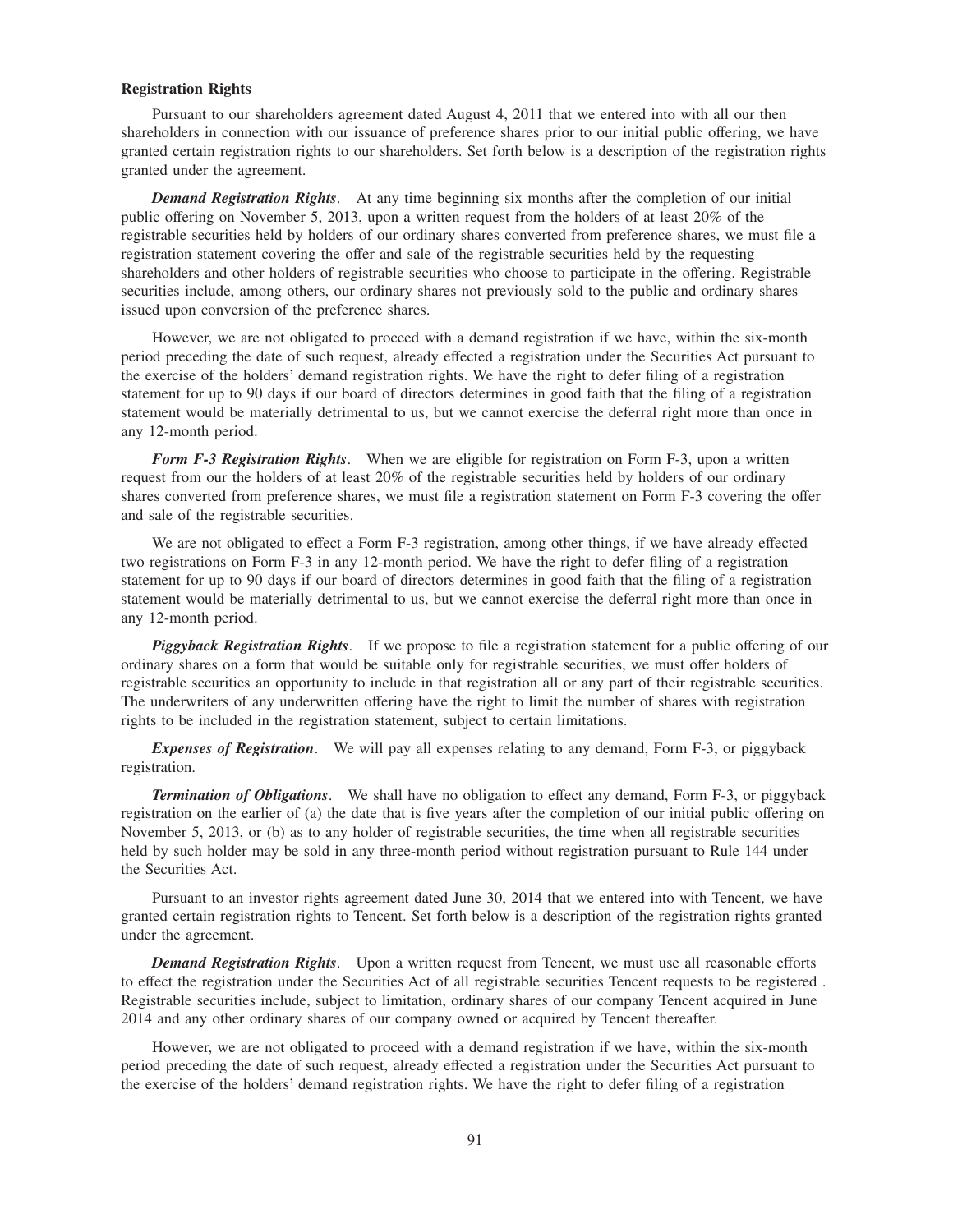statement for up to 90 days if our board of directors determines in good faith that the filing of a registration statement would be materially detrimental to us, but we cannot exercise the deferral right more than once in any 12-month period.

*Form F-3 Registration Rights*. When we are eligible for registration on Form F-3, upon a written request from an investor party to the agreement, we must effect such registration to permit or facilitate the sale and distribution of all or such portion of the investor's registrable securities as are specified in such request.

We are not obligated to effect a Form F-3 registration, among other things, if we have already effected two registrations on Form F-3 in any 12-month period. We have the right to defer filing of a registration statement for up to 90 days if our board of directors determines in good faith that the filing of a registration statement would be materially detrimental to us, but we cannot exercise the deferral right more than once in any 12-month period.

*Piggyback Registration Rights*. If we propose to file a registration statement for a public offering of our securities, we must offer Tencent an opportunity to include in that registration all or any part of its registrable securities. The underwriters of any underwritten offering have the right to limit the number of shares with registration rights to be included in the registration statement, subject to certain limitations.

*Expenses of Registration*. We will pay all expenses relating to any demand, Form F-3, or piggyback registration.

*Termination of Obligations*.We shall have no obligation to effect any demand, Form F-3, or piggyback registration on the earlier of (a) the date that is five years after the date of the agreement, or (b) as to any holder of registrable securities, the time when all registrable securities held by such holder may be sold in any ninety-day period without registration pursuant to Rule 144 under the Securities Act.

Pursuant to a registration rights agreement dated April 20, 2015 that we entered into with certain new shareholders in connection with our issuance of new Class A ordinary shares as share portion of the purchase price for our acquisition of Ganji shares from the selling shareholders, we have granted certain registration rights to such new shareholders. Set forth below is a description of the registration rights granted under the agreement.

*Demand Registration Rights*. Upon a written request from the holders of at least a majority of the registrable securities held by holders of the registrable securities, we must use all reasonable efforts to effect the registration under the Securities Act of all registrable securities held by the requesting shareholders and other holders of registrable securities who choose to participate in the offering. Registrable securities include, subject to limitation, new Class A ordinary shares as share portion of the purchase price for our acquisition of Ganji.com shares from the selling shareholders.

However, we are not obligated to proceed with a demand registration if we have, within the six-month period preceding the date of such request, already effected a registration under the Securities Act pursuant to the exercise of the holders' demand registration rights. We have the right to defer filing of a registration statement for up to 90 days if our board of directors determines in good faith that the filing of a registration statement would be materially detrimental to us, but we cannot exercise the deferral right more than once in any 12-month period.

*Form F-3 Registration Rights*. When we are eligible for registration on Form F-3, upon a written request from an investor party to the agreement, we must effect such registration to permit or facilitate the sale and distribution of all or such portion of the investor's registrable securities as are specified in such request, together with all or such portion of the registrable securities of any other investor or investors joining such request.

We are not obligated to effect a Form F-3 registration, among other things, if we have already effected two registrations on Form F-3 in any 12-month period. We have the right to defer filing of a registration statement for up to 90 days if our board of directors determines in good faith that the filing of a registration statement would be materially detrimental to us, but we cannot exercise the deferral right more than once in any 12-month period.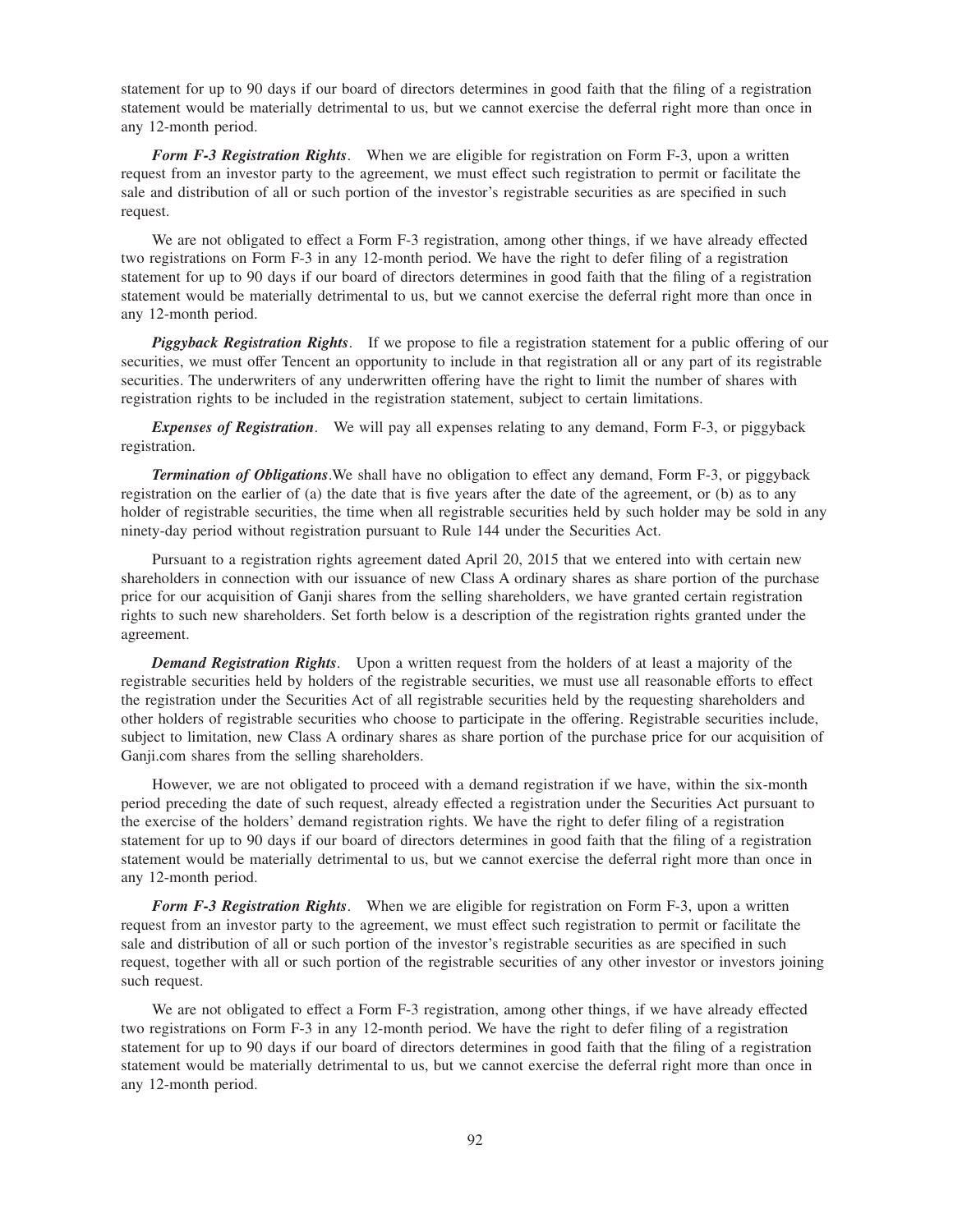*Piggyback Registration Rights*. If we propose to file a registration statement for a public offering of our ordinary shares on a form that would be suitable only for registrable securities, we must offer holders of registrable securities an opportunity to include in that registration all or any part of their registrable securities. The underwriters of any underwritten offering have the right to limit the number of shares with registration rights to be included in the registration statement, subject to certain limitations.

*Expenses of Registration*. We will pay all expenses relating to any demand, Form F-3, or piggyback registration.

*Termination of Obligations*. We shall have no obligation to effect any demand, Form F-3, or piggyback registration on the earlier of (a) the date that is five years after the date of the agreement, or (b) as to any holder of registrable securities, the time when all registrable securities held by such holder may be sold in any ninety-day period without registration pursuant to Rule 144 under the Securities Act.

#### **Investment by Tencent and Share Repurchase from Certain Pre-IPO Shareholders**

In June 2014, we entered into an investment agreement with Tencent, pursuant to which Tencent invested US\$736.1 million in exchange for approximately 19.9% equity interest in 58.com Inc. on a fully-diluted basis. Tencent purchased 36,805,000 Class A and B ordinary shares of our company at a purchase price of US\$20 per ordinary share, corresponding to US\$40 per ADS. We applied US\$552.1 million of the proceeds from this transaction to repurchase 27,603,750 Class B ordinary shares of our company from certain pre-IPO shareholders. Participants in the share repurchase include DCM Affiliates Fund V, L.P., DCM V, L.P., SB Asia Investment Fund II L.P., Dong Yang, and WP X Asia Online Investment Holdings Limited, from which we purchased 186,720, 7,652,229, 8,537,341, 862,291 and 10,365,169 Class B ordinary shares, respectively. Mr. Dong Yang is a director and a member of the audit committee of our board of directors.

Concurrent with our acquisition of a strategic stake in Ganji in April 2015 and incremental to its then existing share ownership of our company, Tencent purchased an additional approximately US\$400 million of newly issued ordinary shares from us at a purchase price of US\$26 per ordinary share, equivalent to US\$52 per ADS.

We have not entered into any significant transaction with Tencent outside of the ordinary course of business.

## **Employment Agreements and Indemnification Agreements**

See ''Item 6. Directors, Senior Management and Employees — B. Compensation — Employment Agreements and Indemnification Agreements.''

## **Stock Incentive Plans**

See ''Item 6. Directors, Senior Management and Employees — B. Compensation — Share Incentive Plans.''

## **C. Interests of Experts and Counsel**

Not applicable.

### **ITEM 8. FINANCIAL INFORMATION**

# **A. Consolidated Statements and Other Financial Information**

Please refer to Item 18.

## **Legal Proceedings**

From time to time, we have become and may in the future become a party to various legal or administrative proceedings arising in the ordinary course of our business. Internet companies are frequently involved in litigation based on allegations of infringement or other violations of intellectual property rights and other allegations in connection with the content available on their websites or services they provide. We are currently not involved in any legal or administrative proceedings that would materially and adversely affect our business.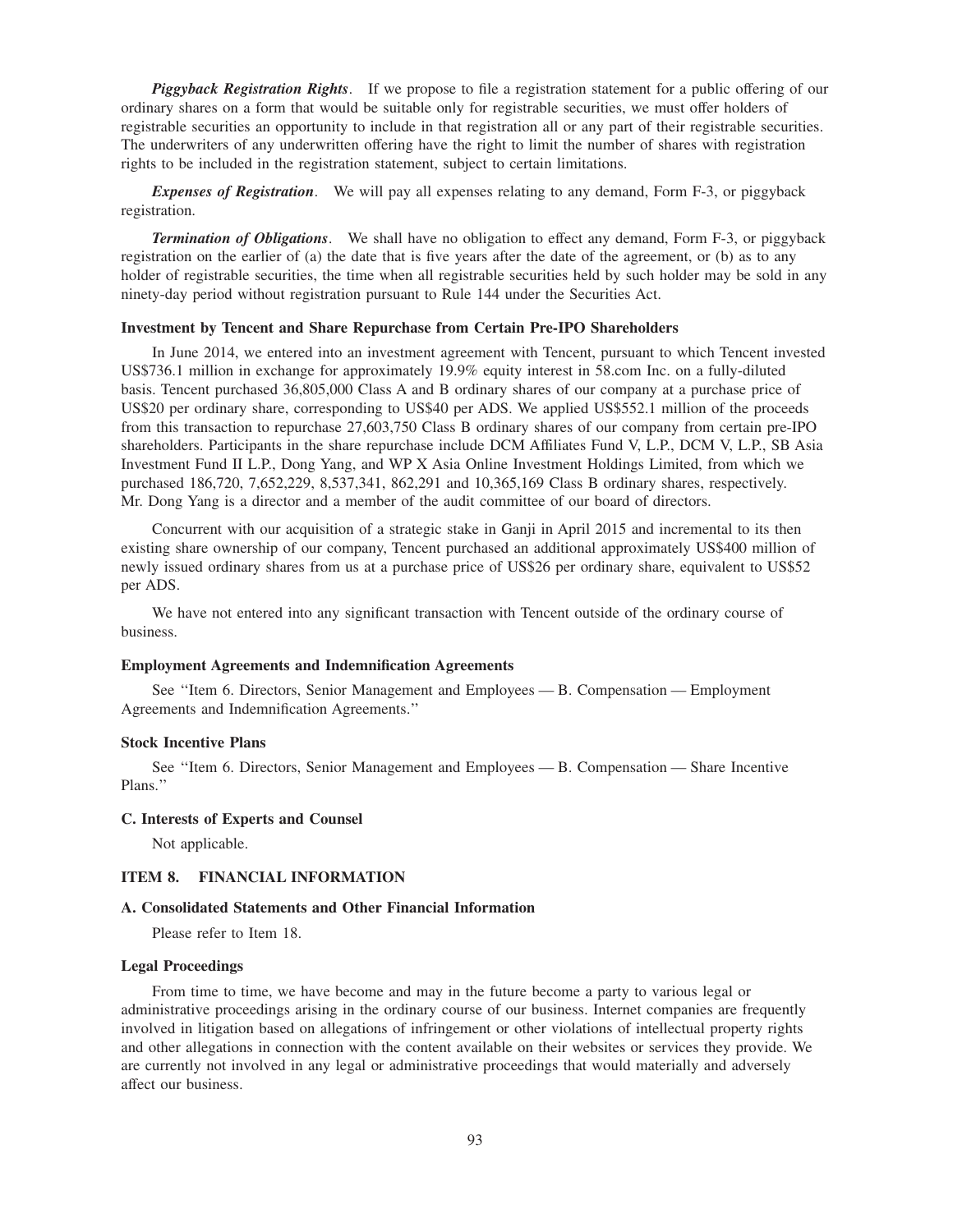On October 19, 2013, Mr. Xuanfu Liu filed a complaint with a local court in Hubei Province in China against (1) Mr. Handong Cheng, legal representative of Business Opportunity Online (Beijing) Network Technology Co., Ltd., or Shangji, a PRC company, (2) Shangji, and (3) Mr. Jinbo Yao, our chairman and chief executive officer. Mr. Liu purported to be a 36% minority shareholder of Shangji. The complaint claimed that Shangji had enjoyed a right to 17.5% of the equity interest in Beijing 58 held by Mr. Yao as Shangji's nominee prior to December 2009, and alleged that Mr. Cheng had entered into an agreement on behalf of Shangji with Mr. Yao in December 2009 terminating Shangji's right to the 17.5% equity interest in Beijing 58 without prior consultation with or notice to Mr. Liu. Mr. Liu sought the court's ruling that the termination agreement was invalid and that Mr. Liu be entitled to a 6.3% equity interest in Beijing 58, equivalent to what he believed was his indirect pro rata share of Beijing 58. After contestation and appeal by Mr. Yao to the appellate court in Hubei for lack of jurisdiction of the local court, the appellate court ruled in favor of Mr. Yao and ruled that the case should be transferred to a local court in Beijing. After the case was transferred to the local court in Beijing, Mr. Liu filed a motion to withdraw the lawsuit, and the court granted the motion to dismiss in December 2014. Mr. Liu since withdrew his complaint and has not yet initiated any new proceeding relating to the same matter. However, there is uncertainty as to whether Mr. Liu will file a new complaint.

We and Mr. Yao believe that Mr. Liu's claim that the termination agreement is invalid and his claim to be registered as a shareholder of Beijing 58 are baseless and without merit and intend to continue to contest new claims, if any, vigorously. Our PRC counsel, Han Kun Law Offices, advises us that based on the evidence presented in the aforementioned complaint, and applicable PRC law, including the PRC judicial interpretation, there are meritorious defenses to Mr. Liu's claims.

However, there is no assurance that there would be no new facts presented in the case if Mr. Liu files a new complaint and if new facts were to be presented, how such facts could affect a court's decision. If Mr. Liu files a new complaint and prevails in such proceeding, there is no assurance that he would not file a new complaint seeking additional remedies, including registering himself or Shangji as a shareholder of Beijing 58.

#### **Dividend Policy**

We have not previously declared or paid cash dividends and we have no plan to declare or pay any dividends in the near future on our shares or ADSs. We currently intend to retain most, if not all, of our available funds and any future earnings to operate and expand our business.

We are a holding company incorporated in the Cayman Islands. We rely principally on dividends from our PRC subsidiaries for our cash requirements, including any payment of dividends to our shareholders. PRC regulations may restrict the ability of our PRC subsidiaries to pay dividends to us. See ''Item 4. Information on the Company — B. Business Overview — Regulation — Regulations on Foreign Currency Exchange.''

Our board of directors has discretion as to whether to distribute dividends, subject to applicable laws. Even if our board of directors decides to pay dividends, the form, frequency and amount will depend on our future operations and earnings, capital requirements and surplus, general financial condition, contractual restrictions and other factors that our board of directors may deem relevant. If we pay any dividends, we will pay our ADS holders to the same extent as holders of our ordinary shares, subject to the terms of the deposit agreement, including the fees and expenses payable thereunder. Cash dividends on our ordinary shares, if any, will be paid in U.S. dollars.

### **B. Significant Changes**

We have not experienced any significant changes since the date of our audited consolidated financial statements included in this annual report.

## **ITEM 9. THE OFFER AND LISTING**

# **A. Offering and Listing Details**

See ''— C. Markets.''

# **B. Plan of Distribution**

Not applicable.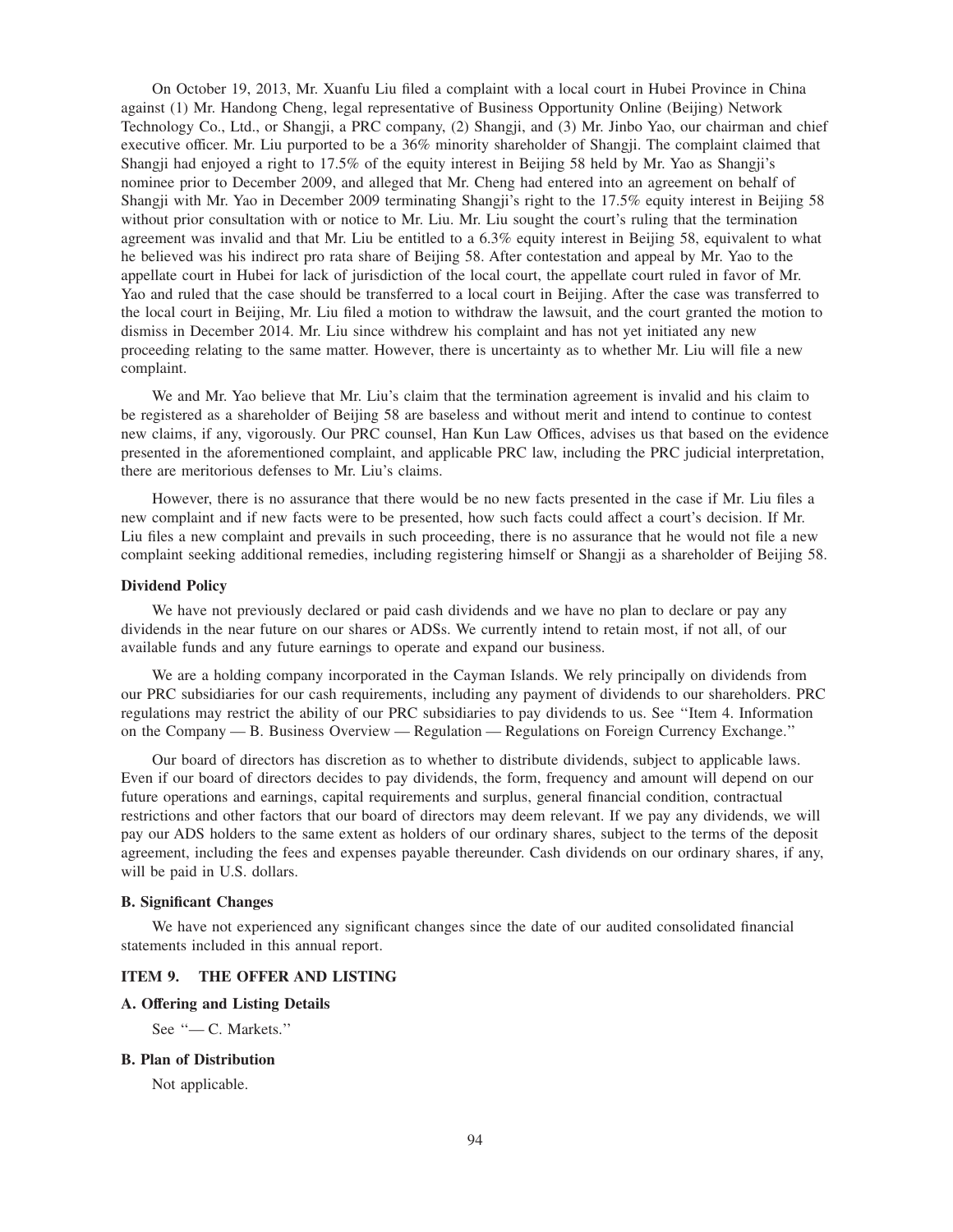# **C. Markets**

Our ADSs, each representing two of our Class A ordinary shares, have been listed on the NYSE since October 31, 2013. Our ADSs trade under the symbol ''WUBA.'' The following table provides the high and low trading prices for our ADSs on the NYSE since the date of our initial public offering.

The last reported trading price for our ADSs on April 28, 2015 was US\$77.70 per ADS.

|                                                                                        | <b>Market Price</b><br>(US\$) |       |
|----------------------------------------------------------------------------------------|-------------------------------|-------|
|                                                                                        | High                          | Low   |
| <b>Annual High and Low</b>                                                             |                               |       |
|                                                                                        | 39.83                         | 21.00 |
|                                                                                        | 58.89                         | 31.60 |
| <b>Quarterly Highs and Lows</b>                                                        |                               |       |
| Fourth Fiscal Quarter of 2013 (from October 31, 2013)                                  | 39.83                         | 21.00 |
|                                                                                        | 58.89                         | 31.60 |
|                                                                                        | 56.50                         | 35.75 |
|                                                                                        | 57.50                         | 34.70 |
|                                                                                        | 49.75                         | 34.64 |
|                                                                                        | 54.39                         | 37.15 |
| Second Fiscal Quarter of 2015 (through April 28, 2015) $\dots \dots \dots \dots \dots$ | 83.71                         | 49.80 |
| <b>Monthly Highs and Lows</b>                                                          |                               |       |
|                                                                                        | 40.00                         | 34.64 |
|                                                                                        | 48.80                         | 38.80 |
|                                                                                        | 49.75                         | 38.91 |
|                                                                                        | 43.50                         | 38.00 |
|                                                                                        | 45.00                         | 37.15 |
|                                                                                        | 54.39                         | 39.90 |
|                                                                                        | 83.71                         | 49.80 |

# **D. Selling Shareholders**

Not applicable.

# **E. Dilution**

Not applicable.

# **F. Expenses of the Issue**

Not applicable.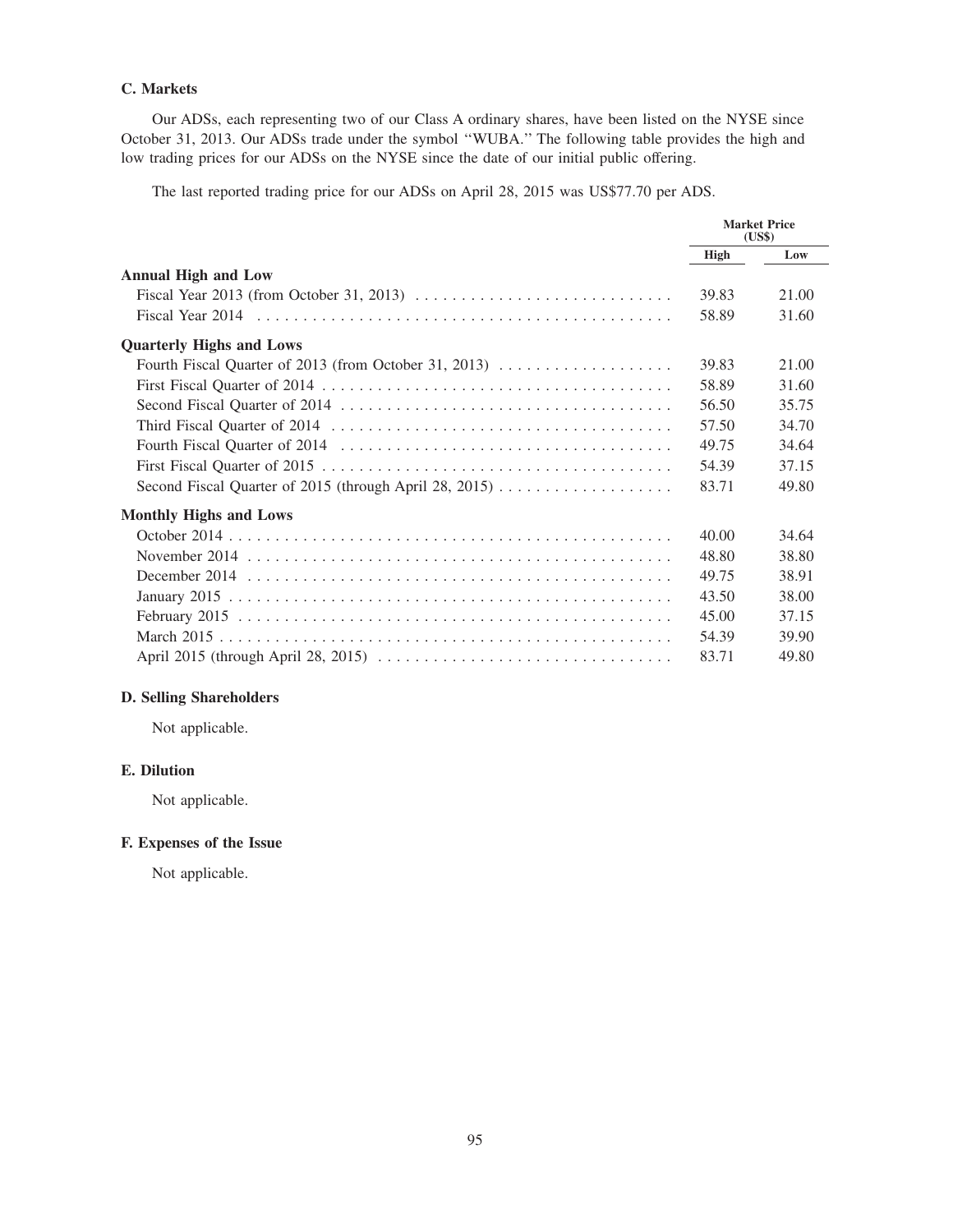# **ITEM 10. ADDITIONAL INFORMATION**

# **A. Share Capital**

Not applicable.

### **B. Memorandum and Articles of Association**

We are a Cayman Islands company and our affairs are governed by our amended and restated memorandum and articles of association, as amended from time to time, and the Companies Law (2013 Revision) of the Cayman Islands, which is referred to below as the Companies Law.

The following are summaries of the material provisions of our amended and restated memorandum and articles of association and the Companies Law insofar as they relate to the material terms of our ordinary shares. This summary is not complete, and you should read our third amended and restated memorandum and articles of association, which has been filed as Exhibit 3.2 to our Form F-1 (File No. 333-191424) filed with the SEC on September 27, 2013.

## **Registered Office and Objects**

Our registered office in the Cayman Islands is located at Codan Trust Company (Cayman) Limited, Cricket Square, P.O. Box 2681, Grand Cayman KY1-1111. As set forth in clause 3 of our amended and restated memorandum of association, the objects for which our company is established are unrestricted.

# **Board of Directors**

See ''Item 6. Directors, Senior Management and Employees — C. Board Practices — Committees of the Board of Directors'' and ''Item 6. Directors, Senior Management and Employees — C. Board Practices — Terms of Directors and Officers.''

## **Ordinary Shares**

*General*. Holders of Class A ordinary shares and Class B ordinary shares have the same rights except for voting and conversion rights. All of our outstanding ordinary shares are fully paid and non-assessable. Certificates representing the ordinary shares are issued in registered form. Our shareholders who are non-residents of the Cayman Islands may freely hold and transfer their ordinary shares.

*Dividends*. The holders of our ordinary shares are entitled to such dividends as may be declared by our board of directors. Our articles of association provide that dividends may be declared and paid out of our profits, realized or unrealized, or from any reserve set aside from profits which our board of directors determine is no longer needed. Dividends may also be declared and paid out of share premium account or any other fund or account which can be authorized for this purpose in accordance with the Companies Law. Holders of Class A ordinary shares and Class B ordinary shares will be entitled to the same amount of dividends, if declared.

*Voting Rights*. In respect of all matters subject to a shareholders' vote, each Class A ordinary share is entitled to one vote, and each Class B ordinary share is entitled to ten votes, voting together as one class. Voting at any meeting of shareholders is by show of hands unless a poll is demanded. A poll may be demanded by the chairman of such meeting or any one or more shareholders who together hold not less than 10% of the nominal value of the total issued voting shares of our company present in person or by proxy. Each holder of our ordinary shares is entitled to have one vote for each ordinary share registered in his or her name on our register of members.

A quorum required for a meeting of shareholders consists of one or more shareholders who hold at least one-third of all voting power of our share capital in issue at the meeting present in person or by proxy or, if a corporation or other non-natural person, by its duly authorized representative. Shareholders' meetings may be held annually. Each general meeting, other than an annual general meeting, shall be an extraordinary general meeting. Extraordinary general meetings may be called by a majority of our board of directors or our chairman or upon a requisition of shareholders holding at the date of deposit of the requisition not less than one-third of the aggregate voting power of our company. Advance notice of at least ten clear days is required for the convening of our annual general meeting and other general meetings.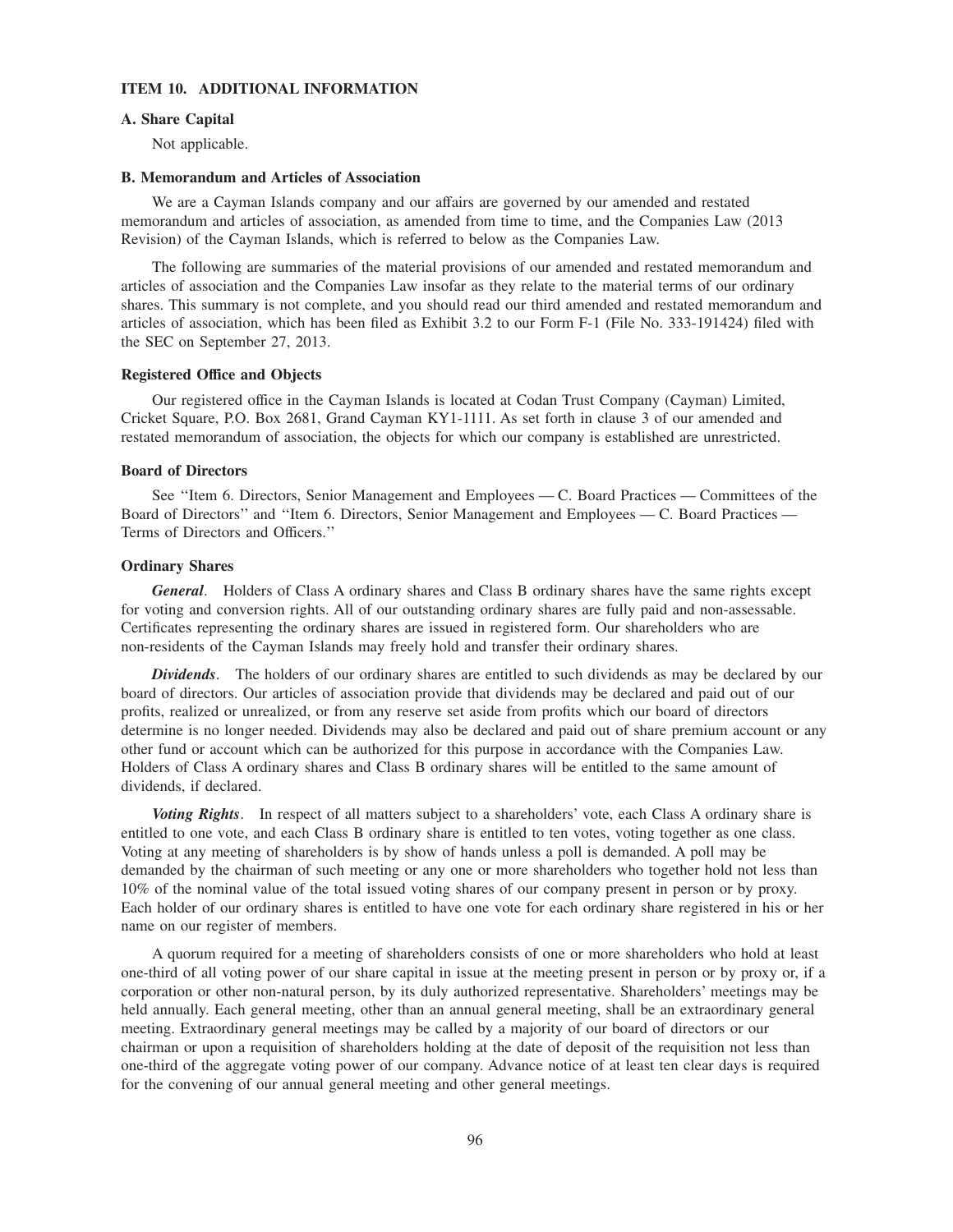An ordinary resolution to be passed at a meeting by the shareholders requires the affirmative vote of a simple majority of the votes attaching to the ordinary shares cast at a meeting, while a special resolution requires the affirmative vote of no less than two-thirds of the votes cast attaching to the outstanding ordinary shares at a meeting. A special resolution will be required for important matters such as a change of name or making changes to our memorandum and articles of association.

*Conversion*. Each Class B ordinary share is convertible into one Class A ordinary share at any time by the holder thereof. Class A ordinary shares are not convertible into Class B ordinary shares under any circumstances. Upon any transfer of Class B ordinary shares by a holder to any person or entity which is not an affiliate of such holder, such Class B ordinary shares shall be automatically and immediately converted into the equivalent number of Class A ordinary shares. In addition, if at any time, Mr. Jinbo Yao and his affiliates collectively own less than 5% of the total number of the issued and outstanding Class B ordinary shares, each issued and outstanding Class B ordinary share will be automatically and immediately converted into one Class A ordinary share, and we will not issue any Class B ordinary shares thereafter.

*Transfer of Ordinary Shares*. Subject to the restrictions set out below and the provisions above in respect of Class B ordinary shares, any of our shareholders may transfer all or any of his or her ordinary shares by an instrument of transfer in the usual or common form or any other form approved by our board of directors.

Our board of directors may, in its absolute discretion, decline to register any transfer of any ordinary share which is not fully paid up or on which we have a lien. Our board of directors may also decline to register any transfer of any ordinary share unless:

- the instrument of transfer is lodged with us, accompanied by the certificate for the ordinary shares to which it relates and such other evidence as our board of directors may reasonably require to show the right of the transferor to make the transfer;
- the instrument of transfer is in respect of only one class of ordinary shares;
- the instrument of transfer is properly stamped, if required;
- in the case of a transfer to joint holders, the number of joint holders to whom the ordinary share is to be transferred does not exceed four; and
- a fee of such maximum sum as the NYSE may determine to be payable or such lesser sum as our directors may from time to time require is paid to us in respect thereof.

If our directors refuse to register a transfer they shall, within three months after the date on which the instrument of transfer was lodged, send to each of the transferor and the transferee notice of such refusal.

The registration of transfers may, after compliance with any notice required of the NYSE, be suspended and the register closed at such times and for such periods as our board of directors may from time to time determine, provided, however, that the registration of transfers shall not be suspended nor the register closed for more than 30 days in any year as our board may determine.

*Liquidation*. On a return of capital on winding up or otherwise (other than on conversion, redemption or purchase of ordinary shares), assets available for distribution among the holders of ordinary shares shall be distributed among the holders of the ordinary shares on a pro rata basis. If our assets available for distribution are insufficient to repay all of the paid-up capital, the assets will be distributed so that the losses are borne by our shareholders proportionately. Any distribution of assets or capital to a holder of a Class A ordinary share and a holder of a Class B ordinary share will be the same in any liquidation event.

*Calls on Ordinary Shares and Forfeiture of Ordinary Shares*. Our board of directors may from time to time make calls upon shareholders for any amounts unpaid on their ordinary shares in a notice served to such shareholders at least 14 clear days prior to the specified time of payment. The ordinary shares that have been called upon and remain unpaid are subject to forfeiture.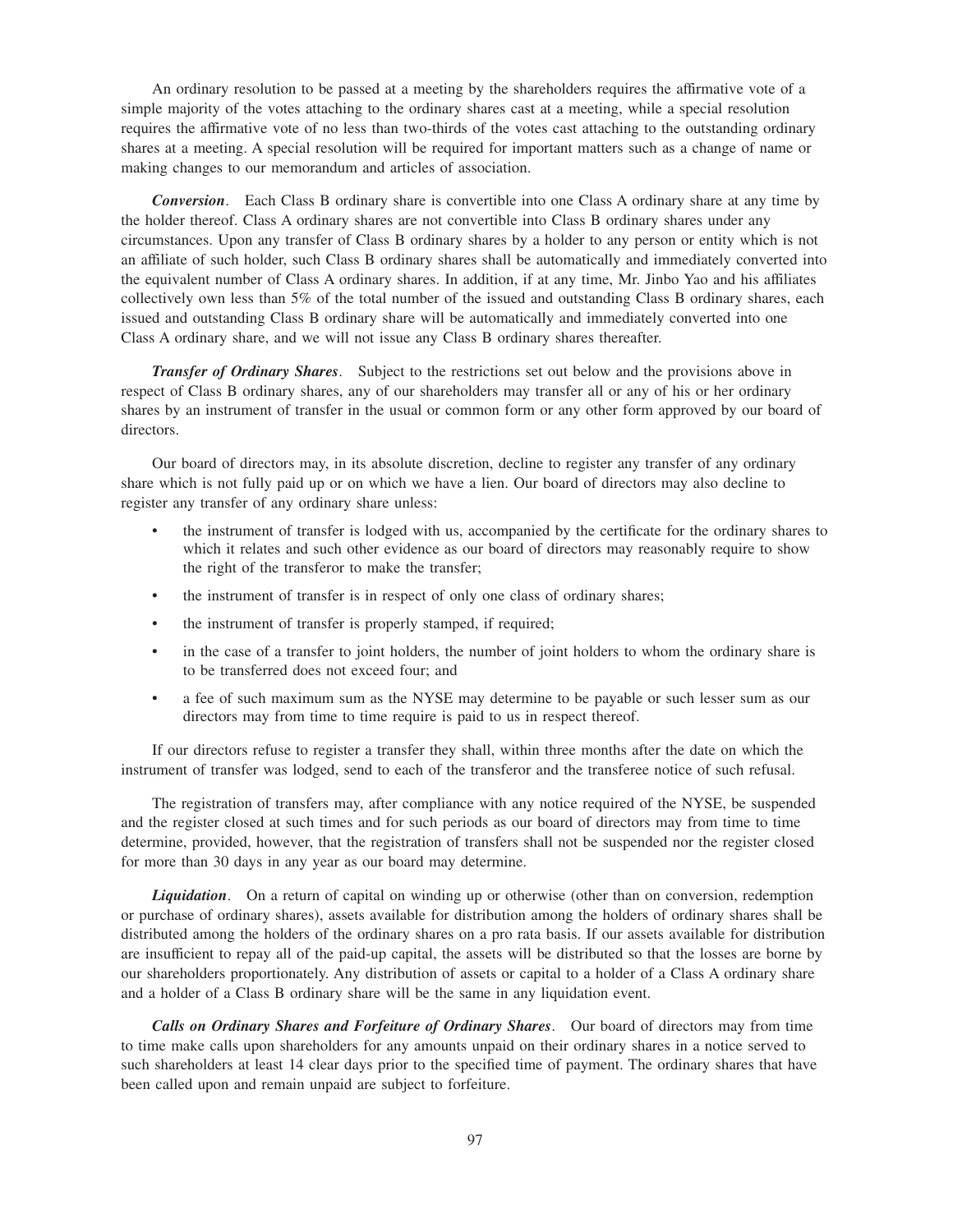*Redemption of Ordinary Shares*. The Companies Law and our articles of association permit us to purchase our own shares. In accordance with our articles of association and provided the necessary shareholders or board approval have been obtained, we may issue shares on terms that are subject to redemption, at our option or at the option of the holders of these shares, on such terms and in such manner, including out of capital, as may be determined by our board of directors.

*Variations of Rights of Shares*. All or any of the special rights attached to any class of shares may, subject to the provisions of the Companies Law, be varied with the written consent of the holders of a majority of the issued shares of that class or with the sanction of a special resolution passed at a general meeting of the holders of the shares of that class. The rights conferred upon the holders of the shares of any class issued shall not, unless otherwise expressly provided by the terms of issue of the shares of that class, be deemed to be varied by the creation or issue of further shares ranking pari passu with such existing class of shares.

*Inspection of Books and Records*. Holders of our ordinary shares have no general right under Cayman Islands law to inspect or obtain copies of our list of shareholders or our corporate records. However, we will provide our shareholders with annual audited financial statements. See ''— H. Documents on Display.''

*Issuance of Additional Shares*. Our memorandum of association authorizes our board of directors to issue additional ordinary shares from time to time as our board of directors shall determine, to the extent of available authorized but unissued shares.

Our memorandum of association also authorizes our board of directors to establish from time to time one or more series of preference shares and to determine, with respect to any series of preference shares, the terms and rights of that series, including:

- the designation of the series;
- the number of shares of the series;
- the dividend rights, dividend rates, conversion rights, voting rights; and
- the rights and terms of redemption and liquidation preferences.

Our board of directors may issue preference shares without action by our shareholders to the extent authorized but unissued. Issuance of these shares may dilute the voting power of holders of ordinary shares.

*Anti-Takeover Provisions*. Some provisions of our memorandum and articles of association may discourage, delay or prevent a change of control of our company or management that shareholders may consider favorable, including provisions that authorize our board of directors to issue preference shares in one or more series and to designate the price, rights, preferences, privileges and restrictions of such preference shares without any further vote or action by our shareholders.

*Exempted Company*. We are an exempted company with limited liability under the Companies Law. The Companies Law distinguishes between ordinary resident companies and exempted companies. Any company that is registered in the Cayman Islands but conducts business mainly outside of the Cayman Islands may apply to be registered as an exempted company. The requirements for an exempted company are essentially the same as for an ordinary company except that an exempted company:

- does not have to file an annual return of its shareholders with the Registrar of Companies;
- is not required to open its register of members for inspection;
- does not have to hold an annual general meeting;
- may issue negotiable or bearer shares or shares with no par value;
- may obtain an undertaking against the imposition of any future taxation (such undertakings are usually given for 20 years in the first instance);
- may register by way of continuation in another jurisdiction and be deregistered in the Cayman Islands;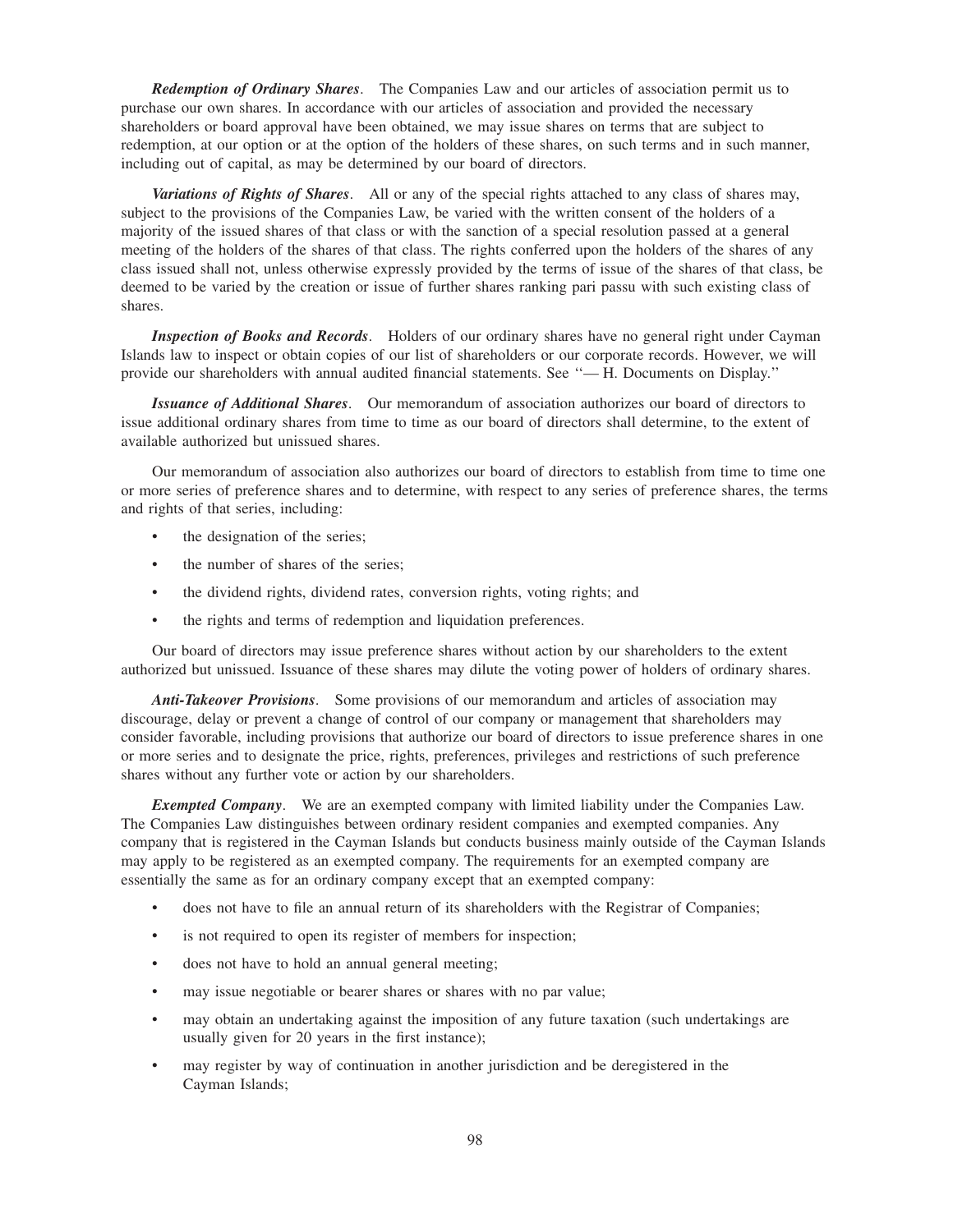- may register as a limited duration company; and
- may register as a segregated portfolio company.

''Limited liability'' means that the liability of each shareholder is limited to the amount unpaid by the shareholder on the shares of the company.

*Limitations on the Right to Own Shares*. There are no limitations on the right to own our ordinary shares.

# **C. Material Contracts**

We have not entered into any material contracts other than in the ordinary course of business and other than those described in ''Item 4. Information on the Company'' or elsewhere in this annual report.

## **D. Exchange Controls**

The Cayman Islands currently has no exchange control restrictions. See also ''Item 4. Information on the Company — B. Business Overview — Regulation — Regulations on Foreign Currency Exchange'' and ''Item 4. Information on the Company — B. Business Overview — Regulation — Regulations on Offshore Financing.''

#### **E. Taxation**

The following summary of the material Cayman Islands, People's Republic of China and United States federal income tax consequences of an investment in our ADSs or ordinary shares is based upon laws and relevant interpretations thereof in effect as of the date of this annual report, all of which are subject to change. This summary does not deal with all possible tax consequences relating to an investment in our ADSs or Class A ordinary shares, such as the tax consequences under state, local and other tax laws.

## **Cayman Islands Taxation**

The Cayman Islands currently levies no taxes on individuals or corporations based upon profits, income, gains or appreciation and there is no taxation in the nature of inheritance tax or estate duty. There are no other taxes levied by the Government of the Cayman Islands that are likely to be material to holders of ADSs or ordinary shares. The Cayman Islands is not party to any double tax treaties. There are no exchange control regulations or currency restrictions in the Cayman Islands.

Pursuant to Section 6 of the Tax Concessions Law (1999 Revision) of the Cayman Islands, we have obtained an undertaking from the Governor-in-Council:

- (1) that no law which is enacted in the Cayman Islands imposing any tax to be levied on profits or income or gains or appreciation shall apply to us or our operations; and
- (2) that the aforesaid tax or any tax in the nature of estate duty or inheritance tax shall not be payable on our shares, debentures or other obligations.

The undertaking for us is for a period of twenty years from June 14, 2011.

## **People's Republic of China Taxation**

Under the EIT Law, an enterprise established outside the PRC with ''de facto management bodies'' within China is considered a "resident enterprise" for PRC enterprise income tax purposes and is generally subject to a uniform 25% enterprise income tax rate on its worldwide income. Under the implementation rules to the EIT Law, a ''de facto management body'' is defined as a body that has material and overall management and control over the manufacturing and business operations, personnel and human resources, finances and properties of an enterprise. In addition, the SAT Circular 82 issued by the SAT in April 2009 and amended in January 2014 specifies that certain offshore incorporated enterprises controlled by PRC enterprises or PRC enterprise groups will be classified as PRC resident enterprises if the following are located or resident in China: senior management personnel and departments that are responsible for daily production, operation and management; financial and personnel decision making bodies; key properties, accounting books, company seal, minutes of board meetings and shareholders' meetings; and half or more of the senior management or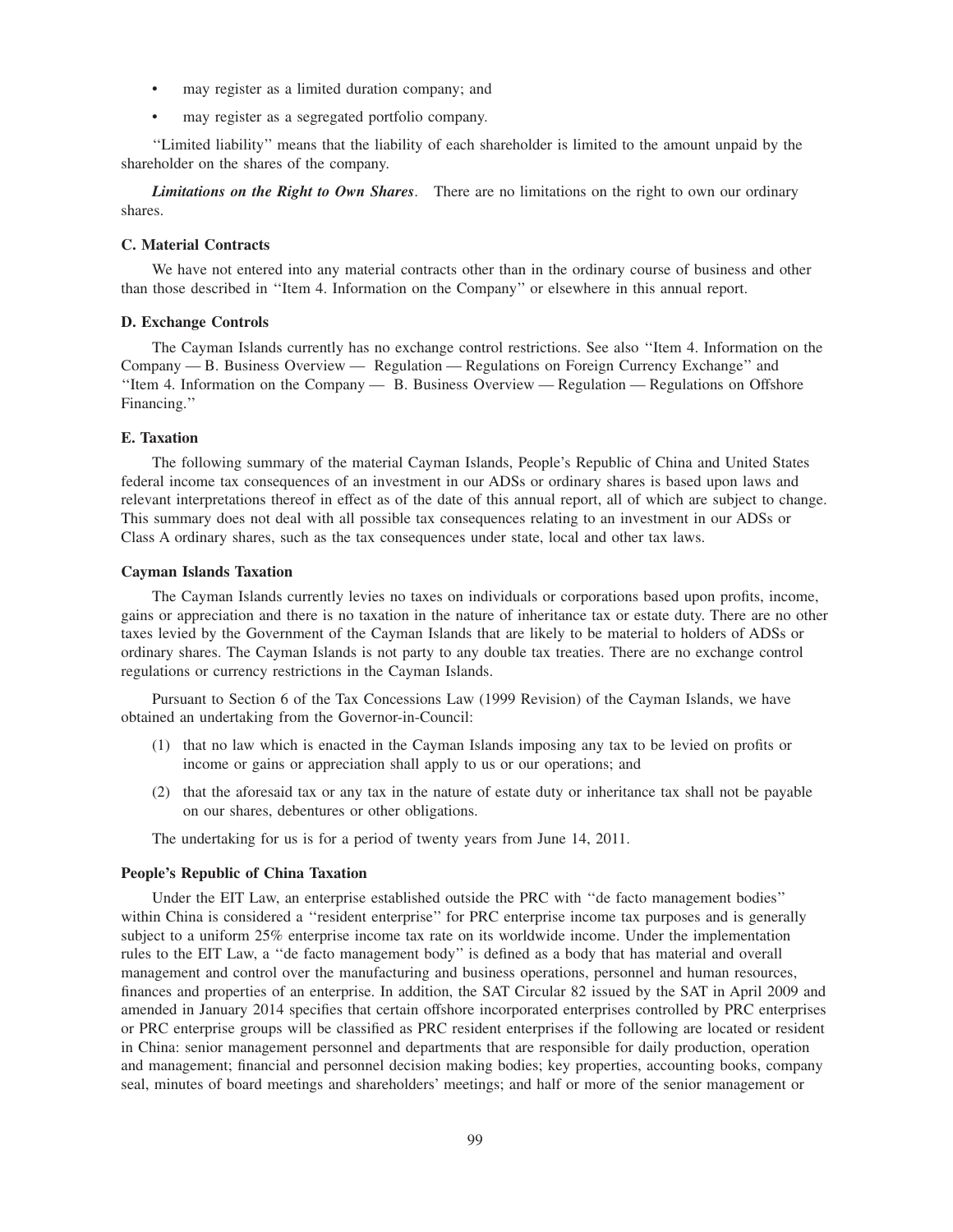directors having voting rights. Further to SAT Circular 82, the SAT issued the SAT Bulletin 45, which took effect in September 2011, to provide more guidance on the implementation of SAT Circular 82. SAT Bulletin 45 provides for procedures and administration details of determination on resident status and administration on post-determination matters. We do not believe that 58.com Inc., or CCNC BVI or CCIC HK meet all of the conditions above or are PRC resident enterprises. If the PRC tax authorities determine that our Cayman Islands holding company is a PRC resident enterprise for PRC enterprise income tax purposes, a number of unfavorable PRC tax consequences could follow. One example is that a 10% withholding tax would be imposed on dividends we pay to our non-PRC enterprise shareholders and with respect to gains derived by our non-PRC enterprise shareholders from transferring our shares or ADSs and potentially a 20% of withholding tax would be imposed on dividends we pay to our non-PRC individual shareholders and with respect to gains derived by our non-PRC individual shareholders from transferring our shares or ADSs.

It is unclear whether, if we are considered a PRC resident enterprise, holders of our shares or ADSs would be able to claim the benefit of income tax treaties or agreements entered into between China and other countries or areas. See ''Item 3. Key Information — D. Risk Factors — Risk Factors Related to Doing Business in China — Under the EIT Law, we may be classified as a 'resident enterprise' for PRC enterprise income tax purposes. Such classification would likely result in unfavorable tax consequences to us and our non-PRC Shareholders and have a material adverse effect on our results of operations and the value of your investment''.

The EIT Law and the implementation rules provide that an income tax rate of 10% will normally be applicable to dividends payable to investors that are ''non-resident enterprises,'' and gains derived by such investors, which (1) do not have an establishment or place of business in China or (2) have an establishment or place of business in China, but the relevant income is not effectively connected with the establishment or place of business to the extent such dividends and gains are derived from sources within China. The PRC State Council or an applicable tax treaty between the PRC and the jurisdictions in which the non-PRC investors reside may reduce such income tax rate. Pursuant to an Arrangement Between the Mainland of China and the Hong Kong Special Administrative Region for the Avoidance of Double Taxation on Income, or the Double Tax Avoidance Arrangement, and other applicable PRC laws, if a Hong Kong resident enterprise is determined by the relevant PRC tax authority to have satisfied the relevant conditions and requirements under the Double Tax Avoidance Arrangement and other applicable laws, the 10% withholding tax on the dividends the Hong Kong resident enterprise receives from a PRC resident enterprise may be reduced to 5%. However, based on the SAT Circular 81 issued by the SAT in February 2009, if the relevant PRC tax authorities determine, in their discretion, that a company benefits from such reduced income tax rate due to a structure or arrangement that is primarily tax-driven, the PRC tax authorities may adjust the preferential tax treatment. Pursuant to SAT Circular 601 issued by the SAT in October 2009, conduit companies, which are established for the purpose of evading or reducing tax, or transferring or accumulating profits, may not be recognized as beneficial owners and thus are not entitled to the above-mentioned reduced income tax rate of 5% under the Double Tax Avoidance Arrangement. Our Hong Kong subsidiary has not obtained the approval for a withholding tax rate of 5% from the relevant tax authority and does not plan to obtain such approval in the near future, because our PRC subsidiaries have not paid any dividends since establishment and do not plan to pay dividends in the near future.

In January 2009, the SAT promulgated the Provisional Measures for the Administration of Withholding of Enterprise Income Tax for Non-resident Enterprises, pursuant to which the entities that have the direct obligation to make certain payments to a non-resident enterprise should be the relevant tax withholders for the non-resident enterprise, and such payments include: income from equity investments (including dividends and other return on investment), interest, rents, royalties and income from assignment of property as well as other incomes subject to enterprise income tax received by non-resident enterprises in China. Further, the measures provide that in case of an equity transfer between two non-resident enterprises which occurs outside China, the non-resident enterprise which receives the equity transfer payment must, by itself or engage an agent to, file tax declaration with the PRC tax authority located at place of the PRC company whose equity has been transferred, and the PRC company whose equity has been transferred should assist the tax authorities to collect taxes from the relevant non-resident enterprise.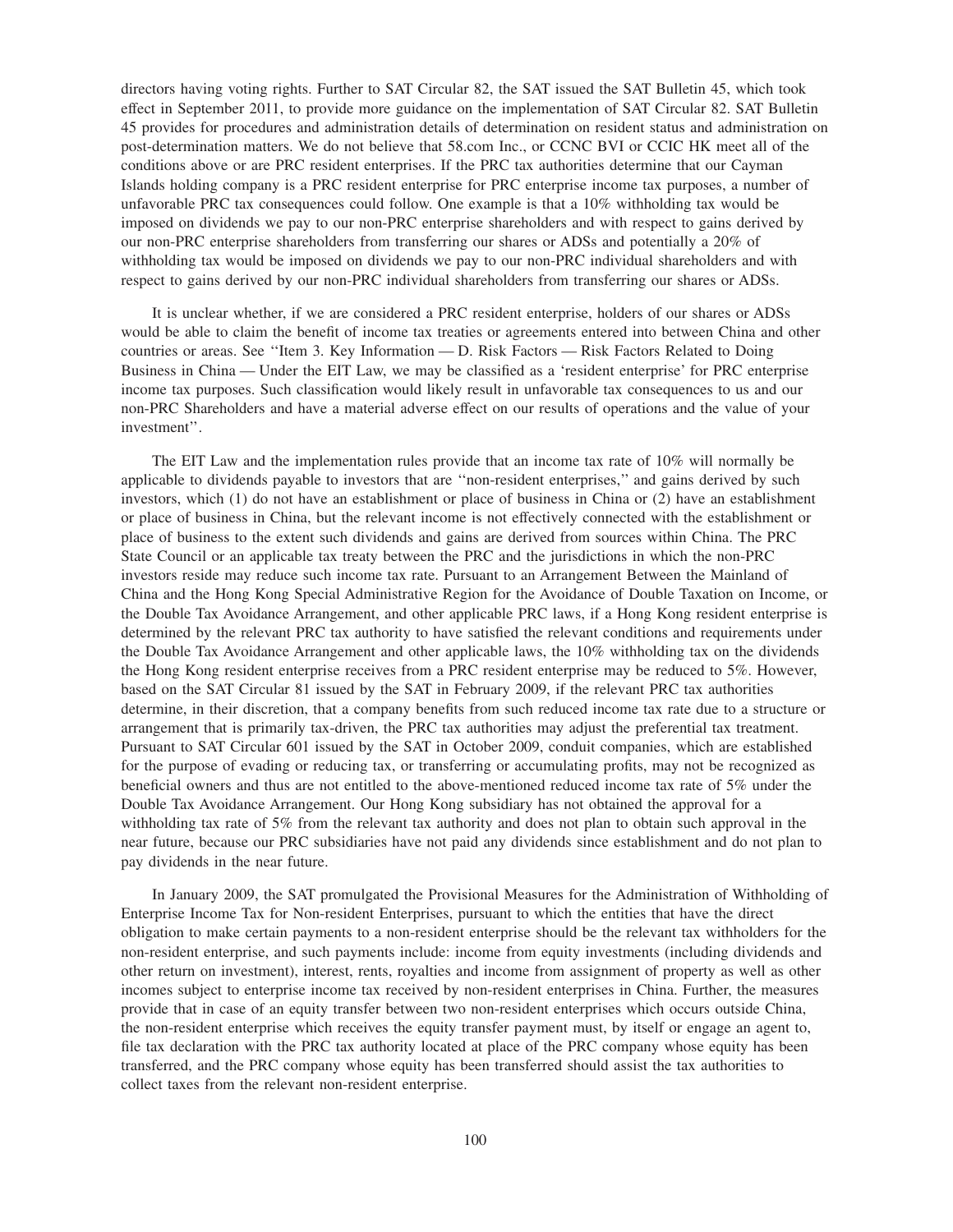The SAT issued a SAT Circular 59 together with the Ministry of Finance in April 2009 and a SAT Circular 698 in December 2009. Both Circular 59 and Circular 698 became effective retroactively as of January 1, 2008. On February 3, 2015, the SAT issued SAT Notice 7. By promulgating and implementing these circulars, the PRC tax authorities have enhanced their scrutiny over the direct or indirect transfer of equity interests or other taxable assets in a PRC resident enterprise by a non-resident enterprise. Under SAT Notice 7, where a non-resident enterprise transfers the equity interests or other taxable assets of a PRC ''resident enterprise'' indirectly by disposition of the equity interests of an overseas holding company, the non-resident enterprise, being the transferor, or the transferee, or the PRC entity which directly owned the taxable assets may report to the relevant tax authority this ''indirect transfer''. Using a ''substance over form'' principle, the PRC tax authority may re-characterize such indirect transfer as a direct transfer of the equity interests in the PRC tax resident enterprise and other properties in China. As a result, gains derived from such indirect transfer may be subject to PRC tax at a rate of up to 10%. We face uncertainties on the reporting and consequences on private equity financing transactions, share exchange or other transactions involving the transfer of shares in our company by investors that are non-PRC resident enterprises, or sale or purchase of shares in other non-PRC resident companies or other taxable assets by us. We and our non-resident investors may be at risk of being required to file a return and being taxed under SAT Circular 698 and SAT Notice 7, and we may be required to expend valuable resources to comply with SAT Circular 698 and SAT Notice 7 or to establish that we should not be taxed under these circulars.

# **United States Federal Income Tax Considerations**

The following is a discussion of the principal United States federal income tax consequences of the ownership and disposition of our ADSs or Class A ordinary shares by a U.S. Holder, as defined below, that holds our ADSs or Class A ordinary shares as ''capital assets'' (generally, property held for investment) under the United States Internal Revenue Code of 1986, as amended (the ''Code''). This discussion is based upon existing United States federal income tax law, which is subject to differing interpretations or change, possibly with retroactive effect. No ruling has been sought from the Internal Revenue Service (the "IRS") with respect to any United States federal income tax consequences described below, and there can be no assurance that the IRS or a court will not take a contrary position. This discussion does not address all aspects of United States federal income taxation that may be important to particular investors in light of their individual investment circumstances, including investors subject to special tax rules (such as, for example, certain financial institutions, insurance companies, regulated investment companies, real estate investment trusts, broker-dealers, traders in securities that elect mark-to-market treatment, partnerships and their partners, tax-exempt organizations (including private foundations), investors who are not U.S. Holders, investors that own (directly, indirectly, or constructively) 10% or more of our voting stock, investors that hold their ADSs or Class A ordinary shares as part of a straddle, hedge, conversion, constructive sale or other integrated transaction, or investors that have a functional currency other than the United States dollar) all of whom may be subject to tax rules that differ significantly from those summarized below. In addition, this discussion does not address any state, local, or non-United States tax considerations. Each potential investor is urged to consult its tax advisor regarding the United States federal, state, local and non-United States income and other tax considerations of an investment in our ADSs or Class A ordinary shares.

## *General*

For purposes of this discussion, a "U.S. Holder" is a beneficial owner of our ADSs or Class A ordinary shares that is, for United States federal income tax purposes, (i) an individual who is a citizen or resident of the United States, (ii) a corporation (or other entity treated as a corporation for United States federal income tax purposes) created in, or organized under the law of, the United States or any state thereof or the District of Columbia, (iii) an estate the income of which is includible in gross income for United States federal income tax purposes regardless of its source, or (iv) a trust (A) the administration of which is subject to the primary supervision of a United States court and which has one or more United States persons who have the authority to control all substantial decisions of the trust or (B) that has otherwise elected to be treated as a United States person under the Code.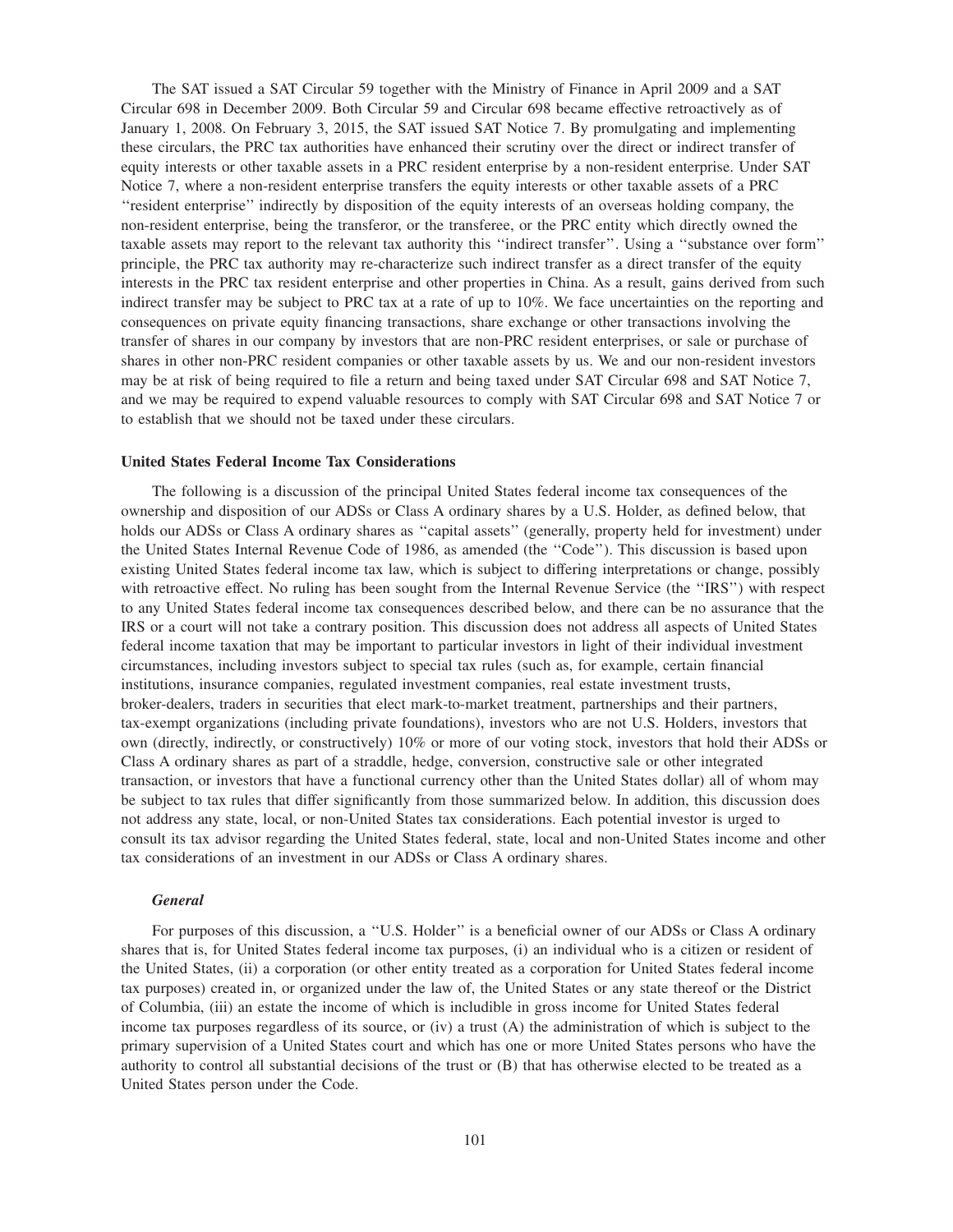If a partnership (or other entity treated as a partnership for United States federal income tax purposes) is a beneficial owner of our ADSs or Class A ordinary shares, the tax treatment of a partner in the partnership will generally depend upon the status of the partner and the activities of the partnership. Partnerships and partners of a partnership holding our ADSs or Class A ordinary shares are urged to consult their tax advisors regarding an investment in our ADSs or Class A ordinary shares.

Based in part on certain representations from the depositary bank, a U.S. Holder of ADSs will be treated as the beneficial owner for United States federal income tax purposes of the underlying shares represented by the ADSs.

## *Passive Foreign Investment Company Considerations*

A non-United States corporation, such as our company, will be a ''passive foreign investment company,'' or PFIC, for United States federal income tax purposes for any taxable year, if either (i) 75% or more of its gross income for such year consists of certain types of ''passive'' income or (ii) 50% or more of the value of its assets (determined on the basis of a quarterly average) during such year produce or are held for the production of passive income (the ''asset test''). Passive income generally includes dividends, interest, royalties, rents, annuities, net gains from the sale or exchange of property producing such income and net foreign currency gains. For this purpose, cash and assets readily convertible into cash are categorized as passive assets and the company's unbooked goodwill are taken into account for determining the value of its assets. We will be treated as owning a proportionate share of the assets and earning a proportionate share of the income of any other corporation in which we own, directly or indirectly, more than 25% (by value) of the stock.

Although the law in this regard is not entirely clear, we treat Beijing 58 as being owned by us for United States federal income tax purposes, because we control its management decisions and are entitled to substantially all of its economic benefits, and, as a result, we consolidate its results of operations in our consolidated U.S. GAAP financial statements. If it were determined, however, that we are not the owner of Beijing 58 for United States federal income tax purposes, we would likely be treated as a PFIC for our current taxable year and any subsequent taxable year.

Assuming that we are the owner of Beijing 58 for United States federal income tax purposes, we believe that we primarily operate as an active provider of online marketing services. Based on our current income and assets and projections as to the value of our assets based, in part, on the market value of our ADSs and outstanding Class A ordinary shares, we do not believe that we were a PFIC for our taxable year ended December 31, 2014 and, although no assurances can be made in this regard, we do not expect to be a PFIC for the current taxable year or any subsequent taxable year. While we do not anticipate becoming a PFIC, because our value of the assets for purpose of the asset test may be determined by reference to the market price of our ADSs or ordinary shares, fluctuations in the market price of our ADSs or Class A ordinary shares may cause us to become a PFIC for the current or subsequent taxable years. Under circumstances where revenues from activities that produce passive income significantly increase relative to our revenues from activities that produce non-passive income, or where we determine not to deploy significant amounts of cash for active purposes, our risk of becoming classified as a PFIC may substantially increase.

Furthermore, because there are uncertainties in the application of the relevant rules, it is possible that the IRS may challenge our classification of certain income and assets as non-passive or our valuation of our tangible and intangible assets, each of which may result in our becoming a PFIC for the current or subsequent taxable years. Because PFIC status is a fact-intensive determination made on an annual basis and will depend upon the composition of our assets and income and the value of our tangible and intangible assets from time to time, no assurance can be given that we will not become a PFIC in a subsequent taxable year. In particular, if we are a PFIC for any year during which a U.S. Holder holds our ADSs or Class A ordinary shares, we generally will continue to be treated as a PFIC with respect to such U.S. Holder for all succeeding years during which such U.S. Holder holds our ADSs or Class A ordinary shares unless we cease to be a PFIC and the U.S. Holder makes a ''deemed sale'' election with respect to the ADSs or Class A ordinary shares.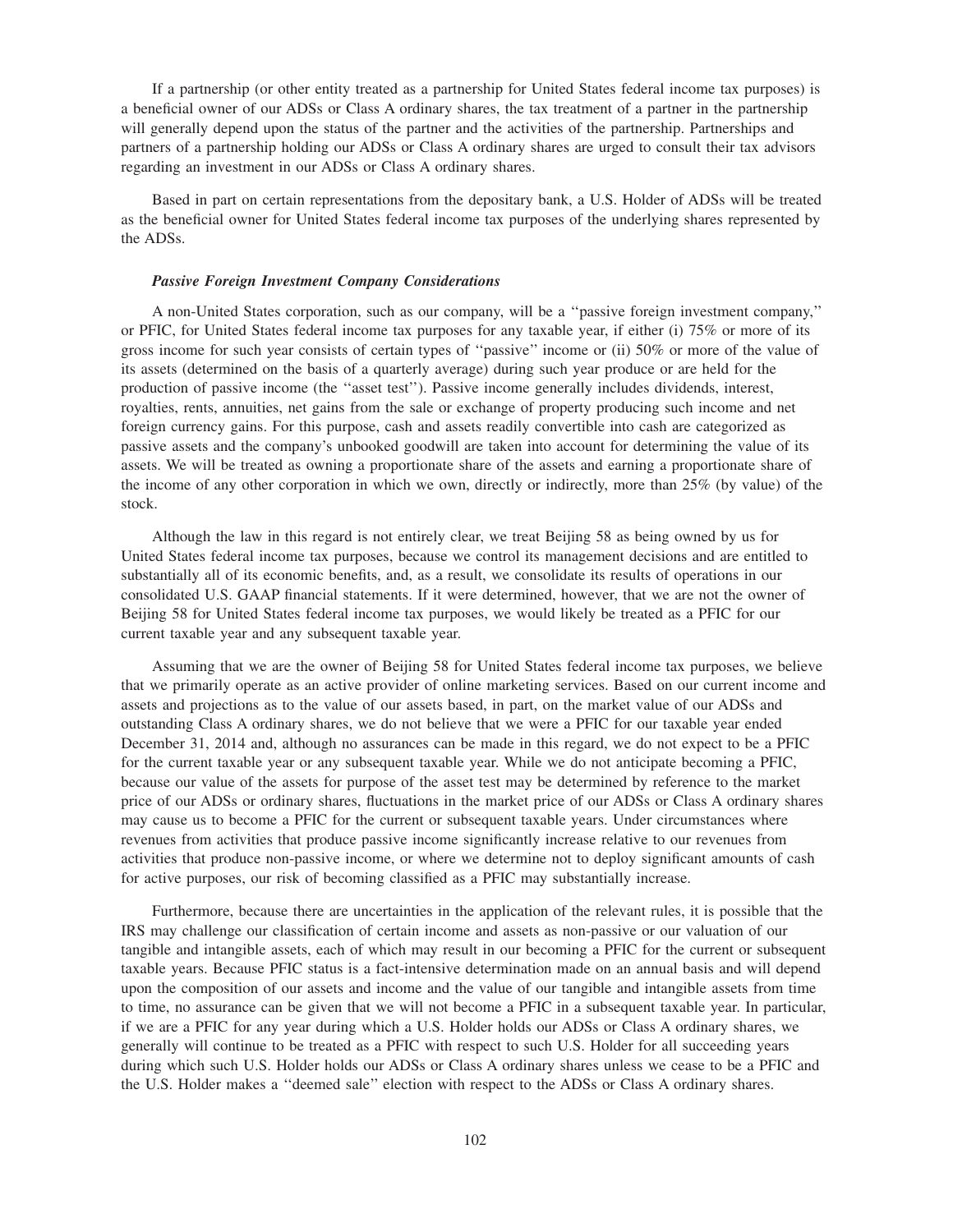The discussion below under ''Dividends'' and ''Sale or Other Disposition of ADSs or Class A Ordinary Shares" assumes that we will not be a PFIC for U.S. federal income tax purposes. The United States federal income tax rules that apply if we are a PFIC for the current or any subsequent taxable year are generally discussed below under ''Passive Foreign Investment Company Rules.''

### *Dividends*

Any cash distributions (including the amount of any PRC tax withheld) paid on our ADSs or Class A ordinary shares out of our current or accumulated earnings and profits, as determined under United States federal income tax principles, will generally be includible in the gross income of a U.S. Holder as dividend income on the day actually or constructively received by the U.S. Holder, in the case of Class A ordinary shares, or by the depositary bank, in the case of ADSs. Because we do not intend to determine our earnings and profits on the basis of United States federal income tax principles, any distribution paid will generally be treated as a ''dividend'' for United States federal income tax purposes. A non-corporate recipient of dividend income generally will be subject to tax on dividend income from a ''qualified foreign corporation'' at a lower applicable capital gains rate rather than the marginal tax rates generally applicable to ordinary income provided that certain holding period and other requirements are met. We generally will be considered to be a qualified foreign corporation (i) with respect to any dividend we pay on our ADSs or Class A ordinary shares that are readily tradable on an established securities market in the United States, or (ii) if we are eligible for the benefits of a comprehensive tax treaty with the United States that the Secretary of Treasury of the United States determines is satisfactory for this purpose and includes an exchange of information program. Because our ADSs (but not our Class A ordinary shares) are listed on the NYSE, we believe that the ADSs are readily tradable on an established securities market in the United States and that we are a qualified foreign corporation with respect to dividends paid on our ADSs, but not with respect to dividends paid on our Class A ordinary shares. In the event we are deemed to be a resident enterprise under the PRC Enterprise Income Tax Law, we may be eligible for the benefits of the United States-PRC income tax treaty (which the U.S. Treasury Department has determined is satisfactory for this purpose) and we would be treated as a qualified foreign corporation with respect to dividends paid on our Class A ordinary shares or ADSs. U.S. Holders should consult their tax advisors regarding the availability of the reduced tax rate on dividends in their particular circumstances. Dividends received on our ADSs or Class A ordinary shares will not be eligible for the dividends received deduction allowed to corporations.

For United States foreign tax credit purposes, dividends paid on our ADSs or Class A ordinary shares generally will be treated as income from foreign sources and generally will constitute passive category income. In the event that we are deemed to be a PRC resident enterprise under the PRC Enterprise Income Tax Law, a U.S. Holder may be subject to PRC withholding taxes on dividends paid, if any, on our ADSs or Class A ordinary shares. A U.S. Holder may be eligible, subject to a number of complex limitations, to claim a foreign tax credit in respect of any foreign withholding taxes imposed on dividends received on our ADSs or Class A ordinary shares. A U.S. Holder who does not elect to claim a foreign tax credit for foreign tax withheld may instead claim a deduction for United States federal income tax purposes in respect of such withholding, but only for a year in which such holder elects to do so for all creditable foreign income taxes. The rules governing the foreign tax credit are complex. U.S. Holders are urged to consult their tax advisors regarding the availability of the foreign tax credit under their particular circumstances.

### *Sale or Other Disposition of ADSs or Class A Ordinary Shares*

A U.S. Holder will generally recognize capital gain or loss, if any, upon the sale or other disposition of ADSs or Class A ordinary shares in an amount equal to the difference between the amount realized upon the disposition and the holder's adjusted tax basis in such ADSs or Class A ordinary shares. Any capital gain or loss will be long-term gain or loss if the ADSs or Class A ordinary shares have been held for more than one year and will generally be United States source gain or loss for United States foreign tax credit purposes. In the event that we are deemed to be a PRC resident enterprise under the PRC Enterprise Income Tax Law, and gain from the disposition of the ADSs or Class A ordinary shares is subject to tax in China, such gain may be treated as PRC source gain for foreign tax credit purposes under the United States-PRC income tax treaty. The deductibility of a capital loss may be subject to limitations. U.S. Holders are urged to consult their tax advisors regarding the tax consequences if a foreign tax is imposed on a disposition of our ADSs or Class A ordinary shares, including the availability of the foreign tax credit under their particular circumstances.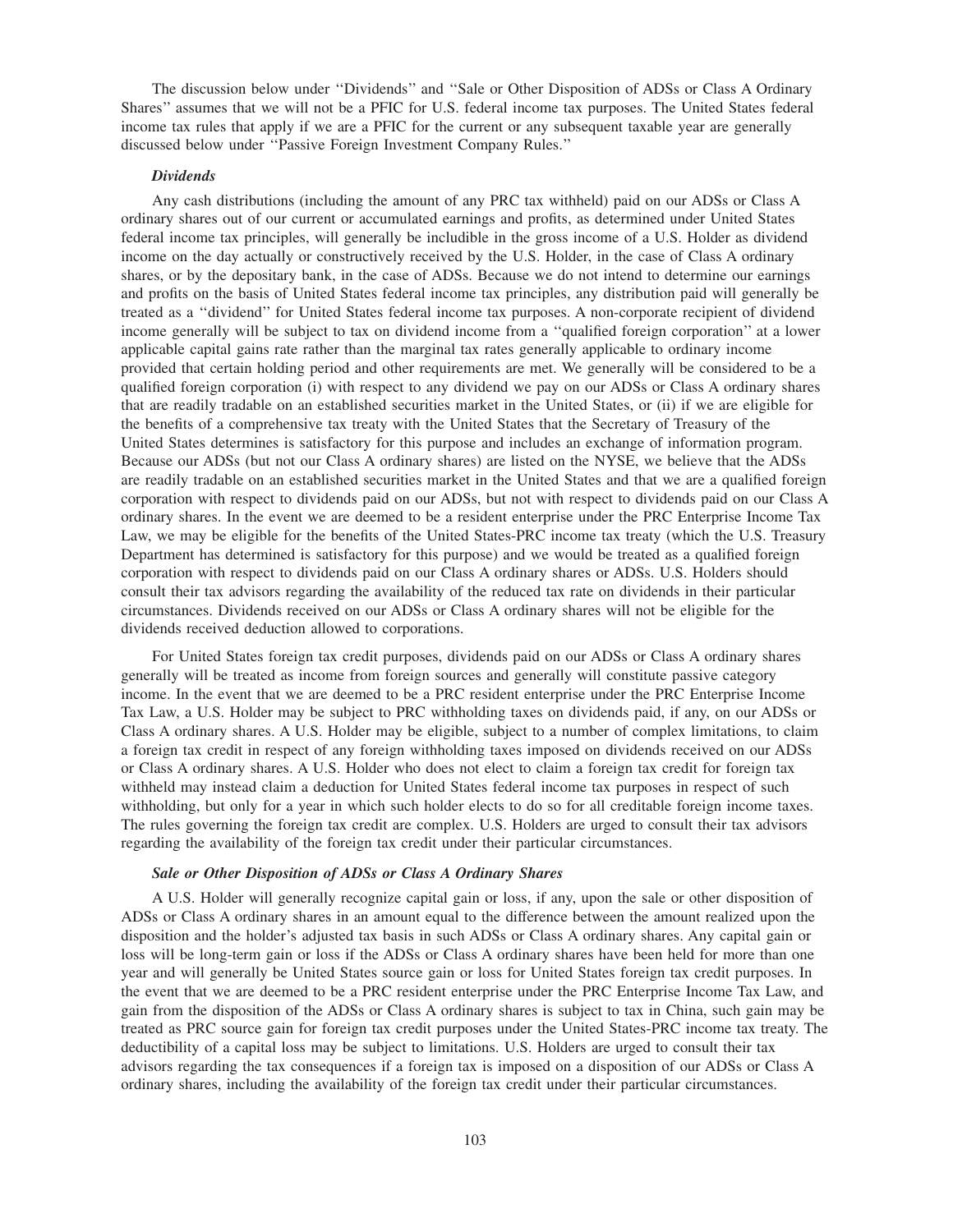### *Passive Foreign Investment Company Rules*

If we are a PFIC for any taxable year during which a U.S. Holder holds our ADSs or Class A ordinary shares, unless the U.S. Holder makes a mark-to-market election (as described below), the U.S. Holder will generally be subject to special tax rules that have a penalizing effect, regardless of whether we remain a PFIC, on (i) any excess distribution that we make to the U.S. Holder (which generally means any distribution paid during a taxable year to a U.S. Holder that is greater than 125% of the average annual distributions paid in the three preceding taxable years or, if shorter, the U.S. Holder's holding period for the ADSs or Class A ordinary shares), and (ii) any gain realized on the sale or other disposition, including, under certain circumstances, a pledge, of ADSs or Class A ordinary shares. Under the PFIC rules:

- the excess distribution and/or gain will be allocated ratably over the U.S. Holder's holding period for the ADSs or Class A ordinary shares;
- the amount allocated to the current taxable year and any taxable years in the U.S. Holder's holding period prior to the first taxable year in which we are a PFIC, or pre-PFIC year, will be taxable as ordinary income; and
- the amount allocated to each prior taxable year, other than the current taxable year or a pre-PFIC year, will be subject to tax at the highest tax rate in effect applicable to the individuals or corporations, as appropriate, for that year and will be increased by an additional tax equal to interest on the resulting tax deemed deferred with respect to each such other taxable year.

If we are a PFIC for any taxable year during which a U.S. Holder holds our ADSs or Class A ordinary shares and any of our non-United States subsidiaries is also a PFIC, such U.S. Holder would be treated as owning a proportionate amount (by value) of the shares of the lower-tier PFIC and would be subject to the rules described above on certain distributions by a lower-tier PFIC and a disposition of shares of a lower-tier PFIC even though such U.S. Holder would not receive the proceeds of those distributions or dispositions. U.S. Holders should consult their tax advisors regarding the application of the PFIC rules to any of our subsidiaries.

As an alternative to the foregoing rules, if we are a PFIC, a U.S. Holder of ''marketable stock'' may make a mark-to-market election with respect to our ADSs, but not our Class A ordinary shares, provided that the ADSs continue to be listed on the NYSE and continue to be regularly traded. If a U.S. Holder makes this election, the holder will generally (i) include as ordinary income for each taxable year that we are a PFIC the excess, if any, of the fair market value of ADSs held at the end of the taxable year over the adjusted tax basis of such ADSs and (ii) deduct as an ordinary loss the excess, if any, of the adjusted tax basis of the ADSs over the fair market value of such ADSs held at the end of the taxable year, but such deduction will only be allowed to the extent of the net amount previously included in income as a result of the mark-to-market election. The U.S. Holder's adjusted tax basis in the ADSs would be adjusted to reflect any income or loss resulting from the mark-to-market election. If a U.S. Holder makes a mark-to-market election and we cease to be a PFIC, the holder will not be required to take into account the mark-to-market gain or loss described above during any period that we are not a PFIC. If a U.S. Holder makes a mark-to-market election, any gain such U.S. Holder recognizes upon the sale or other disposition of our ADSs in a year when we are a PFIC will be treated as ordinary income and any loss will be treated as ordinary loss, but such loss will only be treated as ordinary loss to the extent of the net amount previously included in income as a result of the mark-to-market election. In the case of a U.S. Holder who has held ADSs or Class A ordinary shares during any taxable year in respect of which we were classified as a PFIC and continues to hold such ADSs or Class A ordinary shares (or any portion thereof) and has not previously determined to make a mark-to-market election, and who is now considering making a mark-to-market election, special tax rules may apply relating to purging the PFIC taint of such ADSs or Class A ordinary shares.

Because, as a technical matter, a mark-to-market election cannot be made for any lower-tier PFICs that we may own, a U.S. Holder may continue to be subject to the PFIC rules with respect to such U.S. Holder's indirect interest in any investments held by us that are treated as an equity interest in a PFIC for United States federal income tax purposes.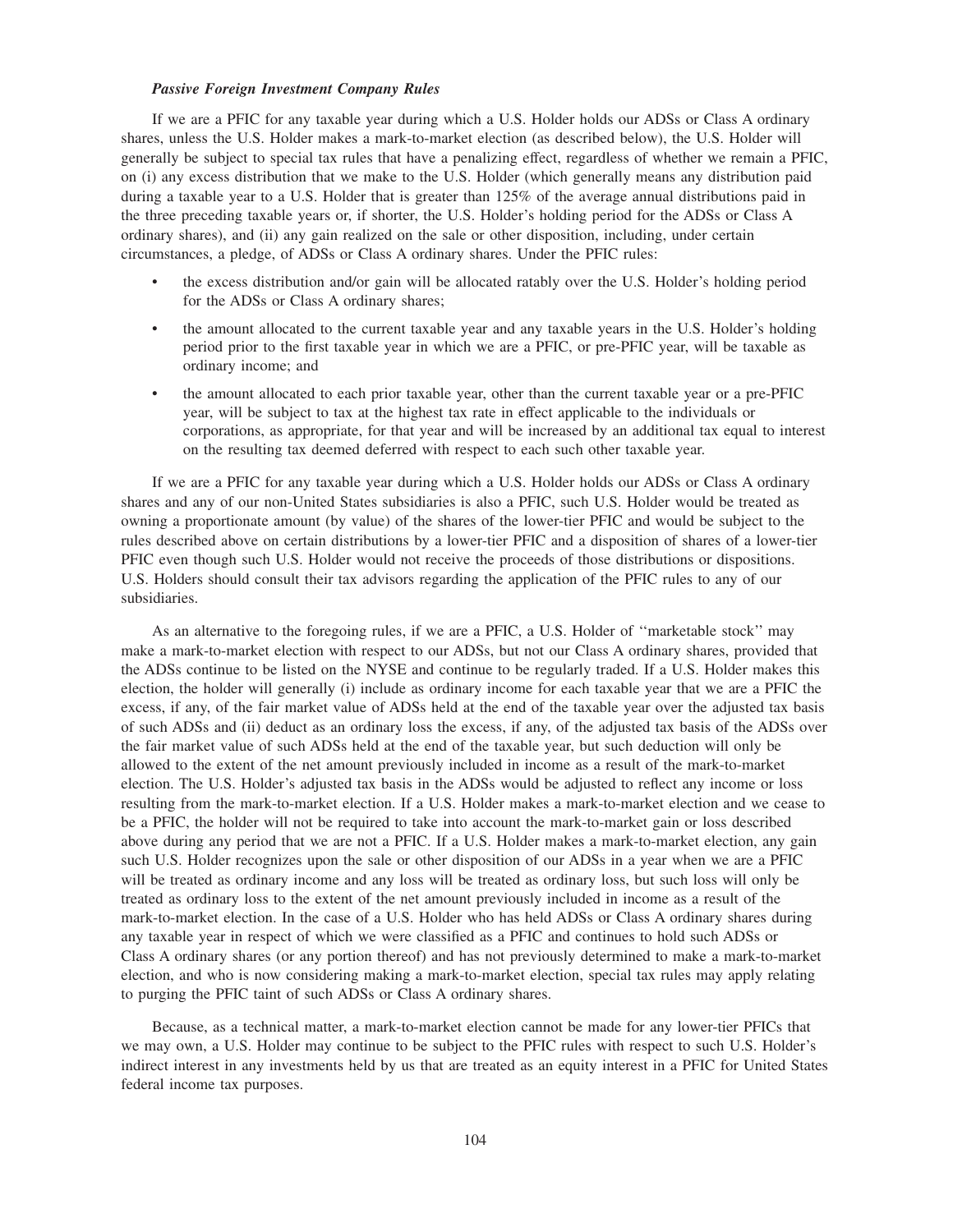We do not intend to provide information necessary for U.S. Holders to make qualified electing fund elections, which, if available, would result in tax treatment different from the general tax treatment for PFICs described above.

If a U.S. Holder owns our ADSs or Class A ordinary shares during any taxable year that we are a PFIC, the holder must file an annual report with the U.S. Internal Revenue Service. Each U.S. Holder is urged to consult its tax advisor concerning the United States federal income tax consequences of purchasing, holding, and disposing ADSs or Class A ordinary shares if we are or become a PFIC, including the possibility of making a mark-to-market election and the unavailability of the qualified electing fund election.

#### *Medicare Tax*

Recently enacted legislation generally imposes a 3.8% Medicare tax on a portion or all of the net investment income of certain individuals with a modified adjusted gross income of over \$200,000 (or \$250,000 in the case of joint filers or \$125,000 in the case of married individuals filing separately) and on the undistributed net investment income of certain estates and trusts. For these purposes, ''net investment income'' generally includes interest, dividends (including dividends paid with respect to our ADSs or Class A ordinary shares), annuities, royalties, rents, net gain attributable to the disposition of property not held in a trade or business (including net gain from the sale, exchange or other taxable disposition of an ADS or Class A ordinary share) and certain other income, reduced by any deductions properly allocable to such income or net gain. U.S. holders are urged to consult their tax advisors regarding the applicability of the Medicare tax to their income and gains in respect of their investment in the ADSs or Class A ordinary shares.

## *Information Reporting and Backup Withholding*

Pursuant to the Hiring Incentives to Restore Employment Act enacted on March 18, 2010, in tax years beginning after the date of enactment, an individual U.S. Holder and certain entities may be required to submit to the IRS certain information with respect to his or her beneficial ownership of the ADSs or Class A ordinary shares, if such ADSs or Class A ordinary shares are not held on his or her behalf by a U.S. financial institution. This new law also imposes penalties if an individual U.S. Holder is required to submit such information to the IRS and fails to do so.

In addition, dividend payments with respect to the ADSs or Class A ordinary shares and proceeds from the sale, exchange or redemption of the ADSs or Class A ordinary shares may be subject to information reporting to the IRS and United States backup withholding. Backup withholding will not apply, however, to a U.S. Holder who furnishes a correct taxpayer identification number and makes any other required certification, or who is otherwise exempt from backup withholding. U.S. Holders should consult their tax advisors regarding the application of the United States information reporting and backup withholding rules. Backup withholding is not an additional tax. Amounts withheld as backup withholding may be credited against a U.S. Holder's United States federal income tax liability, and a U.S. Holder generally may obtain a refund of any excess amounts withheld under the backup withholding rules by filing the appropriate claim for refund with the Internal Revenue Service and furnishing any required information.

### **F. Dividends and Paying Agents**

Not applicable.

### **G. Statements by Experts**

Not applicable.

#### **H. Documents on Display**

We previously filed with the SEC our registration statement on Form F-1 (Registration No. 333-191424), as amended, including the prospectus contained therein, to register our ordinary shares in relation to our initial public offering and our registration statement on Form F-1 (File Number: 333-194610), as amended, including the prospectus contained therein, to register our ordinary shares in relation to a follow-on public offering. We have also filed with the SEC a related registration statement on F-6 (Registration No. 333-191776) to register the ADSs.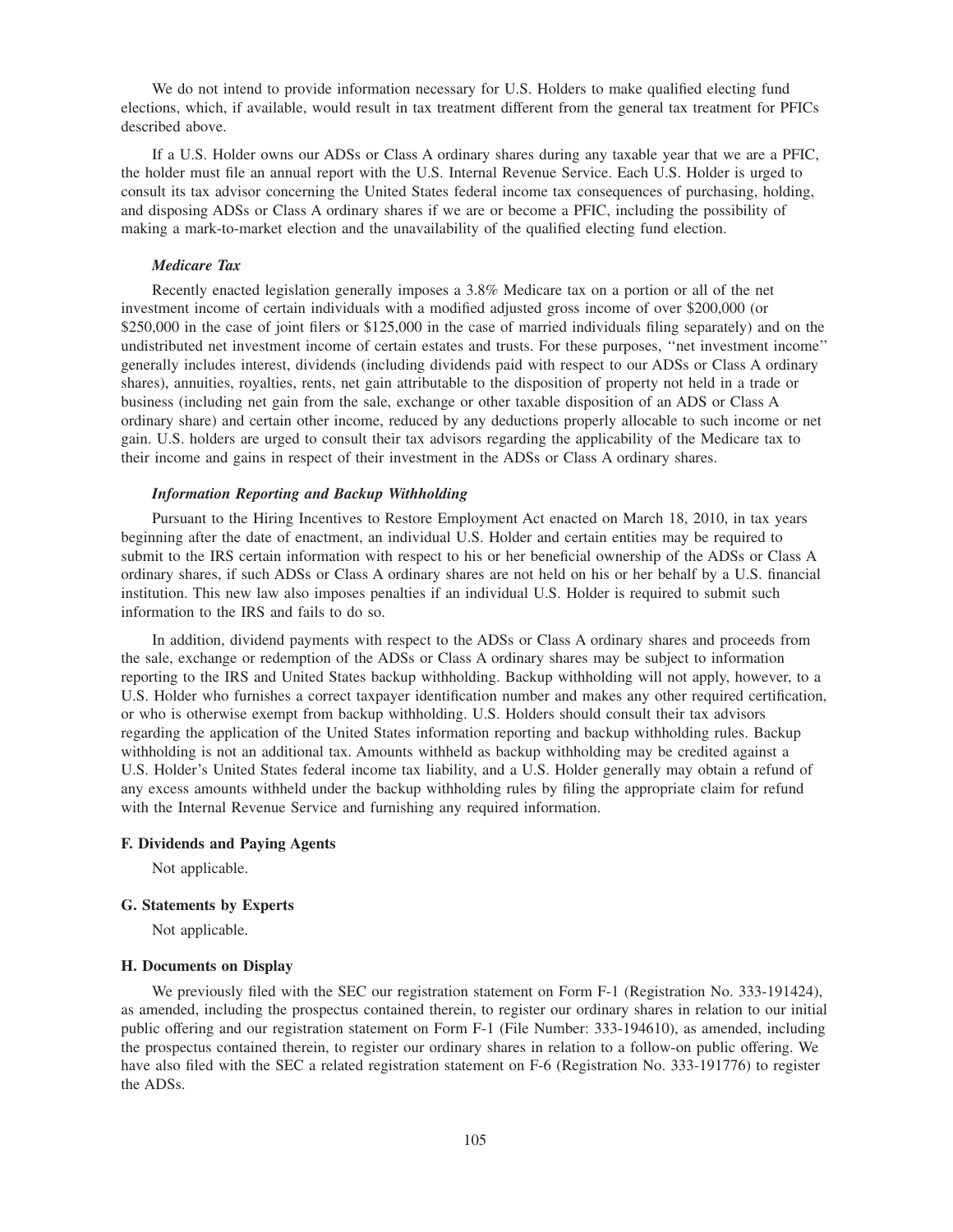We are subject to the periodic reporting and other informational requirements of the Securities Exchange Act of 1934, as amended, or the Exchange Act. Under the Exchange Act, we are required to file reports and other information with the SEC, including filing annually a Form 20-F within four months after the end of each fiscal year, which is December 31. Copies of reports and other information, when so filed, may be inspected without charge and may be obtained at prescribed rates at the public reference facilities maintained by the Securities and Exchange Commission at 100 F Street, N.E., Room 1580, Washington, D.C. 20549. The public may obtain information regarding the Washington, D.C. Public Reference Room by calling the Commission at 1-800-SEC-0330. The SEC also maintains a website at *www.sec.gov* that contains reports, proxy and information statements, and other information regarding registrants that make electronic filings with the SEC using its EDGAR system. As a foreign private issuer, we are exempt from the rules under the Exchange Act prescribing the furnishing and content of quarterly reports and proxy statements, and officers, directors and principal shareholders are exempt from the reporting and short-swing profit recovery provisions contained in Section 16 of the Exchange Act.

We will furnish Citibank, N.A., the depositary of our ADSs, with our annual reports, which will include a review of operations and annual audited consolidated financial statements prepared in conformity with U.S. GAAP, and all notices of shareholders' meetings and other reports and communications that are made generally available to our shareholders. The depositary will make such notices, reports and communications available to holders of ADSs and, upon our written request, will mail to all record holders of ADSs the information contained in any notice of a shareholders' meeting received by the depositary from us.

### **I. Subsidiary Information**

Not applicable.

## **ITEM 11. QUANTITATIVE AND QUALITATIVE DISCLOSURES ABOUT MARKET RISK**

#### **Foreign Exchange Risk**

Our operating transactions and assets and liabilities are mainly denominated in Renminbi. The Renminbi is not freely convertible into foreign currencies for capital account transactions. The value of the Renminbi against the U.S. dollar and other currencies is affected by, among other things, changes in the PRC political and economic conditions and the PRC foreign exchange policies. Renminbi appreciated against the U.S. dollar after the RPC government changes its decade-old policy of pegging the value of Renminbi to the U.S. dollar in 2005. Between July 2008 and June 2010, this appreciation halted and the exchange rate between the Renminbi and the U.S. dollar remained within a narrow band. Since June 2010, the PRC government has allowed the Renminbi to appreciate slowly against the U.S. dollar again. It is difficult to predict how market forces or PRC or U.S. government policy may impact the exchange rate between the Renminbi and the U.S. dollar in the future. The net foreign exchange loss recognized in 2014 was insignificant. To date, we have not entered into any hedging transactions in an effort to reduce our exposure to foreign currency exchange risk.

### **Interest Rate Risk**

Our exposure to interest rate risk primarily relates to excess cash invested in fixed rate term deposits and variable rate short-term financial products with original maturities of less than a year. Investments in both fixed rate and variable rate interest-earning instruments carry a degree of interest rate risk. Fixed rate instruments may have their fair market value adversely impacted due to a rise in interest rates, while variable rate instruments may produce less income than expected if interest rates fall. Due in part to these factors, our future interest income and investment income may fall short of expectations due to changes in market interest rates. We have not been exposed to, nor do we anticipate being exposed to, material risks due to changes in market interest rates, and therefore have not used any derivative financial instruments to manage our interest risk exposure.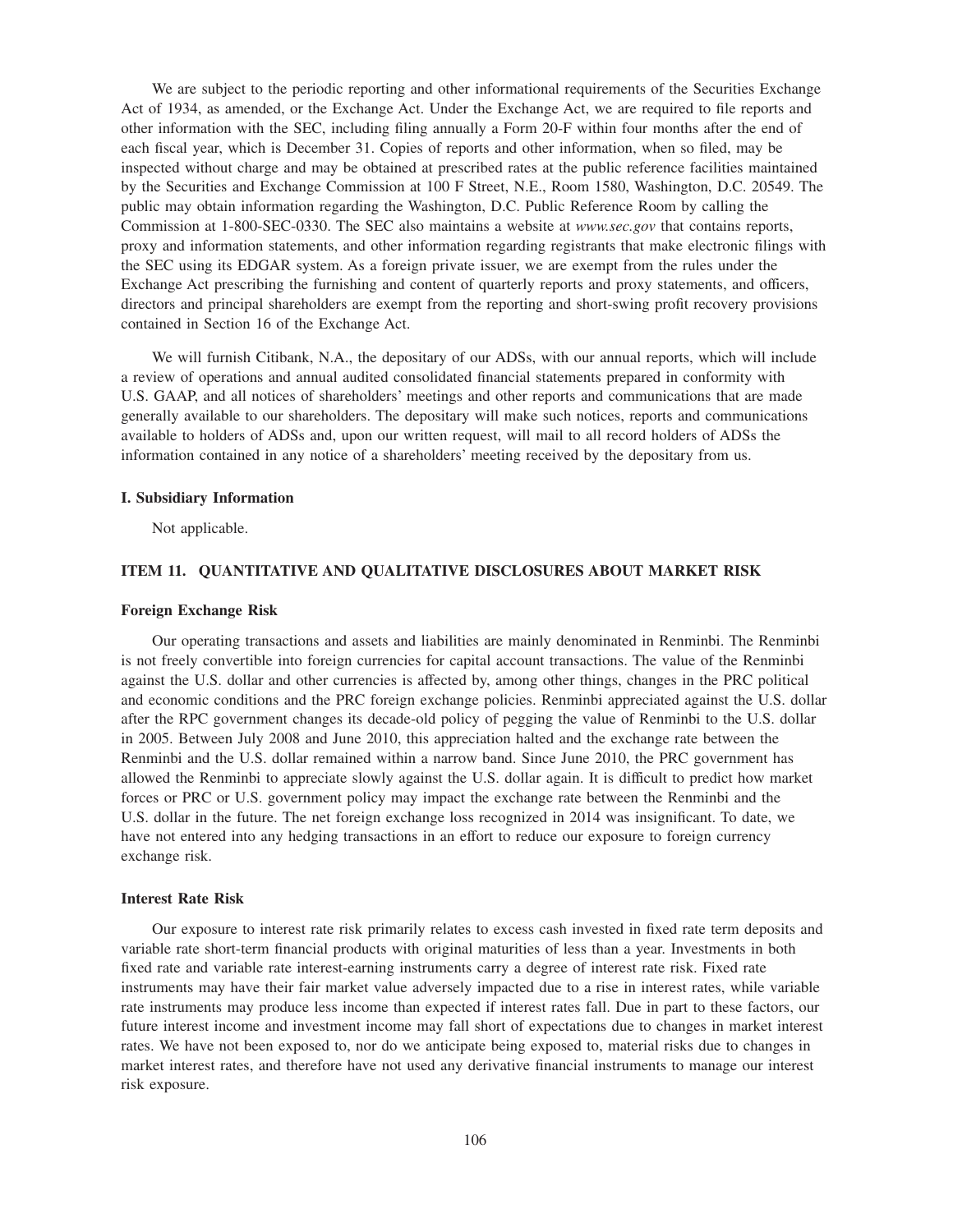## **A. Debt Securities**

Not applicable.

### **B. Warrants and Rights**

Not applicable.

# **C. Other Securities**

Not applicable.

### **D. American Depositary Shares**

### **Fees and Charges Our ADS Holders May Have to Pay**

Holders of our ADSs will be required to pay the following service fees to the depositary bank:

| <b>Service</b> |                                                                                                         | Fees                                                                                                |  |  |
|----------------|---------------------------------------------------------------------------------------------------------|-----------------------------------------------------------------------------------------------------|--|--|
|                | Issuance of ADSs                                                                                        | Up to U.S. $5¢$ per ADS issued                                                                      |  |  |
| ٠              | Cancellation of ADSs                                                                                    | Up to U.S. $5¢$ per ADS canceled                                                                    |  |  |
| $\bullet$      | Distribution of cash dividends or other cash<br>distributions                                           | Up to U.S. $5¢$ per ADS held                                                                        |  |  |
| $\bullet$      | Distribution of ADSs pursuant to stock<br>dividends, free stock distributions or<br>exercise of rights. | Up to U.S. $5¢$ per ADS held                                                                        |  |  |
| $\bullet$      | Distribution of securities other than ADSs<br>or rights to purchase additional ADSs                     | Up to U.S. $5¢$ per ADS held                                                                        |  |  |
|                | Depositary Services                                                                                     | Up to U.S. $5¢$ per ADS held on the applicable<br>record date(s) established by the depositary bank |  |  |

Holders of our ADSs will also be responsible to pay certain fees and expenses incurred by the depositary bank and certain taxes and governmental charges such as:

- fees for the transfer and registration of ordinary shares charged by the registrar and transfer agent for the ordinary shares in the Cayman Islands (i.e., upon deposit and withdrawal of ordinary shares);
- expenses incurred for converting foreign currency into U.S. dollars;
- expenses for cable, telex and fax transmissions and for delivery of securities;
- taxes and duties upon the transfer of securities (i.e., when ordinary shares are deposited or withdrawn from deposit); and
- fees and expenses incurred in connection with the delivery or servicing of ordinary shares on deposit.

Depositary fees payable upon the issuance and cancellation of ADSs are typically paid to the depositary bank by the brokers (on behalf of their clients) receiving the newly issued ADSs from the depositary bank and by the brokers (on behalf of their clients) delivering the ADSs to the depositary bank for cancellation. The brokers in turn charge these fees to their clients. Depositary fees payable in connection with distributions of cash or securities to ADS holders and the depositary services fee are charged by the depositary bank to the holders of record of ADSs as of the applicable ADS record date.

The depositary fees payable for cash distributions are generally deducted from the cash being distributed. In the case of distributions other than cash (i.e., stock dividend, rights), the depositary bank charges the applicable fee to the ADS record date holders concurrent with the distribution. In the case of ADSs registered in the name of the investor (whether certificated or uncertificated in direct registration), the depositary bank sends invoices to the applicable record date ADS holders. In the case of ADSs held in brokerage and custodian accounts (via DTC), the depositary bank generally collects its fees through the systems provided by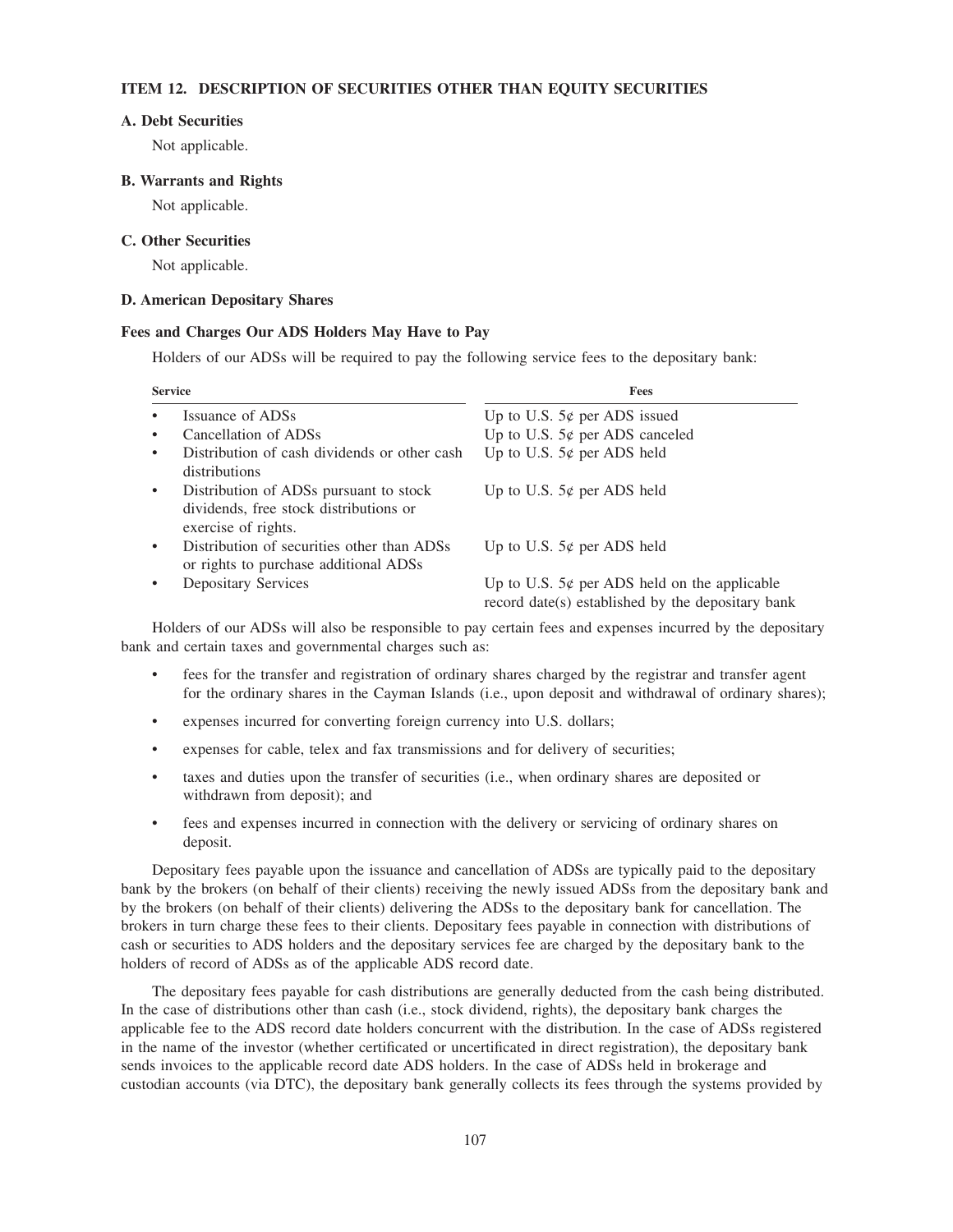DTC (whose nominee is the registered holder of the ADSs held in DTC) from the brokers and custodians holding ADSs in their DTC accounts. The brokers and custodians who hold their clients' ADSs in DTC accounts in turn charge their clients' accounts the amount of the fees paid to the depositary banks.

In the event of refusal to pay the depositary fees, the depositary bank may, under the terms of the deposit agreement, refuse the requested service until payment is received or may set off the amount of the depositary fees from any distribution to be made to the ADS holder.

The fees and charges holders of our ADSs may be required to pay may vary over time and may be changed by us and by the depositary bank. Holders of our ADSs will receive prior notice of such changes.

## **Fees and Other Payments Made by the Depositary to Us**

The depositary bank may reimburse us for certain expenses incurred by us in respect of the ADR program established pursuant to the deposit agreement, by making available a portion of the depositary fees charged in respect of the ADR program or otherwise, upon such terms and conditions as the Company and the depositary bank may agree from time to time. In 2014, received approximately US\$1.0 million reimbursement from the depository for our expenses incurred in connection with the establishment and maintenance of the ADS program.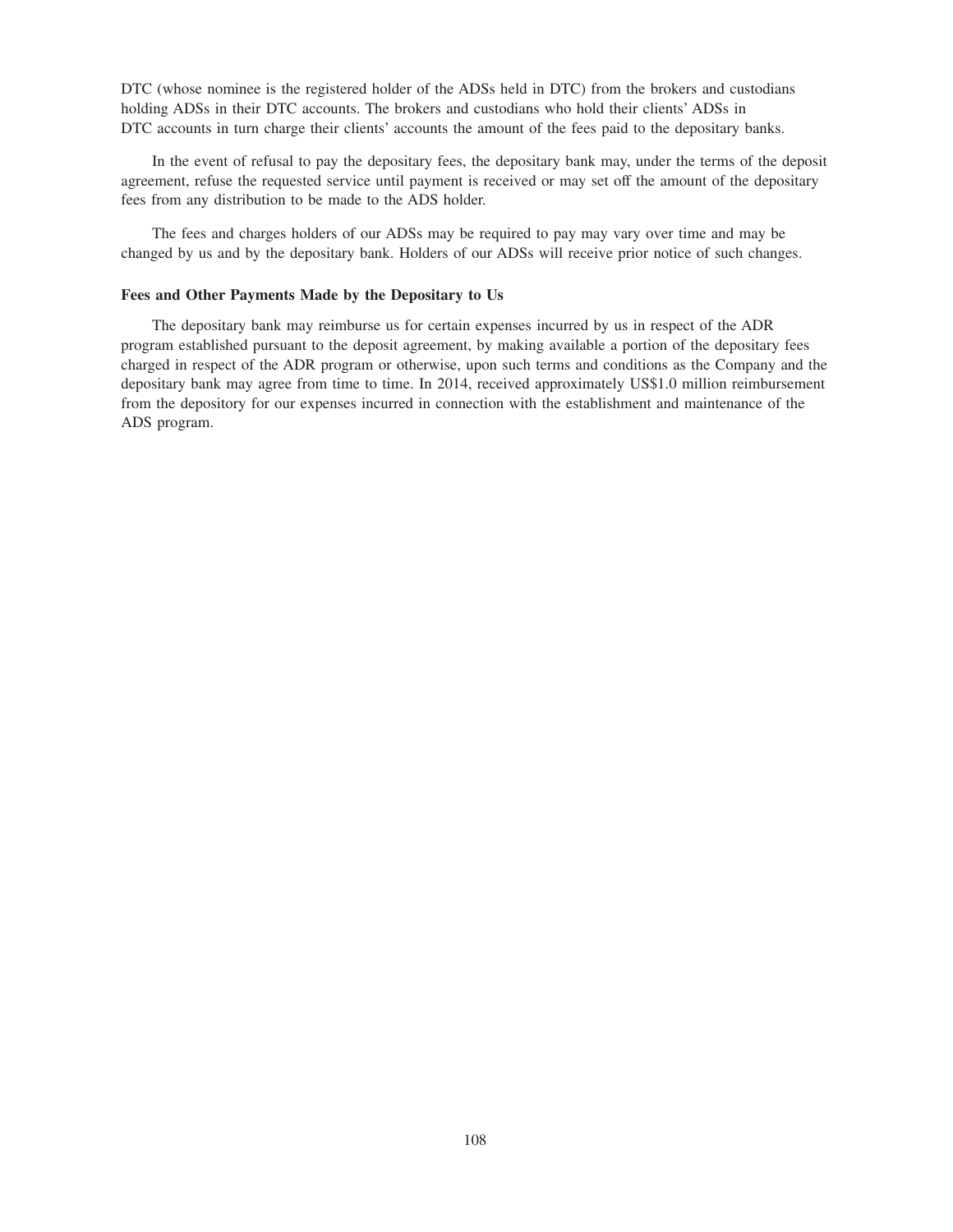## **PART II**

## **ITEM 13. DEFAULTS, DIVIDEND ARREARAGES AND DELINQUENCIES**

None.

# **ITEM 14. MATERIAL MODIFICATIONS TO THE RIGHTS OF SECURITY HOLDERS AND USE OF PROCEEDS**

# **Material Modifications to the Rights of Security Holders**

See ''Item 10. Additional Information — B. Memorandum and Articles of Association — Ordinary Shares'' for a description of the rights of securities holders, which remain unchanged.

## **Use of Proceeds**

The following "Use of Proceeds" information relates to (1) the registration statement on Form F-1, as amended (File Number: 333-191424), which became effective on October 30, 2013 and (2) the registration statement on Form F-1, as amended (File Number: 333-194610), which became effective on March 27, 2014.

We received net proceeds of approximately US\$200.0 million from our initial public offering and approximately US\$73.0 million from our follow-on offering. For the period from October 30, 2013, the date that the F-1 Registration Statement was declared effective by the SEC, to December 31, 2014, the net proceeds received from our initial public offering were mainly used as follows:

- approximately US\$16.8 million for the purchase of new office building;
- approximately US\$23.0 million for the purchases of long-term investment;
- approximately US\$31.2 million for the purchase of short-term investment; and
- approximately US\$131.6 million for the purchase of term deposits.

We still intend to use the remainder of the proceeds from our initial public offering and follow-on offering, as disclosed in our registration statements on Form F-1, for (1) the acquisition of, or investment in, technologies, solutions or businesses that complement our business although we are not currently negotiating any acquisition transactions, and (2) general corporate purposes, which may include investment in our product development, engineering capability, sales and marketing activities, technology infrastructure, capital expenditures, improvement of corporate facilities and other general and administrative matters.

### **ITEM 15. CONTROLS AND PROCEDURES**

#### **Disclosure Controls and Procedures**

Our management, under the supervision and with the participation of our chief executive officer and chief financial officer, evaluated the effectiveness of our disclosure controls and procedures (as defined in Rules 13a-15(e) under the Securities Exchange Act of 1934, as amended) as of December 31, 2014, the end of the period covered by this annual report, and has concluded that, as of such date, our disclosure controls and procedures were ineffective solely due to the material weakness that existed in our internal control over financial reporting described below in ''Management's Annual Report on Internal Control over Financial Reporting''.

#### **Management's Annual Report on Internal Control over Financial Reporting**

Our management is responsible for establishing and maintaining adequate internal control over financial reporting, as such term is defined in Rule 13a-15(f) under the Exchange Act, for our Company. Internal control over financial reporting is a process designed to provide reasonable assurance regarding the reliability of financial reporting and the preparation of consolidated financial statements in accordance with generally accepted accounting principles, including those policies and procedures that (1) pertain to the maintenance of records that, in reasonable detail, accurately and fairly reflect the transactions and dispositions of a company's assets, (2) provide reasonable assurance that transactions are recorded as necessary to permit preparation of consolidated financial statements in accordance with generally accepted accounting principles, and that a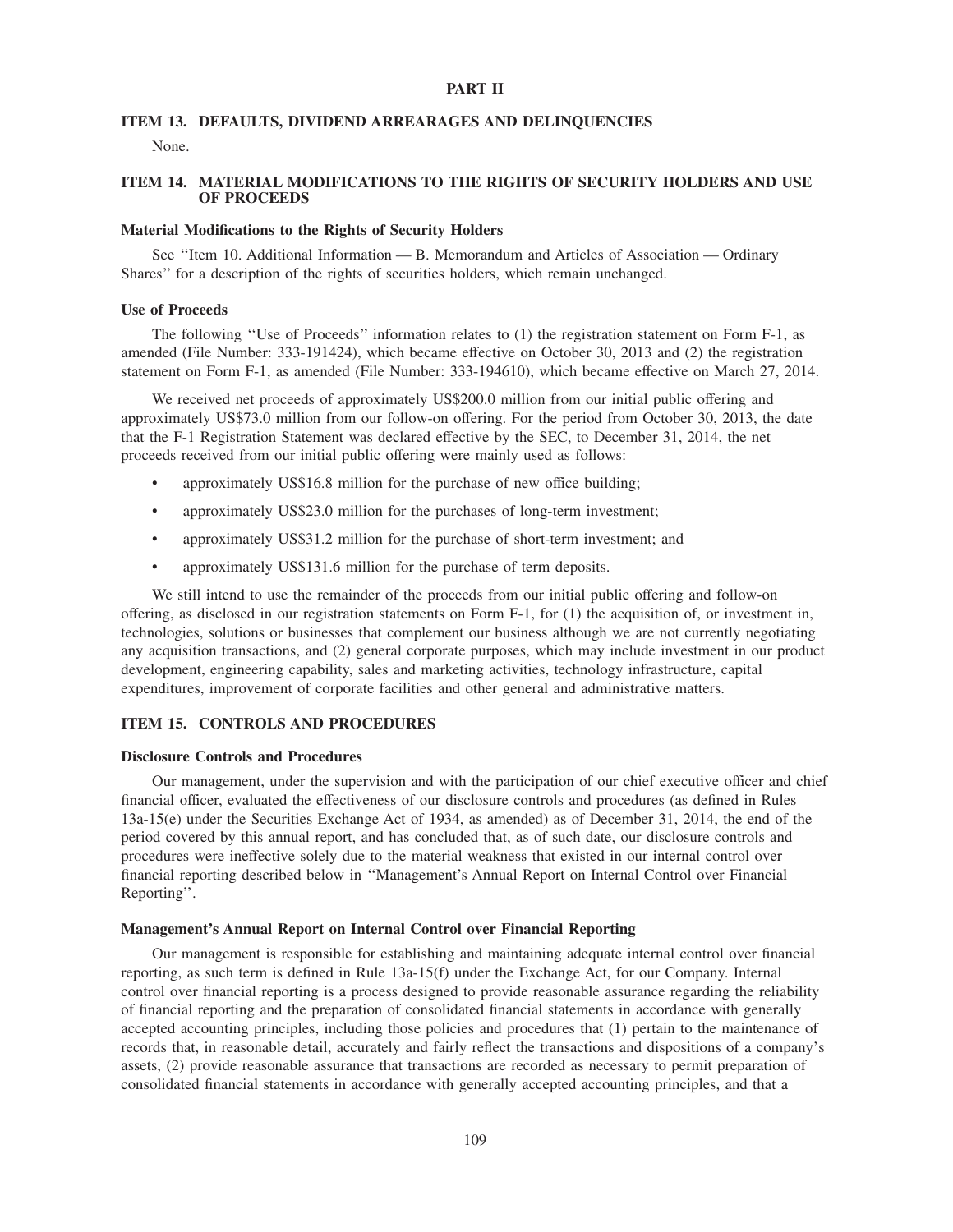company's receipts and expenditures are being made only in accordance with authorizations of a company's management and directors, and (3) provide reasonable assurance regarding prevention or timely detection of unauthorized acquisition, use, or disposition of a company's assets that could have a material effect on the consolidated financial statements.

Because of its inherent limitations, a system of internal control over financial reporting can provide only reasonable assurance with respect to consolidated financial statement preparation and presentation and may not prevent or detect misstatements. Also, projections of any evaluation of effectiveness to future periods are subject to the risk that controls may become inadequate because of changes in conditions, or that the degree of compliance with the policies or procedures may deteriorate.

As required by Section 404 of the Sarbanes-Oxley Act of 2002 and related rules promulgated by the Securities and Exchange Commission, our management, including our chief executive officer and chief financial officer, assessed the effectiveness of internal control over financial reporting as of December 31, 2014 using the criteria set forth in the report ''Internal Control — Integrated Framework (2013)'' published by the Committee of Sponsoring Organizations of the Treadway Commission (known as COSO).

A material weakness is a deficiency, or a combination of deficiencies, in internal control over financial reporting, such that there is a reasonable possibility that a material misstatement of the company's annual or interim financial statements will not be prevented or detected on a timely basis.

The following material weakness in internal control over financial reporting has been identified as of December 31, 2014.

The material weakness is related to the lack of sufficient accounting personnel to perform the reconciliation controls over advertising expenses related accounts.

Because of the material weakness described above, our management has concluded that we did not maintain effective internal control over financial reporting as of December 31, 2014, based on criteria established in Internal Control — Integrated Framework (2013) issued by COSO.

PricewaterhouseCoopers Zhong Tian LLP, our independent registered public accounting firm, has audited the effectiveness of our internal control over financial reporting as of December 31, 2014 and has issued an attestation report as set forth below.

### **Changes in Internal Control over Financial Reporting**

During 2014, we implemented the following measures with respect to improving internal controls over financial reporting: (1) We have developed appropriate U.S. GAAP accounting policies and designed controls over our significant accounting processes, entity level controls and financial reporting close process; (2) We engaged an external consulting firm to assist us to assess Sarbanes-Oxley compliance readiness and improve overall internal controls; (3) We added more staff to our finance team, most of whom with big 4 accounting firm or U.S. listed company finance or accounting experience; (4) Headed by our internal control team, we coordinated all business units to review and test our internal controls. Throughout the year, we made various improvements on procedures and processes and implemented numerous mitigation controls; and (5) We also provided out staff with regular internal and external U.S. GAAP/accounting related trainings opportunities.

The actions we have taken, as listed above, have helped strengthen our internal control over financial reporting. However, the advertising expenses in 2014 increased significantly compared with prior year, but we did not hire additional or re-allocate our existing resources on performing the related reconciliation control. As such, management concluded that there was a material weakness at December 31, 2014 related to the lack of sufficient accounting personnel to perform the reconciliation controls over advertising expenses related accounts.

Other than as described above, there were no changes in our internal controls over financial reporting that occurred during the period covered by this annual report that have materially affected, or are reasonably likely to materially affect, our internal controls over financial reporting.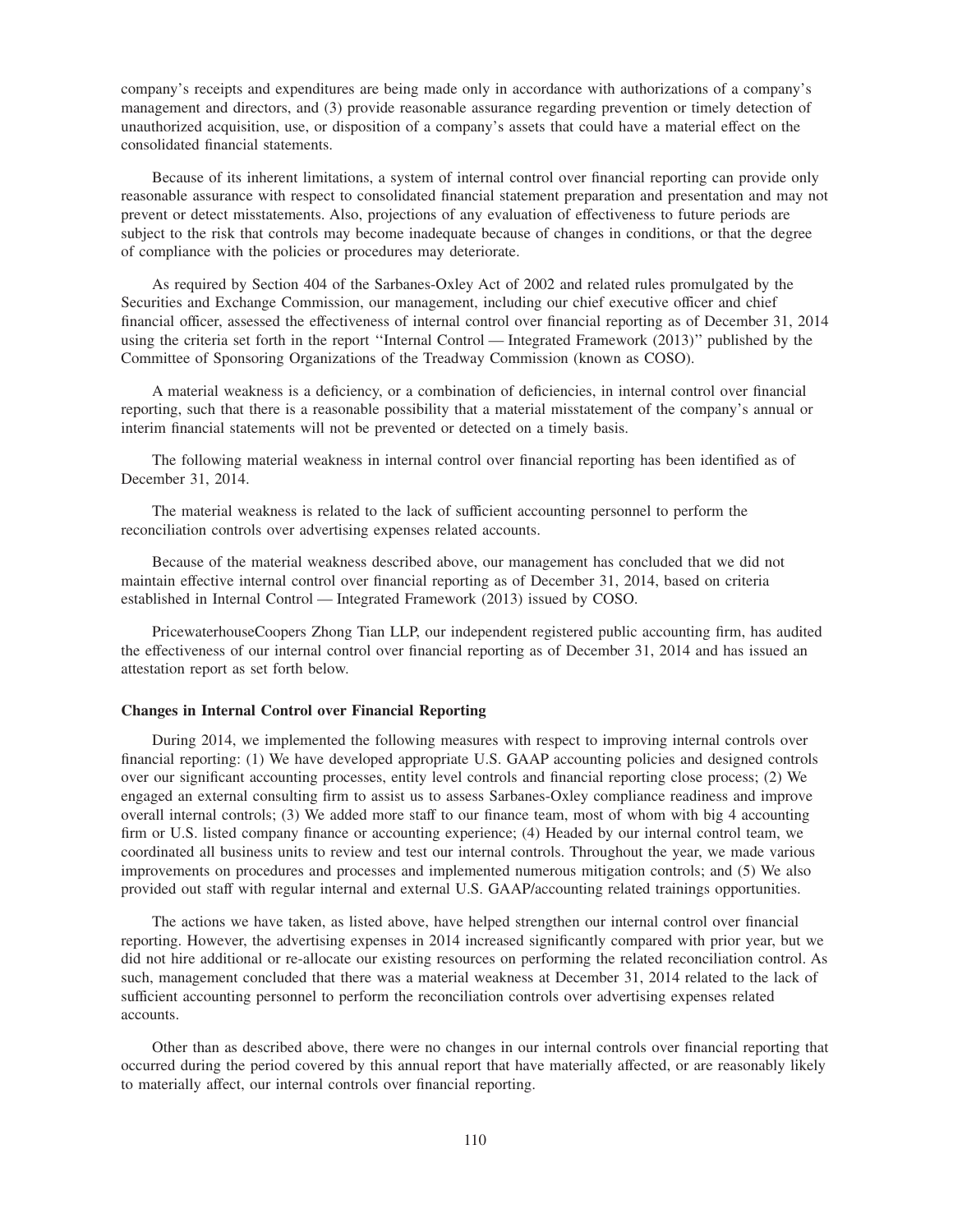#### **Management's Plan for Remediation of Material Weakness**

Management has been actively engaged in developing remediation plans to address the above material weakness. To remediate our identified material weakness, we plan to (1) hire additional staff to perform the account balance reconciliation for the advertising expenses related accounts; and (2) adding additional review resource to review the account reconciliations and other controls for the advertising expense related accounts. To further strengthen the controls over the advertising expenses related accounts, we plan to add additional detective controls such as confirming material advertising expense related account balance at quarter end with third parties and adding additional review performed by a separate team in finance department for key advertising expenses accounts.

We expect to fully implement the measures discussed above by the end of 2015 and will continue to improve internal controls over financial reporting.

### **Attestation Report of Independent Registered Public Accounting Firm**

PricewaterhouseCoopers Zhong Tian LLP has audited the effectiveness of our internal control over financial reporting as of December 31, 2014, as stated in its report, which appears on page F-2 of this Form 20-F.

## **ITEM 16A. AUDIT COMMITTEE FINANCIAL EXPERT**

Our board of directors has determined that Herman Yu qualifies as an audit committee financial expert and that Herman Yu qualifies as an independent director (under the standards set forth under Section 303A of the Corporate Governance Rules of the New York Stock Exchange and Rule 10A-3 under the Exchange Act).

# **ITEM 16B. CODE OF ETHICS**

Our board of directors adopted a code of business conduct and ethics that applies to our directors, officers, employees and advisors, which became effective in November 2013. We have posted a copy of our code of business conduct and ethics on our website at *www.58.com*.

# **ITEM 16C. PRINCIPAL ACCOUNTANT FEES AND SERVICES**

The following tables sets forth the aggregate fees by the categories specified below in connection with certain professional services rendered by PricewaterhouseCoopers Zhong Tian LLP, our independent registered public accounting firm for the years ended December 31, 2012, 2013 and 2014. We did not pay any other fees to our auditors during the periods indicated below.

| 2012  | 2013           |       |
|-------|----------------|-------|
| I ISS | <b>TISS</b>    | LIS\$ |
|       | (In thousands) |       |
| 508   | 839            |       |
|       |                |       |
|       |                |       |

<sup>(1) &#</sup>x27;'Audit fees'' represent the aggregate fees for professional services rendered by our principal auditors for the audit of our annual consolidated financial statements.

<sup>(2) &#</sup>x27;'Tax fees'' represent the aggregate fees for professional services rendered by our principal auditors for tax compliance, tax advice and tax planning.

<sup>(3) &#</sup>x27;'Other fees'' represent the aggregate fees for services rendered other than services reported under ''Audit fees'', ''Audit-related fees'' and ''Tax fees'' provided by our principal auditors.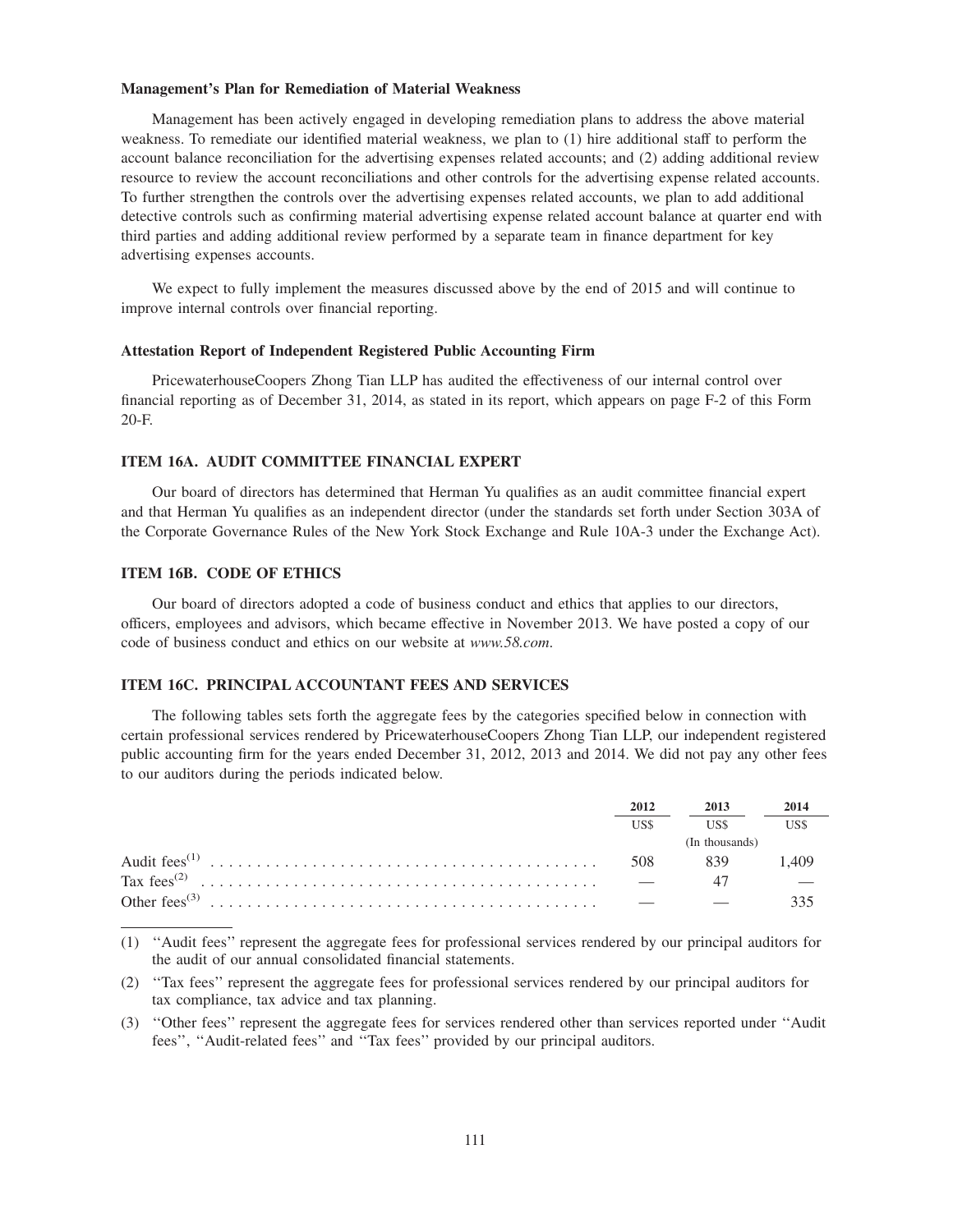The policy of our audit committee is to pre-approve all audit and non-audit services to be provided by PricewaterhouseCoopers Zhong Tian LLP, including audit services, audit-related services, tax services and other services are described above, other than those for de minimus services which are approved by the audit committee prior to the completion of the audit.

# **ITEM 16D. EXEMPTIONS FROM THE LISTING STANDARDS FOR AUDIT COMMITTEES**

Not applicable.

# **ITEM 16E. PURCHASES OF EQUITY SECURITIES BY THE ISSUER AND AFFILIATED PURCHASERS**

In June 2014, we repurchased an aggregate of 27,603,750 Class B ordinary shares of us from certain of our pre-IPO shareholders at US\$20 per ordinary share, for an aggregate purchase price of approximately US\$552.1 million. Participants in the share repurchase included DCM Affiliates Fund V, L.P., DCM V, L.P., SB Asia Investment Fund II L.P., Dong Yang, and WP X Asia Online Investment Holdings Limited, from which we purchased 186,720, 7,652,229, 8,537,341, 862,291 and 10,365,169 Class B ordinary shares, respectively.

# **ITEM 16F. CHANGE IN REGISTRANT'S CERTIFYING ACCOUNTANT**

Not applicable.

# **ITEM 16G. CORPORATE GOVERNANCE**

As a Cayman Islands company listed on the NYSE, we are subject to the NYSE corporate governance listing standards. Among other things, Section 303A.08 of the NYSE Listed Company Manual requires shareholder approval of material revisions to equity-compensation plans and Section 312.03(c) of the NYSE Listed Company Manual requires shareholder approval of new share issuances above the 20% threshold specified therein. However, NYSE rules permit a foreign private issuer like us to follow the corporate governance practices of its home country. Certain corporate governance practices in the Cayman Islands, which is our home country, may differ significantly from the NYSE corporate governance listing standards. We have elected to follow the Cayman Islands practices with respect to the amendment of our 2013 share incentive plan to increase the total number of ordinary shares that may be issued pursuant to awards granted under the plan. In addition, we have also elected to follow the Cayman Islands practices with respect to the issuance of new ordinary shares above the 20% threshold as specified in Section 312.03(c).

Other than the two matters described above, there are no significant differences between our corporate governance practices and those followed by U.S. domestic companies under the NYSE Listed Company Manual.

# **ITEM 16H. MINE SAFETY DISCLOSURE**

Not applicable.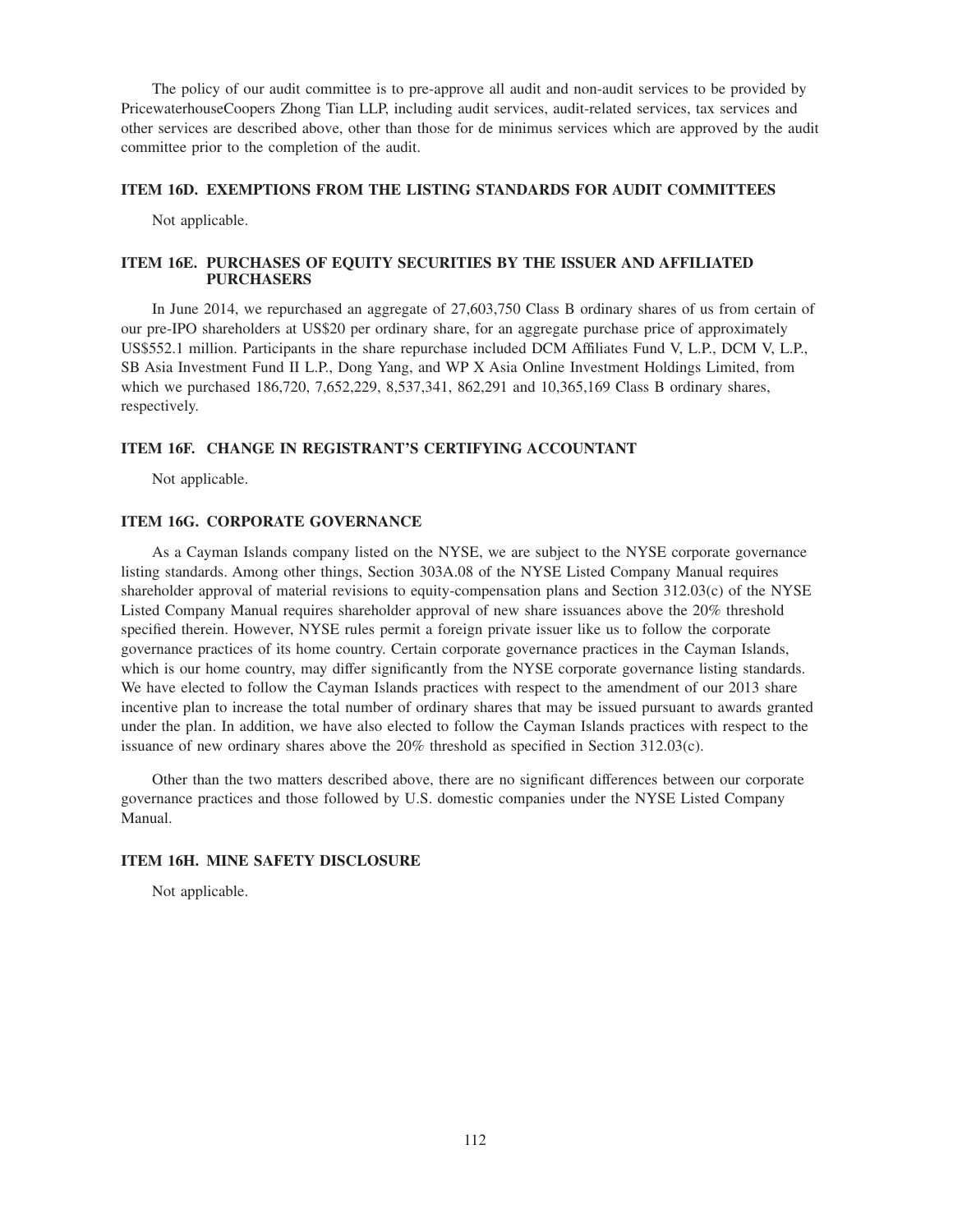# **PART III**

# **ITEM 17. FINANCIAL STATEMENTS**

We have elected to provide financial statements pursuant to Item 18.

# **ITEM 18. FINANCIAL STATEMENTS**

The consolidated financial statements of 58.com Inc. are included at the end of this annual report.

# **ITEM 19. EXHIBITS**

| <b>Exhibit</b><br><b>Number</b> | <b>Description of Document</b>                                                                                                                                                                                                                                                                                                                                                                                                           |
|---------------------------------|------------------------------------------------------------------------------------------------------------------------------------------------------------------------------------------------------------------------------------------------------------------------------------------------------------------------------------------------------------------------------------------------------------------------------------------|
| 1.1                             | Third Amended and Restated Memorandum and Articles of Association of the Registrant<br>(incorporated herein by reference to Exhibit 3.2 to the registration statement on Form F-1<br>(File No. 333-191424), as amended, initially filed with the Security and Exchange<br>Commission on September 27, 2013).                                                                                                                             |
| 2.1                             | Registrant's Specimen American Depositary Receipt (incorporated herein by reference to<br>Exhibit 4.3 to the registration statement on Form F-1 (File No. 333-191424), as amended,<br>initially filed with the Security and Exchange Commission on September 27, 2013).                                                                                                                                                                  |
| 2.2                             | Registrant's Specimen Certificate for Class A Ordinary Shares (incorporated herein by<br>reference to Exhibit 4.2 to the registration statement on Form F-1 (File No. 333-191424),<br>as amended, initially filed with the Security and Exchange Commission on September 27,<br>2013).                                                                                                                                                   |
| 2.3                             | Deposit Agreement dated October 31, 2013, among the Registrant, the depositary and<br>holders of the American Depositary Receipts (incorporated herein by reference to<br>Exhibit 4.3 to the registration statement on Form F-S-8 (File No. 333-194873), initially<br>filed with the Security and Exchange Commission on March 28, 2014).                                                                                                |
| 2.4                             | Amended and Restated Shareholders' Agreement dated as of August 4, 2011 among the<br>Registrant, its ordinary shareholders and preference shareholders (incorporated herein by<br>reference to Exhibit 4.5 to the registration statement on Form F-1 (File No. 333-191424),<br>as amended, initially filed with the Security and Exchange Commission on September 27,<br>2013).                                                          |
| 4.1                             | Form of Underwriting Agreement among the Registrant, Morgan Stanley & Co.<br>International plc, Credit Suisse Securities (USA) LLC and Citigroup Global Markets Inc.<br>and each of the underwriters named therein (incorporated herein by reference to Exhibit 1.1<br>to the registration statement on Form F-1 (File No. 333-191424), as amended, initially filed<br>with the Security and Exchange Commission on September 27, 2013). |
| 4.2                             | Form of Underwriting Agreement among the Registrant, Morgan Stanley & Co.<br>International plc, Credit Suisse Securities (USA) LLC and Citigroup Global Markets Inc.<br>and each of the underwriters named therein (incorporated herein by reference to Exhibit 1.1<br>to the registration statement on Form F-1 (File No. 333-194610), as amended, initially filed<br>with the Security and Exchange Commission on March 17, 2014).     |
| 4.3                             | 2010 Employee Stock Option Plan (incorporated herein by reference to Exhibit 10.1 to the<br>registration statement on Form F-1 (File No. 333-191424), as amended, initially filed with<br>the Security and Exchange Commission on September 27, 2013).                                                                                                                                                                                   |
| 4.4                             | 2013 Share Incentive Plan (incorporated herein by reference to Exhibit 10.2 to the<br>registration statement on Form F-1 (File No. 333-191424), as amended, initially filed with<br>the Security and Exchange Commission on September 27, 2013).                                                                                                                                                                                         |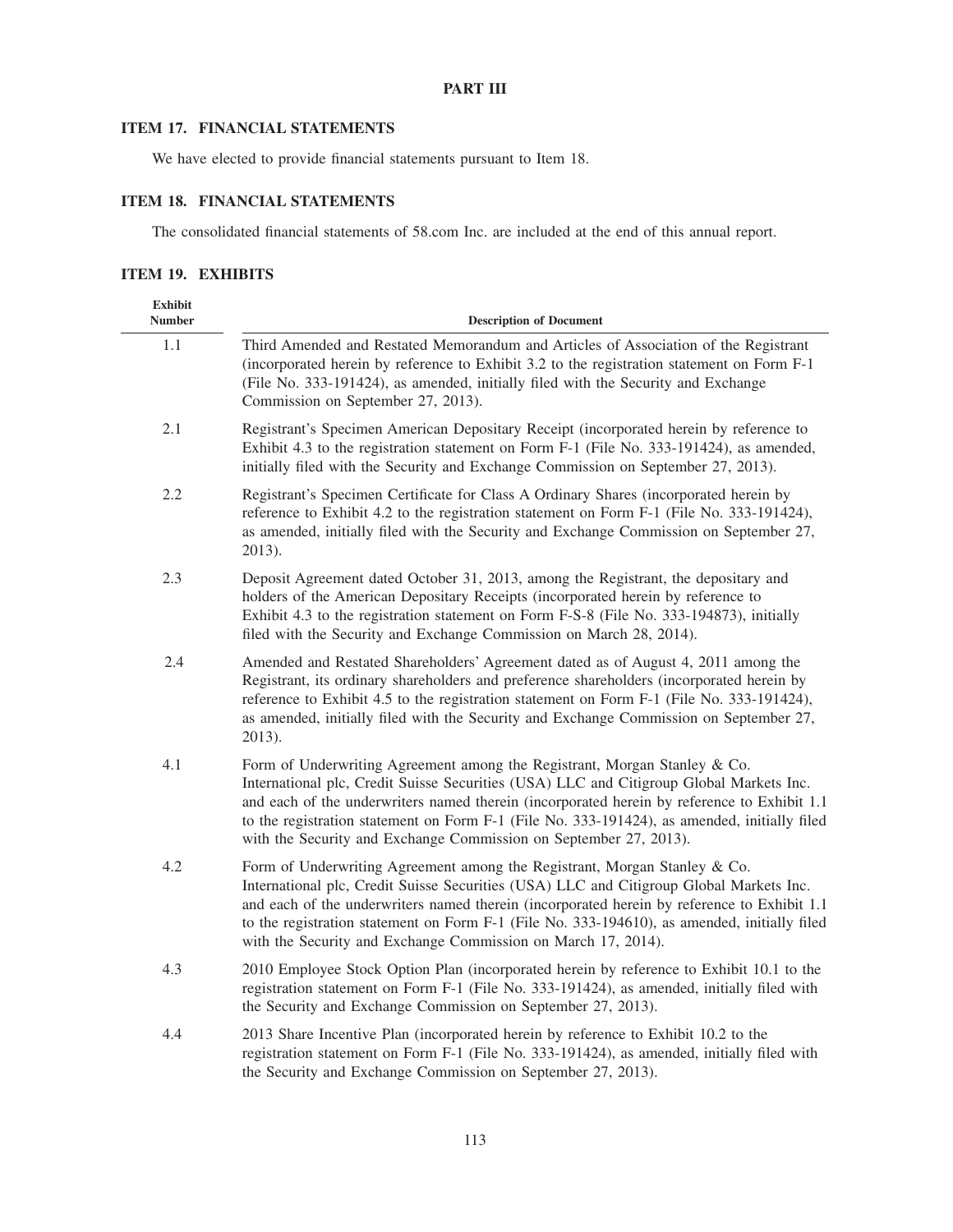| <b>Exhibit</b><br><b>Number</b> | <b>Description of Document</b>                                                                                                                                                                                                                                                                                                                                                                                                                                                                                                      |  |  |  |  |
|---------------------------------|-------------------------------------------------------------------------------------------------------------------------------------------------------------------------------------------------------------------------------------------------------------------------------------------------------------------------------------------------------------------------------------------------------------------------------------------------------------------------------------------------------------------------------------|--|--|--|--|
| 4.5                             | Form of Indemnification Agreement with the Registrant's directors and executive officers<br>(incorporated herein by reference to Exhibit 10.3 to the registration statement on Form F-1<br>(File No. 333-191424), as amended, initially filed with the Security and Exchange<br>Commission on September 27, 2013).                                                                                                                                                                                                                  |  |  |  |  |
| 4.6                             | Form of Employment Agreement between the Registrant and an executive officer of the<br>Registrant (incorporated herein by reference to Exhibit 10.4 to the registration statement on<br>Form F-1 (File No. 333-191424), as amended, initially filed with the Security and<br>Exchange Commission on September 27, 2013).                                                                                                                                                                                                            |  |  |  |  |
| 4.7                             | English translation of the Amended and Restated Exclusive Business Cooperation<br>Agreement between Beijing Chengshi Wanglin Information Technology Co., Ltd. and<br>Beijing 58 Information Technology Co., Ltd. dated October 10, 2011 (incorporated herein<br>by reference to Exhibit 10.5 to the registration statement on Form F-1 (File No.<br>333-191424), as amended, initially filed with the Security and Exchange Commission on<br>September 27, 2013).                                                                   |  |  |  |  |
| 4.8                             | English translation of the Equity Interest Pledge Agreements, as amended and restated,<br>among Beijing Chengshi Wanglin Information Technology Co., Ltd., Beijing 58<br>Information Technology Co., Ltd. and each of the shareholders of Beijing 58 Information<br>Technology Co., Ltd. dated June 28, 2013 (incorporated herein by reference to Exhibit 10.6<br>to the registration statement on Form F-1 (File No. 333-191424), as amended, initially filed<br>with the Security and Exchange Commission on September 27, 2013). |  |  |  |  |
| 4.9                             | English translation of the Exclusive Option Agreements, as amended and restated, among<br>Beijing Chengshi Wanglin Information Technology Co., Ltd., Beijing 58 Information<br>Technology Co., Ltd. and each of the shareholders of Beijing 58 Information Technology<br>Co., Ltd. dated June 28, 2013 (incorporated herein by reference to Exhibit 10.7 to the<br>registration statement on Form F-1 (File No. 333-191424), as amended, initially filed with<br>the Security and Exchange Commission on September 27, 2013).       |  |  |  |  |
| 4.10                            | English translation of Power of Attorney issued by each of the shareholders of Beijing 58<br>Information Technology Co., Ltd. dated June 28, 2013 (incorporated herein by reference to<br>Exhibit 10.8 to the registration statement on Form F-1 (File No. 333-191424), as amended,<br>initially filed with the Security and Exchange Commission on September 27, 2013).                                                                                                                                                            |  |  |  |  |
| 4.11                            | English translation of Loan Agreements between Beijing Chengshi Wanglin Information<br>Technology Co., Ltd. and each of the individual shareholders of Beijing 58 Information<br>Technology Co., Ltd. (incorporated herein by reference to Exhibit 10.9 to the registration<br>statement on Form F-1 (File No. 333-191424), as amended, initially filed with the Security<br>and Exchange Commission on September 27, 2013).                                                                                                        |  |  |  |  |
| 4.12                            | Subscription Agreement dated as of October 17, 2013 between the Registrant and DCM<br>Hybrid RMB Fund (incorporated herein by reference to Exhibit 10.10 to the registration<br>statement on Form F-1 (File No. 333-191424), as amended, initially filed with the Security<br>and Exchange Commission on September 27, 2013).                                                                                                                                                                                                       |  |  |  |  |
| $4.13*$                         | Investment Agreement, dated June 27, 2014, between the Registrant and Ohio River<br><b>Investment Limited</b>                                                                                                                                                                                                                                                                                                                                                                                                                       |  |  |  |  |
| $4.14*$                         | Investor Rights Agreement, dated June 30, 2014, between the Registrant, Ohio River<br>Investment Limited, Nihao China Corporation and Jinbo Yao                                                                                                                                                                                                                                                                                                                                                                                     |  |  |  |  |
| $4.15*$                         | Form of Share Repurchase Agreement, dated June 27, 2014, between the Registrant and<br>each of DCM Affiliates Fund V, L.P., DCM V, L.P., SB Asia Investment Fund II L.P., Dong<br>Yang, and WP X Asia Online Investment Holdings Limited, respectively                                                                                                                                                                                                                                                                              |  |  |  |  |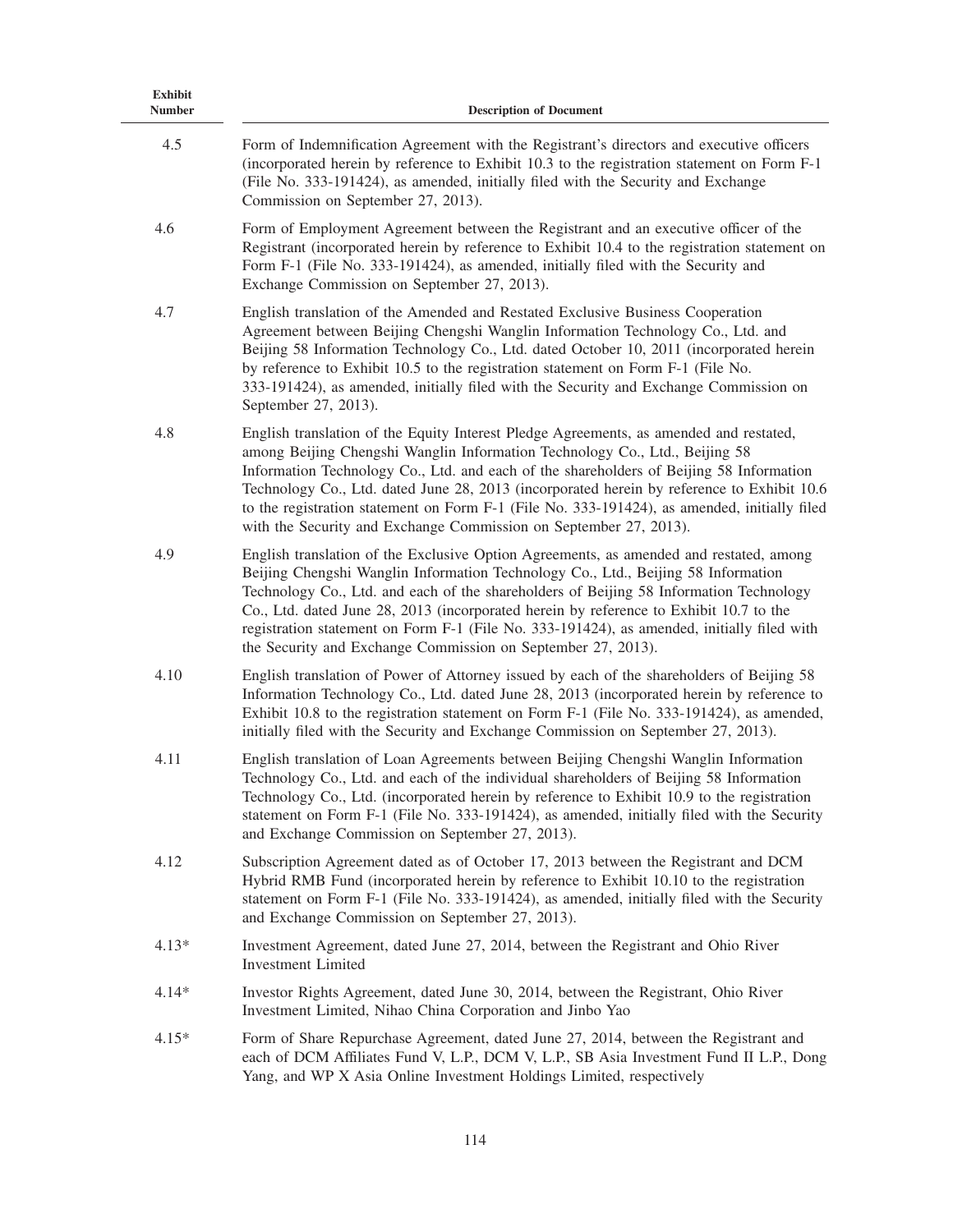| <b>Exhibit</b><br><b>Number</b> | <b>Description of Document</b>                                                                                                                                                                                                                                               |  |  |  |  |  |
|---------------------------------|------------------------------------------------------------------------------------------------------------------------------------------------------------------------------------------------------------------------------------------------------------------------------|--|--|--|--|--|
| $4.16*$                         | English Summary of Cooperation Agreement, dated September 25, 2014, by and between<br>Beijing Electronics Zone Investment and Development Co., Ltd. and Beijing Chengshi<br>Wanglin Information Technology Co., Ltd.                                                         |  |  |  |  |  |
| $8.1*$                          | Principal subsidiaries of the Registrant                                                                                                                                                                                                                                     |  |  |  |  |  |
| 11.1                            | Code of Business Conduct and Ethics of the Registrant (incorporated herein by reference to<br>Exhibit 99.1 to the registration statement on Form F-1 (File No. 333-191424), as amended,<br>initially filed with the Security and Exchange Commission on September 27, 2013). |  |  |  |  |  |
| $12.1*$                         | Certification by Principal Executive Officer Pursuant to Section 302 of the Sarbanes-Oxley<br>Act of 2002                                                                                                                                                                    |  |  |  |  |  |
| $12.2*$                         | Certification by Principal Financial Officer Pursuant to Section 302 of the Sarbanes-Oxley<br>Act of 2002                                                                                                                                                                    |  |  |  |  |  |
| $13.1**$                        | Certification by Principal Executive Officer Pursuant to Section 906 of the Sarbanes-Oxley<br>Act of 2002                                                                                                                                                                    |  |  |  |  |  |
| $13.2**$                        | Certification by Principal Financial Officer Pursuant to Section 906 of the Sarbanes-Oxley<br>Act of 2002                                                                                                                                                                    |  |  |  |  |  |
| $15.1*$                         | Consent of PricewaterhouseCoopers Zhong Tian LLP, Independent Registered Public<br><b>Accounting Firm</b>                                                                                                                                                                    |  |  |  |  |  |
| $15.2*$                         | Consent of Han Kun Law Offices                                                                                                                                                                                                                                               |  |  |  |  |  |
| $101.INS*$                      | <b>XBRL</b> Instance Document                                                                                                                                                                                                                                                |  |  |  |  |  |
| 101.SCH*                        | XBRL Taxonomy Extension Schema Document                                                                                                                                                                                                                                      |  |  |  |  |  |
| $101.CAL*$                      | XBRL Taxonomy Extension Calculation Linkbase Document                                                                                                                                                                                                                        |  |  |  |  |  |
| 101.DEF*                        | XBRL Taxonomy Extension Definition Linkbase Document                                                                                                                                                                                                                         |  |  |  |  |  |
| $101.LAB*$                      | XBRL Taxonomy Extension Labels Linkbase Document                                                                                                                                                                                                                             |  |  |  |  |  |
| 101.PRE*                        | XBRL Taxonomy Extension Presentation Linkbase Document                                                                                                                                                                                                                       |  |  |  |  |  |

\* Filed herewith

\*\* Furnished herewith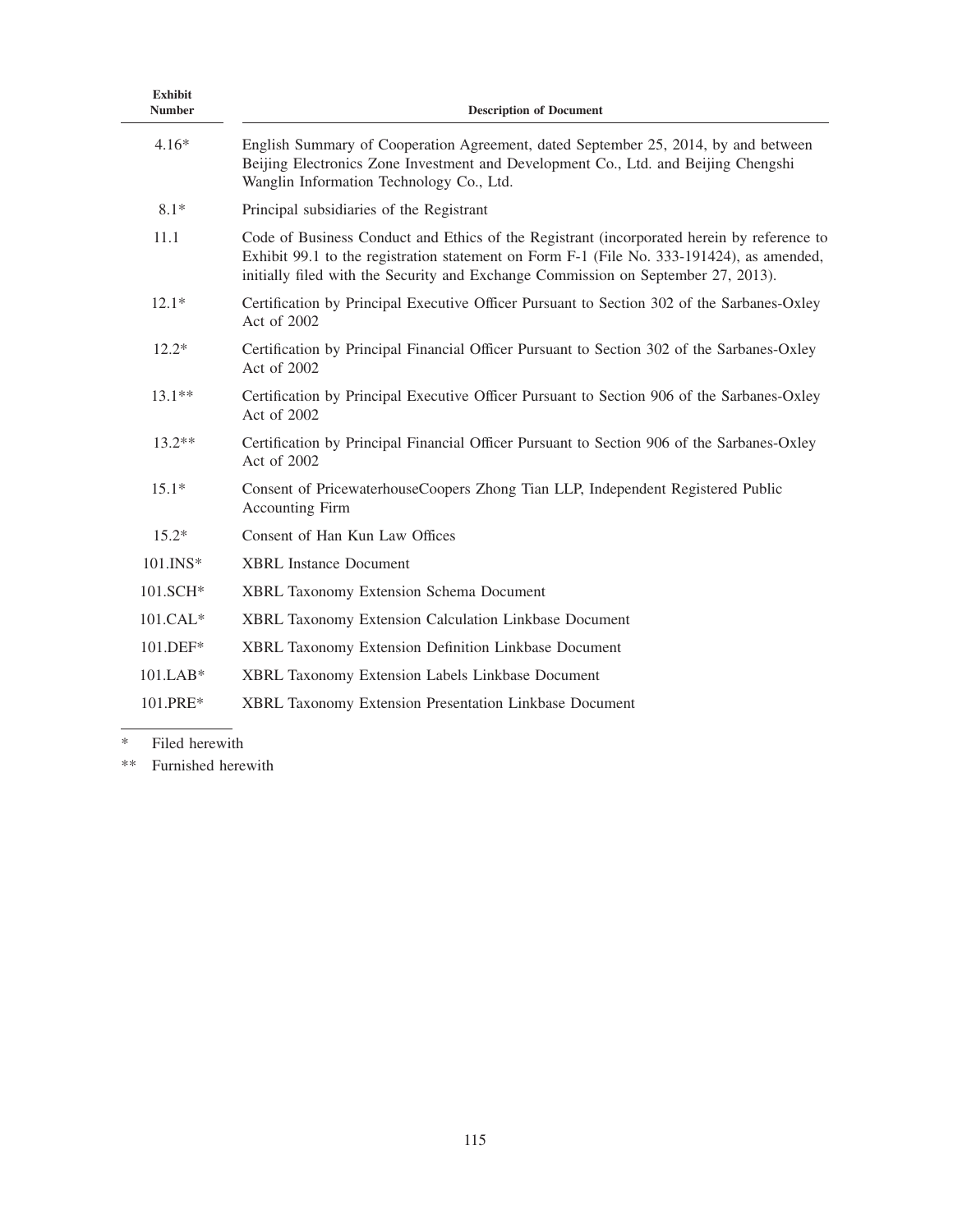# **SIGNATURES**

The registrant hereby certifies that it meets all of the requirements for filing its annual report on Form 20-F and that it has duly caused and authorized the undersigned to sign this annual report on its behalf.

58.com Inc.

By: /s/ Jinbo Yao

Name: Jinbo Yao Title: Chairman and Chief Executive Officer

Date: April 29, 2015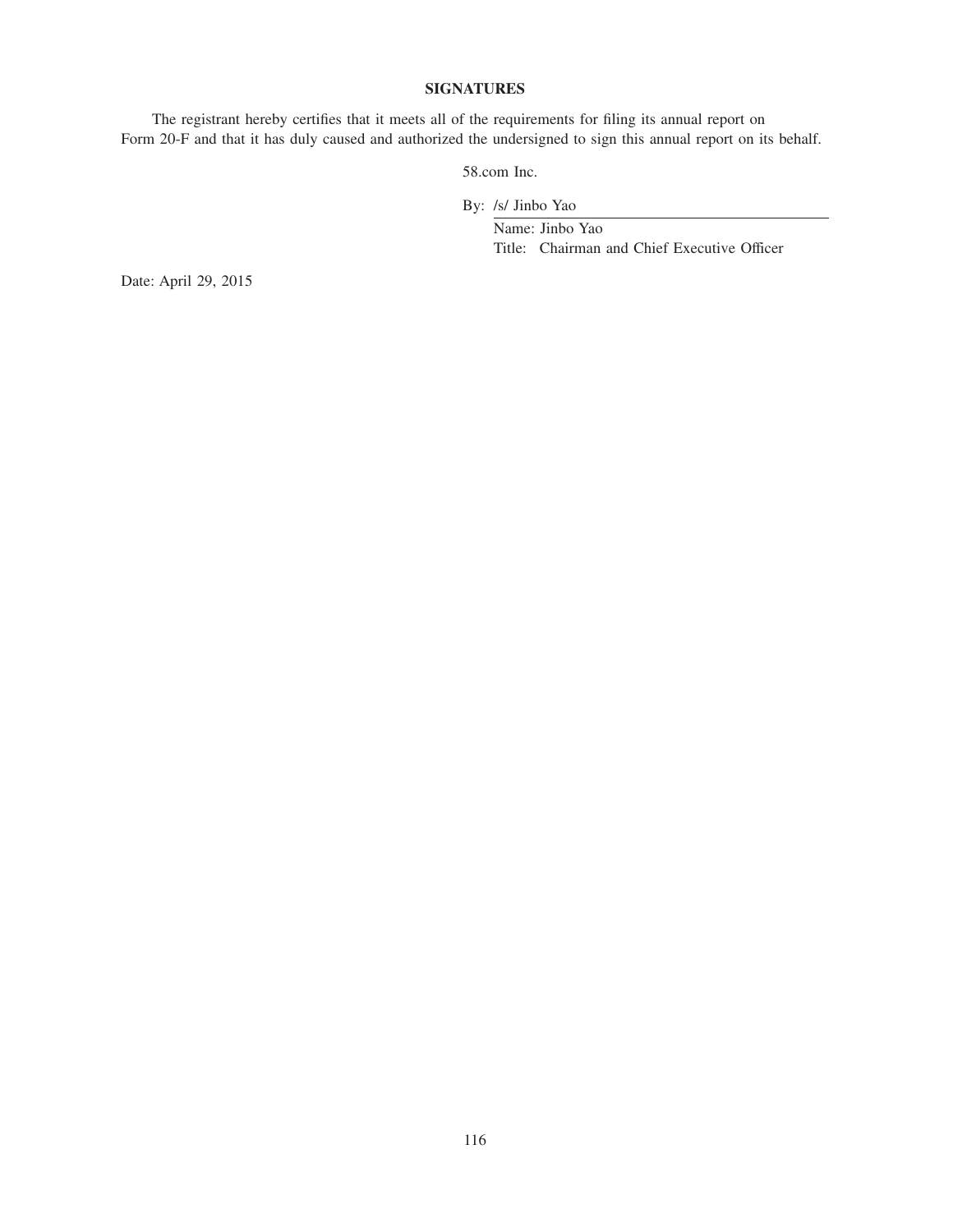# **INDEX TO CONSOLIDATED FINANCIAL STATEMENTS**

| <b>Consolidated Financial Statements</b>                                                      |       |
|-----------------------------------------------------------------------------------------------|-------|
|                                                                                               | $F-2$ |
|                                                                                               | $F-3$ |
| Consolidated Statements of Comprehensive Income/(Loss) for the Years Ended December 31, 2012, | $F-4$ |
| Consolidated Statements of Changes in Shareholders' Equity/(Deficit) for the Years Ended      | $F-5$ |
| Consolidated Statements of Cash Flows for the Years Ended December 31, 2012, 2013 and 2014    | $F-6$ |
|                                                                                               | $F-7$ |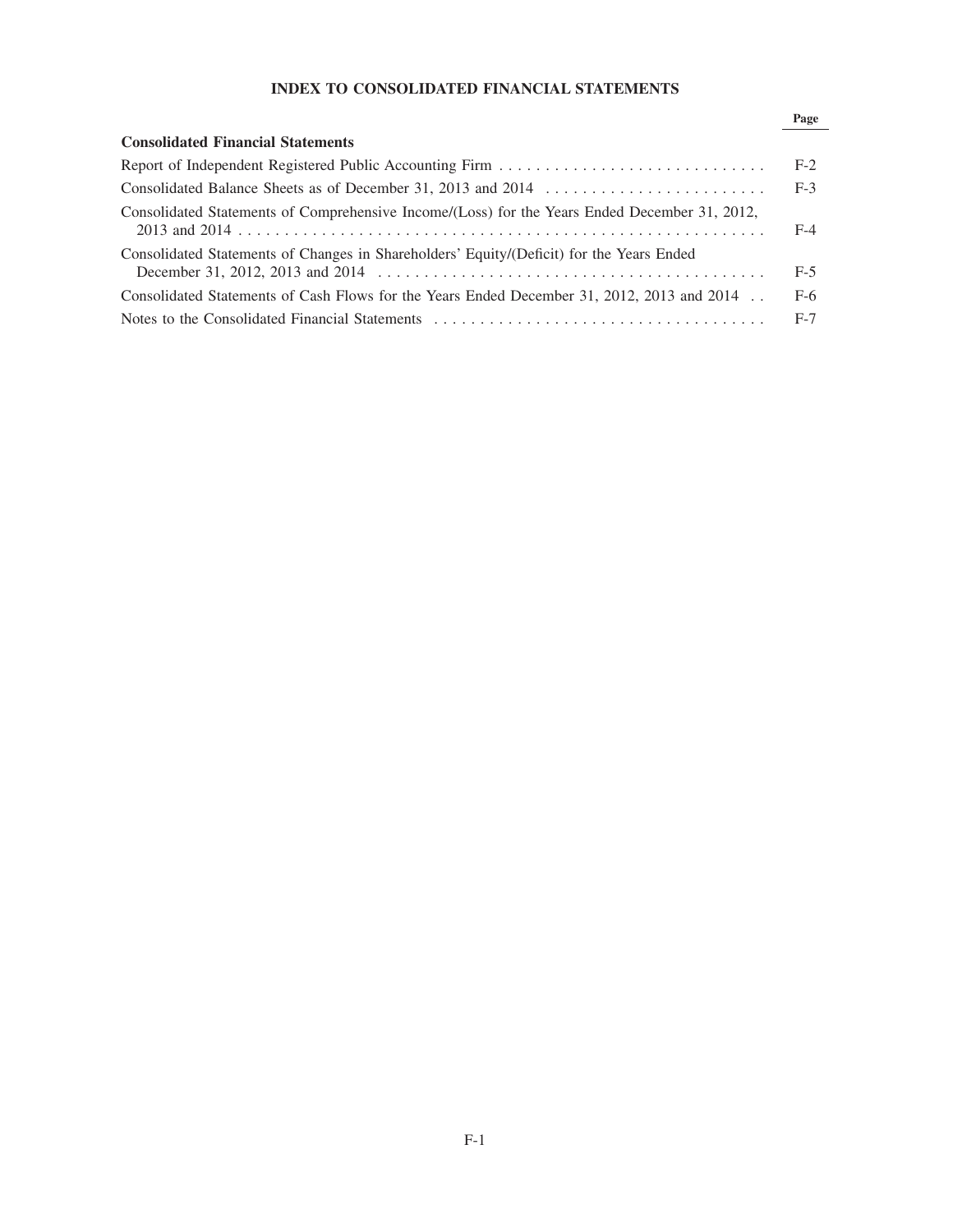#### **Report of Independent Registered Public Accounting Firm**

To the Board of Director and Shareholders of 58.com Inc.:

In our opinion, the accompanying consolidated balance sheets and the related consolidated statements of comprehensive income/(loss), of changes in shareholders' equity/(deficit) and of cash flows present fairly, in all material respects, the financial position of 58.com Inc. and its subsidiaries, variable interest entities (''VIEs'') and VIEs' subsidiaries (collectively, the ''Group'') at December 31, 2014 and December 31, 2013, and the results of their operations and their cash flows for each of the three years in the period ended December 31, 2014 in conformity with accounting principles generally accepted in the United States of America. Also in our opinion, the Group did not maintain, in all material respects, effective internal control over financial reporting as of December 31, 2014, based on criteria established in Internal Control — Integrated Framework (2013) issued by the Committee of Sponsoring Organizations of the Treadway Commission (COSO) because a material weakness in internal control over financial reporting relating to the lack of sufficient accounting personnel to perform the reconciliation controls over advertising expenses related accounts, existed as of that date. A material weakness is a deficiency, or a combination of deficiencies, in internal control over financial reporting, such that there is a reasonable possibility that a material misstatement of the annual or interim financial statements will not be prevented or detected on a timely basis. The material weakness referred to above is described in Management's Annual Report On Internal Control over Financial Reporting appearing under Item 15 of this Annual Report on Form 20-F. We considered this material weakness in determining the nature, timing, and extent of audit tests applied in our audit of the 2014 consolidated financial statements, and our opinion regarding the effectiveness of the Group's internal control over financial reporting does not affect our opinion on those consolidated financial statements. The Group's management is responsible for these financial statements, for maintaining effective internal control over financial reporting and for its assessment of the effectiveness of internal control over financial reporting, included in management's report referred to above. Our responsibility is to express opinions on these financial statements and on the Group's internal control over financial reporting based on our audits (which was an integrated audit in 2014). We conducted our audits in accordance with the standards of the Public Company Accounting Oversight Board (United States). Those standards require that we plan and perform the audits to obtain reasonable assurance about whether the financial statements are free of material misstatement and whether effective internal control over financial reporting was maintained in all material respects. Our audits of the financial statements included examining, on a test basis, evidence supporting the amounts and disclosures in the financial statements, assessing the accounting principles used and significant estimates made by management, and evaluating the overall financial statement presentation. Our audit of internal control over financial reporting included obtaining an understanding of internal control over financial reporting, assessing the risk that a material weakness exists, and testing and evaluating the design and operating effectiveness of internal control based on the assessed risk. Our audits also included performing such other procedures as we considered necessary in the circumstances. We believe that our audits provide a reasonable basis for our opinions.

A company's internal control over financial reporting is a process designed to provide reasonable assurance regarding the reliability of financial reporting and the preparation of financial statements for external purposes in accordance with generally accepted accounting principles. A company's internal control over financial reporting includes those policies and procedures that (i) pertain to the maintenance of records that, in reasonable detail, accurately and fairly reflect the transactions and dispositions of the assets of the company; (ii) provide reasonable assurance that transactions are recorded as necessary to permit preparation of financial statements in accordance with generally accepted accounting principles, and that receipts and expenditures of the company are being made only in accordance with authorizations of management and directors of the company; and (iii) provide reasonable assurance regarding prevention or timely detection of unauthorized acquisition, use, or disposition of the company's assets that could have a material effect on the financial statements.

Because of its inherent limitations, internal control over financial reporting may not prevent or detect misstatements. Also, projections of any evaluation of effectiveness to future periods are subject to the risk that controls may become inadequate because of changes in conditions, or that the degree of compliance with the policies or procedures may deteriorate.

/s/ PricewaterhouseCoopers Zhong Tian LLP Beijing, the People's Republic of China April 29, 2015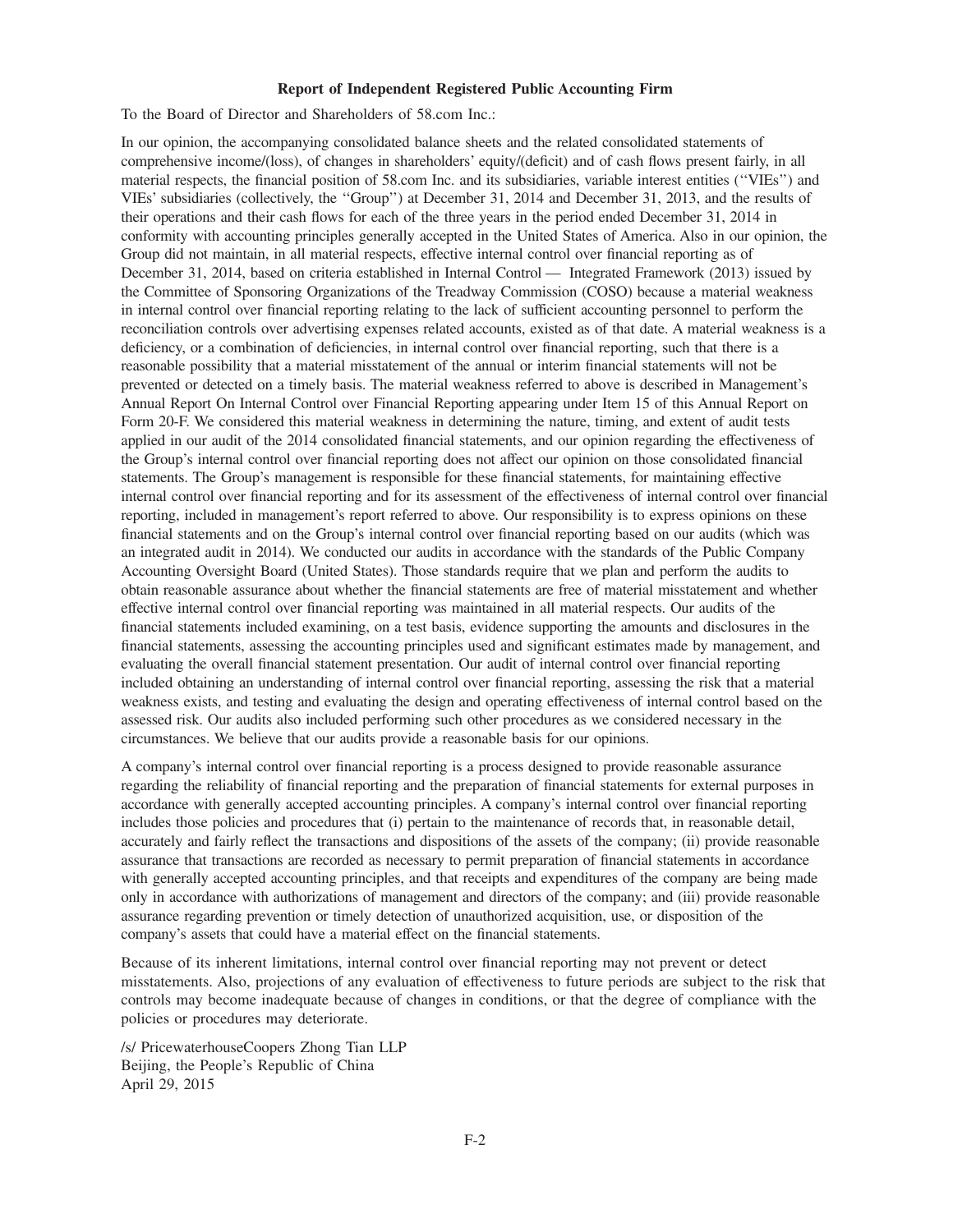# **CONSOLIDATED BALANCE SHEETS As of December 31, 2013 and 2014**

**(U.S. dollars in thousands, except share data and per share data, unless otherwise noted)**

|                                                                                                                                                                                 | As of December 31        |                      |
|---------------------------------------------------------------------------------------------------------------------------------------------------------------------------------|--------------------------|----------------------|
|                                                                                                                                                                                 | 2013                     | 2014                 |
| <b>ASSETS</b>                                                                                                                                                                   |                          |                      |
| <b>Current assets:</b>                                                                                                                                                          |                          |                      |
|                                                                                                                                                                                 | 60,494                   | 111,376<br>1,314     |
|                                                                                                                                                                                 | 152,190                  | 281,513              |
|                                                                                                                                                                                 | 98,411                   | 216,146              |
| Accounts receivable                                                                                                                                                             | 4,292                    | 6,282                |
|                                                                                                                                                                                 | 9,110                    | 24,131               |
|                                                                                                                                                                                 | 324,497                  | 640,762              |
|                                                                                                                                                                                 |                          |                      |
| <b>Non-current assets:</b>                                                                                                                                                      | 6,427                    | 17,899               |
|                                                                                                                                                                                 | 65                       | 460                  |
|                                                                                                                                                                                 | $\overline{\phantom{0}}$ | 23,784               |
|                                                                                                                                                                                 | 2,352                    | 21,027               |
|                                                                                                                                                                                 | 8,844                    | 63,170               |
|                                                                                                                                                                                 | 333,341                  | 703,932              |
|                                                                                                                                                                                 |                          |                      |
| <b>LIABILITIES AND SHAREHOLDERS' EQUITY</b><br><b>Current liabilities:</b>                                                                                                      |                          |                      |
| Accounts payable (including accounts payable of the consolidated variable interest                                                                                              |                          |                      |
| entities ("VIEs") without recourse to the Company of US\$1,123 and US\$6,698                                                                                                    |                          |                      |
| as of December 31, 2013 and 2014, respectively) $\dots \dots \dots \dots \dots \dots \dots$                                                                                     | 8,309                    | 16,029               |
| Deferred revenues (including deferred revenues of the consolidated VIEs without                                                                                                 |                          |                      |
| recourse to the Company of US\$42,942 and US\$62,455 as of December 31,                                                                                                         |                          |                      |
| 2013 and 2014, respectively) $\dots \dots \dots \dots \dots \dots \dots \dots \dots \dots \dots \dots \dots \dots$                                                              | 55,099                   | 95,336               |
| Customer advances and deposits (including customer advances and deposits of the                                                                                                 |                          |                      |
| consolidated VIEs without recourse to the Company of US\$5,670 and US\$10,095                                                                                                   |                          |                      |
| as of December 31, 2013 and 2014, respectively) $\dots \dots \dots \dots \dots \dots \dots$<br>Taxes payable (including taxes payable of the consolidated VIEs without recourse | 21,369                   | 35,983               |
| to the Company of US\$1,751 and US\$1,637 as of December 31, 2013 and 2014,                                                                                                     |                          |                      |
|                                                                                                                                                                                 | 2,264                    | 7,392                |
| Salary and welfare payable (including salary and welfare payable of the                                                                                                         |                          |                      |
| consolidated VIEs without recourse to the Company of US\$8,471 and US\$11,343                                                                                                   |                          |                      |
|                                                                                                                                                                                 | 17,962                   | 28,804               |
| Accrued expenses and other current liabilities (including accrued expenses and                                                                                                  |                          |                      |
| other current liabilities of the consolidated VIEs without recourse to the                                                                                                      |                          |                      |
| Company of US\$2,181 and US\$6,681 as of December 31, 2013 and 2014,                                                                                                            |                          |                      |
|                                                                                                                                                                                 | 8,055                    | 13,071               |
|                                                                                                                                                                                 | 113,058                  | 196,615              |
|                                                                                                                                                                                 | 113,058                  | 196,615              |
| Shareholders' equity:                                                                                                                                                           |                          |                      |
| Ordinary shares (US\$0.00001 par value, 5,000,000,000 and 5,000,000,000                                                                                                         |                          |                      |
| (including $4,800,000,000$ Class A and $200,000,000$ Class B) shares authorized,                                                                                                |                          |                      |
| 158,876,693 (including 27,064,706 Class A and 131,811,987 Class B) and                                                                                                          |                          |                      |
| 176,375,211 (including 101,574,732 Class A and 74,800,479 Class B) shares                                                                                                       |                          |                      |
| issued and outstanding as of December 31, 2013 and 2014, respectively) $\dots$ .                                                                                                | 2                        | 2                    |
|                                                                                                                                                                                 | 359,276<br>(138, 419)    | 624.381              |
|                                                                                                                                                                                 |                          | (115,775)<br>(1,291) |
|                                                                                                                                                                                 | (576)<br>220,283         | 507,317              |
|                                                                                                                                                                                 |                          |                      |
|                                                                                                                                                                                 | 333,341                  | 703,932              |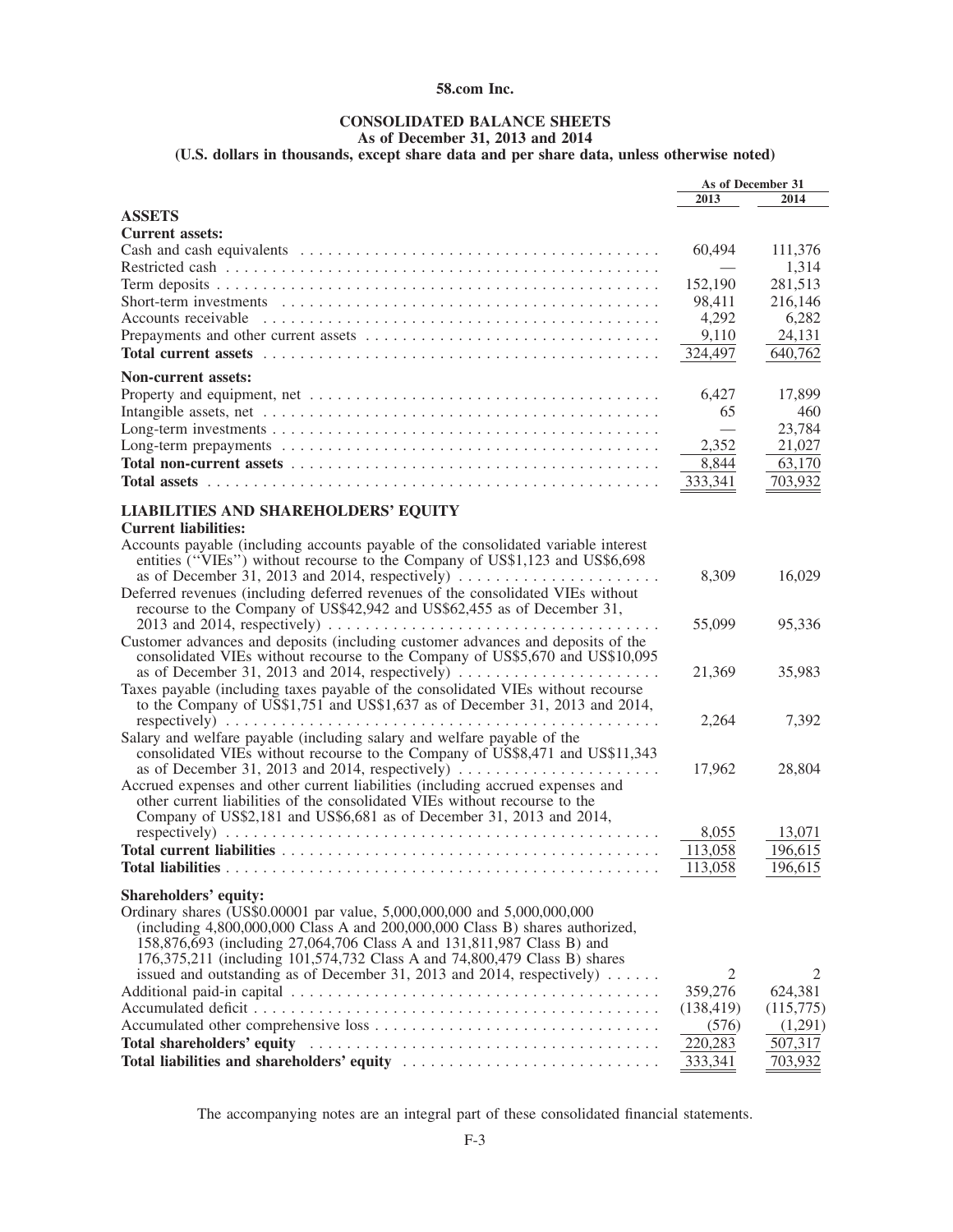# **CONSOLIDATED STATEMENTS OF COMPREHENSIVE INCOME/(LOSS) For the Years Ended December 31, 2012, 2013 and 2014**

**(U.S. dollars in thousands, except share, per share and per ADS data, unless otherwise noted)**

|                                                                                                                                                   | For the Year Ended December 31, |            |             |
|---------------------------------------------------------------------------------------------------------------------------------------------------|---------------------------------|------------|-------------|
|                                                                                                                                                   | 2012                            | 2013       | 2014        |
| <b>Revenues:</b>                                                                                                                                  |                                 |            |             |
| Membership                                                                                                                                        | 47,919                          | 85,725     | 139,490     |
|                                                                                                                                                   | 28,509                          | 58,457     | 125,033     |
|                                                                                                                                                   | 10,694                          | 1,565      | 455         |
|                                                                                                                                                   | 87,122                          | 145,747    | 264,978     |
| Cost of revenues <sup>(1)</sup>                                                                                                                   | 10,406                          | 8,471      | 13,844      |
|                                                                                                                                                   | 76,716                          | 137,276    | 251,134     |
| Operating expenses $^{(1)}$ :                                                                                                                     |                                 |            |             |
| Sales and marketing expenses                                                                                                                      | 76,422                          | 84,534     | 180,148     |
| Research and development expenses                                                                                                                 | 18,464                          | 25,138     | 43,676      |
|                                                                                                                                                   | 13,088                          | 12,983     | 20,633      |
|                                                                                                                                                   | 107,974                         | 122,655    | 244,457     |
|                                                                                                                                                   | (31, 258)                       | 14,621     | 6,677       |
| Other income/(expenses):                                                                                                                          |                                 |            |             |
| Interest income                                                                                                                                   | 233                             | 603        | 8,527       |
| Investment income/(loss), net $\dots \dots \dots \dots \dots \dots \dots \dots$                                                                   | (355)                           | 2,728      | 10,245      |
| Foreign currency exchange gain/(loss), net                                                                                                        | (62)                            | 548        | (2,510)     |
|                                                                                                                                                   | 1,041                           | 1,057      | 5,891       |
|                                                                                                                                                   | (30, 401)                       | 19,557     | 28,830      |
|                                                                                                                                                   |                                 |            | (6,186)     |
|                                                                                                                                                   | (30, 401)                       | 19,557     | 22,644      |
| Accretion to preference shares redemption values                                                                                                  | (10, 233)                       | (9, 134)   |             |
| Income attributable to preference shareholders                                                                                                    |                                 | (1,230)    |             |
| Net income/(loss) attributable to ordinary shareholders                                                                                           | (40, 634)                       | 9,193      | 22,644      |
| Net income/(loss)                                                                                                                                 | (30, 401)                       | 19,557     | 22,644      |
| Foreign currency translation adjustment, net of nil tax                                                                                           | (48)                            | (570)      | 396         |
| Unrealized loss on available-for-sale securities                                                                                                  |                                 |            | (1,111)     |
|                                                                                                                                                   | (30, 449)                       | 18,987     | 21,929      |
| Net income/(loss) per ordinary share attributable to ordinary                                                                                     |                                 |            |             |
|                                                                                                                                                   | (0.92)                          | 0.14       | 0.13        |
| Net income/(loss) per ordinary share attributable to ordinary<br>shareholders – diluted $\ldots \ldots \ldots \ldots \ldots \ldots \ldots \ldots$ | (0.92)                          | 0.13       | 0.13        |
| Net income/(loss) per ADS-basic (1 ADS represents 2 Class A                                                                                       |                                 |            |             |
| $\text{ordinary shares}$ $\cdot \dots \dots \dots \dots \dots \dots \dots \dots \dots \dots \dots \dots \dots$                                    | (1.84)                          | 0.29       | 0.27        |
| Net income/(loss) per ADS-diluted (1 ADS represents 2 Class A                                                                                     |                                 |            |             |
| ordinary shares) $\ldots \ldots \ldots \ldots \ldots \ldots \ldots \ldots \ldots \ldots$                                                          | (1.84)                          | 0.27       | 0.26        |
| Weighted average number of ordinary shares used in computing                                                                                      |                                 |            |             |
| basic earnings per share                                                                                                                          | 44,245,388                      | 63,717,007 | 168,589,273 |
| Weighted average number of ordinary shares used in computing                                                                                      |                                 |            |             |
|                                                                                                                                                   | 44,245,388                      | 69,159,524 | 174,024,997 |

Note:

(1) Share-based compensation expenses were allocated in cost of revenues and operating expenses as follows:

| Cost of revenues                    | 30.  | -36-  | 18    |
|-------------------------------------|------|-------|-------|
|                                     | 270  | 445   | 1.395 |
| Research and development expenses   | 489. | 996   | 2.403 |
| General and administrative expenses | 882  | 1.388 | 2.357 |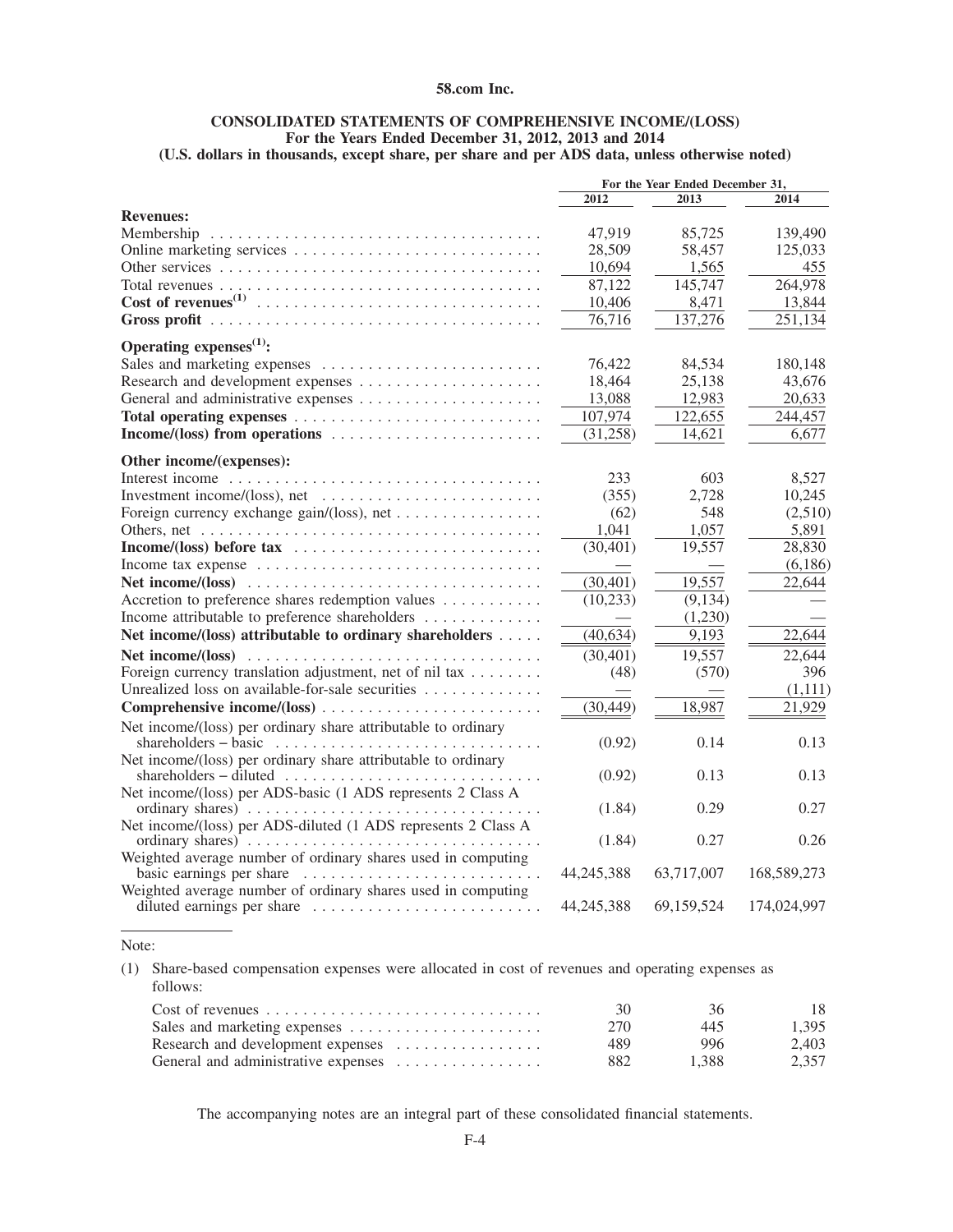## **CONSOLIDATED STATEMENTS OF CHANGES IN SHAREHOLDERS' EQUITY/(DEFICIT) For the Years Ended December 31, 2012, 2013 and 2014 (U.S. dollars in thousands, except share data and per share data, unless otherwise noted)**

|                                                                                                                                | <b>Ordinary shares</b> |                | <b>Additional</b> | Accumulated | <b>Accumulated</b><br>other<br>comprehensive | Total<br>shareholders' |
|--------------------------------------------------------------------------------------------------------------------------------|------------------------|----------------|-------------------|-------------|----------------------------------------------|------------------------|
|                                                                                                                                | Shares*                | <b>Amount</b>  | paid-in capital   | deficit     | income/(loss)                                | equity/(deficit)       |
| <b>Balance as of December 31,</b>                                                                                              |                        |                |                   |             |                                              |                        |
| 2011<br>.                                                                                                                      | 44,245,388             | 1              |                   | (113,349)   | 42                                           | (113,306)              |
| Share-based compensation                                                                                                       |                        |                | 1.671             |             |                                              | 1,671                  |
| Exercise of share options                                                                                                      |                        |                | 253               |             |                                              | 253                    |
| Preference shares accretions.                                                                                                  |                        |                | (1,924)           | (8,309)     |                                              | (10, 233)              |
| Net loss $\ldots$ $\ldots$ $\ldots$ $\ldots$                                                                                   |                        |                |                   | (30, 401)   |                                              | (30, 401)              |
| Foreign currency translation<br>adjustment, net of nil tax                                                                     |                        |                |                   |             | (48)                                         | (48)                   |
| Balance as of December 31,                                                                                                     |                        |                |                   |             |                                              |                        |
| 2012                                                                                                                           | 44, 245, 388           | $\mathbf{1}$   |                   | (152,059)   | (6)                                          | (152,064)              |
| Share-based compensation                                                                                                       |                        |                | 2,865             |             |                                              | 2,865                  |
| Exercise of share options                                                                                                      |                        |                | 557               |             |                                              | 557                    |
| Preference shares accretions.                                                                                                  |                        |                | (3,217)           | (5,917)     |                                              | (9,134)                |
| Net income $\ldots$ $\ldots$ $\ldots$ $\ldots$                                                                                 |                        |                |                   | 19,557      |                                              | 19,557                 |
| Foreign currency translation<br>adjustment, net of nil tax                                                                     |                        |                |                   |             | (570)                                        | (570)                  |
| Issuance of ordinary shares<br>upon initial public offering<br>("IPO"), net of issuance<br>costs of US\$4,575 $\dots$ .        | 27,064,706             |                | 210,421           |             |                                              | 210,421                |
| Conversion of preference<br>shares upon $IPO \ldots \ldots$ .                                                                  | 87,566,599             | 1              | 148,650           |             |                                              | 148,651                |
| Balance as of December 31,                                                                                                     |                        |                |                   |             |                                              |                        |
| 2013                                                                                                                           | 158,876,693            | $\overline{2}$ | 359,276           | (138, 419)  | (576)                                        | 220,283                |
| Share-based compensation                                                                                                       |                        |                | 6,173             |             |                                              | 6,173                  |
| Exercise of share options                                                                                                      | 4,297,268              |                | 3,304             |             |                                              | 3,304                  |
| Net income $\ldots$ , $\ldots$ , $\ldots$                                                                                      |                        |                |                   | 22,644      |                                              | 22,644                 |
| Foreign currency translation<br>adjustment, net of nil tax                                                                     |                        |                |                   |             | 396                                          | 396                    |
| Unrealized loss on available-<br>for-sale securities                                                                           |                        |                |                   |             | (1,111)                                      | (1,111)                |
| Issuance of ordinary shares<br>upon follow-on offering, net<br>of issuance costs of<br>$\text{US}\$1,253 \ldots \ldots \ldots$ | 4,000,000              |                | 71,707            |             |                                              | 71,707                 |
| Issuance of ordinary shares to<br>Tencent, net of issuance<br>$costs$ of US\$104                                               | 36,805,000             |                | 735,996           |             |                                              | 735,996                |
| Repurchase of ordinary shares<br>from pre-IPO shareholders                                                                     | (27,603,750)           |                | (552,075)         |             |                                              | (552,075)              |
| <b>Balance as of December 31,</b><br>2014                                                                                      | 176, 375, 211          | $\overline{2}$ | 624,381           | (115,775)   | (1,291)                                      | 507,317                |

\* Ordinary shares include Class A ordinary shares and Class B ordinary shares, please refer to Note 14.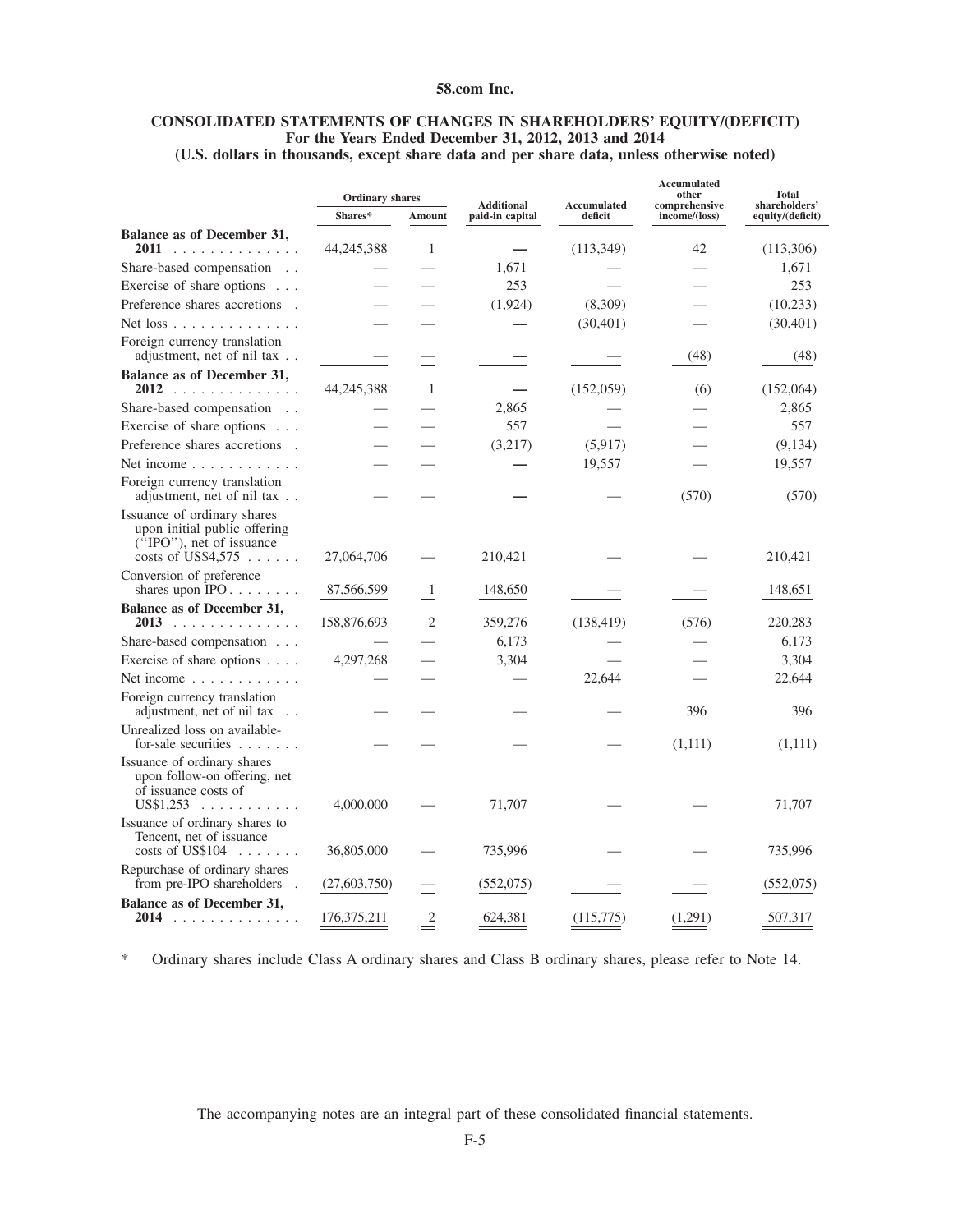### **CONSOLIDATED STATEMENTS OF CASH FLOWS For the Years Ended December 31, 2012, 2013 and 2014 (U.S. dollars in thousands, except share data, unless otherwise noted)**

|                                                                                                                       | For the Year Ended December 31, |                          |            |
|-----------------------------------------------------------------------------------------------------------------------|---------------------------------|--------------------------|------------|
|                                                                                                                       | 2012                            | 2013                     | 2014       |
| Cash flows from operating activities:                                                                                 |                                 |                          |            |
|                                                                                                                       | (30, 401)                       | 19,557                   | 22,644     |
| Adjustments to reconcile net income/(loss) to net cash provided by/(used in) operating<br>activities:                 |                                 |                          |            |
|                                                                                                                       | 1,671                           | 2,865                    | 6,173      |
|                                                                                                                       | 3,879                           | 4,657                    | 5,607      |
| Investment (income)/loss $\ldots \ldots \ldots \ldots \ldots \ldots \ldots \ldots \ldots \ldots \ldots \ldots \ldots$ | 1,000                           | $\overline{\phantom{m}}$ | (2,146)    |
|                                                                                                                       | 67                              |                          | 40         |
| Changes in operating assets and liabilities:                                                                          | 62                              | (548)                    | 2,510      |
|                                                                                                                       | (521)                           | (1,097)                  | (1,990)    |
|                                                                                                                       | 924                             | (2,318)                  | (16,000)   |
|                                                                                                                       | (9,129)                         | (2,647)                  | 6,021      |
|                                                                                                                       | 13,555                          | 26,145                   | 40,229     |
|                                                                                                                       | 7,227                           | 10,329                   | 14,615     |
|                                                                                                                       | 4,194                           | 5,549                    | 10,785     |
|                                                                                                                       | 780                             | 387                      | 5.128      |
|                                                                                                                       | 1,964                           | 3,425                    | 4,969      |
|                                                                                                                       | (4,728)                         | 66,304                   | 98,585     |
| Cash flows from investing activities:                                                                                 |                                 |                          |            |
|                                                                                                                       | (5,227)                         | (4,177)                  | (32, 476)  |
|                                                                                                                       | (28)                            |                          |            |
|                                                                                                                       |                                 |                          | 44         |
|                                                                                                                       | $\overline{\phantom{0}}$        |                          | (23,781)   |
|                                                                                                                       |                                 | (152,190)                | (382, 552) |
|                                                                                                                       |                                 |                          | 250,907    |
|                                                                                                                       | (212,753)                       | (397, 266)               | (652,892)  |
|                                                                                                                       | 190,855                         | 323,587                  | 535,322    |
|                                                                                                                       |                                 |                          | 156        |
|                                                                                                                       | (27, 153)                       | (230,046)                | (305, 272) |
| Cash flows from financing activities:                                                                                 |                                 |                          |            |
| Proceeds from exercise of share options                                                                               | 253                             | 557                      | 3,286      |
| Proceeds from issuance of 25,300,000 Class A ordinary shares in IPO                                                   |                                 | 199,954                  |            |
| Proceeds from issuance of 1,764,706 Class A ordinary shares in the private placement                                  |                                 |                          |            |
|                                                                                                                       |                                 | 15,000                   |            |
| Proceeds from issuance of 4,000,000 Class A ordinary shares in follow-on offering                                     |                                 |                          | 72,960     |
|                                                                                                                       |                                 |                          | 736,100    |
| Payments for repurchase of ordinary share from pre-IPO shareholders                                                   |                                 |                          | (552,075)  |
|                                                                                                                       |                                 | (2,168)                  | (2,841)    |
|                                                                                                                       | 253                             | 213,343                  | 257,430    |
| Effect of exchange rate changes on cash and cash equivalents                                                          | (14)                            | 224                      | 139        |
|                                                                                                                       | (31, 642)                       | 49,825                   | 50,882     |
|                                                                                                                       | 42,311                          | 10,669                   | 60,494     |
| Cash and cash equivalents at the end of the year                                                                      | 10,669                          | 60,494                   | 111,376    |
| Supplemental disclosure of cash flow information:                                                                     |                                 |                          |            |
|                                                                                                                       |                                 |                          | 1,194      |
| Supplemental disclosure of non-cash activities:                                                                       |                                 |                          |            |
|                                                                                                                       | 394                             | 28                       | 1,813      |
|                                                                                                                       | 10,233                          | 9,134                    |            |
|                                                                                                                       |                                 |                          | 1,314      |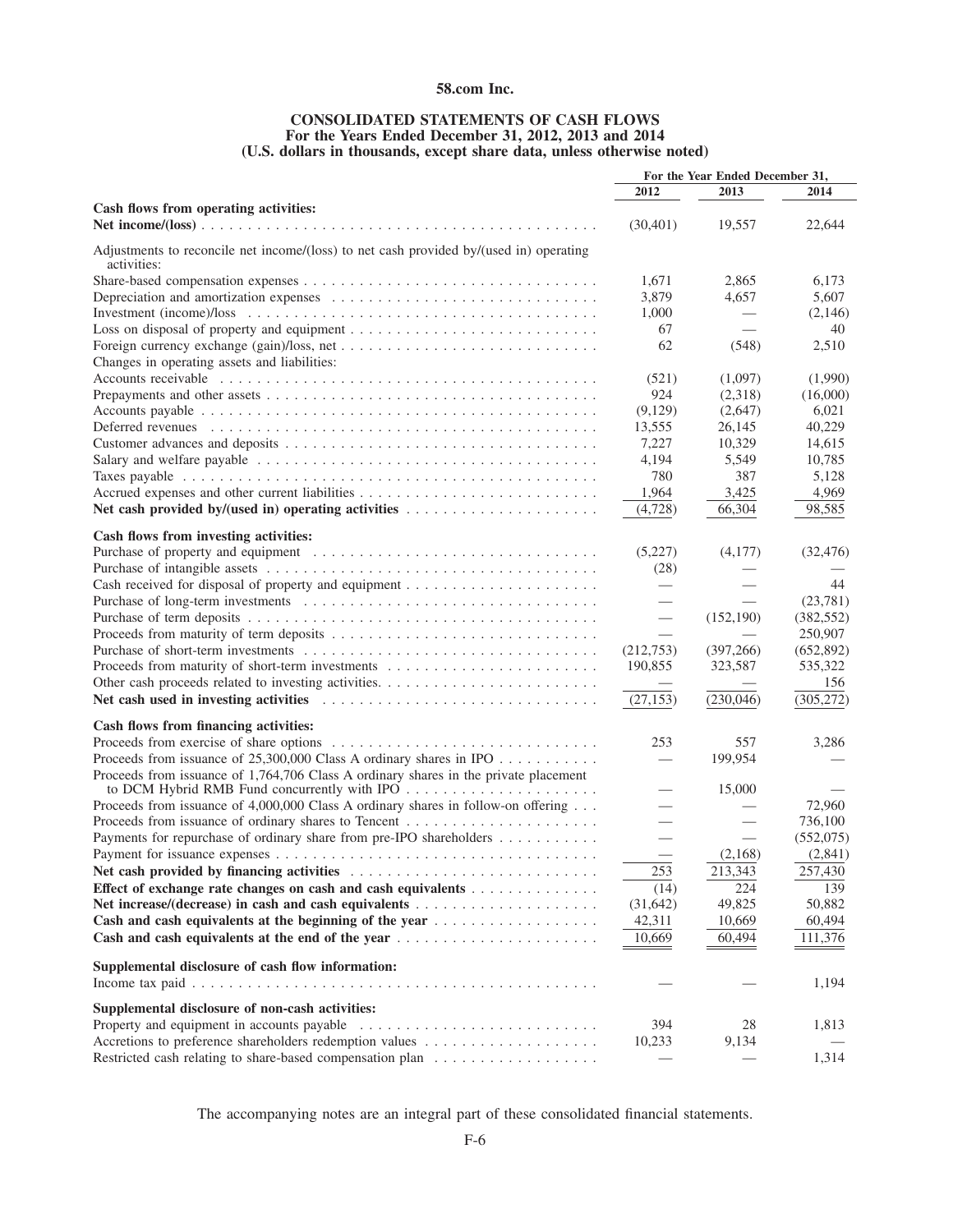# **NOTES TO THE CONSOLIDATED FINANCIAL STATEMENTS (U.S. dollars in thousands, except share, per share and per ADS data, unless otherwise noted)**

### **1. Organization and principal activities**

58.com Inc. (the ''Company''), through its consolidated subsidiaries, variable interest entities (''VIEs'') and VIEs' subsidiaries (collectively, the ''Group''), is primarily engaged in the operation of an online marketplace serving local merchants and consumers in the People's Republic of China (the ''PRC'' or ''China'') through its website 58.com.

As of December 31, 2014, the Company's major subsidiaries, VIEs and VIEs' subsidiaries are as follows:

|                                                                   |                          |                           | Percentage of<br>direct or<br>indirect |
|-------------------------------------------------------------------|--------------------------|---------------------------|----------------------------------------|
| <b>Name</b>                                                       | Date of<br>incorporation | Place of<br>incorporation | economic<br>ownership                  |
| Wholly owned subsidiaries of the Company:                         |                          |                           |                                        |
| China Classified Network Corporation                              |                          | British Virgin            |                                        |
| $("CCNC BVI") \dots \dots \dots \dots \dots \dots \dots \dots$    | January 5, 2010          | Islands                   | $100\%$                                |
| China Classified Information Corporation                          |                          |                           |                                        |
| Limited ("CCIC HK") $\dots \dots \dots \dots$                     | January 18, 2010         | Hong Kong                 | $100\%$                                |
| Beijing Chengshi Wanglin Information                              |                          |                           |                                        |
| Technology Co., Ltd. ("Wanglin" or                                |                          |                           |                                        |
| "WFOE") $\ldots \ldots \ldots \ldots \ldots \ldots \ldots \ldots$ | March 8, 2010            | <b>PRC</b>                | $100\%$                                |
| 58 Tongcheng Information Technology Co., Ltd.                     |                          |                           |                                        |
| $("58 Technology") \dots \dots \dots \dots \dots \dots$           | March 15, 2012           | <b>PRC</b>                | $100\%$                                |
| VIEs and VIEs' subsidiaries:                                      |                          |                           |                                        |
| Beijing 58 Information Technology Co., Ltd.                       |                          |                           |                                        |
| ("Beijing 58") $\ldots \ldots \ldots \ldots \ldots$               | December 12, 2005        | <b>PRC</b>                | $100\%$                                |
|                                                                   | July 28, 2011            | <b>PRC</b>                | $100\%$                                |
| Tianjin 58 Daojia Life Services Co., Ltd.                         |                          |                           |                                        |
|                                                                   | August 19, 2014          | <b>PRC</b>                | $100\%$                                |
|                                                                   |                          |                           |                                        |

## **History of the Group and basis of presentation**

The Company (formerly known as ''China Classified Network (Cayman) Corporation'') was incorporated as a limited liability company in the Cayman Islands in May 2011. Through a share exchange in July 2011, all the shareholders of CCNC BVI exchanged all of their outstanding ordinary and preference shares of CCNC BVI for ordinary and preference shares of the Company on a one-for-one basis. As a result, CCNC BVI became a wholly owned subsidiary of the Company. Given there was no change in each shareholder's proportionate shareholdings and respective rights and obligations before and after the share exchange, the transaction was accounted for in a manner similar to a pooling-of-interest with the assets and liabilities stated at their historical amounts in the Company's consolidated financial statements.

The Group began its operations in China in December 2005 through Beijing 58, a PRC limited liability company founded by Mr. Jinbo Yao, the CEO of the Group, and several angel investors (collectively, ''the Founding Shareholders''). Other entities within the Group listed above were established by the shareholders of the Company to facilitate the Group to conduct overseas financing and in anticipation of the Company's initial public offering overseas.

Through a series of contemplated transactions in July 2006, Chengshi Wangxun (Beijing) Information Technology Co., Ltd., or Wangxun, was established to control Beijing 58 through contractual arrangements and to receive overseas financing from SB Asia Investment Fund II L.P. (''SAIF''). Through another series of contemplated transactions in 2010, CCNC BVI became the parent company of the Group and received additional overseas financing from DCM V.L.P. and DCM Affiliates Fund V.L.P. (collectively, the ''DCM'') via (i) the establishment of CCNC BVI, (ii) the repurchase and issuance of shares by CCNC BVI to provide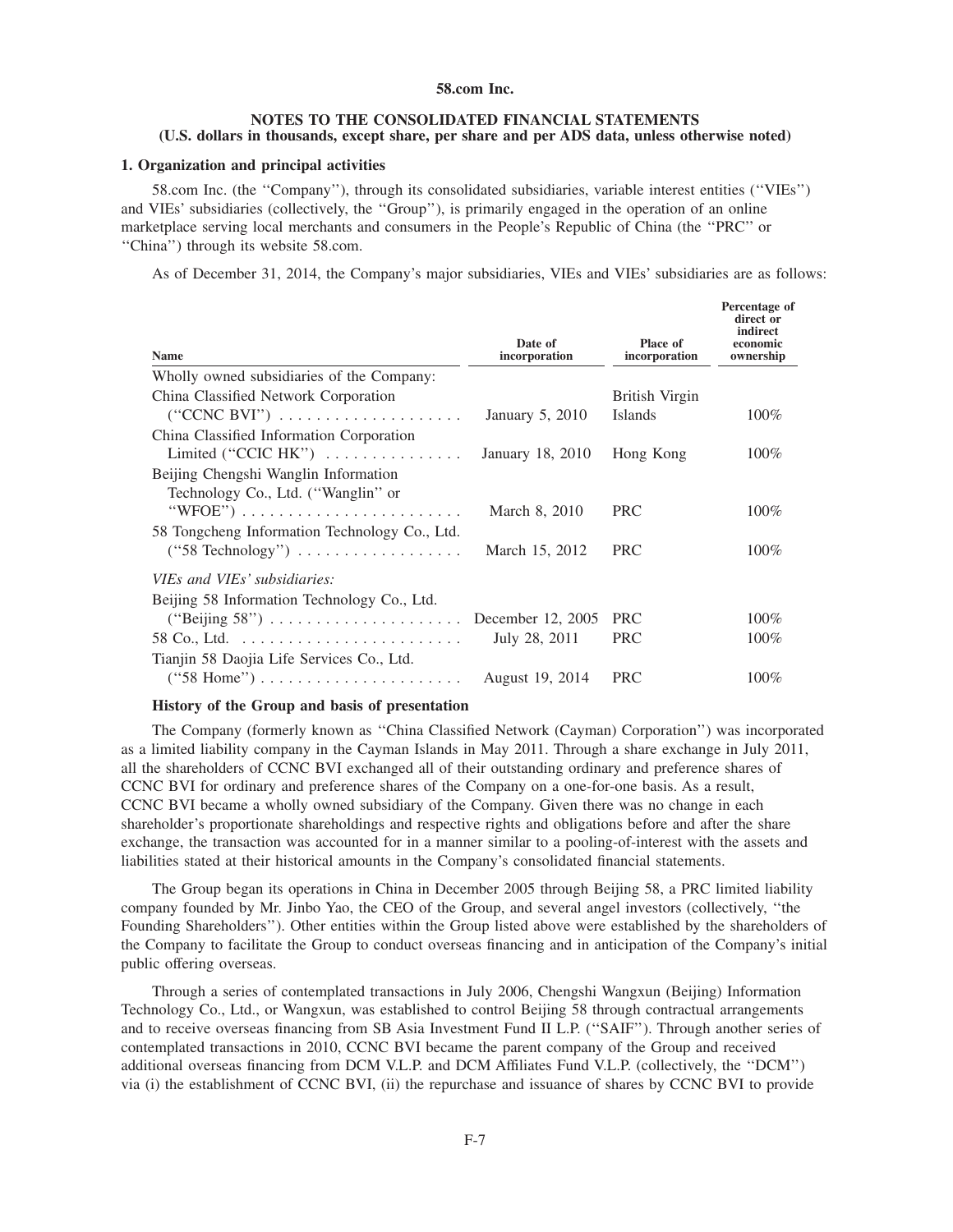# **NOTES TO THE CONSOLIDATED FINANCIAL STATEMENTS (U.S. dollars in thousands, except share, per share and per ADS data, unless otherwise noted)**

### **1. Organization and principal activities − (continued)**

shareholders with their prior proportionate equity interests in the Group, (iii) the establishment of subsidiaries CCIC HK and Wanglin, (iv) a change in Beijing 58's primary beneficiary from Wangxun to Wanglin, (v) the issuance of preference shares to DCM. Throughout these reorganization transactions, the Group's business continued to be carried out by Beijing 58 without changes in senior management or changes in control of Beijing 58. Accordingly, pursuant to the guidance in ASC 805, ''Business Combinations'', the new entities that were established to consolidate Beijing 58 were identified as the acquirees for accounting purposes and there was no change in financial statements preparation basis as the result of these reorganization transactions.

On October 17, 2013, concurrently with and subject to the completion of the IPO, DCM Hybrid RMB Fund, a fund affiliated with DCM V.L.P., the Group's existing shareholder, agreed to purchase from the Group US\$15,000 Class A ordinary shares at a price per share equal to the IPO price adjusted to reflect the ADS-to-ordinary share ratio, or an aggregate of 1,764,706 Class A ordinary shares at a price of US\$8.50 per Class A ordinary share.

The Company's American Depository Share (''ADS'') commenced trading on October 31, 2013 on the New York Stock Exchange (''NYSE'') and the underwriters subsequently exercised their options to purchase additional ADSs on November 5, 2013. As a result of the IPO and the concurrent private placement, the Company issued and sold a total of 27,064,706 Class A ordinary shares, including 12,650,000 ADSs issued and sold during the IPO and 1,764,706 Class A ordinary shares purchased by DCM Hybrid RMB Fund at US\$15,000 in the concurrent private placement. Each ADS represents two Class A ordinary shares. The net proceeds received by the Company from the IPO and the concurrent private placement, after deducting underwriter commissions, amounted to approximately US\$214,954. Upon the completion of the IPO, all of the Company's 87,566,599 outstanding preference shares and 44,245,388 outstanding ordinary shares were converted into Class B ordinary shares immediately as of the same date at one-for-one basis. Please refer to Note 14 for the dual class structure.

The Company and certain selling shareholders completed the follow-on public offering of ADSs on April 2, 2014. As a result of these transactions, the Company issued and sold 2,000,000 ADSs and the selling shareholders sold an aggregate of 4,900,000 ADSs at the price of US\$38.00 per ADS. The net proceeds received by the Company, after deducting underwriter commissions, amounted to approximately US\$72,960. The Company did not receive any proceeds from the sale of the ADSs by the selling shareholders.

On June 30, 2014, Tencent Holdings Limited (''Tencent''), a leading provider of comprehensive Internet services in China purchased 36,805,000 ordinary shares from the Company at a purchase price of US\$40.00 per ADS, or a total cash consideration of US\$736,100. The Company used part of the proceeds from this transaction to repurchase an aggregate of 27,603,750 ordinary shares from existing pre-IPO shareholders including a director who is also an Audit Committee member of our company at the same price of US\$40.00 per ADS.

### **Contractual arrangements with Beijing 58**

To comply with PRC laws and regulations, the Group provides some of its services in China via Beijing 58. Under various contractual agreements, the Group or its designee has the exclusive right to acquire the ownership of Beijing 58 for a nominal consideration, or an adjusted price based on appraisal if required by the PRC laws, when permitted by PRC laws and regulations at the request of the Group any time. All voting rights of Beijing 58 are assigned to the Group and the Group has the right to appoint all directors and senior management personnel of Beijing 58. In addition, all shareholders of Beijing 58 have pledged their shares in Beijing 58 as collateral. As a result, the Company enjoys substantially all of the risks and rewards of ownership of Beijing 58 and exercises controls over it, along with its subsidiaries. Therefore, the Company is the ultimate primary beneficiary of Beijing 58 and has consolidated Beijing 58 and its subsidiaries.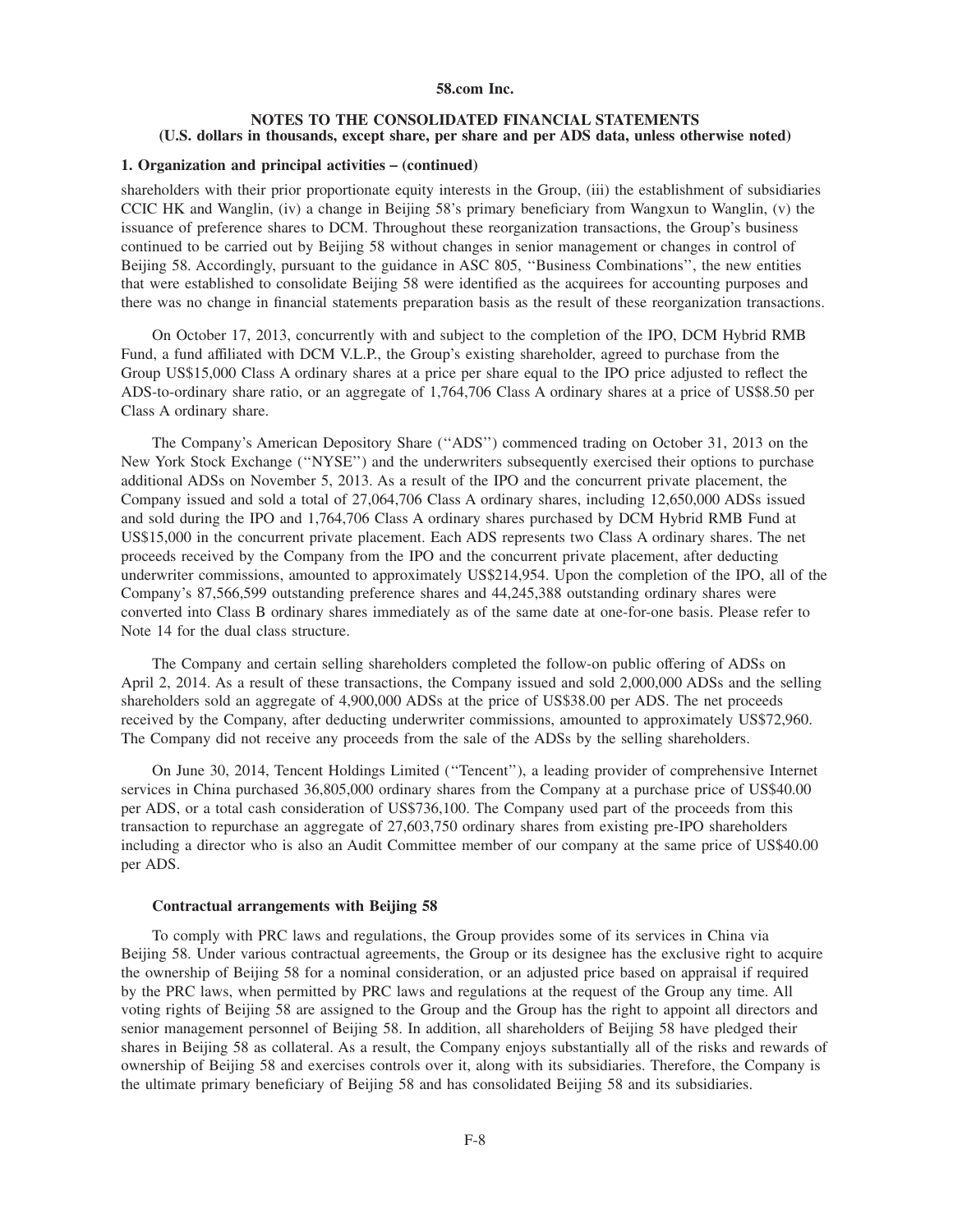# **NOTES TO THE CONSOLIDATED FINANCIAL STATEMENTS (U.S. dollars in thousands, except share, per share and per ADS data, unless otherwise noted)**

### **1. Organization and principal activities − (continued)**

The following is a summary of the Contractual Agreements:

### *Exclusive Business Cooperation Agreement*

Under the amended-and-restated exclusive business cooperation agreement between the WFOE and Beijing 58 dated October 10, 2011, the WFOE has the exclusive right to provide Beijing 58 the technical and business support and consulting services related to Beijing 58's business operations. The WFOE owns the intellectual property rights developed by either the WFOE or Beijing 58 in the performance of this agreement. Beijing 58 has agreed to pay a service fee to the WFOE based on services performed. The term of the exclusive business cooperation agreement is 10 years and can be extended indefinitely at the WFOE's sole discretion. The WFOE had collected approximately US\$384 of service fee payment from a subsidiary of Beijing 58 as of December 31, 2014.

### *Equity Interest Pledge Agreement*

Under the amended-and-restated equity pledge agreements among Beijing 58, its shareholders and the WFOE dated June 28, 2013, the shareholders have pledged their respective equity interests in Beijing 58 to secure Beijing 58's performance under the exclusive business cooperation agreement. The shareholders agree that they shall not sell, mortgage or dispose any of Beijing 58's equity interest without the prior written consent of the WFOE. During the equity pledge period, the WFOE is entitled to all dividends and other distributions made by Beijing 58. The equity pledge agreement will remain binding until Beijing 58 discharges all its obligations under the exclusive business cooperation agreement at the expiration of the exclusive business cooperation agreement.

### *Exclusive Option Agreement*

Under the amended-and-restated exclusive option agreement among Beijing 58, its shareholders and the WFOE dated June 28, 2013, the shareholders of Beijing 58 irrevocably granted the WFOE or its designated person an irrevocable, unconditional and exclusive option to purchase, to the extent permitted by applicable PRC laws, all of the equity interest in Beijing 58 from shareholders for a nominal consideration or a specified price equal to the loan provided by Wanglin to the individual shareholders. If the lowest price permitted under PRC law is higher than the above price, the lowest price permitted under PRC law shall apply. The term of the exclusive option agreement is 10 years and can be extended indefinitely at the WFOE's sole discretion.

### *Power of Attorney*

Pursuant to the amended-and-restated power of attorney signed among Beijing 58, its shareholders and the WFOE dated June 28, 2013, the shareholders of Beijing 58 irrevocably appointed the WFOE as their exclusive agent and attorney and vested the WFOE with full power to exercise all their rights as shareholders of Beijing 58, including all voting rights. The power of attorney will remain in effect indefinitely as long as the shareholders remain as Beijing 58 shareholders.

# *Risks in Relation to the VIE Structure*

As of December 31, 2014, the aggregate accumulated losses of VIEs and VIEs' subsidiaries were approximately US\$77,493, which has been included in the consolidated financial statements.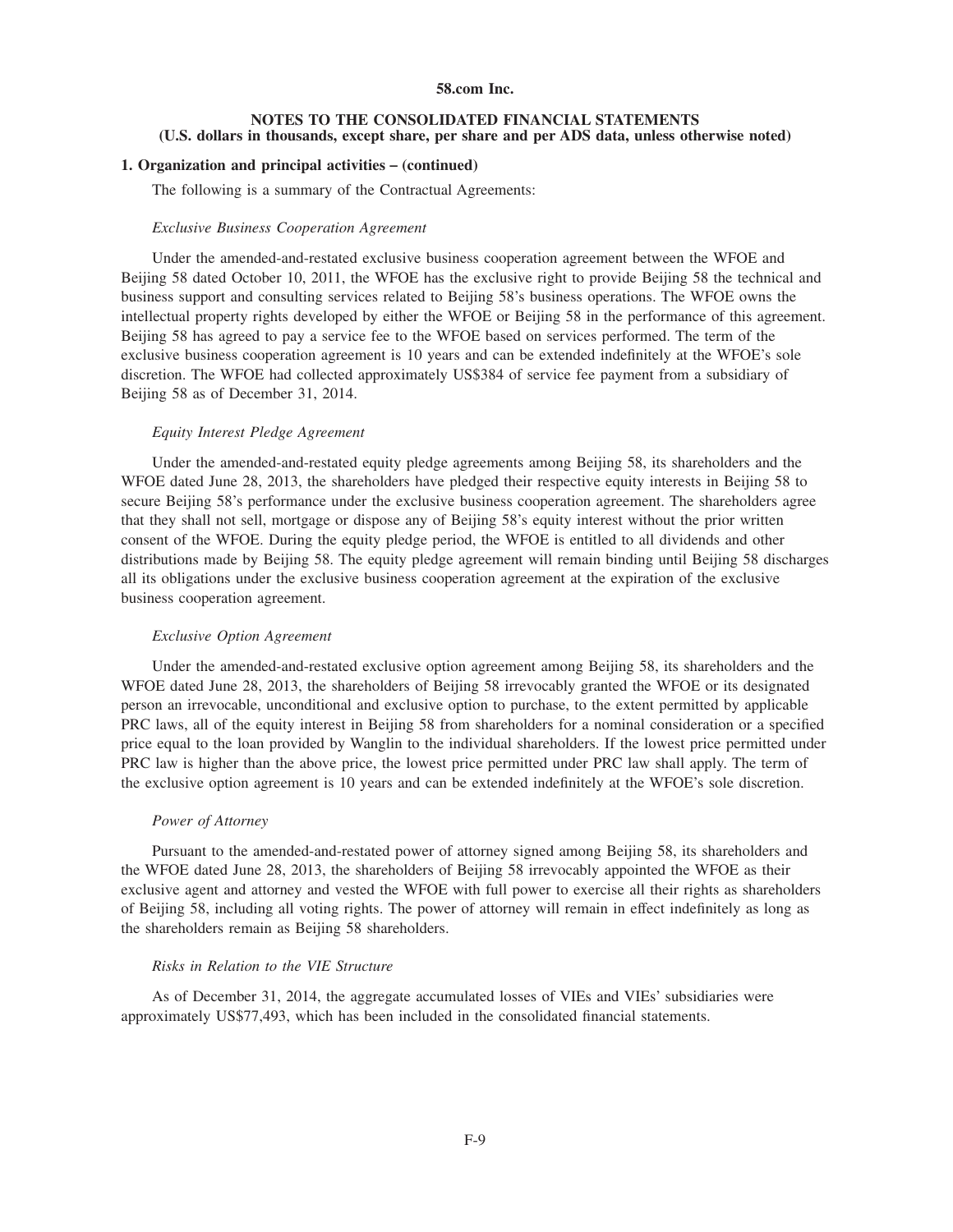# **NOTES TO THE CONSOLIDATED FINANCIAL STATEMENTS (U.S. dollars in thousands, except share, per share and per ADS data, unless otherwise noted)**

### **1. Organization and principal activities − (continued)**

The following financial statement amounts and balances of the Group's VIEs and VIEs' subsidiaries were included in the accompanying consolidated financial statements as of December 31, 2013 and 2014 and for the three years ended December 31, 2012, 2013 and 2014:

|                                                                                                        | As of December 31, |         |
|--------------------------------------------------------------------------------------------------------|--------------------|---------|
|                                                                                                        | 2013               | 2014    |
|                                                                                                        | US\$               | US\$    |
|                                                                                                        | 4,741              | 16,296  |
| Short-term investments $\dots \dots \dots \dots \dots \dots \dots \dots \dots \dots \dots \dots \dots$ | 14,762             | 65,053  |
|                                                                                                        | 1,622              | 2.978   |
|                                                                                                        | 5,839              | 8,180   |
|                                                                                                        | 2,362              | 7,043   |
|                                                                                                        |                    | 784     |
|                                                                                                        | 674                | 1,961   |
|                                                                                                        | 30,000             | 102,295 |
|                                                                                                        | 1.123              | 6.698   |
|                                                                                                        | 42,942             | 62,455  |
|                                                                                                        | 5.670              | 10,095  |
|                                                                                                        | 1,751              | 1,637   |
| Salary and welfare payable $\dots \dots \dots \dots \dots \dots \dots \dots \dots \dots \dots$         | 8,471              | 11,343  |
| Inter-company payable $\dots \dots \dots \dots \dots \dots \dots \dots \dots \dots \dots \dots \dots$  | 40,565             | 78,992  |
| Accrued expenses and other current liabilities                                                         | 2,181              | 6,681   |
|                                                                                                        | 102,703            | 177,901 |

|                                                                   | For the year ended December 31, |         |           |
|-------------------------------------------------------------------|---------------------------------|---------|-----------|
|                                                                   | 2012                            | 2013    | 2014      |
|                                                                   | US\$                            | US\$    | US\$      |
|                                                                   | 68.867                          | 72,427  | 101.819   |
|                                                                   | 10.032                          | 8.473   | (3.944)   |
| Net cash (used in)/provided by operating activities $\dots \dots$ | (22.792)                        | 4.116   | 68,132    |
|                                                                   | (12,674)                        | (1,555) | (56, 539) |
| Net cash provided by financing activities                         | 34,111                          |         |           |

Under the contractual arrangements with Beijing 58 and through its equity interest in its subsidiaries, the Group has the power to direct activities of the VIEs and VIEs' subsidiaries and direct the transfer of assets out of the VIEs and VIEs' subsidiaries. Therefore the Group considers that there is no asset of the VIEs and VIEs' subsidiaries that can be used only to settle their obligations. As the consolidated VIEs and VIEs' subsidiaries are incorporated as limited liability companies under the PRC Company Law, the creditors do not have recourse to the general credit of the Company for all the liabilities of the consolidated VIEs and VIEs' subsidiaries.

The Group believes that the contractual arrangements among the WFOE, Beijing 58 and its shareholders are in compliance with PRC law and are legally enforceable. The shareholders of Beijing 58 are also shareholders or nominees of shareholders of the Company and therefore have no current interest in seeking to act contrary to the contractual arrangements. However, uncertainties in the PRC legal system could limit the Company's ability to enforce these contractual arrangements and if the shareholders of Beijing 58 were to reduce their interest in the Company, their interests may diverge from that of the Company and that may potentially increase the risk that they would seek to act contrary to the contractual terms.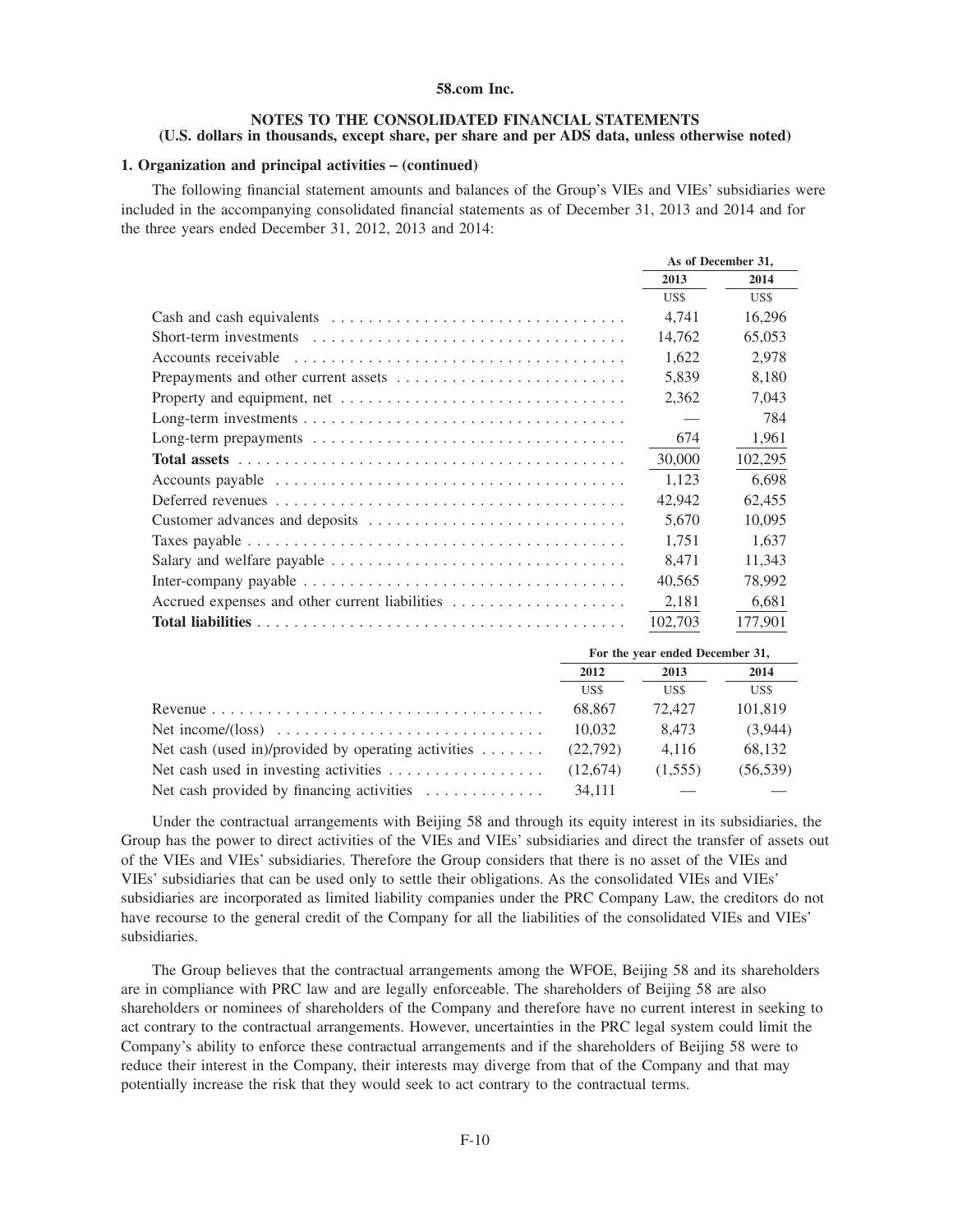# **NOTES TO THE CONSOLIDATED FINANCIAL STATEMENTS (U.S. dollars in thousands, except share, per share and per ADS data, unless otherwise noted)**

### **1. Organization and principal activities − (continued)**

The Company's ability to control Beijing 58 also depends on the power of attorney and the WFOE has to vote on all matters requiring shareholder approval in Beijing 58. As noted above, the Company believes this power of attorney is legally enforceable but may not be as effective as direct equity ownership.

It is possible that the Group's operation of certain of its operations and businesses through VIEs could be found by PRC authorities to be in violation of PRC law and regulations prohibiting or restricting foreign ownership of companies that engage in such operations and businesses. While the Group's management considers the possibility of such a finding by PRC regulatory authorities under current law and regulations to be remote, on January 19, 2015, the Ministry of Commerce of the PRC, or (the ''MOFCOM'') released on its Website for public comment a proposed PRC law (the "Draft FIE Law") that appears to include VIEs within the scope of entities that could be considered to be foreign invested enterprises (or ''FIEs'') that would be subject to restrictions under existing PRC law on foreign investment in certain categories of industry. Specifically, the Draft FIE Law introduces the concept of ''actual control'' for determining whether an entity is considered to be an FIE. In addition to control through direct or indirect ownership or equity, the Draft FIE Law includes control through contractual arrangements within the definition of ''actual control.'' If the Draft FIE Law is passed by the People's Congress of the PRC and goes into effect in its current form, these provisions regarding control through contractual arrangements could be construed to reach the Group's VIE arrangements, and as a result the Group's VIEs could become explicitly subject to the current restrictions on foreign investment in certain categories of industry. The Draft FIE Law includes provisions that would exempt from the definition of foreign invested enterprises entities where the ultimate controlling shareholders are either entities organized under PRC law or individuals who are PRC citizens. The Draft FIE Law is silent as to what type of enforcement action might be taken against existing VIEs that operate in restricted or prohibited industries and are not controlled by entities organized under PRC law or individuals who are PRC citizens. If a finding were made by PRC authorities, under existing law and regulations or under the Draft FIE Law if it becomes effective, that the Group operates certain of its operations and businesses through VIEs, regulatory authorities with jurisdiction over the licensing and operation of such operations and businesses would have broad discretion in dealing with such a violation, including levying fines, confiscating the Group's income, revoking the business or operating licenses of the affected businesses, requiring the Group to restructure its ownership structure or operations, or requiring the Group to discontinue all or any portion of its operations. Any of these actions could cause significant disruption to the Group's business operations, and have a severe adverse impact on the Group's cash flows, financial position and operating performance.

In addition, if the legal structure and contractual arrangements were found to be in violation of any other existing PRC laws and regulations, the PRC government could:

- revoke the Group's business and operating licenses;
- require the Group to discontinue or restrict operations;
- restrict the Group's right to collect revenues;
- block the Group's websites;
- require the Group to restructure the operations in such a way as to compel the Group to establish a new enterprise, re-apply for the necessary licenses or relocate its businesses, staff and assets;
- impose additional conditions or requirements with which the Group may not be able to comply; or
- take other regulatory or enforcement actions against the Group that could be harmful to the Group's business.

The imposition of any of these penalties may result in a material and adverse effect on the Group's ability to conduct the Group's business. In addition, if the imposition of any of these penalties causes the Group to lose the right to direct the activities of Beijing 58 (through its equity interest in its subsidiaries) or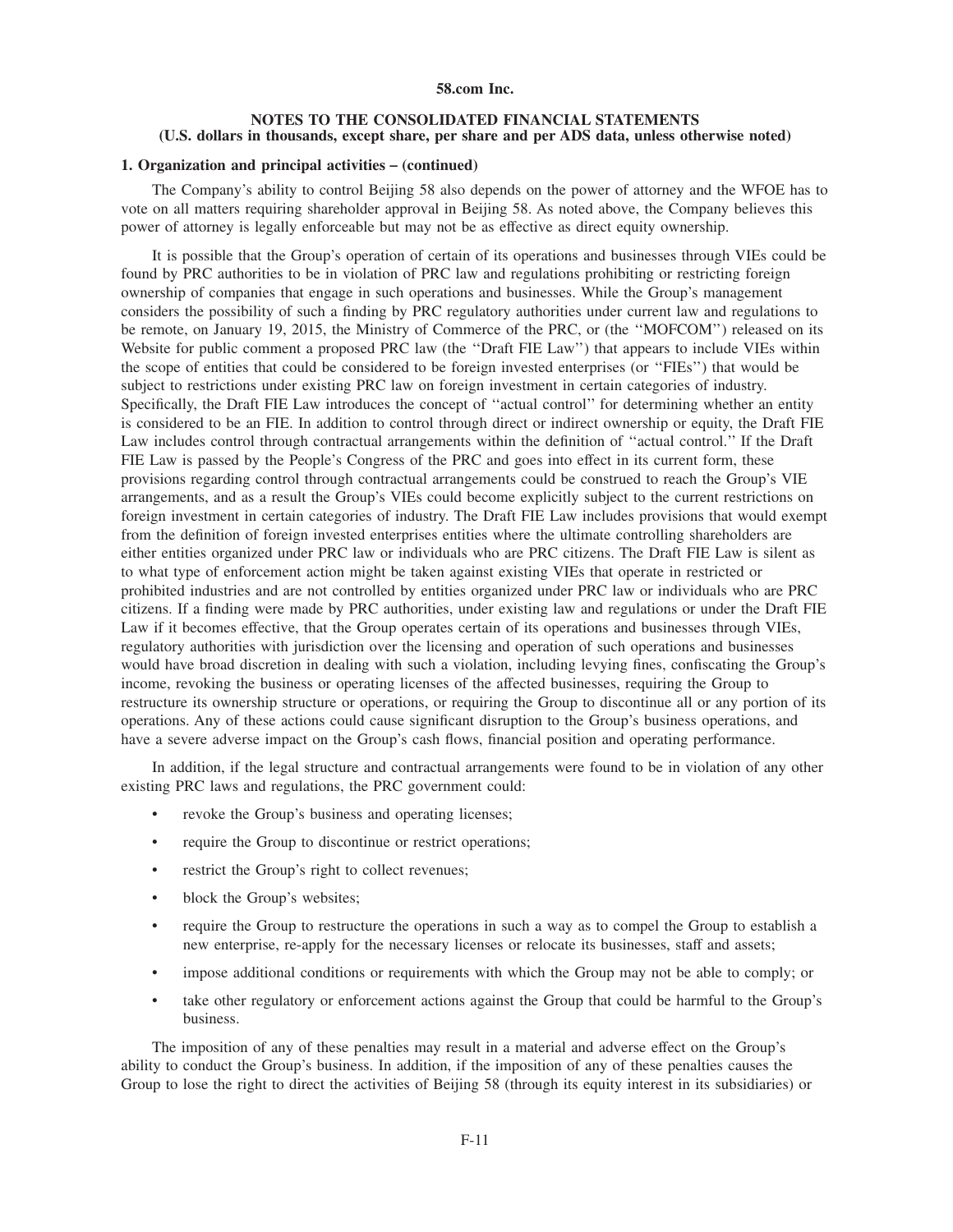# **NOTES TO THE CONSOLIDATED FINANCIAL STATEMENTS (U.S. dollars in thousands, except share, per share and per ADS data, unless otherwise noted)**

### **1. Organization and principal activities − (continued)**

the right to receive their economic benefits, the Group would no longer be able to consolidate Beijing 58 and its subsidiaries. In the opinion of management, the likelihood of loss in respect of the Group's current ownership structure or the contractual arrangements with its VIEs is remote.

There is no VIE for which the Company has variable interest but is not the primary beneficiary.

Currently there is no contractual arrangement that could require the Company to provide additional financial support to Beijing 58. As the Company is conducting its business mainly through Beijing 58, the Company may provide such support on a discretionary basis in the future, which could expose the Company to a loss.

The Company's VIEs' assets are comprised of recognized and unrecognized revenue-producing assets. The recognized revenue producing assets mainly include purchased servers, which were in the line of ''Property and equipment, net'' in the table above. The unrecognized revenue-producing assets mainly consist of the Internet Content Provider license (''ICP'' license), trademarks, copyrights and registered patents, which have no recorded value.

As of December 31, 2014, the VIEs hold the ICP license, which is necessary for the operation of the website and provision of value-added telecommunications services in China, and have registered 42 trademarks, including 58 $\Box$  and  $\angle$  58 $\Box$  and 22 copyrights. The VIEs also have one registered patents and applied for the registration of 7 other patents, which cover a variety of technologies, including those relating to data processing, search, distribution and publishing.

The VIEs' business operations rely in part on the technologies covered by the registered patents to generate revenues. Such technologies include (1) the data verification and processing technology used to verify and process local merchant information; (2) the data researching technology provided to end-users enable them to find the exact information they want in the shortest time; (3) the data publishing technology provided to end-users or merchants to help them to publish their service information more efficiently.

### **2. Principal accounting policies**

### **(a) Principles of consolidation**

The consolidated financial statements of the Group have been prepared in accordance with accounting principles generally accepted in the United States of America (''U.S. GAAP''). The consolidated financial statements include the financial statements of the Company, its subsidiaries, the VIEs and VIEs' subsidiaries for which the Company is the ultimate primary beneficiary.

Subsidiaries are those entities in which the Company, directly or indirectly, controls more than one half of the voting power; or has the power to govern the financial and operating policies, to appoint or remove the majority of the members of the board of directors, or to cast a majority of votes at the meeting of directors.

A VIE is an entity in which the Company or its subsidiary, through contractual arrangements, bears the risks of, and enjoys the rewards normally associated with, ownership of the entity, and therefore the Company or its subsidiary is the primary beneficiary of the entity.

All significant transactions and balances among the Company, its subsidiaries, the VIEs and VIEs' subsidiaries have been eliminated upon consolidation.

#### **(b) Use of estimates**

The preparation of the Group's consolidated financial statements in conformity with the U.S. GAAP requires management to make estimates and assumptions that affect the reported amounts of assets and liabilities and disclosure of contingent assets and liabilities. Actual results could differ materially from those estimates. Significant accounting estimates reflected in the Group's consolidated financial statements mainly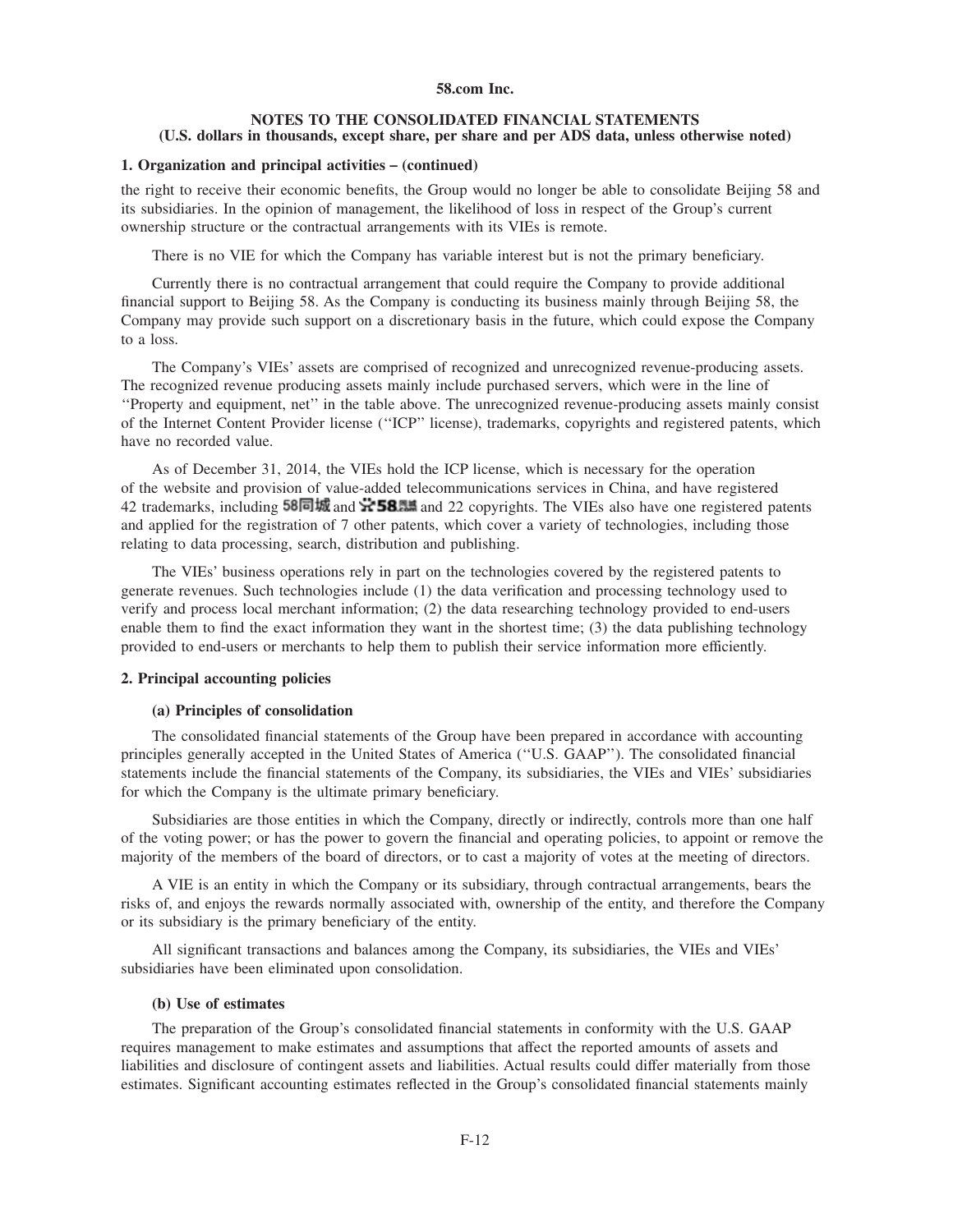# **NOTES TO THE CONSOLIDATED FINANCIAL STATEMENTS (U.S. dollars in thousands, except share, per share and per ADS data, unless otherwise noted)**

### **2. Principal accounting policies − (continued)**

include revenue recognition, the valuation allowance of deferred tax assets, the determination of uncertain tax position, the valuation and recognition of share-based compensation, the accruals for employee benefits and the determination of the estimated useful lives of property and equipment.

### **(c) Functional currency and foreign currency translation**

The Group uses United States dollar (''US\$'') as its reporting currency. The functional currency of the Company and its subsidiaries incorporated in the BVI and Hong Kong is US\$, while the functional currency of the other entities in the Group is Renminbi (''RMB''). In the consolidated financial statements, the financial information of the Company's PRC subsidiary, the VIEs and VIEs' subsidiaries, which use RMB as their functional currency, have been translated into US\$. Assets and liabilities are translated at the exchange rates on the balance sheet date; equity amounts are translated at historical exchange rates; and revenues, expenses, gains, and losses are translated using the average rate for the year. Translation adjustments arising from these are reported as foreign currency translation adjustments and are shown as a component of other comprehensive income or loss in the consolidated statement of changes in shareholders' equity/(deficit).

Foreign currency transactions denominated in currencies other than the functional currency are translated into the functional currency using the exchange rates prevailing at the dates of the transactions. Monetary assets and liabilities denominated in foreign currencies are translated into the functional currency using the applicable exchange rates at the balance sheet dates. The resulting exchange differences are included in the consolidated statements of comprehensive income/(loss).

### **(d) Fair value of financial instruments**

Accounting guidance defines fair value as the price that would be received from selling an asset or paid to transfer a liability in an orderly transaction between market participants at the measurement date. When determining the fair value measurements for assets and liabilities required or permitted to be recorded at fair value, the Group considers the principal or most advantageous market in which it would transact and it considers assumptions that market participants would use when pricing the asset or liability.

Accounting guidance establishes a fair value hierarchy that requires an entity to maximize the use of observable inputs and minimize the use of unobservable inputs when measuring fair value. A financial instrument's categorization within the fair value hierarchy is based upon the lowest level of input that is significant to the fair value measurement. Accounting guidance establishes three levels of inputs that may be used to measure fair value:

- Level 1 Observable inputs that reflect quoted prices (unadjusted) for identical assets or liabilities in active markets
- Level  $2$  Include other inputs that are directly or indirectly observable in the marketplace

Level 3 — Unobservable inputs which are supported by little or no market activity

The Group's financial instruments mainly include cash and cash equivalents, term deposits, short-term investments, accounts receivable, accounts payable, deferred revenues, customer advances and deposits, and accrued liabilities and other current liabilities, of which the carrying values approximate their fair value. Please see Note 11 for additional information.

### **(e) Cash and cash equivalents**

Cash and cash equivalents represent cash on hand, demand deposits and highly liquid investments placed with banks or other financial institutions, which are unrestricted as to withdrawal or use, and which have original maturities of three months or less and are readily convertible to known amounts of cash.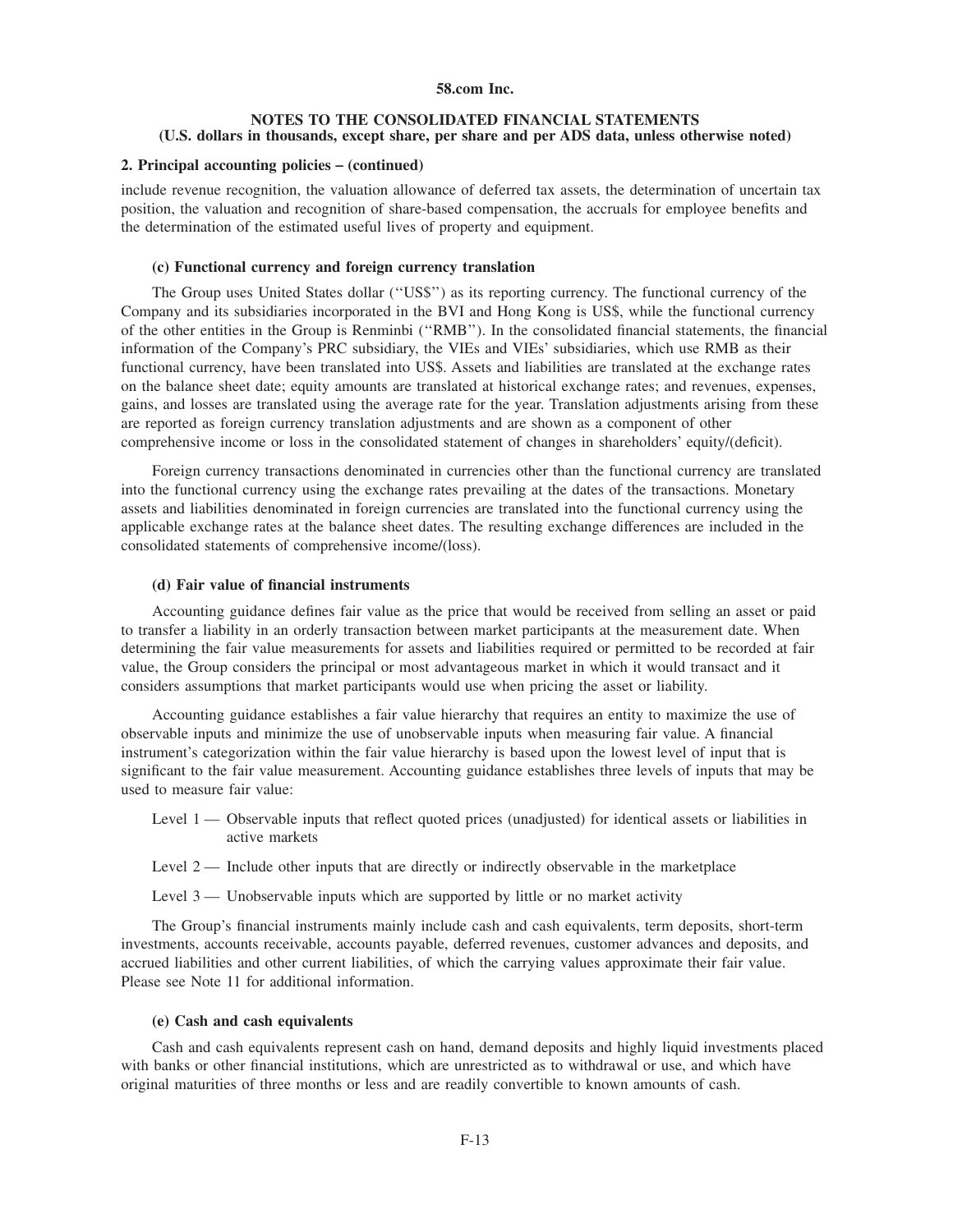# **NOTES TO THE CONSOLIDATED FINANCIAL STATEMENTS (U.S. dollars in thousands, except share, per share and per ADS data, unless otherwise noted)**

### **2. Principal accounting policies − (continued)**

The following table sets forth a breakdown of the Group's cash and cash equivalents by currency denomination, jurisdiction and geographical location as of December 31, 2013 and 2014:

|                   |            |                  | US\$ in thousands       |                     |        | <b>RMB</b> in thousands |                  |                         | US\$ in<br>thousands |         |                                      |
|-------------------|------------|------------------|-------------------------|---------------------|--------|-------------------------|------------------|-------------------------|----------------------|---------|--------------------------------------|
|                   | <b>USA</b> | <b>Hong Kong</b> | China<br><b>Non VIE</b> | <b>China</b><br>VIE | Total  | <b>USA</b>              | <b>Hong Kong</b> | China<br><b>Non VIE</b> | China<br><b>VIE</b>  | Total   | <b>Total</b><br>translated<br>to USD |
| December 31, 2013 | 362        | 30.251           | 13.532                  |                     | 44,147 | 60,000                  | 3.095            | 7.258                   | 28,896               | 99,249  | 60,494                               |
| December 31, 2014 |            | 43,066           | 108                     | ∼                   | 43,179 | 434                     |                  | 317,156                 | 99,706               | 417.303 | 111,376                              |

### **(f) Term deposits**

Term deposits represent time deposits placed with banks with original maturities of more than three months to up to one year. Interest earned is recorded as interest income in the consolidated statements of comprehensive income /(loss) during the periods presented.

#### **(g) Short-term investments**

Short-term investments include investments in financial instruments with a variable interest rate indexed to performance of underlying assets and investment in available-for-sale securities of a public traded company.

The Group carries these investments at fair value. Changes in the fair value are reflected in the consolidated statements of comprehensive income/(loss) as investment income/(loss), net. Fair value is estimated based on quoted prices of similar products provided by banks at the end of each period. The Group classifies the valuation techniques that use these inputs as Level 2 of fair value measurements. Please see Note 11 for additional information.

The available-for-sale securities are reported at fair values with the unrealized gains or losses recorded as accumulated other comprehensive income or loss in equity. The Group reviews its available-for-sale securities for other-than-temporary impairment (''OTTI'') based on the specific identification method. If the cost of an investment exceeds the investment's fair value, the Group considers quantitative and qualitative evidence including general market conditions, expected future performance of the investees, the duration and the extent to which the fair value of the investment is less than the cost, and the Group's intent and ability to hold the investment in determining whether to record an OTTI.

### **(h) Accounts receivable**

The carrying value of accounts receivable is reduced by an allowance that reflects the Group's best estimate of the amounts that will not be collected. The Group makes estimations for the collectability of accounts receivable considering many factors including but not limited to reviewing accounts receivable balances, historical bad debt rates, repayment patterns, customer credit worthiness, financial conditions of the customers and industry trend analysis, resulting in their inability to make payments due to the Group. The Group also makes a specific allowance if there is evidence showing that the receivable is likely to be not recoverable. There was no allowance made historically.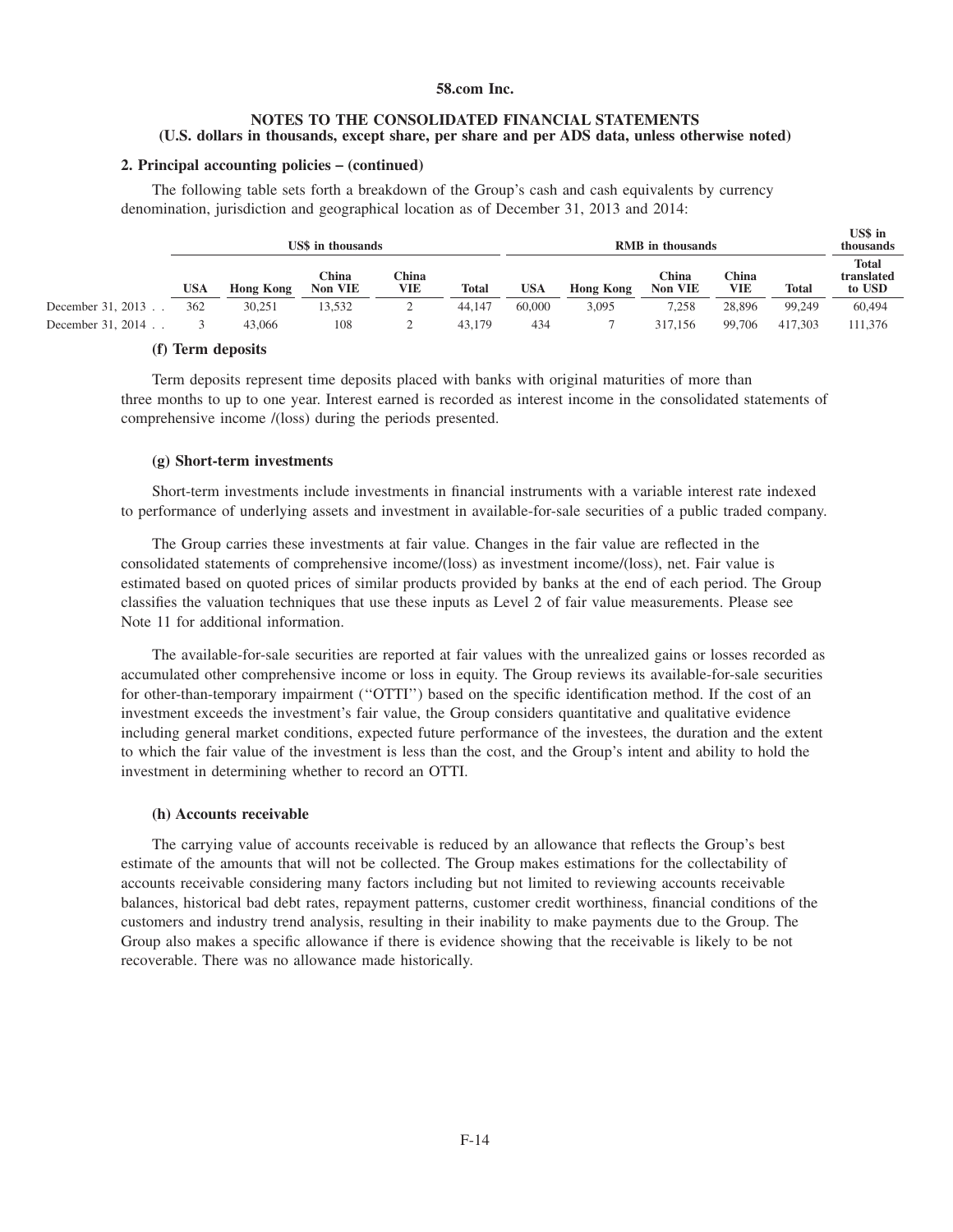# **NOTES TO THE CONSOLIDATED FINANCIAL STATEMENTS (U.S. dollars in thousands, except share, per share and per ADS data, unless otherwise noted)**

### **2. Principal accounting policies − (continued)**

### **(i) Property and equipment**

Property and equipment are stated at cost less accumulated depreciation and impairment. Property and equipment are depreciated over the estimated useful lives on a straight-line basis. The estimated useful lives are as follows:

| Computers and equipment | $3 - 5$ years                                                              |
|-------------------------|----------------------------------------------------------------------------|
| Motor vehicles          | $4 - 5$ years                                                              |
| Furniture and fixtures  | 5 years                                                                    |
| Leasehold improvements  | Over the shorter of lease terms or the<br>estimated useful lives of assets |

Expenditures for maintenance and repairs are expensed as incurred. The gain or loss on the disposal of property and equipment is the difference between the net sales proceeds and the carrying amount of the relevant assets and is recognized in the consolidated statements of comprehensive income/(loss).

### **(j) Long-term investments**

Long-term investments represent the Group's investments in privately held companies.

In accordance with ASC 323 ''Investment-Equity Method and Joint Ventures'', the Group applies the equity method of accounting to equity investments, in common stock or in-substance common stock, over which it has significant influence but does not own a majority equity interest or otherwise control. Under the equity method, the Group initially records its investment at cost. The difference between the cost of the equity investment and the amount of the underlying equity in the net assets of the equity investee is recognized as equity method goodwill or as an intangible asset as appropriate, which is included in the equity method investment on the consolidated balance sheets. The Group subsequently adjusts the carrying amount of the investment to recognize the Group's proportionate share of each equity investee's net income or loss into consolidated statements of comprehensive income/(loss) after the date of acquisition. The Group will discontinue applying equity method if an investment (and additional financial supports to the investee, if any) has been reduced to zero.

An investment in in-substance common stock is an investment that has risk and reward characteristics that are substantially similar to that entity's common stock. The Group considers subordination, risks and rewards of ownership and obligation to transfer value when determining whether an investment in an entity is substantially similar to an investment in that entity's common stock.

For long-term investments over which the Group does not have significant influence, the cost method accounting is used. For long-term investments in shares that are not ordinary shares or in-substance ordinary shares and that do not have readily determinable fair value, the cost method accounting is used.

The Group continually reviews its long-term investments accounted for under the cost and equity methods to determine whether a decline in fair value to below the carrying value is other than temporary. The primary factors the Group considers in its determination are the length of time that the fair value of the investment is below the Group's carrying value; the financial condition, operating performance and the prospects of the equity investee; and other company specific information such as recent financing rounds. If the decline in fair value is deemed to be other than temporary, the carrying value of the equity investee is written down to fair value.

### **(k) Impairment of long-lived assets**

The carrying amounts of long-lived assets are reviewed for impairment whenever events or changes in circumstances indicate that the carrying amount of an asset may not be recoverable. Recoverability of assets to be held and used is evaluated by a comparison of the carrying amount of assets to future undiscounted net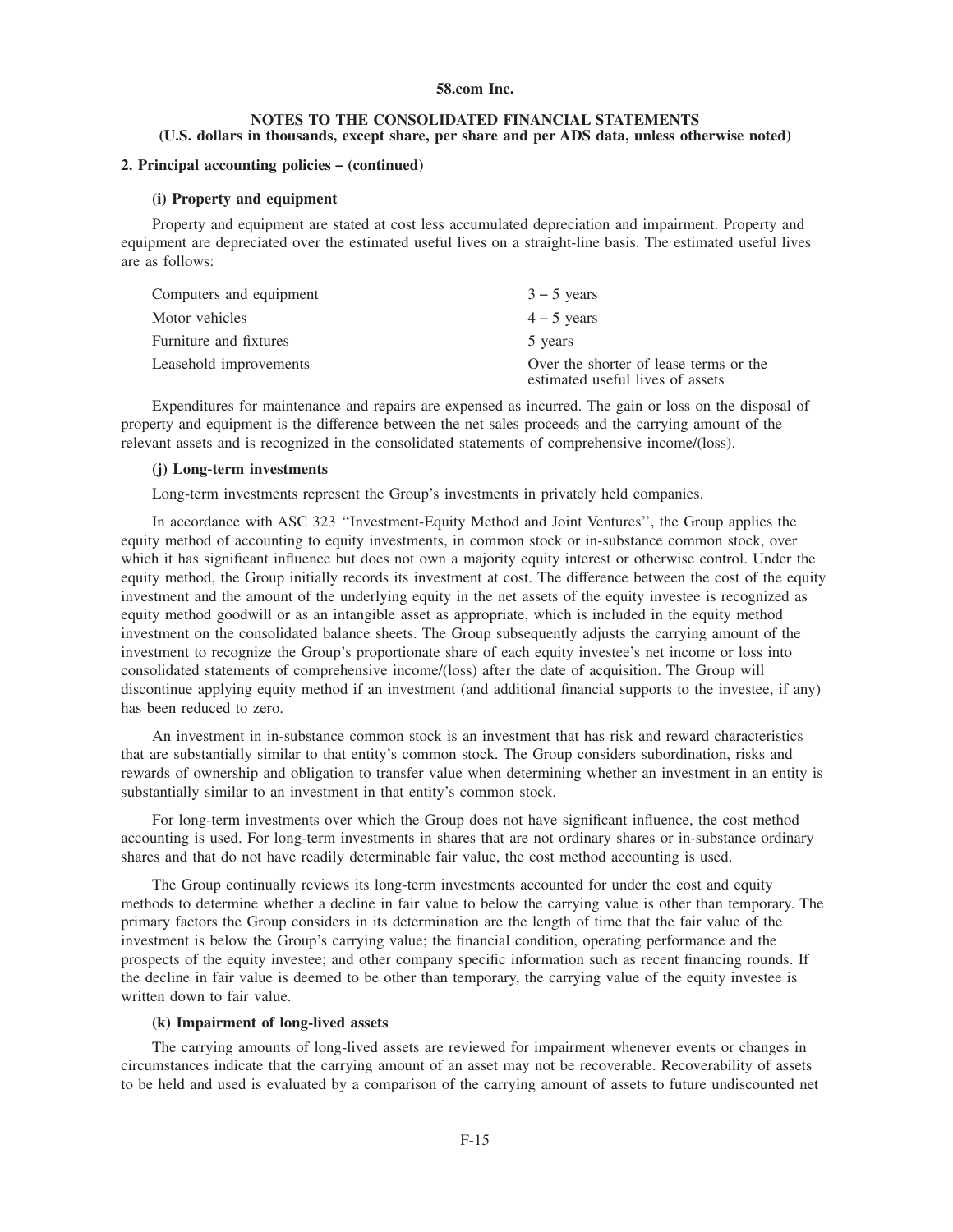# **NOTES TO THE CONSOLIDATED FINANCIAL STATEMENTS (U.S. dollars in thousands, except share, per share and per ADS data, unless otherwise noted)**

### **2. Principal accounting policies − (continued)**

cash flows expected to be generated by the assets. Such assets are considered to be impaired if the sum of the expected undiscounted cash flow is less than the carrying amount of the assets. The impairment to be recognized is measured by the amount by which the carrying amounts of the assets exceed the fair value of the assets. No impairment of long-lived assets was recognized for years ended December 31, 2012, 2013 and 2014.

#### **(l) Customer advances and deposits**

Customers pay in advance to purchase membership services, online marketing services and other services. The cash proceeds received from customers are initially recorded as customer advances and deposits and then transferred to deferred revenues when they are used to purchase desired services.

#### **(m) Revenue recognition**

The Group generates revenues primarily from membership and online marketing services. Revenue is recognized when persuasive evidence of an arrangement exists, the price is fixed or determinable, service is performed and collectability of the related fee is reasonably assured.

The Group has adopted the gross presentation for business tax and related surcharges pursuant to ASC 605-45, ''Revenue Recognition: Principal Agent Considerations''. The amount of business tax and related surcharges included in revenues and cost of revenues were US\$4,380, US\$1,742 and US\$1,632 for the years ended December 31, 2012, 2013 and 2014, respectively. Effective January 1, 2012, the PRC Ministry of Finance and the State Administration of Taxation launched the Value Added Tax (''VAT'') Pilot Program for certain industries in certain regions. According to the implementation circulars released by the Ministry of Finance and the State Administration of Taxation on the Pilot Program, the ''Modern Service Industries'' includes research, development and technological services, information technology services, cultural innovation services, logistics support, lease of corporeal properties, attestation and consulting services. Subsidiaries in different regions were affected at different times as the program was rolled out. Most of the Company's entities were subject to the VAT Pilot Program as of December 31, 2013 and 2014. With the adoption of the Pilot Program, the Group's revenues are subject to VAT payable on goods sold or taxable labor services provided by a general VAT taxpayer for a taxable period. VAT payable is the net balance of the output VAT for the period after deducting the input VAT for the period. Hence, the amount of VAT payable does not result directly from output VAT generated from goods sold or taxable labor services provided. As such, the Group has adopted the net presentation of VAT.

### *(i) Membership*

A membership is a basic services package mainly consisting of the following services: customer certification, display of an online storefront on the Group's marketplace, preferential listing benefits such as limited daily priority listings and higher quota for free daily listings and access to the Group's dedicated customer service support team and online account management system. Membership revenues are recognized ratably over the contract period when membership services are provided.

#### *(ii) Online marketing services*

The Group's online marketing services include time-based services and performance-based services. Revenues from time-based services are recognized ratably over the service period. Revenues from performance-based services are recognized when the agreed performance criteria are achieved. For service arrangements that include multiple deliverables, revenues are allocated to each unit of accounting based on relative selling price of each unit of accounting according to the selling price hierarchy established by ASU No. 2009–13. The Group uses (a) vendor-specific objective evidence of selling price, if it exists, (b) otherwise, third-party evidence of selling price. If neither (a) nor (b) exists, the Group will use (c) the management's best estimate of the selling price for that deliverable. Selling price is generally determined by vendor specific objective evidence.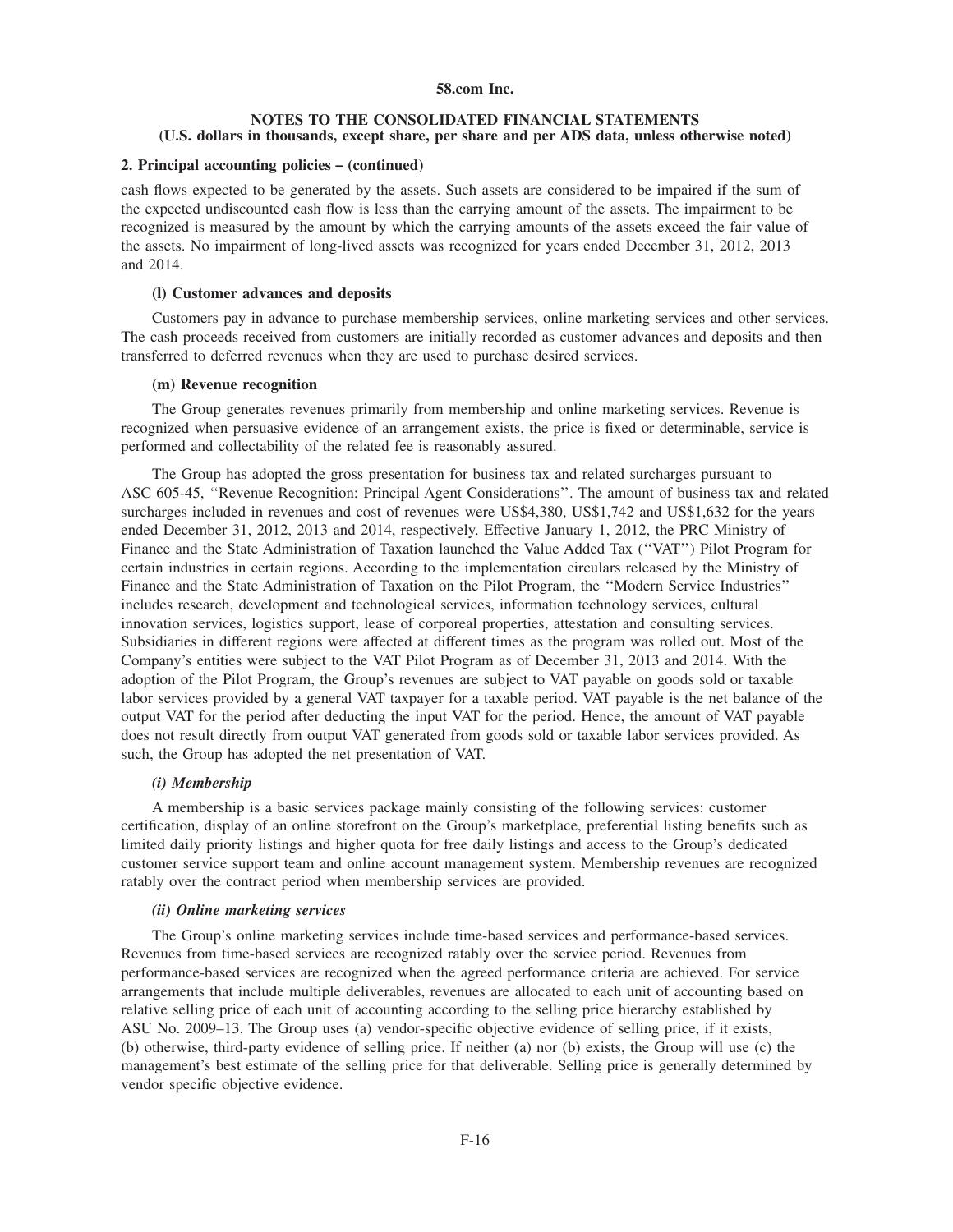# **NOTES TO THE CONSOLIDATED FINANCIAL STATEMENTS (U.S. dollars in thousands, except share, per share and per ADS data, unless otherwise noted)**

### **2. Principal accounting policies − (continued)**

### *(iii) Other services*

Other services include (1) group buying services, which the Group started in 2010 but significantly scaled back since mid-2012, and (2) various other services. The Group recognises other service revenue when the related service is rendered. For group buying, the Group recognises revenue on a net basis, i.e. based on the difference between the amounts collected from customers and amounts paid to third party merchants, at the time when the customers redeem the coupon and when the Group has no further obligations.

### **(n) Cost of revenues**

Costs of revenues mainly consist of costs associated with the production and operation of websites, which include fees paid to third parties for internet connection, content and services, payroll-related expenses, equipment depreciation associated with the website production and operation, and business taxes, etc.

### **(o) Advertising expenses**

Advertising costs are generally prepaid to the third parties for television, internet and outdoor advertising services. Advertising costs are expensed as sales and marketing expenses when the services are received. For the years ended December 31, 2012, 2013 and 2014, advertising expenses recognized in the consolidated statements of comprehensive income/(loss) were US\$25,063, US\$22,703 and US\$73,435, respectively.

## **(p) Research and development expenses**

Research and development expenses mainly consist of personnel, rent and depreciation expenses associated with the development of and enhancement to the Group's websites and expenses associated with research and development. The research and development expenses are expensed as incurred for all the periods presented.

Costs incurred for the preliminary project stage of internal use software are expensed when incurred in research and development expenses. Costs incurred during the application development stage are capitalized when certain criteria are met as stated in ASC 350-40. Costs incurred during the post-implementation-operation stage are also expensed as incurred. As the period qualified for capitalization has historically been very short and the development costs incurred during this period have been insignificant, development costs of internal use software to date have been expensed when incurred.

## **(q) Operating leases**

Leases where substantially all the rewards and risks of ownership of assets remain with the lessors are accounted for as operating leases. Payments made under operating leases are charged to the consolidated statements of comprehensive income/(loss) on a straight-line basis over the terms of underlying lease.

### **(r) Share-based compensation**

All share-based awards to employees and directors, including share options, restricted share units (''RSUs'') and ordinary shares awards are measured at the grant date based on the fair value of the awards. Share-based compensation, net of forfeitures, is recognized as expense on a straight-line basis over the requisite service period, which is the vesting period.

The Group uses the binominal option pricing model to determine the fair value of share options and account for share-based compensation expenses using an estimated forfeiture rate at the time of grant and revising the rate, if necessary, in subsequent periods if actual forfeitures differ from initial estimates. Sharebased compensation expenses are recorded net of estimated forfeitures such that expenses are recorded only for those share-based awards that are expected to vest.

See Note 15 for further information regarding share-based compensation assumptions and expenses.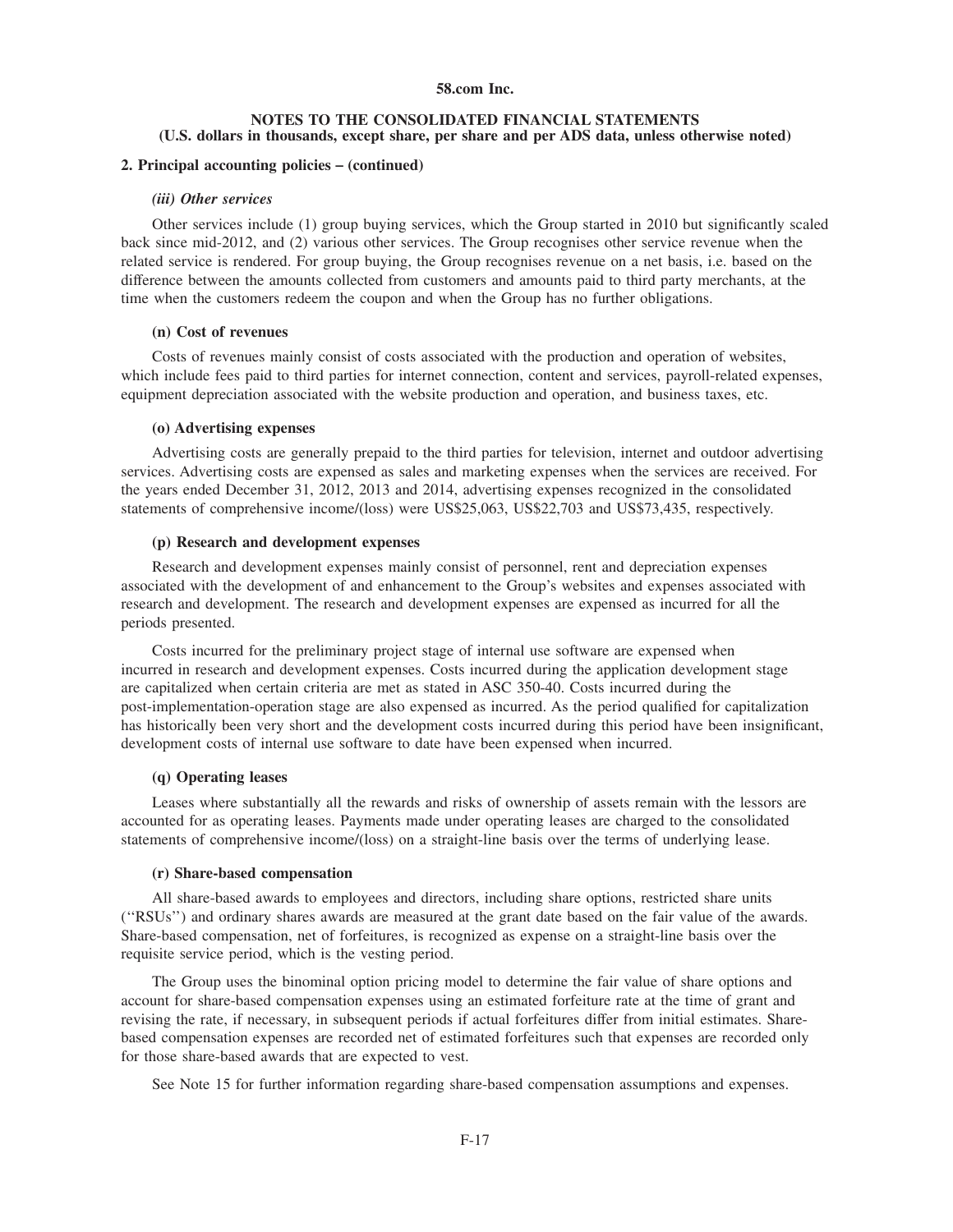# **NOTES TO THE CONSOLIDATED FINANCIAL STATEMENTS (U.S. dollars in thousands, except share, per share and per ADS data, unless otherwise noted)**

### **2. Principal accounting policies − (continued)**

#### **(s) Income taxes**

Current income taxes are provided on the basis of net income for financial reporting purposes, adjusted for income and expense items which are not assessable or deductible for income tax purposes, in accordance with the regulations of the relevant tax jurisdictions. Deferred income taxes are provided using the liability method. Under this method, deferred income taxes are recognized for the tax consequences of temporary differences by applying enacted statutory rates applicable to future years to differences between the financial statement carrying amounts and the tax bases of existing assets and liabilities. The tax base of an asset or liability is the amount attributed to that asset or liability for tax purposes. The effect on deferred taxes of a change in tax rates is recognized in the statement of comprehensive income/(loss) in the period of change. A valuation allowance is provided to reduce the amount of deferred tax assets if it is considered more likely than not that some portion of, or all of the deferred tax assets will not be realized.

#### *Uncertain tax positions*

The guidance prescribes a more likely than not threshold for financial statement recognition and measurement of a tax position taken or expected to be taken in a tax return. Guidance was also provided on derecognition of income tax assets and liabilities, classification of current and deferred income tax assets and liabilities, accounting for interest and penalties associated with tax positions, accounting for income taxes in interim periods, and income tax disclosures. Significant judgment is required in evaluating the Group's uncertain tax positions and determining its provision for income taxes. The Group recognizes interest and penalties, if any, under accrued expenses and other current liabilities on its balance sheet and under other expenses in its statement of comprehensive income/(loss). The Group did not have any interest or penalties associated with tax positions as of December 31, 2012, 2013 and 2014. As of December 31, 2012, 2013 and 2014, the Group did not have any significant unrecognized uncertain tax positions.

In order to assess uncertain tax positions, the Group applies a more likely than not threshold and a two-step approach for the tax position measurement and financial statement recognition. Under the two-step approach, the first step is to evaluate the tax position for recognition by determining if the weight of available evidence indicates that it is more likely than not that the position will be sustained, including resolution of related appeals or litigation processes, if any. The second step is to measure the tax benefit as the largest amount that is more than 50% likely of being realized upon settlement.

### **(t) Employee benefits**

Full-time employees of the Group in mainland China are entitled to staff welfare benefits including pension, work-related injury benefits, maternity insurance, medical insurance, unemployment benefit and housing fund plans through a PRC government-mandated defined contribution plan. Chinese labor regulation requires that the Group makes contributions to the government for these benefits based on certain percentage of the employees' salaries, up to a maximum amount specified by the local government. Currently, the Group is paying contributions to the social insurance plan for all full-time employees and to the housing fund plans for some employees, but the amounts paid for these employees may not be sufficient as required by the PRC laws and regulations, for which the Group have made provision based on its best estimate. The Group has no legal obligation for the benefits beyond the required contributions.

The Group recorded employee benefit expenses of US\$8,871, US\$9,385 and US\$14,499 for the years ended December 31, 2012, 2013 and 2014, respectively.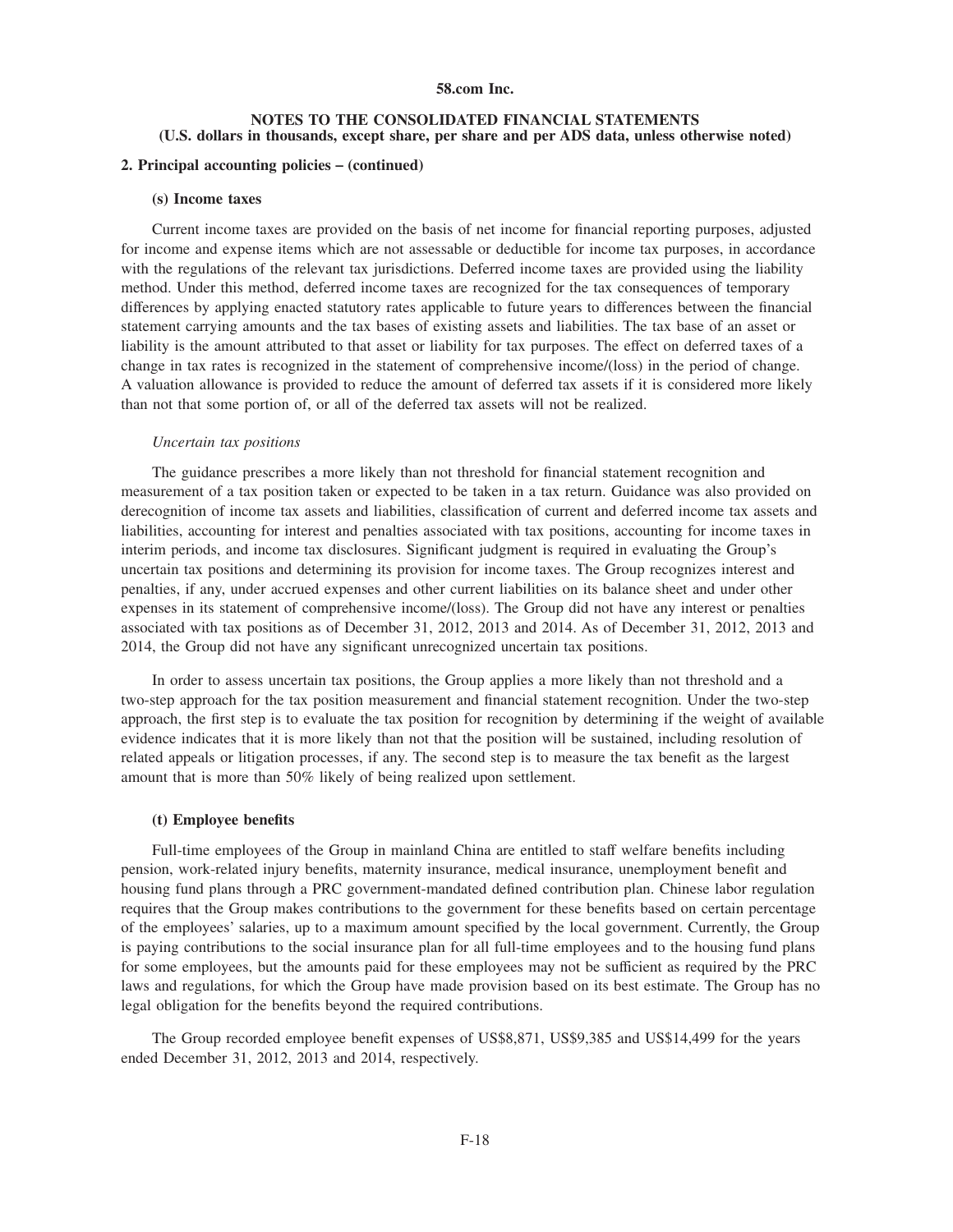# **NOTES TO THE CONSOLIDATED FINANCIAL STATEMENTS (U.S. dollars in thousands, except share, per share and per ADS data, unless otherwise noted)**

### **2. Principal accounting policies − (continued)**

### **(u) Government grant**

A government grant is recognized as other income when the grant is received and the requirements associated with receipt of the grant have been complied with.

For the years ended December 31, 2012, 2013 and 2014, the Group received government grants of US\$1,150, US\$982 and US\$5,696, respectively, which were included in others, net under other income/(expenses) in the consolidated statements of comprehensive income/(loss).

## **(v) Ordinary shares**

The Company accounts for repurchased ordinary shares under the cost method and includes such treasury stock as a component of the common shareholders' equity. Cancellation of treasury stock is recorded as a reduction of ordinary shares, additional paid-in capital and retained earnings, as applicable. An excess of purchase price over par value is allocated to additional paid-in capital first with any remaining excess charged entirely to retained earnings.

#### **(w) Statutory reserves**

The Group's PRC subsidiaries, the VIEs and VIEs' subsidiaries in China are required to make appropriations to certain non-distributable reserve funds.

In accordance with China's Company Laws, the Company's PRC subsidiary, the VIEs and VIEs' subsidiaries that are Chinese companies, must make appropriations from their after-tax profit (as determined under the Accounting Standards for Business Enterprises as promulgated by the Ministry of Finance of the People's Republic of China (''PRC GAAP'')) to non-distributable reserve funds including (i) statutory surplus fund and (ii) discretionary surplus fund. The appropriation to the statutory surplus fund must be at least 10% of the after-tax profits calculated in accordance with PRC GAAP. Appropriation is not required if the statutory surplus fund has reached 50% of the registered capital of the respective company. Appropriation to the discretionary surplus fund is made at the discretion of the respective company.

Pursuant to the laws applicable to China's Foreign Investment Enterprises, the Company's subsidiaries that are foreign investment enterprises in China have to make appropriations from their after-tax profit (as determined under PRC GAAP) to reserve funds including (i) general reserve fund, (ii) enterprise expansion fund and (iii) staff bonus and welfare fund. The appropriation to the general reserve fund must be at least 10% of the after tax profits calculated in accordance with PRC GAAP. Appropriation is not required if the reserve fund has reached 50% of the registered capital of the respective company. Appropriations to the other two reserve funds are at the respective company's discretion. The use of the general reserve fund, statutory surplus fund and discretionary surplus fund are restricted to the offsetting of losses to increase the registered capital of the respective company. These reserves are not allowed to be transferred out as cash dividends, loans or advances, nor can they be distributed except under liquidation.

The Group has made no appropriations to statutory surplus fund and other reserve funds for the years ended December 31, 2012, 2013 and 2014 as the Company's subsidiaries, the VIEs and VIEs' subsidiaries in China were in accumulated loss positions.

### **(x) Related parties**

Parties are considered to be related if one party has the ability, directly or indirectly, to control the other party or exercise significant influence over the other party in making financial and operating decisions. Parties are also considered to be related if they are subject to common control or significant influence of the same party, such as a family member or relative, shareholder, or a related corporation.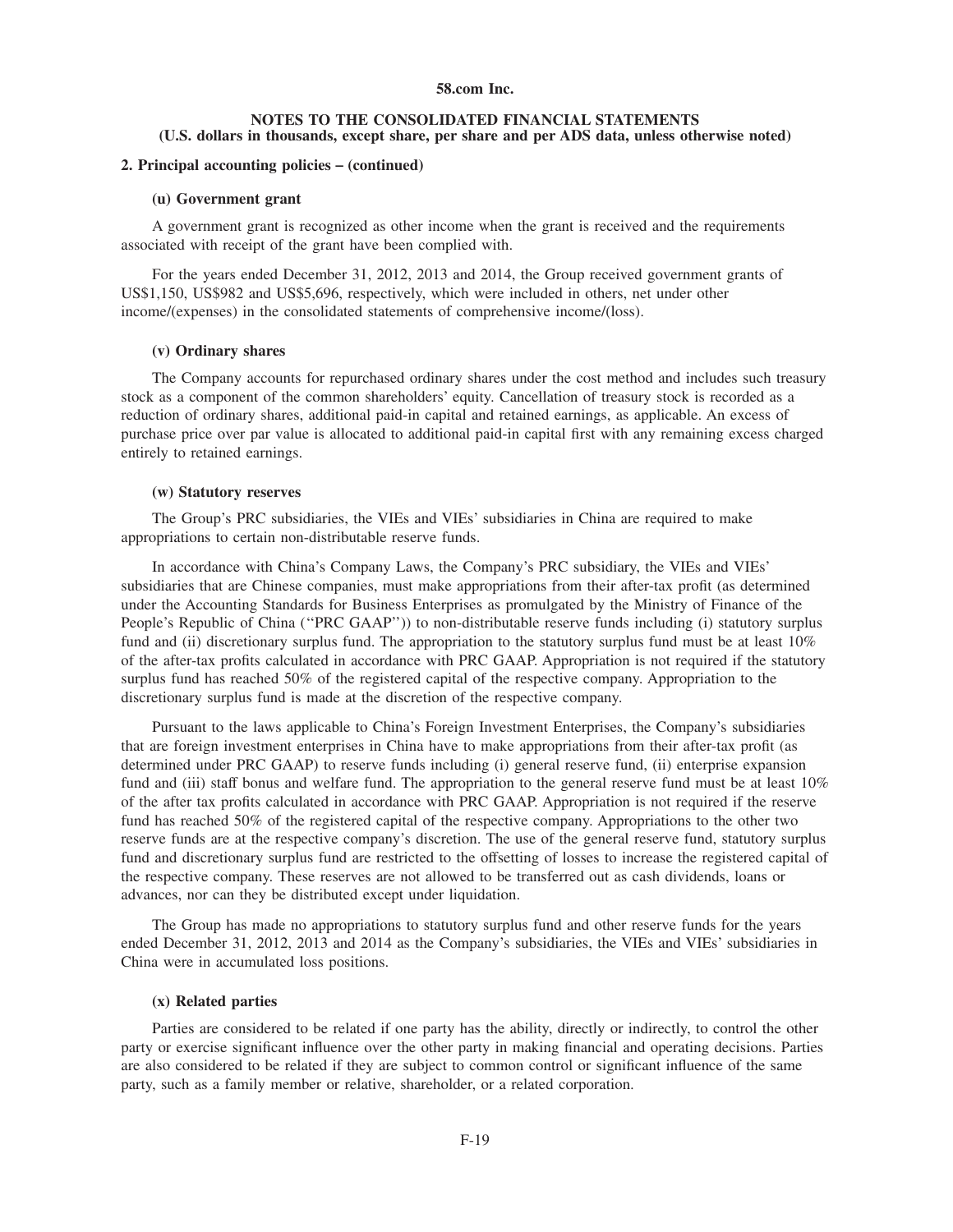# **NOTES TO THE CONSOLIDATED FINANCIAL STATEMENTS (U.S. dollars in thousands, except share, per share and per ADS data, unless otherwise noted)**

### **2. Principal accounting policies − (continued)**

### **(y) Earnings/(loss) per share**

Basic earnings/(loss) per share is computed by dividing net income/(loss) attributable to ordinary shareholders, considering the accretions to redemption value of the preference shares (see Note 16), by the weighted average number of ordinary shares outstanding during the period using the two-class method. Under the two-class method, net income is allocated between ordinary shares and other participating securities based on their participating rights. Net loss is not allocated to other participating securities if based on their contractual terms they are not obligated to share in the losses. Diluted earnings (loss) per share is calculated by dividing net income/(loss) attributable to ordinary shareholders, as adjusted for the accretions and allocation of net income related to the preference shares, if any, by the weighted average number of ordinary and dilutive ordinary equivalent shares outstanding during the period. Ordinary equivalent shares consist of shares issuable upon the conversion of the preference shares using the if-converted method, and shares issuable upon the exercise of share options using the treasury stock method. Ordinary equivalent shares are not included in the denominator of the diluted earnings per share calculation when inclusion of such shares would be anti-dilutive.

### **(z) Comprehensive income/(loss)**

Comprehensive income/(loss) is defined as the change in equity of the Group during a period arising from transactions and other events and circumstances excluding transactions resulting from investments by shareholders and distributions to shareholders. Comprehensive income or loss is reported in the consolidated statements of comprehensive income/(loss). Accumulated other comprehensive income/(loss), as presented on the accompanying consolidated balance sheets, consists of accumulated foreign currency translation adjustment and unrealized gain/(loss) on available-for-sale securities.

### **(aa) Segment reporting**

Based on the criteria established by ASC 280 ''Segment Reporting'', the Group's chief operating decision maker has been identified as the Chief Executive Officer, who reviews consolidated results when making decisions about allocating resources and assessing performance of the Group. The Group has internal reporting of revenue, cost and expenses that does not distinguish between segments, and reports costs and expenses by nature as a whole. The Group does not distinguish between markets or segments for the purpose of internal reporting. Hence, the Group has only one operating segment. As the Group's long-lived assets and revenue are substantially located in and derived from the PRC, no geographical segments are presented.

#### **(ab) Recently issued accounting pronouncements**

In April 2014, the FASB issued ASU 2014-08, ''Reporting Discontinued Operations and Disclosures of Disposals of Components of an Entity''. This update changed the threshold for reporting discontinued operations and added new disclosures for disposals. Under the updated guidance, a discontinued operation is defined as a component or group of components that is disposed of or is classified as held for sale and represents a strategic shift that has (or will have) a major effect on an entity's operations and financial results. This ASU is effective prospectively for fiscal years, and interim periods within those years, beginning after December 15, 2014. The adoption of this ASU will not have a material impact on the Group's consolidated financial statements.

In May 2014, the FASB and IASB issued their converged standard on revenue recognition. The objective of the revenue standard ASU 2014-09, ''Revenue from Contracts with Customers (Topic 606)'' is to provide a single, comprehensive revenue recognition model for all contracts with customers to improve comparability within industries, across industries, and across capital markets. The revenue standard contains principles that an entity will apply to determine the measurement of revenue and timing of when it is recognized. The underlying principle is that an entity will recognize revenue to depict the transfer of goods or services to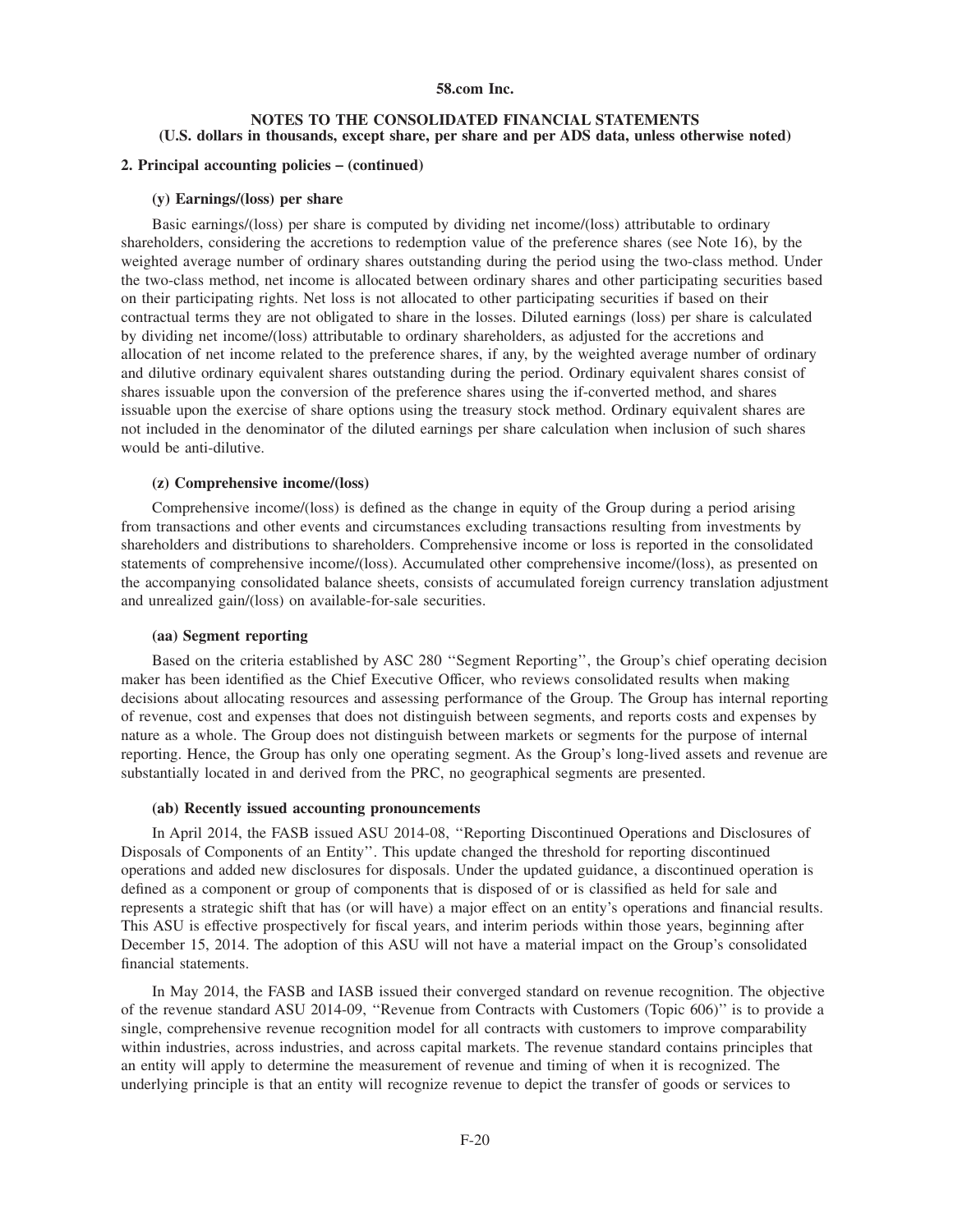# **NOTES TO THE CONSOLIDATED FINANCIAL STATEMENTS (U.S. dollars in thousands, except share, per share and per ADS data, unless otherwise noted)**

### **2. Principal accounting policies − (continued)**

customers at an amount that the entity expects to be entitled to in exchange for those goods or services. For public companies, the revenue standard is effective for the first interim period within annual reporting periods beginning after December 15, 2016 and early adoption is not permitted. The Group is in the process of evaluating the impact of the standard on its consolidated financial statements.

In August 2014, FASB issued ASU No. 2014-15, ''Presentation of Financial Statements — Going Concern (Subtopic 205-40): Disclosure of Uncertainties about an Entity's Ability to Continue as a Going Concern.'' The new standard addresses management's responsibility to evaluate whether there is substantial doubt about an entity's ability to continue as a going concern and to provide related footnote disclosures. Management's evaluation should be based on relevant conditions and events that are known and reasonably knowable at the date that the financial statements are issued. The new standard will be effective for the first interim period within annual reporting periods beginning after December 15, 2016. Early adoption is permitted. The adoption of this ASU will not have a material impact on the Group's consolidated financial statements.

In February 2015, the FASB issued ASU 2015-02, which provides guidance for reporting entities that are required to evaluate whether they should consolidate certain legal entities. In accordance with ASU 2015-02, all legal entities are subject to reevaluation under the revised consolidation model. ASU 2015-02 is effective for public business entities for annual periods, and interim periods within those annual periods, beginning after December 15, 2015. Early adoption is permitted. The Group is still assessing the potential impact of ASU 2015-02 on its consolidated financial statements.

### **3. Credit risks and concentration**

### **(a) Credit risk**

The Group's credit risk arises from cash and cash equivalents, term deposits as well as credit exposures to receivables due from its customers, related parties and other parties.

The Group believes that there is no significant credit risk associated with cash and cash equivalents and term deposits which were held by reputable financial institutions in the jurisdictions where the Company, its subsidiaries, the VIEs and VIEs' subsidiaries are located.

The Group has no significant concentrations of credit risk with respect to its customers, except for the accounts receivable from the internet search companies as discussed below. The Group assesses the credit quality of and sets credit limits on its customers by taking into account their financial position, the availability of guarantees from third parties, their credit history and other factors such as current market conditions.

#### **(b) Major customers**

There was no customer whose revenue represented over 10% of total revenues in 2012, 2013 or 2014.

The accounts receivable from one internet search company represented approximately 42% and 45% of total accounts receivable as of December 31, 2013 and 2014, respectively. No other customer has receivables representing over 10% of total accounts receivable.

### **(c) Foreign currency risk**

The Group's operating transactions are mainly denominated in RMB. RMB is not freely convertible into foreign currencies. The value of the RMB is subject to changes by the central government policies and to international economic and political developments. In the PRC, certain foreign exchange transactions are required by law to be transacted only by authorized financial institutions at exchange rates set by the People's Bank of China (the ''PBOC''). Remittances in currencies other than RMB by the Group in China must be processed through the PBOC or other China foreign exchange regulatory bodies which require certain supporting documentation in order to effect the remittance.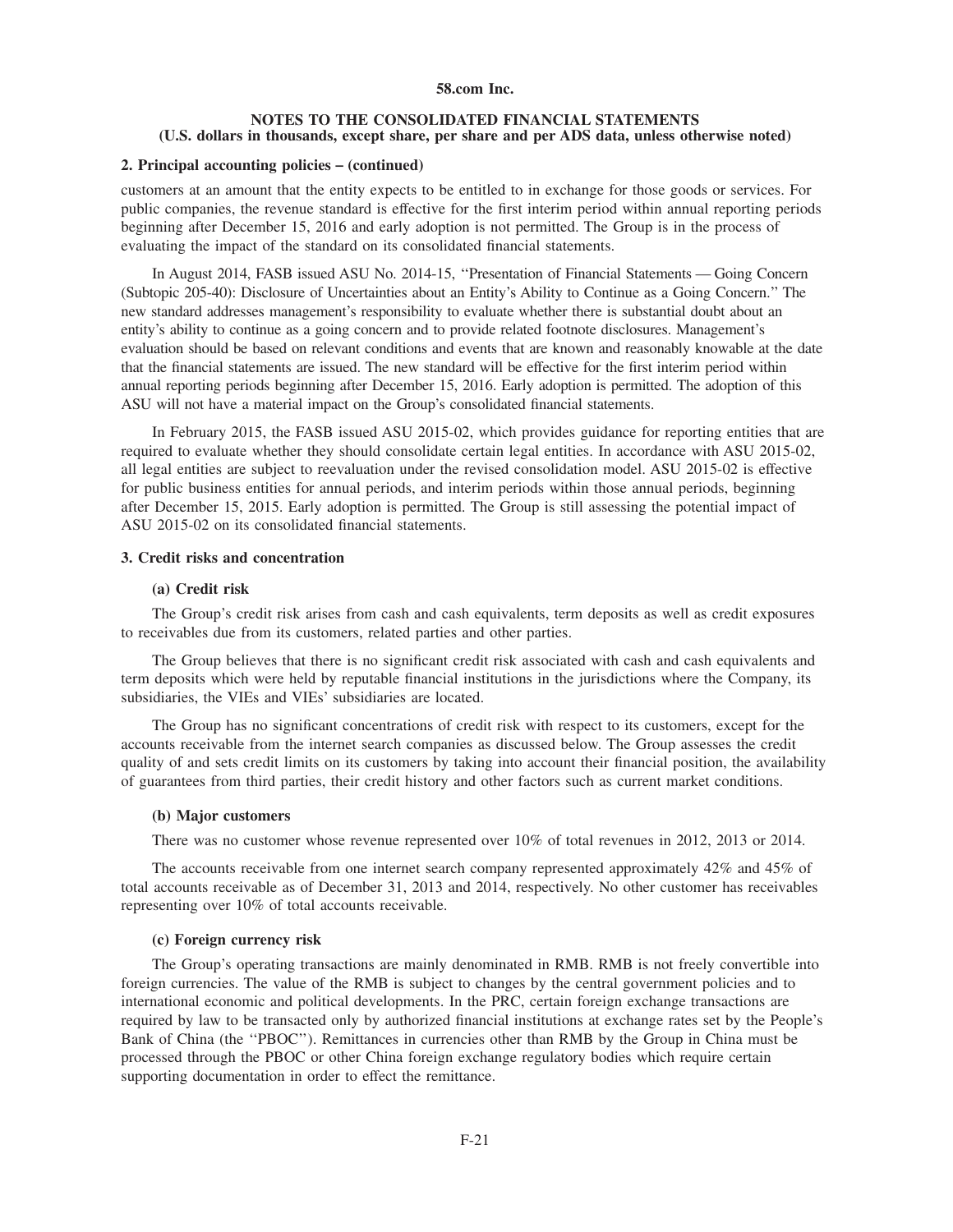# **NOTES TO THE CONSOLIDATED FINANCIAL STATEMENTS**

**(U.S. dollars in thousands, except share, per share and per ADS data, unless otherwise noted)**

# **4. Short-term investments**

Short-term investments consisted of the following:

| As of December 31, |                |
|--------------------|----------------|
| 2013               | 2014           |
| <b>USS</b>         | <b>USS</b>     |
|                    | 207.257        |
|                    | 8,889          |
|                    | 98,411 216,146 |

The Group purchased stock of a US listed company in private placement in December 2014 at a cost of US\$10,000 and accounted for it as available-for-sale securities. For the year ended December 31, 2014, approximately US\$1,111 was recognized as unrealized loss on available-for-sale securities in accumulated other comprehensive loss.

### **5. Prepayments and other current assets**

The following is a summary of prepayments and other current assets:

|                                                                                                           | As of December 31. |        |
|-----------------------------------------------------------------------------------------------------------|--------------------|--------|
|                                                                                                           | 2013               | 2014   |
|                                                                                                           | US\$               | US\$   |
|                                                                                                           | 2.789              | 6.898  |
|                                                                                                           | 2.285              | 4.863  |
|                                                                                                           | 929                | 2.211  |
|                                                                                                           | 1.106              | 2.090  |
|                                                                                                           | 519                | 3.785  |
| Interest receivable $\ldots \ldots \ldots \ldots \ldots \ldots \ldots \ldots \ldots \ldots \ldots \ldots$ | 481                | 2.574  |
|                                                                                                           | 404                | 282    |
|                                                                                                           | 162                | 940    |
| Others                                                                                                    | 435                | 488    |
| Total                                                                                                     | 9.110              | 24.131 |

The prepaid advertising fees represent prepayments to third parties for advertising services, mainly through television, internet and outdoor media. The advertising expenses are recognized in sales and marketing expenses subsequently, when the services are received.

## **6. Property and equipment, net**

The following is a summary of property and equipment, net:

| As of December 31, |          |  |
|--------------------|----------|--|
| 2013               | 2014     |  |
| US\$               | US\$     |  |
| 11,137             | 24.335   |  |
| 647                | 1.098    |  |
| 1.641              | 2.233    |  |
| 3,614              | 5,928    |  |
| 17.039             | 33.594   |  |
|                    | (15,695) |  |
| 6,427              | 17.899   |  |
|                    |          |  |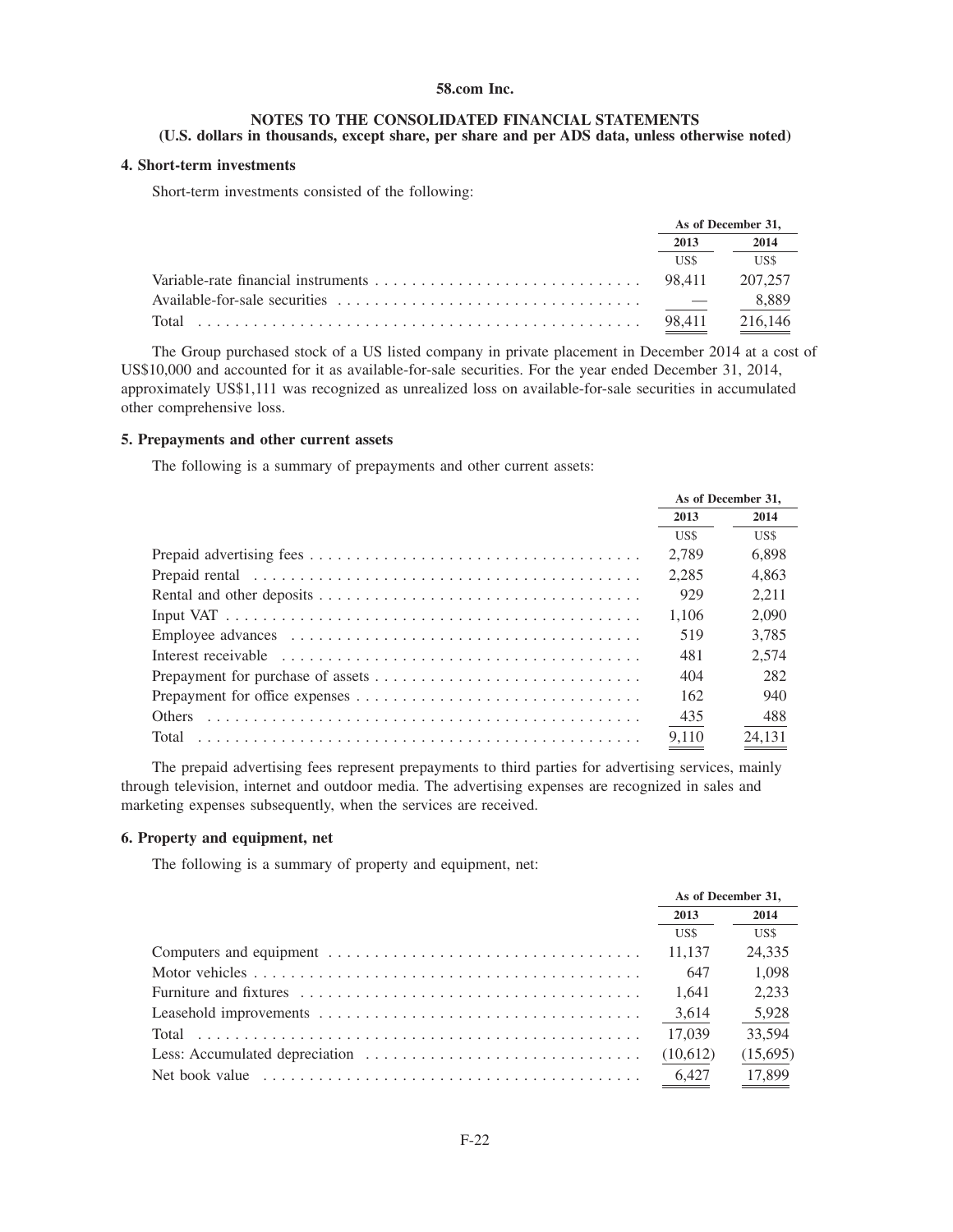# **NOTES TO THE CONSOLIDATED FINANCIAL STATEMENTS (U.S. dollars in thousands, except share, per share and per ADS data, unless otherwise noted)**

### **6. Property and equipment, net − (continued)**

Depreciation and amortization expenses for the years ended December 31, 2012, 2013 and 2014 were US\$3,879, US\$4,657 and US\$5,607, respectively.

### **7. Long-term investments**

The following is a summary of long-term investments:

|                          | As of December 31, |            |
|--------------------------|--------------------|------------|
|                          | 2013               | 2014       |
|                          | <b>USS</b>         | <b>USS</b> |
| Cost method investments: |                    |            |
|                          |                    | 20,000     |
| Others <sup>(b)</sup>    |                    | 3,784      |
|                          |                    | 23.784     |

(a) In 2014, the Group purchased ordinary shares of investee A for cash consideration of US\$20,000. Investee A is mainly engaged in the provision of temporary driving services. The investment is accounted for under cost method as the Group is unable to exercise significant influence on investee A and the shares do not have readily determinable fair value.

(b) In 2014, the Group invested in preference share of investee B and in-substance preference share of investee C at a total cash consideration of US\$3,784. The investees are mainly engaged in the provision of second-hand automobile sales agency service and driver training service ordering through the internet and mobile internet. The Group accounted for both investments under cost method investment because the shares invested do not have readily determinable fair value.

### **8. Long-term prepayments**

The following is a summary of long-term prepayments:

|                                                                                                    | As of December 31,       |        |
|----------------------------------------------------------------------------------------------------|--------------------------|--------|
|                                                                                                    | 2013<br>2014             |        |
|                                                                                                    | US\$                     | US\$   |
| Long-term prepaid rental $\dots \dots \dots \dots \dots \dots \dots \dots \dots \dots \dots \dots$ | 1,619                    | 2.097  |
|                                                                                                    | 326                      | 1.436  |
| Long-term prepaid advertising fee $\dots \dots \dots \dots \dots \dots \dots \dots \dots$          | 369                      |        |
|                                                                                                    | $\overline{\phantom{a}}$ | 16,883 |
| Prepayment for acquisition of a recruiting business                                                |                          | 611    |
|                                                                                                    | - 38                     |        |
|                                                                                                    | 2.352                    | 21,027 |

The prepayment for purchase of office building represented cash payment made to a third party developer in 2014 to purchase office buildings. The buildings will be used as new corporate headquarters upon completion.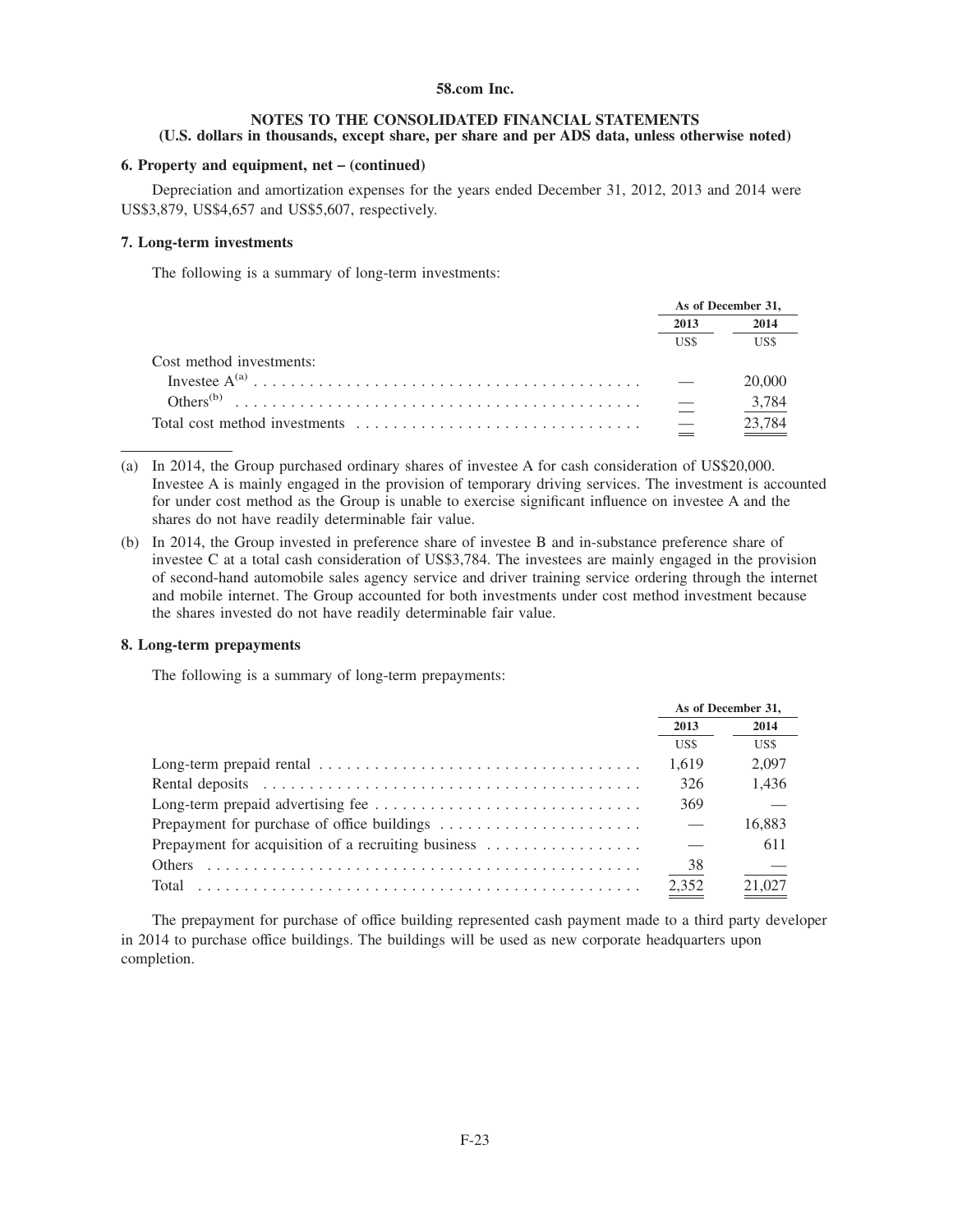# **NOTES TO THE CONSOLIDATED FINANCIAL STATEMENTS**

**(U.S. dollars in thousands, except share, per share and per ADS data, unless otherwise noted)**

# **9. Accounts payable**

The following is a summary of accounts payable:

|                                                        | As of December 31. |        |
|--------------------------------------------------------|--------------------|--------|
|                                                        | 2013               | 2014   |
|                                                        | US\$               | US\$   |
|                                                        | 4.010              | 3.228  |
|                                                        | 3.057              | 8.978  |
| Payable related to purchases of property and equipment | 28                 | 1.813  |
|                                                        | 1.205              | 1.691  |
| Others                                                 | $-9$               | 319    |
| Total                                                  | 8,309              | 16.029 |

# **10. Accrued expenses and other current liabilities**

The following is a summary of accrued expenses and other current liabilities:

|                                                               | As of December 31, |        |
|---------------------------------------------------------------|--------------------|--------|
|                                                               | 2013               | 2014   |
|                                                               | US\$               | US\$   |
|                                                               | 2.104              | 1.079  |
|                                                               | 887                | 1,654  |
|                                                               | 1.673              | 3.916  |
| Payable related to expired group buying coupons               | 721                | 585    |
|                                                               |                    | 1.812  |
|                                                               | 1.279              | 2.179  |
|                                                               | 753                | 456    |
| Payable to employees related to share-based compensation plan |                    | 651    |
| Others 1                                                      | 638                | 739    |
| Total                                                         | 8.055              | 13.071 |

## **11. Fair value measurements**

### Measured on recurring basis

The Group measured its financial assets including cash and cash equivalents, term deposits and shortterm investments at fair value on a recurring basis as of December 31, 2013 and 2014. The following table sets forth the financial instruments, measured at fair value at recurring basis, by level within the fair value hierarchy:

|                                               |                                                                         |         | As of December 31, |
|-----------------------------------------------|-------------------------------------------------------------------------|---------|--------------------|
| <b>Financial instruments</b>                  | Fair value hierarchy                                                    | 2013    | 2014               |
|                                               |                                                                         | US\$    | US\$               |
| Cash and cash equivalents $\dots \dots$       | Quoted Prices in Active Market<br>for Identical Assets (Level 1)        | 60.494  | 111,376            |
| Term deposits $\dots \dots \dots \dots \dots$ | <b>Ouoted Prices in Active Market</b><br>for Identical Assets (Level 1) | 152,190 | 281,513            |
| Short-term investments:                       |                                                                         |         |                    |
| Variable-rate financial instruments           | Significant other observable<br>inputs (Level 2)                        | 98.411  | 207,257            |
| Available-for-sale securities                 | <b>Ouoted Prices in Active Market</b><br>for Identical Assets (Level 1) |         | 8,889              |
| <b>Total:</b>                                 |                                                                         | 311,095 | 609,035            |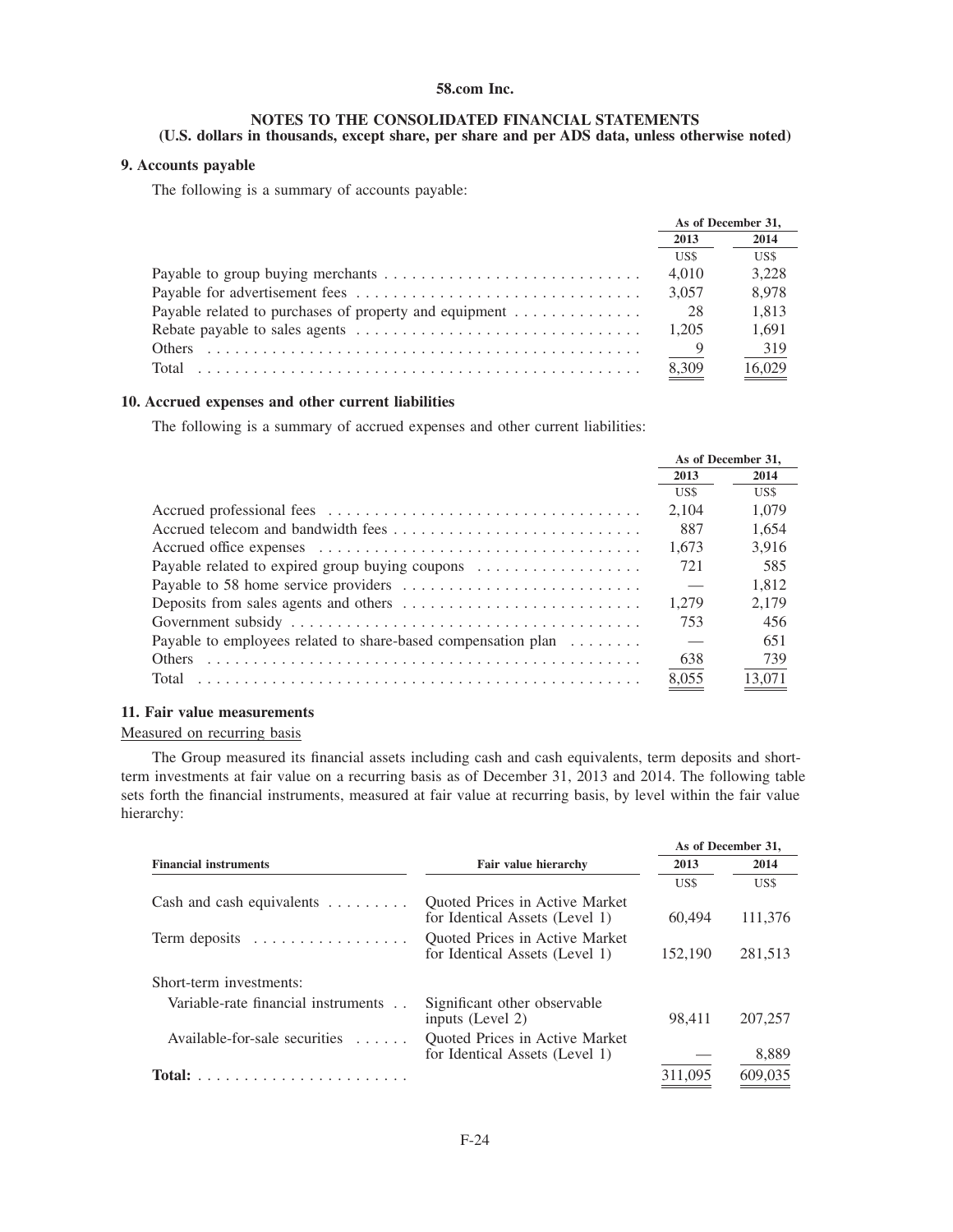### **NOTES TO THE CONSOLIDATED FINANCIAL STATEMENTS (U.S. dollars in thousands, except share, per share and per ADS data, unless otherwise noted)**

#### **11. Fair value measurements − (continued)**

For other financial assets and liabilities with carrying values that approximate fair value, if measured at fair value in the financial statements, these financial instruments would be classified as Level 3 in the fair value hierarchy.

### Measured on nonrecurring basis

The Group's non-financial assets, such as property and equipment, intangible assets, and cost method investments, would be measured at fair value only if they were determined to be impaired. No impairment of these assets was recognized for the years ended December 31, 2012, 2013 and 2014.

### **12. Income taxes**

The Company is registered in the Cayman Islands. The Company generated substantially all of its income/(loss) from its PRC operations for the years ended December 31, 2012, 2013 and 2014.

### *Cayman Islands (''Cayman'')*

Under the current laws of the Cayman Islands, the Company is not subject to tax on income or capital gain. Additionally, upon payments of dividends to the shareholders, no Cayman Islands withholding tax will be imposed.

### *British Virgin Islands (''BVI'')*

The Group is exempted from income tax in the BVI on its foreign-derived income. There are no withholding taxes in the BVI.

### *Hong Kong*

Entities incorporated in Hong Kong are subject to Hong Kong profit tax at a rate of 16.5% since January 1, 2010. The operations in Hong Kong have incurred net accumulated operating losses for income tax purposes.

### *PRC*

On March 16, 2007, the National People's Congress of PRC enacted an Enterprise Income Tax Law (''EIT Law''), under which FIEs and domestic companies would be subject to EIT at a uniform rate of 25%. The EIT law became effective on January 1, 2008.

The EIT Law and its implementing rules also permit qualified ''High and New Technology Enterprises'' (''HNTE'') to enjoy a preferential enterprise income tax rate of 15% upon filing with relevant tax authorities. The qualification as a HNTE generally has a valid term of three years and the renewal of such qualification is subject to review by the relevant authorities in China. Wanglin obtained its HNTE certificate in 2012 and completed the HNTE filing with tax authorities in 2013. As a result, Wanglin has been qualified as a HNTE under the EIT Law, and is entitled to a preferential tax rate of 15% from 2012 to 2014 provided that it continues to be qualified as HNTE during such period.

According to a policy promulgated by the State Tax Bureau of the PRC and effective from 2008 onwards, enterprises engaging in research and development activities are entitled to claim 150% of the research and development expenses so incurred in a year as tax deductible expenses in determining its tax assessable profits for that year (''Super Deduction''). Wanglin had claimed such Super Deduction in ascertaining its tax assessable profits for the years ended December 31, 2012, 2013 and 2014, respectively. Beijing 58 and 58 Technology had claimed Super Deduction in ascertaining its tax assessable profits for the year ended December 31, 2014.

The EIT Law also provides that an enterprise established under the laws of a foreign country or region but whose ''de facto management body'' is located in the PRC be treated as a resident enterprise for PRC tax purposes and consequently be subject to the PRC income tax at the rate of 25% for its global income. The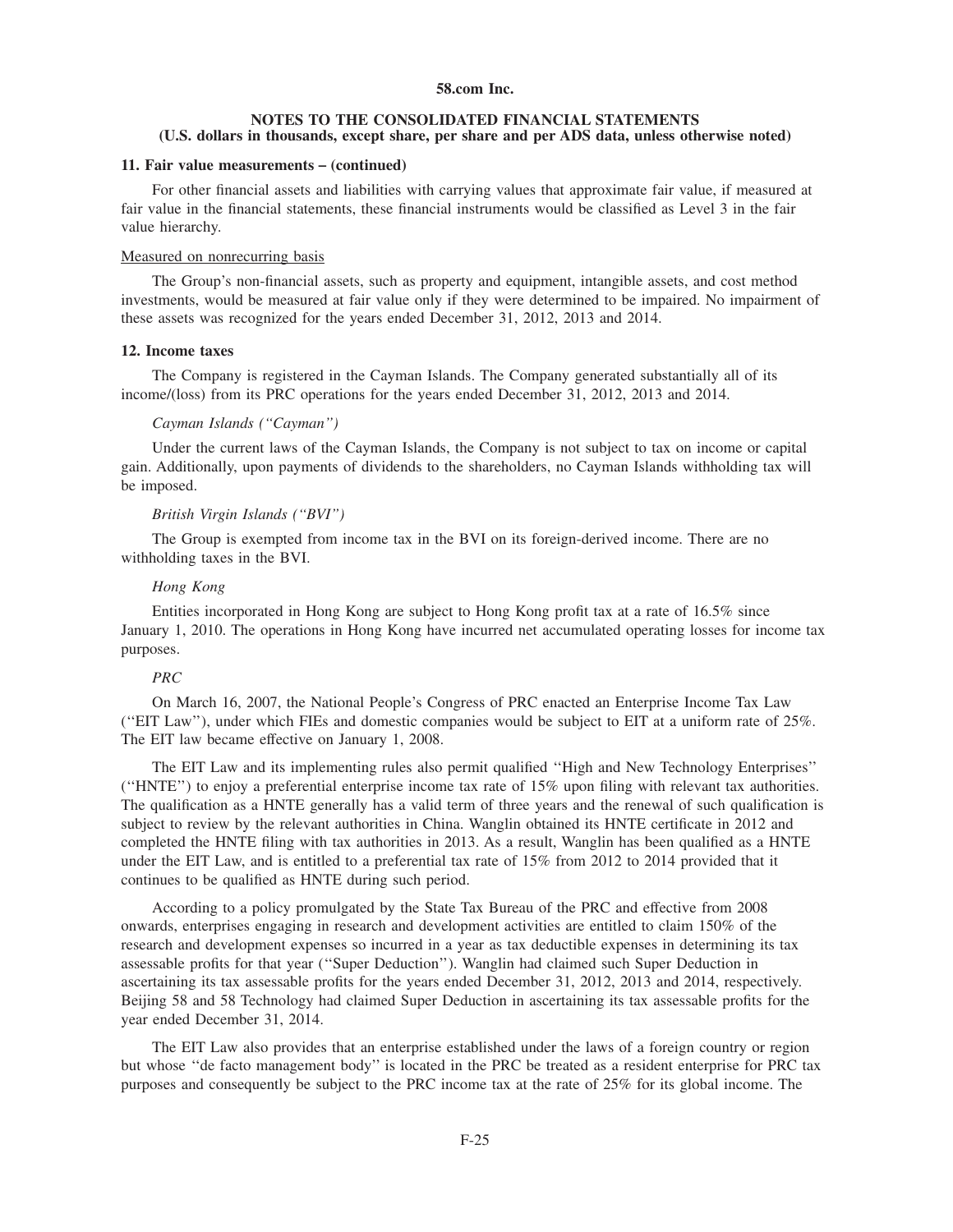## **NOTES TO THE CONSOLIDATED FINANCIAL STATEMENTS (U.S. dollars in thousands, except share, per share and per ADS data, unless otherwise noted)**

### **12. Income taxes − (continued)**

Implementing Rules of the EIT Law merely define the location of the ''de facto management body'' as ''the place where the exercising, in substance, of the overall management and control of the production and business operation, personnel, accounting, properties, etc., of a non-PRC company is located.'' Based on a review of surrounding facts and circumstances, the Company does not believe that it is likely that its operations outside of the PRC should be considered a resident enterprise for PRC tax purposes.

The EIT Law also imposes a withholding income tax of 10% on dividends distributed by an FIE to its immediate holding company outside of China, if such immediate holding company is considered as a non-resident enterprise without any establishment or place within China or if the received dividends have no connection with the establishment or place of such immediate holding company within China, unless such immediate holding company's jurisdiction of incorporation has a tax treaty with China that provides for a different withholding arrangement. The Cayman Islands, where the Company was incorporated, does not have such tax treaty with China. According to the arrangement between Mainland China and Hong Kong Special Administrative Region on the Avoidance of Double Taxation and Prevention of Fiscal Evasion in August 2006, dividends paid by an FIE in China to its immediate holding company in Hong Kong will be subject to withholding tax at a rate of no more than 5% (if the foreign investor owns directly at least 25% of the shares of the FIE). As of December 31, 2014, all of the Group's entities in PRC were still in accumulated loss positions. As such, no withholding tax has been provided.

The provisions for income tax expenses are summarized as follows:

|                                                                                                       | For the Year ended December 31, |      |                              |  |
|-------------------------------------------------------------------------------------------------------|---------------------------------|------|------------------------------|--|
|                                                                                                       | 2012                            | 2013 | 2014                         |  |
|                                                                                                       |                                 |      | 8.147                        |  |
| Deferred tax benefit $\ldots \ldots \ldots \ldots \ldots \ldots \ldots \ldots \ldots$ (2,592) (4,148) |                                 |      | (1,961)                      |  |
| Income tax expenses $\dots \dots \dots \dots \dots \dots \dots \dots \dots \dots \dots$               |                                 |      | $\underline{\frac{6,186}{}}$ |  |

The following table sets forth reconciliation between the statutory EIT rate and the effective tax rate:

|                                                                         | For the Year ended December 31, |            |            |  |
|-------------------------------------------------------------------------|---------------------------------|------------|------------|--|
|                                                                         | 2012                            | 2013       | 2014       |  |
|                                                                         | 25.0%                           | 25.0%      | 25.0%      |  |
|                                                                         | $(23.3)\%$                      | $(21.3)\%$ | 20.7%      |  |
|                                                                         | $(1.7)\%$                       | $(3.7)\%$  | $(9.9)\%$  |  |
| Effect of preferential tax rate of HNTE $\dots \dots \dots \dots \dots$ |                                 |            | $(14.3)\%$ |  |
| Effective tax rate                                                      | $0\%$                           | $0\%$      | 21.5%      |  |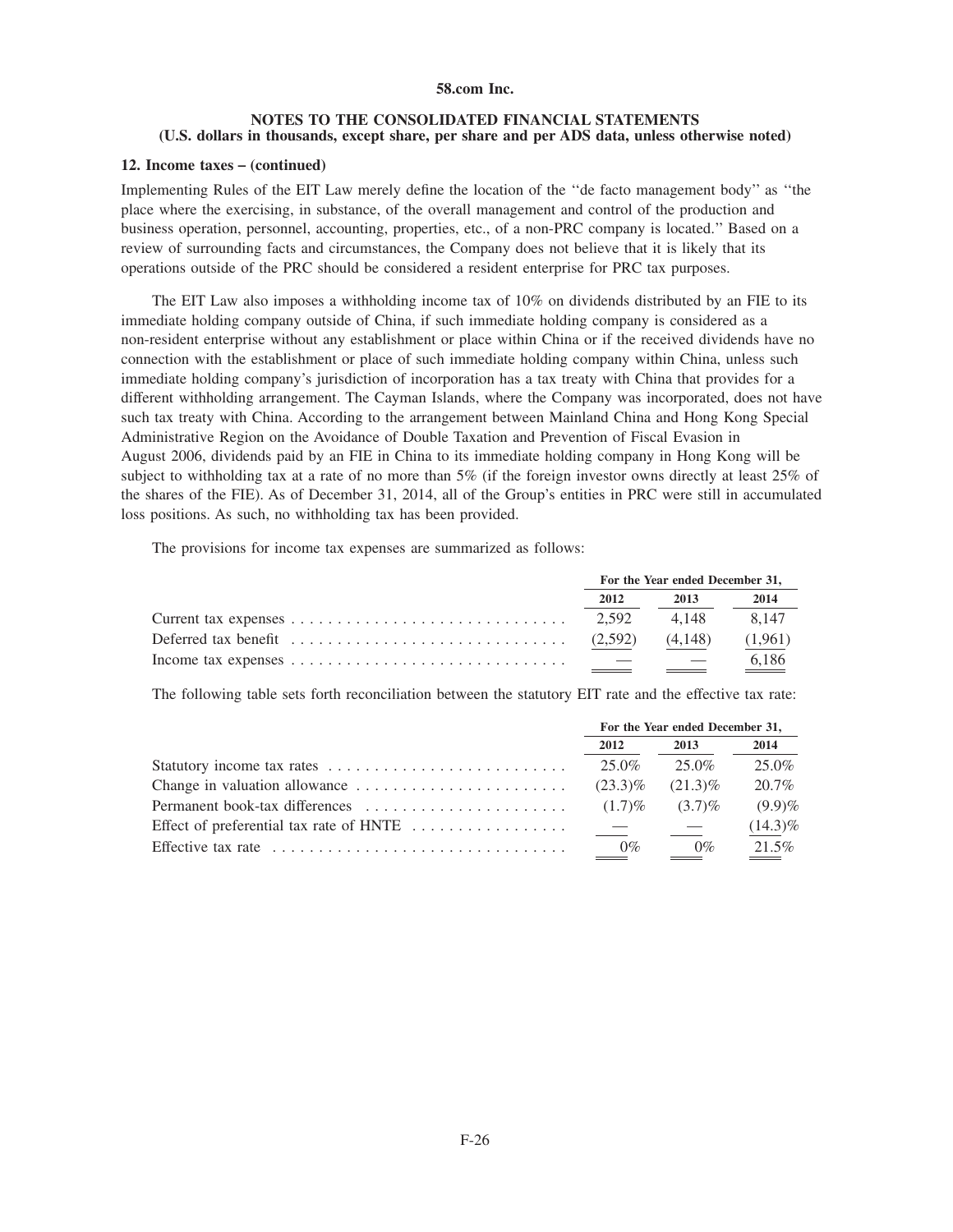### **NOTES TO THE CONSOLIDATED FINANCIAL STATEMENTS (U.S. dollars in thousands, except share, per share and per ADS data, unless otherwise noted)**

#### **12. Income taxes − (continued)**

### *Deferred tax assets*

The following table sets forth the significant components of the aggregate deferred tax assets and liabilities:

|                                                                                                     | As of December 31. |          |
|-----------------------------------------------------------------------------------------------------|--------------------|----------|
|                                                                                                     | 2013               | 2014     |
|                                                                                                     | US\$               | US\$     |
| Current                                                                                             |                    |          |
| Deferred tax assets:                                                                                |                    |          |
|                                                                                                     | 3,908              | 7,069    |
|                                                                                                     | (3,908)            | (7,069)  |
|                                                                                                     |                    |          |
| Non-current                                                                                         |                    |          |
| Deferred tax assets:                                                                                |                    |          |
|                                                                                                     | 4.723              | 4,611    |
|                                                                                                     | 18.673             | 21,650   |
| Others 1                                                                                            | 153                | 45       |
| Less: valuation allowance $\dots \dots \dots \dots \dots \dots \dots \dots \dots \dots \dots \dots$ | (23,549)           | (26,306) |
|                                                                                                     |                    |          |
|                                                                                                     |                    |          |

As of December 31, 2014, the Group had net operating loss carryforward of US\$18,446 which will expire during the period between December 31, 2015 and December 31, 2019. There is no expiration for the advertising expenses that were in excess of annual deduction limit and carried forward.

A valuation allowance is provided against deferred tax assets when the Group determines that it is more likely than not that the deferred tax assets will not be utilized in the future. In making such determination, the Group evaluates a variety of factors including the Group's operating history, accumulated deficit, existence of taxable temporary differences and reversal periods.

The Group has incurred net accumulated operating losses for income tax purposes since its inception. The Group believes that it is more likely than not that these net accumulated operating losses and other deferred tax assets will not be utilized in the future. Therefore, the Group has provided full valuation allowances for the deferred tax assets as of December 31, 2012, 2013 and 2014.

### *Movement of valuation allowance*

| For the years ended December 31, |         |         |
|----------------------------------|---------|---------|
| 2012                             | 2013    | 2014    |
| US\$                             | US\$    | US\$    |
|                                  | 30.580  | 27.457  |
| 7.632                            | 1.740   | 12.304  |
| $\sim$ $-$                       | (4,863) | (6,386) |
| 30,580                           | 27.457  | 33,375  |

The current period reversal of valuation allowance is primarily attributed to the utilization of net operating losses and deductible advertising expenses carried forward from prior years.

As of December 31, 2014, the tax years ended December 31, 2010 through 2014 of the Company's PRC subsidiaries and the affiliated PRC entities are subjected to examination by the PRC tax authorities.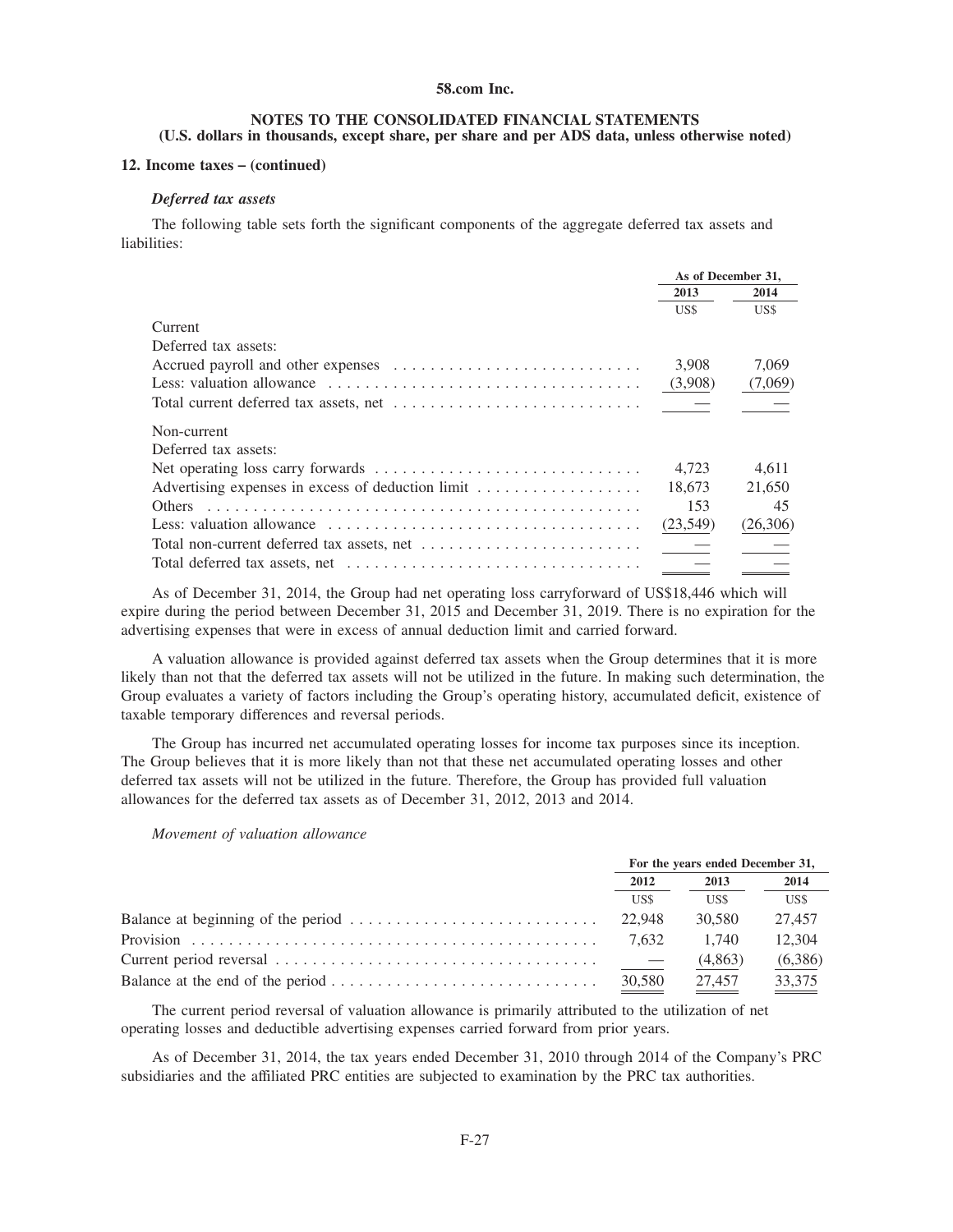### **NOTES TO THE CONSOLIDATED FINANCIAL STATEMENTS (U.S. dollars in thousands, except share, per share and per ADS data, unless otherwise noted)**

### **13. Preference shares**

The Group did not authorize or issue any preference shares before 2010. Immediately prior to the IPO, the Group's preference shares comprised the following:

|               |                  | <b>Issue</b>                     | Redemption                       | <b>Shares</b>     |                                  |                    |  |
|---------------|------------------|----------------------------------|----------------------------------|-------------------|----------------------------------|--------------------|--|
| <b>Series</b> | Date of Issuance | <b>Price Per</b><br><b>Share</b> | <b>Price Per</b><br><b>Share</b> | <b>Authorized</b> | <b>Issued and</b><br>Outstanding | Carrying<br>Amount |  |
|               |                  | US\$                             | US\$                             |                   |                                  | US\$               |  |
| $A$           | March 2010       | 0.37                             | 0.18                             | 27,028,572        | 27,028,572                       | 9,866              |  |
| $A-1$         | March 2010       | 0.53                             | 0.53                             | 19,047,620        | 19,047,620                       | 13,293             |  |
| $B$           | December 2010    | 1.79                             | 1.79                             | 26, 247, 412      | 25,210,084                       | 56,910             |  |
| $B$           | March 2011       | 2.03                             | 2.03                             | 26, 247, 412      | 1.037.328                        | 2,430              |  |
| $B-1$         | August and       |                                  |                                  |                   |                                  |                    |  |
|               | September 2011   | 3.608                            | 3.608                            | 15,243,000        | 15.242.995                       | 66.152             |  |

All of the preference shares were automatically converted to ordinary shares upon the Group's IPO.

Prior to their automatic conversion to ordinary share upon the Group's IPO, the preference shares were entitled to certain preferences with respect to conversion, redemption, dividends and liquidation. The holders of Preference Shares were entitled to vote together with the holders of ordinary shares, and not as a separate class, on all matters put before the shareholders of the Group, on an as-if-converted basis.

The Group determined that conversion and redemption features embedded in the preference shares were not required to be bifurcated and accounted for as a derivative. The Group also determined that there was no beneficial conversion feature attributable to any of the preference shares because the initial effective conversion prices of these preference shares were higher than the fair value of the Group's ordinary shares determined by the Group with the assistance from an independent valuation firm.

### **14. Ordinary shares**

The Company was incorporated in the Cayman Islands in May 2011. The Company is authorized to issue a maximum of 5,000,000,000 shares with a par value of US\$0.00001 per share, comprised of 4,912,433,396 ordinary shares and 87,566,604 Preference Shares.

On August 30, 2013, the Group's Board of Directors approved that the Group redesign the share capital and adopt a dual class ordinary share structure immediately upon the completion of IPO. Upon completion of the Group's IPO on November 5, 2013 (see Note 1), the Company's shares were divided into Class A ordinary shares and Class B ordinary shares, at par value of US\$0.00001. Holders of Class A ordinary shares and Class B ordinary shares have the same rights except for voting and conversion rights. Holders of Class A ordinary shares are entitled to one vote per share, while holders of Class B ordinary shares are entitled to ten votes per share, voting together as one class on all matters subject to a shareholders' vote. All of the outstanding ordinary shares prior to this offering were redesignated as Class B ordinary shares and all of the outstanding preference shares were automatically re-designated or converted into Class B ordinary shares on a one-for-one basis immediately upon the completion of the IPO.

As a result of the Group's follow-on offering on April 1, 2014 (see Note 1), the Company issued and sold 2,000,000 ADSs and the selling shareholders sold an aggregate of 4,000,000 ADSs and 900,000 additional ADSs for the overallotment at the price of US\$38.00 per ADS.

On June 30, 2014, Tencent purchased 36,805,000 ordinary shares from the Company at a purchase price of US\$40.00 per ADS. The Group used part of the proceeds from this transaction to repurchase an aggregate of 27,603,750 ordinary shares from existing pre-IPO shareholders at the price of US\$40.00 per ADS.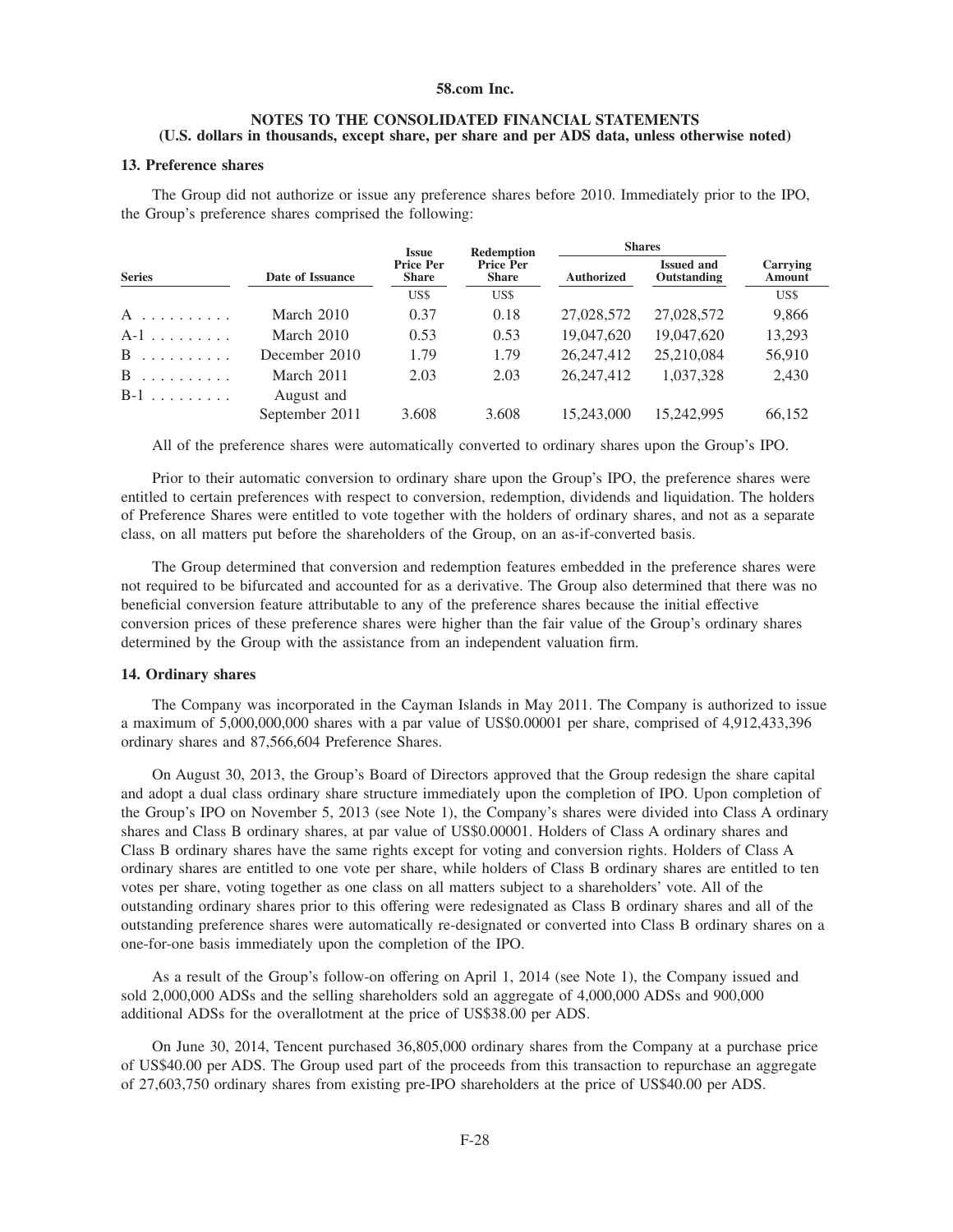# **NOTES TO THE CONSOLIDATED FINANCIAL STATEMENTS (U.S. dollars in thousands, except share, per share and per ADS data, unless otherwise noted)**

### **14. Ordinary shares − (continued)**

As of December 31, 2014, 4,800,000,000 Class A ordinary shares and 200,000,000 Class B ordinary shares had been authorized, 176,375,211 ordinary shares had been issued and outstanding, of which 101,574,732 were Class A ordinary shares and 74,800,479 were Class B ordinary shares.

### **15. Share-based compensation**

In March 2010, the Group authorized an employment-related stock incentive plan (the ''2010 Plan''). The 2010 Plan will terminate automatically 10 years after its adoption, unless terminated earlier at the Group's shareholders' approval. According to the resolutions of the Board of Directors of the Group in April and November 2011, the number of ordinary shares available for issuance under the 2010 Plan was increased to 18,093,225. The majority of options granted under 2010 Plan were to be vested over three or four years, one fourth (1⁄4) of which shall vest and become exercisable upon the first anniversary of the date of grant and the remaining shall vest monthly thereafter in 24 or 36 equal monthly installments.

The Group adopted a share incentive plan (the "2013 Plan") on September 26, 2013. The 2013 Plan will terminate automatically 10 years after its adoption, unless terminated earlier at the Group's shareholders' approval. The maximum aggregate number of shares which may be issued pursuant to all awards under the 2013 Plan is 2,800,000 shares as of the date of its adoption. The number of shares reserved for future issuances under the 2013 Plan will be increased by a number equal to 1.5% of the total number of outstanding shares on the last day of the immediately preceding calendar year, on the first day of each calendar year during the term of the 2013 Plan beginning in 2015, or such lesser number of ordinary shares as determined by the Board of Directors. The majority of options granted under the 2013 Plan were to be vested over three or four years, one fourth  $(1/4)$  of which shall vest and become exercisable upon the first anniversary of the date of grant and the remaining shall vest every six months thereafter in equal installments.

As of December 31, 2014, the Group has reserved 1,024,091 ordinary shares available to be granted as share-based awards.

A summary of the Group's share option activities for the years ended December 31, 2012, 2013 and 2014 is presented below:

|                                              | Number of<br><b>Options</b> | Weighted<br>Average<br><b>Exercise</b><br>Price | Weighted<br>Average<br>Remaining<br>Contractual<br>Life | Aggregate<br><b>Intrinsic</b><br><b>Value</b> |
|----------------------------------------------|-----------------------------|-------------------------------------------------|---------------------------------------------------------|-----------------------------------------------|
|                                              |                             | US\$                                            | In years                                                | US\$                                          |
| Outstanding as of December 31, 2011 $\ldots$ | 6,857,467                   | 1.18                                            | 9.09                                                    | 7,225                                         |
| Granted                                      | 1,312,500                   | 2.30                                            |                                                         |                                               |
|                                              | (730, 939)                  | 1.50                                            |                                                         |                                               |
|                                              | (473, 551)                  | 0.56                                            |                                                         | 911                                           |
| Outstanding as of December 31, $2012$        | 6,965,477                   | 1.40                                            | 8.36                                                    | 7,504                                         |
|                                              | 3,833,000                   | 3.07                                            |                                                         |                                               |
| Forfeited                                    | (520,030)                   | 2.21                                            |                                                         |                                               |
|                                              | (431,774)                   | 1.16                                            |                                                         | 7,778                                         |
| Outstanding as of December 31, 2013          | 9,846,673                   | 2.02                                            | 8.14                                                    | 168,870                                       |
| Granted                                      | 721,600                     | 18.20                                           |                                                         |                                               |
| Forfeited                                    | (388, 260)                  | 4.08                                            |                                                         |                                               |
|                                              | (3,391,943)                 | 0.98                                            |                                                         | 67,128                                        |
| Outstanding as of December 31, 2014 $\ldots$ | 6,788,070                   | 4.14                                            | 7.75                                                    | 112,925                                       |
| Exercisable as of December 31, 2014          | 3,334,708                   | 2.20                                            | 7.02                                                    | 61,941                                        |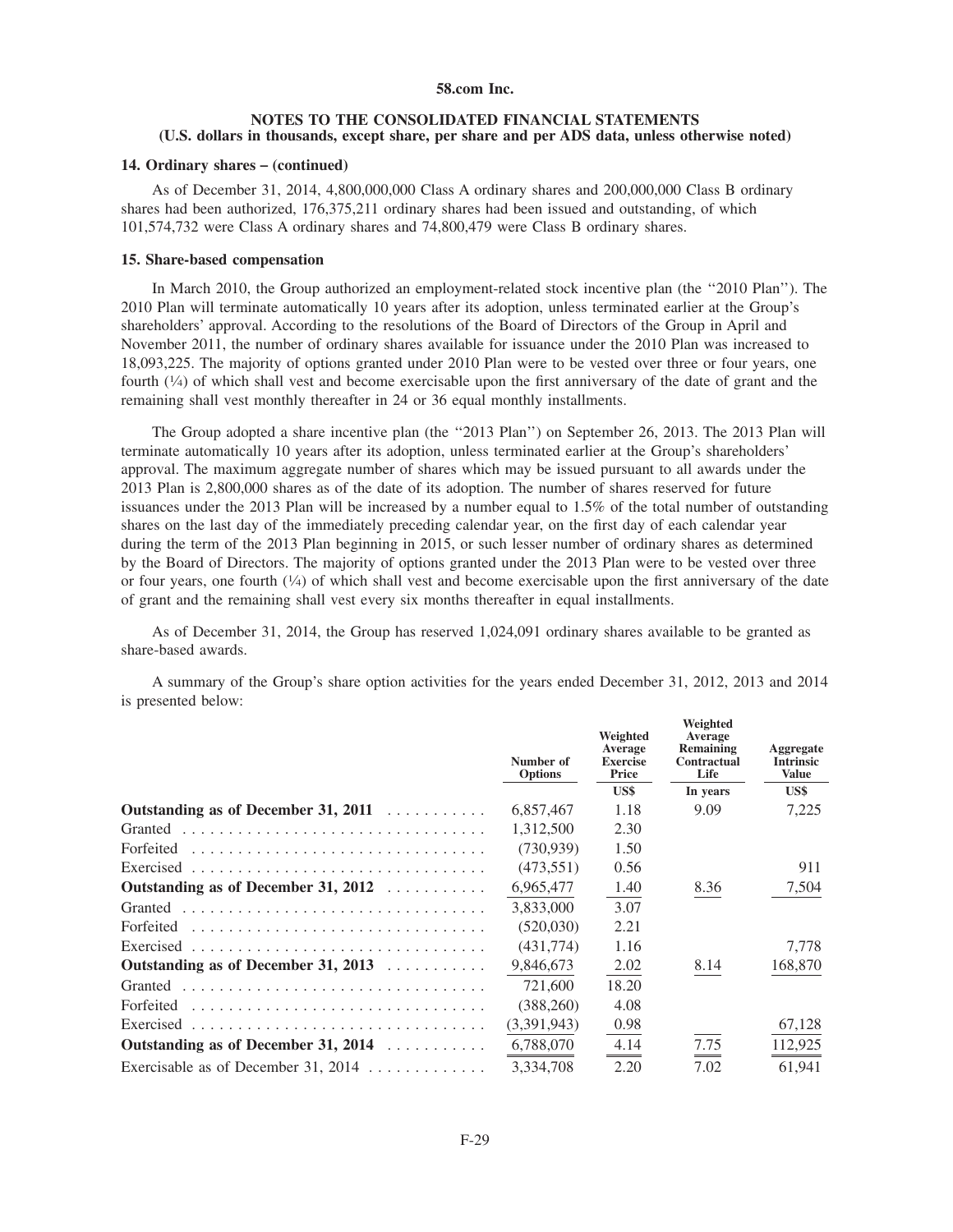### **NOTES TO THE CONSOLIDATED FINANCIAL STATEMENTS (U.S. dollars in thousands, except share, per share and per ADS data, unless otherwise noted)**

### **15. Share-based compensation − (continued)**

The weighted average grant date fair value of options granted for the years ended December 31, 2012, 2013 and 2014 was US\$1.32, US\$2.90 and US\$11.43 per share, respectively.

During 2012 and 2013, some employees voluntarily left the Group and exercised their vested share options in exchange for future entitlement of the Group's shares issuable after completion of the Group's IPO and upon the request of these former employees. The proceeds from the exercise of these options cannot be refunded to the former employees in any event, including the Group failed to complete an IPO. Accordingly, these share options are considered to be exercised and contingently issuable upon the completion of the Group's IPO. And the proceeds received have been included in additional paid-in capital of the Group and disclosed in the consolidated statement of changes in shareholders' equity/(deficit) for the years ended December 31, 2012 and 2013, respectively. The Group completed its IPO on November 5, 2013 and the 905,325 contingently issuable shares have been issued to the former employees after the 180-day lock-up period.

There was no RSUs granted before 2014. The following table sets forth the summary of RSUs activities for the year ended December 31, 2014:

|           | Number of<br><b>RSUs</b> | Weighted<br>Average<br><b>Remaining</b><br><b>Contractual</b><br>Life | Weighted<br>Average<br><b>Grant Date</b><br><b>Fair Value</b> |
|-----------|--------------------------|-----------------------------------------------------------------------|---------------------------------------------------------------|
|           |                          | In years                                                              | US\$                                                          |
|           |                          |                                                                       |                                                               |
| Granted   | 948,600                  |                                                                       | 21.10                                                         |
| Forfeited | (54,000)                 |                                                                       |                                                               |
| Vested    |                          |                                                                       |                                                               |
|           | 894,600                  | 9.62                                                                  |                                                               |

*Valuation Assumptions:* The Group estimated the fair value of share options using the Binominal option-pricing model with the assistance from an independent valuation firm. The fair value of each option grant was estimated on the date of grant with the following assumptions:

|                                                                                | 2012                | 2013                        | 2014                |
|--------------------------------------------------------------------------------|---------------------|-----------------------------|---------------------|
| Expected volatility $\dots \dots$                                              | $54.80\% - 63.30\%$ | $54.10\% - 59.10\%$         | $50.80\% - 53.30\%$ |
| Risk-free interest rate<br>(per annum) $\ldots \ldots \ldots$                  | $2.03\% - 3.20\%$   | $2.03\% - 3.10\%$           | $3.01\% - 3.73\%$   |
| Exercise multiple $\dots \dots$                                                | 2                   | $\mathcal{D}_{\mathcal{L}}$ | 2                   |
| Expected dividend yield                                                        | $0.00\%$            | $0.00\%$                    | $0.00\%$            |
| Expected term (in years) $\dots$                                               | 10                  | 10                          | 10                  |
| Expected forfeiture rate<br>$-post\text{-}vesting) \dots \dots \dots$          | $3.20\% - 3.50\%$   | $1.00\% - 3.30\%$           | $0.30\% - 0.40\%$   |
| Fair value of the underlying<br>shares on the date of<br>option grants $(USS)$ | $2.38 - 2.48$       | $2.48 - 8.50$               | $19.26 - 22.95$     |

The Group estimated the risk free rate based on the yield to maturity of US treasury bonds denominated in US\$ at the option valuation date. The exercise multiple is estimated as the ratio of fair value of underlying shares over the exercise price as at the time the option is exercised, based on a consideration of research study regarding exercise pattern based on historical statistical data. Expected term is the contract life of the option. The expected volatility at the date of grant date and each option valuation date was estimated based on the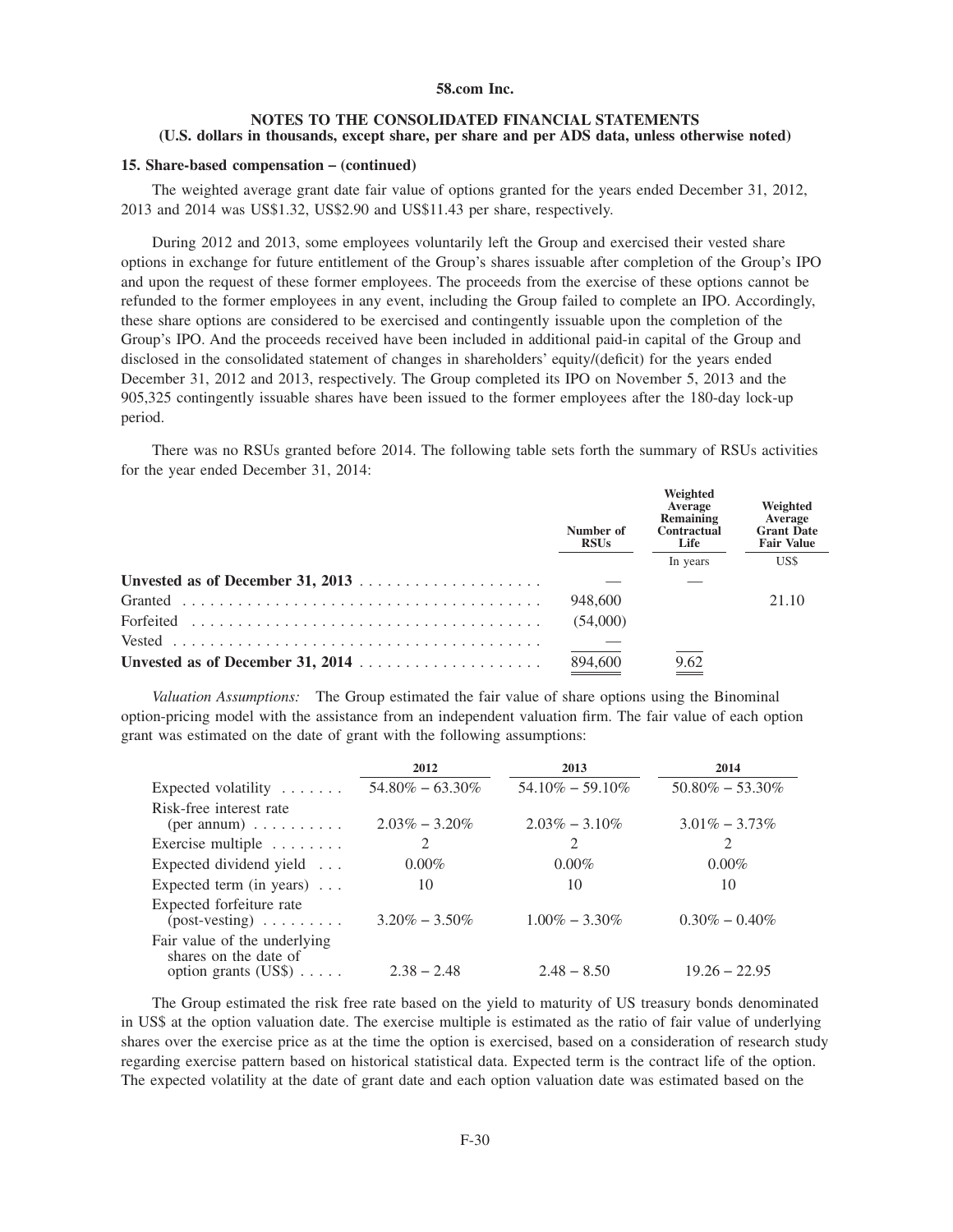### **NOTES TO THE CONSOLIDATED FINANCIAL STATEMENTS (U.S. dollars in thousands, except share, per share and per ADS data, unless otherwise noted)**

### **15. Share-based compensation − (continued)**

historical stock prices of comparable companies. The Group has never declared or paid any cash dividends on its capital stock, and the Group does not anticipate any dividend payments on its ordinary shares in the foreseeable future.

Share-based compensation expenses for the share-based awards which are based on service conditions are recognized using the straight-line attribution approach.

For the years ended December 31, 2012, 2013 and 2014, the Group recognized share-based compensation expenses of US\$1,671, US\$2,865 and US\$6,173, respectively for share options and RSUs granted.

As of December 31, 2014, there was US\$31,254 of total unrecognized compensation expenses, adjusted for estimated forfeitures, related to non-vested share-based compensation arrangement under the 2010 and 2013 Plan. The expense is expected to be recognized over a weighted average period of 3.31 years. Total unrecognized compensation expenses may be adjusted for future changes in estimated forfeitures.

### **16. Income/(loss) per share**

The following table sets forth the computation of basic and diluted net income/(loss) per share for the periods indicated:

**As of December 31,**

|                                                                            | As of December 31, |            |             |  |
|----------------------------------------------------------------------------|--------------------|------------|-------------|--|
|                                                                            | 2012               | 2013       | 2014        |  |
| <b>Numerator:</b>                                                          |                    |            |             |  |
| Net income/(loss). $\dots \dots \dots \dots \dots \dots \dots \dots \dots$ | (30, 401)          | 19,557     | 22,644      |  |
| Series A-1 Preference Shares accretions                                    | (962)              | (858)      |             |  |
| Series B Preference Shares accretions                                      | (4,298)            | (3,831)    |             |  |
| Series B-1 Preference Shares accretions                                    | (4,973)            | (4, 445)   |             |  |
| Income allocation to participating preference shares                       |                    | (1,230)    |             |  |
| Numerator for basic and diluted net (loss)/income                          |                    |            |             |  |
|                                                                            | (40, 634)          | 9,193      | 22,644      |  |
| Denominator:                                                               |                    |            |             |  |
| Weighted average number of ordinary shares used in                         |                    |            |             |  |
| computing net income/(loss) per share $-$ basic                            | 44, 245, 388       | 63,717,007 | 168,589,273 |  |
| Weighted average number of ordinary shares used in                         |                    |            |             |  |
| computing net income/(loss) per share $-$ diluted                          | 44, 245, 388       | 69,159,524 | 174,024,997 |  |
| Net income/(loss) per ordinary share attributable to                       |                    |            |             |  |
| ordinary shareholders $-$ basic                                            | (0.92)             | 0.14       | 0.13        |  |
| Net income/(loss) per ordinary share attributable to                       |                    |            |             |  |
| ordinary shareholders – diluted                                            | (0.92)             | 0.13       | 0.13        |  |
| Net income/(loss) per ADS-basic                                            |                    |            |             |  |
| $(1$ ADS represents 2 Class A ordinary shares)                             | (1.84)             | 0.29       | 0.27        |  |
| Net income/(loss) per ADS-diluted                                          |                    |            |             |  |
| $(1$ ADS represents 2 Class A ordinary shares)                             | (1.84)             | 0.27       | 0.26        |  |

Basic net income/(loss) per share is computed using the weighted average number of the ordinary shares outstanding during the period. Diluted net income/(loss) per share is computed using the weighted average number of ordinary shares and dilutive ordinary share equivalents outstanding during the period. Class A and Class B ordinary shares are considered the same for the purposes of EPS calculation as they have identical earnings rights and preferences. For the year ended December31, 2012, options to purchase ordinary shares that were anti-dilutive and excluded from the calculation of diluted net loss per share totaled 7,601,619 on a weighted average basis. For the year ended December 31, 2012, the Series A, Series A-1, Series B and Series B-1 Preference Shares of 87,566,599, on a weighted average basis, were also anti-dilutive and excluded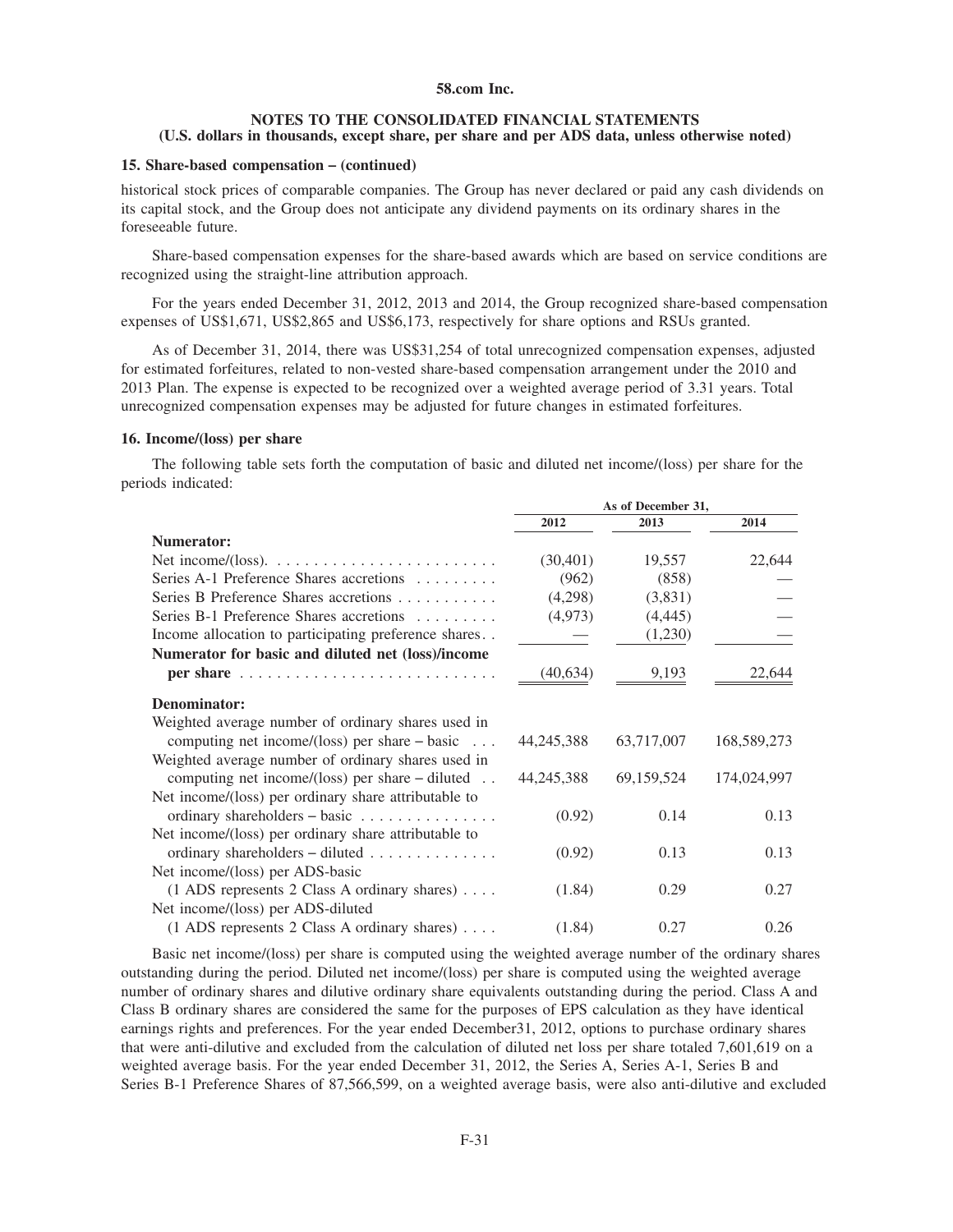### **NOTES TO THE CONSOLIDATED FINANCIAL STATEMENTS (U.S. dollars in thousands, except share, per share and per ADS data, unless otherwise noted)**

### **16. Income/(loss) per share − (continued)**

from the calculation of diluted net loss per share. For the year ended December 31, 2013 and 2014, options to purchase ordinary shares included in the calculation of diluted net income per share totaled 4,742,442 and 5,435,724, respectively.

For the years ended December 31, 2012 and 2013, certain employees left the Group and exercised their vested share options. Due to certain legal restrictions in China, upon the Group's initial public offering, the Group issued 905,325 contingently issuable shares related to the exercise. The contingently issuable shares have been issued to these ex-employees after the expiration of the 180-day lock-up period upon the completion of the initial public offering without any further consideration paid. For the year ended December 31, 2012, the contingently issuable shares were anti-dilutive and excluded from the calculation of diluted net loss per share. For the year ended December 31, 2013, the contingently issuable shares included in the calculation of diluted net income per share were 700,075.

The proceeds from the above option exercises were US\$253 and US\$557 in 2012 and 2013, respectively, which were recorded in additional paid-in capital. The contingently issuable shares are not included in the computation of basic net income/(loss) per share as the holders do not participate in any voting and dividend rights until the shares are actually issued, but is included in the dilutive ordinary equivalent shares using if-converted method as the conditions for issuance have been satisfied.

### **17. Commitments and contingencies**

# **(a) Commitments**

The Group leases its facilities and offices under non-cancelable operating lease agreements. The rental expenses were US\$5,009, US\$5,253 and US\$8,511 during the years ended December 31, 2012, 2013, and 2014, respectively, and were charged to the statement of comprehensive income/(loss) when incurred.

Certain of these arrangements have renewal or expansion options and adjustments for market provisions, such as free or escalating base monthly rental payments. The Group recognizes rental expense under such arrangements on the straight-line basis over the initial term of the lease. The difference between the straight-line expense and the cash paid for rent was recorded as prepaid rent.

The Group used third party services for server custody and bandwidth. The contracts are typically 12 months in duration. The Group typically contracts these services according to the traffic level of its online marketplace and the respective server storage and bandwidth required to support the traffic.

The Group engaged third parties for promoting its brand image through various advertising channels, including advertising on internet search engines, websites and other traditional off-line media. The amount of advertising commitments relates to the committed advertising services that have not been delivered and paid.

As of December 31, 2014, future minimum commitments under non-cancelable agreements were as follows:

|                                                   | 2015    | 2016           | 2017  | 2018         | 2019 | Total               |
|---------------------------------------------------|---------|----------------|-------|--------------|------|---------------------|
|                                                   | US\$    | US\$           | US\$  | US\$         | US\$ | US\$                |
| Operating lease commitments $\dots$               | 10,982  | 6.469          | 3.228 | 1.887        | 373  | 22,939              |
| Purchase of new office building                   | 151.943 |                |       |              |      | 151,943             |
| Server custody and bandwidth fee                  |         |                |       |              |      |                     |
| commitments $\dots \dots \dots \dots \dots$       | 1.360   |                |       |              |      | 1.360               |
| Advertising commitments                           | 45,659  | $\frac{38}{2}$ |       |              |      | 45,697              |
| Total $\ldots \ldots \ldots \ldots \ldots \ldots$ | 209,944 | 6,507          | 3,228 | <u>1,887</u> | 373  | $\frac{221,939}{2}$ |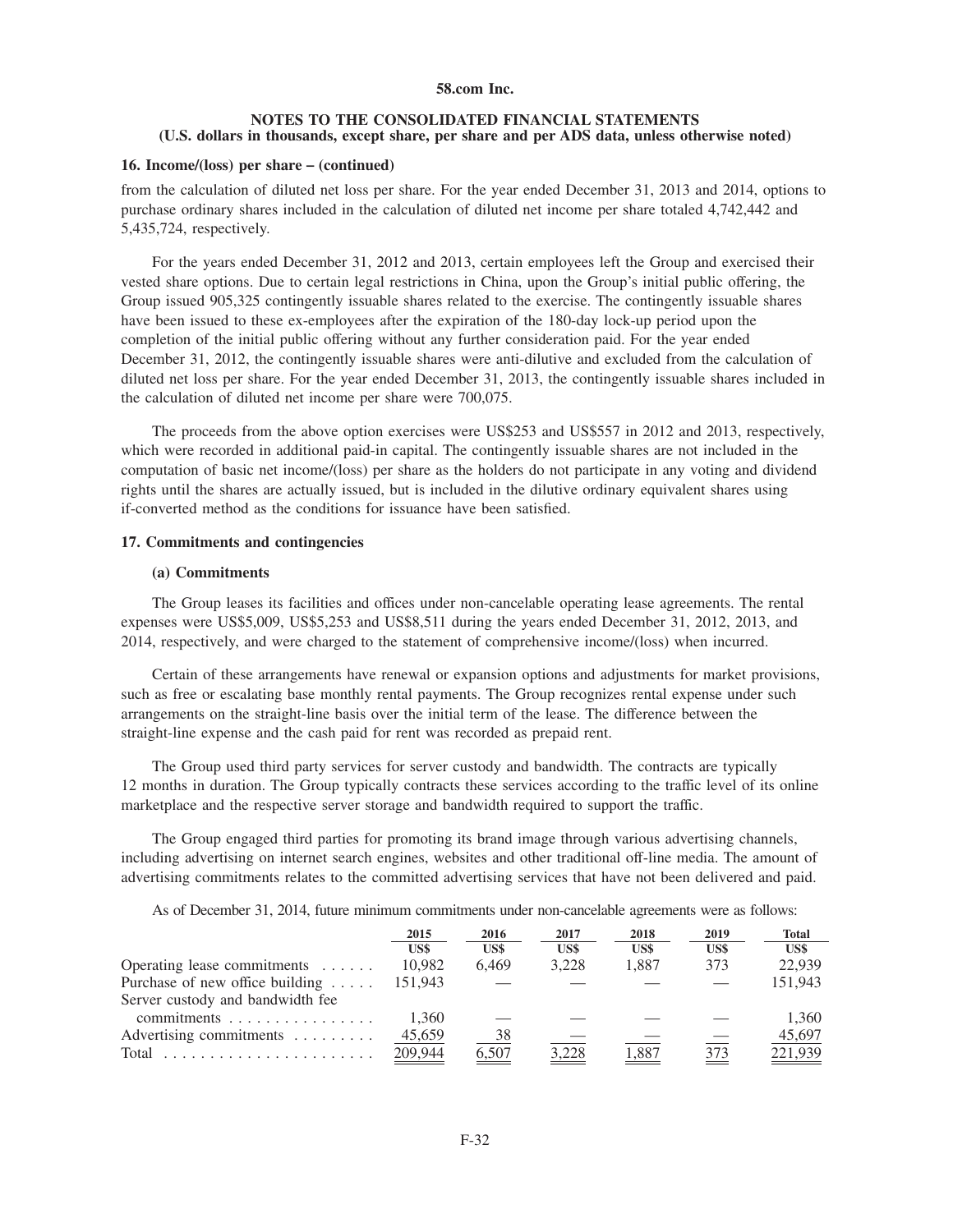### **NOTES TO THE CONSOLIDATED FINANCIAL STATEMENTS (U.S. dollars in thousands, except share, per share and per ADS data, unless otherwise noted)**

### **17. Commitments and contingencies − (continued)**

Other than those shown above, the Group did not have any significant capital and other commitments, long-term obligations, or guarantees as of December 31, 2014.

### **(b) Contingencies**

From time to time, the Group is involved in claims and legal proceedings that arise in the ordinary course of business. Based on currently available information, management does not believe that the ultimate outcome of these unresolved matters, individually and in the aggregate, is likely to have a material adverse effect on the Group's financial position, results of operations or cash flows. However, litigation is subject to inherent uncertainties and the Group's view of these matters may change in the future. When an unfavorable outcome to occur, there exists the possibility of a material adverse impact on the Group's financial position and results of operations for the periods in which the unfavorable outcome occurs, and potentially in future periods.

### **18. Subsequent events**

In February 2015, the Group granted options to purchase up to 201,600 Class A ordinary shares with exercise price of US\$18.68 per share and 392,308 restricted share units to its employees under the 2013 Share Incentive Plan.

In February and April 2015, 58 Daojia Inc., or 58 Daojia, a subsidiary of the Group, adopted a share incentive plan and granted option to purchase an aggregate of 10,651,000 ordinary shares of 58 Daojia and 9,100,000 restricted shares of 58 Daojia to its employees and the employees of certain other subsidiaries and affiliated companies of the Group.

In February 2015, the Group entered into a Share Purchase Agreement to acquire all of the equity of a company with a total cash consideration of approximately US\$22,793. The acquiree is engaged in the provision of online and offline driving training, driving examination preparation and driving practice services. The acquisition was completed in April 2015.

In February 2015, the Group entered into a Share Purchase Agreement to acquire all of the equity of Anjuke Inc. (''Anjuke''), a major online real estate listing platform in China. The deal will be settled by issuance of approximately 5,087,585 new ordinary shares of the Company and US\$160,171 in cash. This transaction allows the Group and Anjuke to create a more efficient secondary and rental real estate platform by combining the Group's housing content category with Anjuke's platform and also to expand into the primary housing services. The acquisition was closed on March 2, 2015.

The above two 100% equity interest acquisitions are accounted for as a business combination. The Group will make estimates and judgments in determining the fair value of acquired assets and liabilities, based on management's experiences with similar assets and liabilities with the assistance from an independent valuation firm. Through April 29, 2015, the date on which the financial statements were issued, the valuation reports for these two acquisitions are not finished and the initial accounting for the business combination were incomplete.

In March 2015, the Group acquired a minority stake in To8to, a major online interior decoration service platform in China at a total cash consideration of approximately US\$33,722. The deal was closed in March 2015.

In April 2015, the Group acquired a non-controlling strategic stake in Falcon View Technology Limited (''Ganji''), one of China's leading online local services marketplaces, for a combination of share consideration and cash, including 34,039,136 newly issued ordinary shares of the Company and US\$412,237 in cash. Concurrently, Tencent purchased 15,384,616 newly issued ordinary shares from the Company at a purchase price of US\$26.00 per share, or a total cash consideration of approximately US\$400,000. Both of the transactions were closed in April 2015.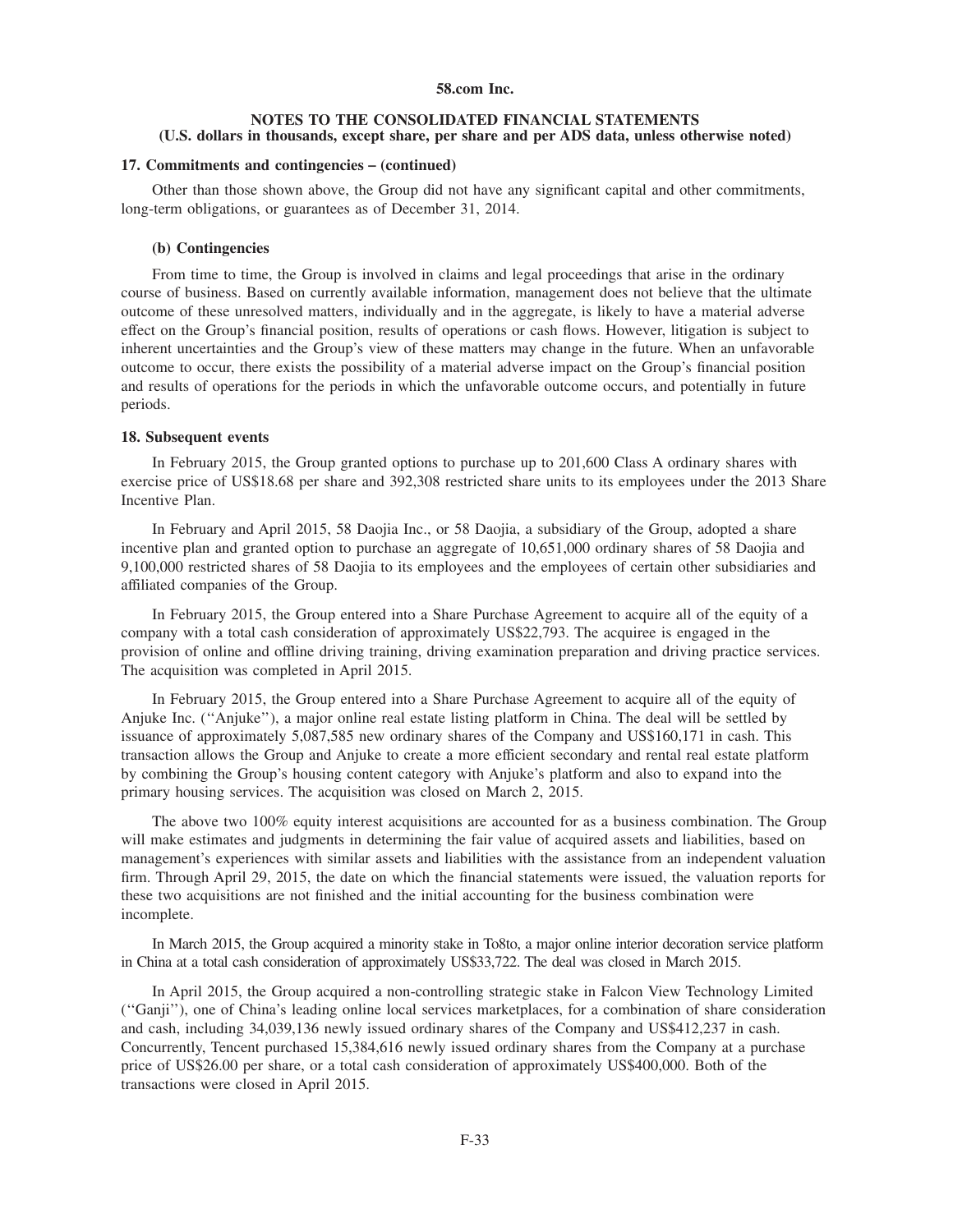### **NOTES TO THE CONSOLIDATED FINANCIAL STATEMENTS (U.S. dollars in thousands, except share, per share and per ADS data, unless otherwise noted)**

### **18. Subsequent events − (continued)**

Wanglin, which has been qualified as a HNTE under the EIT Law, and is entitled to a preferential tax rate of 15% in 2014, obtained its qualification of ''software enterprises'' in July 2014. In April 2015, Wanglin submitted the application for preferential tax treatment for ''software enterprises'' and was granted by local tax authority a two-year EIT exemption and followed by a three year 50% EIT reduction on its taxable income, effective retroactively from January 1, 2014. Wanglin had paid approximately US\$1,194 income tax in 2014 and will apply for refund in 2015.

In April 2015, the Compensation Committee of the Group approved the grant of options to purchase an aggregate of 7,000 Class A ordinary shares of the Company and 432,000 restricted share units to management and employees of the Group under the 2013 Plan.

In April 2015, the Board of Directors of the Group approved the increase of the option pool size of 2013 Plan by 7,000,000 ordinary shares, which are reserved for future share-based awards to management and employees.

### **19. Restricted net assets**

PRC laws and regulations permit payments of dividends by the Company's subsidiaries, the VIEs and VIEs' subsidiaries incorporated in the PRC only out of their retained earnings, if any, as determined in accordance with PRC accounting standards and regulations. In addition, the Company's subsidiaries, the VIEs and VIEs' subsidiaries incorporated in the PRC are required to annually appropriate 10% of their net after-tax income to the statutory general reserve fund prior to payment of any dividends, unless such reserve funds have reached 50% of their respective registered capital. As a result of these and other restrictions under PRC laws and regulations, the Company's subsidiaries, the VIEs and VIEs' subsidiaries incorporated in the PRC are restricted in their ability to transfer a portion of their net assets to the Company either in the form of dividends, loans or advances, which restricted portion amounted to US\$171,566 as of December 31, 2014. Even though the Company currently does not require any such dividends, loans or advances from the PRC entities for working capital and other funding purposes, the Company may in the future require additional cash resources from them due to changes in business conditions, to fund future acquisitions and development, or merely to declare and pay dividends or distributions to its shareholders. Except for the above, there is no other restriction on the use of proceeds generated by the Company's subsidiaries, the VIEs and VIEs' subsidiaries to satisfy any obligations of the Company.

The Group performed a test on the restricted net assets of its consolidated subsidiaries, the VIEs and VIEs' subsidiaries (the ''restricted net assets'') in accordance with Securities and Exchange Commission Regulation S-X Rule 4-08 (e) (3), ''General Notes to Financial Statements'' and concluded that it was applicable for the Group needs to disclose the condensed financial statements for the parent company for the years ended December 31, 2013 and 2014. For the purposes of presenting parent only financial information, the Company records its investments in its subsidiaries and VIEs under the equity method of accounting. Such investments are presented on the separate condensed balance sheets of the Company as ''Investments in subsidiaries and VIEs''.

The subsidiaries did not pay any dividends to the Company for the years presented. Certain information and footnote disclosures generally included in financial statements prepared in accordance with US GAAP have been condensed and omitted. The footnote disclosures represent supplemental information relating to the operations of the Company, as such, these statements should be read in conjunction with the notes to the consolidated financial statements of the Group.

As of December 31, 2013 and 2014, the Company had no significant capital and other commitments, long-term obligations, or guarantee.

The Company's accounting policies are the same as the Group's policies with the exception of the accounting for the investments in subsidiaries and VIEs.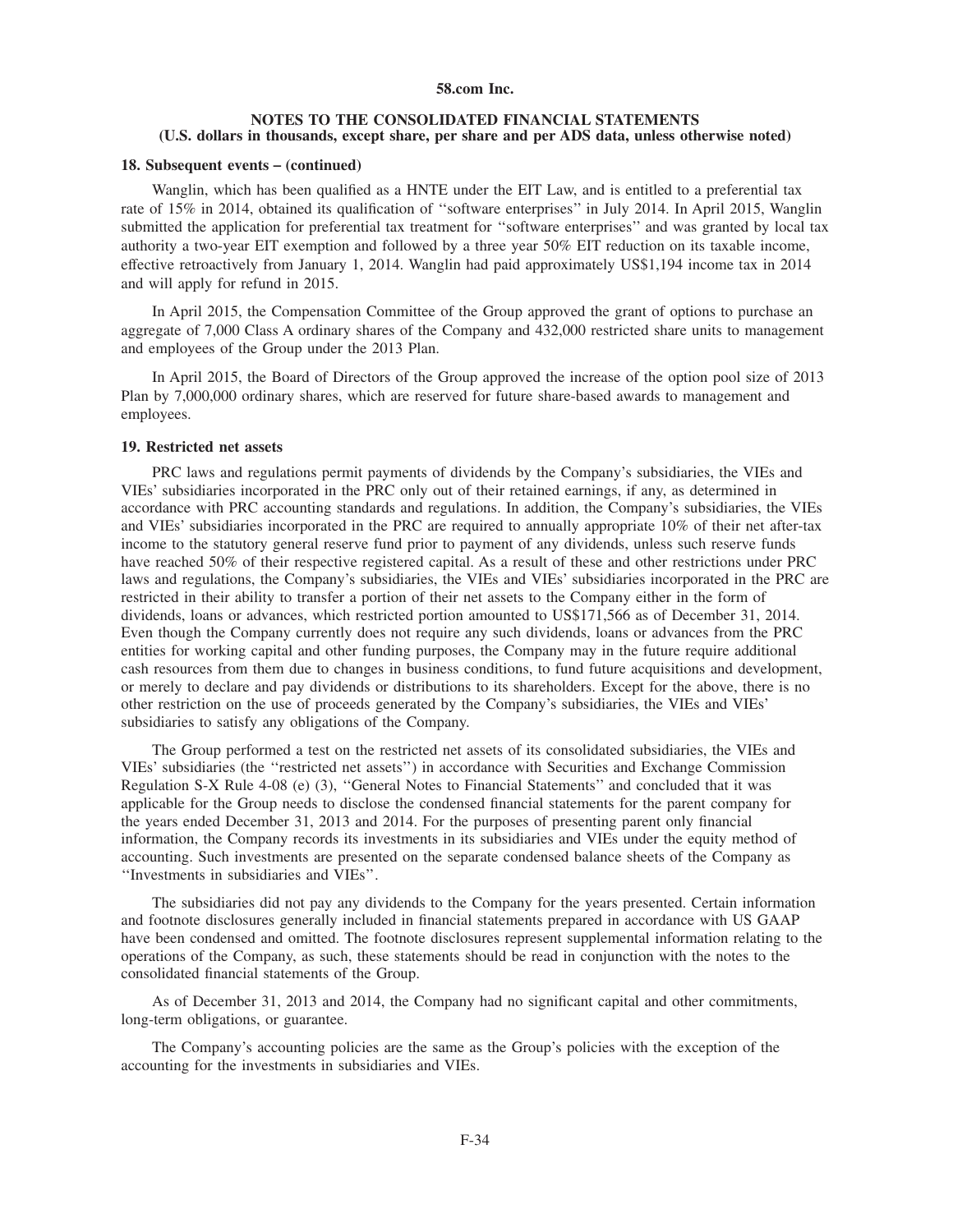# **Condensed financial information of Parent Company**

# **BALANCE SHEETS**

### **As of December 31, 2013 and 2014 (U.S. dollars in thousands, except share data and per share data, unless otherwise noted)**

|                                                                                                                                                                                                                                | As of December 31, |                |
|--------------------------------------------------------------------------------------------------------------------------------------------------------------------------------------------------------------------------------|--------------------|----------------|
|                                                                                                                                                                                                                                | 2013               | 2014           |
| <b>ASSETS</b>                                                                                                                                                                                                                  |                    |                |
| <b>Current assets:</b>                                                                                                                                                                                                         |                    |                |
|                                                                                                                                                                                                                                | 40,835             | 42,959         |
|                                                                                                                                                                                                                                | 152,190            | 281,513        |
| Short-term investments $\ldots \ldots \ldots \ldots \ldots \ldots \ldots \ldots \ldots \ldots \ldots \ldots \ldots$                                                                                                            |                    | 8,889          |
|                                                                                                                                                                                                                                | 456                | 2,530          |
|                                                                                                                                                                                                                                | 193,481            | 335,891        |
| Non-current assets:                                                                                                                                                                                                            |                    |                |
|                                                                                                                                                                                                                                |                    | 23,000         |
|                                                                                                                                                                                                                                | 27,031             | 149,070        |
|                                                                                                                                                                                                                                | 27,031             | 172,070        |
| Total assets experience in the contract of the contract of the contract of the contract of the contract of the contract of the contract of the contract of the contract of the contract of the contract of the contract of the | 220,512            | 507,961        |
| <b>LIABILITIES AND SHAREHOLDERS' EQUITY</b>                                                                                                                                                                                    |                    |                |
| <b>Current liabilities:</b>                                                                                                                                                                                                    |                    |                |
|                                                                                                                                                                                                                                | 229                | 644            |
|                                                                                                                                                                                                                                | 229                | 644            |
|                                                                                                                                                                                                                                | 229                | 644            |
| <b>Commitments and contingencies</b>                                                                                                                                                                                           |                    |                |
| Shareholders' equity:                                                                                                                                                                                                          |                    |                |
| Ordinary shares (US\$0.00001 par value, 5,000,000,000 and 5,000,000,000                                                                                                                                                        |                    |                |
| (including 4,800,000,000 Class A and 200,000,000 Class B) shares                                                                                                                                                               |                    |                |
| authorized, 158,876,693 (including 27,064,706 Class A and 131,811,987                                                                                                                                                          |                    |                |
| Class B) and 176,375,211 (including 101,574,732 Class A and 74,800,479<br>Class B) shares issued and outstanding as of December 31, 2013 and 2014,                                                                             |                    |                |
| respectively)                                                                                                                                                                                                                  | $\overline{c}$     | $\overline{2}$ |
|                                                                                                                                                                                                                                | 359,276            | 624,381        |
|                                                                                                                                                                                                                                | (138, 419)         | (115,775)      |
|                                                                                                                                                                                                                                | (576)              | (1,291)        |
|                                                                                                                                                                                                                                | 220,283            | 507,317        |
|                                                                                                                                                                                                                                | 220,512            | 507,961        |
|                                                                                                                                                                                                                                |                    |                |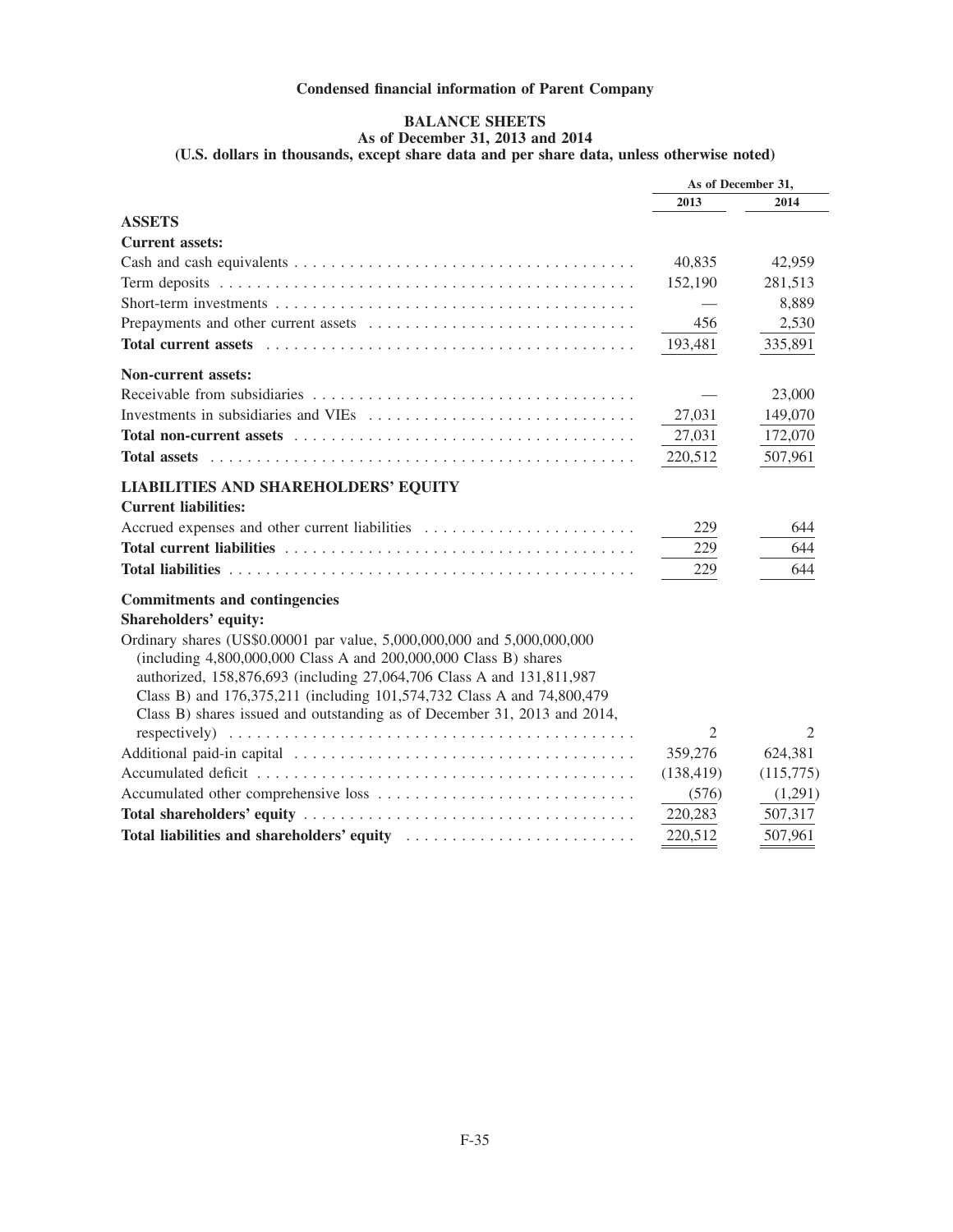# **Condensed financial information of Parent Company**

### **STATEMENTS OF COMPREHENSIVE INCOME/(LOSS) For the Years Ended December 31, 2012, 2013 and 2014 (U.S. dollars in thousands, unless otherwise noted)**

|                                                                                             | For the Year Ended December 31, |          |           |
|---------------------------------------------------------------------------------------------|---------------------------------|----------|-----------|
|                                                                                             | 2012                            | 2013     | 2014      |
|                                                                                             |                                 |          |           |
|                                                                                             |                                 |          |           |
|                                                                                             |                                 |          |           |
| <b>Operating (income)/expenses:</b>                                                         |                                 |          |           |
|                                                                                             |                                 |          |           |
|                                                                                             |                                 |          |           |
|                                                                                             | 553                             | 1.151    | 2,856     |
| Share of (income)/loss of subsidiaries and VIEs                                             | 29,914                          | (19,790) | (19, 539) |
| Total operating (income)/expenses                                                           | 30,467                          | (18,639) | (16,683)  |
|                                                                                             | (30, 467)                       | 18,639   | 16,683    |
| Other income/(expenses):                                                                    |                                 |          |           |
|                                                                                             | 66                              | 517      | 8,390     |
| Foreign currency exchange gain/(loss), net                                                  |                                 | 401      | (2,429)   |
|                                                                                             | (30, 401)                       | 19,557   | 22,644    |
| Income tax benefits/(expenses) $\dots \dots \dots \dots \dots \dots \dots \dots$            |                                 |          |           |
| Net income/(loss) $\dots \dots \dots \dots \dots \dots \dots \dots \dots \dots \dots \dots$ | (30, 401)                       | 19,557   | 22,644    |
| Accretions to preference shareholders redemption values                                     | (10,233)                        | (9,134)  |           |
| Income attributable to preference shareholders                                              |                                 | (1,230)  |           |
| Net income/(loss) attributable to ordinary shareholders                                     | (40, 634)                       | 9,193    | 22,644    |
| Net income/(loss) $\dots \dots \dots \dots \dots \dots \dots \dots \dots \dots \dots \dots$ | (30, 401)                       | 19,557   | 22,644    |
| Foreign currency translation adjustment, net of nil tax                                     | (48)                            | (570)    | 396       |
| Unrealized loss on available-for-sale securities $\dots \dots \dots$                        |                                 |          | (1,111)   |
|                                                                                             | (30, 449)                       | 18,987   | 21,929    |